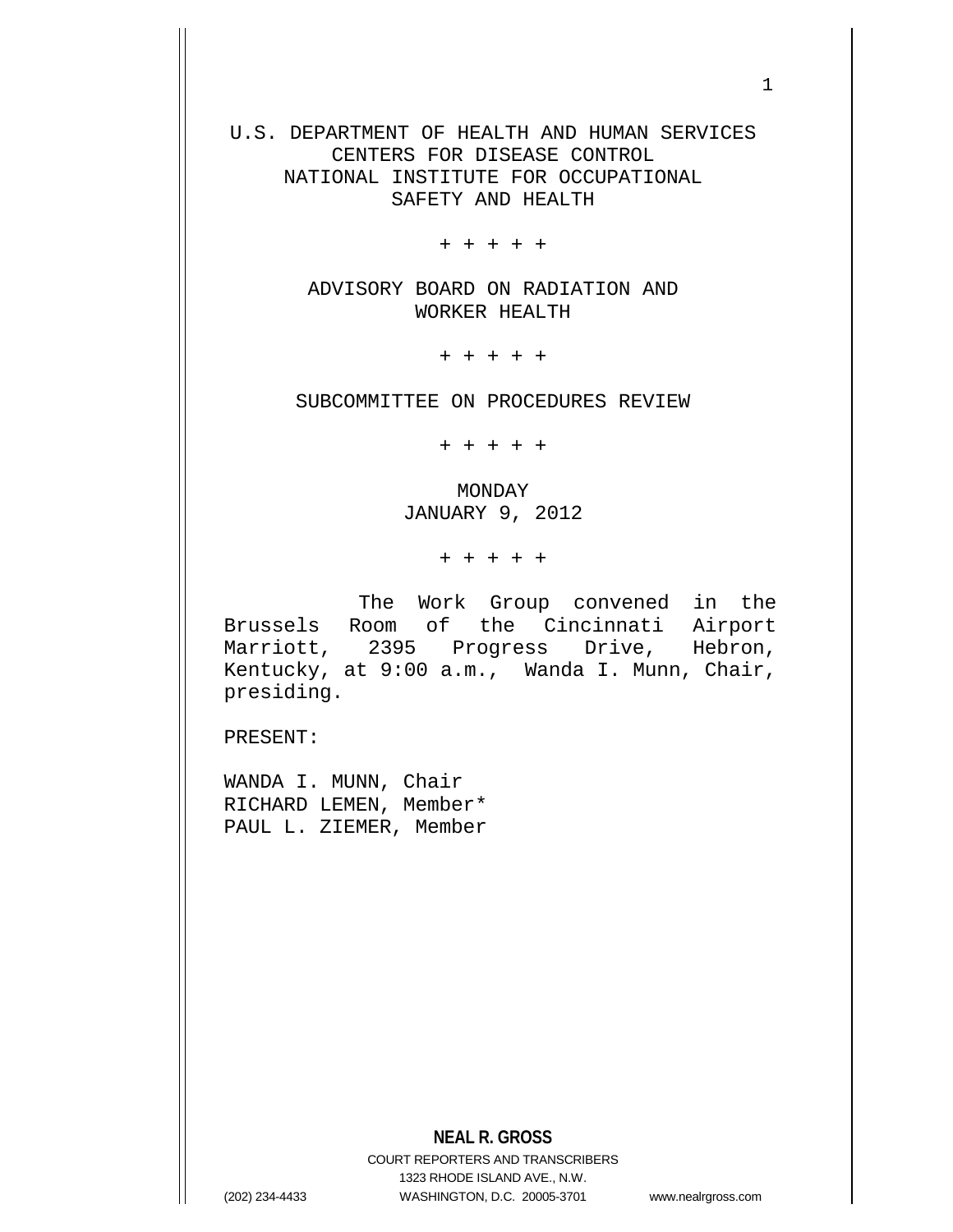ALSO PRESENT:

TED KATZ, Designated Federal Official BOB ANIGSTEIN, SC&A\* HANS BEHLING, SC&A\* ELIZABETH BRACKETT, ORAU Team\* STU HINNEFELD, DCAS STEVE MARSCHKE, SC&A JOHN MAURO, SC&A\* MICHAEL RAFKY, HHS\* SCOTT SIEBERT, ORAU Team\* MUTTY SHARFI, ORAU Team\* MATT SMITH, ORAU Team\* JOHN STIVER, SC&A ELYSE THOMAS, ORAU Team\* BRANT ULSH, DCAS

\*Participating via telephone

## **NEAL R. GROSS**

COURT REPORTERS AND TRANSCRIBERS 1323 RHODE ISLAND AVE., N.W. (202) 234-4433 WASHINGTON, D.C. 20005-3701 www.nealrgross.com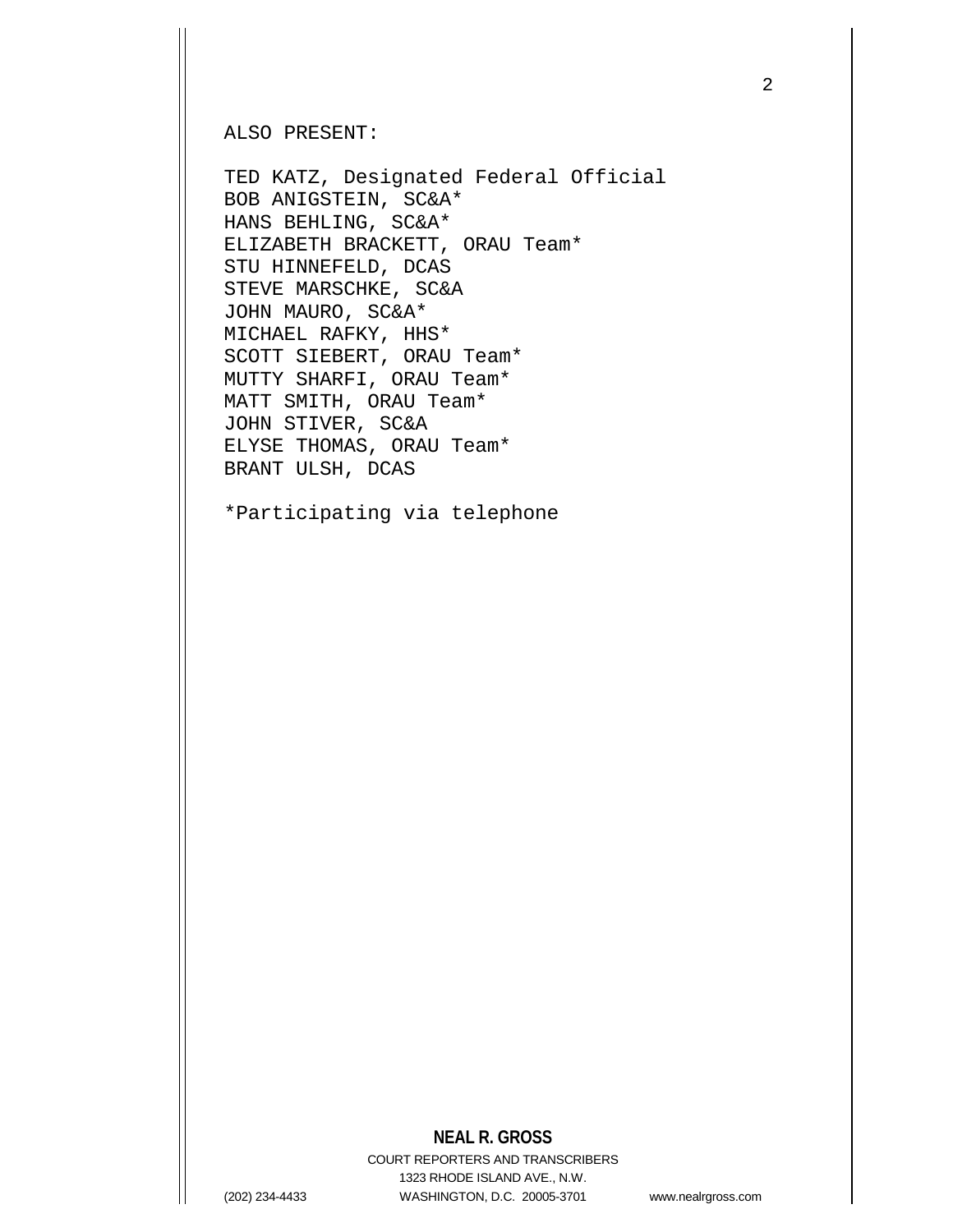**NEAL R. GROSS** C-O-N-T-E-N-T-S Call to order 6 Roll Call 6 Database Review and Comments 11, 71 Including Linking Status Steve Marschke 11 Discussion 13 Action Item - DCAS 15 Carryover Items - Closed 67 OTIB 21-04, OTIB 51-01, OTIB 47-02, OTIB-19, et al. - db link OTIB-0070 Status - Any Change Re Update 70 Mutty Sharfi 71, 87, 94 107, 109, 111 Discussion 73, 87, 95 107, 109, 112 Action Item - SC&A 120 PERs 120 PER-008 120 PER-018 123 PER-020 123 Action Item - DCAS 125

> COURT REPORTERS AND TRANSCRIBERS 1323 RHODE ISLAND AVE., N.W.

(202) 234-4433 WASHINGTON, D.C. 20005-3701 www.nealrgross.com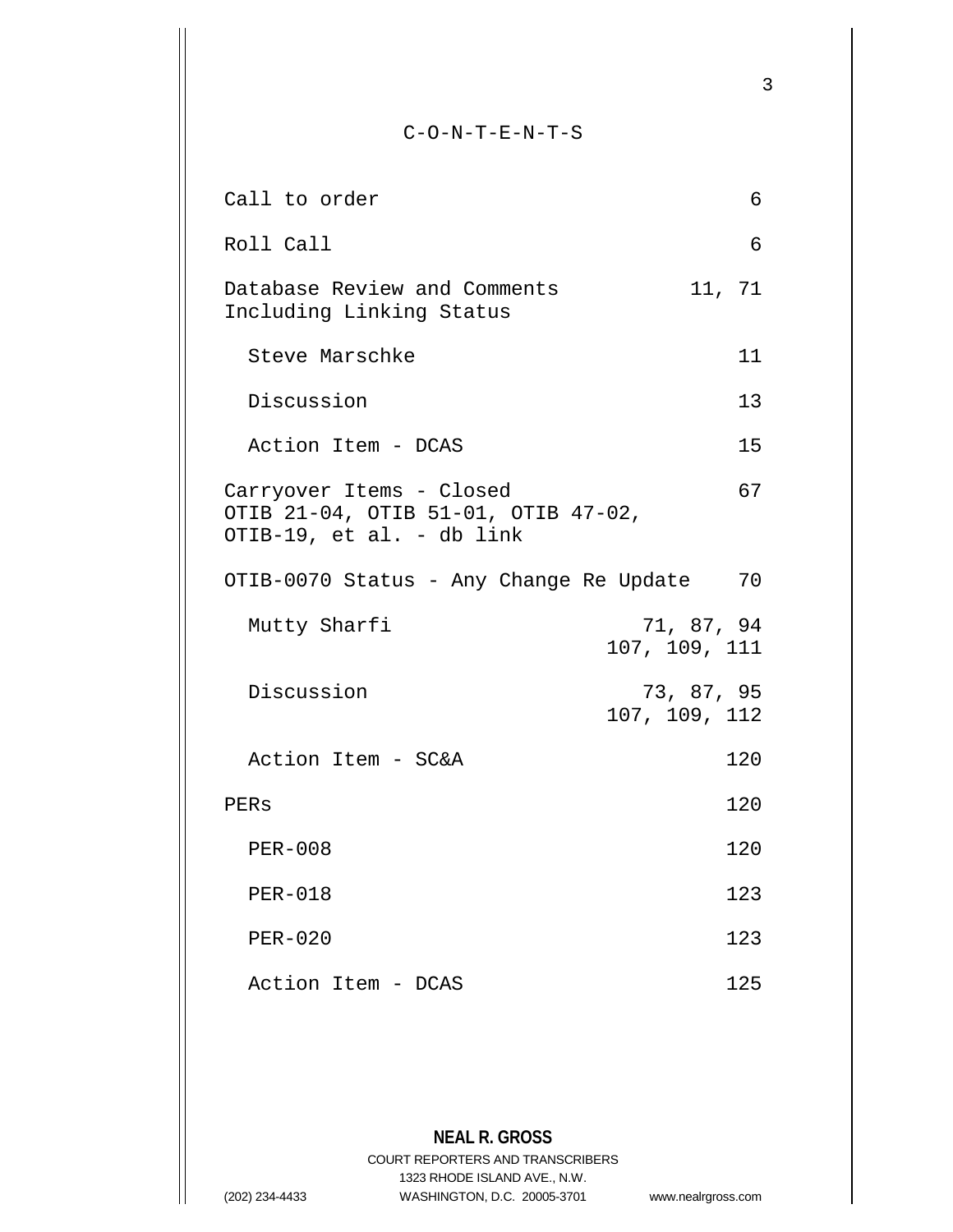C-O-N-T-E-N-T-S (CONTINUED)

| Carryover Items                                                                | 125 |
|--------------------------------------------------------------------------------|-----|
| TIB-10, Anigstein Report Review                                                | 125 |
| 125, 128<br>Discussion                                                         |     |
| Brant Ulsh                                                                     | 127 |
| Action Item - DCAS/SC&A 129, 134, 135                                          |     |
| Bob Anigstein                                                                  | 132 |
| TIB-13, Status                                                                 | 135 |
| 147, 151<br>Action Item - DCAS                                                 |     |
| OTIB-52 Rev. 1 Response                                                        | 151 |
| Matt Smith<br>152, 157, 161                                                    |     |
| 152, 163<br>Discussion                                                         |     |
| Action Item - SC&A                                                             | 171 |
| OTIB-6                                                                         | 176 |
| Steve Marschke                                                                 | 177 |
| Discussion                                                                     | 177 |
| Report on Science Issues Work Group and 180<br>Other Overarching Issues Status |     |
| Ted Katz                                                                       | 180 |
| Discussion                                                                     | 182 |
| Action Item - DCAS                                                             | 210 |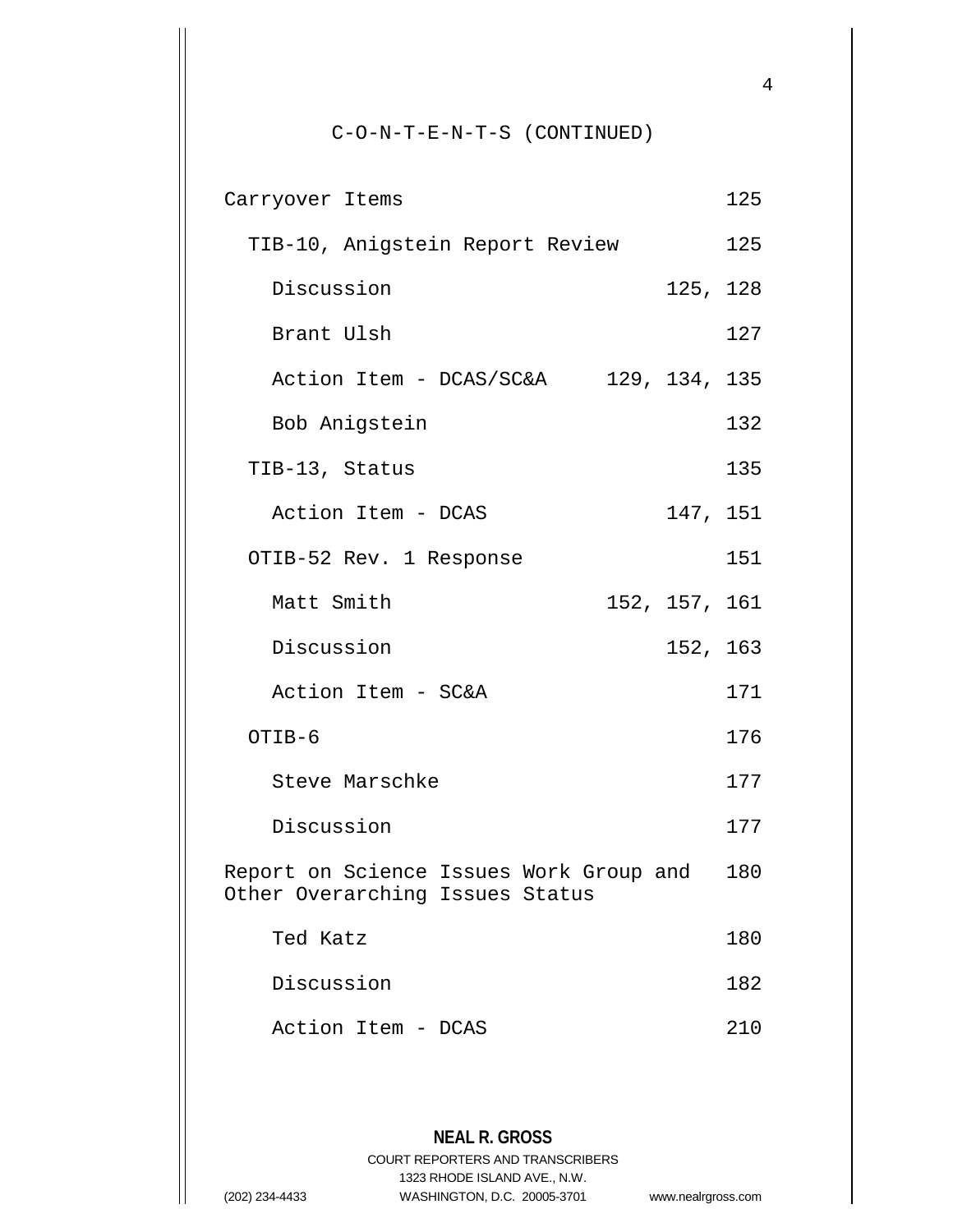## C-O-N-T-E-N-T-S (CONTINUED)

| Status of the Two-Pagers                       | 215 |
|------------------------------------------------|-----|
| Wanda Munn                                     | 215 |
| Discussion                                     | 216 |
| Action Item - Subcommittee Members<br>and DCAS | 226 |
| Unassigned Queue                               | 227 |
| John Stiver                                    | 227 |
| Discussion                                     | 229 |
| PERS                                           | 238 |
| John Stiver                                    | 238 |
| Discussion                                     | 240 |
| Administrative Matters                         | 263 |
| Next Meeting                                   | 263 |

## **NEAL R. GROSS**

COURT REPORTERS AND TRANSCRIBERS 1323 RHODE ISLAND AVE., N.W. (202) 234-4433 WASHINGTON, D.C. 20005-3701 www.nealrgross.com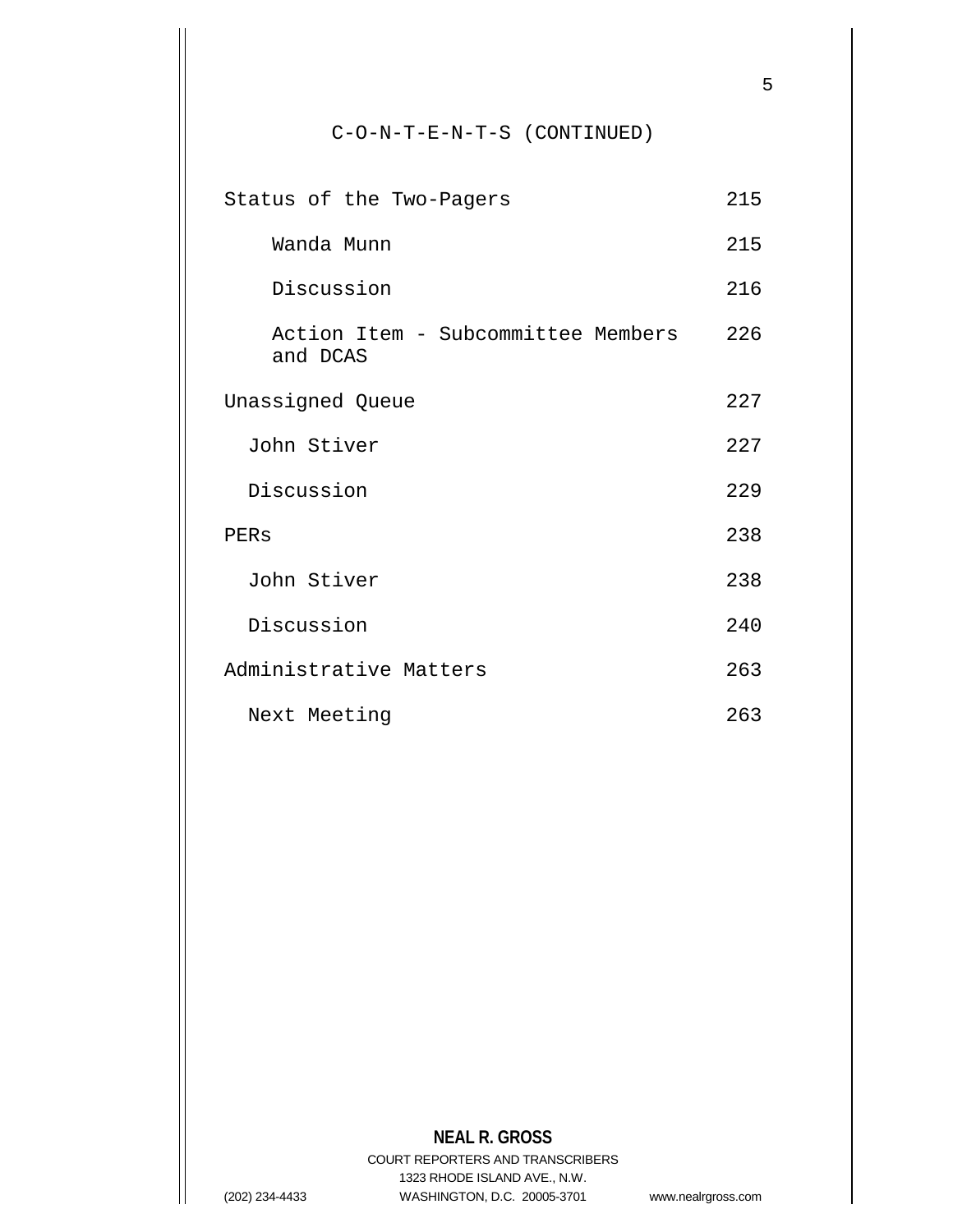**NEAL R. GROSS** COURT REPORTERS AND TRANSCRIBERS 1323 RHODE ISLAND AVE., N.W. (202) 234-4433 WASHINGTON, D.C. 20005-3701 www.nealrgross.com 6 1 P-R-O-C-E-E-D-I-N-G-S 2  $\parallel$  9:00 a.m. 3 MR. KATZ: Wanda, it is your  $4 \parallel$  agenda. 5 CHAIR MUNN: All right. Does  $6 \parallel$  everybody have the agenda, including those on  $7$  | the phone? It was only sent last week. So,  $8 \parallel$  you haven't had it for a very long time, but, 9 hopefully, you have had a chance to take a 10 look at it. 11 || Does anyone have any additions, 12 | corrections, or deletions from what we have on  $13$  | the agenda currently? 14 MR. KATZ: And, folks on the  $15$  | phone, we have a couple of additions to the  $16$  agenda. One is  $-$ 17 MR. MARSCHKE: OTIB-6 18 || MR. KATZ: -- OTIB-6. 19 || MR. MARSCHKE: Findings 3 and 4. 20 MR. KATZ: Findings 3 and 4. 21 Plus, at the end of the day, under  $22$  || administrative details, we have  $-$ - discuss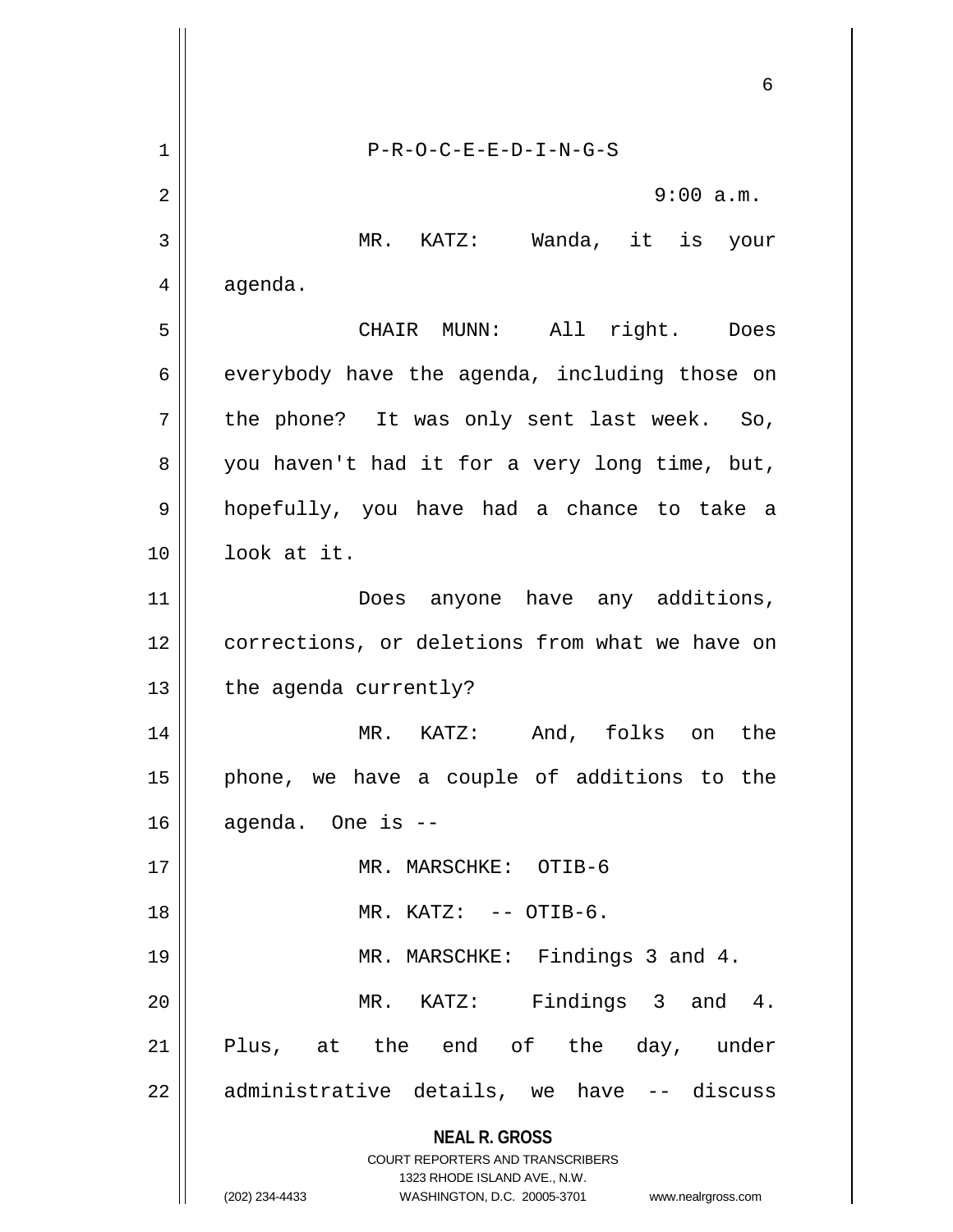**NEAL R. GROSS** COURT REPORTERS AND TRANSCRIBERS 1323 RHODE ISLAND AVE., N.W. (202) 234-4433 WASHINGTON, D.C. 20005-3701 www.nealrgross.com 1 whether there are new procedures to be 2 considered by SC&A and, also, discuss the path 3 | forward for PER reviews. So that is what is  $4 \parallel$  on the plate so far, folks on the phone. 5 DR. ULSH: Wanda, I don't have the  $6 \parallel$  agenda open in front of me right at the 7 moment, but we are prepared to talk about  $8 \parallel$  OTIB-70. 9 CHAIR MUNN: We are? 10 DR. ULSH: "We" meaning NIOSH. 11 CHAIR MUNN: Yes, and "we" meaning 12 | the Committee. 13 DR. ULSH: OTIB-52, and I think we 14 | already talked about OTIB-6. 15 CHAIR MUNN: OTIB-52, we will 16 include OTIB-6. We also had OTIB-10, Bob 17 Anigstein's report review, and you have a 18 || couple of things to talk to us about under the 19  $\parallel$  status of the PERs. Yes, that is what I have. 20 I believe we are okay. 21 || The first item we have, as usual, 22 || is our concern with the database review and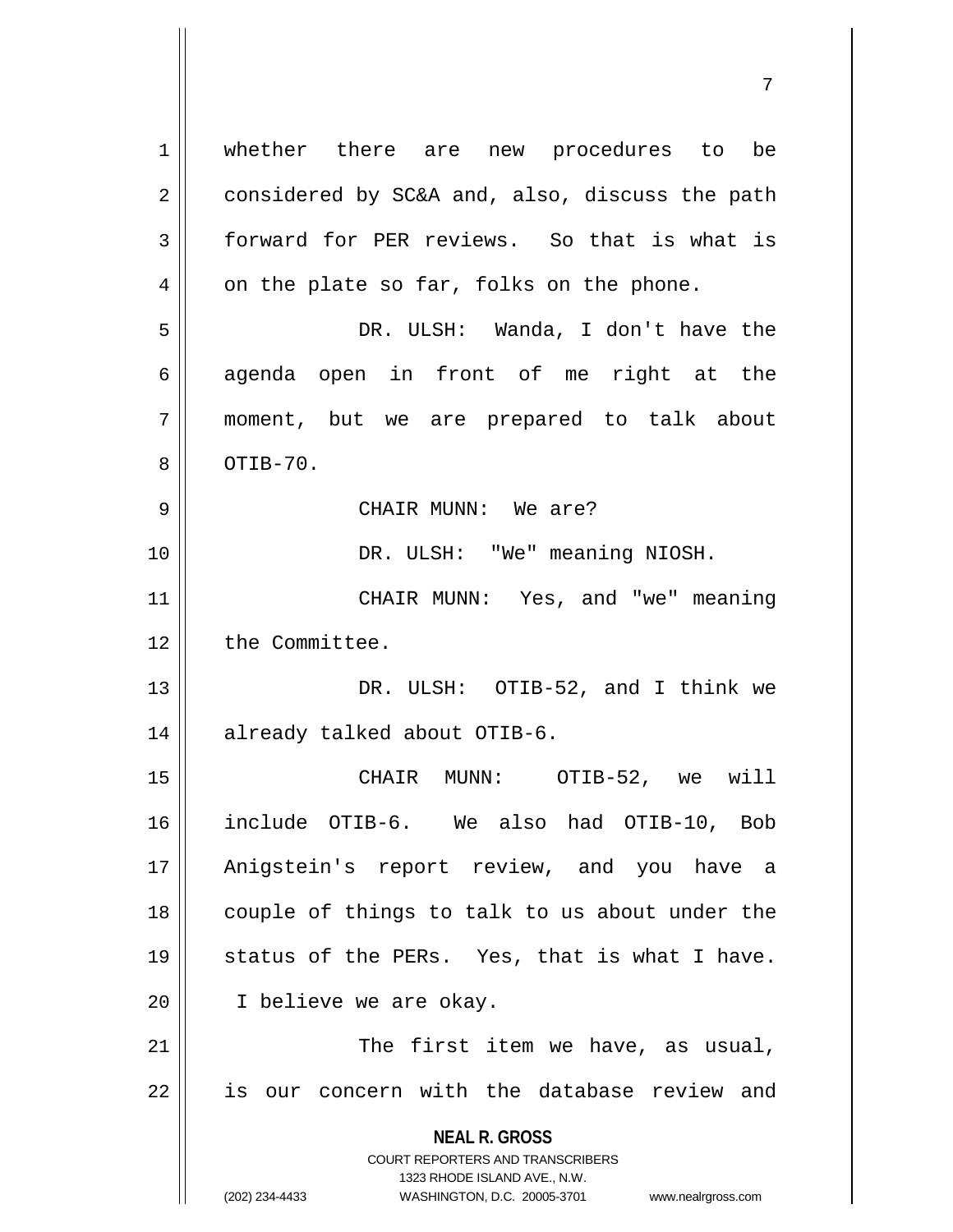**NEAL R. GROSS** COURT REPORTERS AND TRANSCRIBERS 1323 RHODE ISLAND AVE., N.W. (202) 234-4433 WASHINGTON, D.C. 20005-3701 www.nealrgross.com 1 || where we are. At our last meeting in  $2 \parallel$  September, we were hoping that there would be 3 one or more productive meetings of the folks 4 who were working on that database to try to 5 resolve some of the issues that we had 6 discussed at that meeting and at previous  $7 \parallel$  meetings, and to see if we could get one step 8 decript in where we need to be. 9 Steve, do you want to talk to us 10 about that? Did you have an opportunity to 11 || meet with all the parties involved? 12 MR. MARSCHKE: We didn't really 13 || have any kind of a formal meeting between SC&A 14 || and NIOSH on this thing. What we have done is 15 we have attempted to use the database. In 16 using the database, whenever -- once in a 17 while I will come across some bugs or 18 || qlitches, and I will send off an email to 19 Brant. 20 || A couple of them, I have one here  $21$  | on the screen -- basically trying to create -- $22$  || one of the things that we talked about last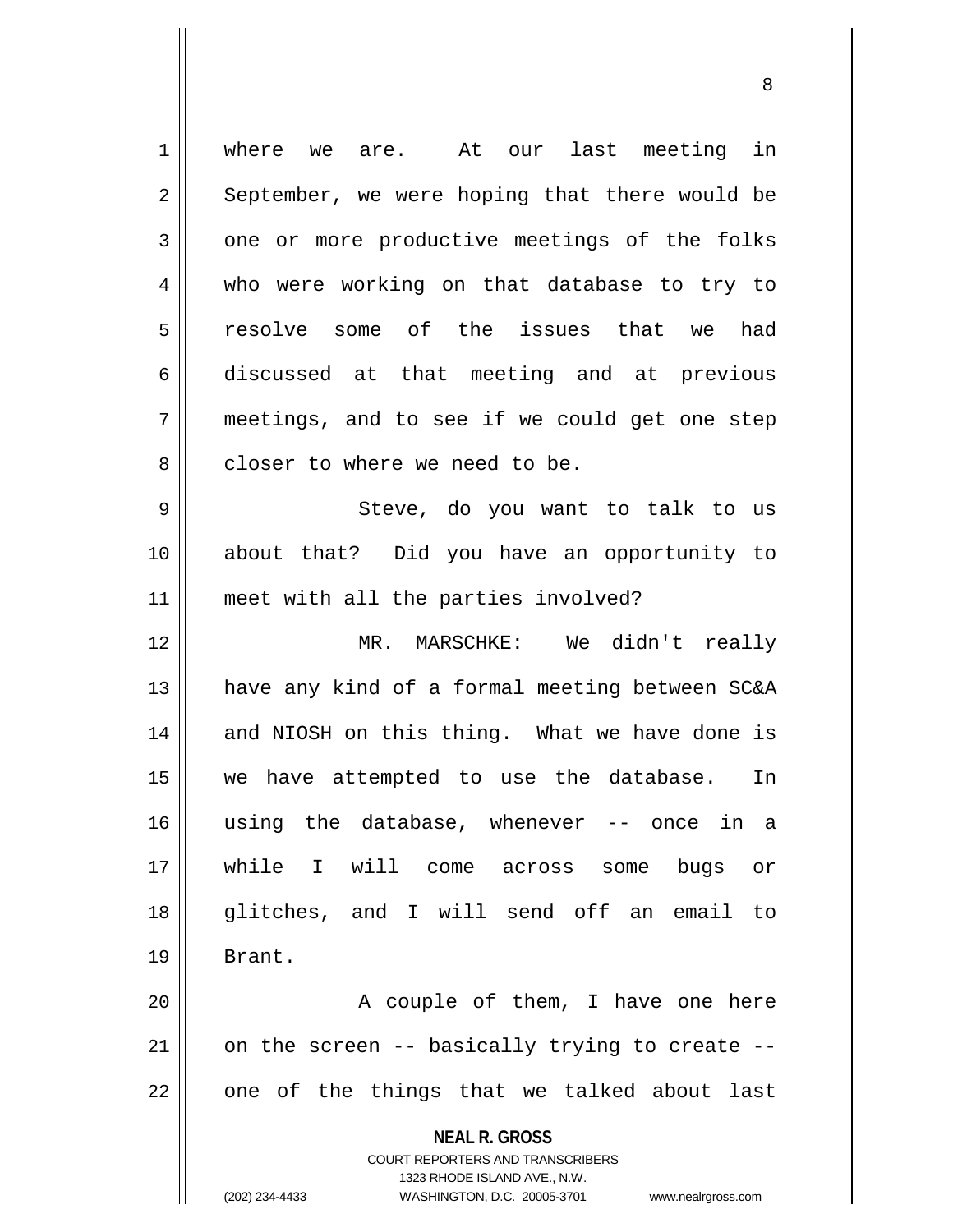1 | time was a PDF file and being able to create  $2 \parallel$  the PDF file  $-$ 

3 || CHAIR MUNN: Right.

4 MR. MARSCHKE: -- from the 5 | document. That has been implemented, but when 6 | I tried to use it, I was, you know, 90 percent  $7 \parallel$  successful. In one case, it didn't work. And  $8 \parallel$  so, I sent the email off, and I don't know,  $9 \parallel$  that is, I guess, being taken care of.

10 || Then, just recently, when I 11 tried to look at the findings of OTIB-10, I 12 || qot an error messaqe. The issue, aqain, you 13 || can see what came up in red. There was an 14 || issue loading the comment, finding details.

15 || These are the types of things you 16 would expect to find during the, I guess you 17 would call it, the beta phase of software 18 development. These are just normal, typical 19 things, I think. These are probably going to 20 || continue for some time, as we get into the 21 nitty details and start working with the  $22$  || software, and these things are going to creep

**NEAL R. GROSS**

COURT REPORTERS AND TRANSCRIBERS 1323 RHODE ISLAND AVE., N.W. (202) 234-4433 WASHINGTON, D.C. 20005-3701 www.nealrgross.com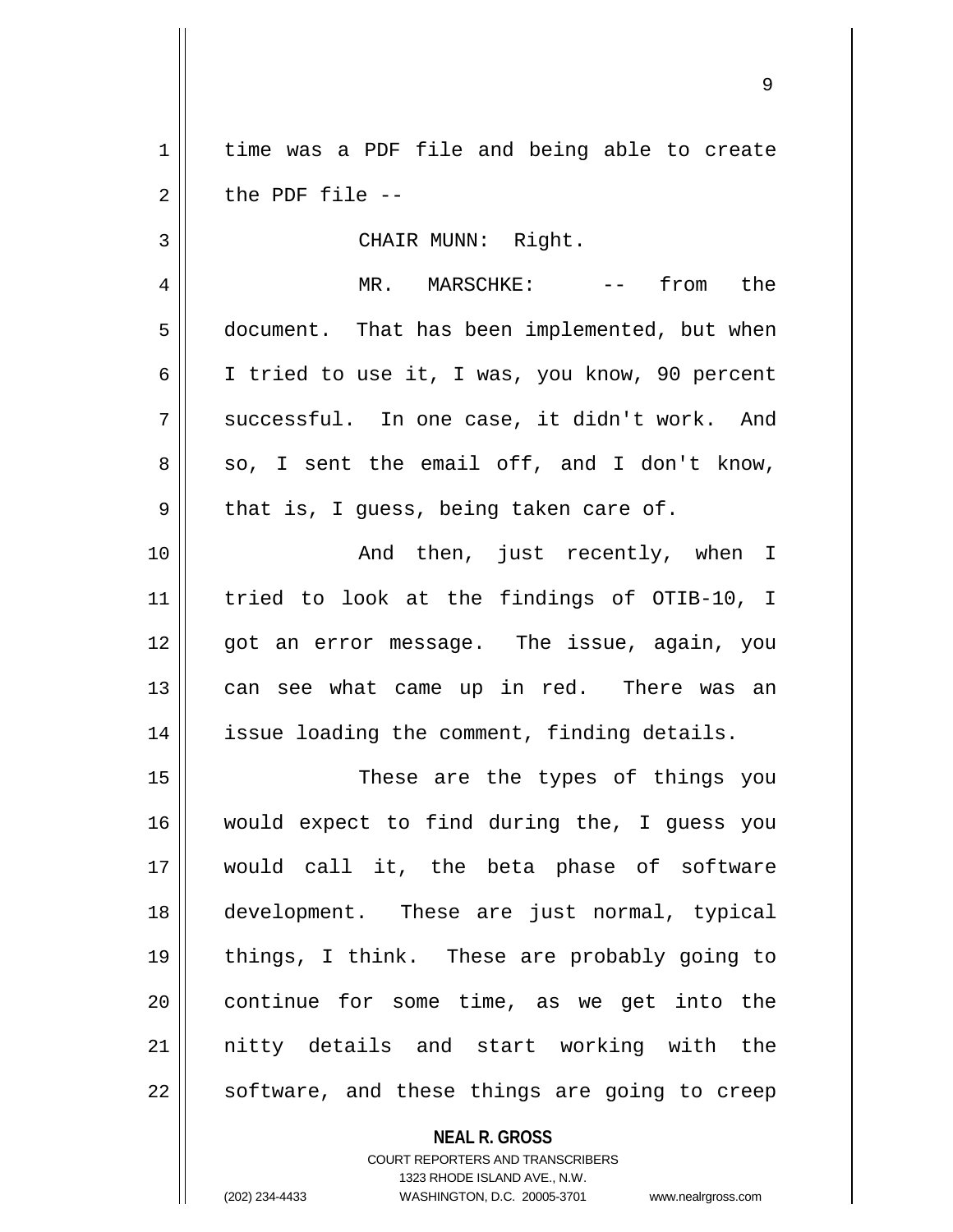| 1  | up, and we'll continue to $--$ but I mean,     |
|----|------------------------------------------------|
| 2  | Wanda, you had probably the most significant   |
| 3  | thing was we still don't have a way to         |
| 4  | generate the summary table.                    |
| 5  | CHAIR MUNN: Right, which we were               |
| 6  | hoping for --                                  |
| 7  | MR. MARSCHKE: Actually, we don't               |
| 8  | have any way to get any kind of summary        |
| 9  | information. It used to be SC&A's finding      |
| 10 | summary report, and that has gone away. So,    |
| 11 | right now, there is no way to get any kind of  |
| 12 | summary information out of the database. I     |
| 13 | mean, I think that probably should move to the |
| 14 | top of the list of things to do.               |
| 15 | CHAIR MUNN: I would very much                  |
| 16 | like to see that moved to the top of the list, |
| 17 | for more reasons than one. Not only is it the  |
| 18 | best tool that, in my opinion, we have had     |
| 19 | since we started this process, but also it is  |
| 20 | the ideal mode for reporting out to people     |
| 21 | outside of both the Subcommittee and outside   |
| 22 | of the Board itself as to the progress that we |

**NEAL R. GROSS** COURT REPORTERS AND TRANSCRIBERS

1323 RHODE ISLAND AVE., N.W. (202) 234-4433 WASHINGTON, D.C. 20005-3701 www.nealrgross.com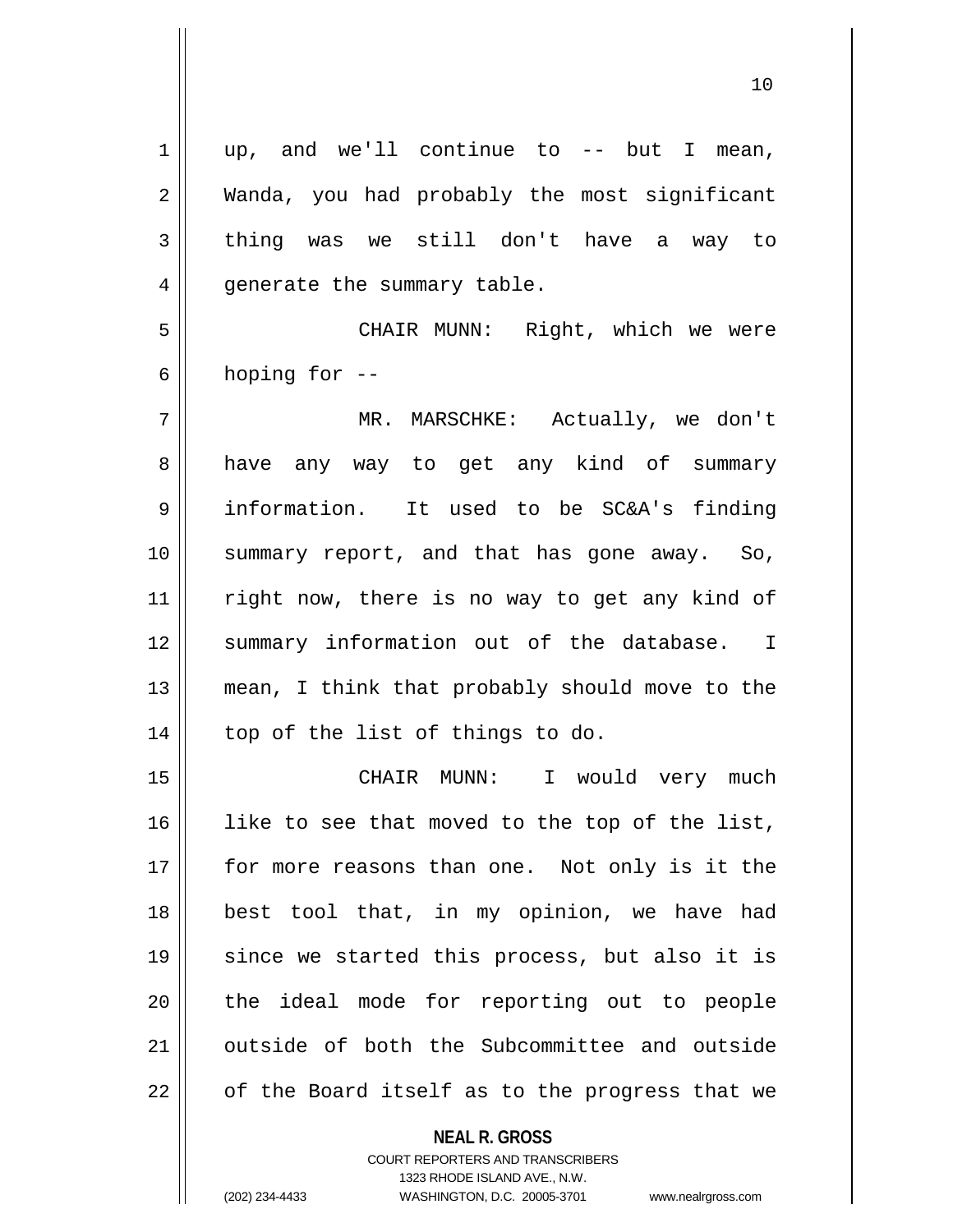**NEAL R. GROSS** COURT REPORTERS AND TRANSCRIBERS 1323 RHODE ISLAND AVE., N.W. (202) 234-4433 WASHINGTON, D.C. 20005-3701 www.nealrgross.com  $1 \parallel$  are making here. Certainly, without it, there  $2 \parallel$  is simply no few set of words, few set of data  $3 \parallel$  points that can be put in front of someone to  $4 \parallel$  say this is what we are doing; this is how far 5 || we have gone. So, yes. 6 And we all agree that that needs  $7 \parallel$  to move up to the top of the list for next 8 time. So I really would like to see this 9 happen. 10 || DR. ULSH: Yes, to go back to our 11 || last meeting, the highest-priority item coming 12 out of the last meeting was the ability to  $13$  || generate the PDF --14 || CHAIR MUNN: The PDF file. 15 || DR. ULSH: -- summary findings. 16 CHAIR MUNN: Correct. 17 DR. ULSH: And that has been done. 18 || CHAIR MUNN: Good. Hopefully. 19 DR. ULSH: Well, with occasional  $20$  | bugs. 21 || CHAIR MUNN: Yes. 22 DR. ULSH: But, by and large, it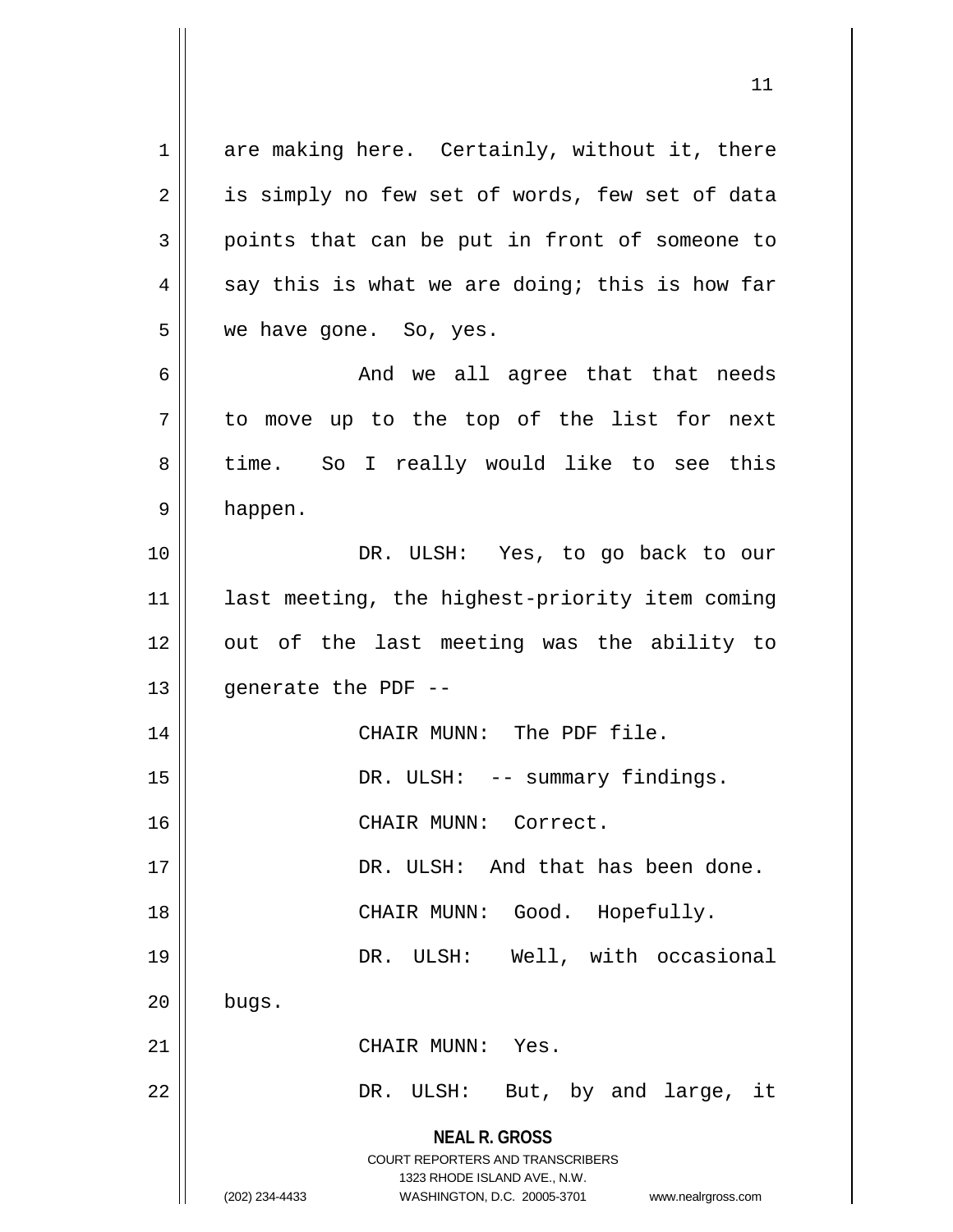**NEAL R. GROSS** COURT REPORTERS AND TRANSCRIBERS 1323 RHODE ISLAND AVE., N.W. (202) 234-4433 WASHINGTON, D.C. 20005-3701 www.nealrgross.com 1 has been done. 2 || CHAIR MUNN: It is ready. 3 DR. ULSH: So we will continue to  $4 \parallel$  work on the individual bugs as they come out,  $5 \parallel$  but  $-$ 6 CHAIR MUNN: Now the crucial 7 question is, is it ready enough for the 8 || Subcommittee Chair to be able to get out of it 9 what she wants? 10 (Laughter.) 11 DR. ULSH: Well, let's leave that  $12$  to be determined. But, for the next meeting, 13 || we will move this priority item up to generate 14 the summary list. It used to be the SC&A 15 || summary list, for lack of a better term. 16 || CHAIR MUNN: Yes. 17 MR. MARSCHKE: Well, there were 18 || two summaries. I mean, there was what we call 19 the "Wanda summary list" or the summary table 20 from the Access database. And this SC&A 21 || summary list or findings report that is here  $22$  || was something that I think, NIOSH, you guys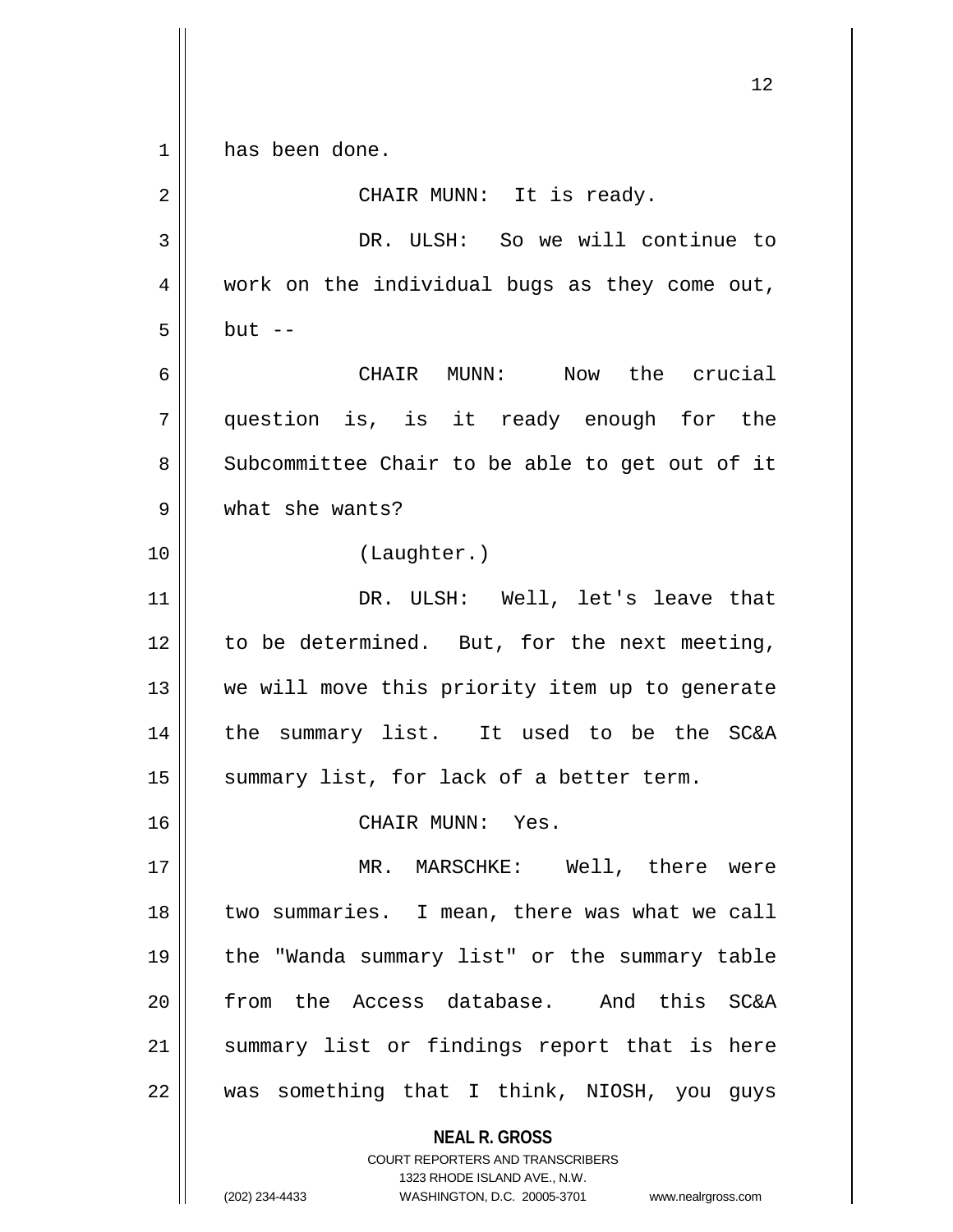1 | put together when we migrated over to the SQL,  $2 \parallel$  to this database.

| 3  | And so, we really want to get the                                                                                                                                      |
|----|------------------------------------------------------------------------------------------------------------------------------------------------------------------------|
| 4  | so-called "Wanda summary table" or the summary                                                                                                                         |
| 5  | table that we had back in the Access database.                                                                                                                         |
| 6  | It gave a breakdown. Yes, it was more like                                                                                                                             |
| 7  | this table here, which had the date when the                                                                                                                           |
| 8  | findings were generated, and then it goes --                                                                                                                           |
| 9  | MEMBER ZIEMER: We talked with the                                                                                                                                      |
| 10 | IT guy about this last time, didn't we, I                                                                                                                              |
| 11 | thought?                                                                                                                                                               |
| 12 | MR. MARSCHKE: We talked with them                                                                                                                                      |
| 13 | numerous times, Paul.                                                                                                                                                  |
| 14 | MEMBER ZIEMER: Was there another                                                                                                                                       |
| 15 | column that had to be added? Or there was                                                                                                                              |
| 16 | something else that had to be searched. Was                                                                                                                            |
| 17 | it the date of the report or --                                                                                                                                        |
| 18 | MR. MARSCHKE: One of the things                                                                                                                                        |
| 19 | we talked about --                                                                                                                                                     |
| 20 | missing<br>MEMBER ZIEMER:<br>was                                                                                                                                       |
| 21 | that didn't permit us to sort the<br>way<br>we                                                                                                                         |
| 22 | wanted on this.                                                                                                                                                        |
|    | <b>NEAL R. GROSS</b><br><b>COURT REPORTERS AND TRANSCRIBERS</b><br>1323 RHODE ISLAND AVE., N.W.<br>(202) 234-4433<br>WASHINGTON, D.C. 20005-3701<br>www.nealrgross.com |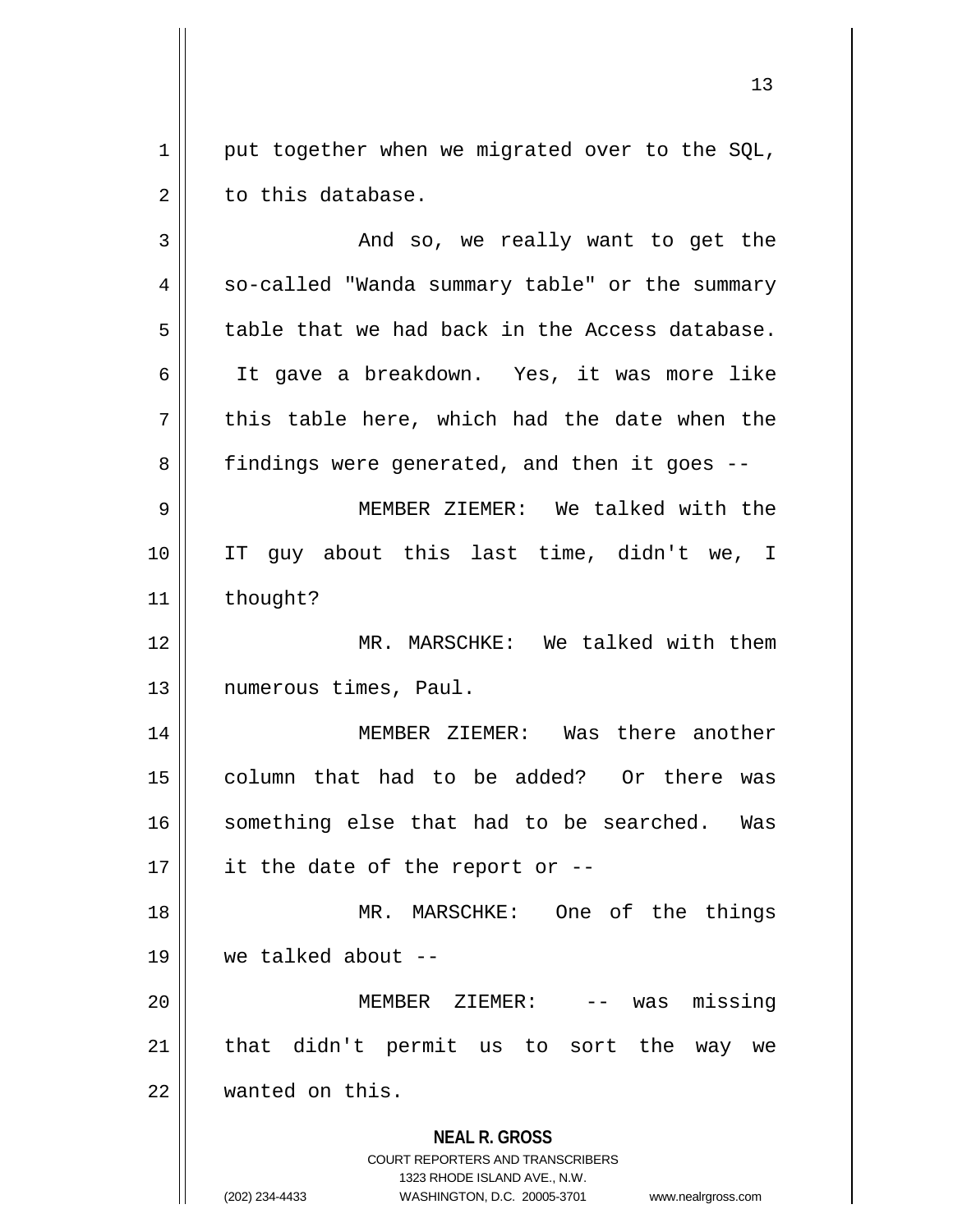1 | MR. MARSCHKE: Oh, I don't know  $2 \parallel$  about on this, sorting on this, because there  $3 \parallel$  really wasn't much to sort on this. 4 One of the things that we have  $5 \parallel$  talked in the past about missing is a little 6 descriptor, describer, as to what this date  $7 \parallel$  is. This is really the first package of  $-$ -8 || CHAIR MUNN: This is the group. 9 MR. MARSCHKE: This is the group. 10 Maybe this one here is the review of OTIB-52. 11 Maybe this one is the review of PROC-70. And 12 so there should be a little bit of a 13 descriptor associated with each one of these 14 dates. I mean, we have talked about that 15 going back to when we were on the Access 16 database, and we determined at that time, 17 because we were migrating over, that it wasn't 18 worth making the change. But if we are on 19 this one, we may want to add a column here 20 || saying, you know, a little descriptor as to 21 What each one of these dates are. 22 MR. HINNEFELD: If I could have

> COURT REPORTERS AND TRANSCRIBERS 1323 RHODE ISLAND AVE., N.W. (202) 234-4433 WASHINGTON, D.C. 20005-3701 www.nealrgross.com

**NEAL R. GROSS**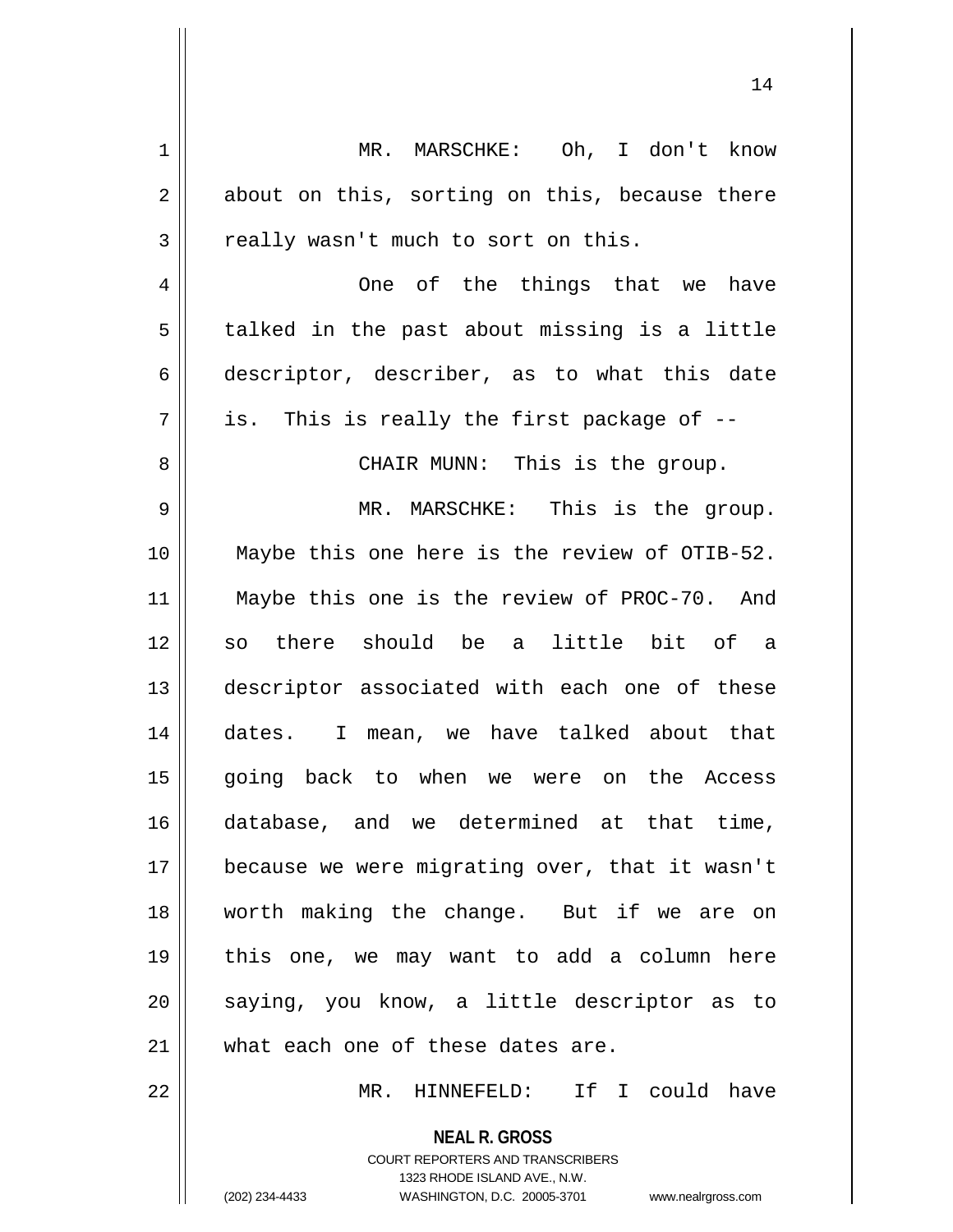**NEAL R. GROSS** COURT REPORTERS AND TRANSCRIBERS 1323 RHODE ISLAND AVE., N.W. (202) 234-4433 WASHINGTON, D.C. 20005-3701 www.nealrgross.com  $1 \parallel$  one of those, I will take it. Brant is going  $2 \parallel$  on travel tonight. So I will take it back to  $3 \parallel$  Tom. 4 MEMBER ZIEMER: These were dates  $5$  |  $\sigma$  of groups of findings. 6 (Simultaneous speakers.) 7 CHAIR MUNN: There were only three 8 groups of findings. The others were 9 | individuals that came up from some generalized 10 Board discussion that directed them to our 11 attention. 12 MEMBER ZIEMER: Right. Like the 13 || first one was 183 findings. That was 14 multiple. 15 || CHAIR MUNN: Correct. 16 MR. MARSCHKE: Yes, the three in 17 || there where you see a hundred findings 18 || associated with them, those are multiple 19 reviews. The other ones are all individual 20 documents. 21 MR. STIVER: Those were the three  $22 \parallel$  big sets.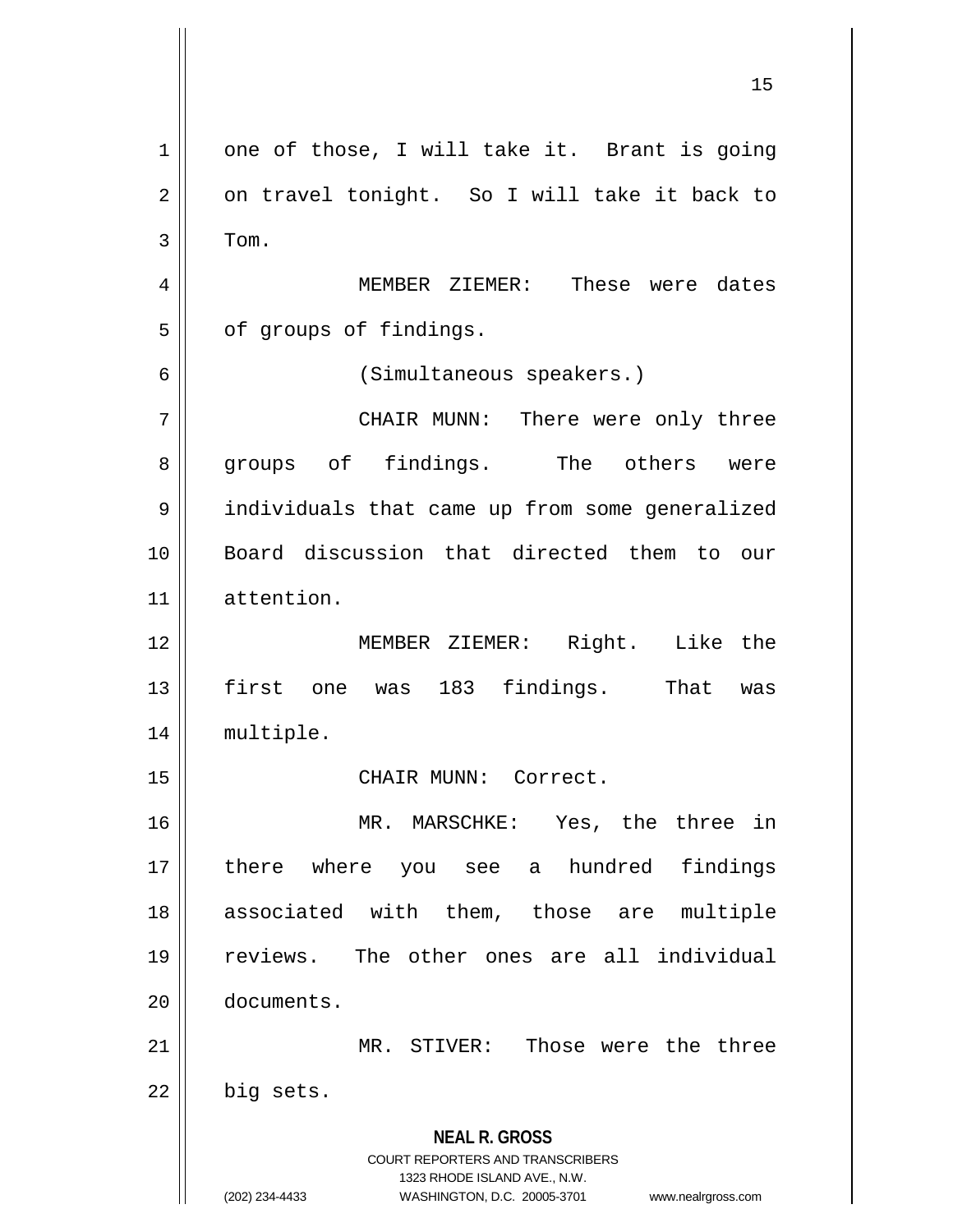**NEAL R. GROSS** COURT REPORTERS AND TRANSCRIBERS 1323 RHODE ISLAND AVE., N.W. (202) 234-4433 WASHINGTON, D.C. 20005-3701 www.nealrgross.com 1 || CHAIR MUNN: That is correct. 2 || MR. HINNEFELD: These are all 3 dates of SC&A deliverables. 4 MEMBER ZIEMER: Exactly. Those 5 || are SC&A dates. 6 MR. STIVER: Rather than those 7 || three with hundreds we are not quite sure  $8 \parallel$  exactly what drove those dates on the other --9 || MR. MARSCHKE: Those are dates of 10 | the report. 11 MR. HINNEFELD: Dates of the 12 || deliverable, dates of the report. 13 MR. MARSCHKE: Dates of the  $14$  | report, dates of the deliverable. 15 MEMBER ZIEMER: And the report  $16$   $\parallel$  was  $-$ 17 || CHAIR MUNN: There were groups in  $18 \parallel$  that. 19 MEMBER ZIEMER: -- a whole bunch  $20$  | of, a certain set of procedures were reviewed 21 || in that report. And that 183, or whatever the  $22$  | number is  $-$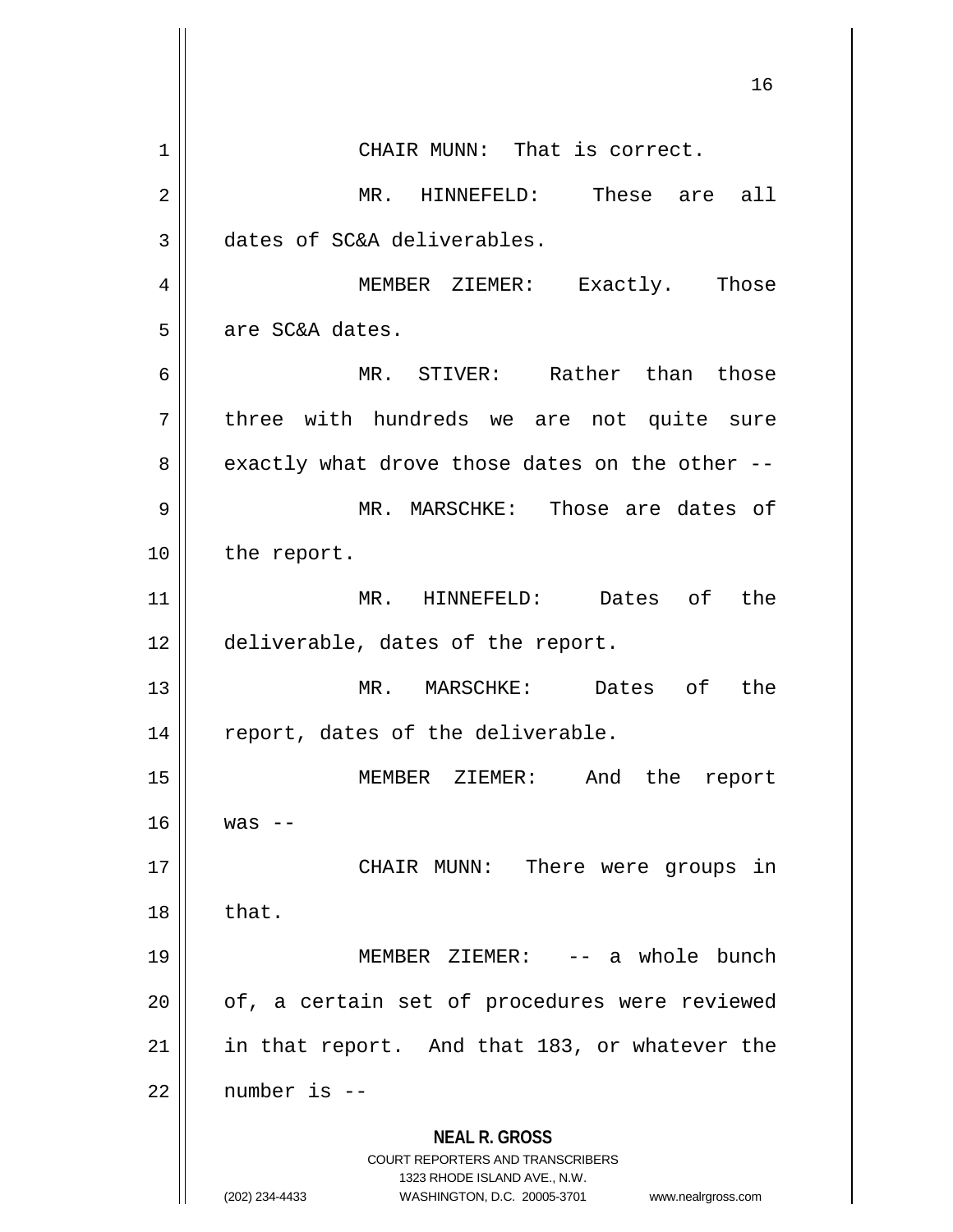|    | 17                                                                  |
|----|---------------------------------------------------------------------|
|    |                                                                     |
| 1  | CHAIR MUNN: Correct.                                                |
| 2  | is<br>MEMBER ZIEMER:<br>a                                           |
| 3  | compilation of all the findings in multiple                         |
| 4  | reports.                                                            |
| 5  | CHAIR MUNN: There was<br>in<br>one                                  |
| 6  | 2005, one in 2006, one in 2007.                                     |
| 7  | MEMBER ZIEMER: And<br>they were                                     |
| 8  | tasked in groups.                                                   |
| 9  | MR. HINNEFELD: Right.                                               |
| 10 | CHAIR MUNN: The others were                                         |
| 11 | individual assignments from --                                      |
| 12 | MR. MARSCHKE:<br>$\mathbf I$<br>know the                            |
| 13 | construction worker was one of the individual                       |
| 14 | ones, and I think PROC-70 was an individual                         |
| 15 | one.                                                                |
| 16 | CHAIR MUNN: Yes.                                                    |
| 17 | MR. MARSCHKE:<br>There was $--$ what                                |
| 18 | was it, 6000.                                                       |
| 19 | CHAIR MUNN:<br>Yes, there are                                       |
| 20 | several, all the others potentially.                                |
| 21 | MR. MARSCHKE: Yes, all the other                                    |
| 22 | -- individual reports. I think<br>ones are                          |
|    | <b>NEAL R. GROSS</b><br><b>COURT REPORTERS AND TRANSCRIBERS</b>     |
|    | 1323 RHODE ISLAND AVE., N.W.                                        |
|    | (202) 234-4433<br>WASHINGTON, D.C. 20005-3701<br>www.nealrgross.com |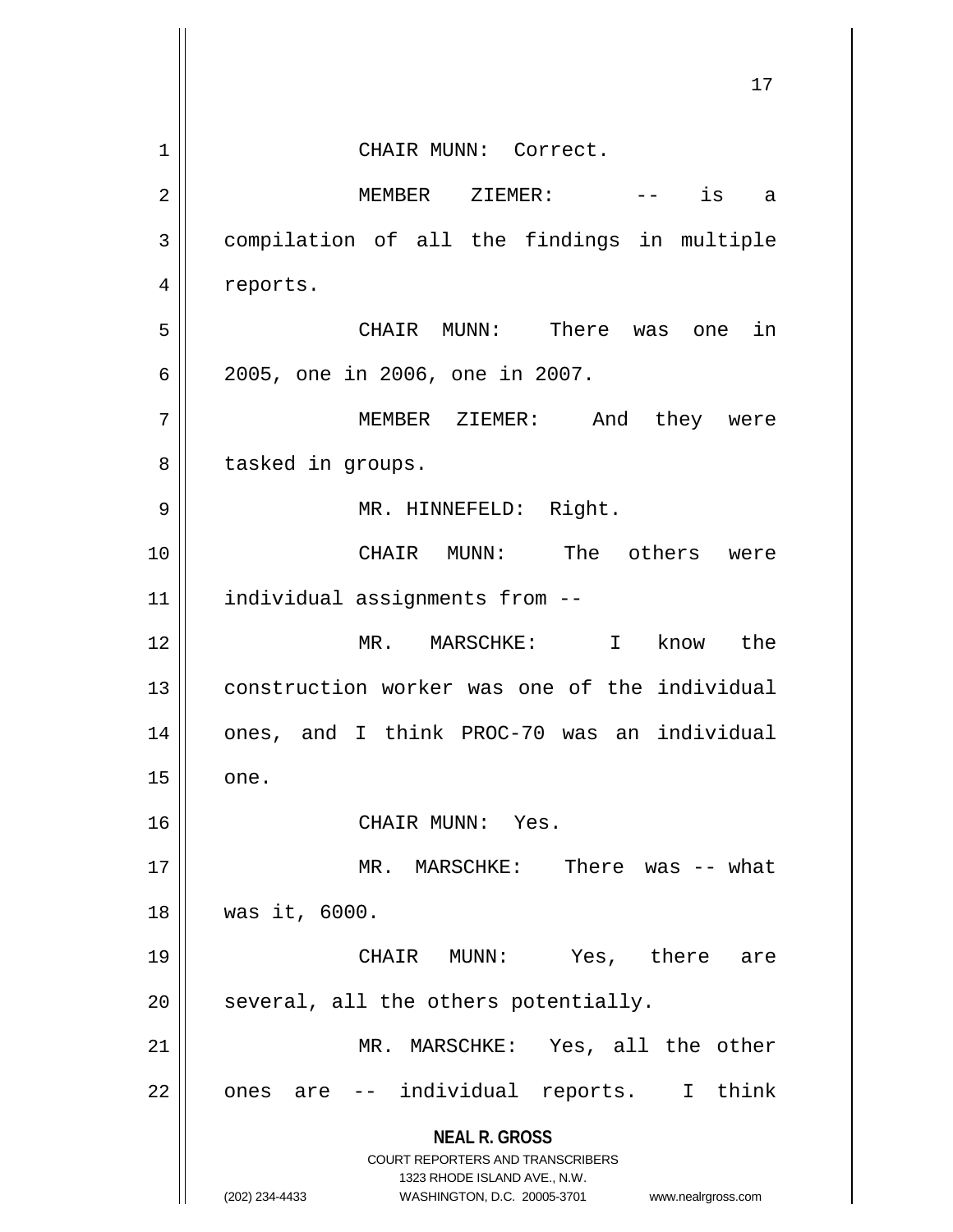**NEAL R. GROSS** COURT REPORTERS AND TRANSCRIBERS 1323 RHODE ISLAND AVE., N.W. (202) 234-4433 WASHINGTON, D.C. 20005-3701 www.nealrgross.com 1 OTIB-54 -- before 44, I don't know even know  $2 \parallel$  if that is on this list, but that was another  $3 \parallel$  one. 4 || MR. KATZ: Right. 5 CHAIR MUNN: And what you have up 6  $\parallel$  on the screen right now, my system, if I click  $7$  | on the SC&A finding reports, I get an error 8 | message. 9 MR. MARSCHKE: Yes, yes, you get 10 || an error message on that, right. That is not 11 working. 12 CHAIR MUNN: So there is just  $13$  | nothing  $-$ 14 || MR. MARSCHKE: There is nothing. 15 CHAIR MUNN: -- other than what we 16 | have up on the screen right now. 17 || MR. MARSCHKE: Exactly. There is 18 || no way to get any kind of automated summary 19  $\parallel$  out of the way it stands right now. 20 MEMBER ZIEMER: Unless you had a  $21$  | column identifying the SC&A finding date. 22 MR. MARSCHKE: And you could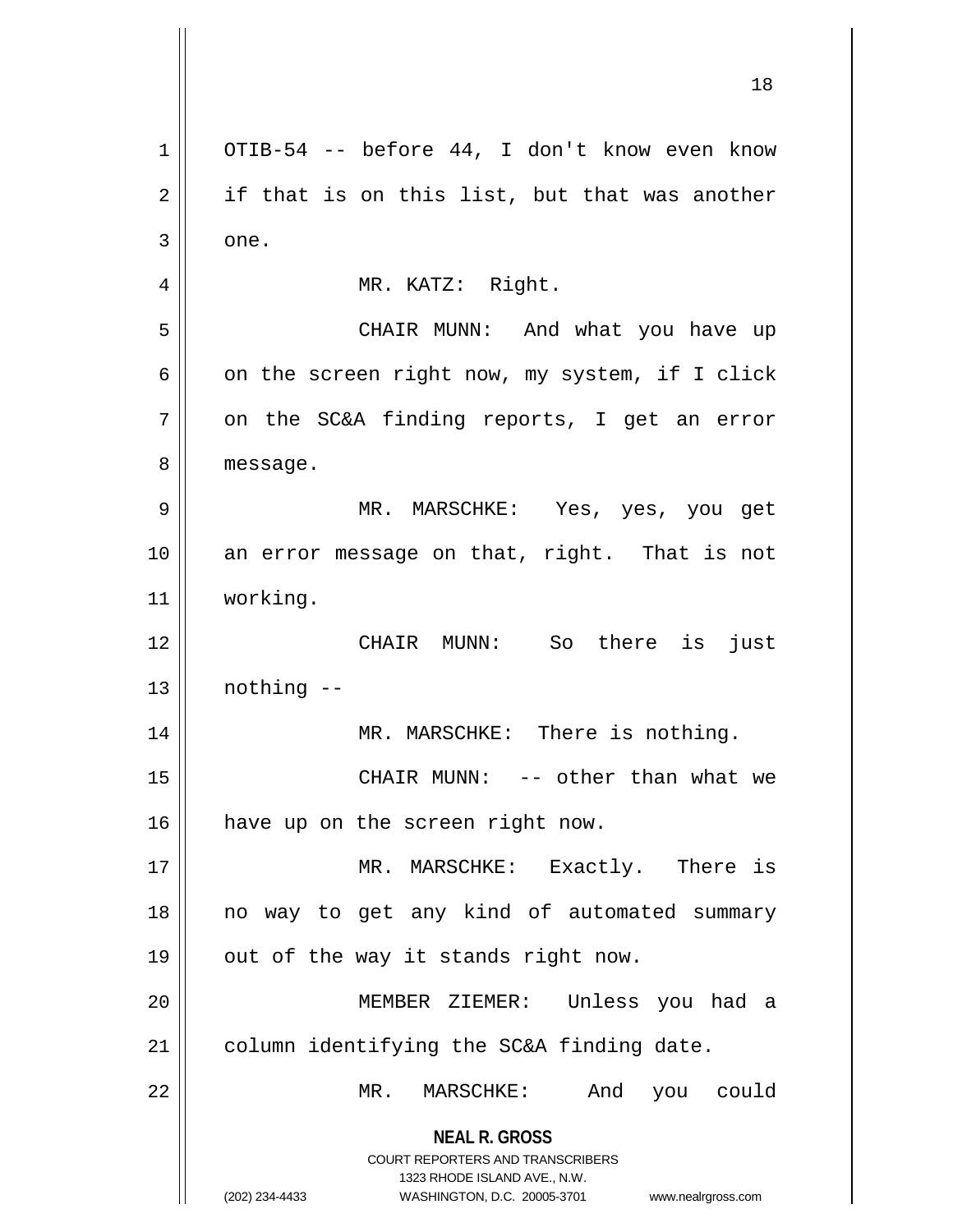**NEAL R. GROSS** COURT REPORTERS AND TRANSCRIBERS 1323 RHODE ISLAND AVE., N.W. 1 || search on it. But, then, you would have to  $2 \parallel$  add them up by hand. 3 CHAIR MUNN: Or we could even say 4 | group one, group two, group three. 5 MEMBER ZIEMER: Well, if any ones 6 that had this first date on it, if you 7 || searched on that, you would get that whole  $8 \parallel$  group of one  $-$ 9 CHAIR MUNN: That's correct. 10 || That's correct. 11 || MEMBER ZIEMER: That's all I'm  $12 \parallel$  saying. 13 MR. STIVER: That's true. Yes, 14 you could do it that way. 15 MEMBER ZIEMER: If each finding, 16 where it says "Total Findings" on that 17 document, if you had the date, the SC&A date  $18$  | of those findings, you could search on it. 19 MR. STIVER: It would pull up that  $20$  |  $qroup, wouldn't it?$ 21 MEMBER ZIEMER: Yes, I think it 22 would.

<sup>(202) 234-4433</sup> WASHINGTON, D.C. 20005-3701 www.nealrgross.com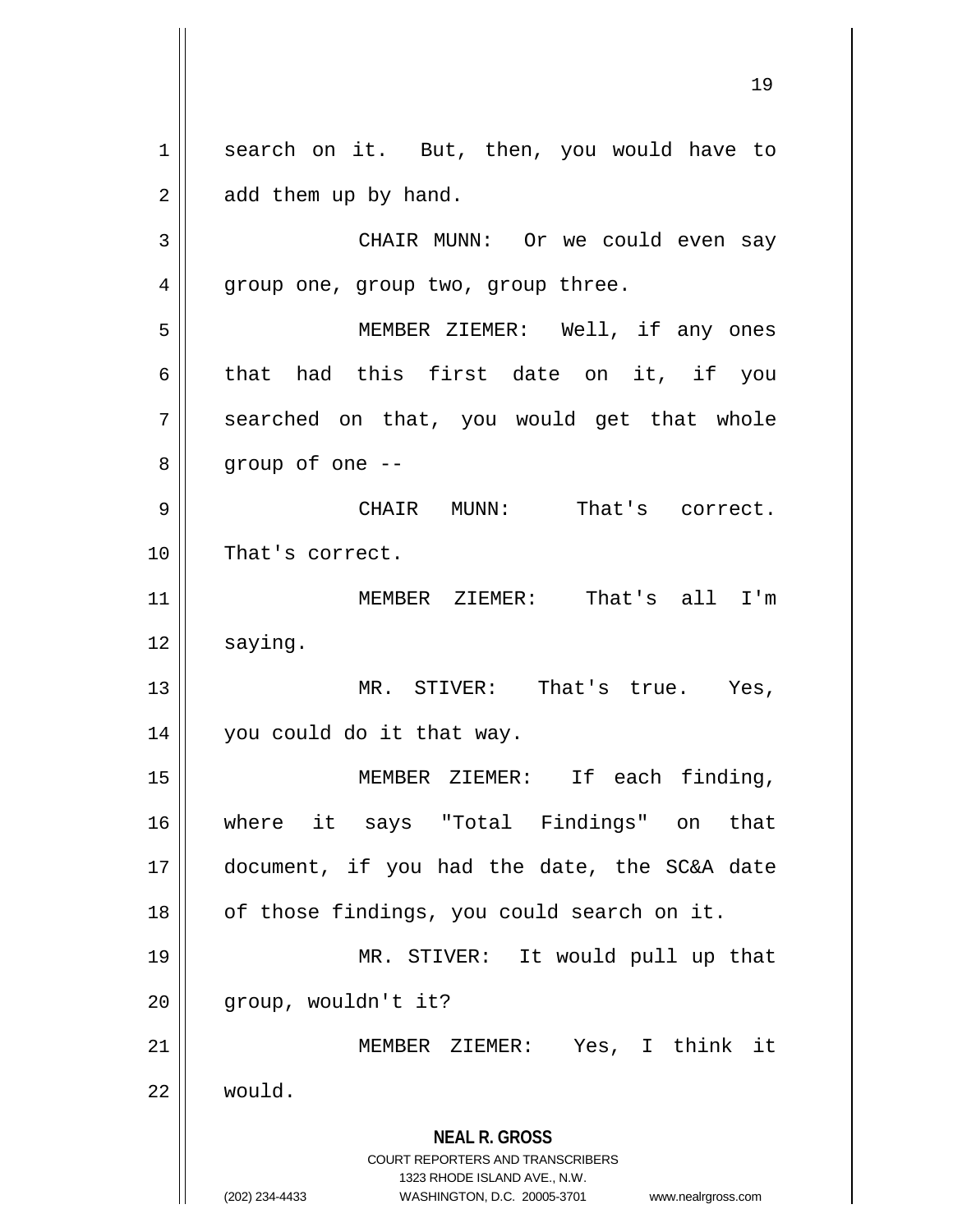**NEAL R. GROSS** COURT REPORTERS AND TRANSCRIBERS 1323 RHODE ISLAND AVE., N.W. (202) 234-4433 WASHINGTON, D.C. 20005-3701 www.nealrgross.com 20 1 | CHAIR MUNN: Well, we would hope  $2 \parallel$  so, in any case. 3 I will make every effort, later  $4 \parallel$  this week or early next, to see how successful 5 | I am with getting the PDF files up. That will  $6 \parallel$  be most helpful to the Work Groups as we 7 ll transfer --8 MR. MARSCHKE: Actually, Wanda, we 9 || can run through an example, either during one 10 || of the breaks or if you want to do it when the 11 || Subcommittee is in session, we can run through  $12$  | the steps of how to generate a PDF file, if  $13 \parallel$  you --14 || CHAIR MUNN: I wouldn't mind doing  $15$  | that right now. 16 || MR. MARSCHKE: Okay. 17 CHAIR MUNN: Because there may be 18 || others from time to time who will need that, 19 and certainly people outside those sitting in 20 || this room will need it from time to time, if  $21$  | they don't get it from there. 22 || MR. MARSCHKE: Okay.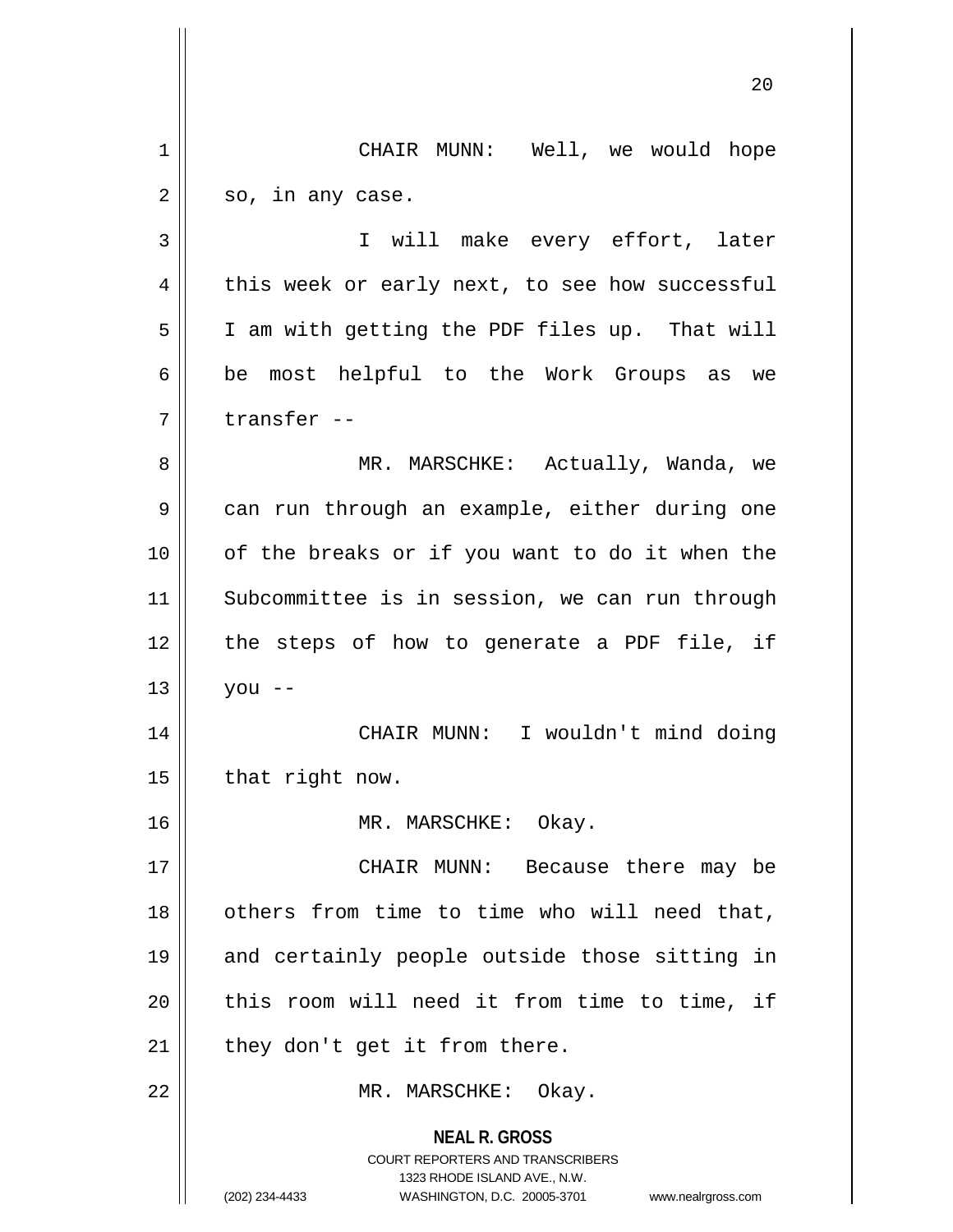1 MR. STIVER: This is John Stiver. 2 | I'm sorry to interrupt.

3 || But before we move on to the PDFs, 4 I just wanted to say that maybe this is a 5 || question for both Brant and Steve. Is there a 6 particular reason why generating this and  $7 \parallel$  sorting by finding is particularly difficult? 8 | Or is it just that it hasn't been addressed 9 || fully as a priority item? It has been about a 10 year and a half since we were able to generate  $11$  | that summary table. 12 DR. ULSH: Well, and over the past 13 year and a half, we have gone from having  $14$  | pretty much nothing to where we are  $-$ 15 MR. STIVER: Right. I know a lot

 $16$  | of progress has been made here.

17 DR. ULSH: Well, yes. As in 18 || previous meetings where we have organized the 19 priorities, this has been near the top, but  $20$  | the highest thing has been generating PDF.

21 || CHAIR MUNN: The PDF.

22 DR. ULSH: So, this is now moved

**NEAL R. GROSS** COURT REPORTERS AND TRANSCRIBERS 1323 RHODE ISLAND AVE., N.W. (202) 234-4433 WASHINGTON, D.C. 20005-3701 www.nealrgross.com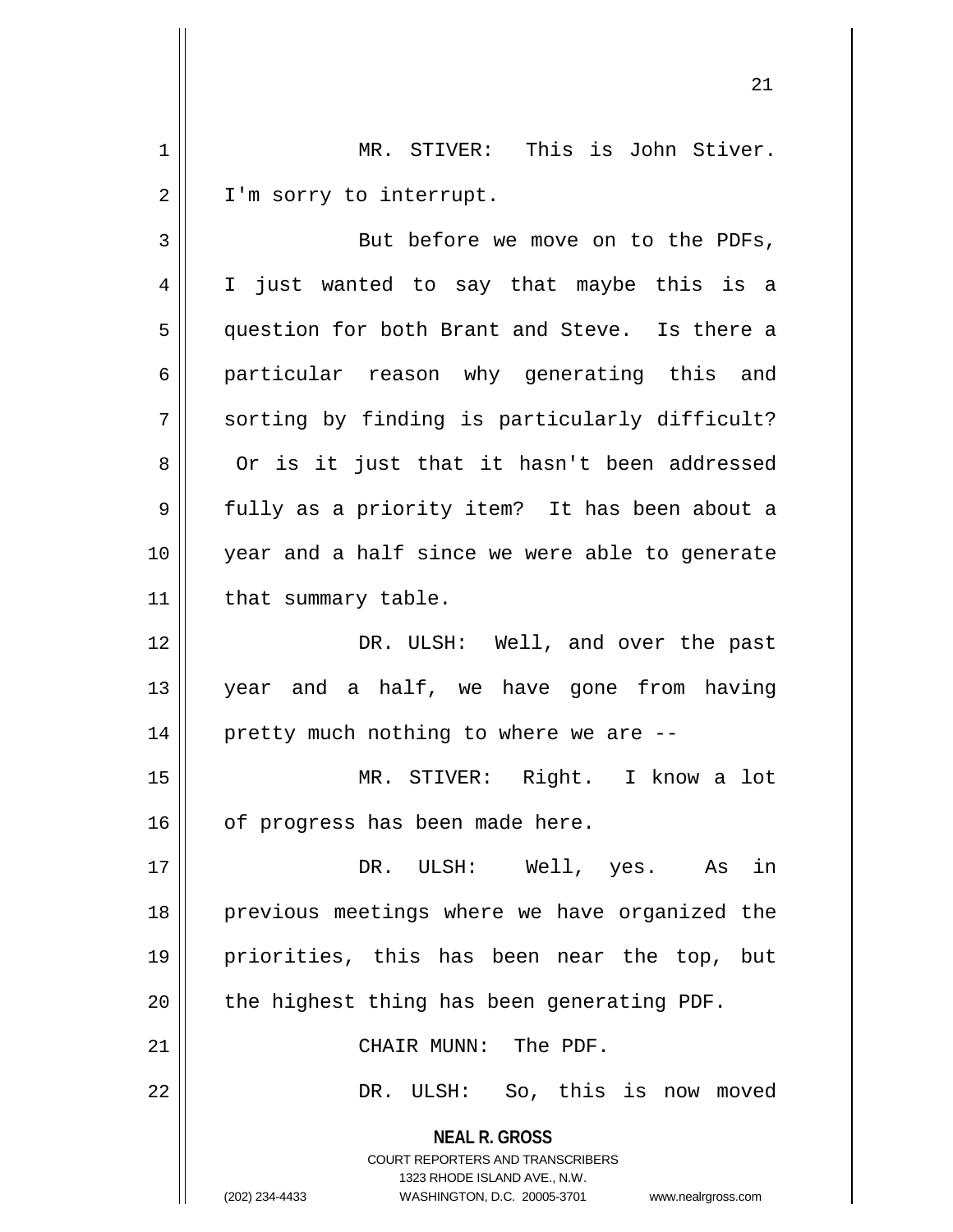$1 \parallel$  up to the top.

| $\overline{2}$ | MR. STIVER: I would just add that                                                                                                                               |
|----------------|-----------------------------------------------------------------------------------------------------------------------------------------------------------------|
| 3              | this is a tool that, to me, is very central.                                                                                                                    |
| $\overline{4}$ | It is a very simple table, but it provides all                                                                                                                  |
| 5              | that trending data right upfront, and it is                                                                                                                     |
| 6              | very useful for Wanda, but it would also be                                                                                                                     |
| 7              | useful for me in tracking our progress from                                                                                                                     |
| 8              | SC&A's standpoint.                                                                                                                                              |
| $\mathsf 9$    | And I would just suggest that an                                                                                                                                |
| 10             | interim measure. We can certainly put                                                                                                                           |
| 11             | together the summary reports ourselves until                                                                                                                    |
| 12             | such time as the automated system is                                                                                                                            |
| 13             | available.                                                                                                                                                      |
| 14             | have one of our<br>junior<br>We                                                                                                                                 |
| 15             | engineers who is database-savvy, or several,                                                                                                                    |
| 16             | who could spend a day or two pulling the                                                                                                                        |
| 17             | information out by hand, generating the table.                                                                                                                  |
| 18             | I am going to essentially have that done on                                                                                                                     |
| 19             | my side, and we can provide that to Wanda.                                                                                                                      |
| 20             | MR. MARSCHKE: Well, let's see.                                                                                                                                  |
| 21             | When we schedule the next meeting, and it                                                                                                                       |
| 22             | probably will be in three or four months, I                                                                                                                     |
|                | <b>NEAL R. GROSS</b><br>COURT REPORTERS AND TRANSCRIBERS<br>1323 RHODE ISLAND AVE., N.W.<br>(202) 234-4433<br>WASHINGTON, D.C. 20005-3701<br>www.nealrgross.com |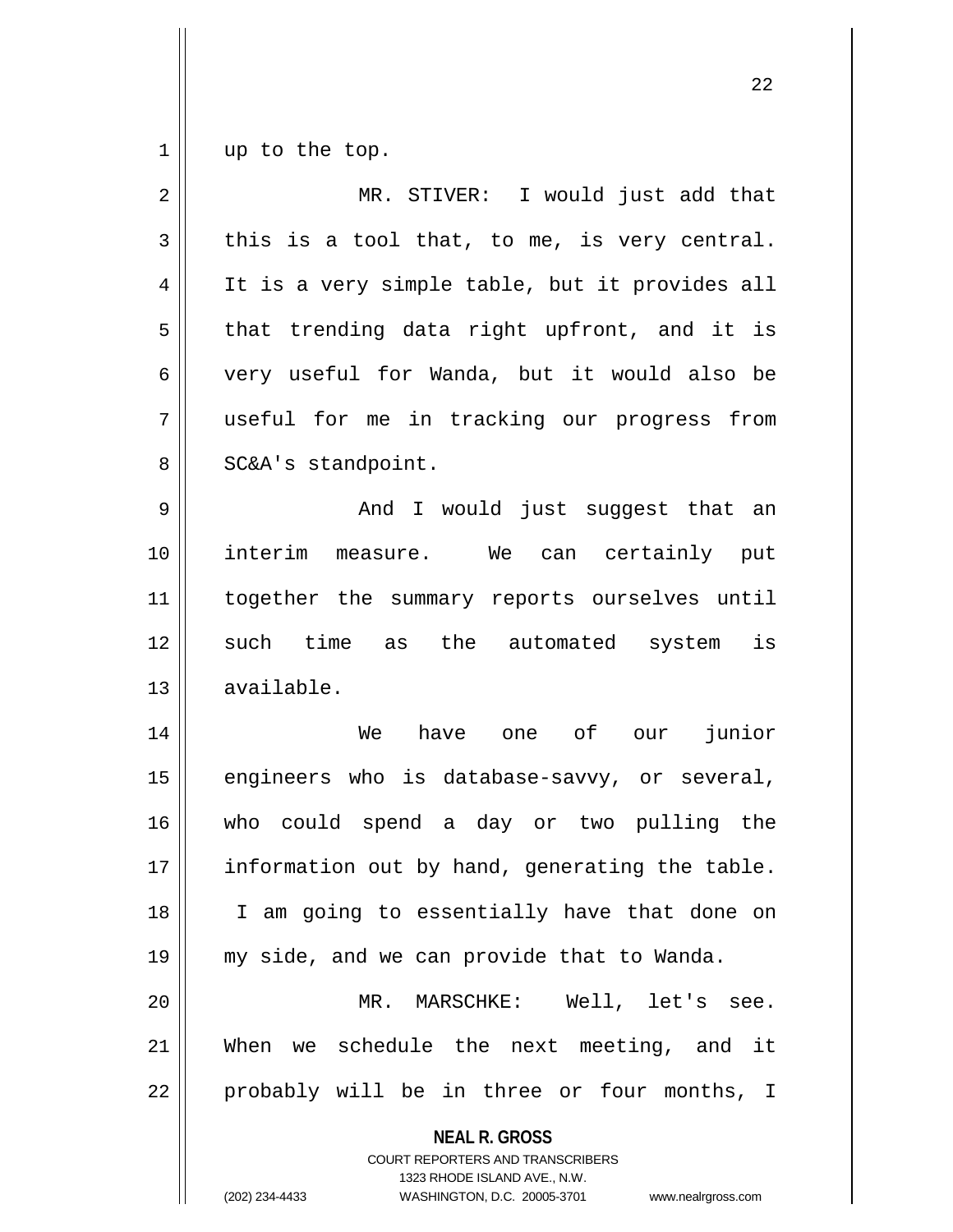$1 \parallel$  would assume.

| $\overline{2}$ | MR. STIVER: See where we stand.                |
|----------------|------------------------------------------------|
| 3              | MR. MARSCHKE: See where we stand               |
| 4              | on the automated one. And if we can do it      |
| 5              | with a click of a button, it is going to be a  |
| 6              | lot easier than if we have to spend a day or   |
| 7              | two to do it.                                  |
| 8              | MR. STIVER: Yes. Well, we will                 |
| 9              | see where we are a month out from --           |
| 10             | MR. MARSCHKE: But if we can't get              |
| 11             | it a month out or a couple of weeks out, if it |
| 12             | is not available, then we can have somebody, a |
| 13             | junior engineer, go through and make this,     |
| 14             | similar to a table like this before the next   |
| 15             | meeting.                                       |
| 16             | CHAIR MUNN:<br>I would really                  |
| 17             | appreciate that, John. Thank you very much     |
| 18             | for the offer. We will keep our fingers        |
| 19             | crossed and hope that it isn't necessary, that |
| 20             | we will be able to push a magic button and do  |
| 21             | what we need to do by the time we meet again,  |
| 22             | which I hope is not going to be more than      |
|                | <b>NEAL R. GROSS</b>                           |

COURT REPORTERS AND TRANSCRIBERS 1323 RHODE ISLAND AVE., N.W.

(202) 234-4433 WASHINGTON, D.C. 20005-3701 www.nealrgross.com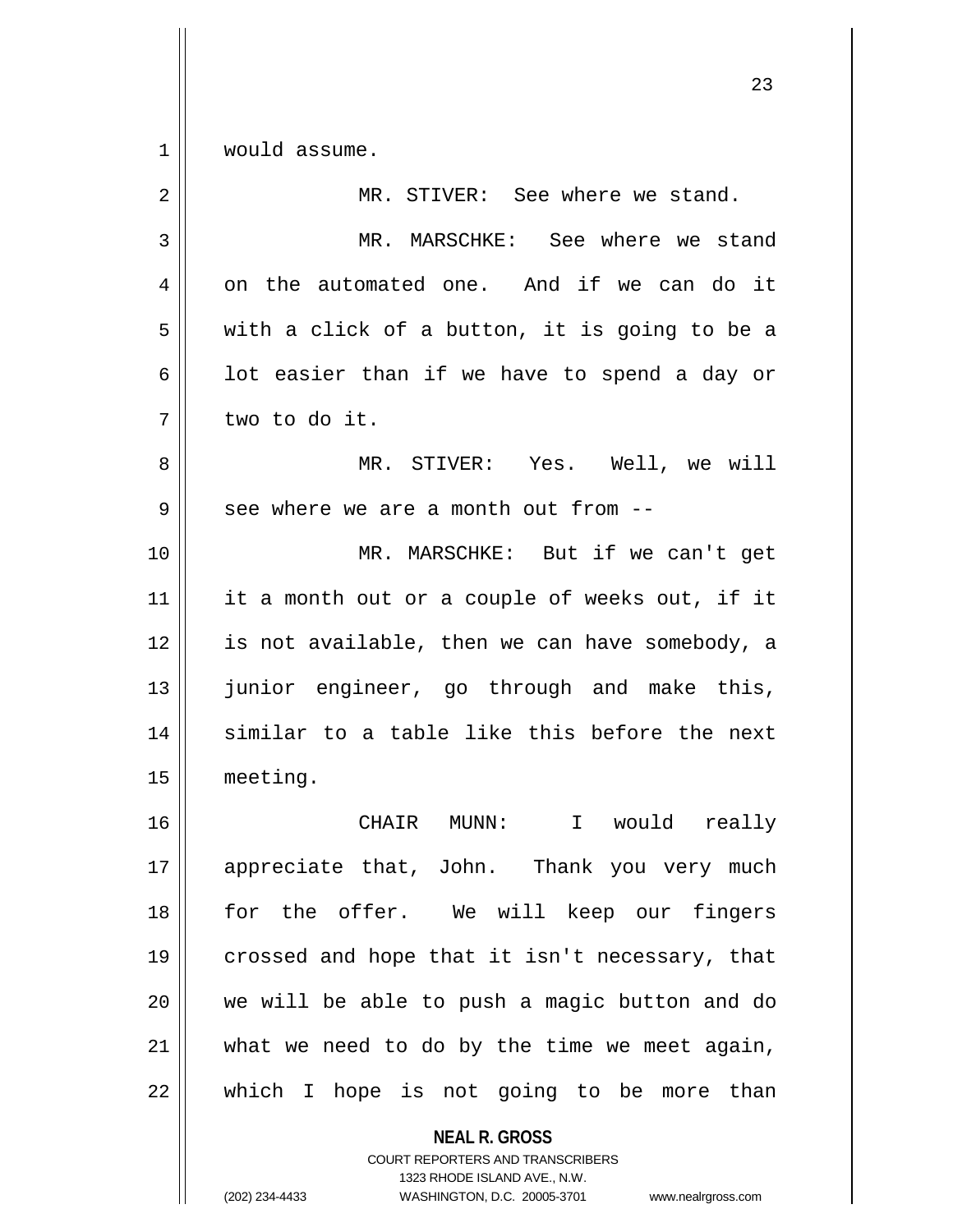| $\mathbf 1$ | three months from now. I would like for us --                       |
|-------------|---------------------------------------------------------------------|
| 2           | MR. KATZ: Yes, so let's just                                        |
| 3           | check in two weeks before the meeting, and if                       |
| 4           | we need it, that will be great.                                     |
| 5           | CHAIR MUNN: Excellent.                                              |
| 6           | MR. MARSCHKE: Shall we move on?                                     |
| 7           | The next kind of outstanding issue                                  |
| 8           | or problem with the database is -- again, we                        |
| 9           | talked about this the last time -- this column                      |
| 10          | that we call "Total Active Findings." That                          |
| 11          | still does not seem to be working correctly.                        |
| 12          | I use OTIB-54 as my example of                                      |
| 13          | this because it is very illustrative.                               |
| 14          | Basically, last time we talked we tried to                          |
| 15          | discuss and determine what do we<br>by<br>mean                      |
| 16          | active findings. And I think we settled on a                        |
| 17          | definition of any finding except for those                          |
| 18          | that are either closed or in progress is an                         |
| 19          | active finding.                                                     |
| 20          | But you can see, basically, if you                                  |
| 21          | look at OTIB-54, you can see it has 26 total                        |
| 22          | findings, and according to this database, it                        |
|             | <b>NEAL R. GROSS</b>                                                |
|             | <b>COURT REPORTERS AND TRANSCRIBERS</b>                             |
|             | 1323 RHODE ISLAND AVE., N.W.                                        |
|             | (202) 234-4433<br>WASHINGTON, D.C. 20005-3701<br>www.nealrgross.com |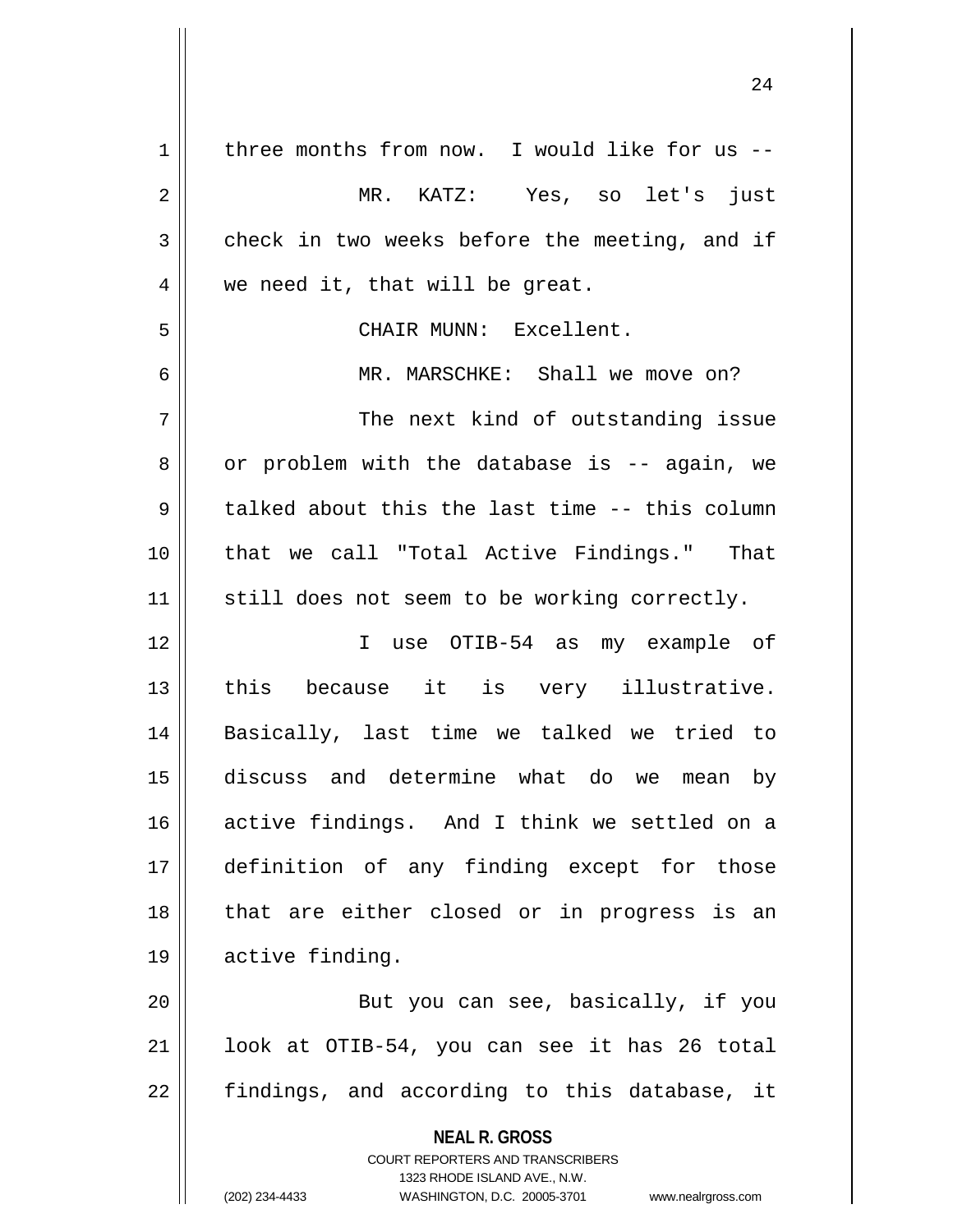1 has 26 active findings. But if you click on  $2 \parallel$  the details of OTIB-54, you can go in here and 3 you can see basically -- oh, I'm sorry, I 4 | screwed up the definition of active.

5 Anything that is closed or 6 anything that is in abeyance  $-$ - well, that is  $7 \parallel$  not what we decided last time. We said, 8 || basically, in abeyance or closed were the ones  $9 \parallel$  kind of similar to what was the trip for the 10 two-pagers. Anything that would generate a 11 two-pager, all the findings had to be either 12 in abeyance or closed. And so, we were kind  $13$  | of trying to use the same definition for here.

14 If you remember from the previous  $15$  screen, it had 26 total and 26 active. Well, 16 || you can see from the detail screen, the first 17 || one is in abeyance. The second one is closed. 18 The third one is closed. The fourth one is 19 || closed. So you get the idea.

20 || CHAIR MUNN: Right.

21 || MR. MARSCHKE: So that column is  $22 \parallel$  not working. I think that probably should be

> **NEAL R. GROSS** COURT REPORTERS AND TRANSCRIBERS

> > 1323 RHODE ISLAND AVE., N.W.

(202) 234-4433 WASHINGTON, D.C. 20005-3701 www.nealrgross.com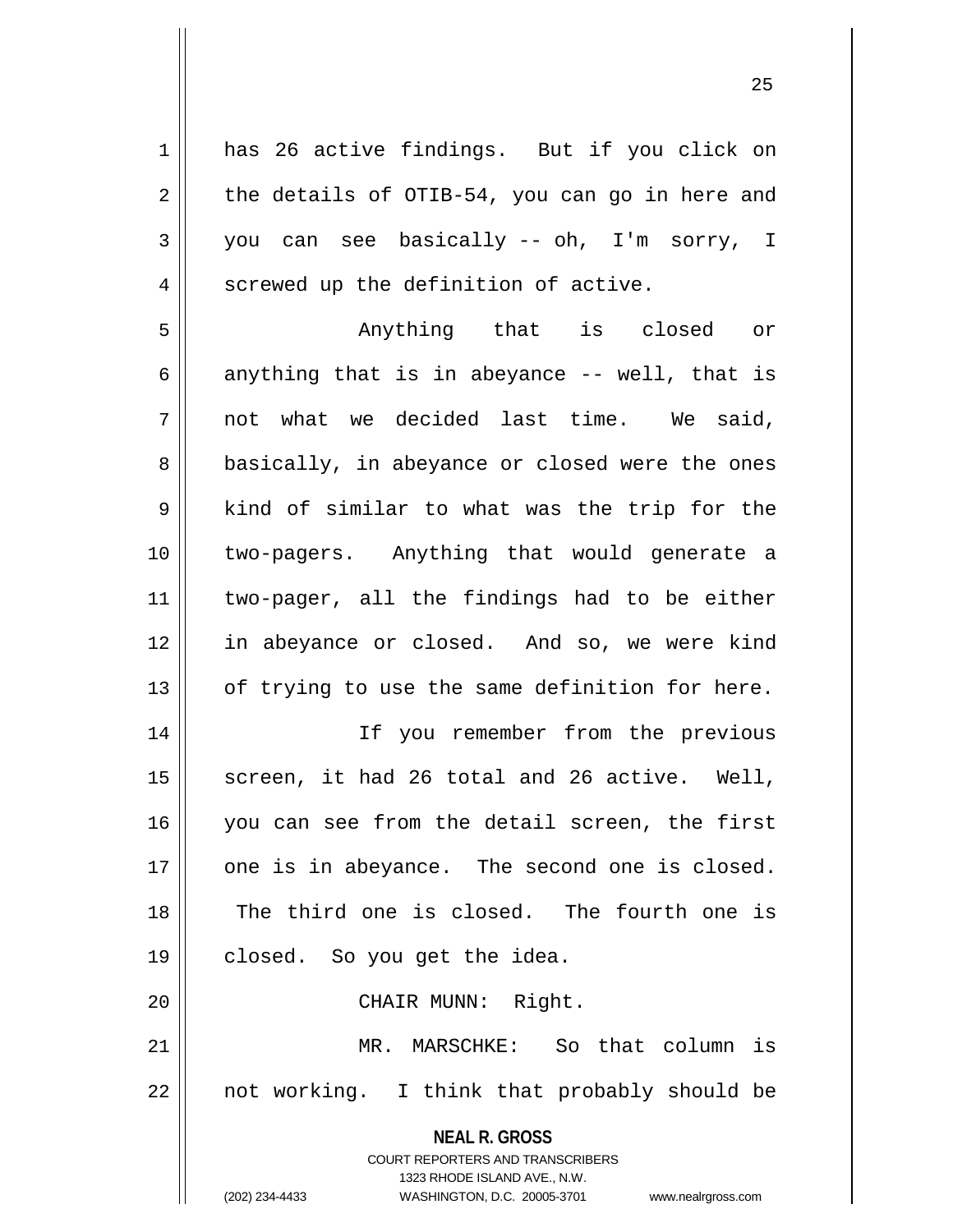**NEAL R. GROSS** COURT REPORTERS AND TRANSCRIBERS 1323 RHODE ISLAND AVE., N.W. 1 | priority number two because that is a  $2 \parallel$  convenient way, if that is working, that is a 3 || convenient way to kind of like assign 4 || priorities to the procedures, as to which ones 5 a have the most active findings, and so which  $6 \parallel$  ones should we tackle maybe next or get the 7 || most bang for your buck. 8 CHAIR MUNN: Well, if we are 9 || successful in getting our ability to get a 10 "Wanda report" out, a summary out, then that 11 || will automatically take care of itself. 12 MR. MARSCHKE: That will help in  $13$  || that area as well. 14 || CHAIR MUNN: Right. 15 MR. KATZ: Well, no, but the 16 "Wanda report" will be inaccurate. So it is 17 just as important because the "Wanda report" 18 || won't be correct, right? 19 MR. MARSCHKE: I don't know how --  $20$  || it depends upon how they do the calculation, 21 how they prepare the "Wanda report" and how  $22$  | they prepare this.

<sup>(202) 234-4433</sup> WASHINGTON, D.C. 20005-3701 www.nealrgross.com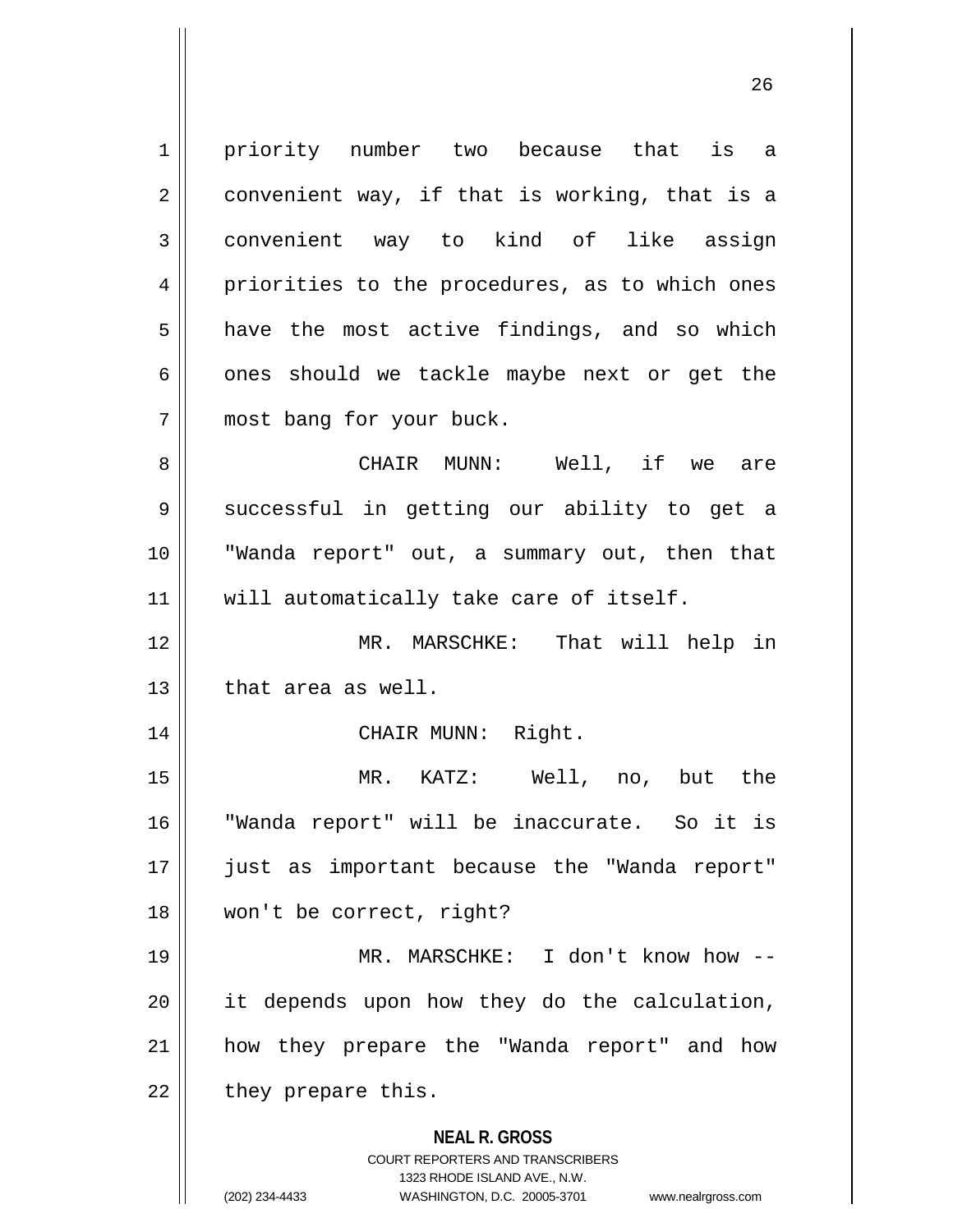|    | 27                                                                                                                                                              |
|----|-----------------------------------------------------------------------------------------------------------------------------------------------------------------|
| 1  | DR. ULSH: It is all right. We                                                                                                                                   |
| 2  | can have two top priorities.                                                                                                                                    |
| 3  | (Laughter.)                                                                                                                                                     |
| 4  | CHAIR MUNN: We can do that, yes.                                                                                                                                |
| 5  | Which is priority 1? Priority 1 and priority                                                                                                                    |
| 6  | 1 plus.                                                                                                                                                         |
| 7  | MR. MARSCHKE: Now, coming back to                                                                                                                               |
| 8  | Wanda's request to demonstrate, I mean,                                                                                                                         |
| 9  | generating a PDF file is very simple at this                                                                                                                    |
| 10 | point. The way it has been set up is that you                                                                                                                   |
| 11 | generate a PDF file for each finding. It is                                                                                                                     |
| 12 | finding-driven.                                                                                                                                                 |
| 13 | So, for example, if I wanted to                                                                                                                                 |
| 14 | get a PDF of OTIB-54, Finding No. 1, all you                                                                                                                    |
| 15 | have to do is come over here and click on the                                                                                                                   |
| 16 | PDF thing, and it basically comes up in a                                                                                                                       |
| 17 | separate window. You can blow it up, and it                                                                                                                     |
| 18 | shows all the history of Finding No. 1.                                                                                                                         |
| 19 | And then, you can come over here                                                                                                                                |
| 20 | to the file and click on the file and just go                                                                                                                   |
| 21 | to print. And again, it is going to come up                                                                                                                     |
| 22 | here. It will print it to Document Writer or                                                                                                                    |
|    | <b>NEAL R. GROSS</b><br>COURT REPORTERS AND TRANSCRIBERS<br>1323 RHODE ISLAND AVE., N.W.<br>(202) 234-4433<br>WASHINGTON, D.C. 20005-3701<br>www.nealrgross.com |

 $\mathbf{1}$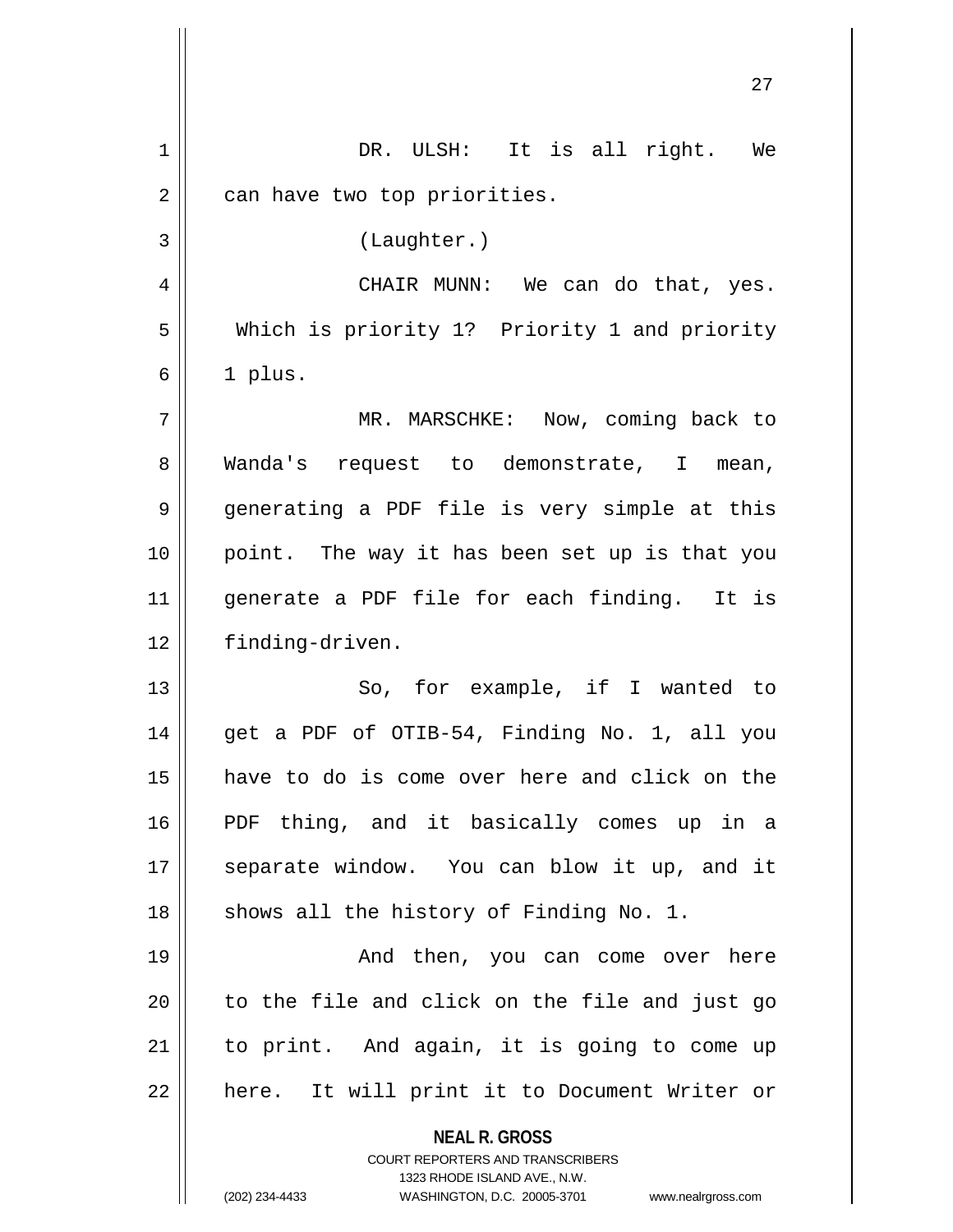**NEAL R. GROSS** COURT REPORTERS AND TRANSCRIBERS 1323 RHODE ISLAND AVE., N.W. 1 | you can down here to CDC PDF Writer, click on  $2 \parallel$  that. 3 || CHAIR MUNN: I'm sorry, I missed 4 || that. Go down to where? 5 MR. MARSCHKE: Hang on for a 6 second.  $7 \parallel$  Go back and go up to file here,  $8 \parallel$  click on print, and then when it says up here 9 "Printer Type" up in the upper lefthand 10 corner, basically, you click on it, and it 11 basically says all the different types of 12 || printers. And two of them are -- I don't know 13 what the difference is between CDC PDF Writer 14 in Session 7 and CDC PDF Writer down here. 15 || But let's just pick one, and you just click on  $16$  that, and now it is going to generate a PDF 17 file. And you click on OK. And it should 18 | come back. Okay, it comes back with a notice. 19 You click on OK. 20 MR. STIVER: Wait a second. I got 21 || lost in that last little step there. It  $22$  | didn't work out for me. Okay.

(202) 234-4433 WASHINGTON, D.C. 20005-3701 www.nealrgross.com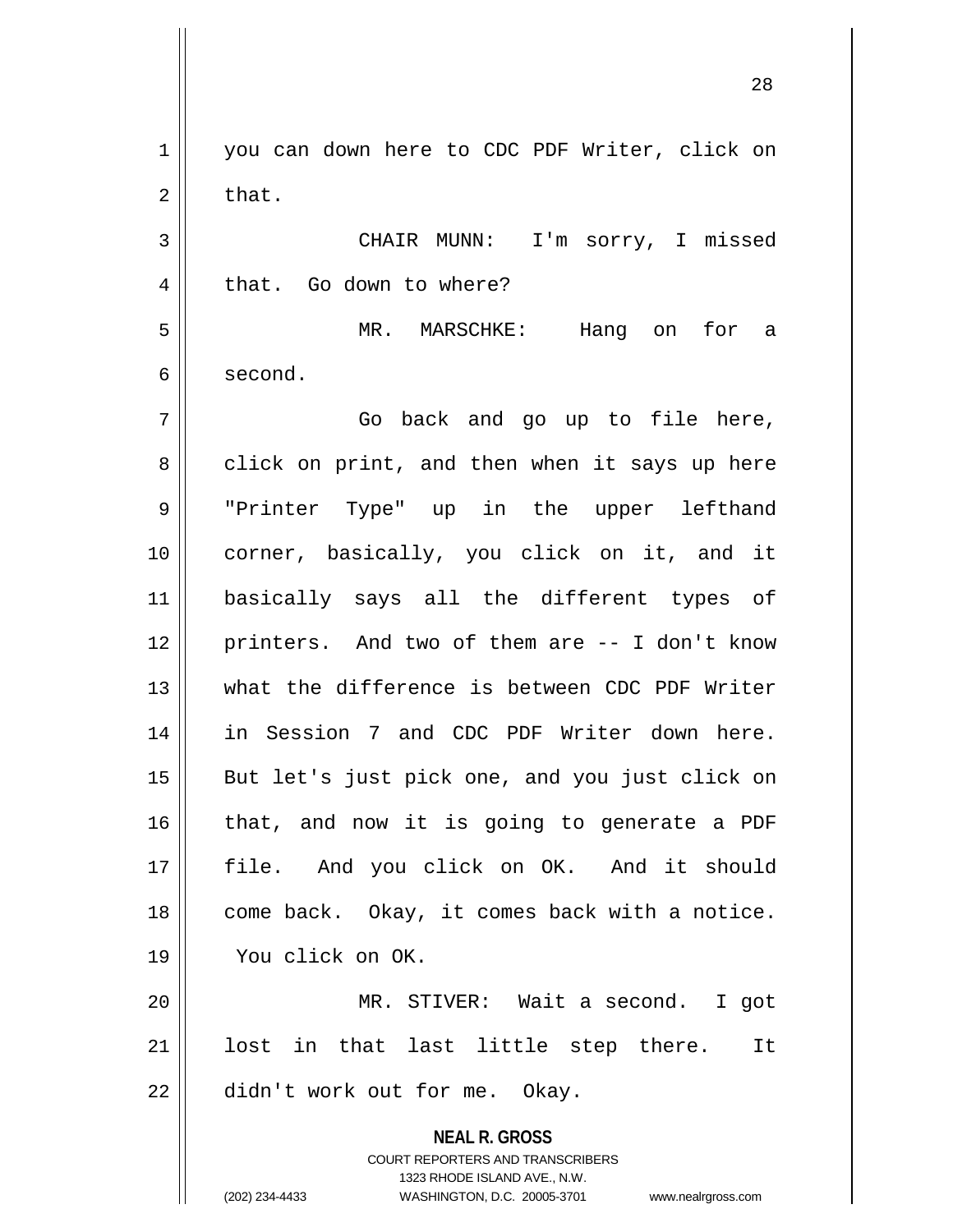**NEAL R. GROSS** COURT REPORTERS AND TRANSCRIBERS 1323 RHODE ISLAND AVE., N.W. 1 || MR. MARSCHKE: And then, it asks 2 | you where do you want to put it. 3 MR. STIVER: You used PDF Writer 4 in Session or the -- 5 MR. MARSCHKE: I used the Session  $6 \parallel 7$ . 7 CHAIR MUNN: You used Session 7? 8 MR. KATZ: Although when you are  $9 \parallel$  hooked up to a printer, if you use in session, 10 it will send it to your printer. That's it. 11 || MR. MARSCHKE: Yes, right. 12 Obviously, if you say PDF Writer, it is going 13  $\parallel$  to send it to a file, a PDF file, and you have 14 to tell it where you want to put it in the 15 PDF, in the file, where you want the file to  $16$  be. 17 || CHAIR MUNN: Okay. 18 MR. HINNEFELD: Can you just not 19 "Save As" when the PDF first comes up? Can 20 || you just not do the "Save As" and save it that 21 way? Do you have to run it through the PDF  $22$  | printer? It comes up as a PDF.

(202) 234-4433 WASHINGTON, D.C. 20005-3701 www.nealrgross.com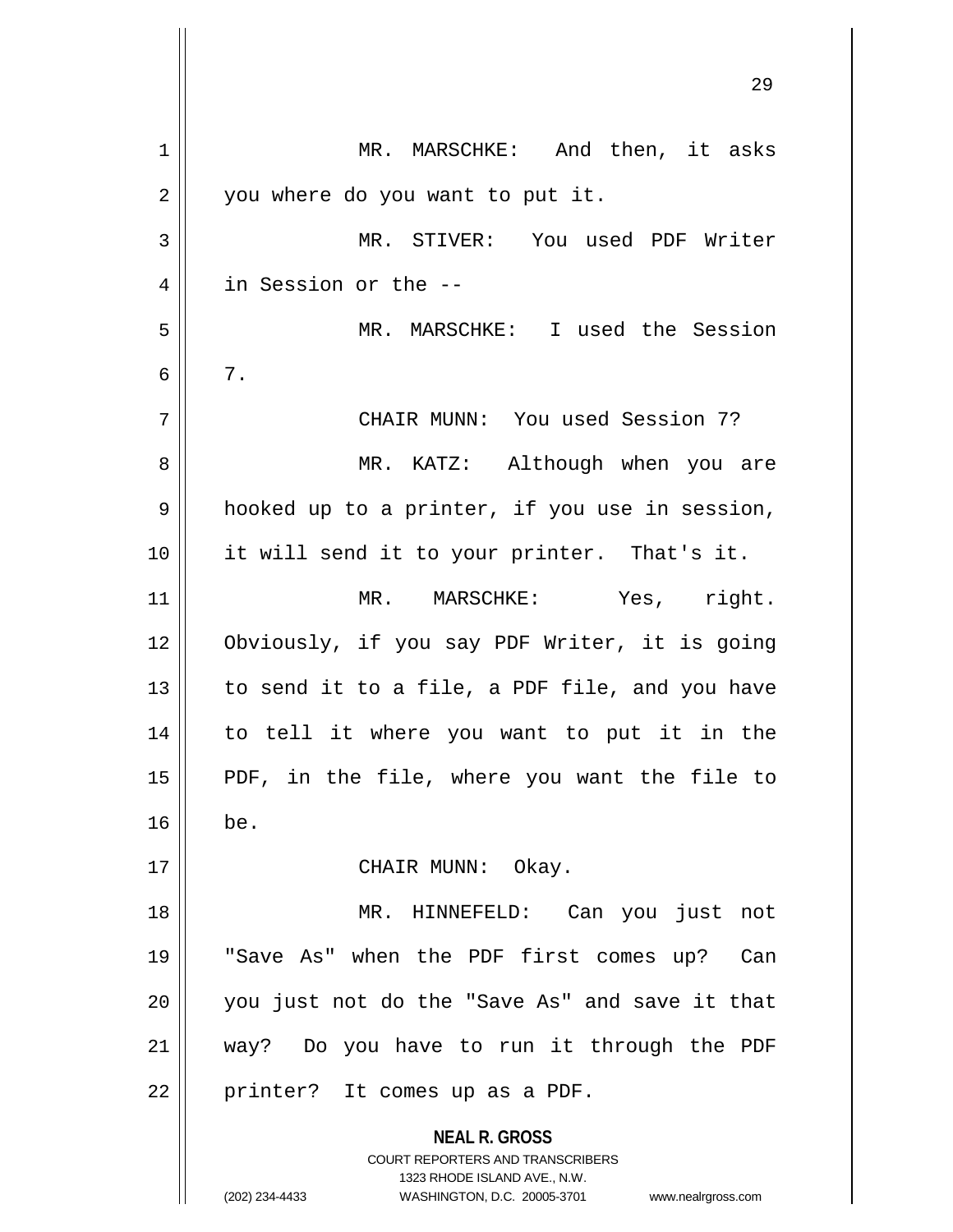**NEAL R. GROSS** COURT REPORTERS AND TRANSCRIBERS 1323 RHODE ISLAND AVE., N.W. (202) 234-4433 WASHINGTON, D.C. 20005-3701 www.nealrgross.com 30 1 MR. STIVER: Yes, I think that is  $2 \parallel$  kind of a redundant step. 3 MR. MARSCHKE: Well, let's try it. 4 | Let's see. Save As. "This document does not 5 | allow you to save any changes." Okay. That's  $6 \parallel$  okay. 7 MR. HINNEFELD: It means that you 8 || can save; you just can't edit it. 9 MR. MARSCHKE: Yes, you can do it  $10$  | that way. 11 MR. STIVER: You know, it has a 12 little, if you look at it, if you just run 13 your mouse down to your bottom of the page, a 14 little bar will come up and it has the 15 different icons for either printing or saving.  $16 \parallel$  So, you can just use that. 17 || MR. MARSCHKE: Yes, you can use 18 that. You can click on this. So, there's 19 multiple ways that you can save it as a PDF  $20$   $\parallel$  file.  $21$   $\parallel$  So, this has been implemented. 22 || It just so happened I was working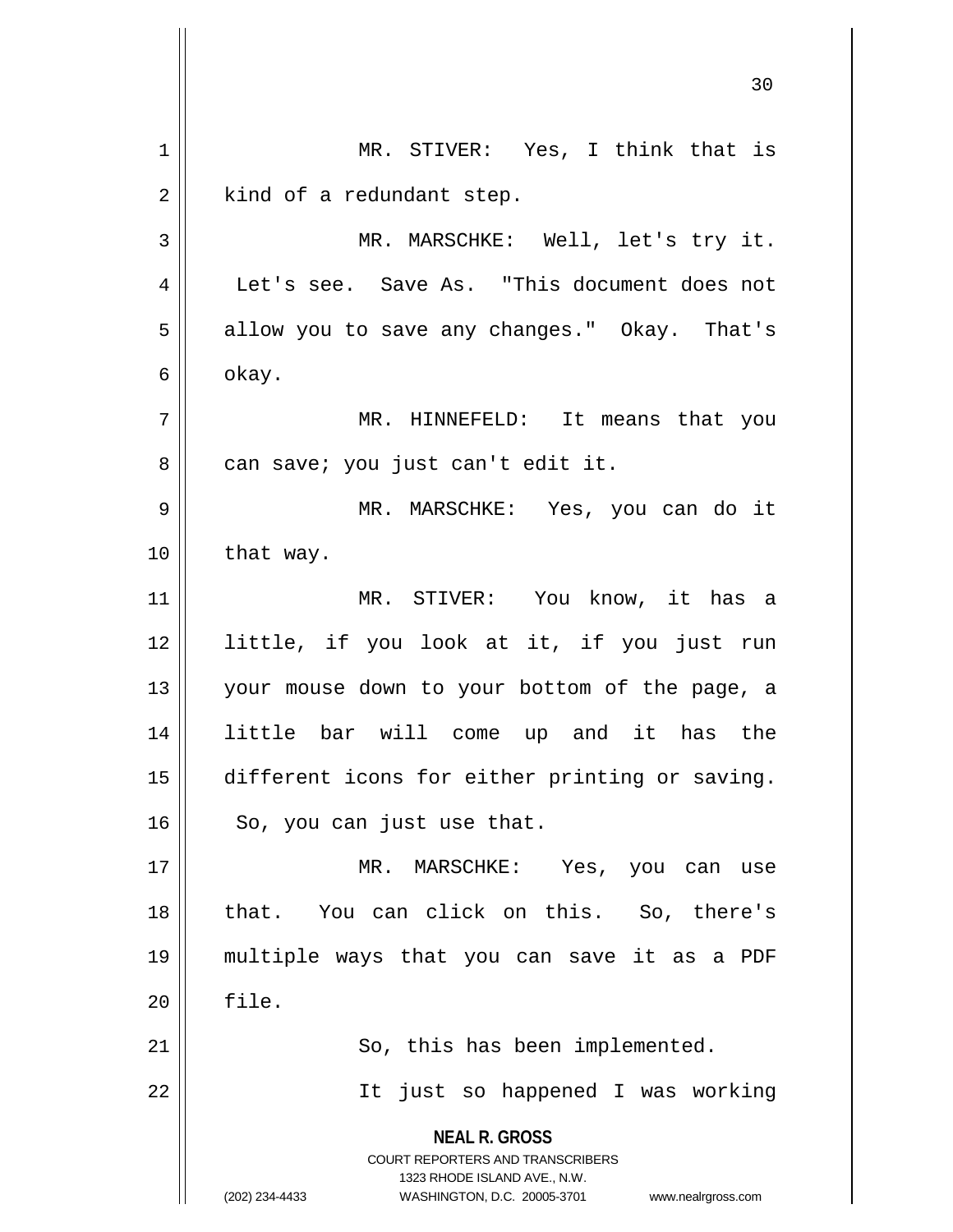**NEAL R. GROSS** COURT REPORTERS AND TRANSCRIBERS 1323 RHODE ISLAND AVE., N.W. (202) 234-4433 WASHINGTON, D.C. 20005-3701 www.nealrgross.com 1 | on OTIB-6. I was able to generate the PDF  $2 \parallel$  file for Finding 4. I could not generate it 3 for Finding 3. I went and checked if I could 4 || generate it for Finding 1. No problem. 5 || Finding 2, no problem. But Finding 3, it just 6  $\parallel$  refused to do it. So, I don't know what that  $7 \parallel$  is all about. It is just going to get these 8 || little hiccups. 9 MR. STIVER: Yes, some glitch that 10 || needs to be worked through. 11 MR. MARSCHKE: So, I mean, it is 12 || pretty simple, pretty straightforward. 13 CHAIR MUNN: Okay. Until I have 14 || done this a couple of times, and until I have 15 actually gotten it into the hands of another 16 Work Group Chair, I will take at faith the 17 idea that I am doing something when I am doing  $18$   $\parallel$  this. 19 || All right. I have now saved, 20 | hopefully, Rev. OPC-1. 21 Now I have a question for those 22 who have been working with this. In the past,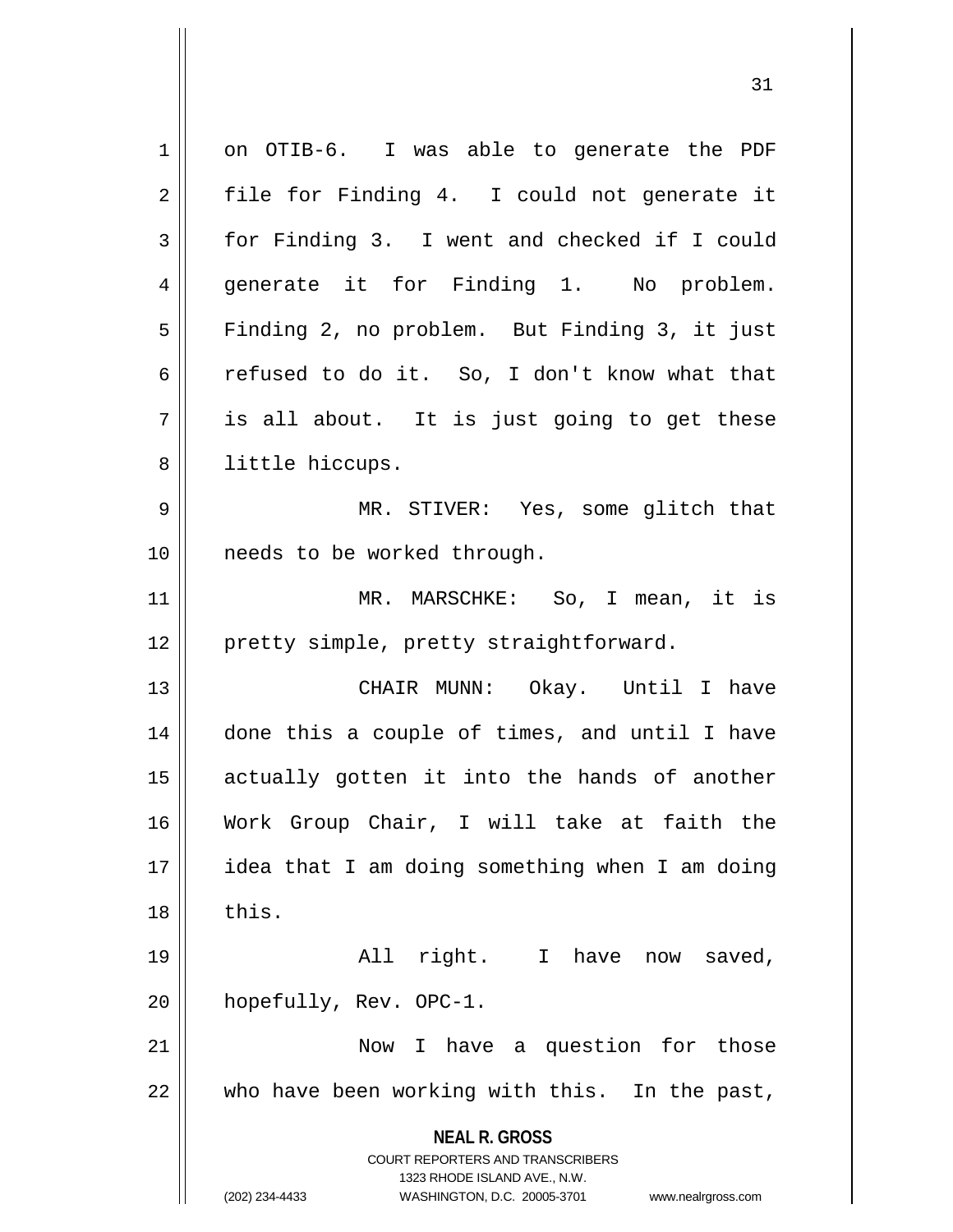| 1  | we have had one long continual batch of                                                             |
|----|-----------------------------------------------------------------------------------------------------|
| 2  | procedures which were really easy to scroll                                                         |
| 3  | down. Now, on my computer, I have to change                                                         |
| 4  | pages. Was it necessary for us to paginate                                                          |
| 5  | this?                                                                                               |
| 6  | MR. MARSCHKE: Well, what do you                                                                     |
| 7  | mean by changing pages?                                                                             |
| 8  | CHAIR MUNN: In order for me to                                                                      |
| 9  | get to OTIB-54, for example, I could not just                                                       |
| 10 | simply scroll down, looking at the document                                                         |
| 11 | number. I can only scroll down to RPG-44 and                                                        |
| 12 | then I have to click on page $2$ --                                                                 |
| 13 | MR. MARSCHKE: Right.                                                                                |
| 14 | CHAIR MUNN: -- to go further                                                                        |
| 15 | down.                                                                                               |
| 16 | That is the<br>MR. MARSCHKE:<br>Yes.                                                                |
| 17 | way, this database is set up that way.                                                              |
| 18 | CHAIR MUNN:<br>Do we have a choice                                                                  |
| 19 | or is it necessary?                                                                                 |
| 20 | MR. HINNEFELD: I don't know.                                                                        |
| 21 | CHAIR MUNN: If it is necessary,                                                                     |
| 22 | then that is one thing. If we have a choice,                                                        |
|    | <b>NEAL R. GROSS</b>                                                                                |
|    | COURT REPORTERS AND TRANSCRIBERS                                                                    |
|    | 1323 RHODE ISLAND AVE., N.W.<br>(202) 234-4433<br>WASHINGTON, D.C. 20005-3701<br>www.nealrgross.com |
|    |                                                                                                     |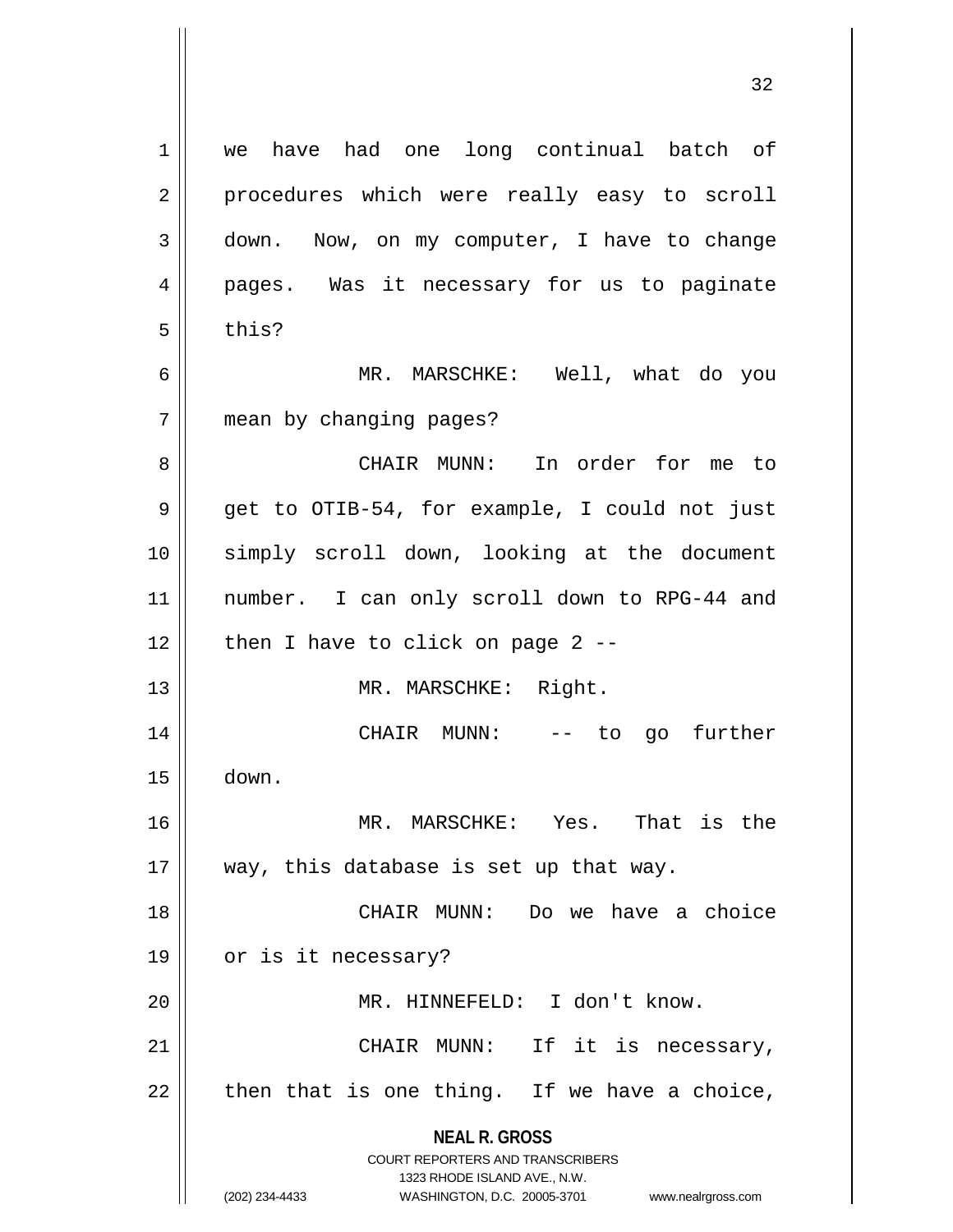**NEAL R. GROSS** COURT REPORTERS AND TRANSCRIBERS 1323 RHODE ISLAND AVE., N.W. (202) 234-4433 WASHINGTON, D.C. 20005-3701 www.nealrgross.com 1 | it would be my choice to be able to scroll the 2 entire list. But I don't know what the 3 | intricacies are. 4 MR. MARSCHKE: Right now, what you  $5 \parallel$  can do, Wanda, is you can use the Search --6 CHAIR MUNN: So, I have to use the 7 Search screen? 8 MR. MARSCHKE: Use the Search 9 Screen. Right now, the way the thing is set 10 up, you don't have a choice. You have to use 11 || the Page Down. You can make your life easier 12 by using the Search screen. You can make your 13 || life easier by basically doing sorts. You can 14 || sort on the various document headings. You  $15$  can do filters to filter out. But, right now,  $16$  really, the way the thing is set up, you have, 17 I think it is 20 documents per page, and  $18$  || there's no way to increase that number. 19 CHAIR MUNN: Okay. And the 20 numbers are not always sequential as they were  $21$  on the old  $-$ 22 MR. MARSCHKE: Again, if you do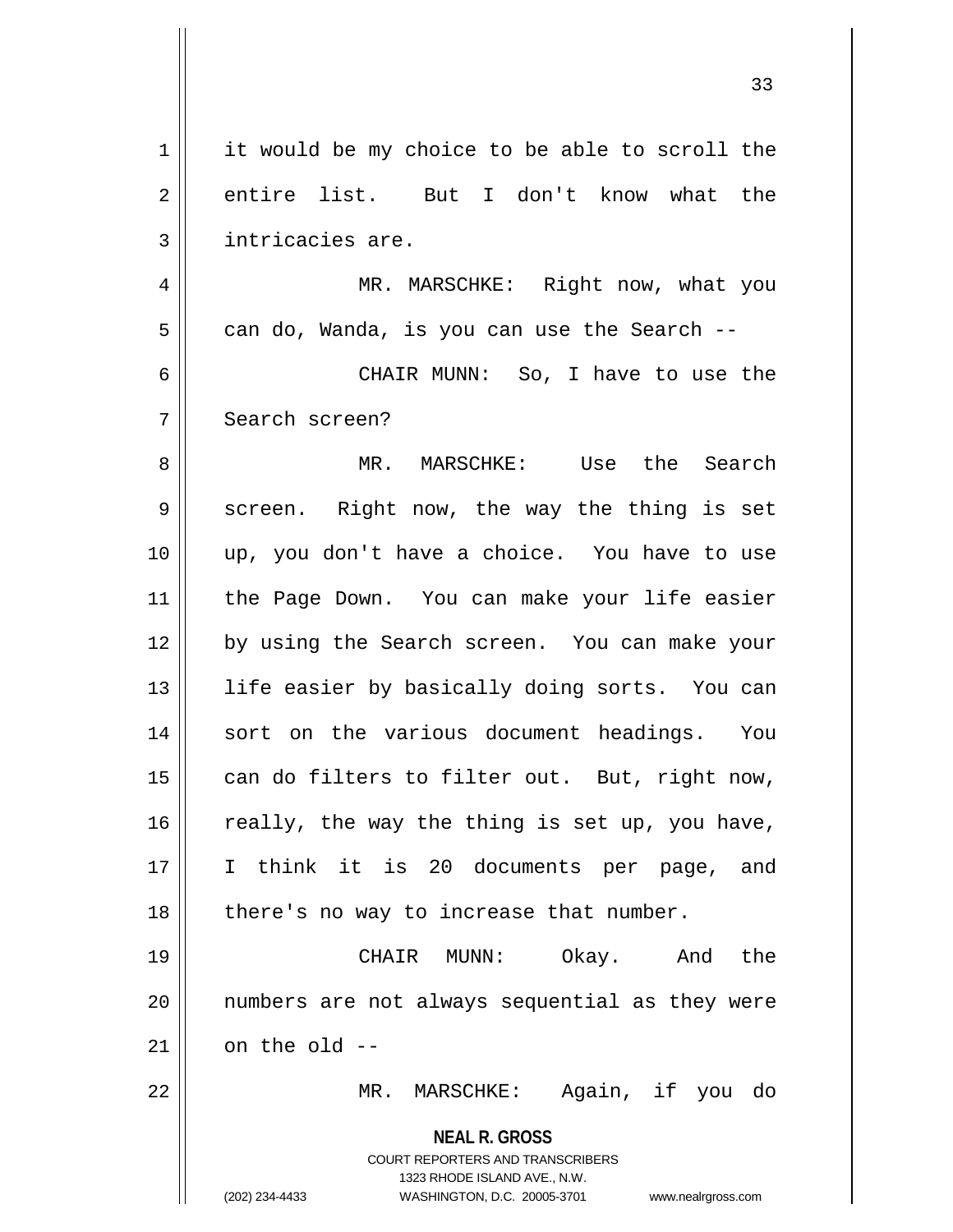**NEAL R. GROSS** COURT REPORTERS AND TRANSCRIBERS 1323 RHODE ISLAND AVE., N.W. (202) 234-4433 WASHINGTON, D.C. 20005-3701 www.nealrgross.com 1 | the sort on document number, then they should 2 | be sequential. 3 CHAIR MUNN: Well, is that true 4 || now of OTIB-54? No. 5 MR. MARSCHKE: If you get into the 6  $\parallel$  OTIB area -- $7 \parallel$  CHAIR MUNN: I see OTIB-54, 66, 8 and 70 are four pages away from the first 9 batch of OTIBs. 10 MR. MARSCHKE: Yes, but I think 11 || that is more because we have so many OTIBs.  $12 \parallel$  But I think if you look at OTIB -- I mean, all 13  $\parallel$  the OTIBs, I mean, if you look on this page, 14 it starts with OTIB-39, 43, 47, and it is 15 pretty much sequential until you get to  $16$  | OTIB-70 and then you get into the PROCs. 17 CHAIR MUNN: Oh, no, not on my 18 || page. What page are you? Oh, you are sorting 19 | by filter. 20 MR. MARSCHKE: No, I didn't sort 21 by filter. I did a sort on the document 22 number.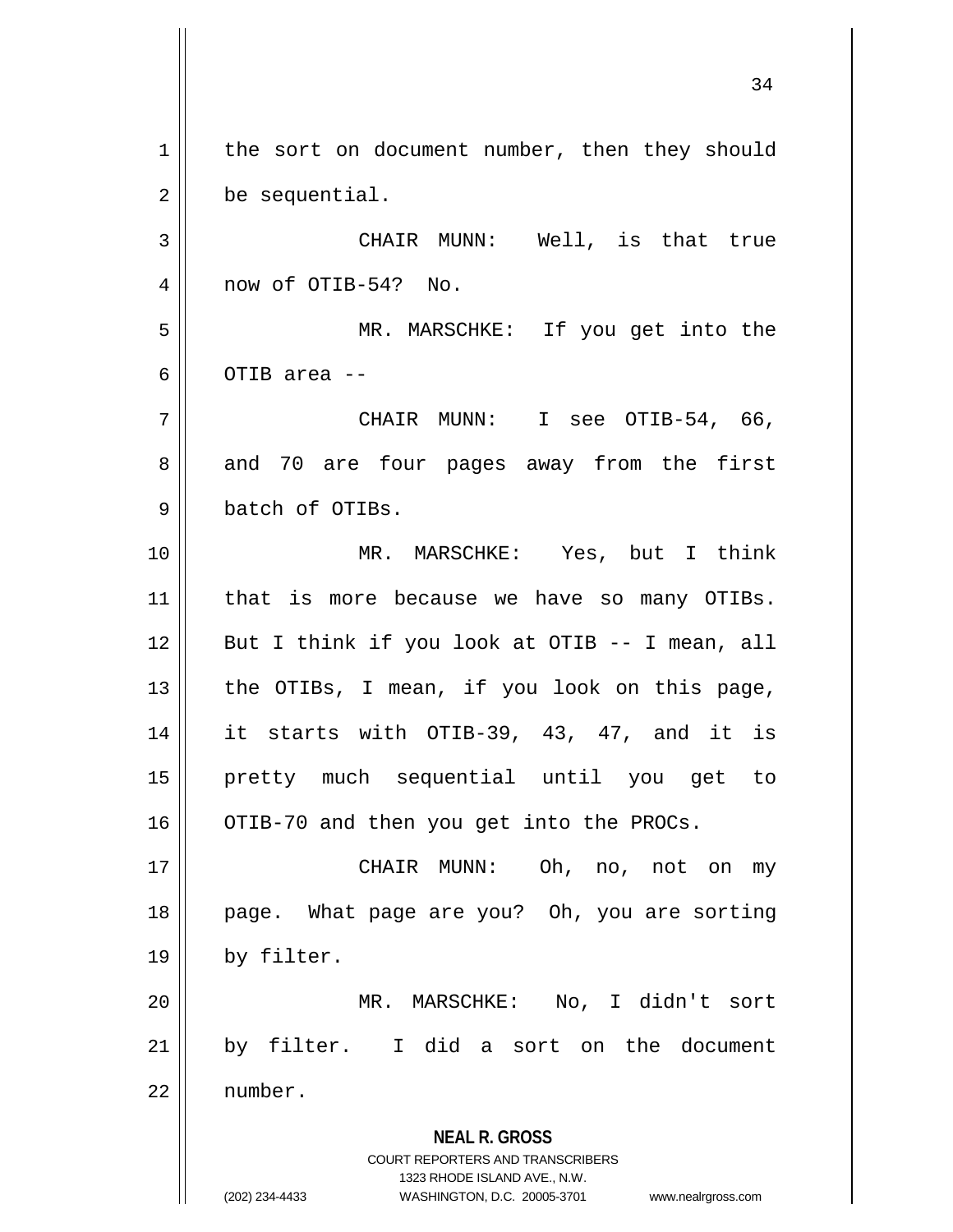|                | 35                                                                                                                                                                     |
|----------------|------------------------------------------------------------------------------------------------------------------------------------------------------------------------|
| $1\,$          | CHAIR MUNN: Okay.                                                                                                                                                      |
| $\overline{2}$ | DR. ULSH: If you just click on                                                                                                                                         |
| 3              | the document $-$                                                                                                                                                       |
| $\overline{4}$ | CHAIR MUNN: All right. Very                                                                                                                                            |
| 5              | good. I was just going from the bare menu.                                                                                                                             |
| 6              | MR. MARSCHKE: If you click on the                                                                                                                                      |
| 7              | document -- no, no, the bare menu, it is not                                                                                                                           |
| 8              | quite sequential. It is kind of sequential in                                                                                                                          |
| 9              | the order that they were added to the                                                                                                                                  |
| 10             | database.                                                                                                                                                              |
| 11             | MEMBER ZIEMER: So, that sorts by                                                                                                                                       |
| 12             | document number or sorts by document title.                                                                                                                            |
| 13             | MR. MARSCHKE: Yes. And then, if                                                                                                                                        |
| 14             | you wanted to really filter it out, I would                                                                                                                            |
| 15             | just go in here and filter by TIBs. I guess                                                                                                                            |
| 16             | you can't really filter by OTIBs, but you can                                                                                                                          |
| 17             | filter by --                                                                                                                                                           |
| 18             | CHAIR MUNN: I will<br>get                                                                                                                                              |
| 19             | comfortable with the pagination. It is just a                                                                                                                          |
| 20             | personal preference to be able to scroll the                                                                                                                           |
| 21             | whole length of that.                                                                                                                                                  |
| 22             | All right. Thank you very much                                                                                                                                         |
|                | <b>NEAL R. GROSS</b><br><b>COURT REPORTERS AND TRANSCRIBERS</b><br>1323 RHODE ISLAND AVE., N.W.<br>(202) 234-4433<br>WASHINGTON, D.C. 20005-3701<br>www.nealrgross.com |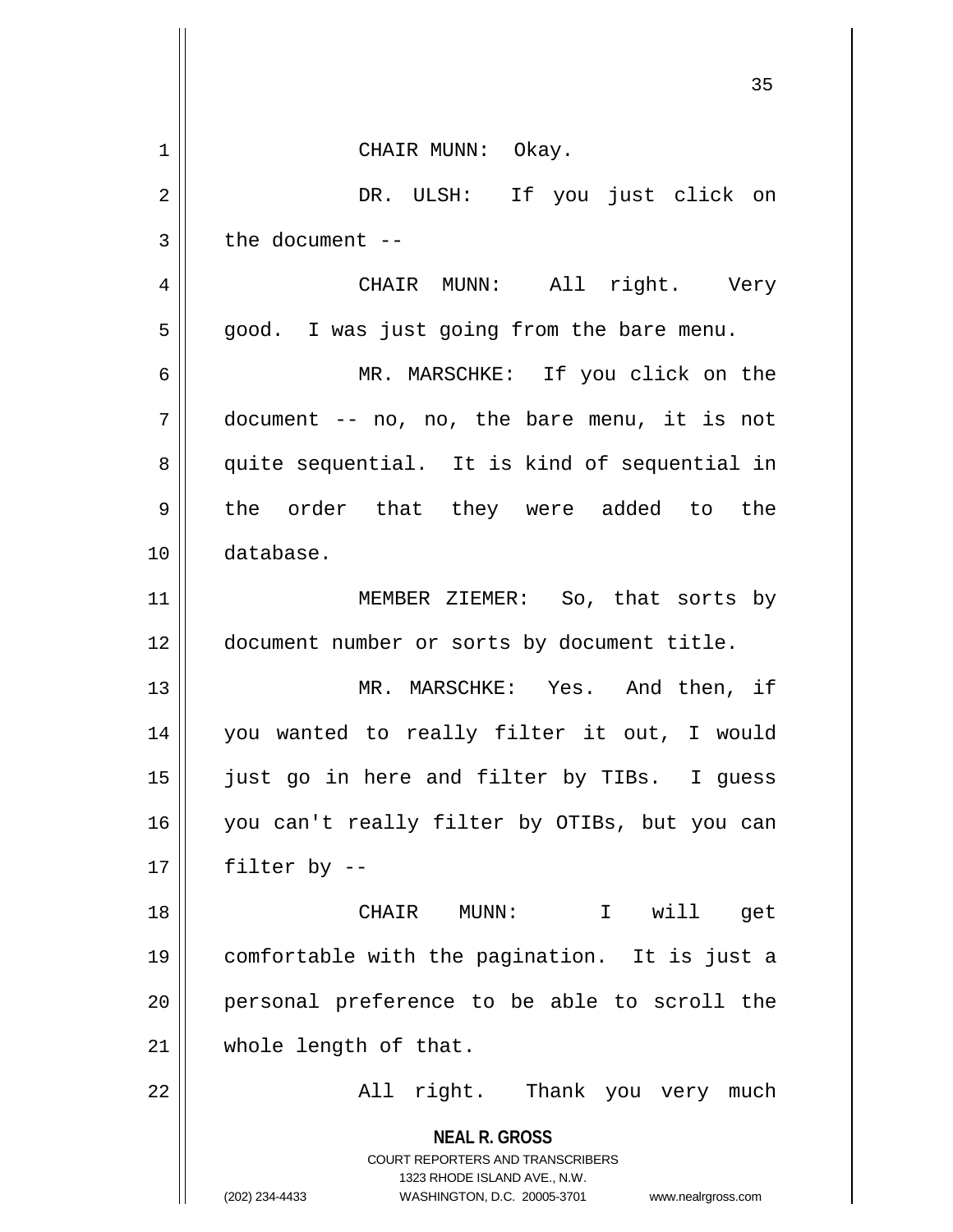**NEAL R. GROSS** COURT REPORTERS AND TRANSCRIBERS 1323 RHODE ISLAND AVE., N.W. 1 || for the work with the PDF file. I hope that 2 whatever glitches exist in there now will 3 magically disappear between now and the time I  $4 \parallel$  start to get serious about getting these files  $5$  | into the proper hands. 6 MR. MARSCHKE: Wanda -- 7 CHAIR MUNN: Yes? 8 MR. MARSCHKE: -- there is one  $9 \parallel$  other thing about the database. And you have 10 it kind of here as a carryover item, about the 11 db link. I know you have that, you know, we 12  $\parallel$  have the OTIB-21-04, OTIB-51-01. I think that 13 || was the link to supplemental documents. 14 CHAIR MUNN: It was a link to 15 | supplemental documents. 16 MR. MARSCHKE: And I don't know if 17 || you want to wait until we get to the carryover 18 items or, if not, if we are talking about the 19 database, do you want to do it here? 20 CHAIR MUNN: I think while we are 21 in the database, let's talk about it because 22 || links to the supplemental documents are

(202) 234-4433 WASHINGTON, D.C. 20005-3701 www.nealrgross.com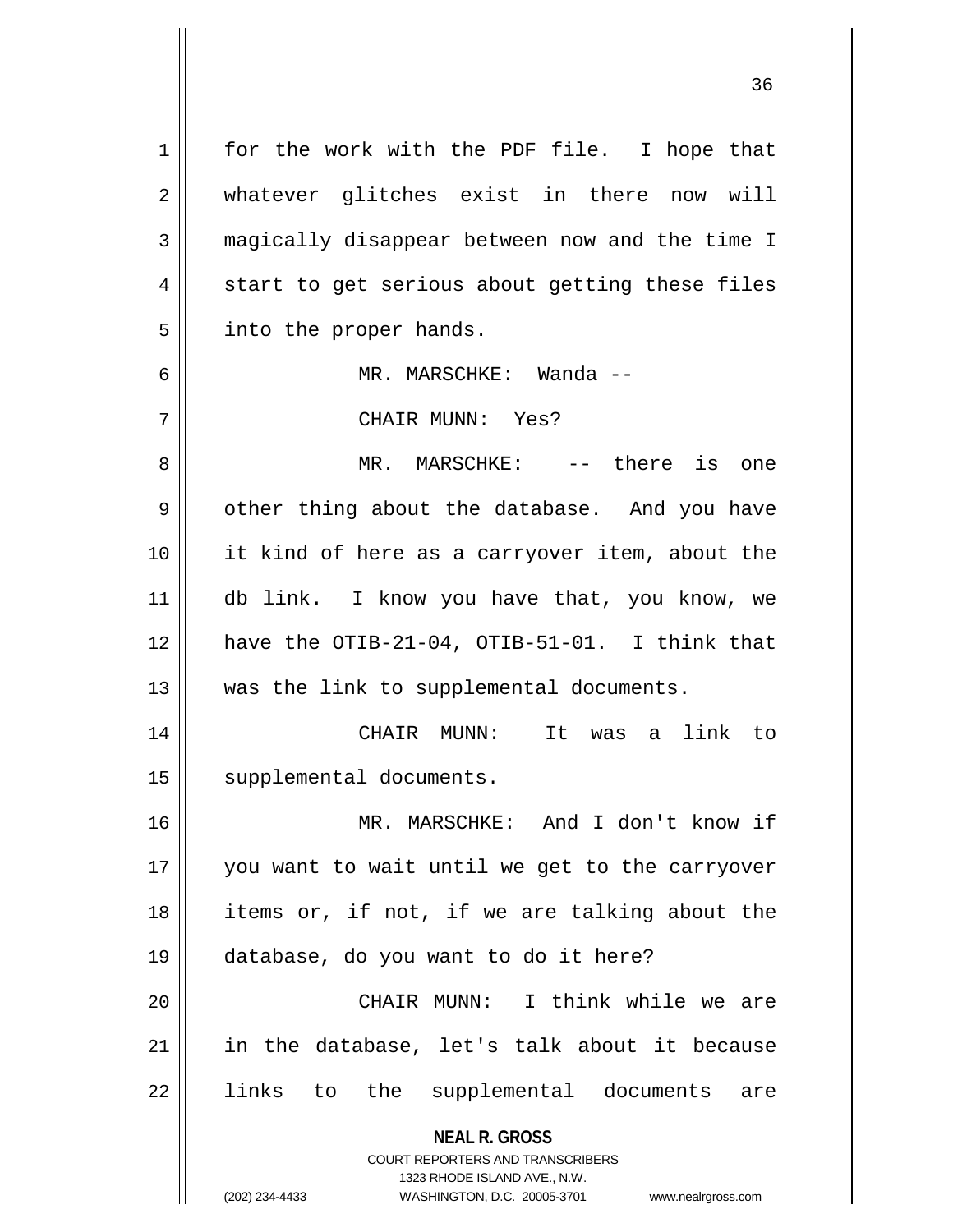**NEAL R. GROSS** COURT REPORTERS AND TRANSCRIBERS 1 actually as important as being able to  $2 \parallel$  transmit the PDF file for anyone outside this 3 || room who is working on this item. 4 MR. MARSCHKE: I am just going to  $5 \parallel$  go to OTIB-51, and 51-01, it says. I really,  $6 \parallel$  to tell you the truth, Wanda, I have not  $7 \parallel$  checked into this. I don't know if Elyse is 8 || on the phone. Maybe she has really looked 9 into this. I haven't been keeping track on 10 || this one. 11 CHAIR MUNN: She was on earlier. 12 || I hope she is still there. 13 Are you with us, Elyse? 14 MS. THOMAS: Yes. Yes, I am still  $15$  |  $\circ$ n. 16 CHAIR MUNN: Great. 17 || MR. MARSCHKE: And just looking at 18 || OTIB -- it says down here that George Kerr, 19 for Finding OTIB-51-01, it says the last entry 20 was from George Kerr, and it has a file  $21$  attached to it, a PDF file attached to it.  $22$  || And you click on it, and, sure enough, it

1323 RHODE ISLAND AVE., N.W.

37

(202) 234-4433 WASHINGTON, D.C. 20005-3701 www.nealrgross.com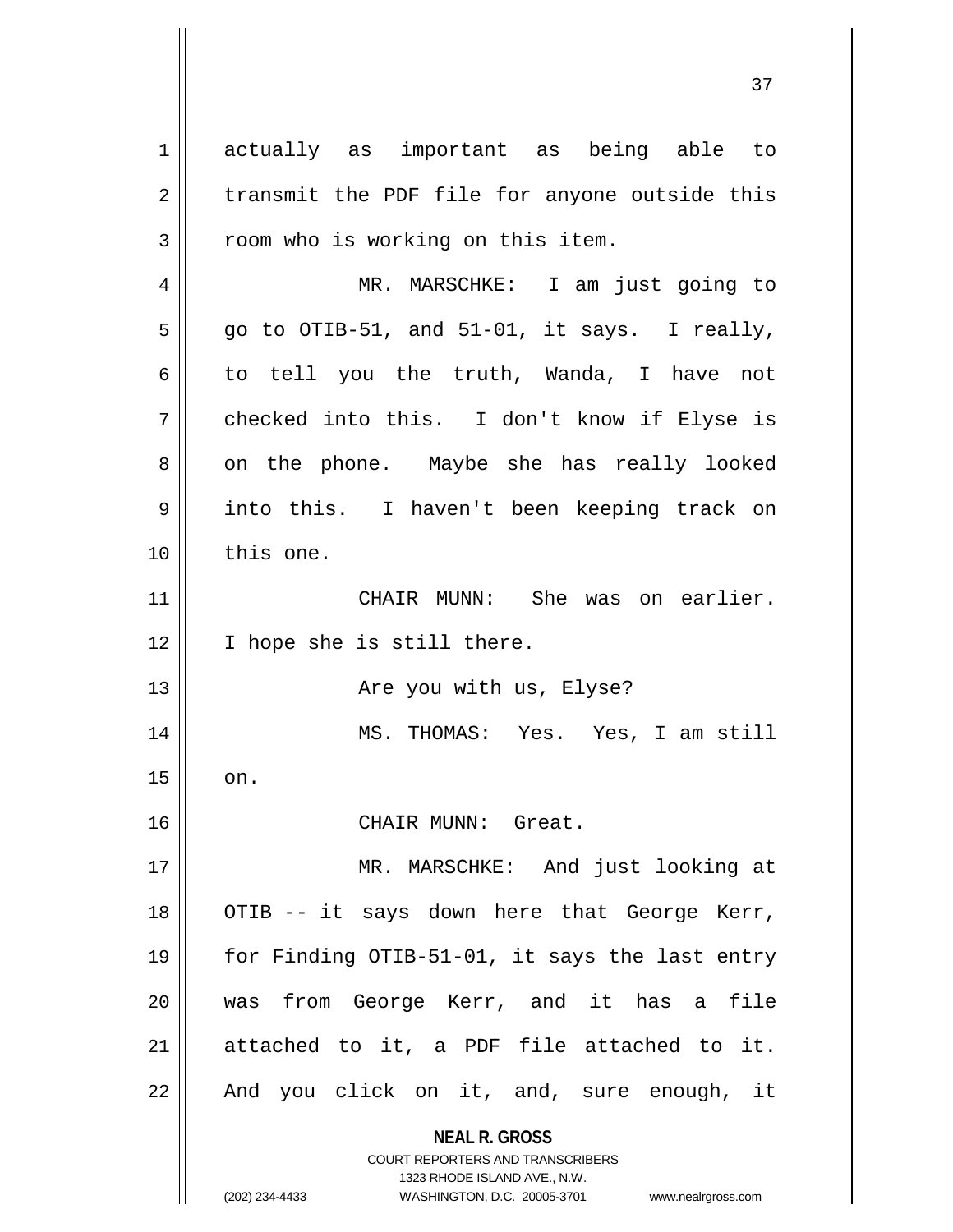|    | 38                                                                                                                                                                     |
|----|------------------------------------------------------------------------------------------------------------------------------------------------------------------------|
| 1  | comes right up. You can look at it.                                                                                                                                    |
| 2  | DR. ULSH: I think that was the                                                                                                                                         |
| 3  | other high-priority item from the last one as                                                                                                                          |
| 4  | well.                                                                                                                                                                  |
| 5  | MR. MARSCHKE: I believe you are                                                                                                                                        |
| 6  | right.                                                                                                                                                                 |
| 7  | CHAIR MUNN: I am sorry. Will you                                                                                                                                       |
| 8  | go back and do that one more time?                                                                                                                                     |
| 9  | MEMBER ZIEMER: You're doing 51?                                                                                                                                        |
| 10 | CHAIR MUNN: I was looking at my                                                                                                                                        |
| 11 | screen and not yours. I should have been                                                                                                                               |
| 12 | watching what you were doing.                                                                                                                                          |
| 13 | MR. STIVER: Fifty-one-01.                                                                                                                                              |
| 14 | MR.<br>HINNEFELD:<br>Oh, that's                                                                                                                                        |
| 15 | interesting. If you close that PDF, it closes                                                                                                                          |
| 16 | the $--$                                                                                                                                                               |
| 17 | MR. MARSCHKE: That is what I just                                                                                                                                      |
| 18 | found out, too.                                                                                                                                                        |
| 19 | (Laughter.)                                                                                                                                                            |
| 20 | CHAIR MUNN: So, what did you do?                                                                                                                                       |
| 21 | MR. HINNEFELD: I clicked on the                                                                                                                                        |
| 22 | top right "X" button to close that PDF that                                                                                                                            |
|    | <b>NEAL R. GROSS</b><br><b>COURT REPORTERS AND TRANSCRIBERS</b><br>1323 RHODE ISLAND AVE., N.W.<br>(202) 234-4433<br>WASHINGTON, D.C. 20005-3701<br>www.nealrgross.com |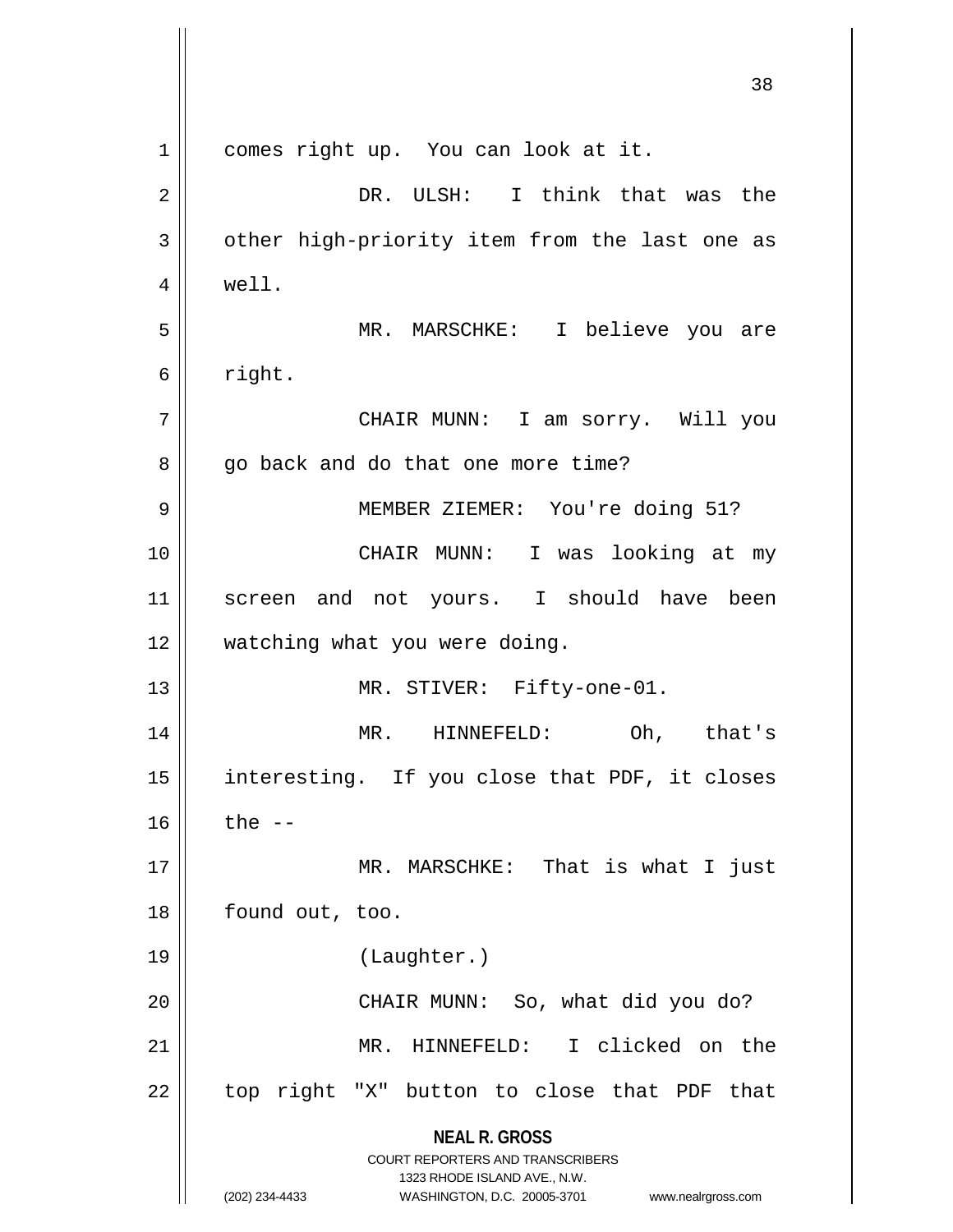**NEAL R. GROSS** COURT REPORTERS AND TRANSCRIBERS 1323 RHODE ISLAND AVE., N.W. (202) 234-4433 WASHINGTON, D.C. 20005-3701 www.nealrgross.com 1 || opened up, and it took me out of the 2 | application. 3 MR. MARSCHKE: It takes you right  $4 \parallel$  out of the application. 5 MR. HINNEFELD: It took me back to 6 the tools screen. 7 MR. MARSCHKE: Maybe if we had a 8 preference, we may want to open the PDF in a  $9 \parallel$  separate --10 MR. HINNEFELD: Open the PDF in a 11 | separate window. 12 MR. MARSCHKE: In a separate 13 window, so that when you close it, it doesn't 14 || close the application. But, as far as having 15  $\parallel$  the ability to attach it, it seems to be --16 MR. STIVER: Yes, the attachment 17 || seems to work. You can actually back out just 18 || by using the back arrow. 19 MR. MARSCHKE: Yes. 20 MEMBER ZIEMER: There is no back 21 arrow on the PDF. There is no back arrow on  $22$  | the PDF sheet.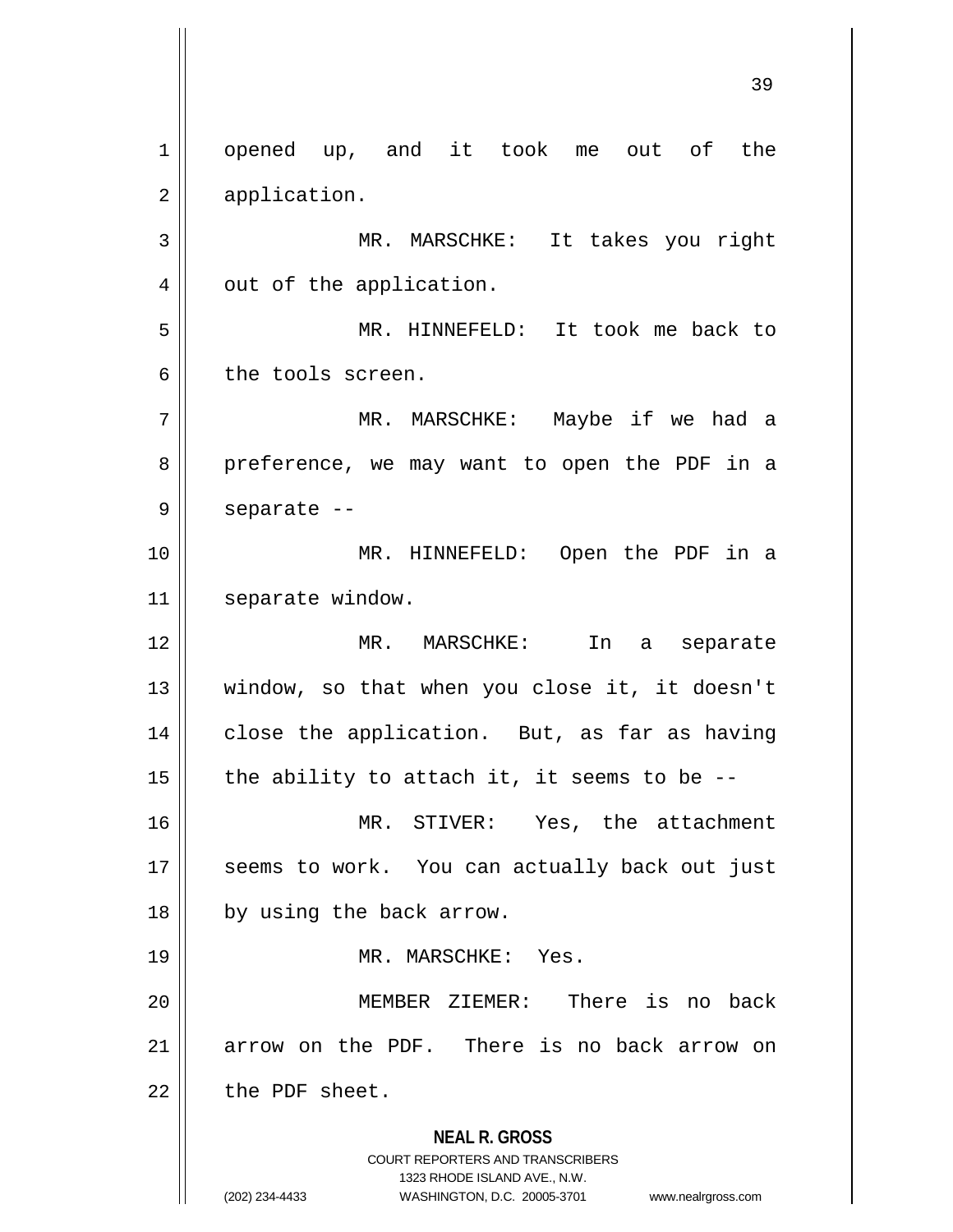**NEAL R. GROSS** COURT REPORTERS AND TRANSCRIBERS 1323 RHODE ISLAND AVE., N.W. (202) 234-4433 WASHINGTON, D.C. 20005-3701 www.nealrgross.com 1 || MR. MARSCHKE: Yes, there is. Up  $2 \parallel$  to the right up there. 3 MR. STIVER: It comes up on a 4 web tab. 5 MR. KATZ: Look at the top of the  $6 \parallel$  page. 7 | MR. HINNEFELD: Yes, that is where 8 || Paul is looking and it is gray. It is not 9 activated. But that looks like a different  $10$  | -- what happens if you minimize that? 11 || MEMBER ZIEMER: That was this. 12 MR. HINNEFELD: Oh, that's that. 13 || That's that. Okay. Yes, you printed a PDF 14 here. 15 || MEMBER ZIEMER: Oh, I'm sorry. 16 || MR. HINNEFELD: Expand this. 17 | Expand this. 18 MEMBER ZIEMER: Okay. I'm doing 19 | the wrong thing. 20 || CHAIR MUNN: Now wait. 21 MR. HINNEFELD: Now scroll down. 22 | MEMBER ZIEMER: Expand it there.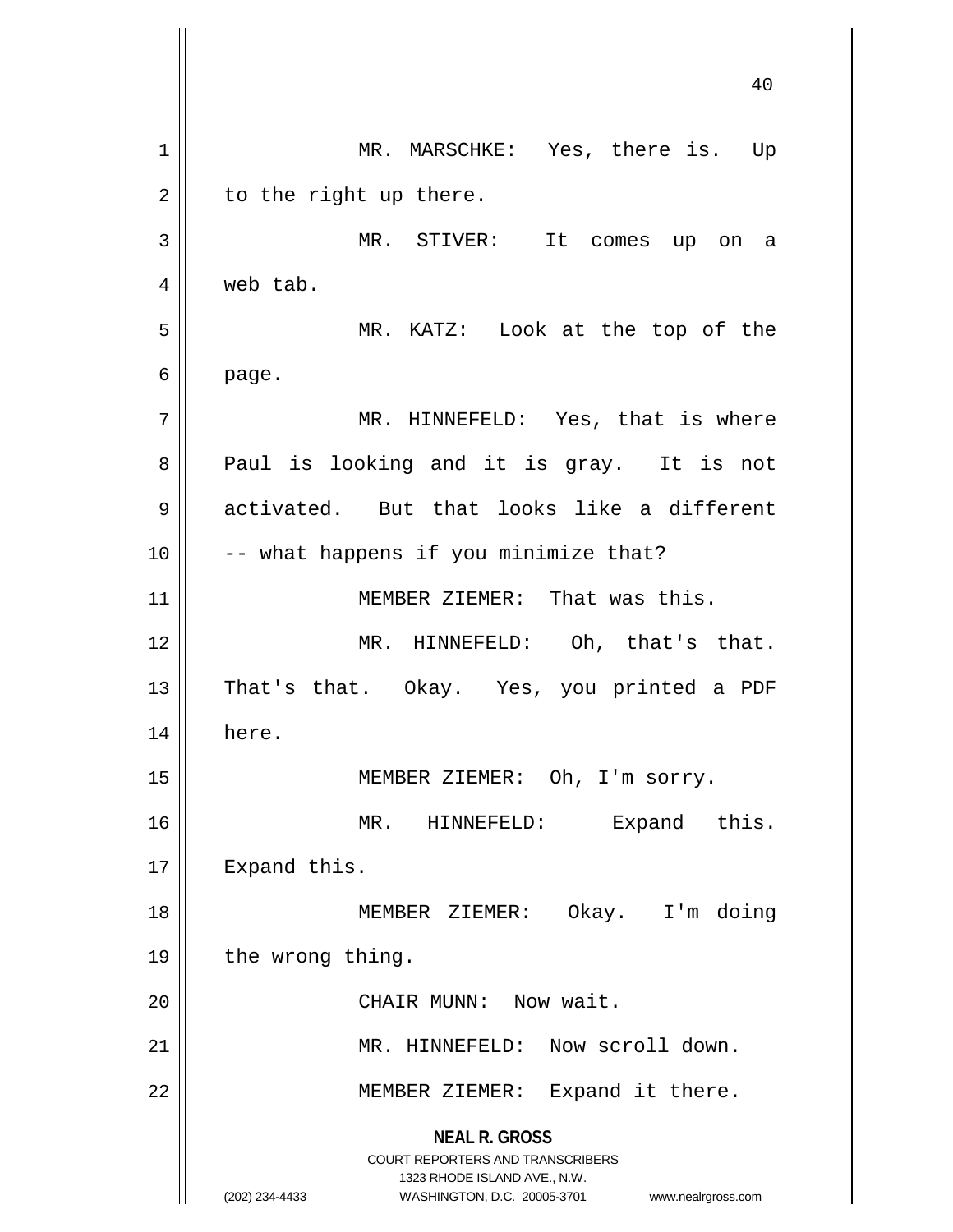|    | 41                                                                                                                                                                     |
|----|------------------------------------------------------------------------------------------------------------------------------------------------------------------------|
| 1  | MR. HINNEFELD: Now scroll down.                                                                                                                                        |
| 2  | MEMBER ZIEMER: Oh, now --                                                                                                                                              |
| 3  | MR. HINNEFELD: You're looking at                                                                                                                                       |
| 4  | the details. Keep going down. No, keep going                                                                                                                           |
| 5  | down.                                                                                                                                                                  |
| 6  | MEMBER ZIEMER: Right.                                                                                                                                                  |
| 7  | MR. HINNEFELD: Right there.                                                                                                                                            |
| 8  | MR. MARSCHKE: There.                                                                                                                                                   |
| 9  | MEMBER ZIEMER: Oh, I see what you                                                                                                                                      |
| 10 | are saying. Okay. Yes.                                                                                                                                                 |
| 11 | (Simultaneous speakers.)                                                                                                                                               |
| 12 | MR. MARSCHKE: Now that one is                                                                                                                                          |
| 13 | activated. So, you can back out of that.                                                                                                                               |
| 14 | MEMBER ZIEMER: Got you.                                                                                                                                                |
| 15 | MR. HINNEFELD: So, that is what                                                                                                                                        |
| 16 | George wrote. That's George's response.                                                                                                                                |
| 17 | MR. MARSCHKE: What George wrote                                                                                                                                        |
| 18 | should probably be -- and, Elyse, you can                                                                                                                              |
| 19 | correct me if I am wrong -- but I believe                                                                                                                              |
| 20 | probably, if you go up and look --                                                                                                                                     |
| 21 | MEMBER ZIEMER: You don't want to                                                                                                                                       |
| 22 | close this.                                                                                                                                                            |
|    | <b>NEAL R. GROSS</b><br><b>COURT REPORTERS AND TRANSCRIBERS</b><br>1323 RHODE ISLAND AVE., N.W.<br>(202) 234-4433<br>WASHINGTON, D.C. 20005-3701<br>www.nealrgross.com |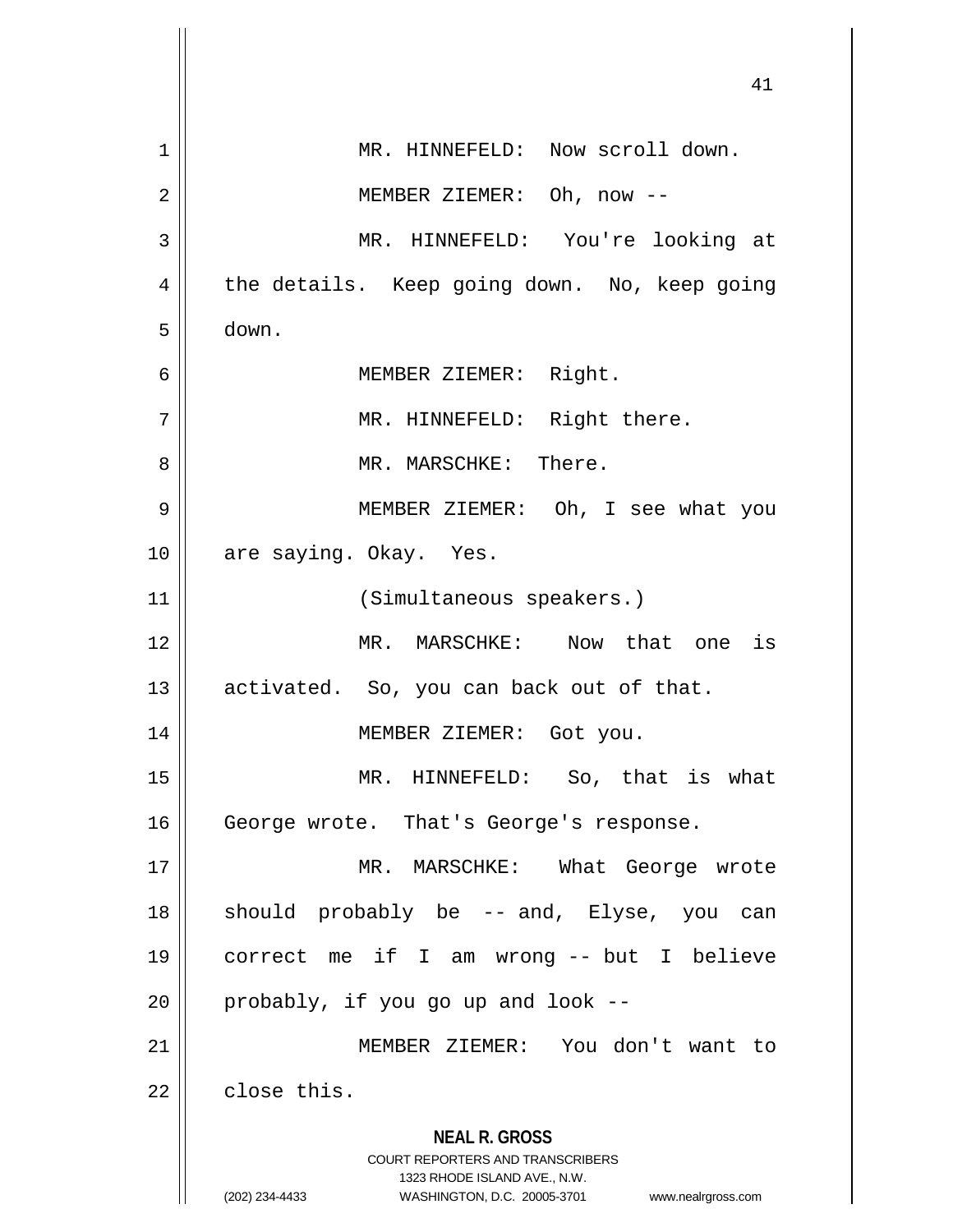| 1  | MR. HINNEFELD: No, if you "X" out                                       |
|----|-------------------------------------------------------------------------|
| 2  | of that, it takes you out of the application.                           |
| 3  | MEMBER ZIEMER: Yes.                                                     |
| 4  | MR. HINNEFELD: You want to back                                         |
| 5  | out.                                                                    |
| 6  | MR. KATZ: You want to back out.                                         |
| 7  | MEMBER ZIEMER: Yes.                                                     |
| 8  | MR. MARSCHKE: If you look at                                            |
| 9  | basically this portion here where it says,                              |
| 10 | "Unspecified OCAS OD user", there is a whole                            |
| 11 | -- this goes on for a long time. I think this                           |
| 12 | is probably what is in the PDF file.                                    |
| 13 | MS. THOMAS: Yes, that is true for                                       |
| 14 | this one, for 51-01. And for some of the                                |
| 15 | others that were carryover items, the                                   |
| 16 | attachment contains tabulated data that we                              |
| 17 | weren't able to put in the response because of                          |
| 18 | the limitations of the database.                                        |
| 19 | But for 51-01, the only difference                                      |
| 20 | between the previously-loaded response, okay,                           |
| 21 | that Steve was talking about, that you see the                          |
| 22 | long text there, and the attached PDF file or                           |
|    | <b>NEAL R. GROSS</b>                                                    |
|    | <b>COURT REPORTERS AND TRANSCRIBERS</b><br>1323 RHODE ISLAND AVE., N.W. |
|    | (202) 234-4433<br>WASHINGTON, D.C. 20005-3701<br>www.nealrgross.com     |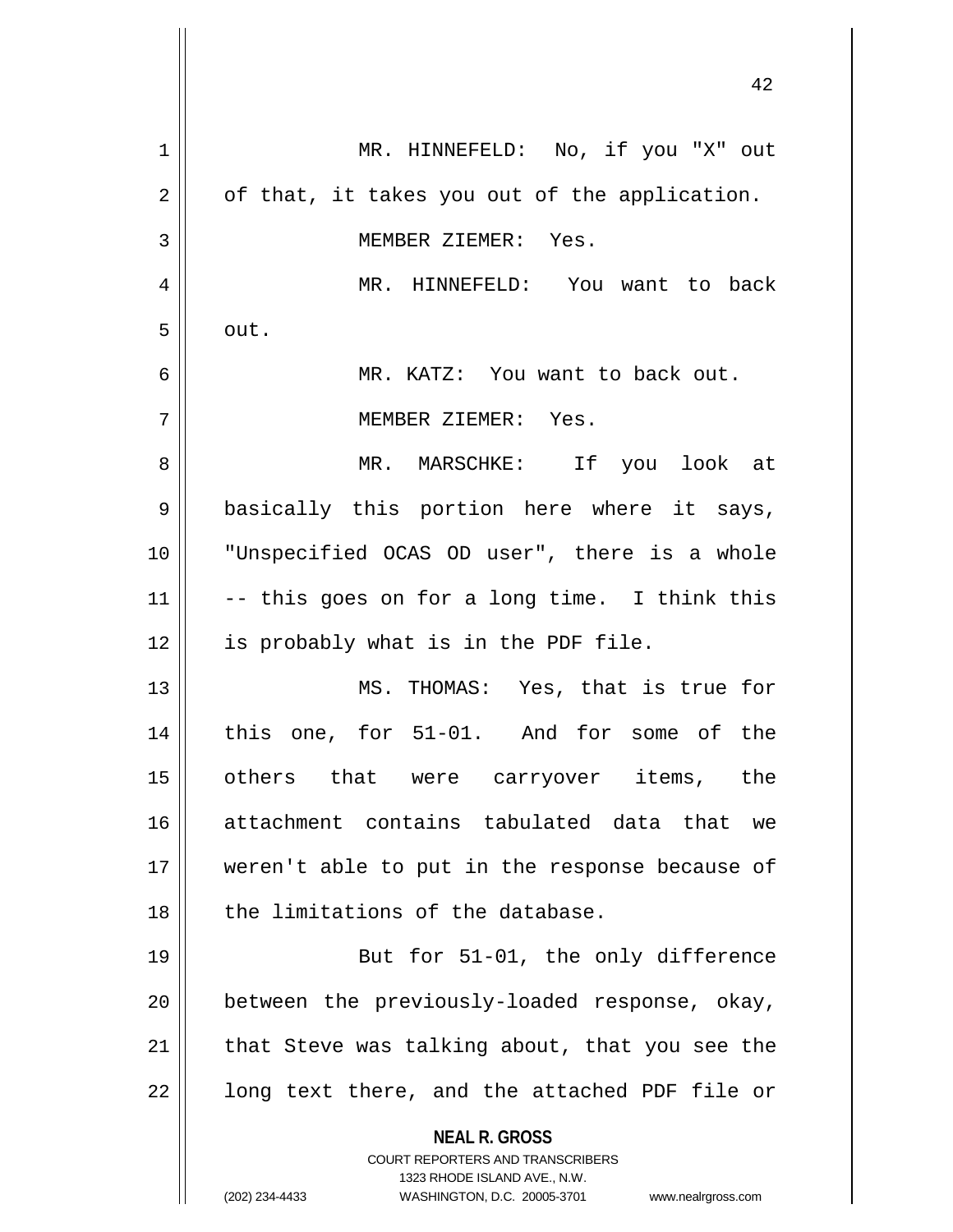| $\mathbf 1$    | the linked file, is just formatting. The                                                                                                                        |
|----------------|-----------------------------------------------------------------------------------------------------------------------------------------------------------------|
| $\overline{2}$ | references that George had provided are a lot                                                                                                                   |
| 3              | easier to read in the link than they are in                                                                                                                     |
| 4              | the response in the database.                                                                                                                                   |
| 5              | CHAIR MUNN: Yes, the summary is                                                                                                                                 |
| 6              | too short.                                                                                                                                                      |
| 7              | MS. THOMAS: Yes. But, like I                                                                                                                                    |
| 8              | said, that is just the case for 51-01. For                                                                                                                      |
| 9              | some of the others like 21-04, 47-02, and 19                                                                                                                    |
| 10             | -- I can't remember what the finding number is                                                                                                                  |
| 11             | on No. 19, but we will see it -- those all had                                                                                                                  |
| 12             | tabulated data that was new. The Subcommittee                                                                                                                   |
| 13             | talked about it, but it wasn't able to be                                                                                                                       |
| 14             | linked into the database until now.                                                                                                                             |
| 15             | So, I hope that helps.                                                                                                                                          |
| 16             | CHAIR MUNN: A little. Elyse, do                                                                                                                                 |
| 17             | you foresee this problem with links to tabular                                                                                                                  |
| 18             | data as being an insurmountable obstacle or is                                                                                                                  |
| 19             | this just something that you are having to                                                                                                                      |
| 20             | cope with behind the scenes right now? Are we                                                                                                                   |
| 21             | going to be able to do eventually or not?                                                                                                                       |
| 22             | MS. THOMAS: Yes, we can do it                                                                                                                                   |
|                | <b>NEAL R. GROSS</b><br>COURT REPORTERS AND TRANSCRIBERS<br>1323 RHODE ISLAND AVE., N.W.<br>(202) 234-4433<br>WASHINGTON, D.C. 20005-3701<br>www.nealrgross.com |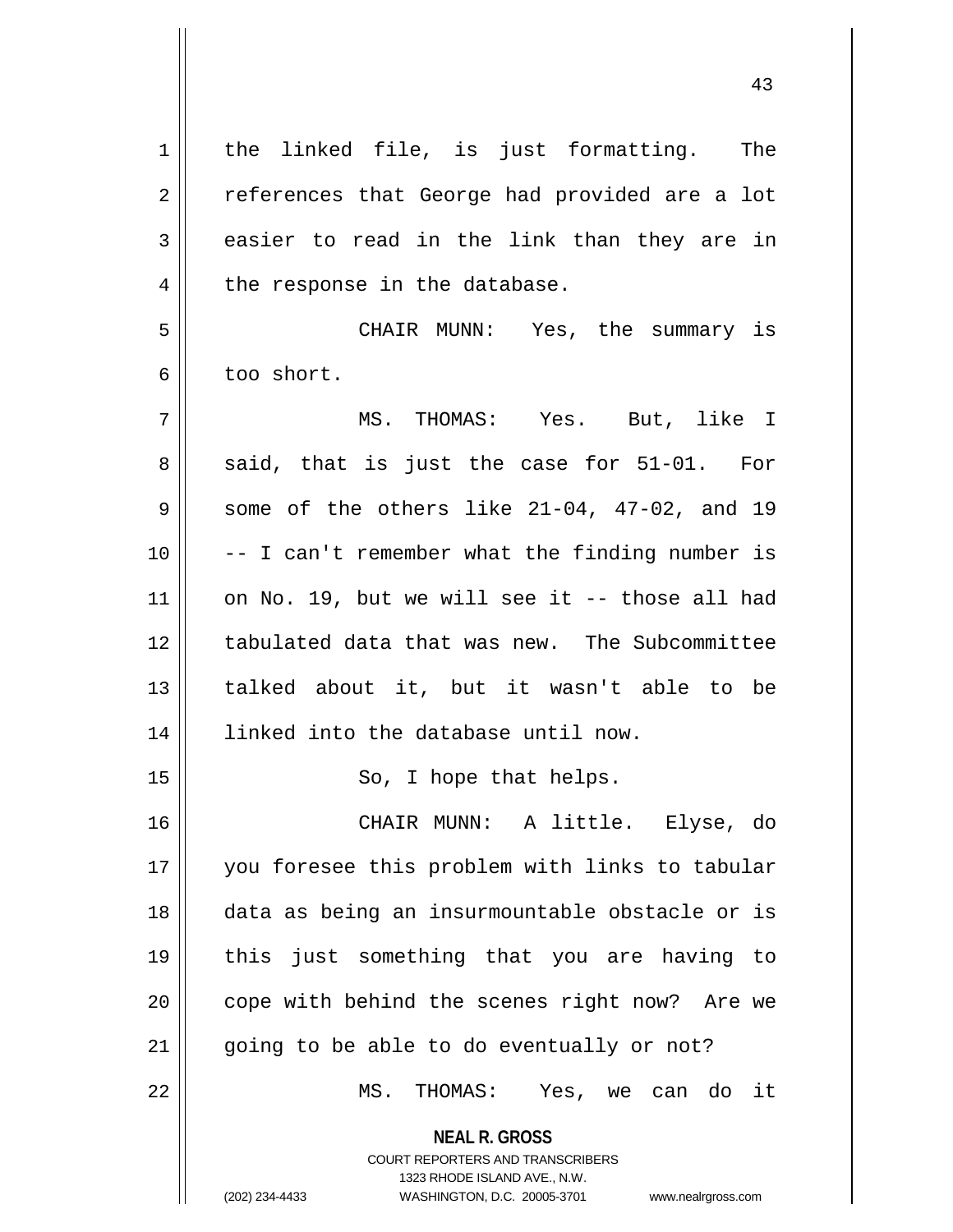**NEAL R. GROSS** COURT REPORTERS AND TRANSCRIBERS 1323 RHODE ISLAND AVE., N.W. (202) 234-4433 WASHINGTON, D.C. 20005-3701 www.nealrgross.com 1 || now. NIOSH worked on that between the last 2 || meeting and this meeting. And so, we are now  $3 \parallel$  able to, by linking or attaching files, we can 4 || look at tabulated data as part of the 5 | response. 6 CHAIR MUNN: Good. 7 | MR. HINNEFELD: Wanda, the problem  $8 \parallel$  she referred to was, when you try to enter it 9 || into the entry screen, when you try to enter  $10 \parallel$  it  $-$ 11 || CHAIR MUNN: It won't go here,  $12 \parallel$  yes. 13 || MR. HINNEFELD: It is hard to get  $14$  | the tabulation onto the entry screen. 15 || CHAIR MUNN: Right, right, right. 16 MR. HINNEFELD: That is the 17 | problem. 18 CHAIR MUNN: But the link it will  $19 \parallel$  take. 20 || MR. HINNEFELD: Oh, certainly. 21 MR. MARSCHKE: Wanda, this is the 22 way the data looked when we entered it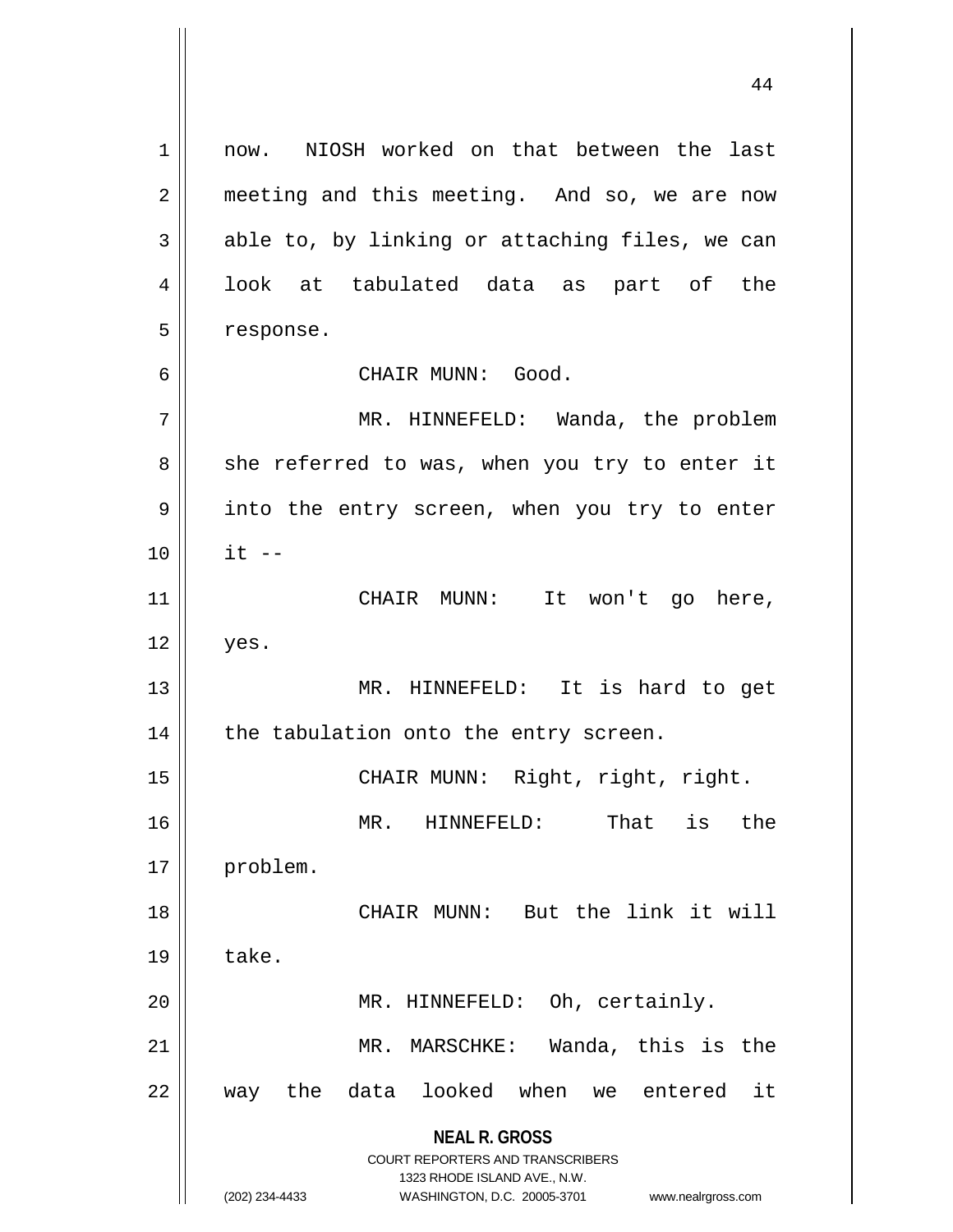**NEAL R. GROSS** COURT REPORTERS AND TRANSCRIBERS 1323 RHODE ISLAND AVE., N.W. (202) 234-4433 WASHINGTON, D.C. 20005-3701 www.nealrgross.com 1 || previously. See, you have a table, table 1,  $2 \parallel$  and it just all kind of runs together. 3 CHAIR MUNN: I remember trying  $4 \parallel$  to  $-$ 5 MR. MARSCHKE: And you can't read  $6 \parallel$  it. Now what they have done now is, when you  $7 \parallel$  add the -- this is 47-02 I am looking at, 8 || Elyse. And we go down here and you look at 9 it, and you click on the PDF file. Now,  $10$  | basically, the tables are there. 11 CHAIR MUNN: Yes. Excellent. All 12 right. Then, my question was a non-question.  $13$  | Thank you all. That's good. 14 MS. THOMAS: The only thing that 15  $\parallel$  is a little bit confusing, although it is not  $16$  a big problem, I don't think, is it looks like 17 some of the findings were entered out of 18 || order. But that is why I put the original 19 date on there and made a statement, something  $20$  to the effect that it couldn't be linked 21 || previously and that kind of thing. 22 CHAIR MUNN: Dates are always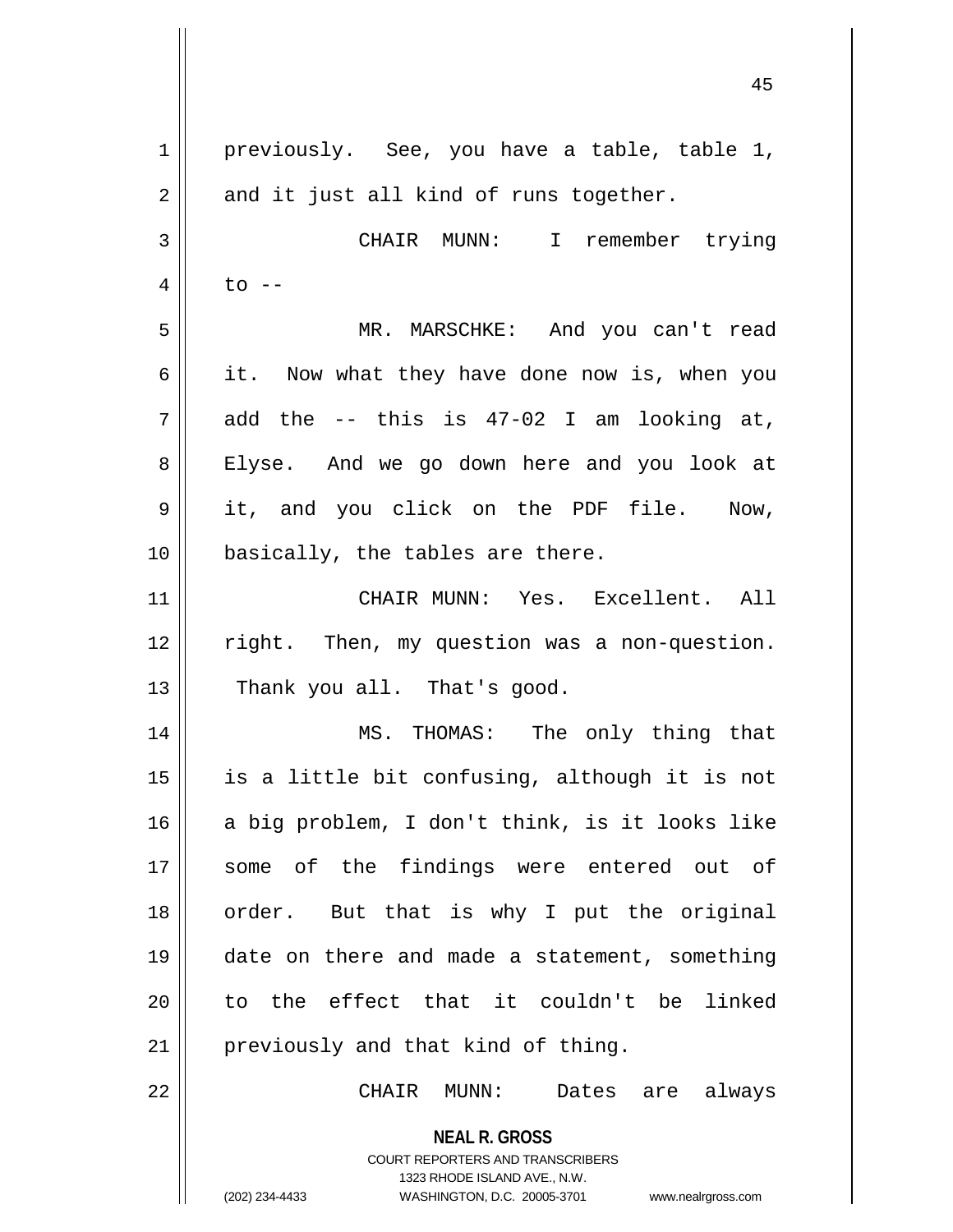**NEAL R. GROSS** COURT REPORTERS AND TRANSCRIBERS 1323 RHODE ISLAND AVE., N.W. (202) 234-4433 WASHINGTON, D.C. 20005-3701 www.nealrgross.com 1 | helpful. Chronology holds us up when all else 2 | fails.  $3 \parallel$  all right. Thank you very much, 4 || Elyse, and thank you, Steve. 5 MR. STIVER: Elyse, this is John 6 Stiver. 7 Are the links limited to PDFs or 8 are there other file formats that can be 9 linked in? 10 MS. THOMAS: I will have to defer 11 to Brant on that one or Stu. 12 DR. ULSH: I think you can link 13 | other file formats. 14 || MR. STIVER: Okay. 15 MR. HINNEFELD: I would think you 16 would be able to link whatever you want. I  $17$  | think it is just a link to another folder. It  $18$  || just pulls up a file that you put in that  $-$ 19 || MR. STIVER: Right. 20 MR. HINNEFELD: I would think it 21 wouldn't matter, but I will check to make 22 || sure. I don't know. I don't know.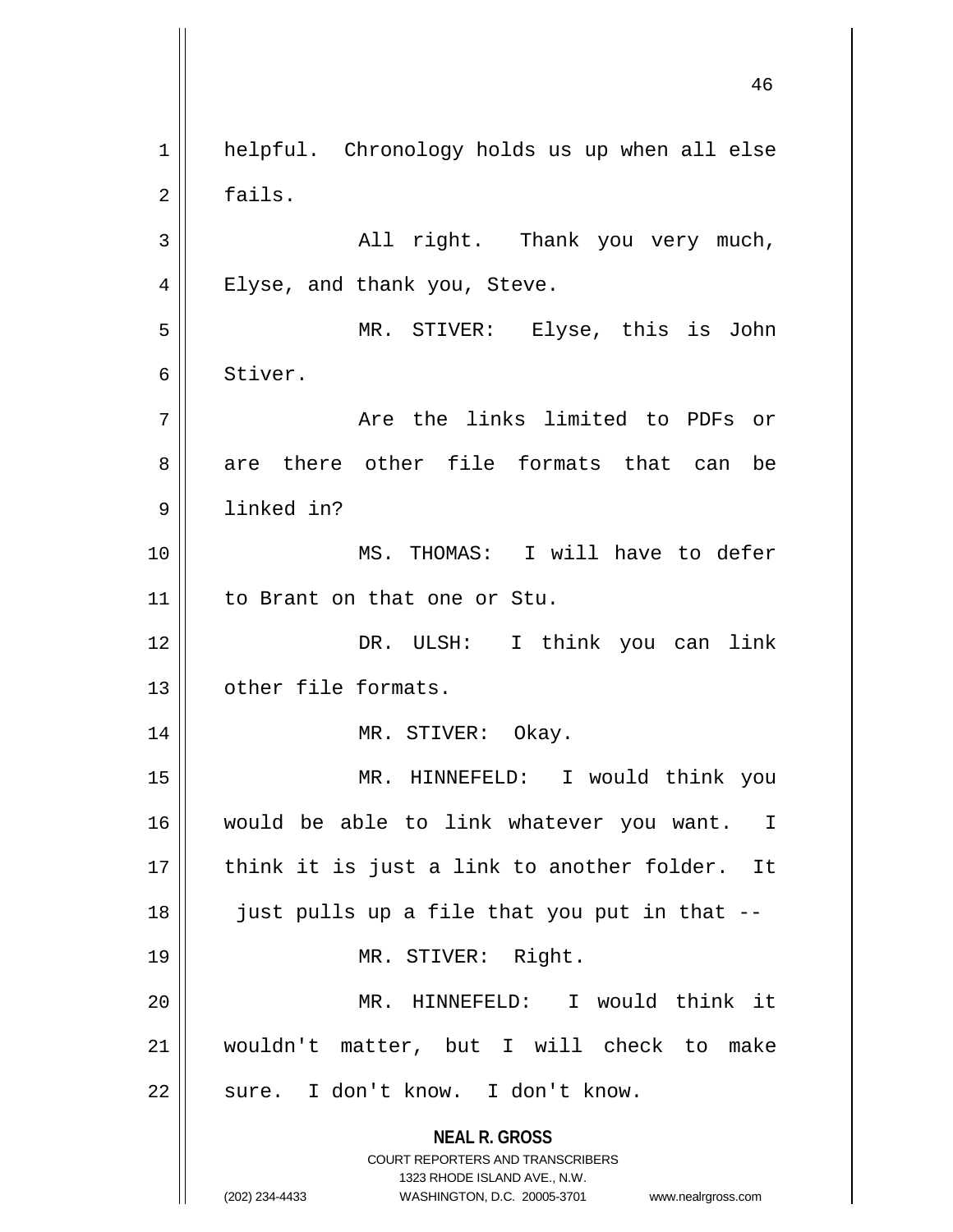**NEAL R. GROSS** COURT REPORTERS AND TRANSCRIBERS 1323 RHODE ISLAND AVE., N.W. (202) 234-4433 WASHINGTON, D.C. 20005-3701 www.nealrgross.com 1 | CHAIR MUNN: Well, originally, we 2 a had talked about whether or not the links were  $3 \parallel$  going to be something that anyone could alter, 4 which is one of the reasons we were talking 5 about PDF files. They would be read-only  $6 \parallel$  files for the purpose of transferring them, 7 when we were transferring them to someone 8 else. 9 MR. STIVER: True. That could be 10 a problem. 11 || CHAIR MUNN: Yes. But, of course, 12 when we are in the position where the Work  $13$  Groups are going to pursue the issue, and they 14 will need to be making either additional files  $15$  or adding to the files that are there, I guess  $16$  | one could make an argument either way. 17 MR. STIVER: Yes, that is kind of 18 what I was envisioning. 19 MEMBER ZIEMER: What other formats 20 were you thinking about? 21 MR. STIVER: Well, just like Excel  $22 \parallel$  tables.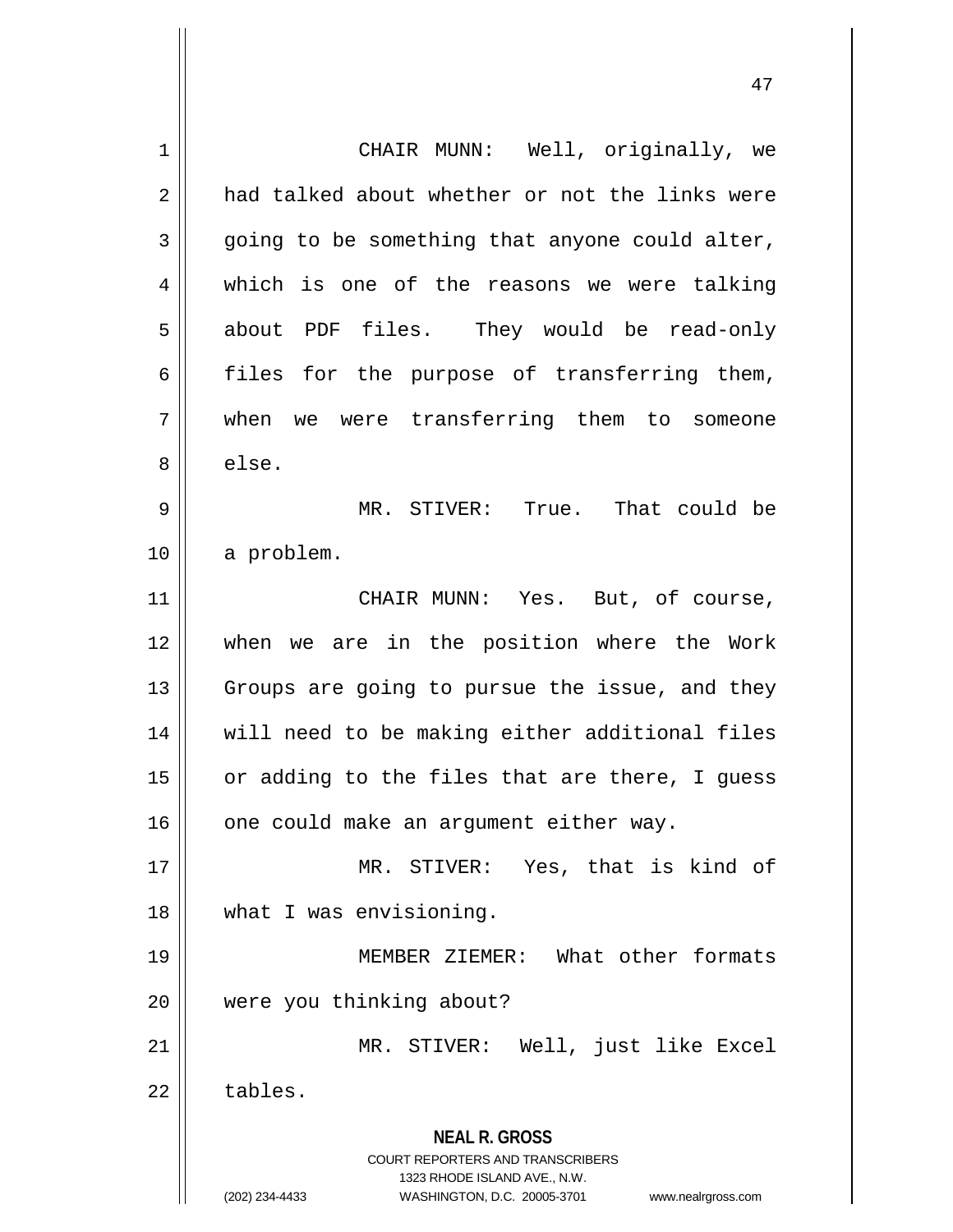**NEAL R. GROSS** COURT REPORTERS AND TRANSCRIBERS 1323 RHODE ISLAND AVE., N.W. (202) 234-4433 WASHINGTON, D.C. 20005-3701 www.nealrgross.com 1 MEMBER ZIEMER: Well, but an Excel 2 || table can be put into PDF form for this  $3$  | purpose. 4 MR. STIVER: Sure. I understand  $5 \parallel$  that, but if you wanted to transfer --6 MEMBER ZIEMER: And the same with  $7 \parallel$  a JPEG or whatever. 8 MR. STIVER: Yes, I was just 9 | thinking, though, if you wanted to transfer 10 || it, say, to a Work Group, and then they would 11 see the PDF, but they wouldn't be able to 12 extract the data or manipulate it. Whereas, 13 if you sent them the link directly to the 14 || Excel table, they would have that capability. 15 CHAIR MUNN: Yes, I guess the  $16$  thinking at the time was whatever we transfer 17 to them needs to be a part of the permanent 18 || record, and it does not need to go away. If 19 || they need to add to it or to revise it in any 20 way, they need to, in effect, duplicate that 21 material. 22 MEMBER ZIEMER: Or request the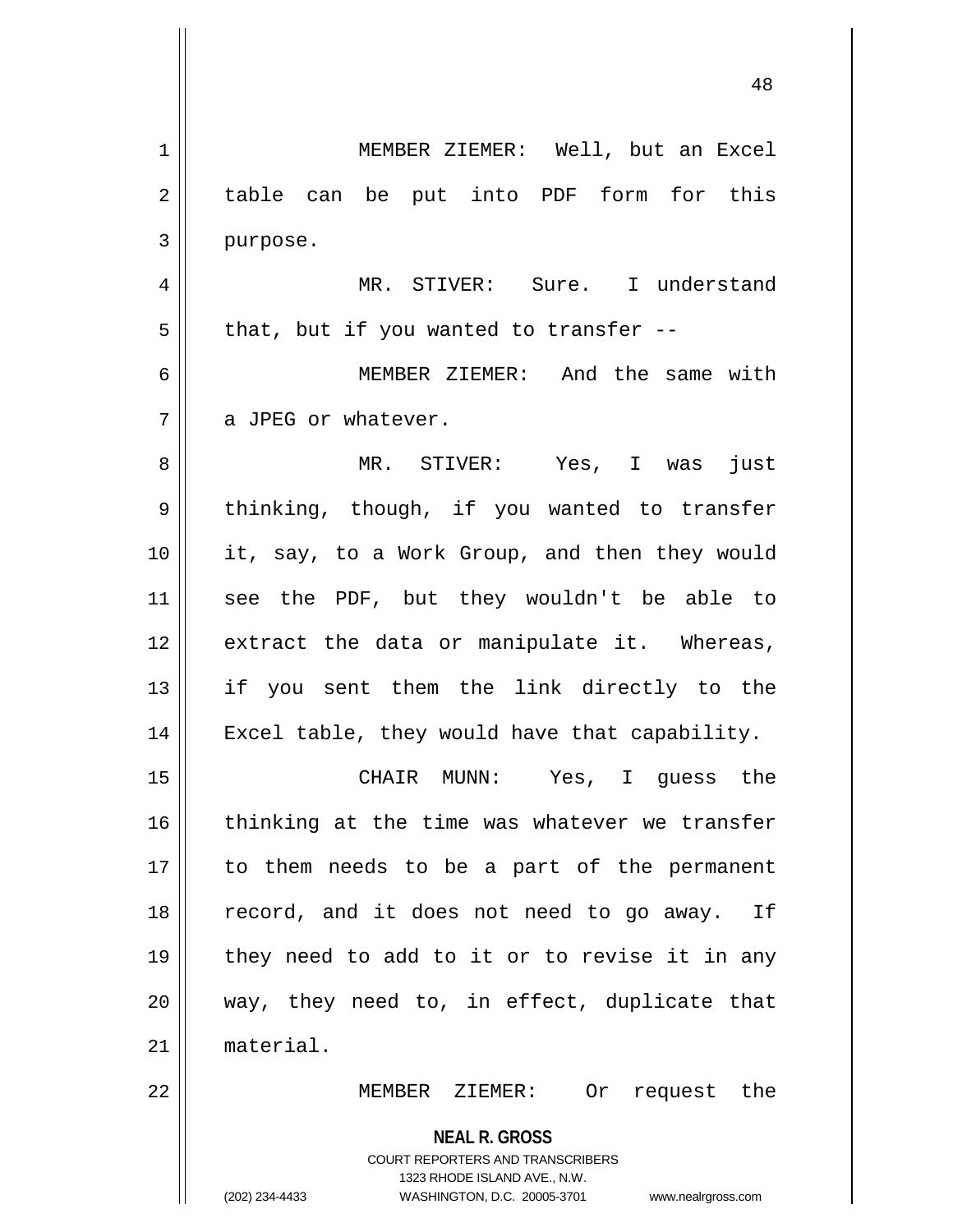1 | original from whoever generated it.

2 MR. STIVER: Yes, they could 3 | request the original.

4 MR. KATZ: Most of the stuff is 5 probably on this Site Research Database 6 anyway.

7 MR. MARSCHKE: Yes, most of the  $8 \parallel$  time, I don't see that a big problem. I mean, 9 I think we are talking past each other a 10 little bit because we are talking about PDF 11 files which are being generated versus the PDF 12 || files which are linked.

13 || I am not even sure how this works. 14 When you generate a PDF file, for example, of 15 Finding OTIB-47-02, does that PDF file that 16 you generated include the attached PDF file or 17 does it just basically include the stuff which 18 || in the database itself, the database proper?

19 || So, you may not even, when you  $\parallel$  qenerate your PDF file -- and I don't know how | that works. That is a question. But if it  $\parallel$  does not include the PDF, what you would end

**NEAL R. GROSS**

COURT REPORTERS AND TRANSCRIBERS 1323 RHODE ISLAND AVE., N.W. (202) 234-4433 WASHINGTON, D.C. 20005-3701 www.nealrgross.com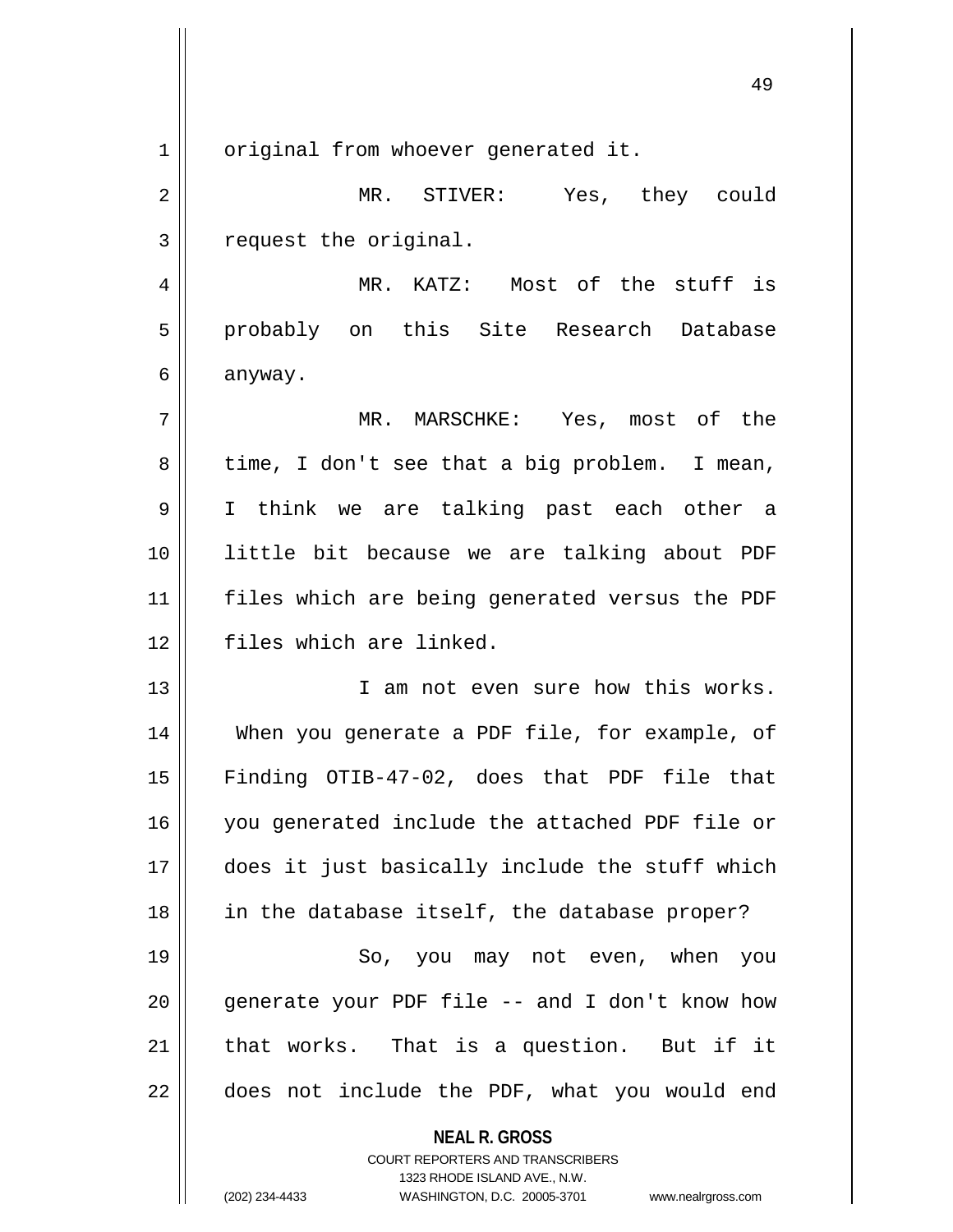**NEAL R. GROSS** COURT REPORTERS AND TRANSCRIBERS 1323 RHODE ISLAND AVE., N.W. (202) 234-4433 WASHINGTON, D.C. 20005-3701 www.nealrgross.com 1 up having to do is send to the other Work 2 || Group not only the PDF file that you generate  $3 \parallel$  out of this database, but also the attachment 4 | file. 5 MR. HINNEFELD: Why don't we find  $6 \parallel$  out? 7 CHAIR MUNN: Well, yes, I can tell  $8 \parallel$  you that it is my intent to transmit what is 9 || here, and what happens in the Work Group is 10 their problem, not mine. But, as long as we 11 have gotten to this point where what we pick 12 up from the PDF file is going to be in a 13 || correct, readable form and can be distributed 14 || to the Members of the Work Group, then that is  $15$  | key from our selfish perspective here. 16 || So, let me give that a try and get 17 more familiar with the way we are set up now  $18$  || and try to get comfortable with it. 19 Thank you all for the work you 20 have done on this. I know this is tedious for 21 all of us concerned. 22 DR. ULSH: I think there are a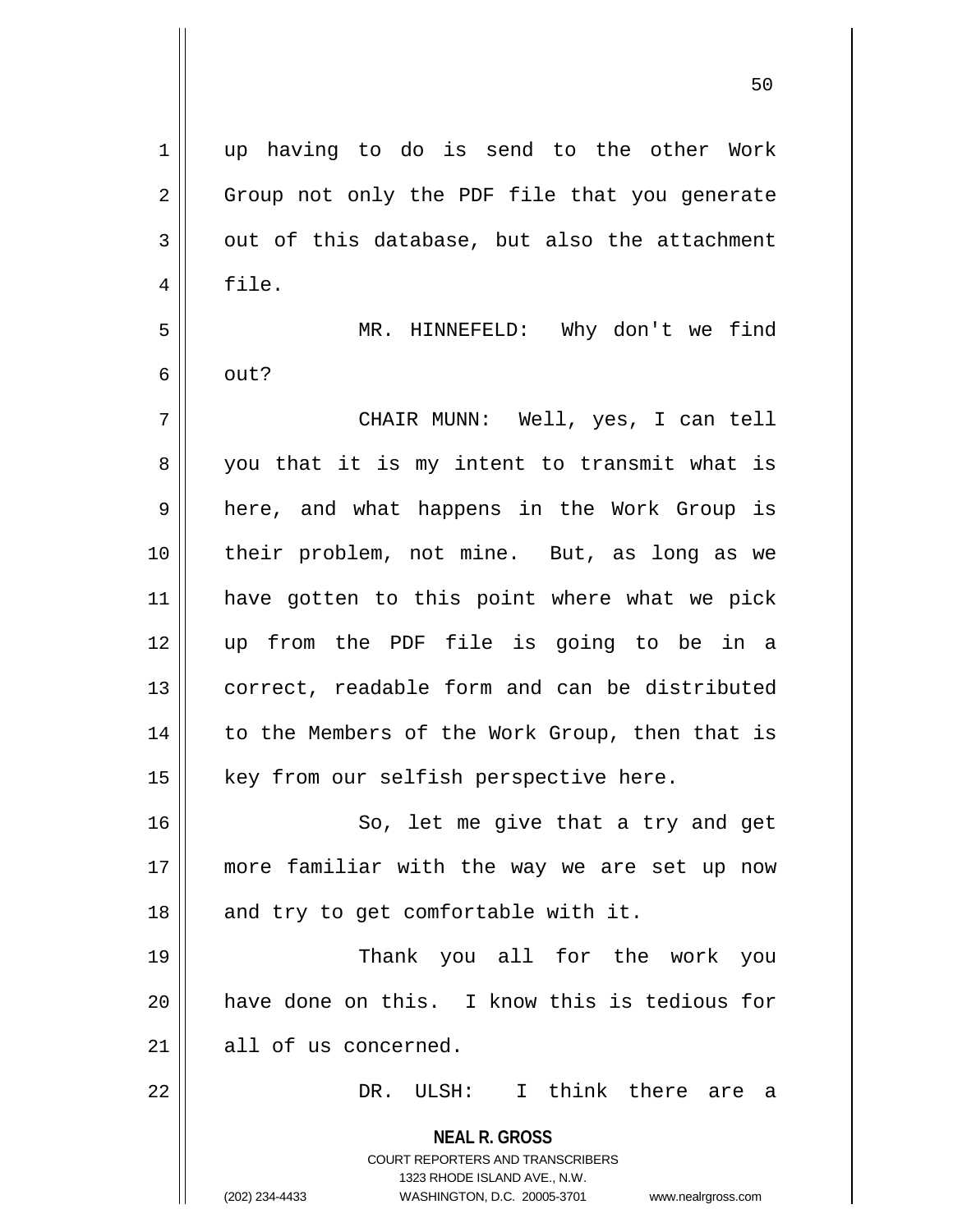**NEAL R. GROSS** 1 || number of these findings where the only reason  $2 \parallel$  they weren't closed was we wanted to make sure  $3 \parallel$  that this link was established. I don't know  $4 \parallel$  how you want to go through that today, whether 5 | you want to wait and do that or do you want to  $6 \parallel$  go through all of them? 7 CHAIR MUNN: No, I do want to wait  $8 \parallel$  to do it  $-$ 9 DR. ULSH: Okay. 10 CHAIR MUNN: -- because, until I 11 personally feel more comfortable manipulating 12 || this file, then you are going to spend more  $13$  time trying to show me what to do than is 14 worthwhile. This need not be an instruction 15 || session, and that is essentially what it would  $16$  | be, I'm afraid. So, let's wait on that. 17 MR. MARSCHKE: According to the 18 || test that we just performed with OTIB finding 19 47-02, the PDF file that you generate from the 20 database does not include the PDF file that 21 was attached to the database. 22 MR. HINNEFELD: So, it would have

> COURT REPORTERS AND TRANSCRIBERS 1323 RHODE ISLAND AVE., N.W.

(202) 234-4433 WASHINGTON, D.C. 20005-3701 www.nealrgross.com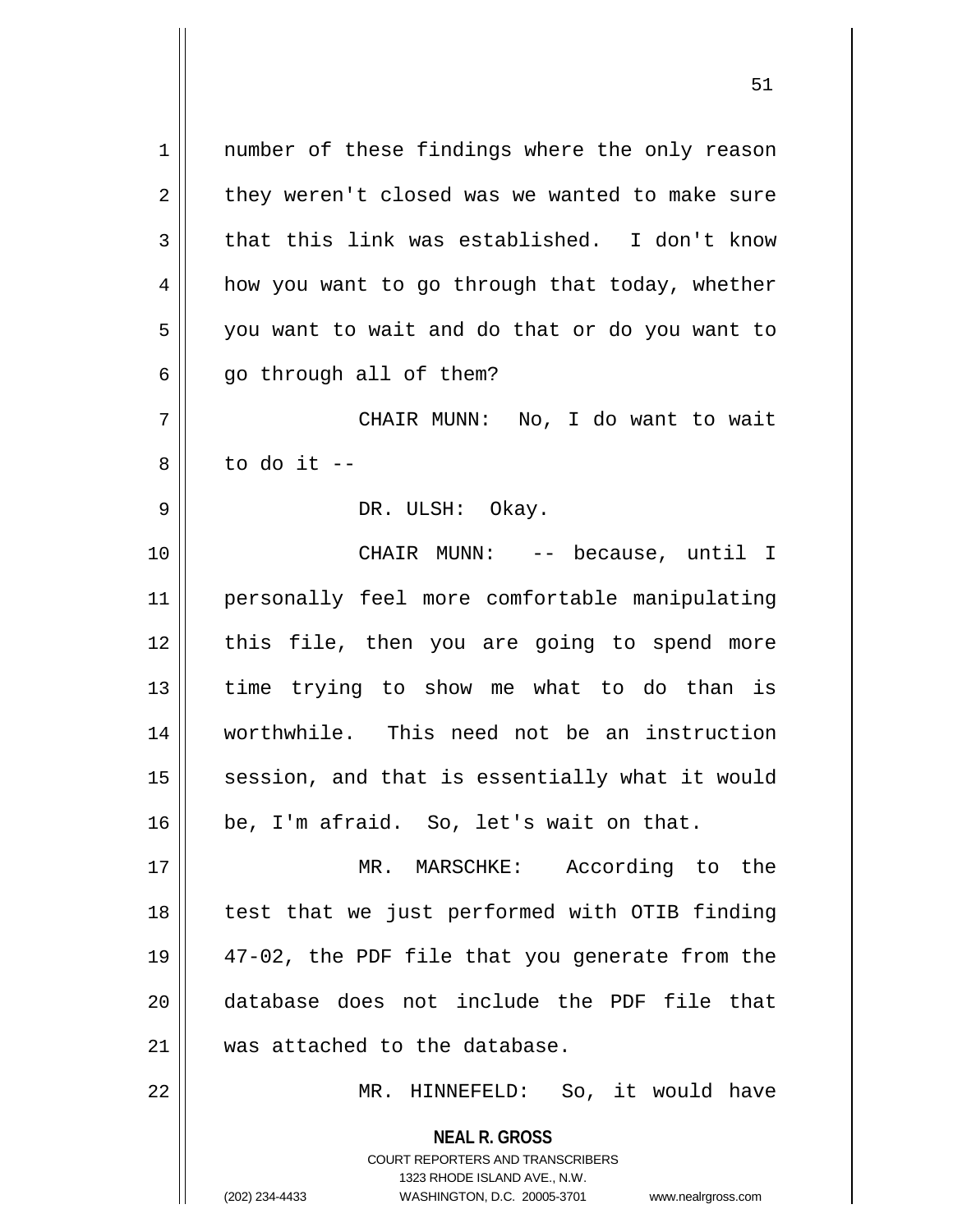|    | ے ت                                                                                                                                              |
|----|--------------------------------------------------------------------------------------------------------------------------------------------------|
| 1  | to be provided in addition to the printout.                                                                                                      |
| 2  | MR. MARSCHKE:<br>Basically, all you                                                                                                              |
| 3  | have in the PDF --                                                                                                                               |
| 4  | MR. HINNEFELD: You have the name                                                                                                                 |
| 5  | of it there.                                                                                                                                     |
| 6  | MR. MARSCHKE: Yes, you have the                                                                                                                  |
| 7  | name of it, but it doesn't actually pull the                                                                                                     |
| 8  | data from it and merge the two PDF files                                                                                                         |
| 9  | together. It does not actually do that.                                                                                                          |
| 10 | So, what you would have to do,                                                                                                                   |
| 11 | then, is when you send it to your counterpart                                                                                                    |
| 12 | at a Work Group, you would have to send two                                                                                                      |
| 13 | files. You would have to send this file that                                                                                                     |
| 14 | you just generated from the database. Then,                                                                                                      |
| 15 | you would have to know, you would have to                                                                                                        |
| 16 | send, also, this --                                                                                                                              |
| 17 | MUNN: Pull that<br>CHAIR<br>up                                                                                                                   |
| 18 | individually and send it?                                                                                                                        |
| 19 | MR. MARSCHKE: Yes, exactly.                                                                                                                      |
| 20 | CHAIR MUNN: All right.                                                                                                                           |
| 21 | MR. MARSCHKE: I don't know where                                                                                                                 |
| 22 | they are stored. I don't know where to tell                                                                                                      |
|    | <b>NEAL R. GROSS</b><br><b>COURT REPORTERS AND TRANSCRIBERS</b><br>1323 RHODE ISLAND AVE., N.W.<br>(202) 234-4433<br>WASHINGTON, D.C. 20005-3701 |
|    | www.nealrgross.com                                                                                                                               |

 $\mathsf{l}$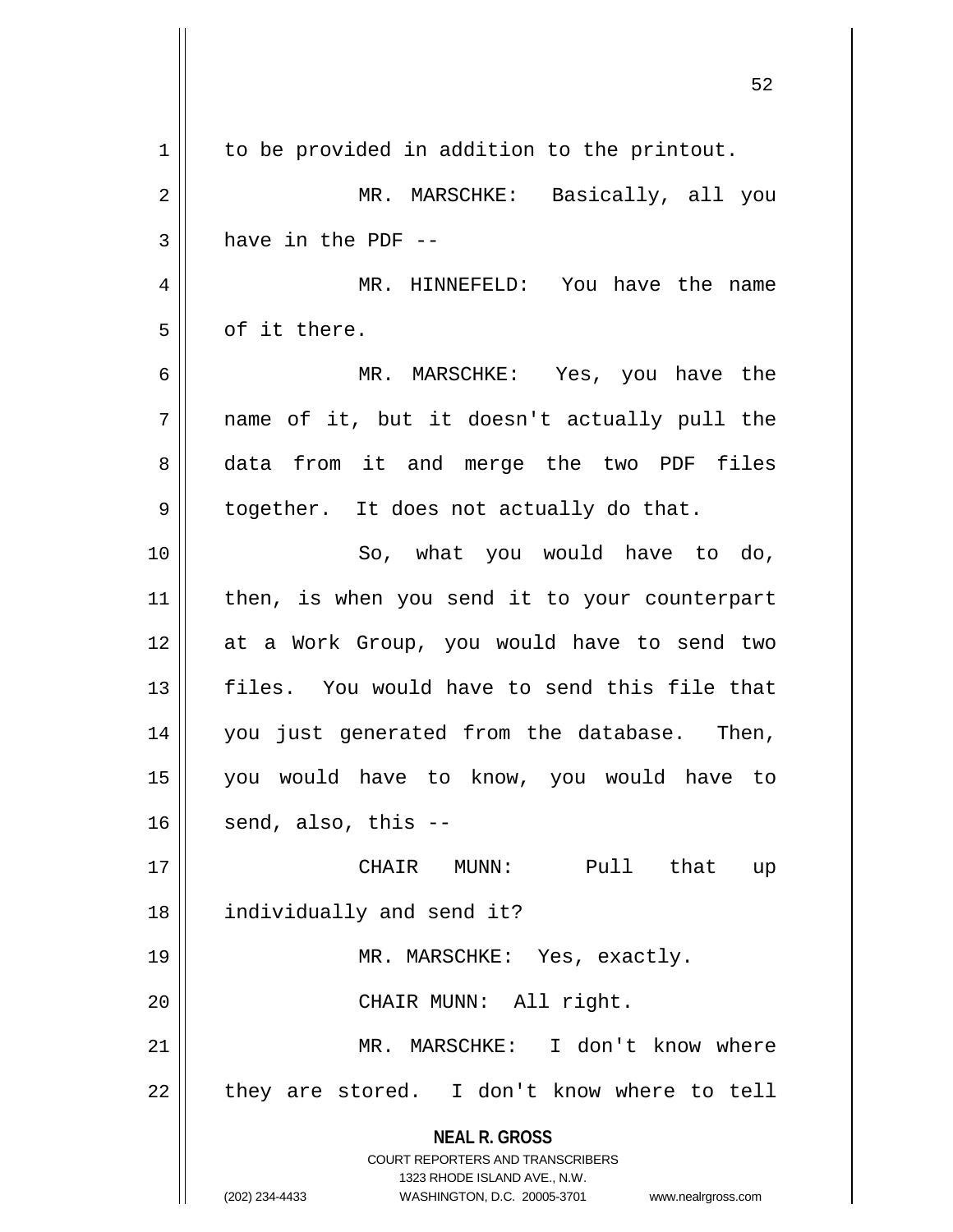**NEAL R. GROSS** COURT REPORTERS AND TRANSCRIBERS 1323 RHODE ISLAND AVE., N.W. (202) 234-4433 WASHINGTON, D.C. 20005-3701 www.nealrgross.com 1 you to go pick them up. There is probably a 2 directory somewhere on here where they can  $3 \parallel$  basically -- or you can pull it up and save 4 | it. When you open it, you could probably pull 5 | it up and save it. 6 CHAIR MUNN: That is probably what  $7 \parallel$  is going to have to happen --8 MR. MARSCHKE: Yes. 9 CHAIR MUNN: -- at least for the 10 time being. 11 MR. STIVER: How tricky of a 12 programming feat would it be to nest that 13 within the new PDF? 14 MR. HINNEFELD: I am making a note  $15$  | to that. 16 MR. KATZ: We don't have any 17 | computer whizzes here. 18 (Laughter.) 19 MR. MARSCHKE: I couldn't even  $20$  find a button on my computer to get on the 21 internet. 22 || (Laughter.)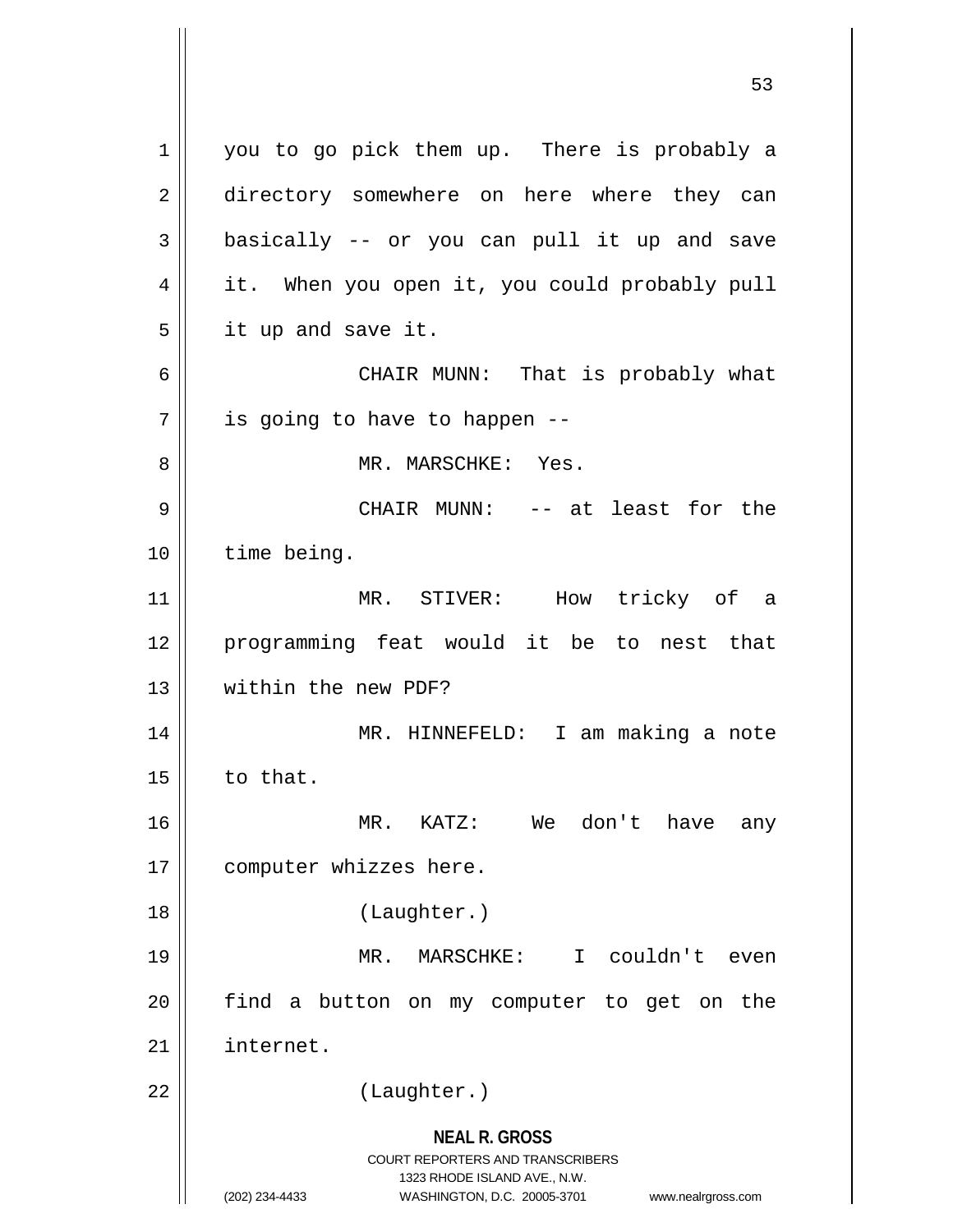**NEAL R. GROSS** COURT REPORTERS AND TRANSCRIBERS 1323 RHODE ISLAND AVE., N.W. (202) 234-4433 WASHINGTON, D.C. 20005-3701 www.nealrgross.com 1 MR. STIVER: We had a similar  $2 \parallel$  problem at a my former job and we were able to  $3 \parallel$  solve it. I don't remember exactly how we  $4 \parallel$  solved it. I didn't do it myself. 5 CHAIR MUNN: Well, the combination  $6 \parallel$  of individual idiosyncracies and individual 7 || even computer idiosyncracies, my system, for 8 || example, has the title of the procedure I am 9 || looking at in big, bold type over the top of 10 || the information I am looking at. 11 MR. MARSCHKE: That is just a 12 || click of the button. I don't know button to  $13$  | tell you to click. 14 CHAIR MUNN: Which button it is? 15 MR. MARSCHKE: I said I don't know 16 which one it is, but I know that they told me 17 that before, and it is just a click of a 18 || button to get that fixed. 19 CHAIR MUNN: Yes, I know. But, as 20 I said, my buttons are not known to me always.  $21$  || So, we do the best we can. 22 | Good. Thank you.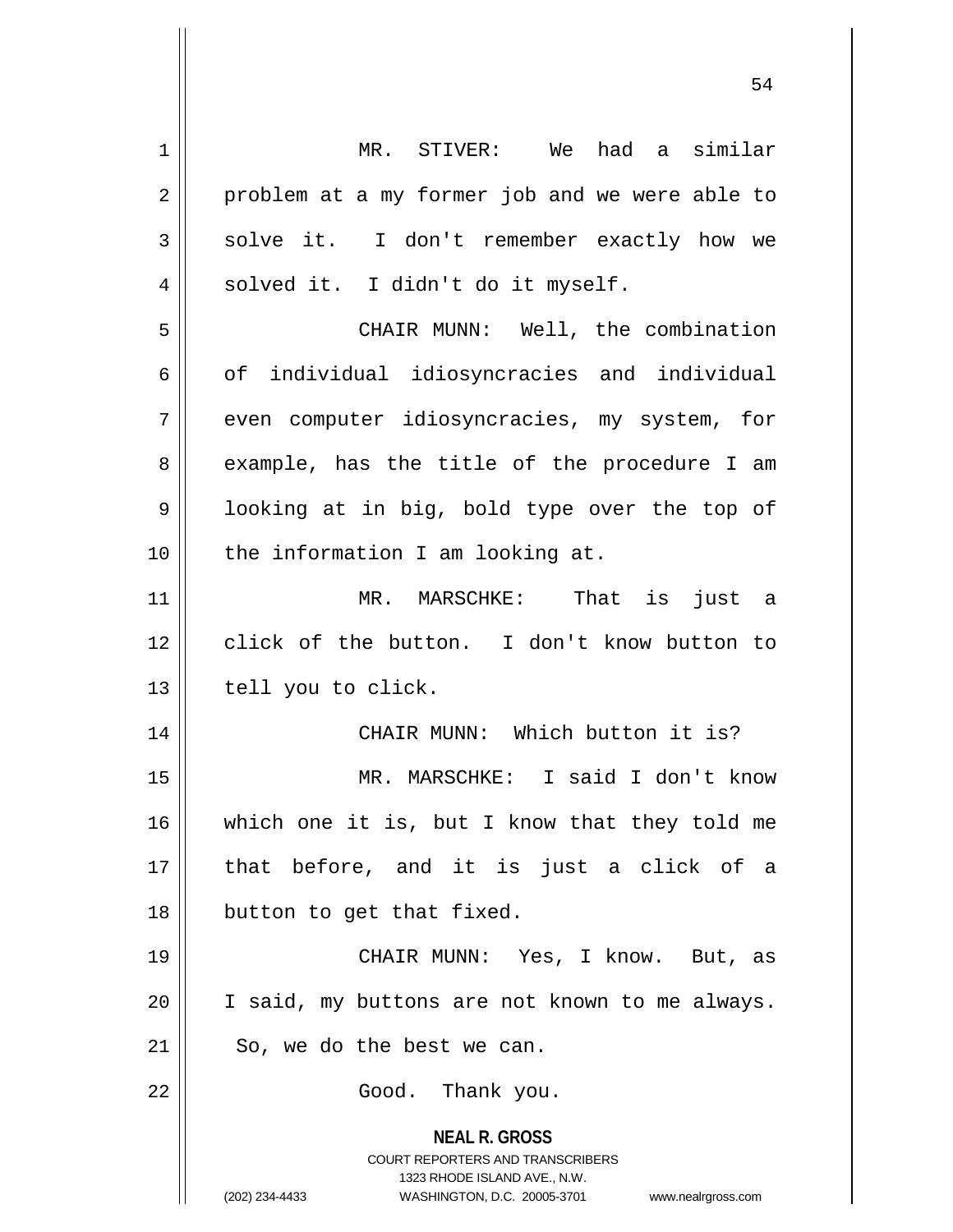**NEAL R. GROSS** COURT REPORTERS AND TRANSCRIBERS 1323 RHODE ISLAND AVE., N.W. (202) 234-4433 WASHINGTON, D.C. 20005-3701 www.nealrgross.com 1 Anything else anyone wants to 2 express any concerns about? Or any further 3 discussion we need to devote to the database  $4 \parallel$  and where we are with it? 5 DR. ULSH: Well, we just -- sorry,  $6 \parallel$  go ahead. 7 MEMBER ZIEMER: No, it looks good 8 l to me. 9 DR. ULSH: We discussed 10 || specifically finding OTIB-51-01. Is there a 11 | status on that? 12 MEMBER ZIEMER: That is on the 13 || agenda later, isn't it? 14 DR. ULSH: Oh, okay, never mind  $15$  | then. 16 MEMBER ZIEMER: Fifty-one-01, 17 | carryover item? 18 || MR. MARSCHKE: That was, again, 19 || for the link. 20 MR. KATZ: That was just the  $21$  linking. That was all that was left to do. 22 CHAIR MUNN: I think, yes, the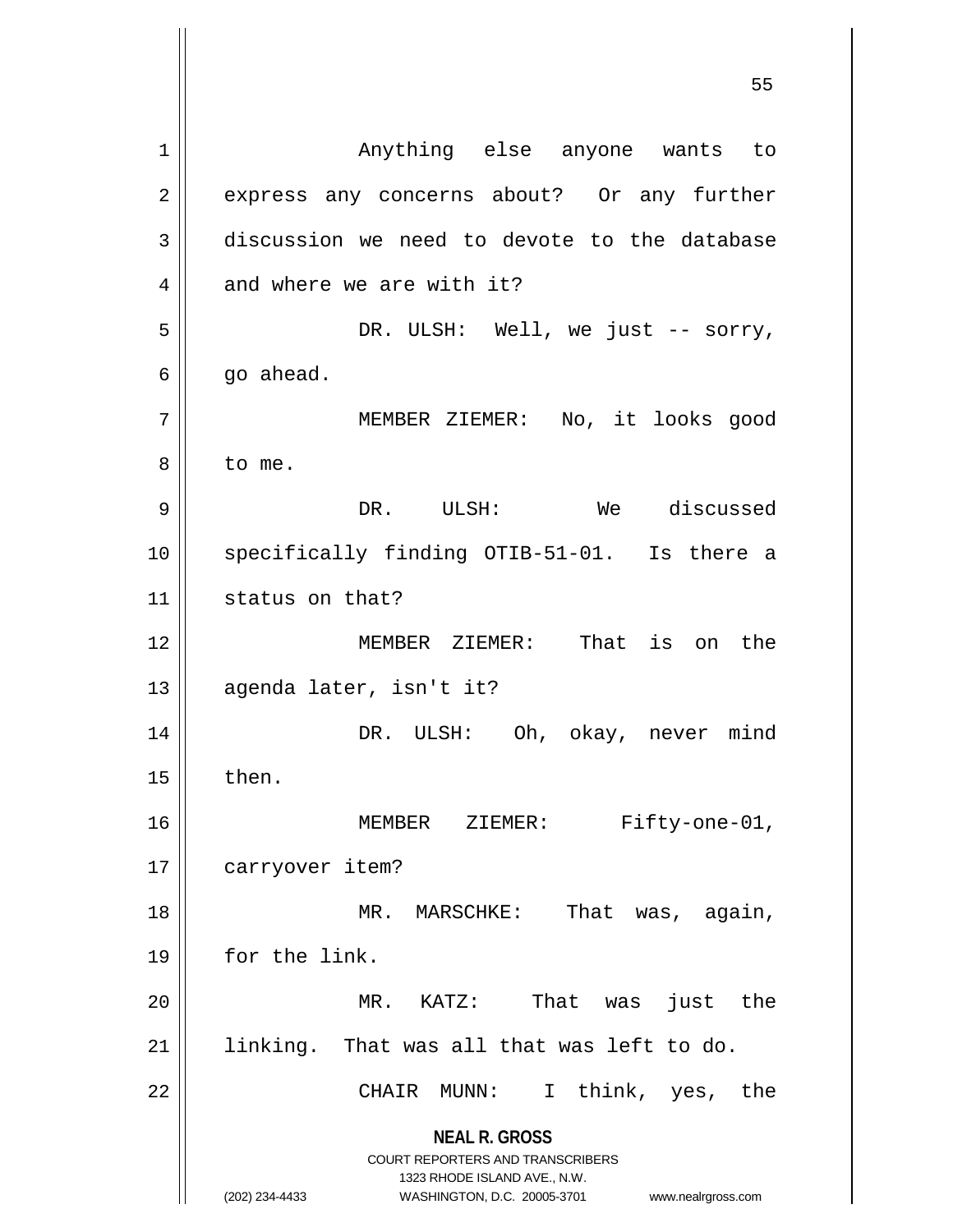| $\mathbf{1}$   | link was all that we had, yes.                                      |
|----------------|---------------------------------------------------------------------|
| $\overline{2}$ | MR. MARSCHKE: What was the status                                   |
| 3              | of 51-01?                                                           |
| 4              | CHAIR MUNN: It says 51-01 is in                                     |
| 5              | progress. "Lacking technical details and                            |
| 6              | clarity. Critical experiments. Facility is                          |
| 7              | mentioned in several places." On pages 7 and                        |
| 8              | 11, it is stated "the main missed neutron dose                      |
| 9              | because of the energy threshold of the NTA                          |
| 10             | film. This 55 percent was determined in                             |
| 11             | 1960." Reference is made to RPRT 33.                                |
| 12             | MR. MARSCHKE: Basically -- I                                        |
| 13             | think we discussed this, we discussed 51-01                         |
| 14             | during the March 22nd, 2011 meeting. We can                         |
| 15             | pull up the transcript on that. And our                             |
| 16             | conclusion was that the administrative problem                      |
| 17             | with the linking, upon correction of this                           |
| 18             | problem, the issue can be closed.                                   |
| 19             | CHAIR MUNN: Then, let's hope so                                     |
| 20             | because that is an old finding.                                     |
| 21             | DR. ULSH: Right. So, it looks                                       |
| 22             | like the only thing that was keeping this                           |
|                | <b>NEAL R. GROSS</b>                                                |
|                | COURT REPORTERS AND TRANSCRIBERS<br>1323 RHODE ISLAND AVE., N.W.    |
|                | (202) 234-4433<br>WASHINGTON, D.C. 20005-3701<br>www.nealrgross.com |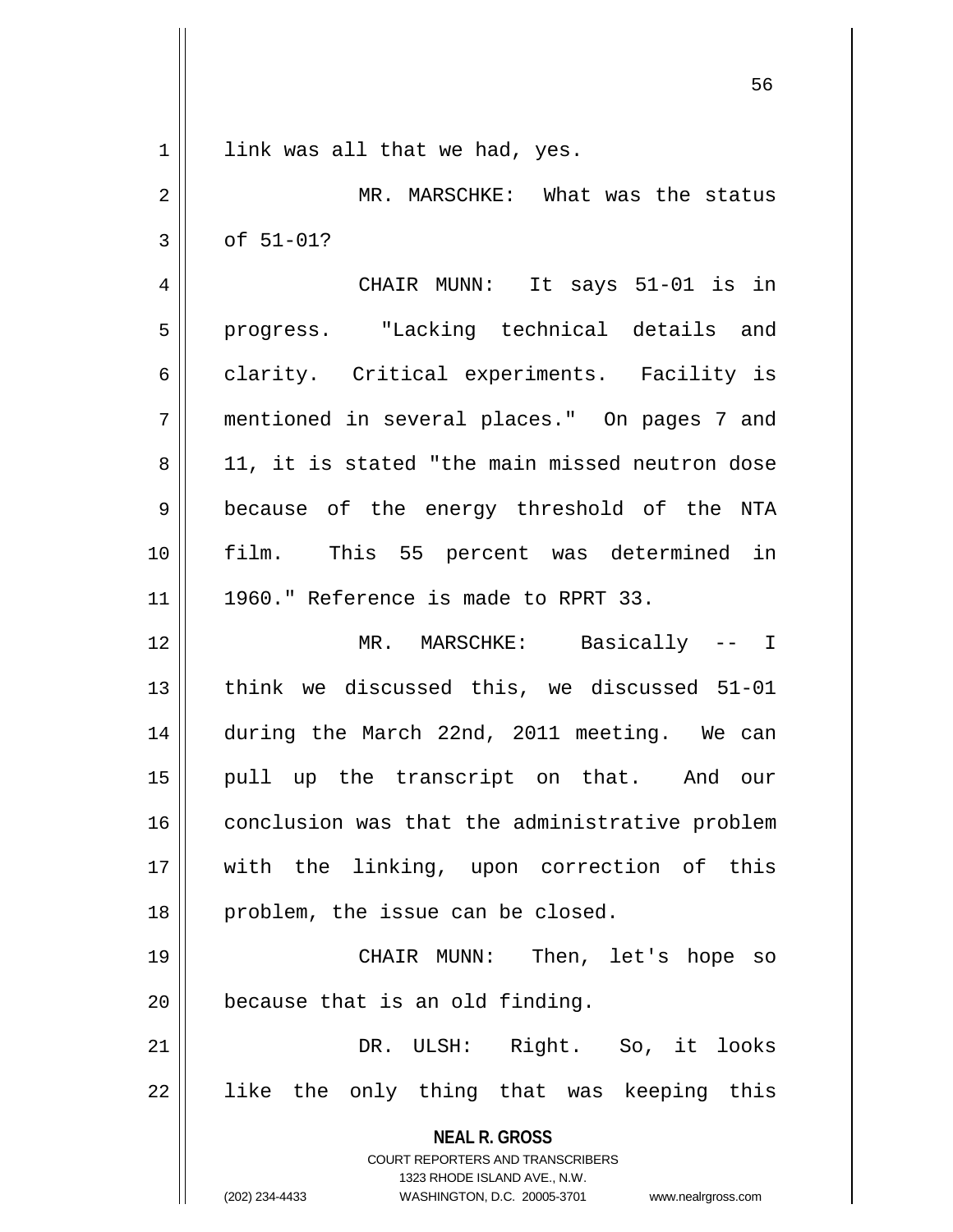| 1           | finding open was establishing this link which                                                       |
|-------------|-----------------------------------------------------------------------------------------------------|
| 2           | we just looked at. So that it is linked now.                                                        |
| 3           | MS. THOMAS: This is Elyse again.                                                                    |
| 4           | I think all of those carryover                                                                      |
| 5           | items were essentially closed, but they                                                             |
| 6           | remained on the agenda simply because of the                                                        |
| 7           | linking issue.                                                                                      |
| 8           | OTIB-21-04, all of the others                                                                       |
| $\mathsf 9$ | except for 51-01, you know, there's four                                                            |
| 10          | listed there, they are all closed in the                                                            |
| 11          | database. 51-01 was the only one that was not                                                       |
| 12          | actually closed. In other words, the status                                                         |
| 13          | was not changed.                                                                                    |
| 14          | But I agree with Steve it should                                                                    |
| 15          | be the same as the others. In other words, it                                                       |
| 16          | should be closed. I think the technical                                                             |
| 17          | discussions or approaches were agreed upon.                                                         |
| 18          | It was just a linking issue, and now that is                                                        |
|             | corrected.                                                                                          |
| 19          |                                                                                                     |
| 20          | MR. MARSCHKE: So, just --                                                                           |
| 21          | CHAIR MUNN: Shall we change it at                                                                   |
| 22          | this moment or shall we wait until we get to                                                        |
|             | <b>NEAL R. GROSS</b>                                                                                |
|             | COURT REPORTERS AND TRANSCRIBERS                                                                    |
|             | 1323 RHODE ISLAND AVE., N.W.<br>(202) 234-4433<br>WASHINGTON, D.C. 20005-3701<br>www.nealrgross.com |
|             |                                                                                                     |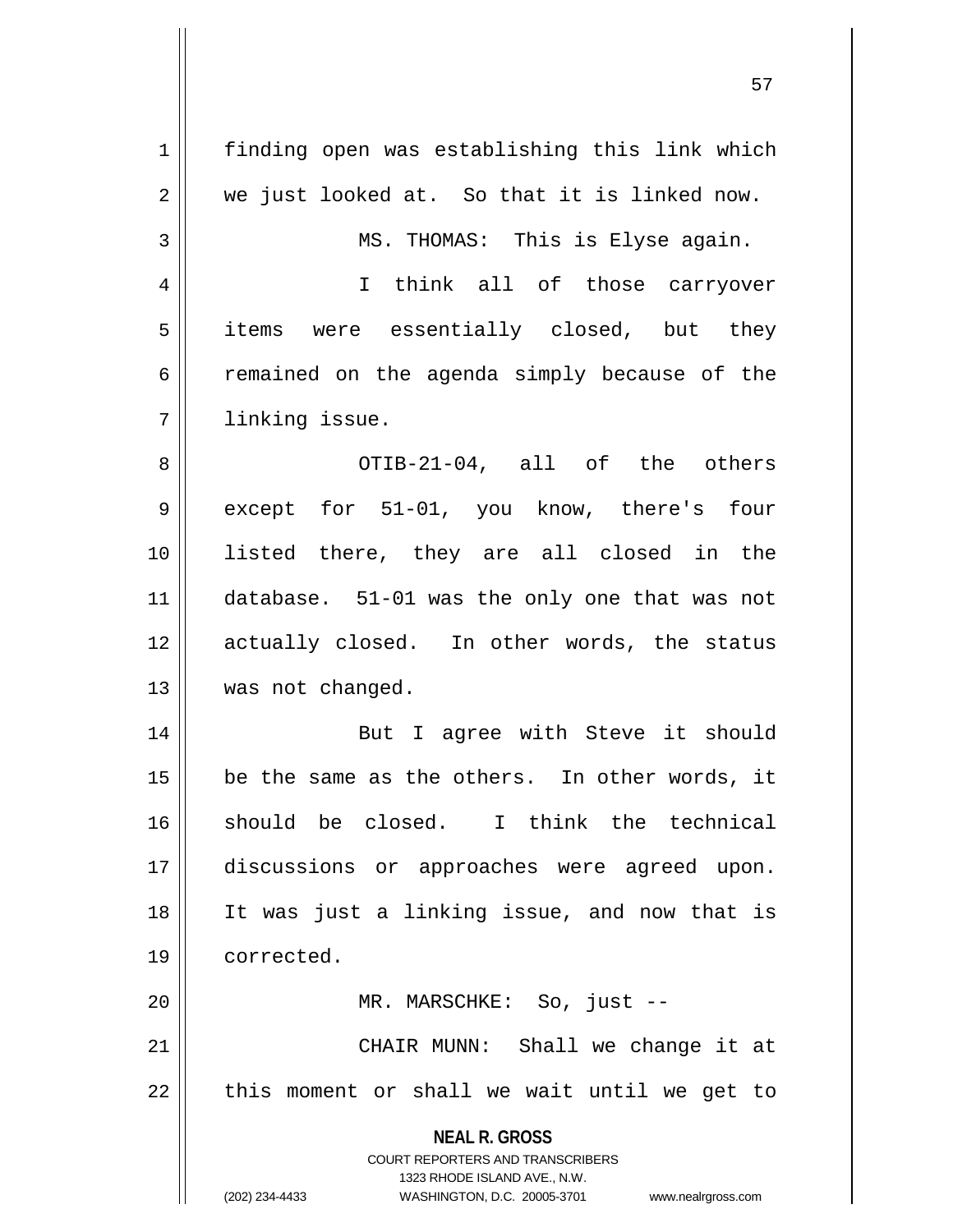**NEAL R. GROSS** COURT REPORTERS AND TRANSCRIBERS 1323 RHODE ISLAND AVE., N.W. (202) 234-4433 WASHINGTON, D.C. 20005-3701 www.nealrgross.com 1 || the proper spot? 2 || MR. KATZ: Why not close them? 3 || CHAIR MUNN: Dick, are you still 4 | with us? 5 MEMBER LEMEN: Yes, I am. 6 CHAIR MUNN: Do you have any 7 | objection to our closing this item now? 8 || MEMBER LEMEN: No, I don't. 9 || CHAIR MUNN: All right. 10 MEMBER LEMEN: I think it is a 11 || good idea. 12 MEMBER ZIEMER: Where is the 13 || attachment? Am I looking at the wrong one? 14 || Are you finding the attachments? 15 || CHAIR MUNN: Well, the very bottom  $16$  | one. You have to go through about five,  $six$ , 17 || and then at the very bottom you will find 18 | George's. 19 MR. MARSCHKE: A big improvement  $20$  || over the old database with this database is  $21$  | that you can have multiple attachments to one  $22$  finding. The old database, if you remember,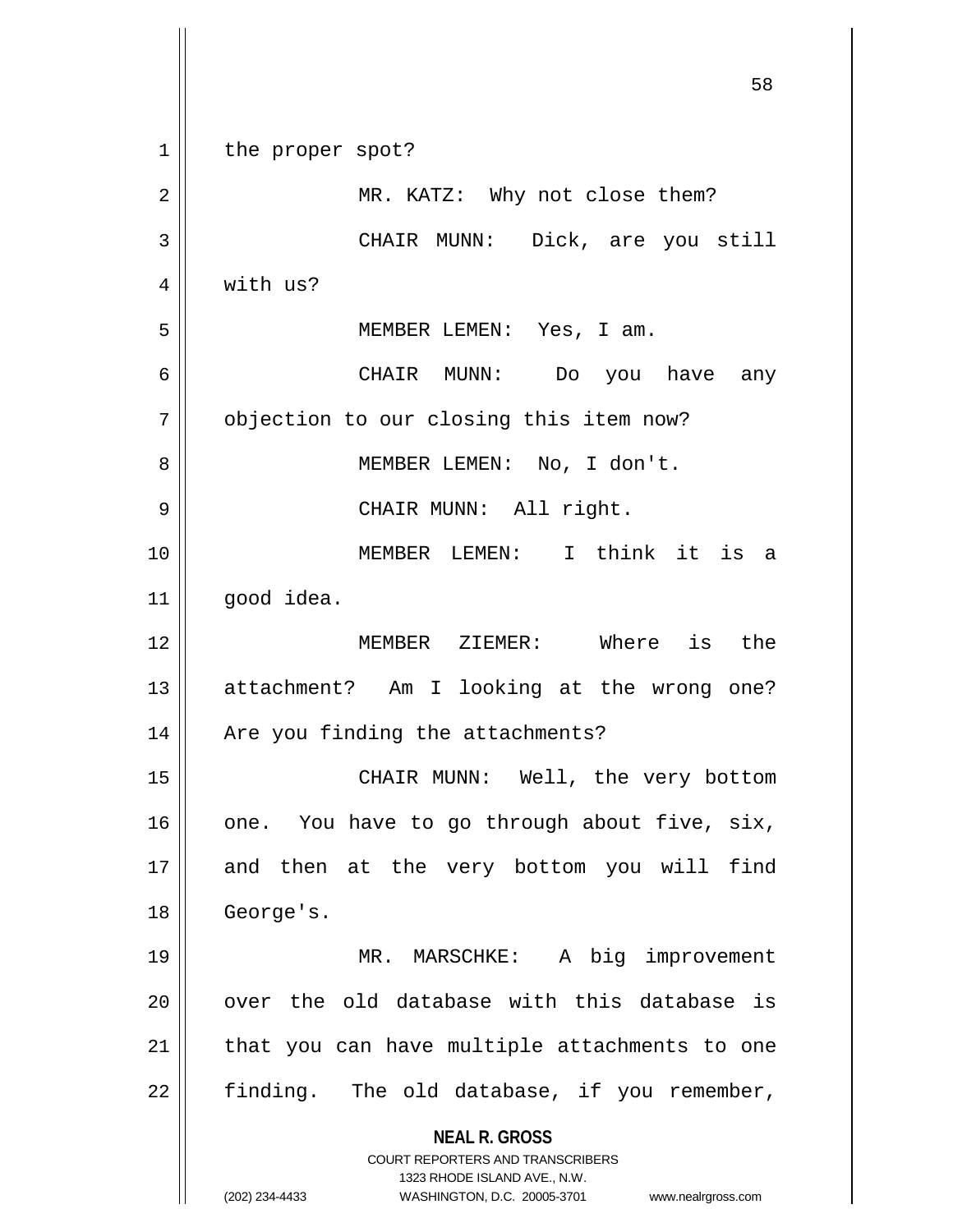**NEAL R. GROSS** COURT REPORTERS AND TRANSCRIBERS 1323 RHODE ISLAND AVE., N.W. (202) 234-4433 WASHINGTON, D.C. 20005-3701 www.nealrgross.com 59  $1 \parallel$  we were limited to just a single attachment. 2 || MR. STIVER: In theory, there is 3 | no limit. 4 MR. MARSCHKE: In theory, there is  $5 \parallel$  no limit. 6 DR. ULSH: There must be some  $7 \parallel$  limit, but --8 | (Laughter.) 9 || MEMBER ZIEMER: No, I am at the 10 bottom of it. 11 || MR. HINNEFELD: What is going on? 12 || Paul doesn't have the last entry. And he  $13$  || also doesn't have  $51-03$ . 14 MEMBER ZIEMER: This is 51-01. 15 MR. HINNEFELD: No, see, he 16 doesn't have the last entry. But, then, you 17  $\parallel$  also have 51-04, and my next one is 51-03. 18 MEMBER ZIEMER: This is 51-01.  $19$  |  $OTIB-51-01$ . 20 || MR. HINNEFELD: Yes. 21 || MR. STIVER: Finding 1. 22 MEMBER ZIEMER: There is --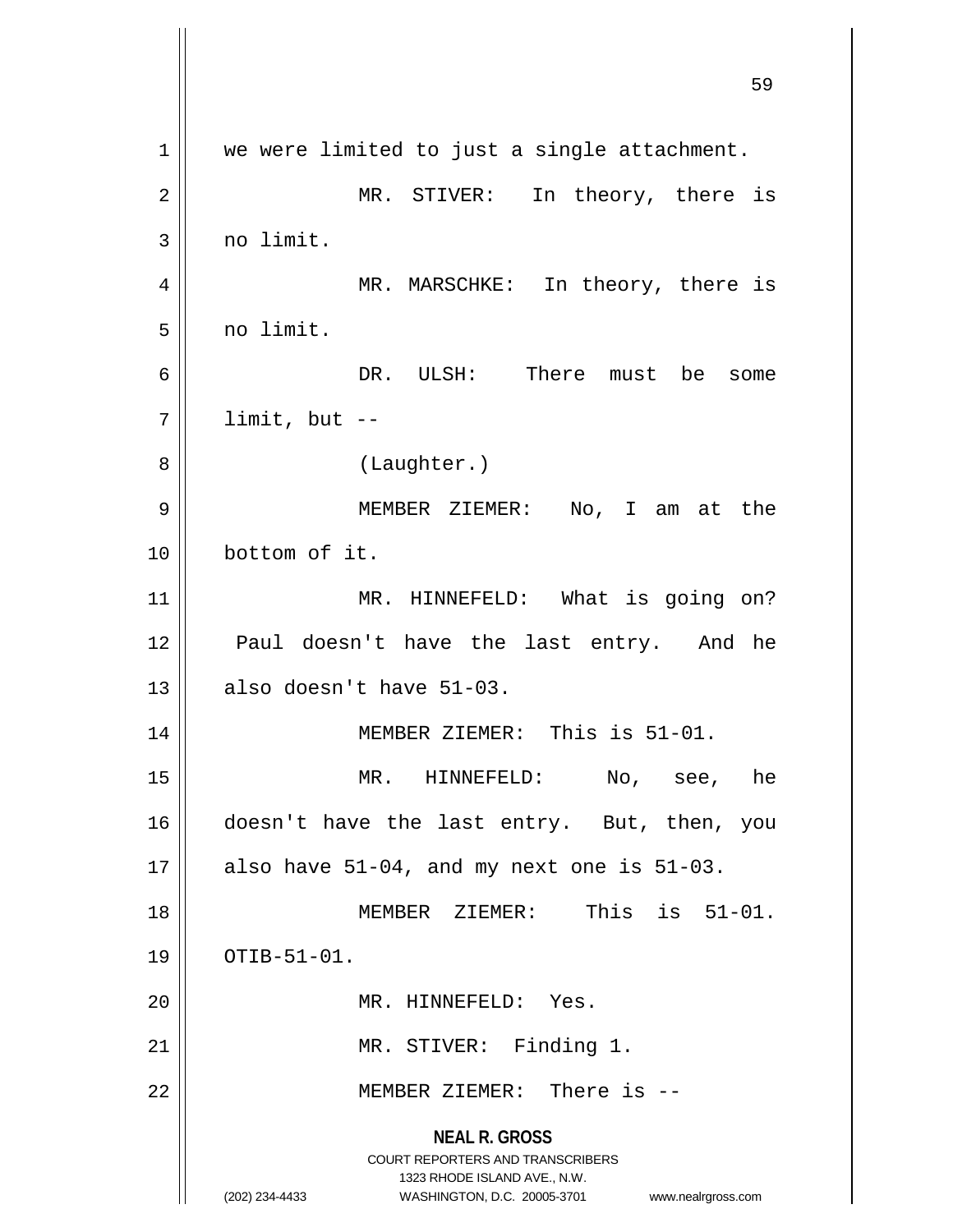**NEAL R. GROSS** COURT REPORTERS AND TRANSCRIBERS 1323 RHODE ISLAND AVE., N.W. (202) 234-4433 WASHINGTON, D.C. 20005-3701 www.nealrgross.com 60 1 || MR. HINNEFELD: There is all that  $2 \parallel$  stuff. 3 || CHAIR MUNN: There is the long  $4 \parallel$  one. 5 MR. HINNEFELD: Yes, all the long  $6 \parallel$  one. 7 || MEMBER ZIEMER: No attached file. 8 || No attached. The third one, no attached. 9 CHAIR MUNN: The fourth one -- 10 MEMBER ZIEMER: No attached file. 11 || CHAIR MUNN: The fifth one --12 MEMBER ZIEMER: I don't have a 13 | fifth one. 14 CHAIR MUNN: And the sixth one is 15 | George's. 16 MR. HINNEFELD: How did you get to 17 where you are? How did you get to this 18 application? 19 MEMBER ZIEMER: I just expanded  $20$   $\parallel$  it. 21 MR. HINNEFELD: Yes, but, I mean,  $22$  || the entire database, how did you get here to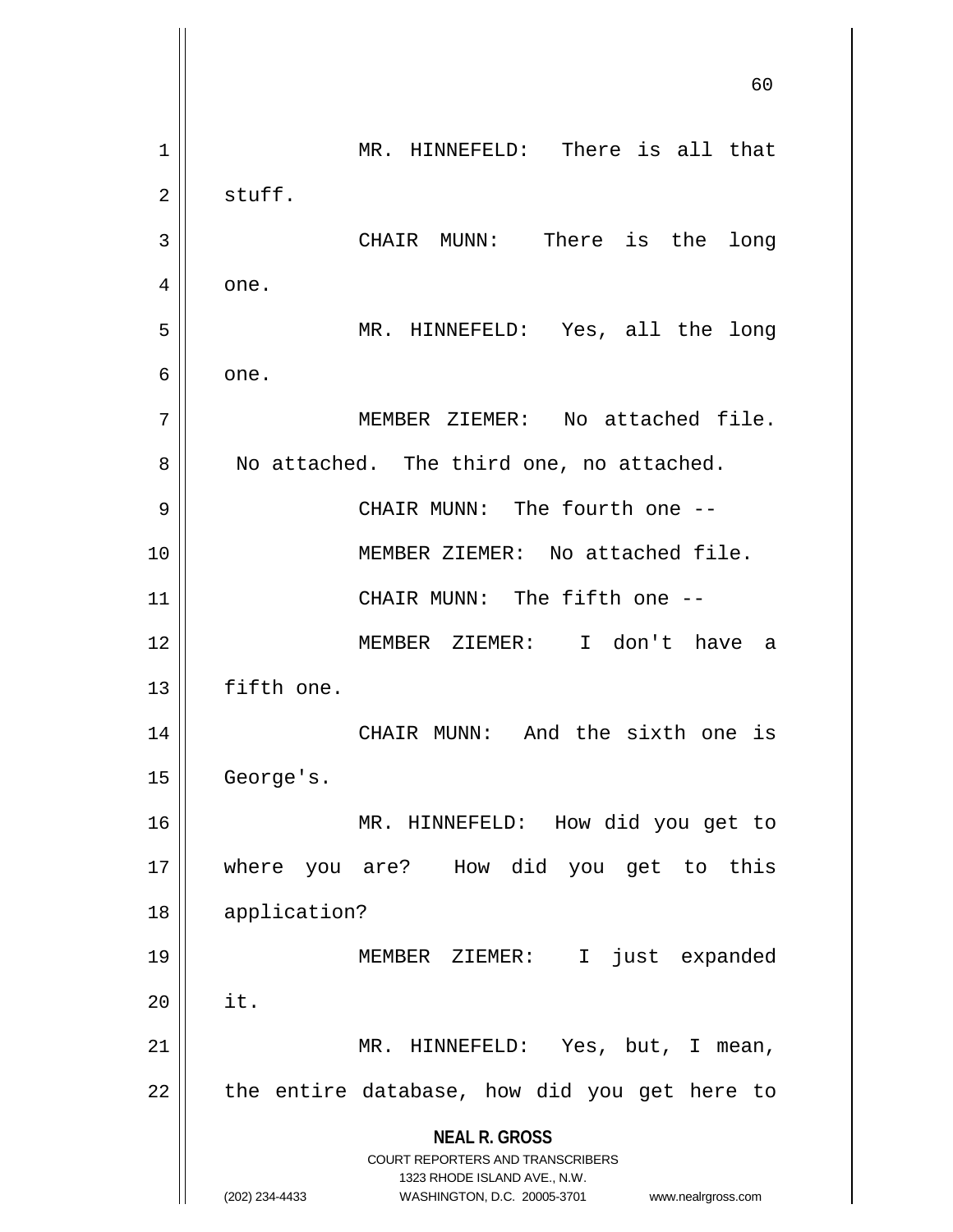$1 \parallel$  start it?

**NEAL R. GROSS** COURT REPORTERS AND TRANSCRIBERS 1323 RHODE ISLAND AVE., N.W. (202) 234-4433 WASHINGTON, D.C. 20005-3701 www.nealrgross.com 2 || MEMBER ZIEMER: Let me go back. 3 MR. HINNEFELD: I'm wondering 4 | because it seems like you have got an old one. 5 MR. MARSCHKE: That is what I was 6 wondering, too. 7 MEMBER ZIEMER: I sorted on TIBs. 8 MR. HINNEFELD: Okay, but just  $9 \parallel$  close the thing. Just close out the database 10 | altogether. 11 || MEMBER ZIEMER: Oh, go out? 12 MR. HINNEFELD: Just close out the 13 database. 14 || MEMBER ZIEMER: Close it out? 15 || MR. HINNEFELD: Yes. 16 MEMBER ZIEMER: Okay, and then go  $17 \parallel$  back? 18 MR. HINNEFELD: And now, how did 19 you get here? 20 MEMBER ZIEMER: Oh, well, you have 21  $\parallel$  got to open it through the  $-$ - pull it up here  $22$  in order to use this. Then I went to the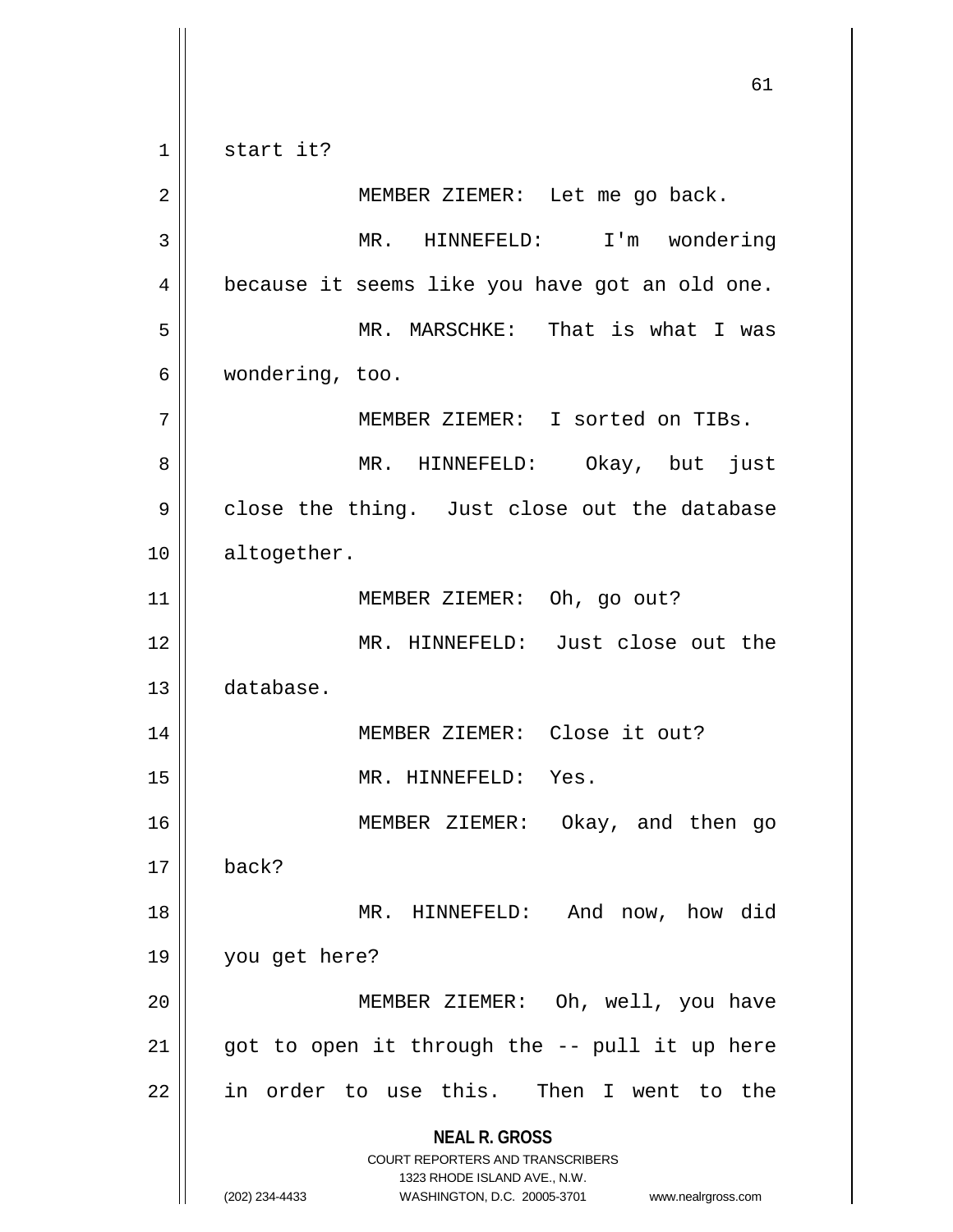1 || TIBs. Then, I guess it was on page 3. I  $2 \parallel$  expanded this.

3 MR. KATZ: I am going to 4 || interrupt. I am going to close the record 5 || just for now because this is all completely 6 process discussion. It is not really useful 7 for the transcript. So, we will reopen it 8 When we are back to work.

9 || (Whereupon, the foregoing matter 10 went off the record at 9:55 a.m. and went back  $11$  on the record at 9:56 a.m.)

12 MR. KATZ: Back on the record.

13 MR. MARSCHKE: Are we back on the 14 record?

15 Now are we closing OTIB-51-01?

16 CHAIR MUNN: You bet. We have 17 || heard no objection, and the statement seems to 18 || be fairly straightforward. We have completed 19 the requirement of the linking, and that is 20 || all that was necessary for that particular  $21$  | finding. So, that one is now closed.

22 MR. STIVER: If I refresh, it

**NEAL R. GROSS** COURT REPORTERS AND TRANSCRIBERS 1323 RHODE ISLAND AVE., N.W.

(202) 234-4433 WASHINGTON, D.C. 20005-3701 www.nealrgross.com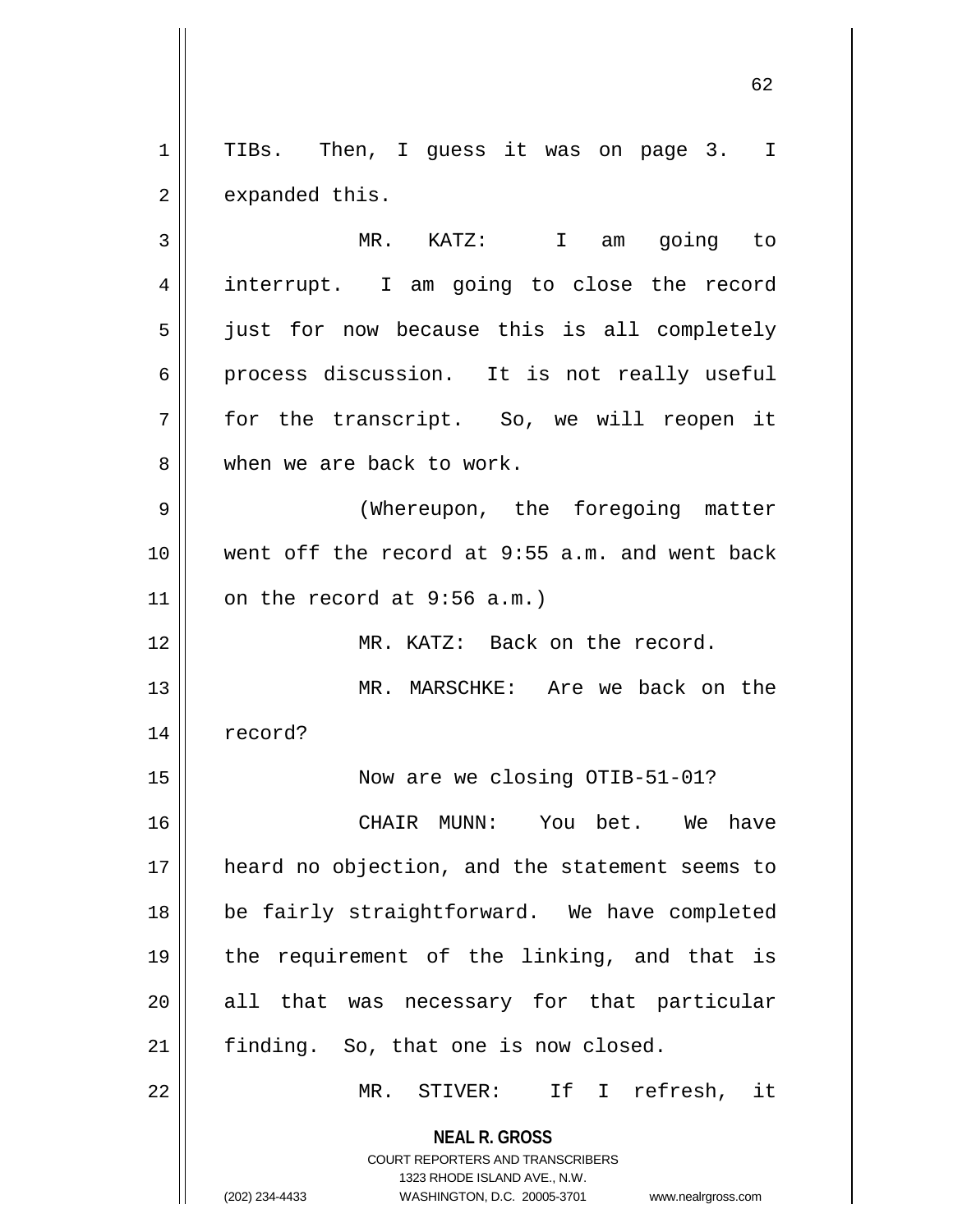|             | 63                                                                                                                                                                     |
|-------------|------------------------------------------------------------------------------------------------------------------------------------------------------------------------|
| $\mathbf 1$ | should come up as closed.                                                                                                                                              |
| 2           | MR. MARSCHKE: No, not yet. Give                                                                                                                                        |
| 3           | me a second.                                                                                                                                                           |
| 4           | (Laughter.)                                                                                                                                                            |
| 5           | CHAIR MUNN:<br>Now does anyone else                                                                                                                                    |
| 6           | have anything they need to say or ask about                                                                                                                            |
| 7           | the database before we move on to our next                                                                                                                             |
| 8           | item?                                                                                                                                                                  |
| 9           | MR. KATZ: Just a question. I                                                                                                                                           |
| 10          | don't have the agenda in front of me, but                                                                                                                              |
| 11          | didn't we have a few of these linking items?                                                                                                                           |
| 12          | CHAIR MUNN: Yes, we have got them                                                                                                                                      |
| 13          | under carry forward, yes.                                                                                                                                              |
| 14          | MR. KATZ: They could all<br>be                                                                                                                                         |
| 15          | closed, then, I guess, the same way. It is                                                                                                                             |
| 16          | the same problem, right?                                                                                                                                               |
| 17          | MR. MARSCHKE: Elyse says they all                                                                                                                                      |
| 18          | were closed except for 51-01.                                                                                                                                          |
| 19          | MR. KATZ: Oh, okay.                                                                                                                                                    |
| 20          | think they are<br>DR.<br>ULSH: I                                                                                                                                       |
| 21          | individual agenda items. As we walk through                                                                                                                            |
| 22          | them, that might very well be the resolution                                                                                                                           |
|             | <b>NEAL R. GROSS</b><br><b>COURT REPORTERS AND TRANSCRIBERS</b><br>1323 RHODE ISLAND AVE., N.W.<br>(202) 234-4433<br>WASHINGTON, D.C. 20005-3701<br>www.nealrgross.com |

Ħ

 $\mathsf{l}$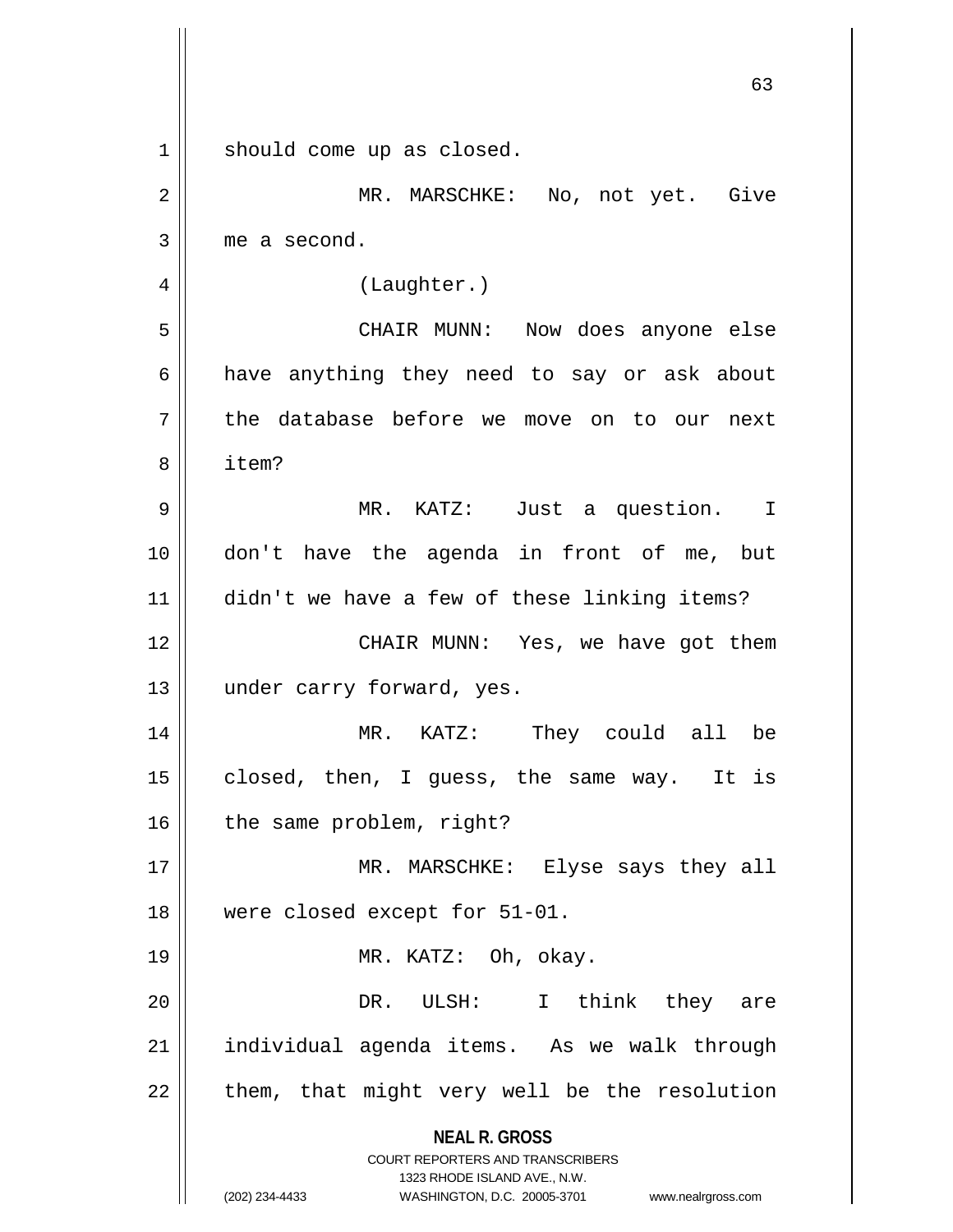$1 \parallel$  then.

**NEAL R. GROSS** COURT REPORTERS AND TRANSCRIBERS 1323 RHODE ISLAND AVE., N.W. (202) 234-4433 WASHINGTON, D.C. 20005-3701 www.nealrgross.com 2 || MR. KATZ: No, I am saying we  $3$  | could just close them now. 4 MR. STIVER: I believe she said  $5 \parallel$  they were closed technically, but they still 6 were open. 7 MR. KATZ: Right, right. So, just  $8 \parallel$  as we have closed this formally now, we could 9 || close the rest, the other two or three, or 10 || whatever they are. 11 || MS. THOMAS: Yes, the others are 12 closed. 13 || MR. KATZ: Oh, they are? 14 || MS. THOMAS: Yes. 15 CHAIR MUNN: We were only carrying 16 || them on our agenda here as an agreement that 17 || Elyse and I would track them to make sure that 18 | the linking did occur. 19 MR. KATZ: Got it. Thank you. 20 CHAIR MUNN: That it is going to  $21$  |  $occur$ . 22 || MR. MARSCHKE: The link of the PDF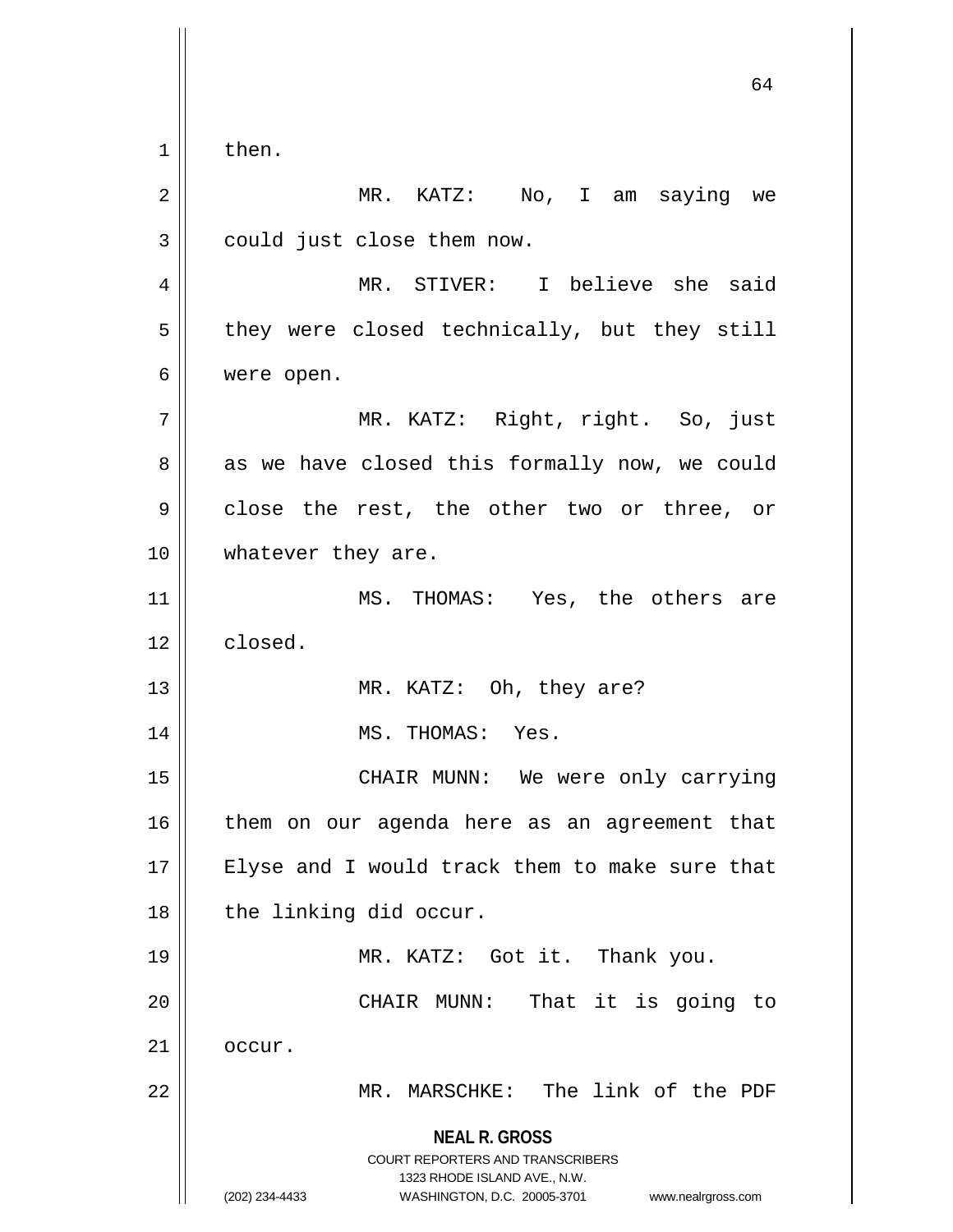**NEAL R. GROSS** COURT REPORTERS AND TRANSCRIBERS 1323 RHODE ISLAND AVE., N.W. (202) 234-4433 WASHINGTON, D.C. 20005-3701 www.nealrgross.com 1 || file has been implemented. Thus, the 2 | Subcommittee has closed this finding. 3 | CHAIR MUNN: Correct. 4 MEMBER LEMEN: I am confused about  $5 \parallel$  the closing. Are you saying that OTIB-21-04, 6  $\vert$  OTIB-47-02, OTIB-19, all of those on the 7 agenda are closed? 8 CHAIR MUNN: Yes, they were closed 9 || already. In prior meetings, we had closed 10 || them because all of the actions were complete. 11 What was not complete was the link to the 12 || supporting documents that would make it 13 || possible for us to track what had happened and 14 what the final resolution was. The document 15 was out there, but it was not connected in any 16 way to the database. 17 || MEMBER LEMEN: So, does that mean 18 || on our agenda on carryover items that we still  $19$  || have TIB-10 and  $-$ 20 CHAIR MUNN: That's correct. We 21 || are still looking at TIBs. 22 MEMBER LEMEN: That is all we have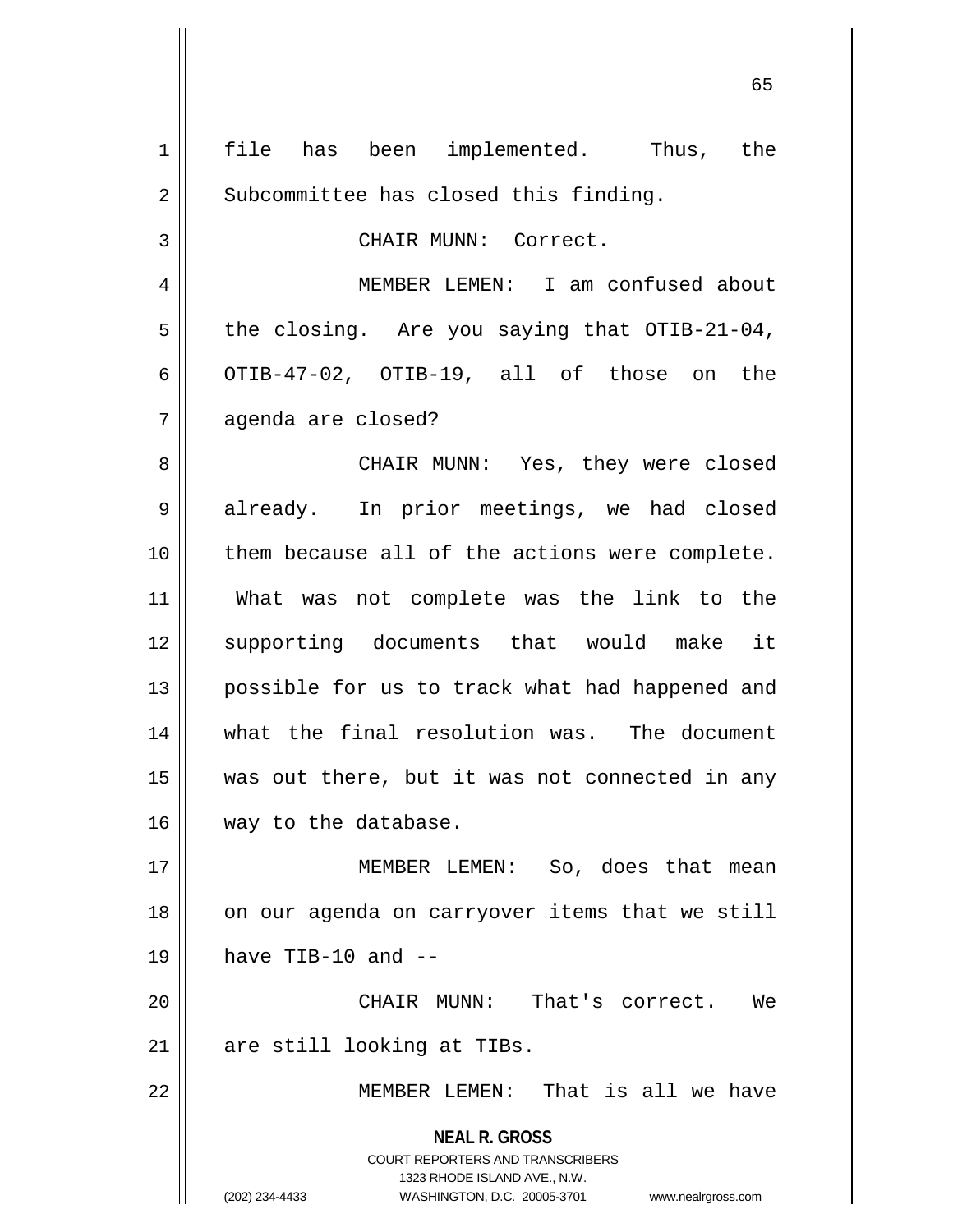**NEAL R. GROSS** COURT REPORTERS AND TRANSCRIBERS 1323 RHODE ISLAND AVE., N.W. (202) 234-4433 WASHINGTON, D.C. 20005-3701 www.nealrgross.com 1 on there. 2 CHAIR MUNN: Ten is an entirely 3 different thing. 4 MEMBER LEMEN: Then, that is the  $5 \parallel$  only thing we have left on the agenda for the  $6 \parallel$  carryover items, right? 7 CHAIR MUNN: We have TIB-10. We  $8 \parallel$  have TIB-13, and we have  $-$ 9 || MEMBER LEMEN: Right. I'm sorry, 10 I missed that. Yes. 11 || CHAIR MUNN: Yes, we have 52, and 12 we have added 6. 13 || MEMBER LEMEN: But all the others 14 | are closed out? 15 CHAIR MUNN: The ones that are 16 | closed out are OTIB-21-04. Today we closed  $17 \parallel$  out OTIB-51-01. 18 || **MEMBER LEMEN:** Right. 19 CHAIR MUNN: We have already  $20$  | closed out OTIB-47-02 --21 || MEMBER LEMEN: Right.  $22$  || CHAIR MUNN:  $--$  and OTIB-19.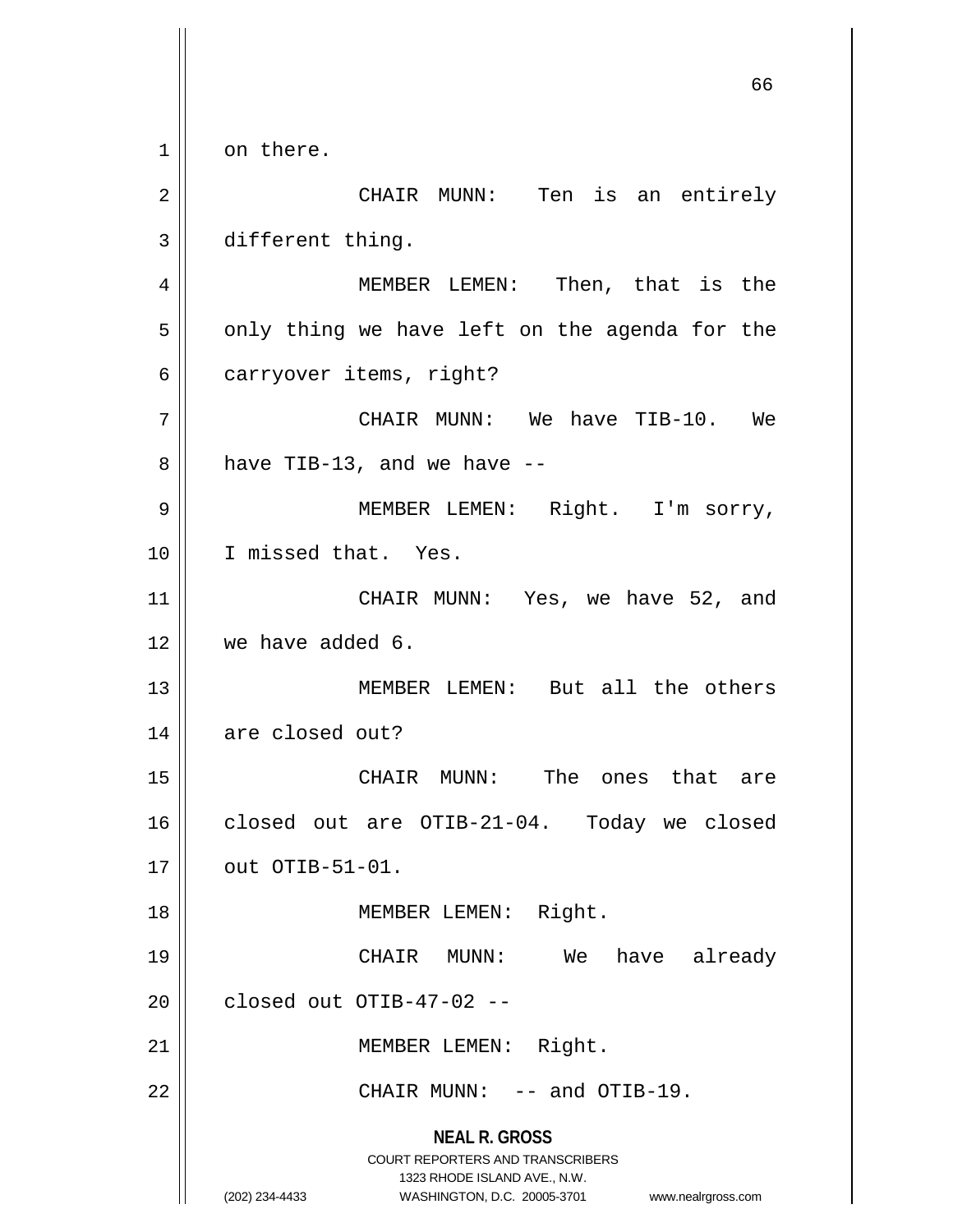**NEAL R. GROSS** COURT REPORTERS AND TRANSCRIBERS 1323 RHODE ISLAND AVE., N.W. (202) 234-4433 WASHINGTON, D.C. 20005-3701 www.nealrgross.com 1 | MEMBER LEMEN: Right. Okay, I'm 2 | with you now. Thank you. 3 CHAIR MUNN: Okay? Thank you. 4 Very good. Our next item is  $5 \parallel$  OTIB-70, status, changes and update. It is, I 6 | believe, NIOSH's response. 7 DR. ULSH: And I am going to call 8 | on Elyse. 9 MS. THOMAS: Okay, and I will call 10 | on Mutty. 11 (Laughter.) 12 || MR. MARSCHKE: Before we move on, 13 I can't get the status on OTIB-51-01, I can't 14 || get the status to change, speaking of beta 15 | versions and bugs in the beta version. 16 I go in. You guys can test me 17 || out, but I have done it twice now. I add a 18 || response. Wait a minute. 19 MR. STIVER: Maybe it is in the 20 || comment field. 21 MR. MARSCHKE: Maybe I am doing it 22 || wrong. Added status. Maybe I am doing it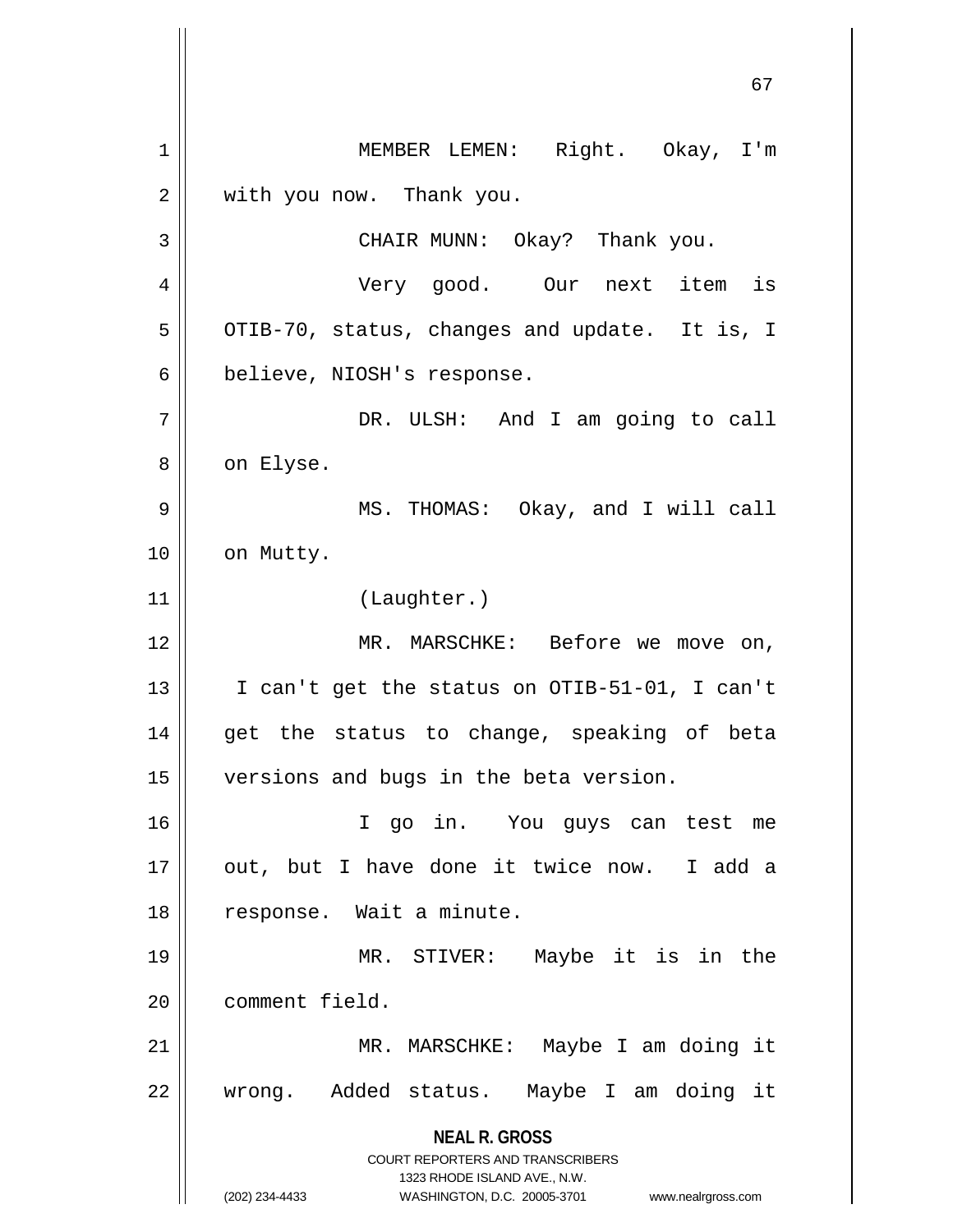| $\mathbf 1$    | wrong. Okay. Never mind. Operator error.                                                            |
|----------------|-----------------------------------------------------------------------------------------------------|
| $\overline{2}$ | CHAIR MUNN: Let's see if it                                                                         |
| 3              | works.                                                                                              |
| 4              | MR. KATZ: Closed, yes.                                                                              |
| 5              | Mutty, you can continue.                                                                            |
| 6              | MR. SHARFI: Okay. Did you want                                                                      |
| 7              | me to go through them one-by-one or?                                                                |
| 8              | CHAIR MUNN: For 70? Yes, I think                                                                    |
| 9              | that is probably a good idea.                                                                       |
| 10             | MR. SHARFI: The first finding I                                                                     |
| 11             | believe deals with the 1 percent per day                                                            |
| 12             | source-term depletion rate as it compares to                                                        |
| 13             | the resuspension factor that is recommended.                                                        |
| 14             | Basically, the 1 percent per day                                                                    |
| 15             | has been revised. This was already done                                                             |
| 16             | inside the Norton ER. I believe SC&A reviewed                                                       |
| 17             | that part. It has been changed to a .067                                                            |
| 18             | percent per day. This is based on other sites                                                       |
| 19             | that have actually done calculated source-term                                                      |
| 20             | depletion rates, Blockson, Dow Madison,                                                             |
| 21             | General Atomics, Simond Saw, General Steel.                                                         |
| 22             | have used that data<br>We<br>to                                                                     |
|                | <b>NEAL R. GROSS</b>                                                                                |
|                | COURT REPORTERS AND TRANSCRIBERS                                                                    |
|                | 1323 RHODE ISLAND AVE., N.W.<br>(202) 234-4433<br>WASHINGTON, D.C. 20005-3701<br>www.nealrgross.com |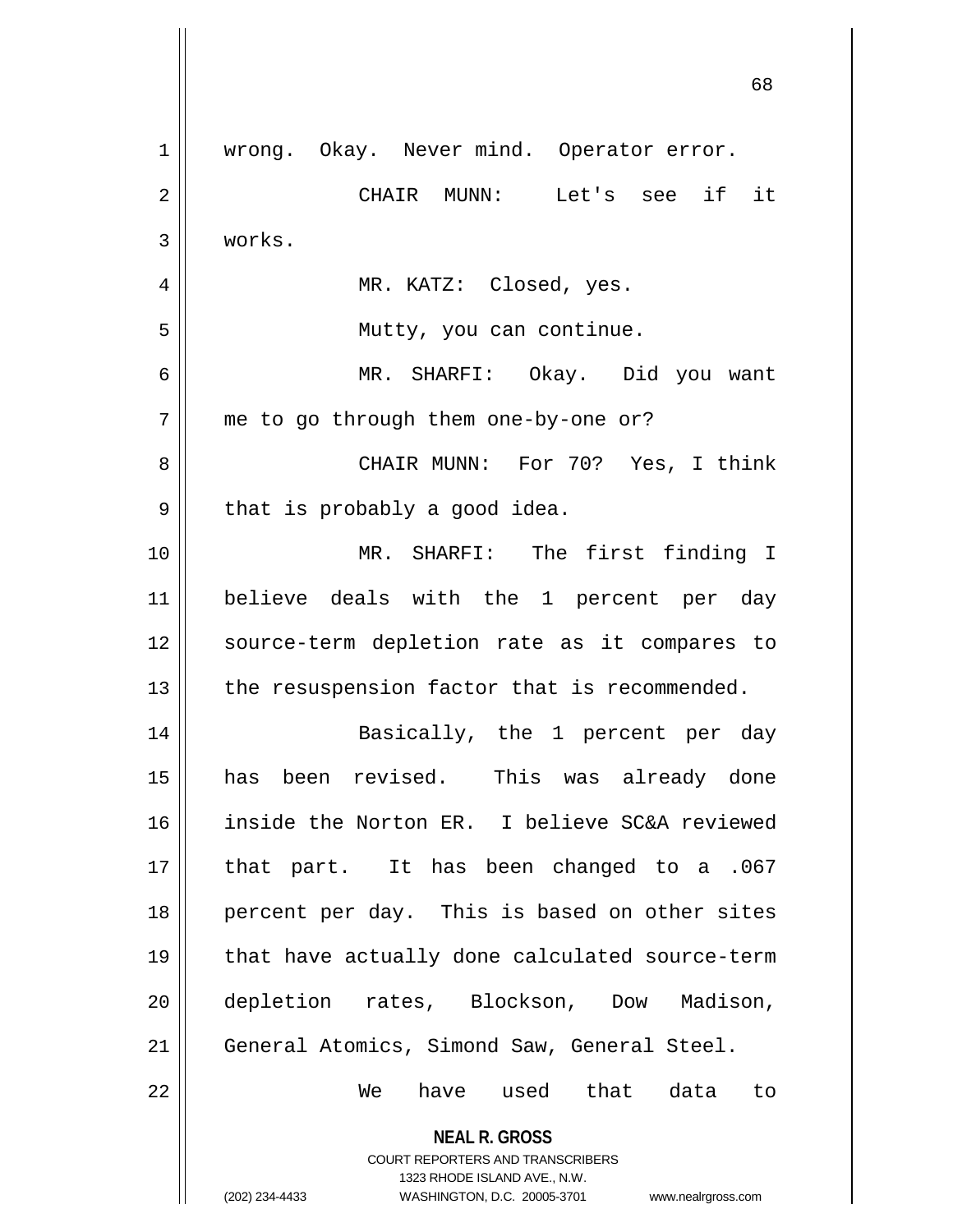**NEAL R. GROSS** COURT REPORTERS AND TRANSCRIBERS 1323 RHODE ISLAND AVE., N.W. (202) 234-4433 WASHINGTON, D.C. 20005-3701 www.nealrgross.com 1 || recalculate a generic source-term depletion  $2 \parallel$  rate. That is being now updated and OTIB-70  $3 \parallel$  is currently being revised to include that new  $4 \parallel$  value. 5 We should be pretty close, if you 6 use the SC&A approach to calculate our 7 resuspension factor. I think it gives you  $8 \parallel$  pretty close to a value of 1E minus 6. 9 Do you any comments or shall I 10 | just move on? 11 CHAIR MUNN: No, hold on a minute 12 because I have a question as to how your 13 || report now goes into our database. 14 MR. HINNEFELD: Well, it sounds to 15 || me as if we now need to enter essentially what  $16$  | Mutty said --17 CHAIR MUNN: Yes. 18 MR. HINNEFELD: -- into the 19 database. 20 MR. STIVER: You have to add a 21 response. 22 MR. HINNEFELD: Then, you add a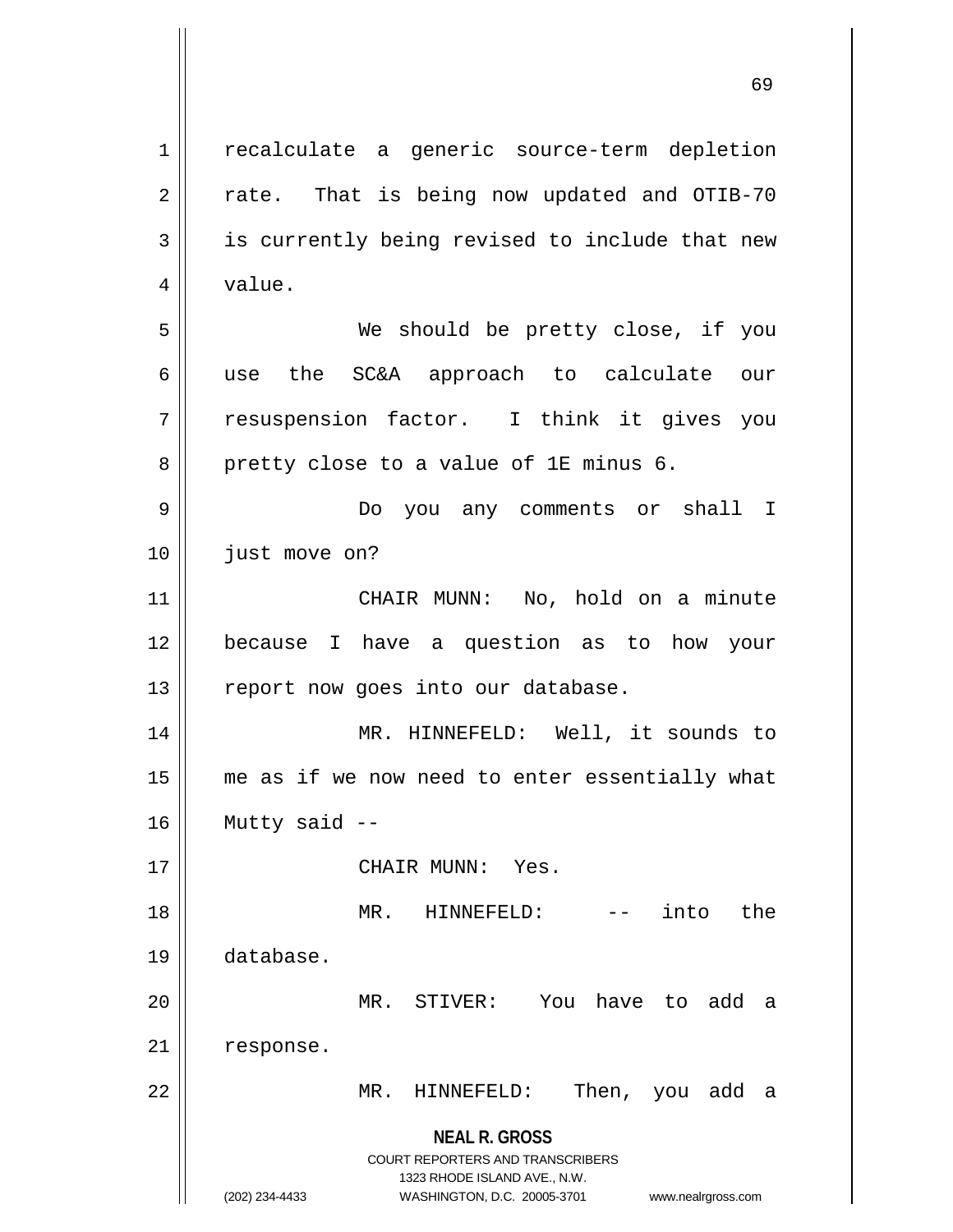$1 \parallel$  response.

| 2  | CHAIR MUNN: Yes.                                                                                                                                                       |
|----|------------------------------------------------------------------------------------------------------------------------------------------------------------------------|
| 3  | MR. HINNEFELD: And so, at that                                                                                                                                         |
| 4  | point or now, I guess at that point, then,                                                                                                                             |
| 5  | SC&A may want to look and see, is this                                                                                                                                 |
| 6  | satisfactory? What we actually write there,                                                                                                                            |
| 7  | is this a satisfactory closure to the finding?                                                                                                                         |
| 8  | And if they concur, then, theoretically, they                                                                                                                          |
| 9  | could provide recommendations and put this in                                                                                                                          |
| 10 | abeyance until that document is revised.                                                                                                                               |
| 11 | MR. KATZ: Well, they may be able                                                                                                                                       |
| 12 | to respond to some of these in real time, I                                                                                                                            |
| 13 | mean during our meeting here.                                                                                                                                          |
| 14 | MR. HINNEFELD: Well, I mean, I                                                                                                                                         |
| 15 | don't know if you guys want to --                                                                                                                                      |
| 16 | MR. KATZ: Yes.                                                                                                                                                         |
| 17 | MR. HINNEFELD: The discussion on                                                                                                                                       |
| 18 | that has occurred elsewhere.                                                                                                                                           |
| 19 | MR. KATZ: Right.                                                                                                                                                       |
| 20 | MR. HINNEFELD: It has occurred in                                                                                                                                      |
| 21 | another Work Group meeting.                                                                                                                                            |
| 22 | MR. STIVER: From what Mutty said,                                                                                                                                      |
|    | <b>NEAL R. GROSS</b><br><b>COURT REPORTERS AND TRANSCRIBERS</b><br>1323 RHODE ISLAND AVE., N.W.<br>(202) 234-4433<br>WASHINGTON, D.C. 20005-3701<br>www.nealrgross.com |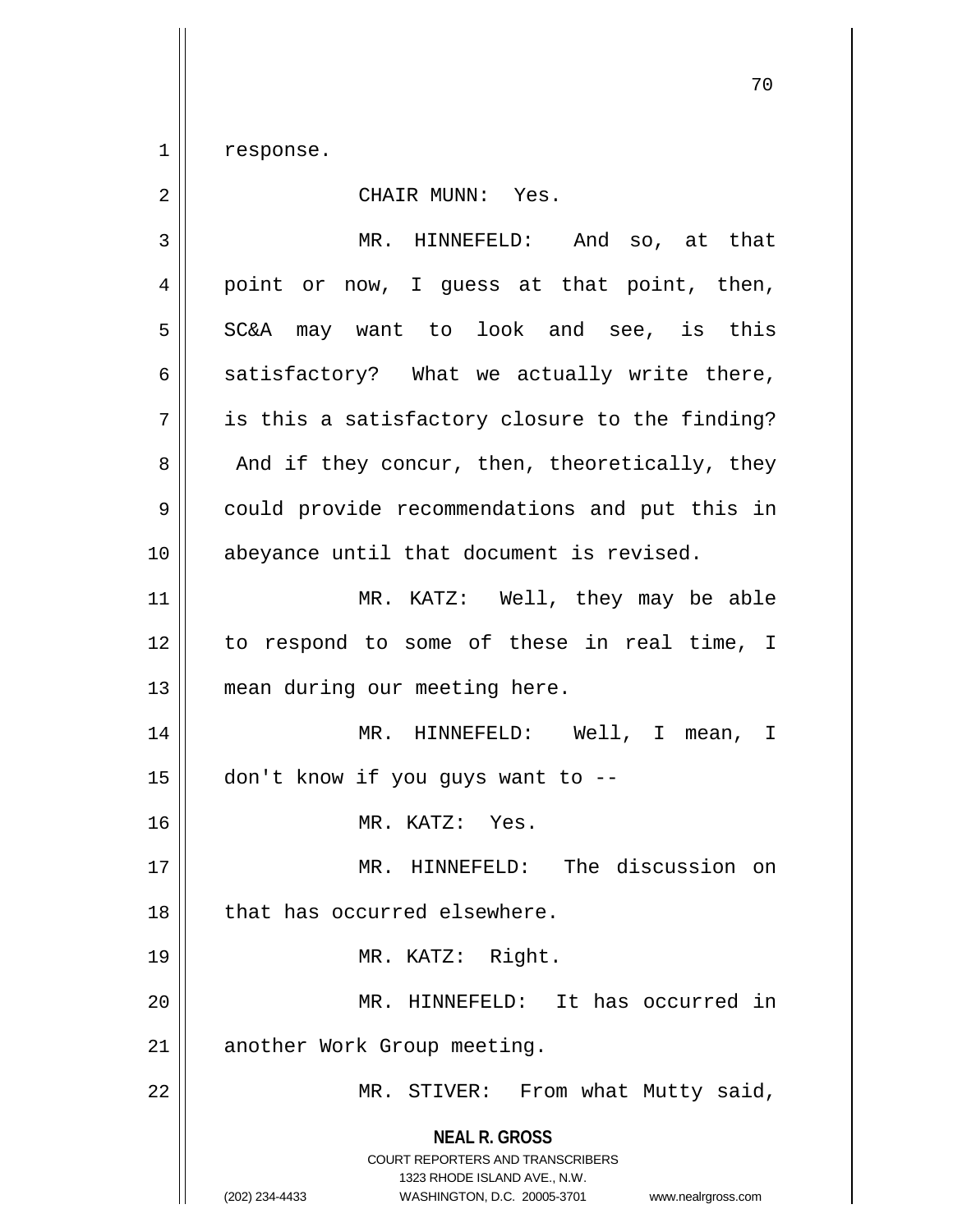**NEAL R. GROSS** COURT REPORTERS AND TRANSCRIBERS 1323 RHODE ISLAND AVE., N.W. (202) 234-4433 WASHINGTON, D.C. 20005-3701 www.nealrgross.com 1 | he is basically concurring with our 2 | recommendation. 3 || MR. HINNEFELD: Yes, yes. 4 MR. STIVER: It is just a matter,  $5 \parallel$  has it gone into the document yet? 6 MR. KATZ: That's what I am  $7 \parallel$  saying. 8 MR. HINNEFELD: We have accepted  $9 \parallel$  the fact of 1 percent a day isn't right, and 10 || we have proposed a different value in whatever 11 || site that was. I believe we have some 12 | comments from that Work Group on that value. 13 MR. STIVER: Yes, this was 14 discussed in detail -- 15 || CHAIR MUNN: I believe so, yes. 16 MR. STIVER: -- at the last 17 meeting. 18 MR. HINNEFELD: Yes. And so, we 19 || can do whatever we want, I mean whatever the 20 Work Group is comfortable with, the  $21$  Subcommittee is comfortable with. 22 || CHAIR MUNN: My question, does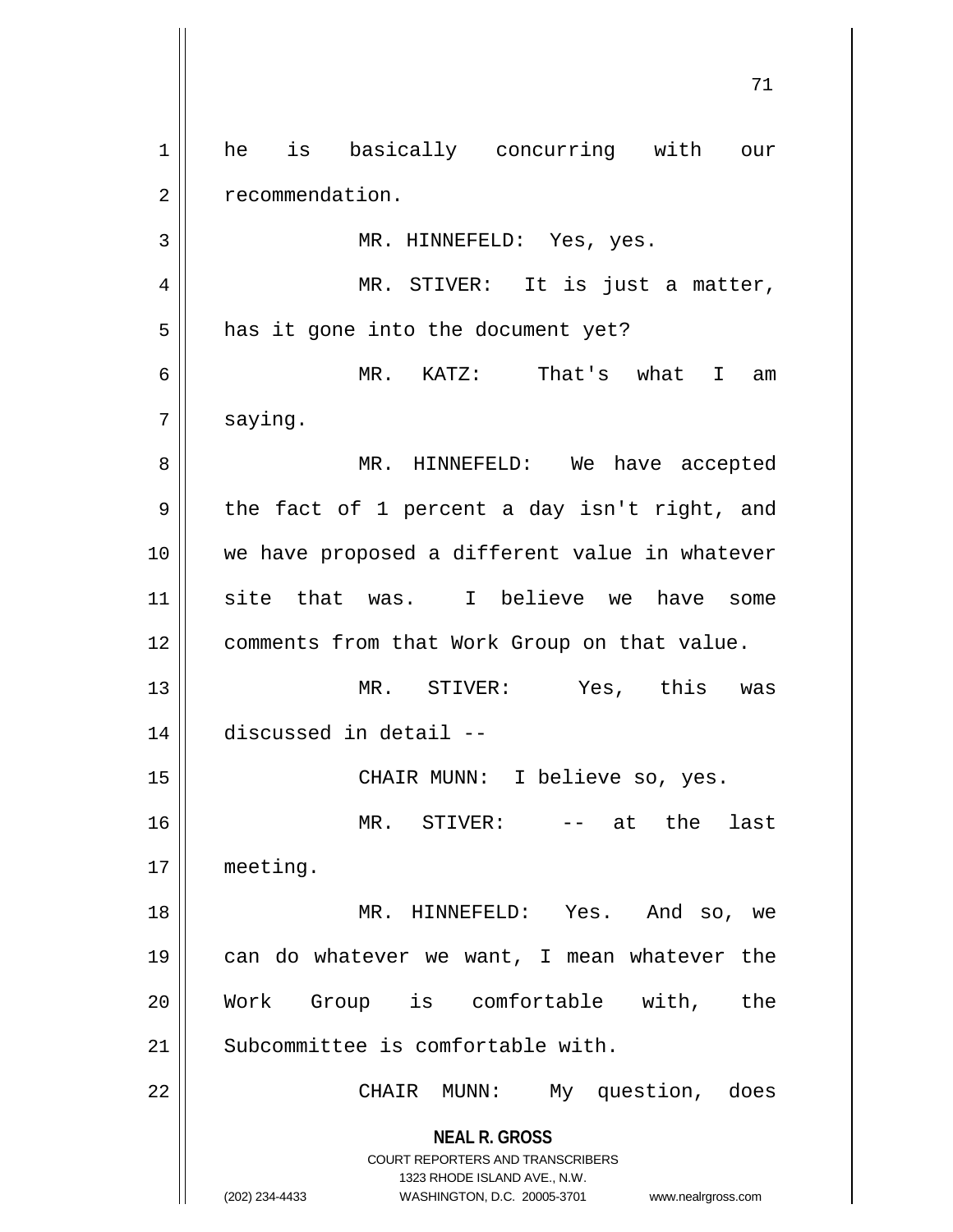**NEAL R. GROSS** COURT REPORTERS AND TRANSCRIBERS 1323 RHODE ISLAND AVE., N.W. (202) 234-4433 WASHINGTON, D.C. 20005-3701 www.nealrgross.com 1 || SC&A concur with Mutty's report? 2 MR. STIVER: Yes. 3 CHAIR MUNN: Then, is our only 4 action that is necessary not to simply report  $5 \parallel$  that here, that NIOSH indicates this change is 6 being made; SC&A accepts that? The item is  $7 \parallel$  closed. Do we need to do anything other than  $8 \parallel$  that? All we need to do is an entry here now, 9 right? 10 MEMBER ZIEMER: Do we have copies 11 | of his words? 12 MR. STIVER: We would need to  $13$  actually verify that it is in the document as 14 | stated. 15 MR. MARSCHKE: It would be not  $16$  closed; it is in abeyance. 17 || MR. STIVER: So, I think it should  $18$  | be changed to in abeyance at this point. 19 CHAIR MUNN: Okay, in abeyance. 20 In abeyance. 21 || MR. STIVER: Until we can actually  $22$  | verify that, yes, it has been.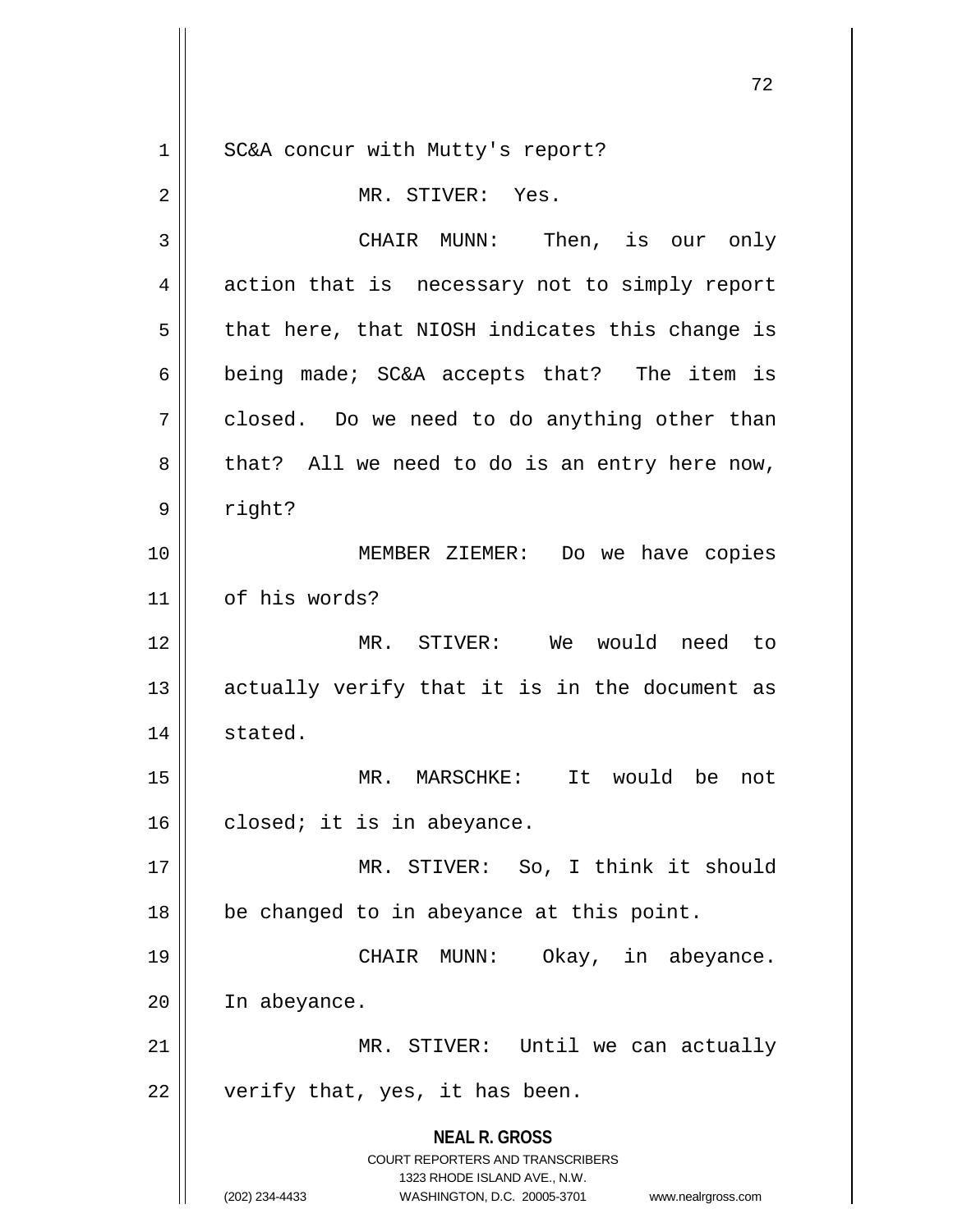**NEAL R. GROSS** COURT REPORTERS AND TRANSCRIBERS 1323 RHODE ISLAND AVE., N.W. (202) 234-4433 WASHINGTON, D.C. 20005-3701 www.nealrgross.com 73 1 | CHAIR MUNN: That's fine. 2 MEMBER ZIEMER: Do we have a copy  $3 \parallel$  of what he just gave us? 4 MR. MARSCHKE: I don't. 5 MR. STIVER: I do not have an  $6 \parallel$  extra copy of that. 7 CHAIR MUNN: I am sure it is  $8 \parallel$  possible for him to email that to you today. 9 MR. STIVER: Mutty, this is John 10 Stiver. 11 MR. MARSCHKE: I don't know that 12 | he has got anything written. 13 MR. KATZ: It will be entered into  $14$  || the database. I mean, that would be the way 15 to do this. So, it doesn't need a separate  $16$   $\parallel$  email. 17 || MS. THOMAS: This is Elyse. 18 || I have those responses, and NIOSH 19 has looked at them. I thought I had entered  $20$  || them into the database, and they are not in 21 there. If the Subcommittee or NIOSH would  $22$  || like, and you can give me like 30 minutes, I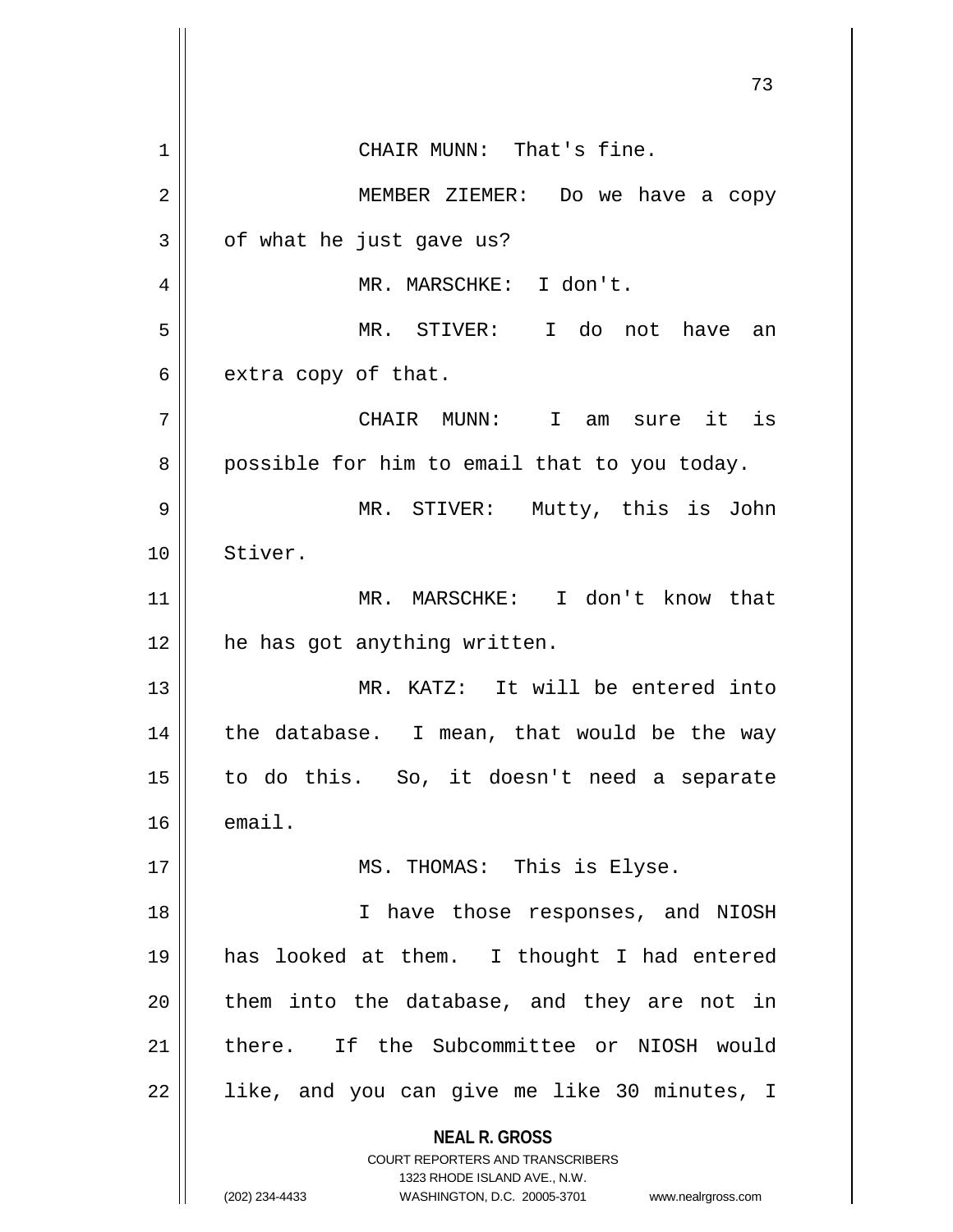**NEAL R. GROSS** COURT REPORTERS AND TRANSCRIBERS 1323 RHODE ISLAND AVE., N.W. (202) 234-4433 WASHINGTON, D.C. 20005-3701 www.nealrgross.com 1 | can get those entered. And then, when you go  $2 \parallel$  through the OTIB-70 items, you will see the  $3 \parallel$  responses as well. If that would make it 4 easier for the Subcommittee, I would just need  $5 \parallel$  a little bit of time to get that done. 6 CHAIR MUNN: That would be most 7 | helpful, Elyse, if you would. 8 || MS. THOMAS: Okay. 9 MEMBER ZIEMER: Yes, I would like  $10$  || to see the wording on that, if she has that. 11 But just informally, so instead of the 10 to  $12$  | the minus 6, what is the new number? Is it  $13$  | .67 times  $-$ 14 || MR. STIVER: It was to match the 15 depletion rate, the source term depletion rate 16 | with resuspension factor. 17 MR. HINNEFELD: The value that we 18 || are backing away from is not necessarily the 19 10 to the minus 6, although we may have done  $20$  | that also. The value we are backing away from  $21$  | is the 1 percent per day depletion --22 CHAIR MUNN: The 1 percent,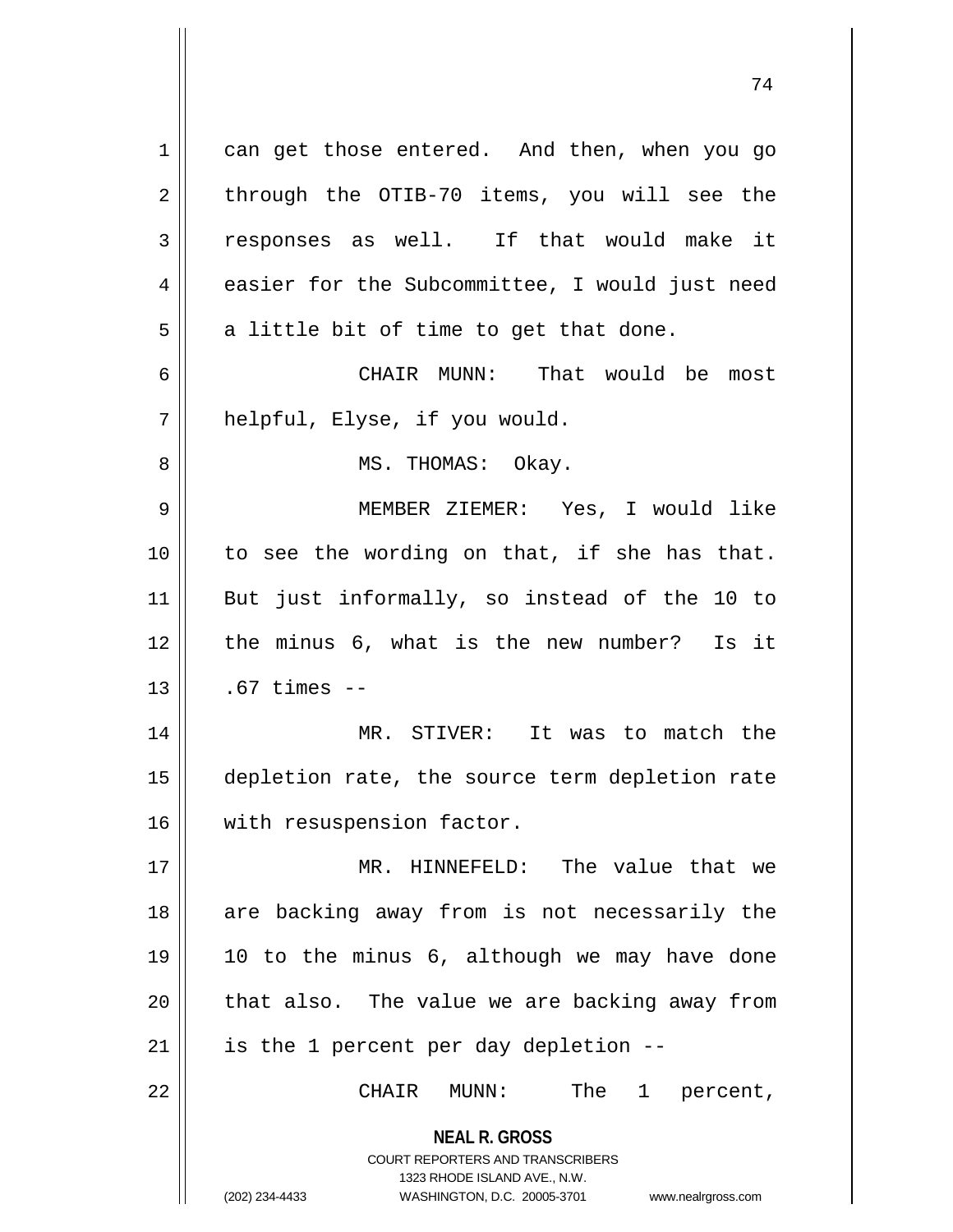**NEAL R. GROSS** COURT REPORTERS AND TRANSCRIBERS 1323 RHODE ISLAND AVE., N.W. (202) 234-4433 WASHINGTON, D.C. 20005-3701 www.nealrgross.com 75 1 || correct. 2 || MEMBER ZIEMER: Oh, right. Okay.  $3 \parallel$  Okay, yes. 4 | DR. MAURO: The resuspension  $5 \parallel$  factor did not change. 6 This is John Mauro. Maybe I could  $7 \parallel$  help out. 8 When we discussed this, we all 9 || agreed that there was a linkage between the 10 || resuspension factor and the rate at which it 11 would decline. Under circumstances where the  $12$  | site has been cleaned up already --13 || MEMBER ZIEMER: Right. 14 DR. MAURO: -- the 10 to the minus 15 || 6 holds, and we are fine with that. Under 16 circumstances where the site has not been 17 | cleaned up and you've got loose contamination,  $18$  || the resuspension factor could be quite a bit 19 higher. 20 And it turns out that the rate of  $21$  removal is linked to that resuspension factor. 22 || I recall Jim indicating that they have some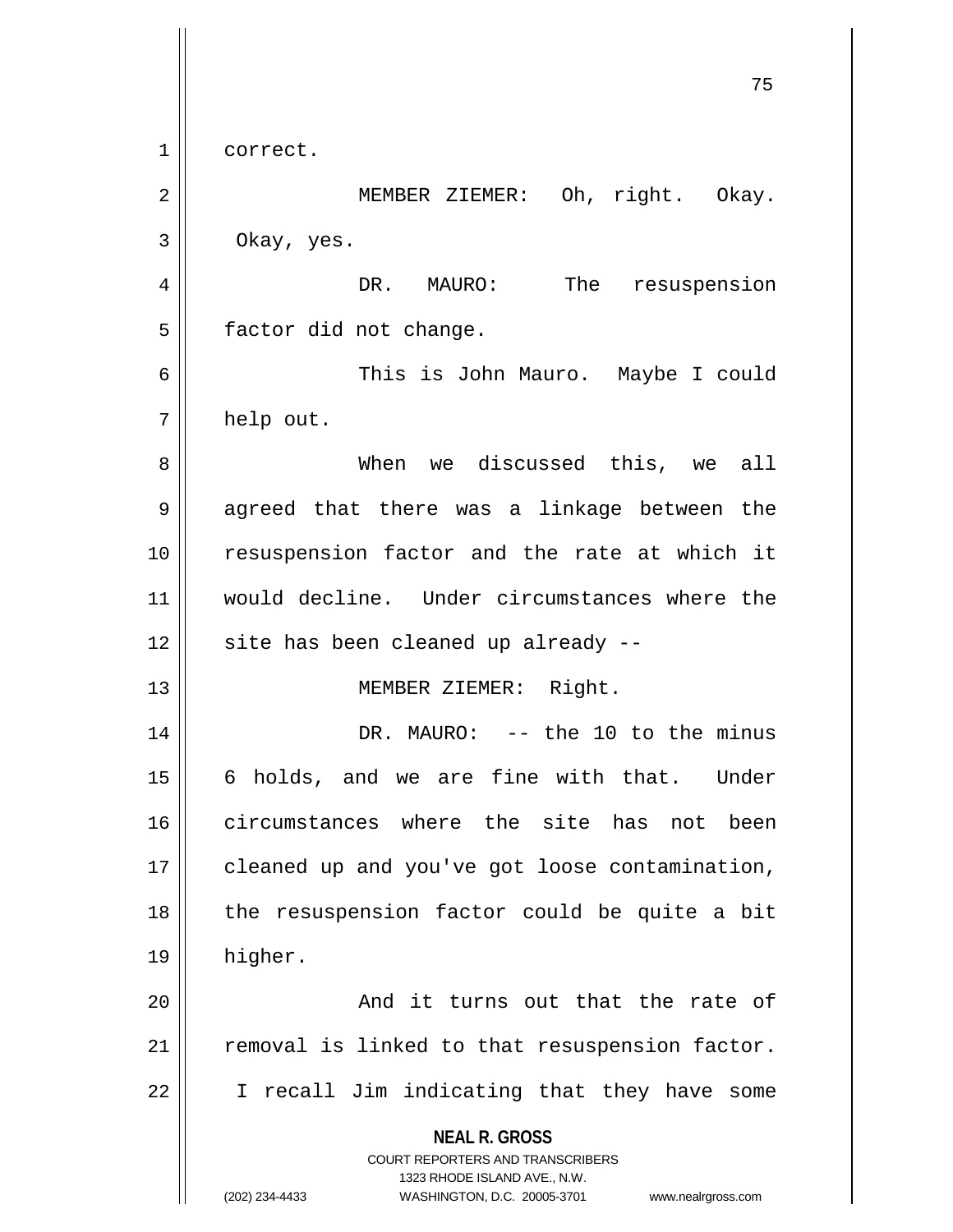1 evidence that the rate of removal goes down 2 || substantially when the resuspension factor is 3 very low, for obvious reasons. And the number  $4 \parallel$  that Jim cited when we discussed this -- and  $5$  | perhaps, Elyse, when you put this together --6 this story could be told in sort of like a 7 | summary fashion.

8 || I remember a number, instead of 1 9 percent per day, it might go down to .05 10 percent per day, on that order, like a 11 twentyfold change in the rate at which it 12 declines. But they are not independent. It 13 was agreed during the discussion that the two 14 || are linked. So, that might help a little when 15 we try to capture the sentiment here in the 16 attachment that will go with this.

17 DR. BEHLING: John, this is Hans 18 || Behling. I just want to make a comment.

19 I tend to agree with you in a  $20$  sense that there is a linkage between the 21 || resuspension factor and the depletion rate. 22 || However, it is not one-to-one.

> **NEAL R. GROSS** COURT REPORTERS AND TRANSCRIBERS 1323 RHODE ISLAND AVE., N.W. (202) 234-4433 WASHINGTON, D.C. 20005-3701 www.nealrgross.com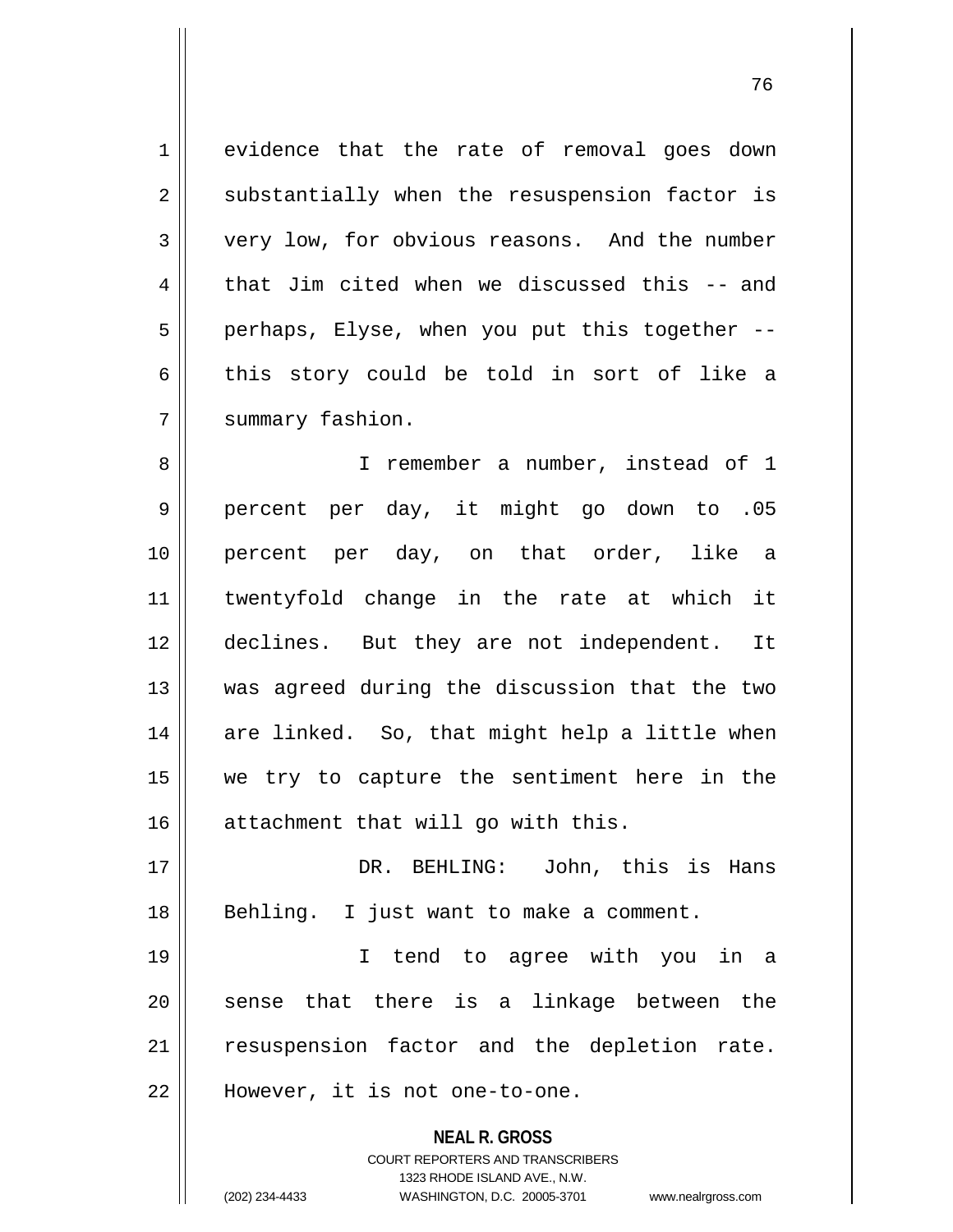1 || T mean, just conceptually 2 || speaking, think about the situation where you  $3 \parallel$  had a facility that was hermetically sealed, 4 || where there is no expulsion of resuspended  $5$  || particles by way of a ventilation system, 6 || where you would have, essentially, a 7 || resuspension factor that remains around 8 essentially constant with zero depletion. Now 9 || I am not saying that you don't remove some of 10 the resuspended material by virtue of a 11 ventilation system that may have HEPA filters 12 or something else. However, I don't think it 13 || is a one-to-one relationship. To match the 14 || resuspension factor to the depletion rate on a 15 | one-to-one basis may not be correct. 16 DR. MAURO: And I agree. I 17 believe that that sensibility was captured in 18 Jim's proposed strategy for revising OTIB-70. 19 I know when we discussed it, in principle, we  $20$  all agreed, yes, you're right, I mean, it 21  $\parallel$  could be somewhat complex. But, apparently, 22 || Jim had some empirical data which showed the

> **NEAL R. GROSS** COURT REPORTERS AND TRANSCRIBERS

> > 1323 RHODE ISLAND AVE., N.W.

(202) 234-4433 WASHINGTON, D.C. 20005-3701 www.nealrgross.com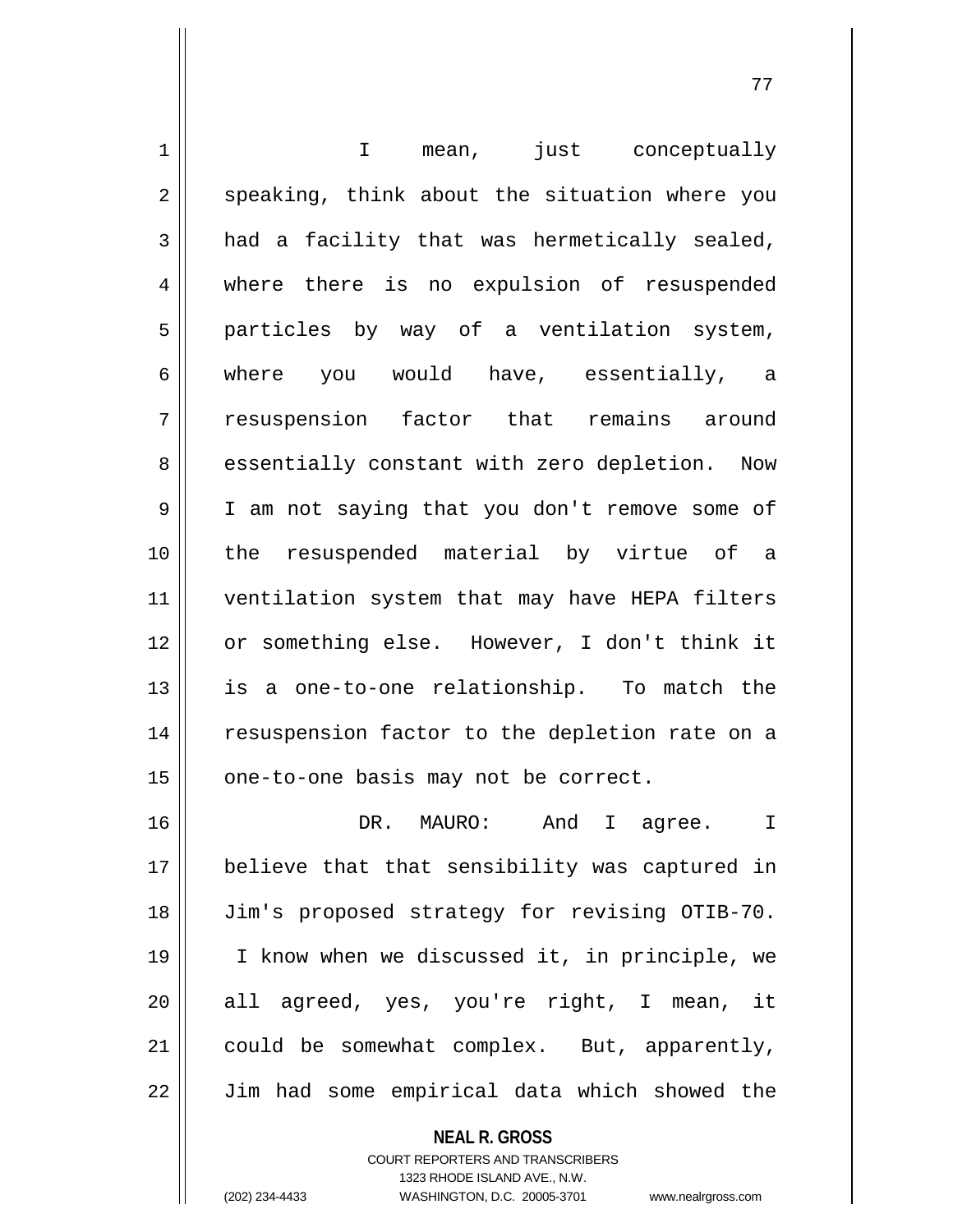$1 \parallel$  rate of decline that he is prepared to work 2 | into OTIB-70.

**NEAL R. GROSS** COURT REPORTERS AND TRANSCRIBERS 1323 RHODE ISLAND AVE., N.W. (202) 234-4433 WASHINGTON, D.C. 20005-3701 www.nealrgross.com  $3 \parallel$  So, I mean, really, what we are 4 || really saying here, I guess, is there is a  $5 \parallel$  record in the transcript where this issue was  $6 \parallel$  discussed. At the time of that discussion,  $7 \parallel$  SC&A agreed in principle that that strategy  $8 \parallel$  was a reasonable strategy to take. I guess it 9 would be a good idea to capture that sense in 10 an attachment to closing this issue, or at 11 | least putting it in abeyance. 12 MR. STIVER: John, this is John 13 Stiver. 14 Essentially, that is what is 15 included in the comment by Steve, as of 16 December 30th, 2010. This discussion is there 17 in the database. 18 || DR. MAURO: It is? Oh, okay. 19 || CHAIR MUNN: Yes, it is. 20 || MR. STIVER: It is there. 21 CHAIR MUNN: And we all remember 22 || it very well. This is one of those items that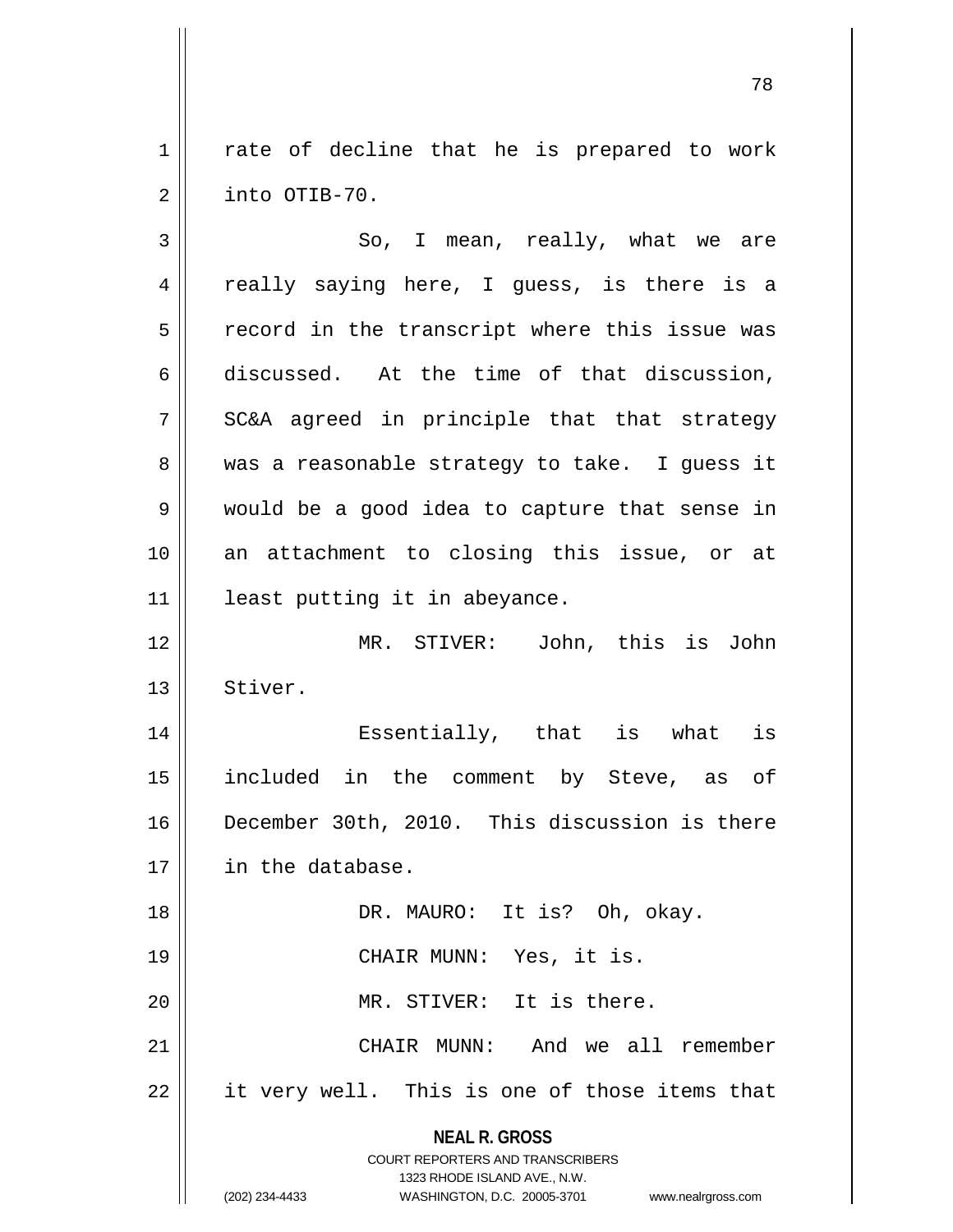**NEAL R. GROSS** COURT REPORTERS AND TRANSCRIBERS 1323 RHODE ISLAND AVE., N.W. (202) 234-4433 WASHINGTON, D.C. 20005-3701 www.nealrgross.com 1 | verged on categorization as an overarching  $2 \parallel$  issue because it affected so many sites. 3 DR. MAURO: Yes. 4 CHAIR MUNN: But you can't apply 5 it broad-brush to all sites, obviously. But 6  $\parallel$  this was agreed to, and we've covered this one  $7$  | very thoroughly from a variety of sources. It 8 || should be, in my view, now closed. We have 9 what I consider to be full technical agreement  $10$  || that, certainly, in most cases the definitions 11 that we have laid out are going to be 12 || applicable and will be both claimant-favorable 13 || and highly defensible from a technical point 14 | of view. 15 MR. STIVER: Wanda, this is John 16 | Stiver again. 17 || The in going through the 18 || transcript now, to account for what Hans is 19 bringing up, that each individual site would 20 **have to be looked at.** 21 CHAIR MUNN: That's correct. 22 MR. STIVER: Yes.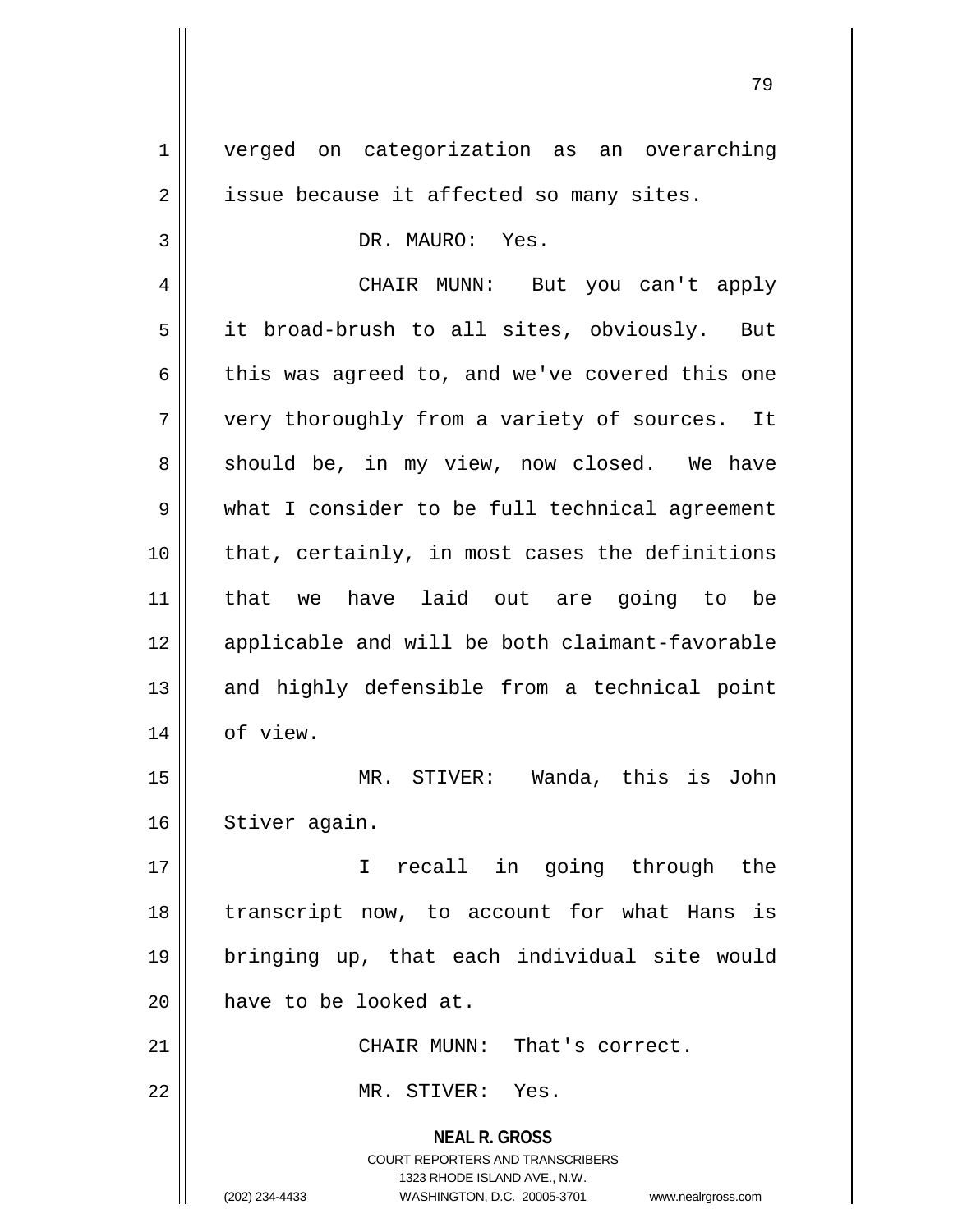**NEAL R. GROSS** COURT REPORTERS AND TRANSCRIBERS 1323 RHODE ISLAND AVE., N.W. (202) 234-4433 WASHINGTON, D.C. 20005-3701 www.nealrgross.com 80 1 || CHAIR MUNN: That's correct. 2 MEMBER ZIEMER: Right. It was 3 | more of a methodology. 4 || MR. STIVER: Yes, it was more it 5 | would be a generalized methodology. 6 || MEMBER ZIEMER: Right. 7 CHAIR MUNN: Yes. 8 MEMBER ZIEMER: So, what NIOSH was  $9 \parallel$  saying today, basically they are agreeing with 10 what we have here then? 11 | CHAIR MUNN: Yes. 12 MR. STIVER: Yes. 13 || MEMBER ZIEMER: And it is agreeing  $14$  | to an approach as opposed to a number. 15 || MR. STIVER: Exactly. 16 || CHAIR MUNN: Correct. 17 || MR. STIVER: My only concern about 18 whether to close it or keep it in abeyance is 19 whether that language has actually gone into  $20$  | TIB-70. 21 || CHAIR MUNN: I understand. 22 MS. THOMAS: This is Elyse again.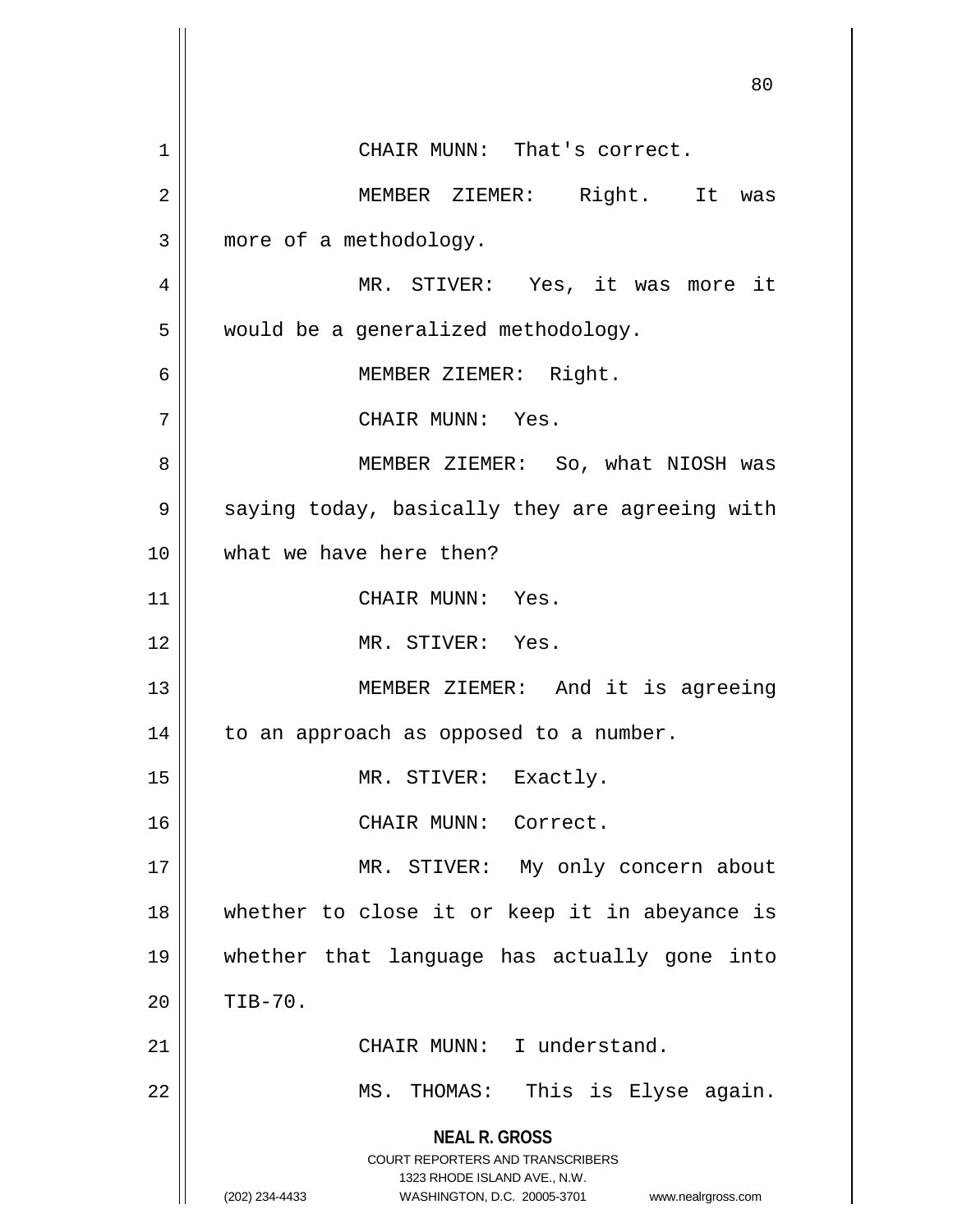1 Excuse me for interrupting.

| 2  | But I went ahead and added the                                                                                                                                  |
|----|-----------------------------------------------------------------------------------------------------------------------------------------------------------------|
| 3  | NIOSH response for Finding 01, OTIB-70,                                                                                                                         |
| 4  | Finding 01. So, I think if you refresh your                                                                                                                     |
| 5  | screens, you might be able to see that. And I                                                                                                                   |
| 6  | will go on and do the others as you are                                                                                                                         |
| 7  | discussing it, but I think, if you refresh                                                                                                                      |
| 8  | your screen, you ought to see a new response                                                                                                                    |
| 9  | added there at the end of the string.                                                                                                                           |
| 10 | MR. KATZ: Thank you, Elyse.                                                                                                                                     |
| 11 | CHAIR MUNN: Thank you, Elyse,                                                                                                                                   |
| 12 | very much.                                                                                                                                                      |
| 13 | MR. STIVER: And there it is, by                                                                                                                                 |
| 14 | Mutty, as of today. The time is a little off,                                                                                                                   |
| 15 | though, $12:00$ a.m.                                                                                                                                            |
| 16 | (Laughter.)                                                                                                                                                     |
| 17 | MEMBER ZIEMER:<br>There it is.                                                                                                                                  |
| 18 | Okay.                                                                                                                                                           |
| 19 | MR. STIVER: The very last line                                                                                                                                  |
| 20 | is, the OTIB is currently being revised to                                                                                                                      |
| 21 | reflect this change. And so, I know we would                                                                                                                    |
| 22 | go into abeyance until we actually verify that                                                                                                                  |
|    | <b>NEAL R. GROSS</b><br>COURT REPORTERS AND TRANSCRIBERS<br>1323 RHODE ISLAND AVE., N.W.<br>(202) 234-4433<br>WASHINGTON, D.C. 20005-3701<br>www.nealrgross.com |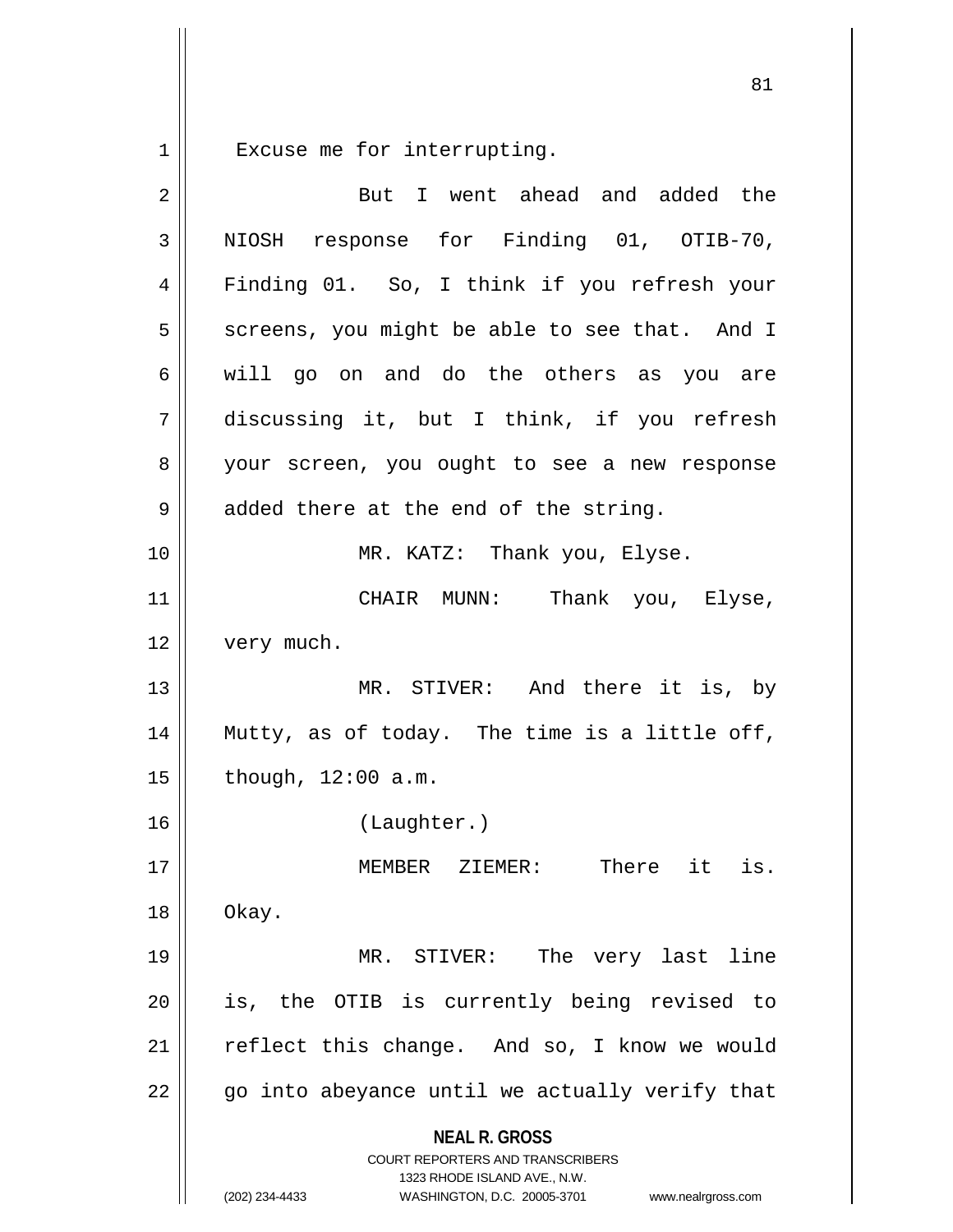**NEAL R. GROSS** COURT REPORTERS AND TRANSCRIBERS 1323 RHODE ISLAND AVE., N.W. (202) 234-4433 WASHINGTON, D.C. 20005-3701 www.nealrgross.com 1 || it is in the document. 2 || MR. KATZ: Right. 3 MEMBER ZIEMER: So, the .00067 is  $4 \parallel$  a default, if you don't have the actual data, 5 | is that correct? 6 DR. BEHLING: That is correct. 7 MEMBER ZIEMER: Otherwise, you 8 || would use the starting and ending point. 9 || MR. STIVER: Right. 10 MEMBER ZIEMER: Yes. Okay. 11 || DR. MAURO: We always prefer to 12 use actual scientific -- 13 || MEMBER ZIEMER: Right. 14 CHAIR MUNN: All right. Are we  $15 \parallel$  good? 16 MR. KATZ: So, Steve will put 17 abeyance? 18 || CHAIR MUNN: Yes. It will show in 19 abeyance. 20 || MR. KATZ: And, Mutty, I guess you 21 | can move on. No? 22 MR. MARSCHKE: Well, again, are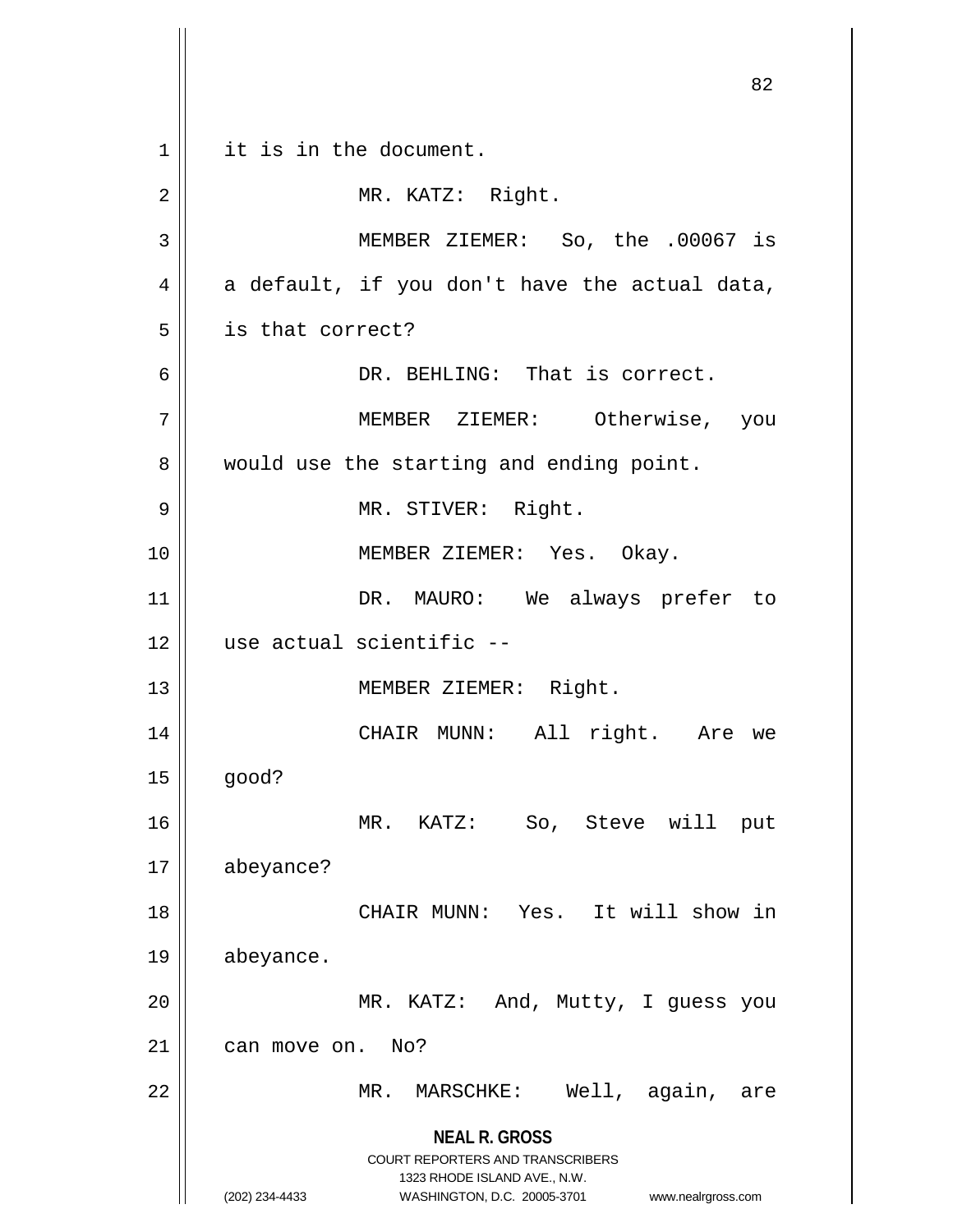**NEAL R. GROSS** COURT REPORTERS AND TRANSCRIBERS 1323 RHODE ISLAND AVE., N.W. (202) 234-4433 WASHINGTON, D.C. 20005-3701 www.nealrgross.com  $1 \parallel$  you going to give Elyse a chance to enter --2 MR. KATZ: I think she is doing  $3 \parallel$  that. 4 MS. THOMAS: Yes. If you would 5 || refresh your screen again, you should be able  $6$  to discuss Finding 02. 7 MR. SHARFI: A lot of 02 is going 8 to be similar to 01. This is a lot of 9 discussion once again on the resuspension 10 || factor and the source term depletion rates and 11 || how they interact. The response is actually 12 | identical, I think, to Finding 1. 13 || This is, rather than talking about  $14$  | the resuspension factor, we are talking about 15 || resuspension rates and how they apply to the 16 || source term depletion rate. 17 Based on this comment, we would 18 || still probably put this in abeyance if 19 || everybody still agrees --20 CHAIR MUNN: That is correct. 21 || MR. KATZ: Right. 22 MR. SHARFI: -- as a result of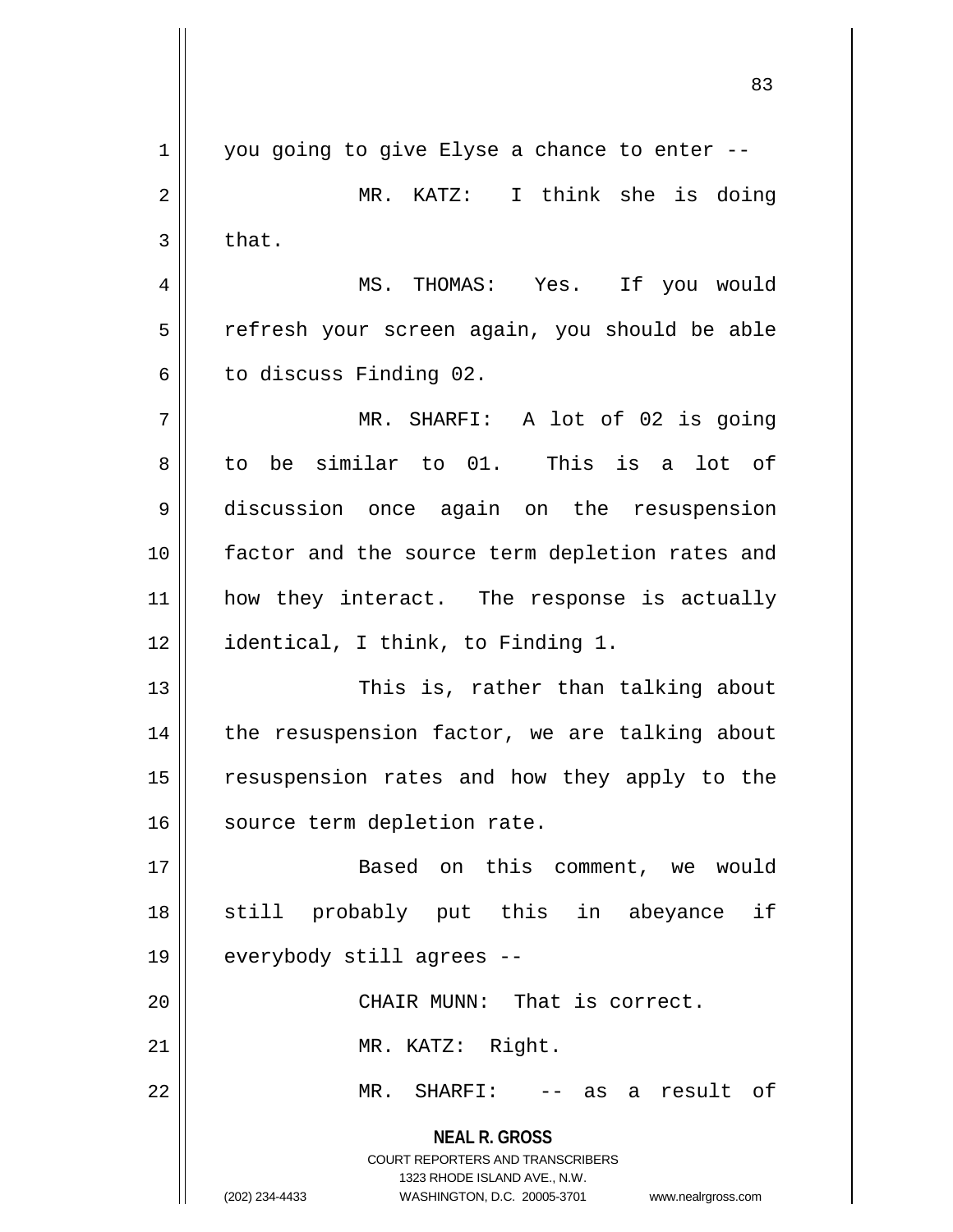$1$  that issue.

**NEAL R. GROSS** COURT REPORTERS AND TRANSCRIBERS 1323 RHODE ISLAND AVE., N.W. (202) 234-4433 WASHINGTON, D.C. 20005-3701 www.nealrgross.com 2 CHAIR MUNN: We agree. Let's abey  $3 \parallel$  it. 4 || MR. SHARFI: Finding 3 is going to  $5 \parallel$  be the identical way. It is a direct comment 6 about the 1 percent per day. Finding 1 was  $7 \parallel$  really more about the resuspension factor. 8 || Finding 2 is more about the resuspension rate.  $9 \parallel$  And Finding 3 is the direct statement on the 10 1 percent per day. One, 2, and 3 are kind of 11 all interrelated. 12 || The Solembo And so, the comments, the response  $13$  is still the same. The fact that the average 14 depletion rate of the four sites that is going 15 to be used is going to change the 1 percent  $16$  | per day to the 0.00067 per day rate. 17 MR. STIVER: So, that one can go 18 || into abeyance, as well. 19 || CHAIR MUNN: Correct, 2 and 3 both  $20$  || qo into abeyance. We probably need to have 21  $\parallel$  the comment that refers it back to Finding 1. 22 || MR. SHARFI: Finding 4 is already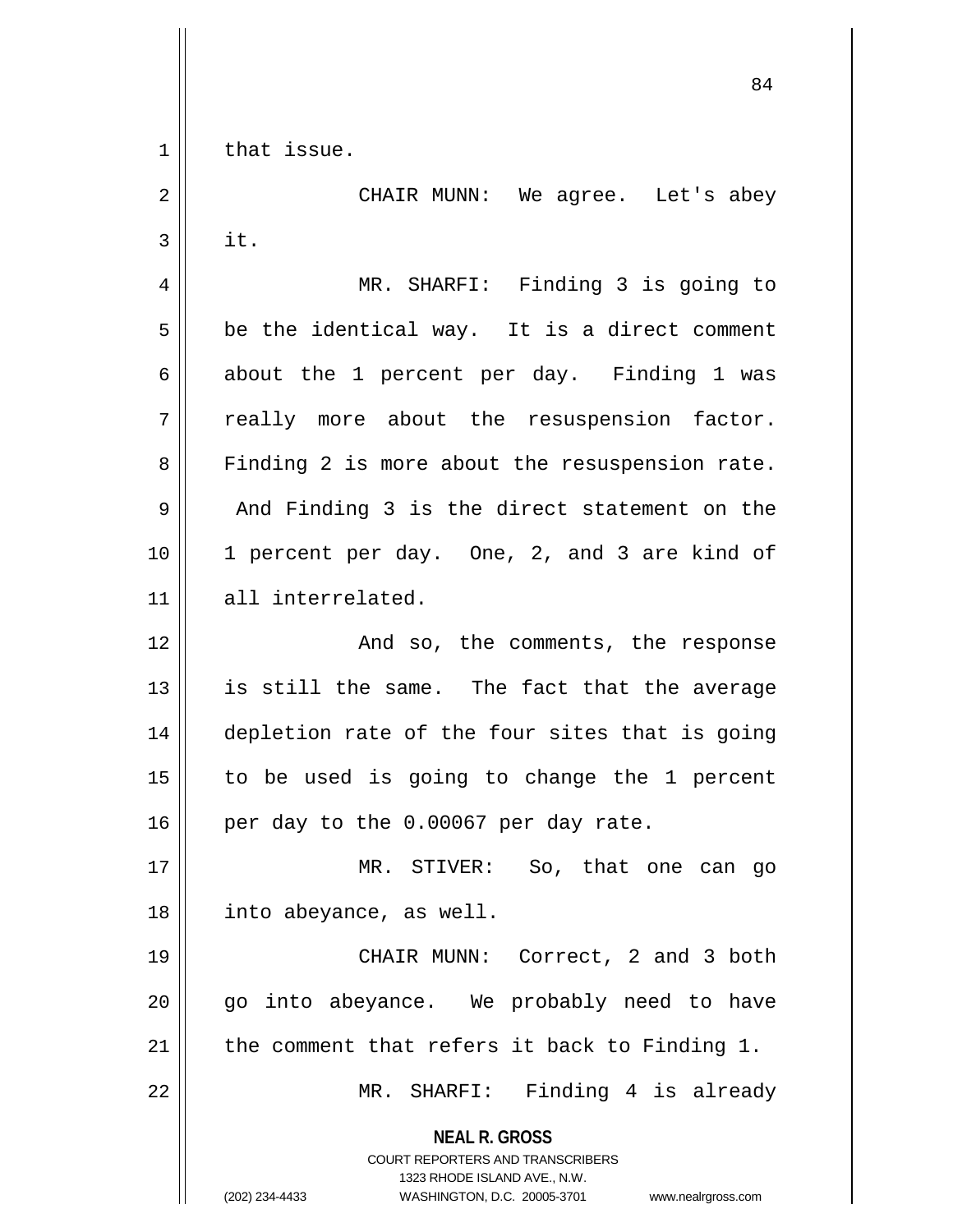**NEAL R. GROSS** COURT REPORTERS AND TRANSCRIBERS 1323 RHODE ISLAND AVE., N.W. (202) 234-4433 WASHINGTON, D.C. 20005-3701 www.nealrgross.com 1 || closed. Finding 5 deals with attachment B.  $2 \parallel$  There is thorium intake rates or survey data  $3 \parallel$  that is provided for generic sites. However,  $4 \parallel$  this data has never been used, and we have no 5 | intention of using it. So, this attachment is  $6 \parallel$  actually going to be removed from the OTIB 7 during the revision. 8 CHAIR MUNN: And do we say that? 9 MEMBER ZIEMER: Which one is this? 10 CHAIR MUNN: Five. 11 || MR. SHARFI: Five. 12 MS. THOMAS: Yes, if you refresh 13 your screen, you should be able to see the 14 || response for 5. 15 || MR. HINNEFELD: How about 3? 16 MS. THOMAS: Three, yes. I  $17 \parallel$  entered 3, as well. 18 CHAIR MUNN: Both 2 and 3 have 19 gone into abeyance. 20 MR. SHARFI: Finding 6 will be the  $21 \parallel$  same. 22 MR. MARSCHKE: Wanda, is it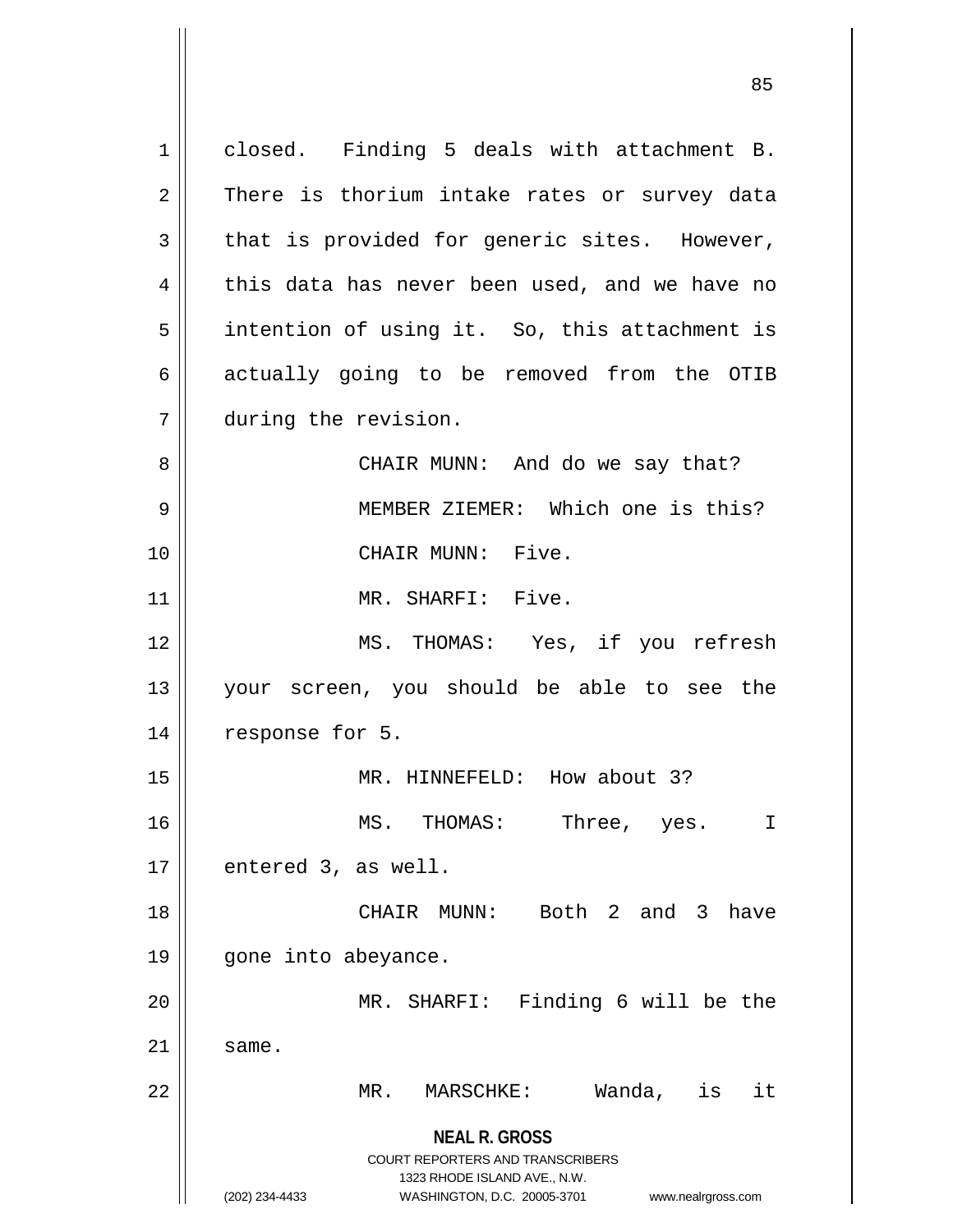**NEAL R. GROSS** COURT REPORTERS AND TRANSCRIBERS 1323 RHODE ISLAND AVE., N.W. (202) 234-4433 WASHINGTON, D.C. 20005-3701 www.nealrgross.com 1 | changed to in abeyance? 2 CHAIR MUNN: Yes, on my screen 2  $3 \parallel$  and 3 are changed to abeyance. I have not yet  $4 \parallel$  seen the change on 5. 5 MR. MARSCHKE: Do you want 5  $6 \parallel$  changed? 7 CHAIR MUNN: Yes. 8 MEMBER ZIEMER: It has been 9 || entered. It is here. 10 MR. MARSCHKE: Yes, the response 11 is there. 12 MR. SHARFI: Five and 6 are  $13$  || interrelated. They are both the same thing. 14 || One is specific to one of the sites listed; 6 15 is specific to the Horizon site. But, once 16 || again, the whole attachment is being deleted. 17 || So, 6 will have the same NIOSH response.  $18$  || That Attachment B is being deleted in the next 19 || revision of the OTIB. 20 || CHAIR MUNN: And No. 9? 21 || MR. SHARFI: Nine is still part of 22 || Attachment B. It is another site-specific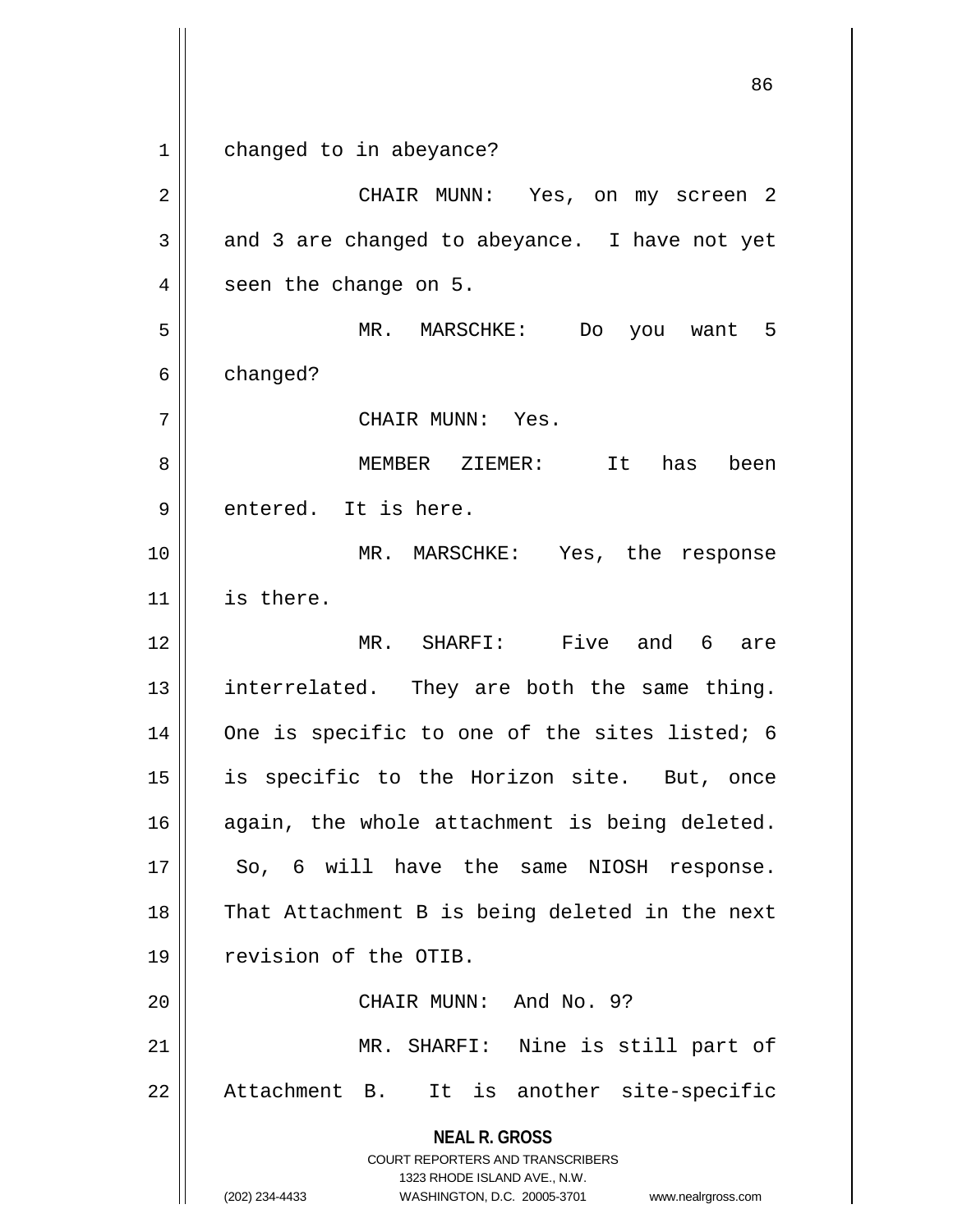| 1  | question. It has to do with the Linde data                                                                                                                             |
|----|------------------------------------------------------------------------------------------------------------------------------------------------------------------------|
| 2  | that is inside Attachment B. Once again,                                                                                                                               |
| 3  | Attachment B will be deleted. So, 9 should                                                                                                                             |
| 4  | follow 5 and 6.                                                                                                                                                        |
| 5  | MR. MARSCHKE: Elsye, are you                                                                                                                                           |
| 6  | entering the response to 6?                                                                                                                                            |
| 7  | MEMBER ZIEMER: It is in.                                                                                                                                               |
| 8  | MR. MARSCHKE: It is?                                                                                                                                                   |
| 9  | MS. THOMAS: I am trying. I am                                                                                                                                          |
| 10 | getting an error message here. So, I am not                                                                                                                            |
| 11 | able to go on to 9 or 10. I was about one                                                                                                                              |
| 12 | step ahead of you and now I'm not.                                                                                                                                     |
| 13 | (Laughter.)                                                                                                                                                            |
| 14 | MR. MARSCHKE: Yes, I wanted to                                                                                                                                         |
| 15 | wait until you entered the response before I                                                                                                                           |
| 16 | closed Finding 6 or I put Finding 6<br>in                                                                                                                              |
| 17 | abeyance.                                                                                                                                                              |
| 18 | MS. THOMAS: Yes. See, my screen                                                                                                                                        |
| 19 | says that Finding 6 in abeyance, and I am                                                                                                                              |
| 20 | wondering if that is why I am having trouble                                                                                                                           |
| 21 | saving it. But I am going to get out of 6 and                                                                                                                          |
| 22 | move on to 9 and 10, and see if I can enter                                                                                                                            |
|    | <b>NEAL R. GROSS</b><br><b>COURT REPORTERS AND TRANSCRIBERS</b><br>1323 RHODE ISLAND AVE., N.W.<br>(202) 234-4433<br>WASHINGTON, D.C. 20005-3701<br>www.nealrgross.com |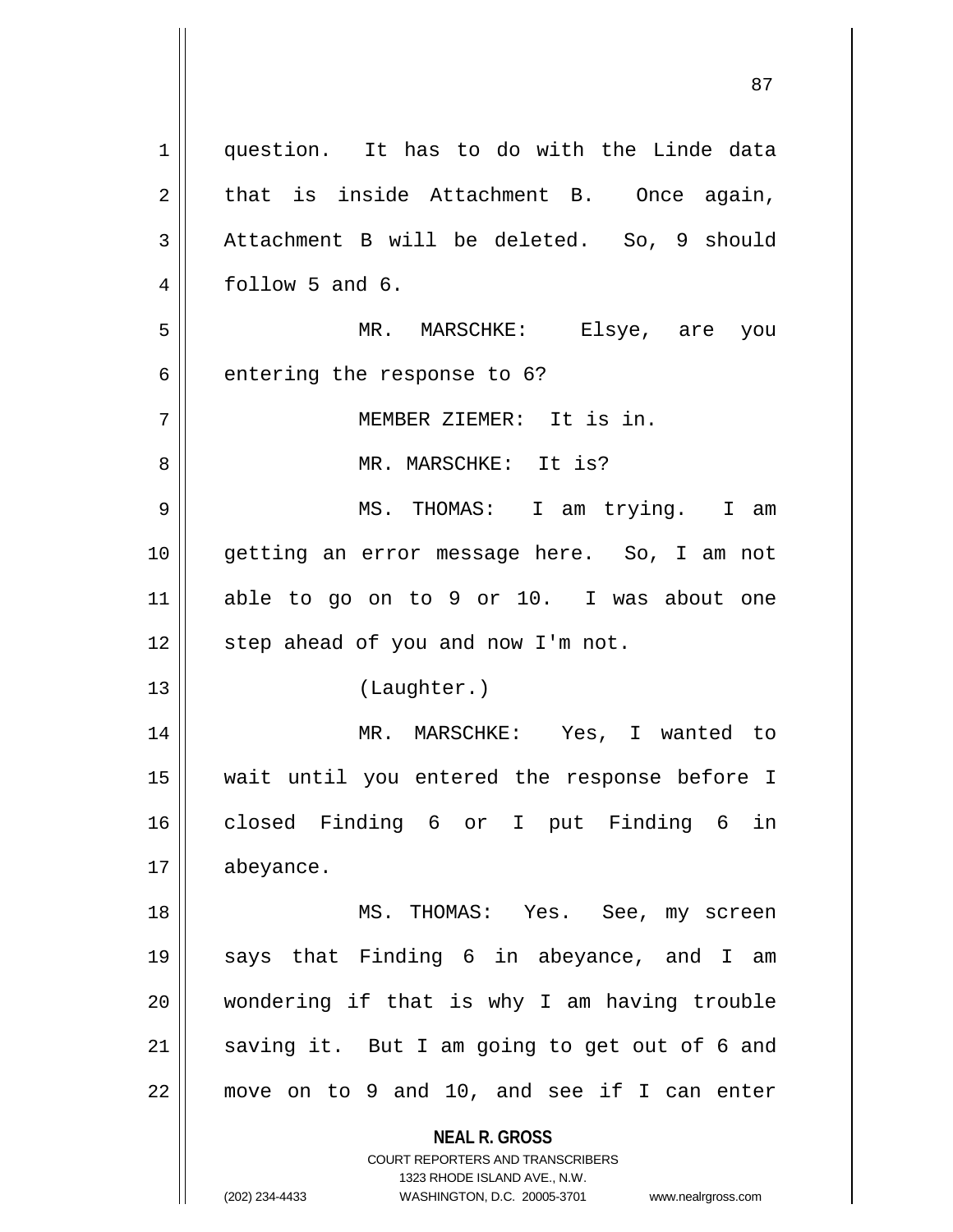$1 \parallel$  those before you discuss them, and then I will  $2 \parallel$  qo back to 6.

**NEAL R. GROSS** COURT REPORTERS AND TRANSCRIBERS 1323 RHODE ISLAND AVE., N.W. (202) 234-4433 WASHINGTON, D.C. 20005-3701 www.nealrgross.com 3 MR. MARSCHKE: Elyse, sometimes 4 || when you enter the finding, when you enter a 5 | new comment for a finding and you put somebody  $6 \parallel$  else's name, the database has a tendency to  $7 \parallel$  change the status of the finding. So, you 8 || might want to check that. Make sure that when 9 you enter your comments under 6 that, when you 10 **d** click the Save --11 || MS. THOMAS: Okay. 12 MR. MARSCHKE: -- it still saved 13 || as in progress. 14 MS. THOMAS: Okay. I just tried  $15$  | that. Let's see. That seemed to take. Okay. 16 Very good. Thank you. 17 || You can look at 6, Finding 6, and 18 || I will get 9 and 10 entered here. 19 MEMBER ZIEMER: Nine doesn't show  $20$  || up. 21 || MR. MARSCHKE: So, the status on 6  $22$  | is now in abeyance.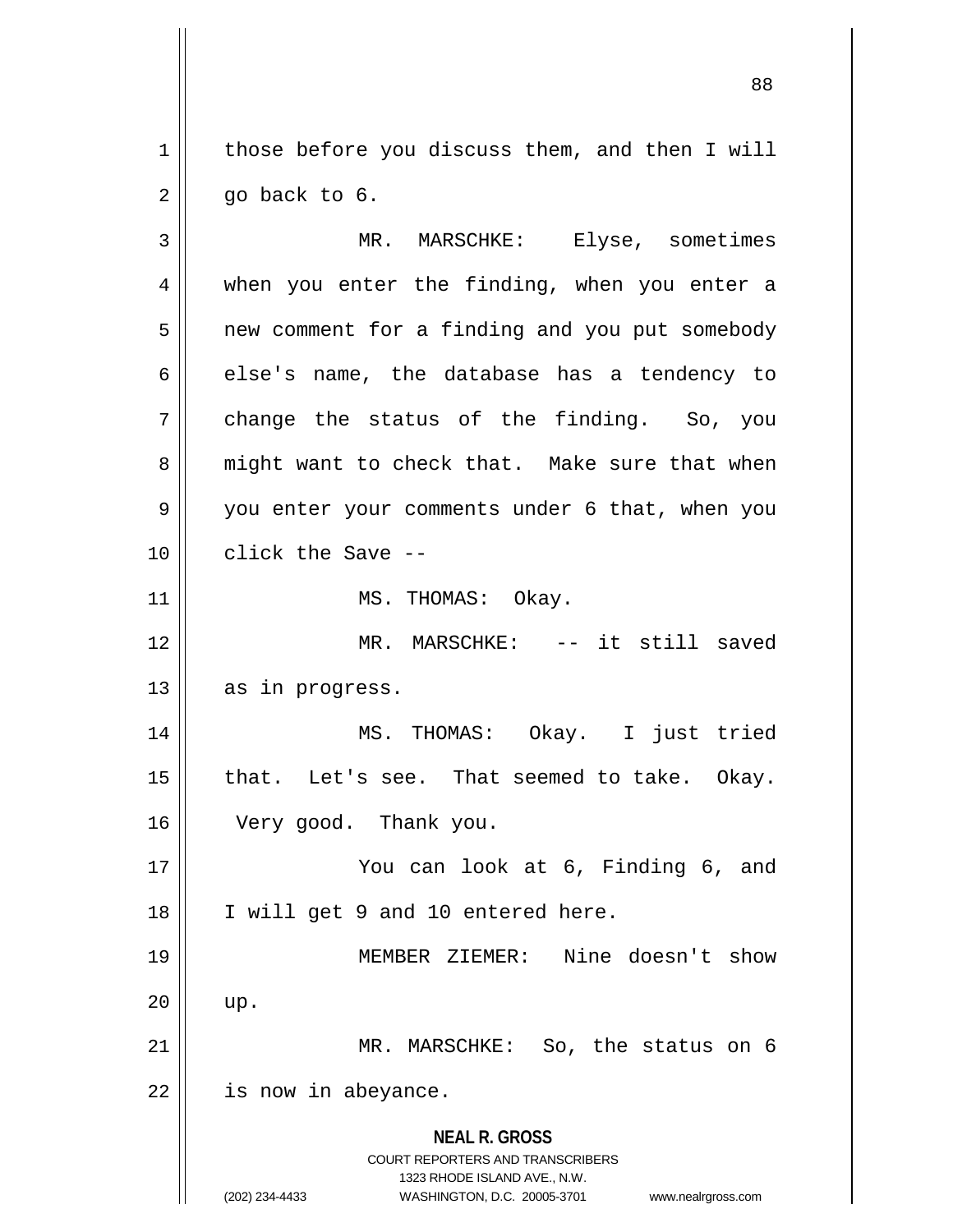**NEAL R. GROSS** COURT REPORTERS AND TRANSCRIBERS 1323 RHODE ISLAND AVE., N.W. (202) 234-4433 WASHINGTON, D.C. 20005-3701 www.nealrgross.com 1 || MEMBER ZIEMER: Here it is, yes. 2 MR. MARSCHKE: Nine is already in  $3 \parallel$  abeyance. Ten is the next one. 4 CHAIR MUNN: Yes, I think Elyse is 5 working on it right now. 6 MS. THOMAS: Yes, give me a 7 minute, please, on 10. 8 DR. MAURO: I would like to say it 9 || is really great to see we are back in real-10 || time mode again. It has been a while. 11 (Laughter.) 12 || Congratulations. 13 CHAIR MUNN: Yes, it is nice,  $14$  | isn't it? 15 MR. KATZ: I agree, John. 16 MR. STIVER: It took some time,  $17$  | but we got that. 18 CHAIR MUNN: It seems boring at 19  $\parallel$  the moment, but it is great at the end of the  $20$  | day. 21 DR. MAURO: Now all we need is  $22$  | that summary table to see how much progress we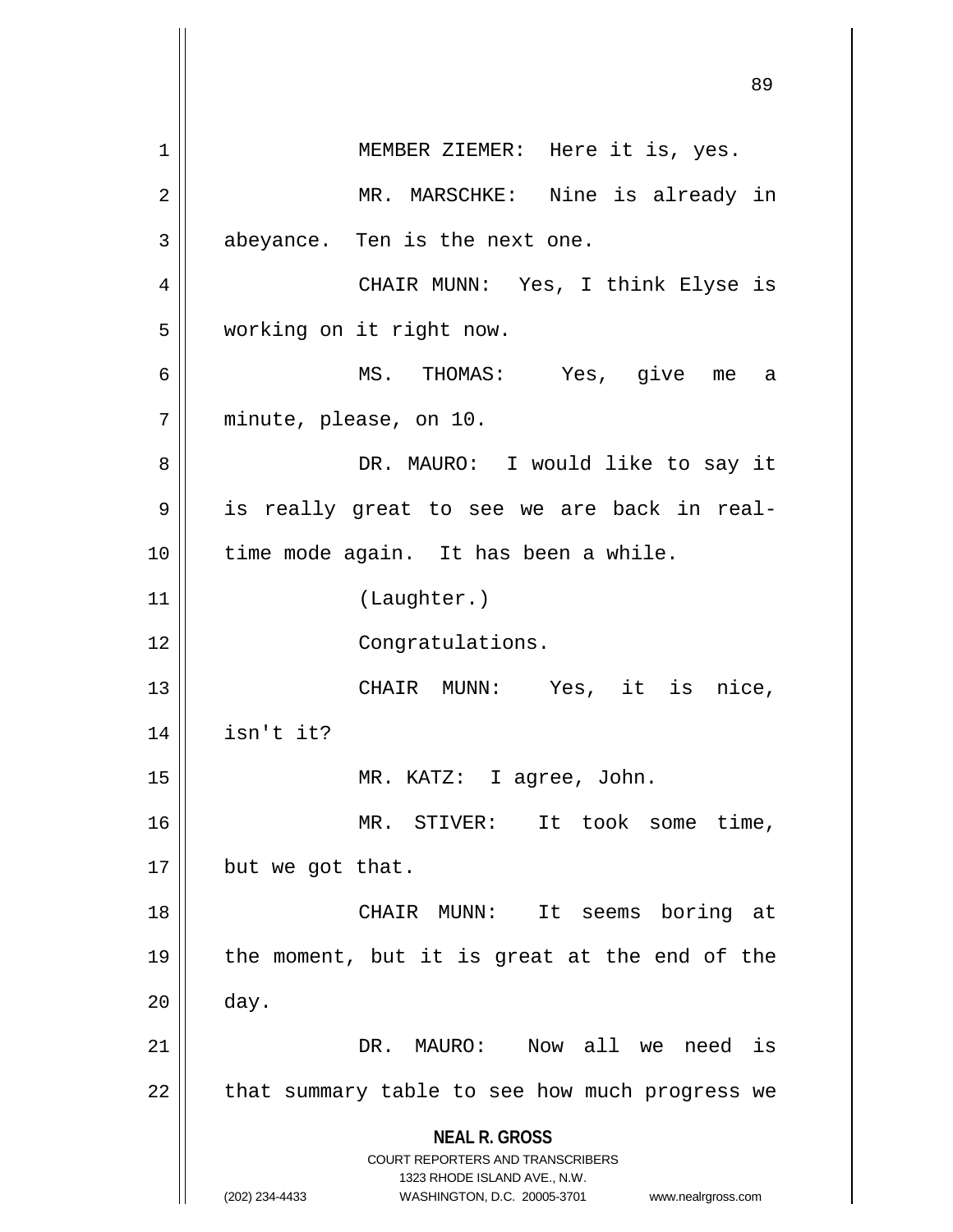1 || made during the day.

2 CHAIR MUNN: Exactly. We're never  $3 \parallel$  satisfied. Everybody is an expert. 4 MS. THOMAS: Okay, 10 should be  $5 \parallel$  ready to go. Thank you. 6 CHAIR MUNN: Thank you. 7 || MR. SHARFI: Number 10 is directly  $8 \parallel$  about the 1E minus 6 resuspension factor.  $9 \parallel$  This goes to what John was alluding to before 10 about when it is appropriate and whether or 11 || not higher numbers can be used. 12 || This generically for NIOSH is that 13 || four sites that have been cleaned up and you 14 || are applying a generic resuspension factor of  $15$  | the 1E to the minus 6. It is claimant-16 || favorable, not only because we are applying it 17 generically to all contamination, not just the 18 removable. We have to remember that 19 resuspension factors are really more designed 20 || for the removal fraction, not the total 21 Surface contamination. And generically, we  $22$  || apply this to all, you know, the total

> **NEAL R. GROSS** COURT REPORTERS AND TRANSCRIBERS 1323 RHODE ISLAND AVE., N.W.

(202) 234-4433 WASHINGTON, D.C. 20005-3701 www.nealrgross.com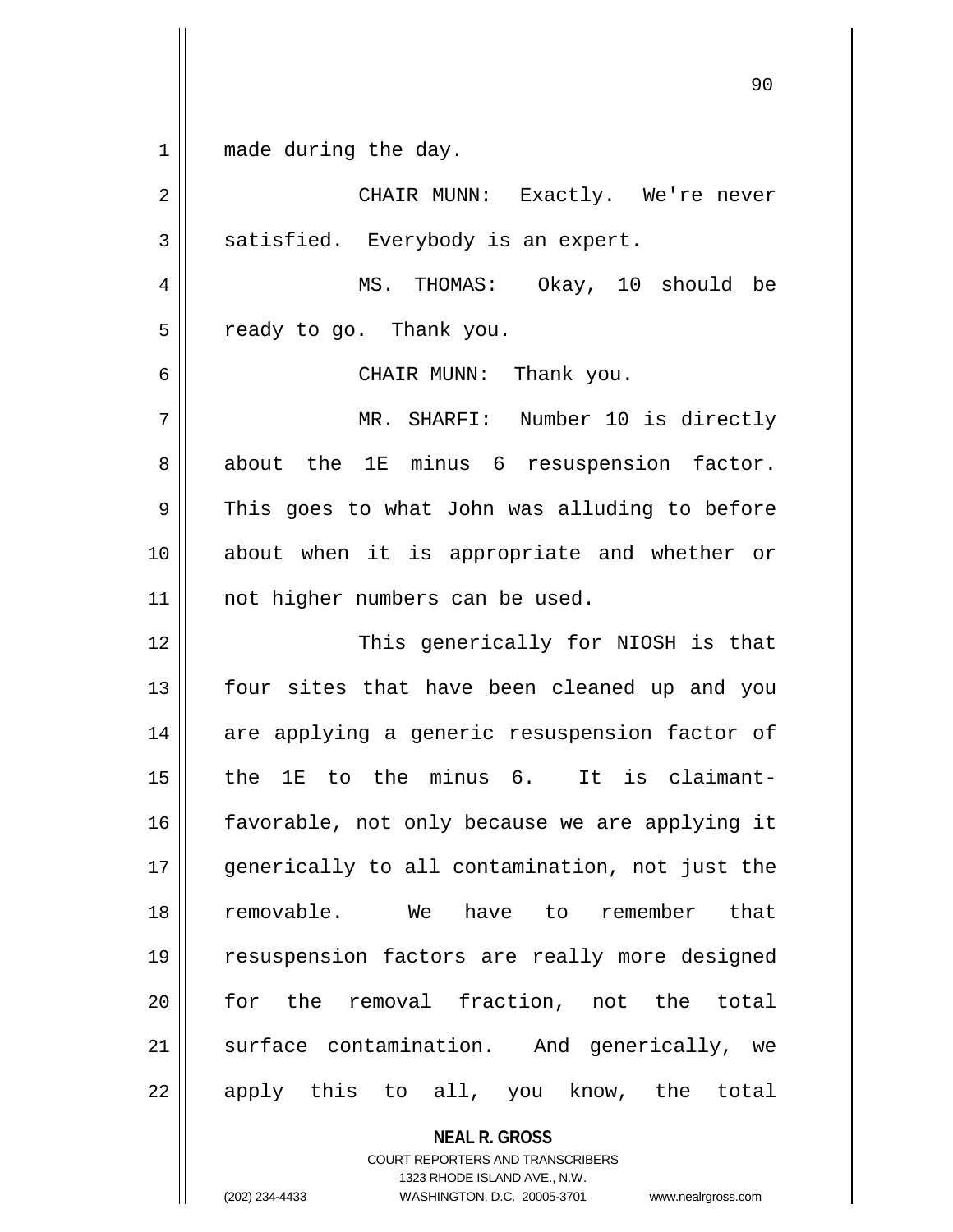**NEAL R. GROSS** COURT REPORTERS AND TRANSCRIBERS 1323 RHODE ISLAND AVE., N.W. (202) 234-4433 WASHINGTON, D.C. 20005-3701 www.nealrgross.com 1 contamination level. So, there is an inherent 2 factor that is built in because we are not 3 | looking at just removable contamination. 4 However, the OTIB is not locking  $5 \parallel$  anybody into the 1E minus 6. If there are 6  $\parallel$  situations, as John alluded to, where a higher 7 || resuspension factor is needed, the OTIB allows 8 for that. The default is still listed as 1E 9 minus 6. 10 MR. MARSCHKE: Is this a change?  $11$  | I mean --12 || MR. SHARFI: Not really. 13 MR. MARSCHKE: Basically, the  $14$   $\parallel$  same? 15 MR. SHARFI: We are still in the 16 || OTIB list of 1E to minus 6 as the default, but 17 || noting that it is guidance; it is not a fixed 18 || number that you have to use. 19 MR. KATZ: That is different from 20 before. 21 || DR. MAURO: Is there language in  $22$  || there that it is appropriate to use when the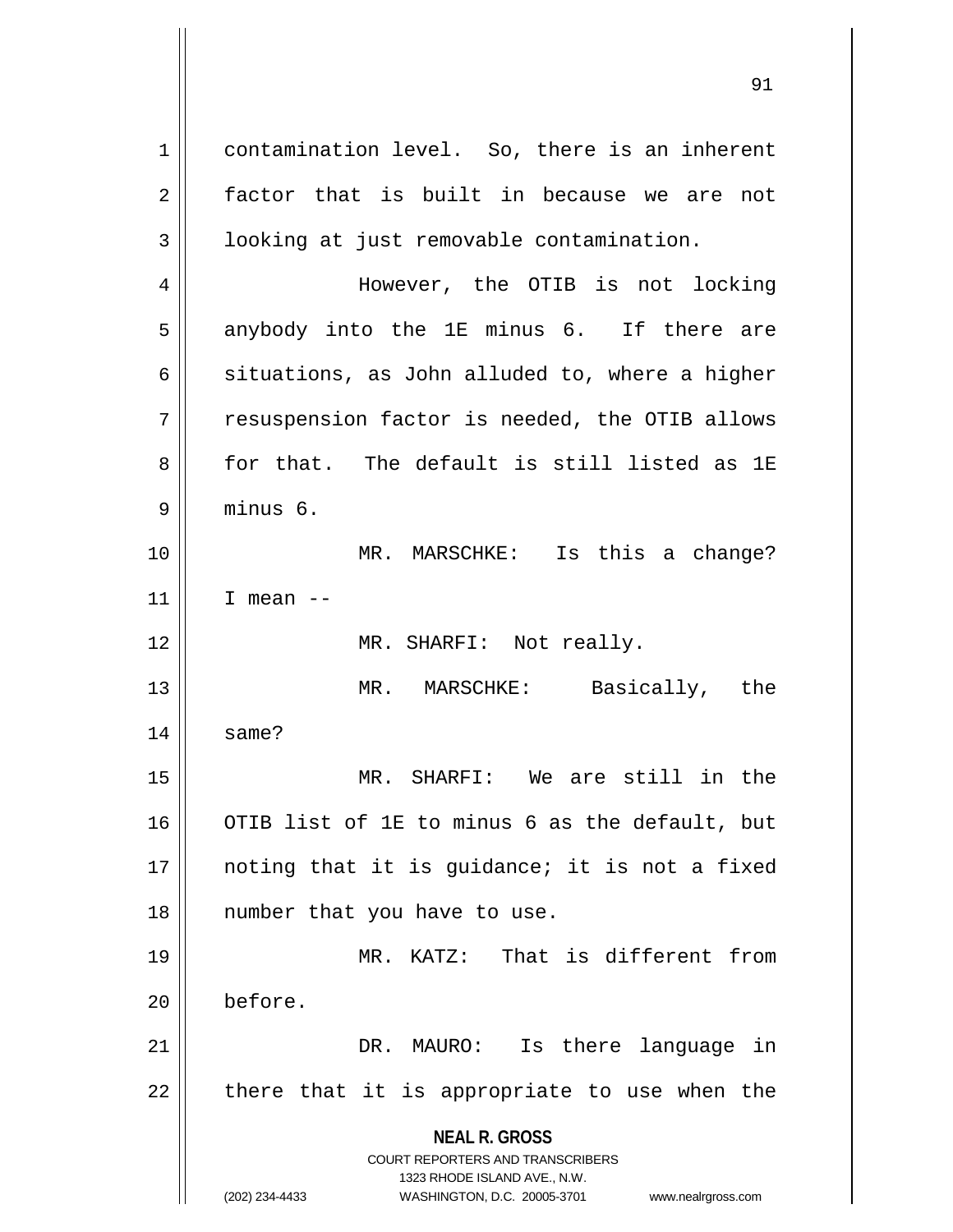|                | 1     site has gone through some D&D?  I would just |
|----------------|-----------------------------------------------------|
| $2 \mid$       | suggest that that type of language is               |
| 3 <sup>1</sup> | important because that is really when it            |
| $4 \parallel$  | applies.                                            |
|                |                                                     |

5 We have many, many circumstances 6  $\parallel$  at AWE sites where the sites, you know, the 10  $7 \parallel$  to the minus 6 was used in the past, when the  $8 \parallel$  site still had visible surface contamination.  $9 \parallel$  So, I mean, certainly, put as much qualifier 10 in as you feel is appropriate, but I just want 11 to caution that 10 to the minus 6 worked out 12 || just fine, for example, I believe it was on 13 Linde after there was a D&D period. But a 14 || number of other sites we found it didn't work  $15$  || out. So, as long as there is cautionary 16 language in there, I think the dose 17 | reconstructor will be okay.

18 || MR. SHARFI: I will have to check, 19 John. I don't have it in front of me, the  $20$  revision, but I can check to see if there is  $21$  | language that helps clarify that situation.

22 DR. ANIGSTEIN: This is Bob

**NEAL R. GROSS** COURT REPORTERS AND TRANSCRIBERS

1323 RHODE ISLAND AVE., N.W.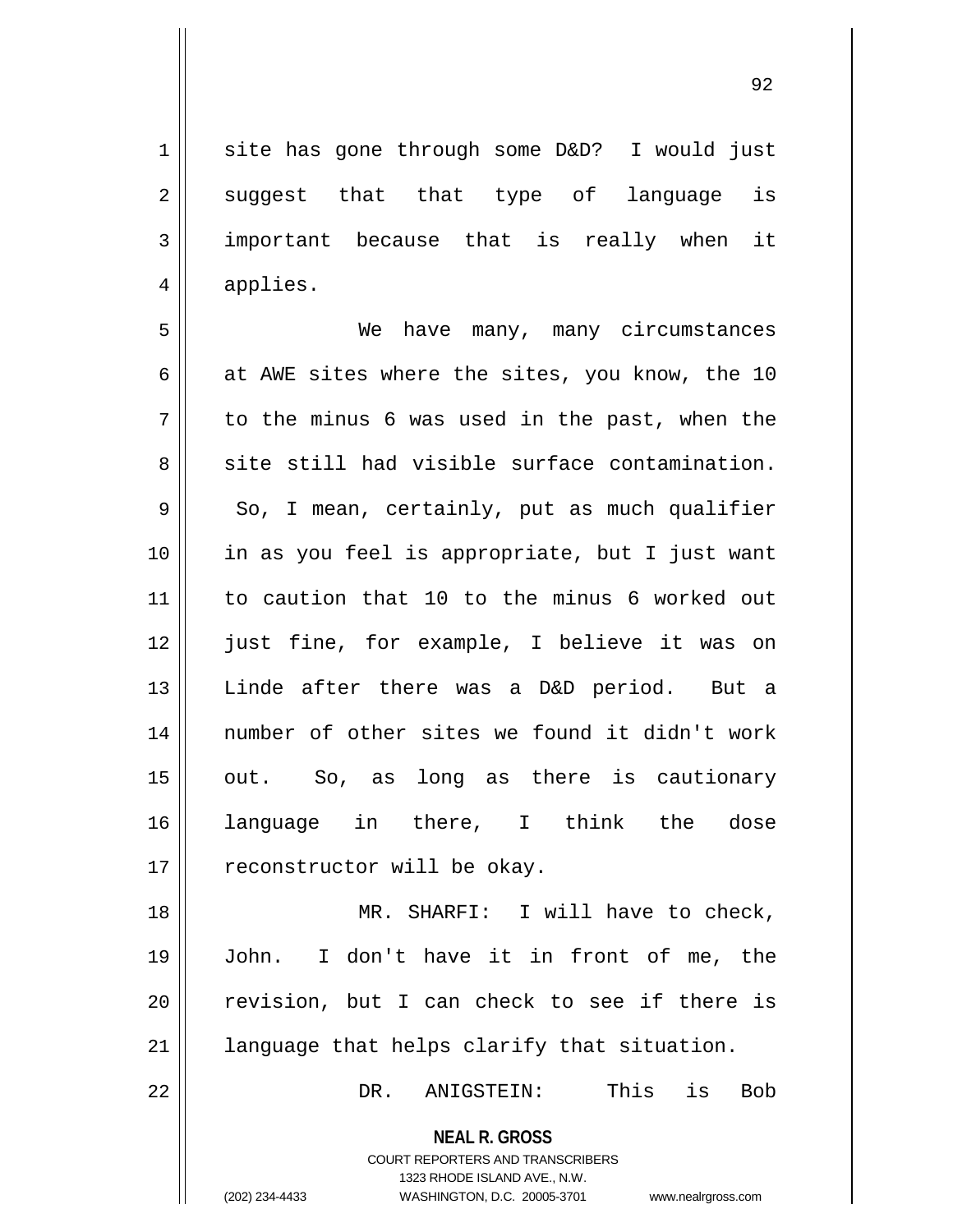1 Anigstein.

| $\overline{2}$ | I would like to interject a                                                                                                                                            |
|----------------|------------------------------------------------------------------------------------------------------------------------------------------------------------------------|
| 3              | comment just about a statement that was made a                                                                                                                         |
| 4              | moment ago, about the resuspension factor                                                                                                                              |
| 5              | applying to removable contamination.                                                                                                                                   |
| 6              | Historically, the literature on resuspension                                                                                                                           |
| 7              | factors that I am familiar with describes                                                                                                                              |
| 8              | resuspension in terms of total contamination.                                                                                                                          |
| $\mathsf 9$    | I am talking about if you could measure with                                                                                                                           |
| 10             | a survey meter or some other radiation-                                                                                                                                |
| 11             | measuring device. Whereas, removal of                                                                                                                                  |
| 12             | contamination really depends on the technique                                                                                                                          |
| 13             | you use with a wipe test.                                                                                                                                              |
| 14             | That is not the way it is usually                                                                                                                                      |
| 15             | -- I mean, logically, you say, if it is not                                                                                                                            |
| 16             | removable, it can't be resuspended. But I                                                                                                                              |
| $17$           | believe that the literature refers to total                                                                                                                            |
| 18             | contamination.                                                                                                                                                         |
| 19             | DR. MAURO: I could help a little                                                                                                                                       |
| 20             | bit, too, there, Bob.                                                                                                                                                  |
| 21             | You are correct. When you folks                                                                                                                                        |
| 22             | resuspension factors, as applied<br>to<br>use                                                                                                                          |
|                | <b>NEAL R. GROSS</b><br><b>COURT REPORTERS AND TRANSCRIBERS</b><br>1323 RHODE ISLAND AVE., N.W.<br>(202) 234-4433<br>WASHINGTON, D.C. 20005-3701<br>www.nealrgross.com |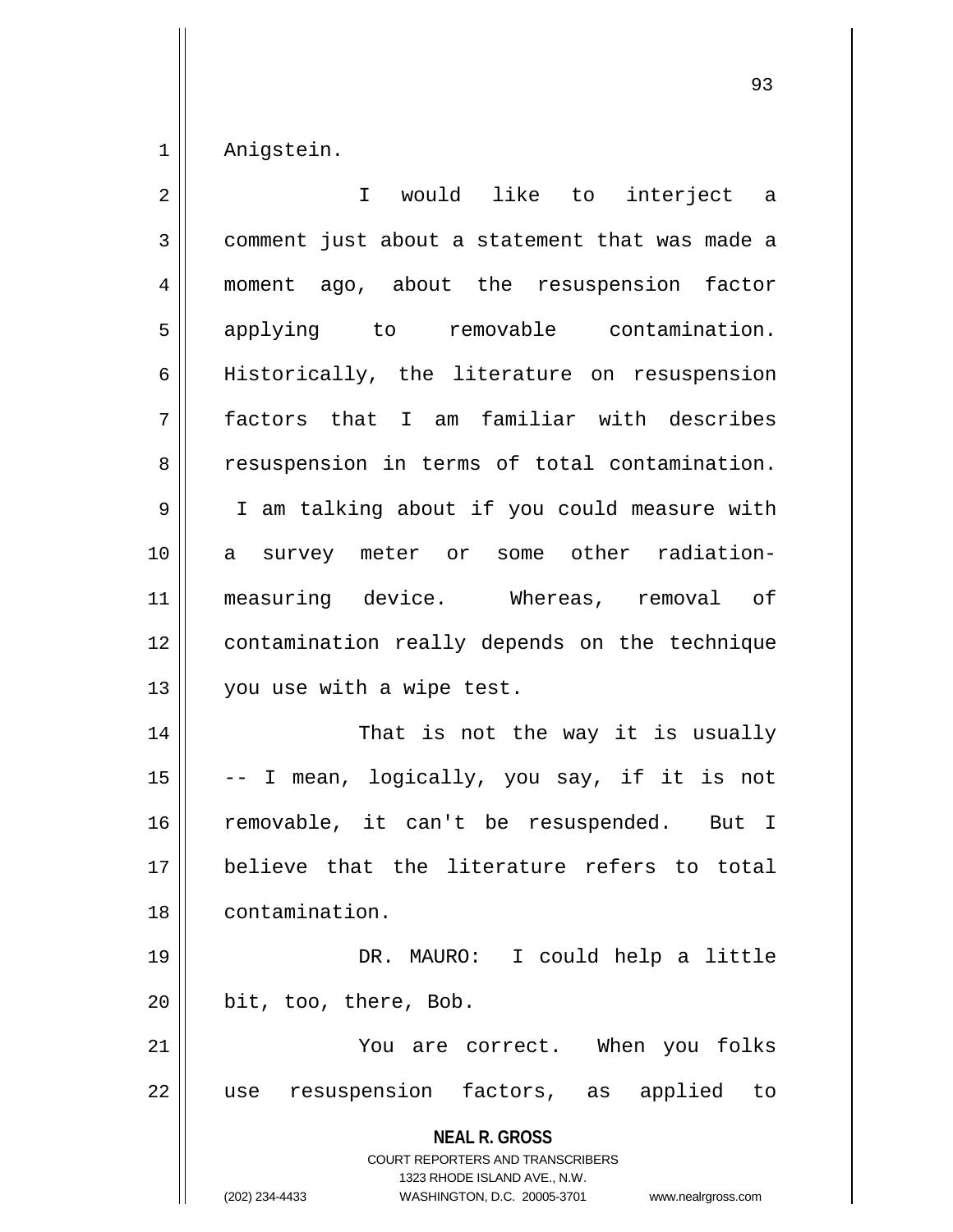1 surface contamination, your starting point for  $2 \parallel$  the surface contamination more times than not  $3 \parallel$  is based on this deposition velocity approach, 4 where you know the dust loading in the air and 5 you use that .0075 meters per second 6 deposition.  $7 \parallel$  So, when you do it that way, it is

8 || total. In other words, what you end up 9 calculating is dpm per meter squared, and it 10 is total.

11 However, as Bob correctly points 12 || out, there are occasions, though, when the 13 activity, surface activity, in dpm per 100 14 || centimeters squared, for example, is based on 15 || a swipes test. Then what you are looking at 16 is the removable material.

17 And then, of course, there are 18 || times when it is based on a survey meter, and 19 you back out. There are places where this is 20 done where you say, okay, this is what you 21 would measure, this is what was measured with 22 || a survey meter. And on that basis, you could

> **NEAL R. GROSS** COURT REPORTERS AND TRANSCRIBERS 1323 RHODE ISLAND AVE., N.W. (202) 234-4433 WASHINGTON, D.C. 20005-3701 www.nealrgross.com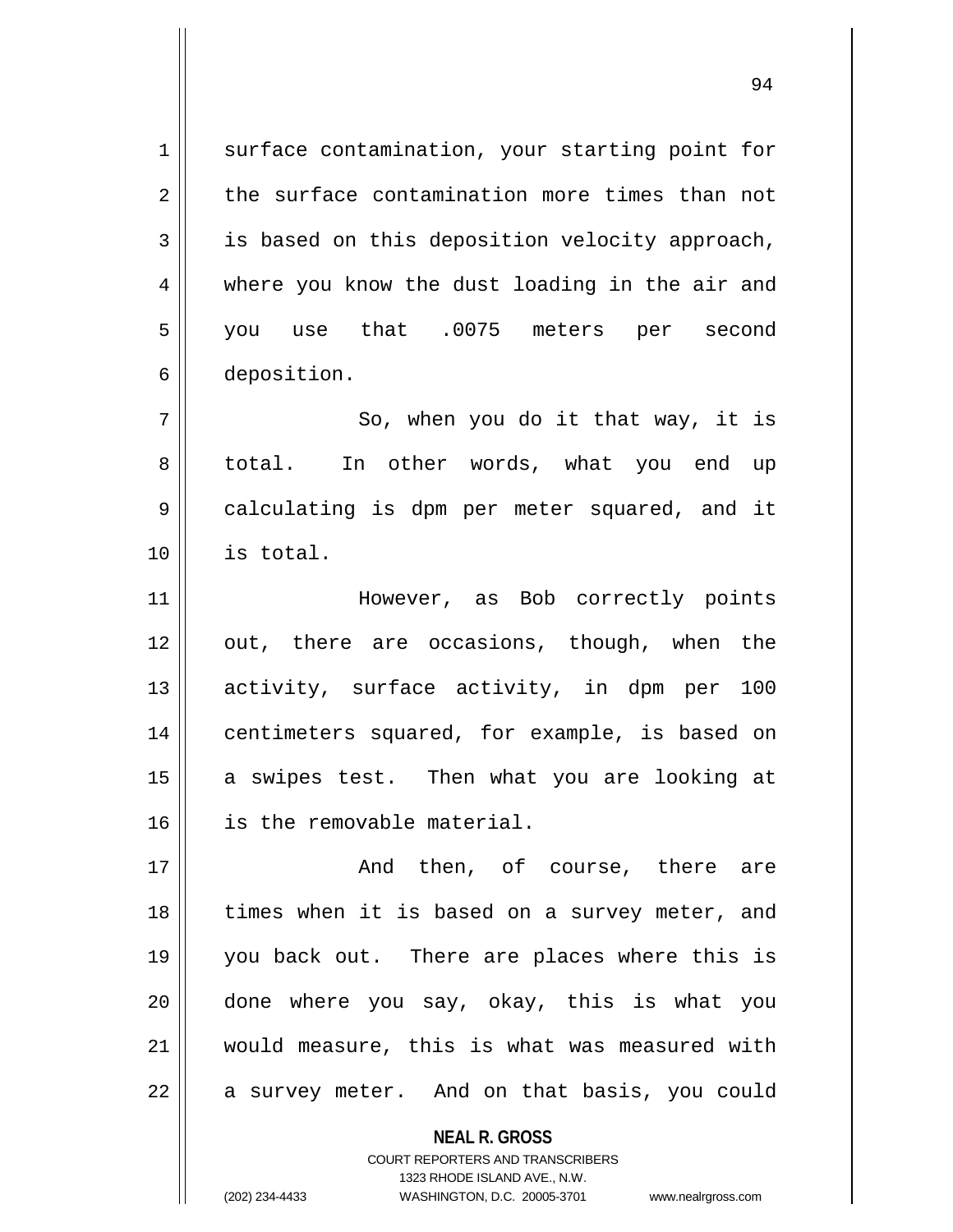1 | figure out what would be on the surface from  $2 \parallel$  the survey meter. In all likelihood, that 3 would be the total.

4 || So, unfortunately, I think we have  $5 \parallel$  a bit of a mixed bag. But I would say that, 6  $\parallel$  notwithstanding that the 10 to the minus 6 7 probably holds up pretty good, as a rule of 8 || thumb, I know Reg Guide 1.86 -- and, Bob, you 9 could correct me -- assumes that 20 percent of 10 whatever the total is is the removable 11 fraction.

12 DR. ANIGSTEIN: No, they have 13 || separate limits on total and removable. I 14 || don't have it in front of me. They state them 15 | separately.

16 DR. MAURO: Yes.

17 DR. ANIGSTEIN: They say so many 18 dpm total, so many dpm removable. And it may 19 be that it is 20 percent, but it is two 20 || separate limitations. You will not exceed the  $21$  | total and you will not exceed the removable.

22 CHAIR MUNN: We have discussed

**NEAL R. GROSS** COURT REPORTERS AND TRANSCRIBERS

1323 RHODE ISLAND AVE., N.W.

(202) 234-4433 WASHINGTON, D.C. 20005-3701 www.nealrgross.com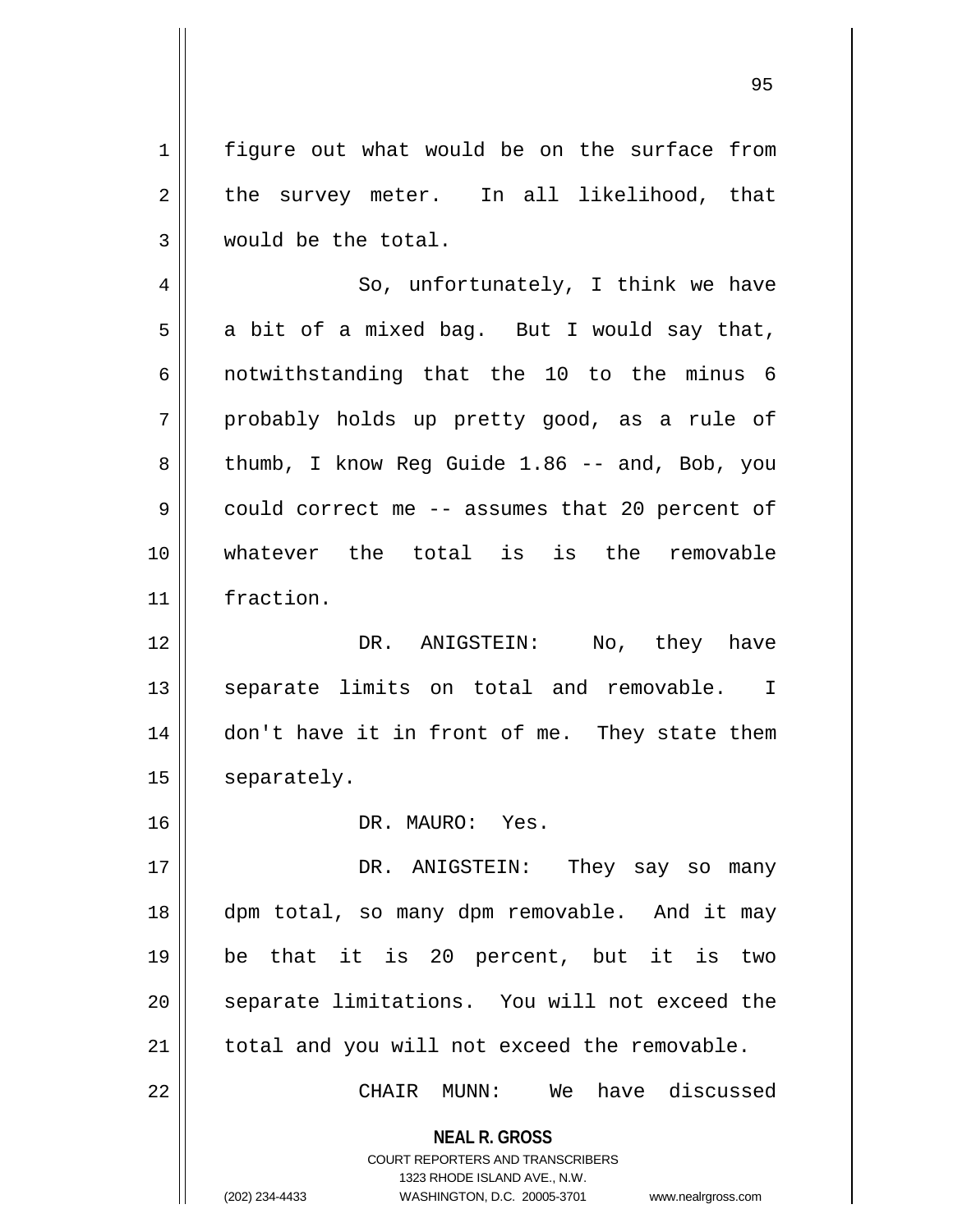**NEAL R. GROSS** COURT REPORTERS AND TRANSCRIBERS 1323 RHODE ISLAND AVE., N.W. (202) 234-4433 WASHINGTON, D.C. 20005-3701 www.nealrgross.com 1 || this at length, and we have agreed to the  $2 \parallel$  caveat that, although this is in many respects  $3 \parallel$  an overarching issue, we must take into 4 consideration the situation that exists at  $5 \parallel$  individual sites. So, I think we have put the 6 || issue to bed. I believe everybody concerned 7 understands what the caveats are and what the 8 I limits are within which we have to operate 9 when we do this. 10 || DR. MAURO: Wanda, we accept your 11 admonition, and Bob and I will tone it down. 12 CHAIR MUNN: Thank you. You see, 13 We are running a little late, and we are past 14 | time for a break. 15 MEMBER ZIEMER: I did have a 16 question, though. I notice in the previous 17 | comment by Rosanna, which was dated in August, 18 || she has a quote that says, "NIOSH recommends a 19 resuspension factor of 10 to the minus 6 per 20 meter is inappropriate." Is that a correct  $21$   $\parallel$  quote? 22 MR. MARSCHKE: I would have to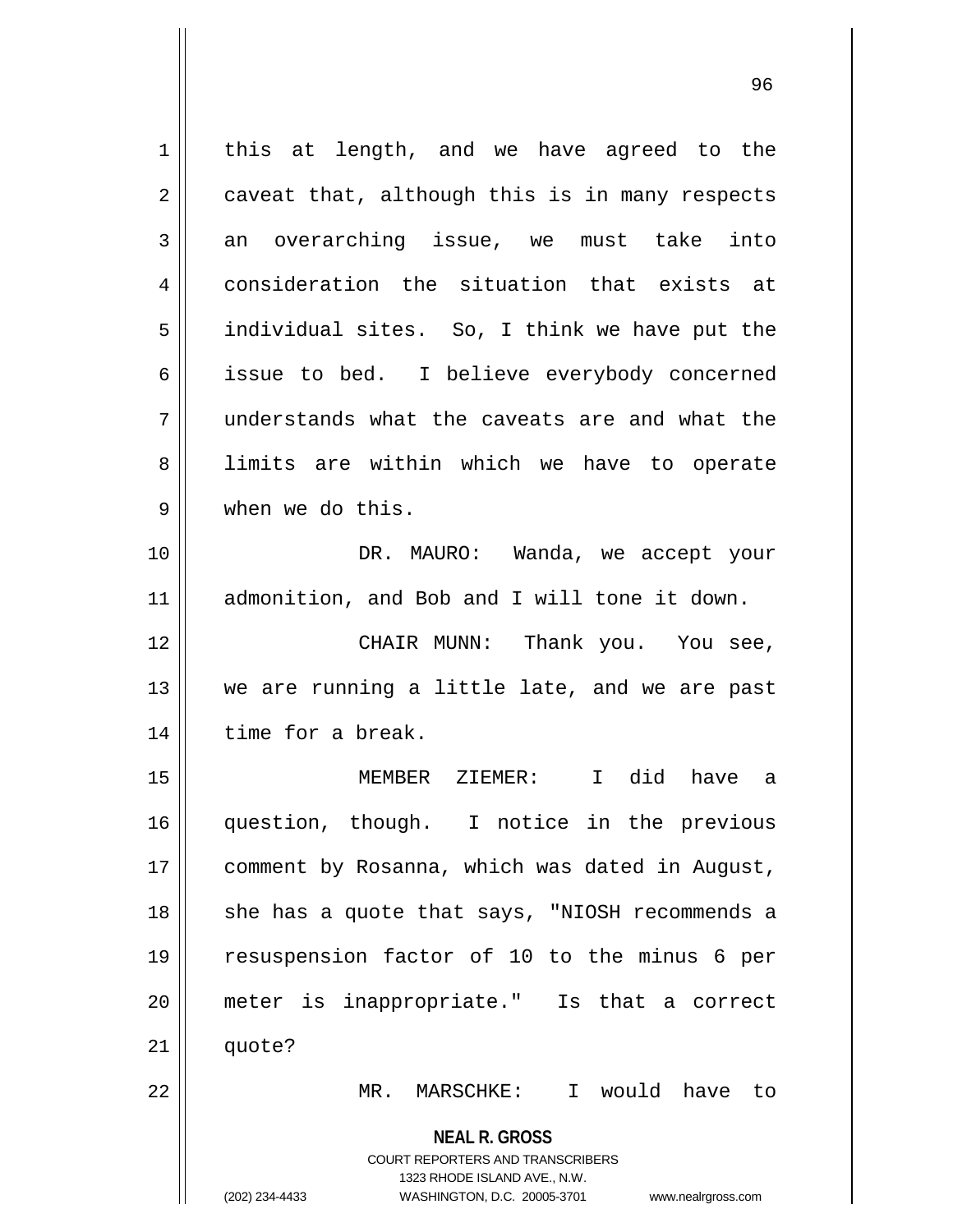**NEAL R. GROSS** COURT REPORTERS AND TRANSCRIBERS 1323 RHODE ISLAND AVE., N.W. (202) 234-4433 WASHINGTON, D.C. 20005-3701 www.nealrgross.com 1 check that. What Rose did was, back in last 2 | January, we had a meeting and we discussed  $3 \parallel$  OTIB-70, but the database wasn't working. And  $4 \parallel$  so, when the database became working, I asked 5 || Rose to go through all the transcripts and  $6 \parallel$  pull out the appropriate, if we talked about 7 Something. And she pulled this out. I'm not  $8 \parallel$  sure, it is kind of out of context. 9 MEMBER ZIEMER: It is out of 10 context because it stands contrary to what 11 | they were recommending. 12 MR. MARSCHKE: If we take a break, 13 I would like to go to the January 2011 14 transcript and pull up page 263 and see what  $15$  | it is exactly saying there. 16 MEMBER ZIEMER: And then, just a 17 comment here. I think Mutty's most recent 18 comment addresses the issues that Bob and John 19 have raised. 20 My understanding is that this  $21$  applies to clean sites, and even there, NIOSH  $22 \parallel$  is assuming, even though we agree that, in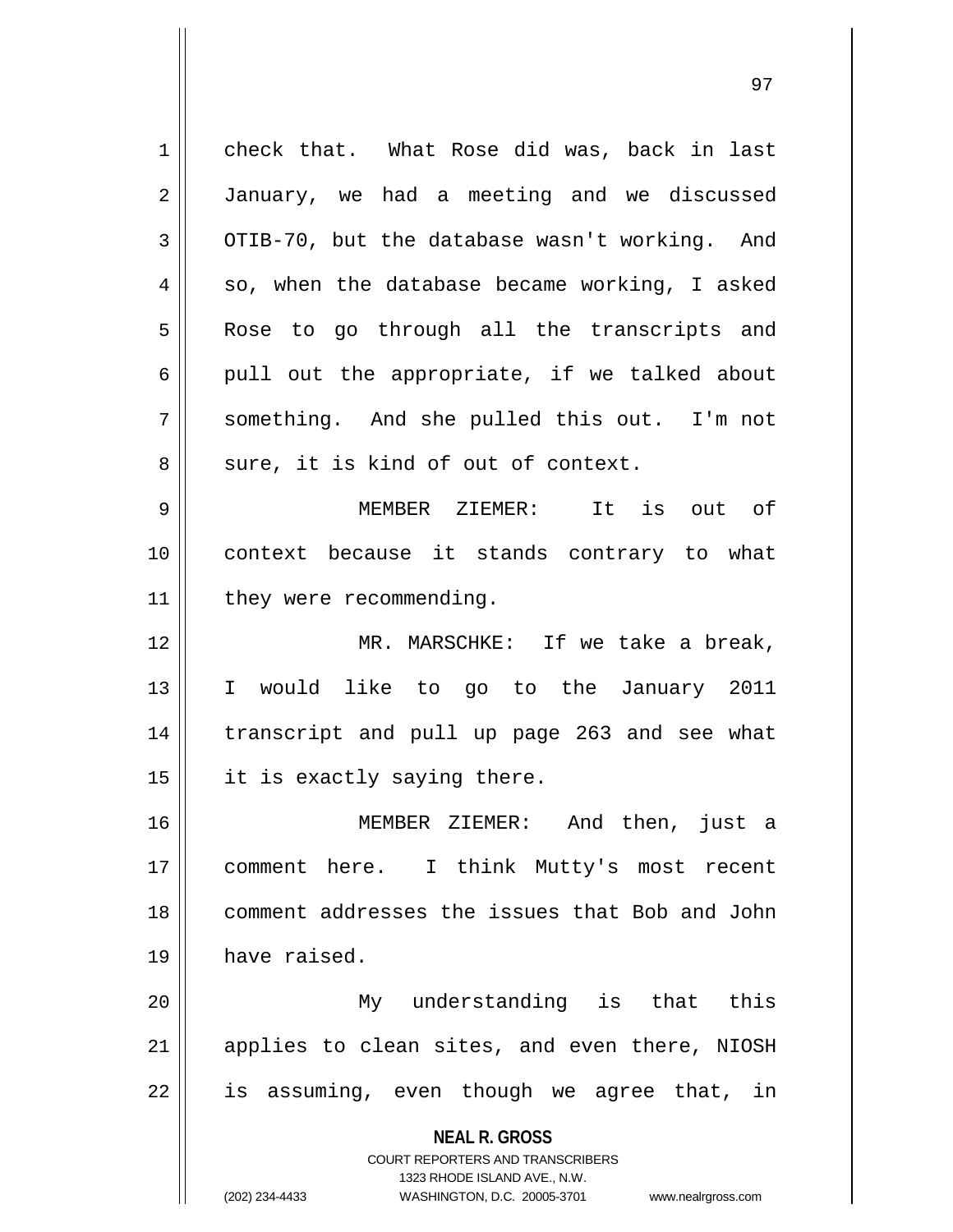$1 \parallel$  general, on a clean site there is not much  $2 \parallel$  loose contamination; in a dirty site it is 3 || maybe 10 to 20 percent removable.

4 But, in any event, this says that 5 || NIOSH is assuming that all of the  $6 \parallel$  contamination on the surface is potentially  $7 \parallel$  removable, and that you apply the 10 to the  $8 \parallel$  minus 6 to that, even though, in practice, it 9 is almost 100 percent fixed. I think that 10 took into consideration all of these issues 11 that were raised again this morning, because 12 we have had this discussion about five times 13 || already in the past.

14 || Anyway, I was a little puzzled by  $15$  | the previous remark that is in here that NIOSH 16 | is not recommending that.

17 MR. MARSCHKE: It is a little bit  $18$  || out of context here, Paul, and we would have 19 || to go back and look at the transcript. 20 MR. STIVER: We can go back and

 $21$  | check that transcript.

22 MR. MARSCHKE: Yes, and find out

**NEAL R. GROSS** COURT REPORTERS AND TRANSCRIBERS 1323 RHODE ISLAND AVE., N.W.

(202) 234-4433 WASHINGTON, D.C. 20005-3701 www.nealrgross.com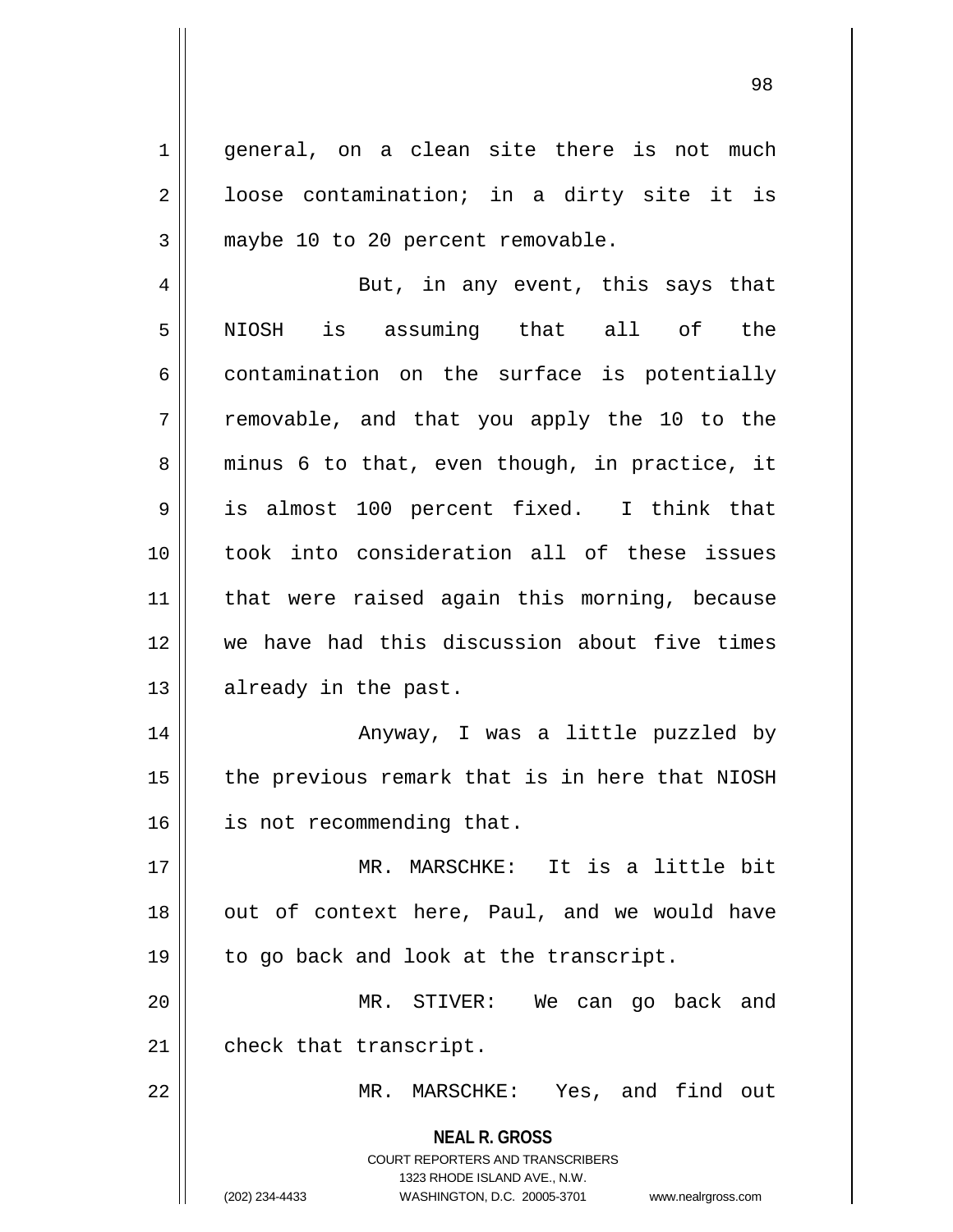$1 \parallel$  exactly what it means.

| $\overline{2}$ | Wanda, if you want to take a                                                                                                                                    |
|----------------|-----------------------------------------------------------------------------------------------------------------------------------------------------------------|
| 3              | break, we can look at it during our break.                                                                                                                      |
| 4              | CHAIR MUNN: This<br>is<br>an                                                                                                                                    |
| 5              | appropriate time for us to do so. Fifteen                                                                                                                       |
| 6              | minutes, please.                                                                                                                                                |
| 7              | (Whereupon, the foregoing matter                                                                                                                                |
| 8              | went off the record at 10:33 a.m. and went                                                                                                                      |
| 9              | back on the record at $10:52$ a.m.)                                                                                                                             |
| 10             | MR. KATZ: Okay. We<br>are                                                                                                                                       |
| 11             | reconvening.                                                                                                                                                    |
| 12             | Dick, are you back on the line?                                                                                                                                 |
| 13             | MEMBER LEMEN: Yes, this is Dick.                                                                                                                                |
| 14             | MR. KATZ: Great. Okay. We are                                                                                                                                   |
| 15             | getting started again.                                                                                                                                          |
| 16             | CHAIR MUNN: I believe we<br>have                                                                                                                                |
| 17             | come to the conclusion that we are going to                                                                                                                     |
| 18             | OTIB-70-10/36, not Mutty's, but<br>edit<br>the                                                                                                                  |
| 19             | preceding one from August 5th. It is                                                                                                                            |
| 20             | misleading in its language and we<br>are                                                                                                                        |
| 21             | refreshing that right now.                                                                                                                                      |
| 22             | Thank you, Paul, for calling that                                                                                                                               |
|                | <b>NEAL R. GROSS</b><br>COURT REPORTERS AND TRANSCRIBERS<br>1323 RHODE ISLAND AVE., N.W.<br>(202) 234-4433<br>WASHINGTON, D.C. 20005-3701<br>www.nealrgross.com |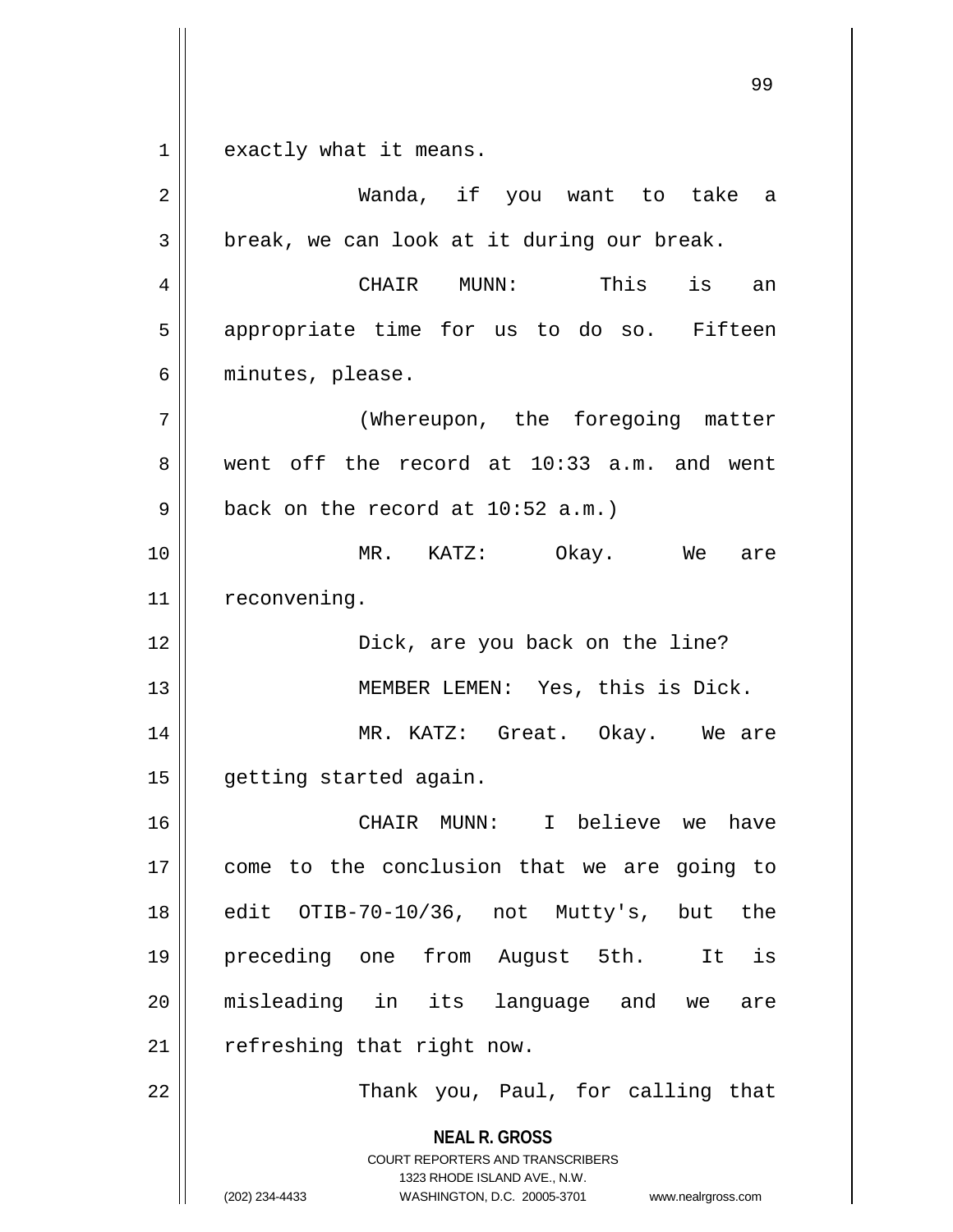**NEAL R. GROSS** COURT REPORTERS AND TRANSCRIBERS 1323 RHODE ISLAND AVE., N.W. (202) 234-4433 WASHINGTON, D.C. 20005-3701 www.nealrgross.com 100 1 || to our attention. 2 Thank you, Steve, for doing that. 3 MR. MARSCHKE: Okay. So, that has 4 | been changed, Paul. 5 MEMBER ZIEMER: I just need to  $6 \parallel$  refresh, then? 7 CHAIR MUNN: Refreshing is less  $8$  | than a refreshing activity. 9 || (Laughter.) 10 || MR. STIVER: Maybe we should give 11 | it a new name. 12 || MEMBER ZIEMER: Yes, that is good. 13 MR. MARSCHKE: What did the 14 || Subcommittee decide on the status? Have they 15 decided on the status? 16 || CHAIR MUNN: Yes. 17 || MR. STIVER: Another aspect of the  $18 \parallel 10$  to the minus 6 being  $-$ 19 MEMBER ZIEMER: Right. 20 || CHAIR MUNN: It is more of an in 21 abeyance. 22 MR. HINNEFELD: I almost hate to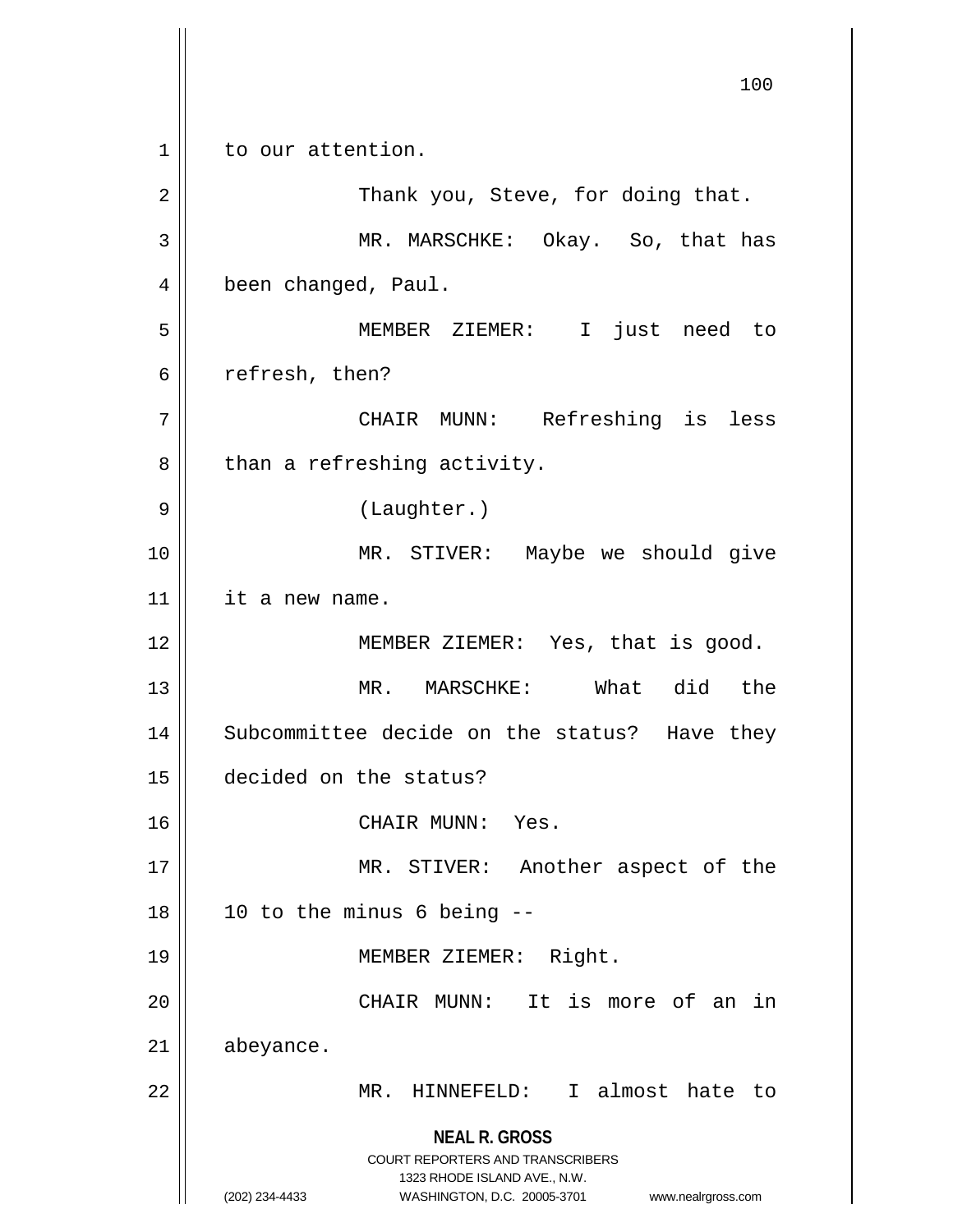| $\mathbf{1}$   | bring this up. This is Stu.                                                                                                                                            |
|----------------|------------------------------------------------------------------------------------------------------------------------------------------------------------------------|
| $\overline{2}$ | It is not clear to me from the                                                                                                                                         |
| 3              | most recent response from us, the one that                                                                                                                             |
| 4              | just went in $-$ -                                                                                                                                                     |
| 5              | MEMBER ZIEMER: For which one?                                                                                                                                          |
| 6              | MR. HINNEFELD: This is --                                                                                                                                              |
| 7              | MEMBER ZIEMER: Ten?                                                                                                                                                    |
| 8              | MR. HINNEFELD: -- 70-10. It has                                                                                                                                        |
| $\mathsf 9$    | got Mutty's name on it, 12-6-2011, NIOSH                                                                                                                               |
| 10             | response. It is not clear to me that we are                                                                                                                            |
| 11             | saying that we are going to edit OTIB-70. It                                                                                                                           |
| 12             | seems to say that -- Mutty, since you were the                                                                                                                         |
| 13             | one who was talking about this, are you saying                                                                                                                         |
| 14             | here in this response that the OTIB already                                                                                                                            |
| 15             | says that 10 to the minus 6 isn't chiseled in                                                                                                                          |
| 16             | concrete; it is just out there and it has to                                                                                                                           |
| 17             | be $--$                                                                                                                                                                |
| 18             | MR. SHARFI: I committed to John                                                                                                                                        |
| 19             | to verify whether it does leave the caveat in,                                                                                                                         |
| 20             | whether there is a caveat in there, and if                                                                                                                             |
| 21             | not, then I will add the caveat.                                                                                                                                       |
| 22             | MR. HINNEFELD: Okay. All right.                                                                                                                                        |
|                | <b>NEAL R. GROSS</b><br><b>COURT REPORTERS AND TRANSCRIBERS</b><br>1323 RHODE ISLAND AVE., N.W.<br>WASHINGTON, D.C. 20005-3701<br>(202) 234-4433<br>www.nealrgross.com |

 $\overline{\phantom{a}}$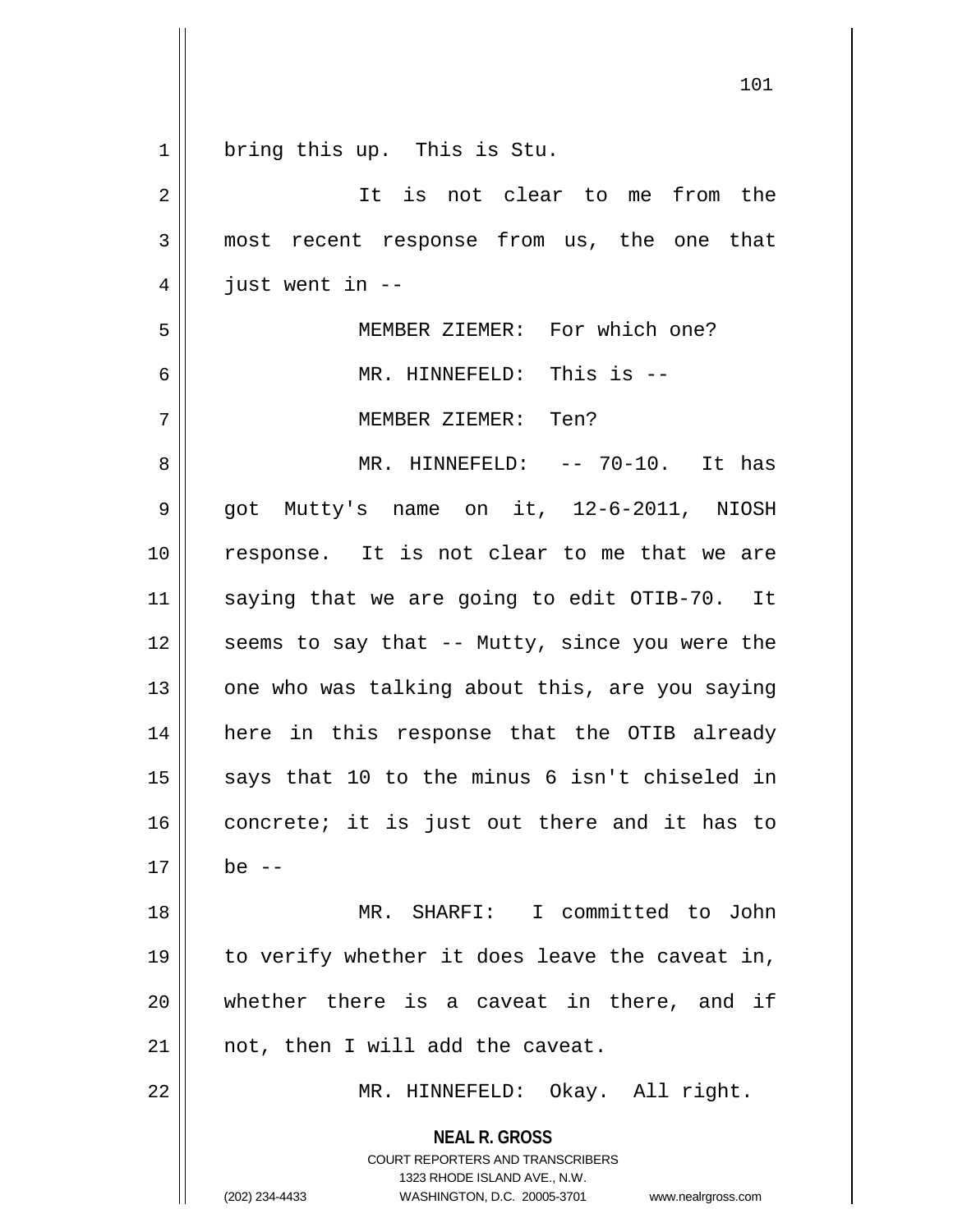**NEAL R. GROSS** COURT REPORTERS AND TRANSCRIBERS 1323 RHODE ISLAND AVE., N.W. (202) 234-4433 WASHINGTON, D.C. 20005-3701 www.nealrgross.com 1 MR. SHARFI: I wasn't really 2 || committing either way because I have to go  $3 \parallel$  back and look at what is currently in the 4 | hopper. 5 || MR. HINNEFELD: Okay. All right. 6 CHAIR MUNN: Are we all on the 7 | same page now? 8 MR. HINNEFELD: So, we are all on 9 || the same page, except we don't know what the  $10$  | status is going to be, right? 11 || MR. KATZ: In abeyance. 12 || MEMBER ZIEMER: It is going to be 13 | in abeyance. 14 || CHAIR MUNN: It is in abeyance. 15 MR. HINNEFELD: Okay. Steve is 16 doing it now? Okay. All right. 17 || MEMBER ZIEMER: A quick question, 18 || you used plural "caveats" and then "a caveat". 19 Is there more than one. 20 MR. STIVER: No, it is just a 21 | caveat. 22 MEMBER ZIEMER: It has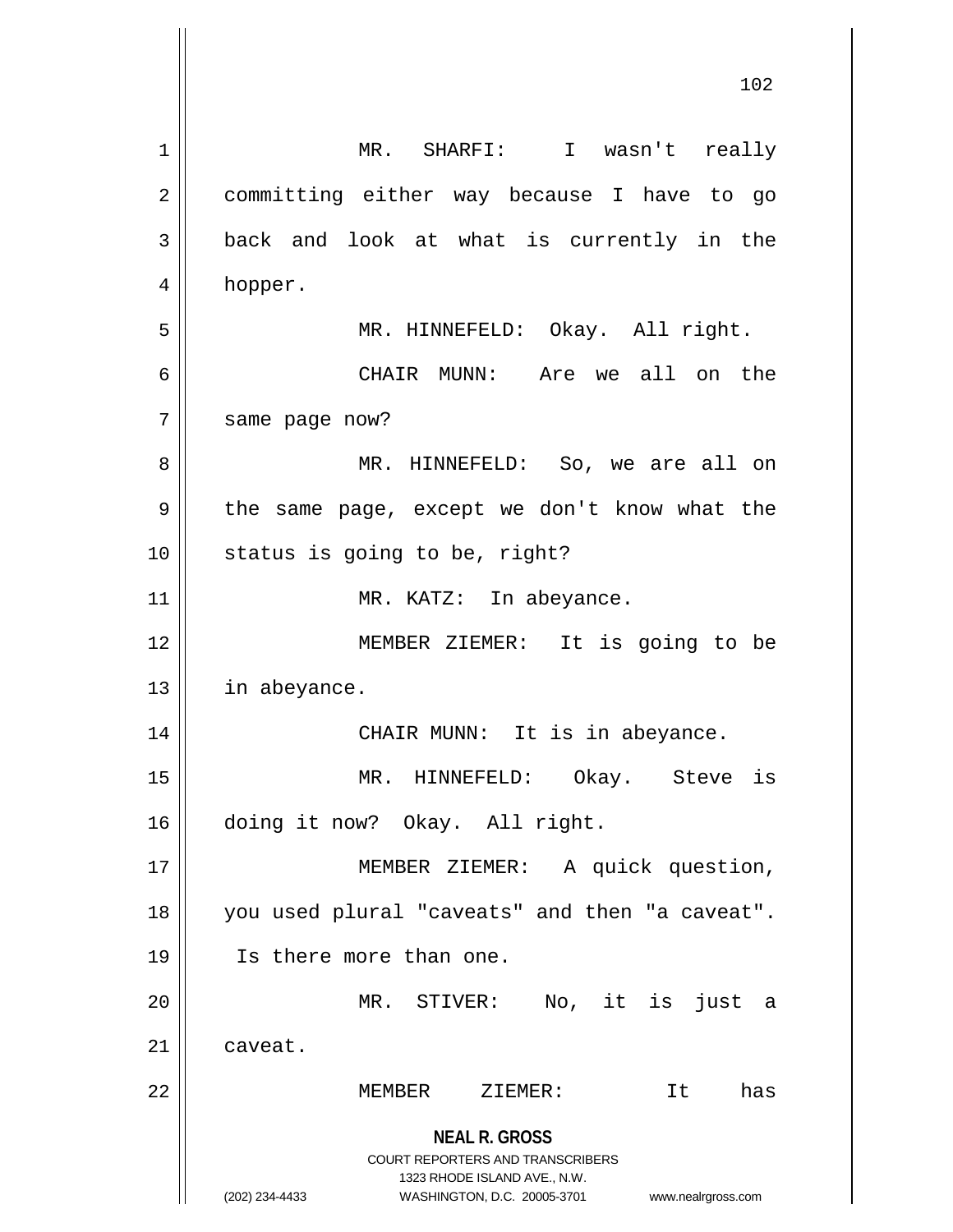**NEAL R. GROSS** COURT REPORTERS AND TRANSCRIBERS 1 || inappropriate caveats then. 2 | MR. STIVER: Single. 3 || MEMBER ZIEMER: Yes. 4 | CHAIR MUNN: So, where are we now? 5 MEMBER ZIEMER: So, this will be  $6 \parallel$  in abeyance, is that right? 7 CHAIR MUNN: In abeyance, correct. 8 MR. MARSCHKE: Okay? 9 CHAIR MUNN: Correct. 10 Now next is -- where did we  $11$  leave  $-$ 12 || MR. KATZ: Mutty --13 MR. SHARFI: Yes? 14 MR. KATZ: Finding 10 is in  $15$  | abeyance, and then we are ready to move on. 16 MR. SHARFI: Okay. Eleven deals 17 || with the NUREG-1400 approach that was inside 18 the OTIB-70. It talks about source-term 19 analysis approach. There seemed to be some 20 || question on whether or not it is applicable. 21 We have never really used this approach. It  $22$  || was just something that was inside the OTIB.

1323 RHODE ISLAND AVE., N.W. (202) 234-4433 WASHINGTON, D.C. 20005-3701 www.nealrgross.com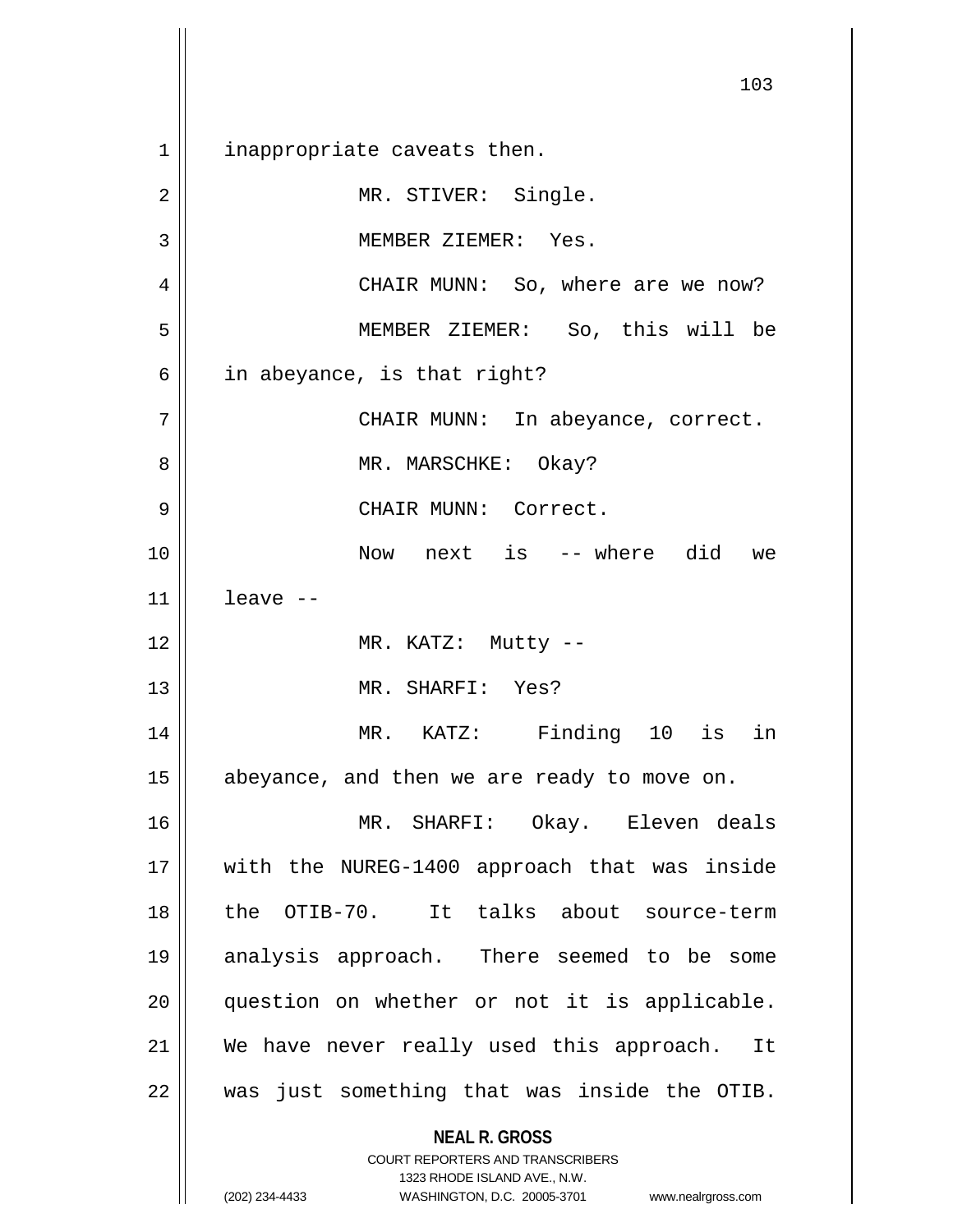**NEAL R. GROSS** COURT REPORTERS AND TRANSCRIBERS 1323 RHODE ISLAND AVE., N.W. (202) 234-4433 WASHINGTON, D.C. 20005-3701 www.nealrgross.com  $1 \parallel$  So, we just agreed to remove it from the OTIB,  $2 \parallel$  and that is currently being done in the 3 current revision. 4 MR. KATZ: Does SC&A concur with  $5 \parallel$  that? 6 CHAIR MUNN: Well, it was their 7 | finding. 8 MR. MARSCHKE: Basically, it seems 9 | like they were taking -- we had problems with 10 NUREG-1400 and how they have committed to not 11 using NUREG-1400. I don't believe we have  $12 \parallel \quad$  any --13 DR. MAURO: We have never used the 14 || approach, I think, on anything else. 15 MR. STIVER: Since it is being  $16$  removed, I don't see that we have any  $-$ 17 MR. KATZ: Yes, I just wanted to 18 be explicitly -- 19 MR. STIVER: I was just reading  $20$  | our previous response up here. 21 || MR. KATZ: Right. 22 || CHAIR MUNN: You may close it.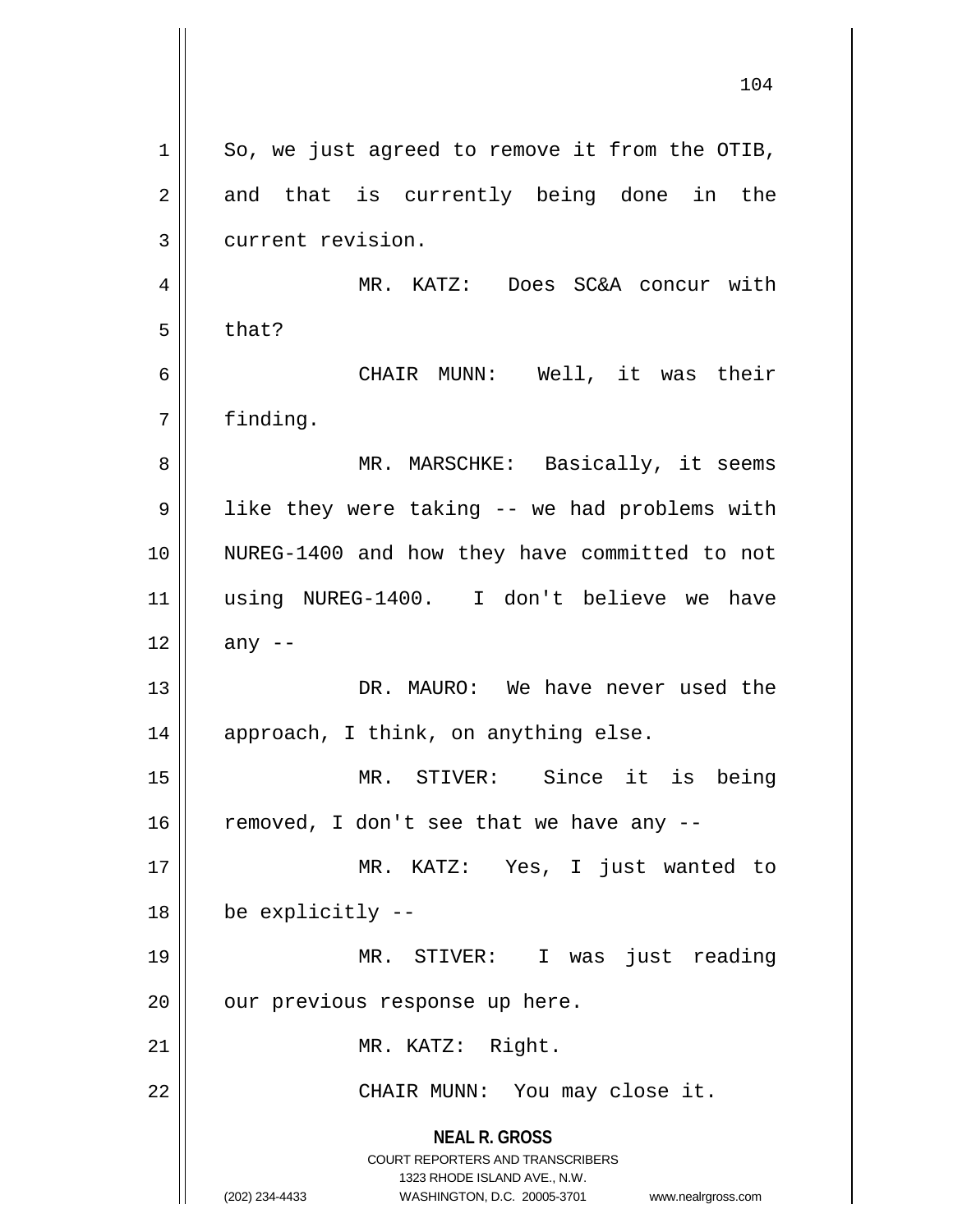**NEAL R. GROSS** COURT REPORTERS AND TRANSCRIBERS 1323 RHODE ISLAND AVE., N.W. (202) 234-4433 WASHINGTON, D.C. 20005-3701 www.nealrgross.com 1 || MR. MARSCHKE: Close it or in 2 | abeyance? In abeyance. 3 MR. KATZ: In abeyance until the 4 | new document is out. 5 CHAIR MUNN: I guess it does need 6 l to be taken out. 7 MR. SHARFI: Ready for 12? 8 || MR. KATZ: Sure, Mutty. 9 MR. SHARFI: Twelve has to do with 10 a reference to Battelle-TBD-6001. Yes, 11 Battelle-6001 has been cancelled, based on the 12 Battelle Working Group recommendations or 13 discussion that has gone through there. So, 14 all references to Battelle-6001 is being  $15 \parallel$  -- I'm sorry, this is No. 13, not 12. Twelve 16 || is already addressed. This is 13. Basically, 17 all references to Battelle-TBD-6001 are being 18 | removed. 19 MR. STIVER: This is Stiver. 20 I am looking at Steve Marschke's 21 | comment from Thursday, December 30th, 2010.  $22$  This was a comment by Bill Thurber that this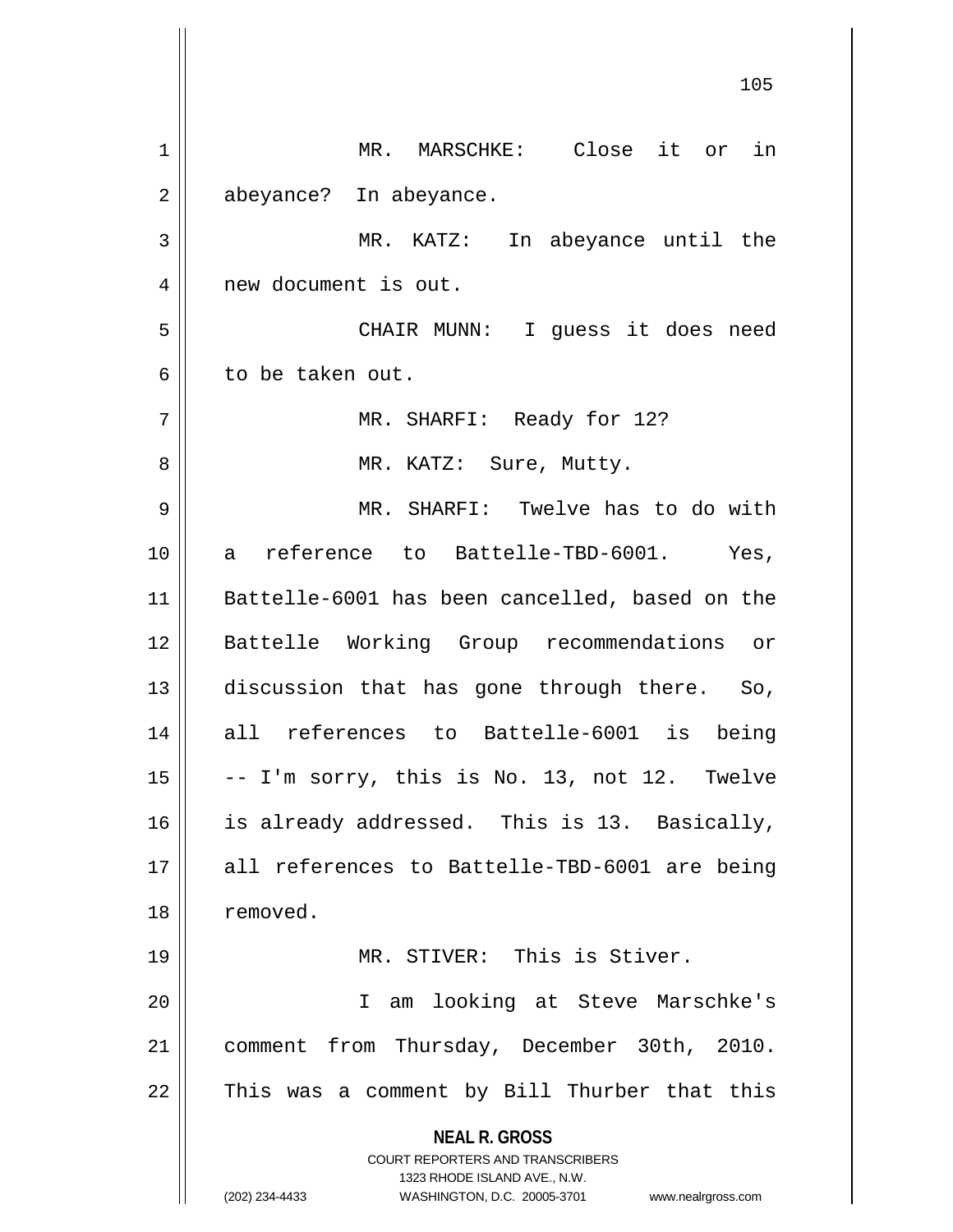**NEAL R. GROSS** COURT REPORTERS AND TRANSCRIBERS 1 could be also be a residual problem. Even  $2 \parallel$  though NIOSH decides to eliminate TBD-6001 and  $3 \parallel$  the appendices, this is in relation to the 4 inhalation doses in TBD-6001 prior to 1948 and  $5 \parallel$  extrapolating those backward in time. 6 So, I guess as long as the  $7$   $\parallel$  residual period was after 1948, this would not 8 be an issue. So, that was kind of nested with  $9 \parallel$  this whole discussion of removing TBD-6001. 10 John Mauro, do you have any more 11 || in-depth understanding of how that transpired? 12 || Are you out there, John? 13 (No response.) 14 || CHAIR MUNN: We lost him. 15 MR. KATZ: Do we have anyone on  $16$  | the line? Dick, are you on the line? 17 || DR. BEHLING: This is Hans Behling 18 || on the line. I'm not sure I fully understand 19 | the question. 20 || MR. KATZ: Okay. 21 || **MEMBER LEMEN:** This is Dick. I'm  $22$  |  $\circ$  on the line.

1323 RHODE ISLAND AVE., N.W.

(202) 234-4433 WASHINGTON, D.C. 20005-3701 www.nealrgross.com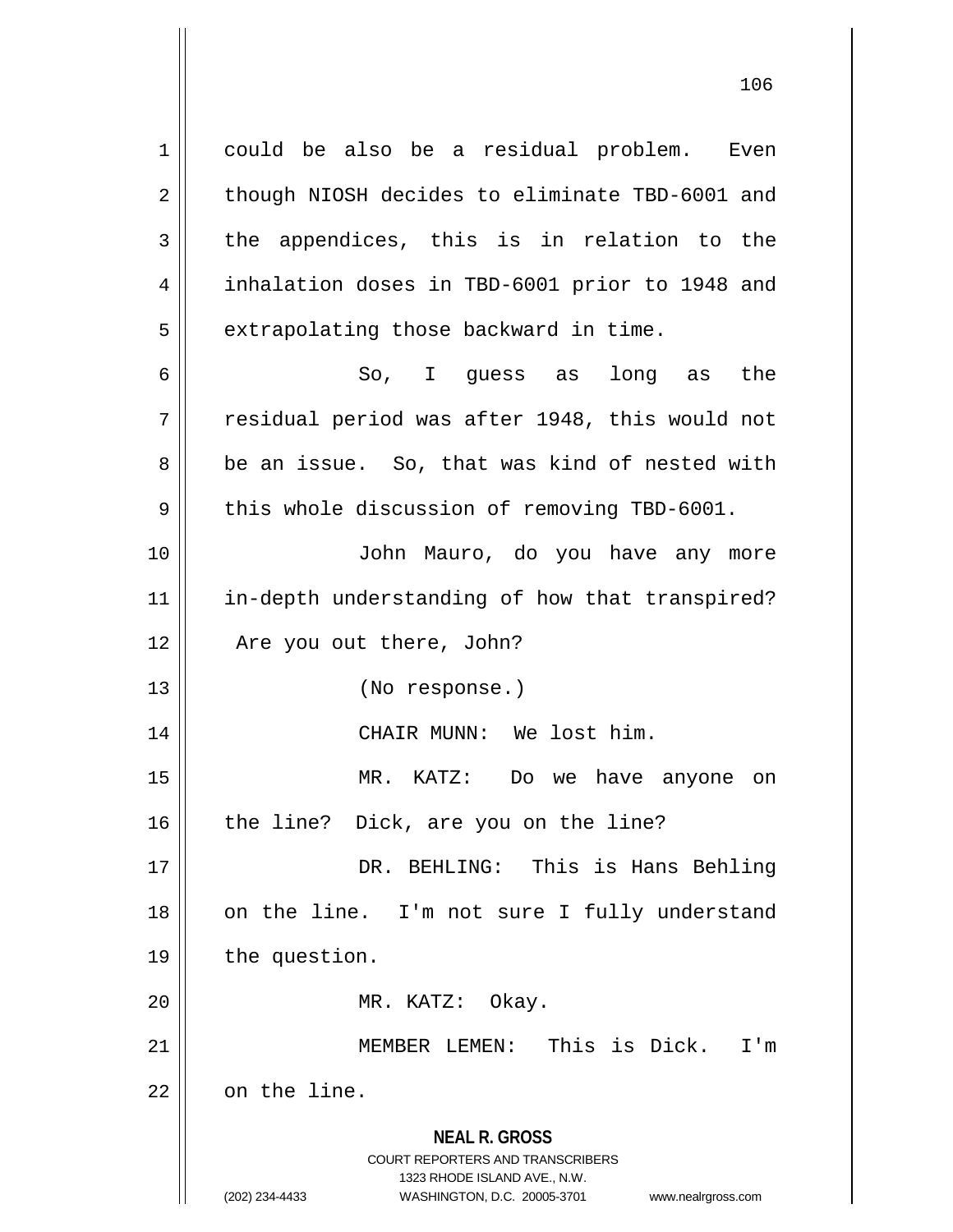|    | 107                                                                                                                                                             |
|----|-----------------------------------------------------------------------------------------------------------------------------------------------------------------|
|    |                                                                                                                                                                 |
| 1  | MR. KATZ: Okay. Great.                                                                                                                                          |
| 2  | CHAIR MUNN: Do you want to try to                                                                                                                               |
| 3  | call John?                                                                                                                                                      |
| 4  | MR. STIVER: I am not sure whether                                                                                                                               |
| 5  | he will have that knowledge at this point.                                                                                                                      |
| 6  | I think that, why don't we just go                                                                                                                              |
| 7  | ahead and put it in abeyance? And then, we                                                                                                                      |
| 8  | will look at the changes that take place. I                                                                                                                     |
| 9  | think was more of a hypothetical comment that,                                                                                                                  |
| 10 | if in that time period had been considered,                                                                                                                     |
| 11 | that we might have a problem.                                                                                                                                   |
| 12 | CHAIR MUNN: All right. So, it is                                                                                                                                |
| 13 | in abeyance.                                                                                                                                                    |
| 14 | Are you ready for 14, Mutty?                                                                                                                                    |
| 15 | MR. SHARFI: Fourteen?                                                                                                                                           |
| 16 | MS. THOMAS: Excuse me, Mutty, for                                                                                                                               |
| 17 | interrupting. This is Elyse.                                                                                                                                    |
| 18 | And I was not able to add the                                                                                                                                   |
| 19 | responses for Finding 14 or 15. I tried                                                                                                                         |
| 20 | repeatedly. So, they are short. Maybe Mutty                                                                                                                     |
| 21 | can read them to you, or whatever you would                                                                                                                     |
| 22 | like to do. I will try to get that addressed.                                                                                                                   |
|    | <b>NEAL R. GROSS</b><br>COURT REPORTERS AND TRANSCRIBERS<br>1323 RHODE ISLAND AVE., N.W.<br>(202) 234-4433<br>WASHINGTON, D.C. 20005-3701<br>www.nealrgross.com |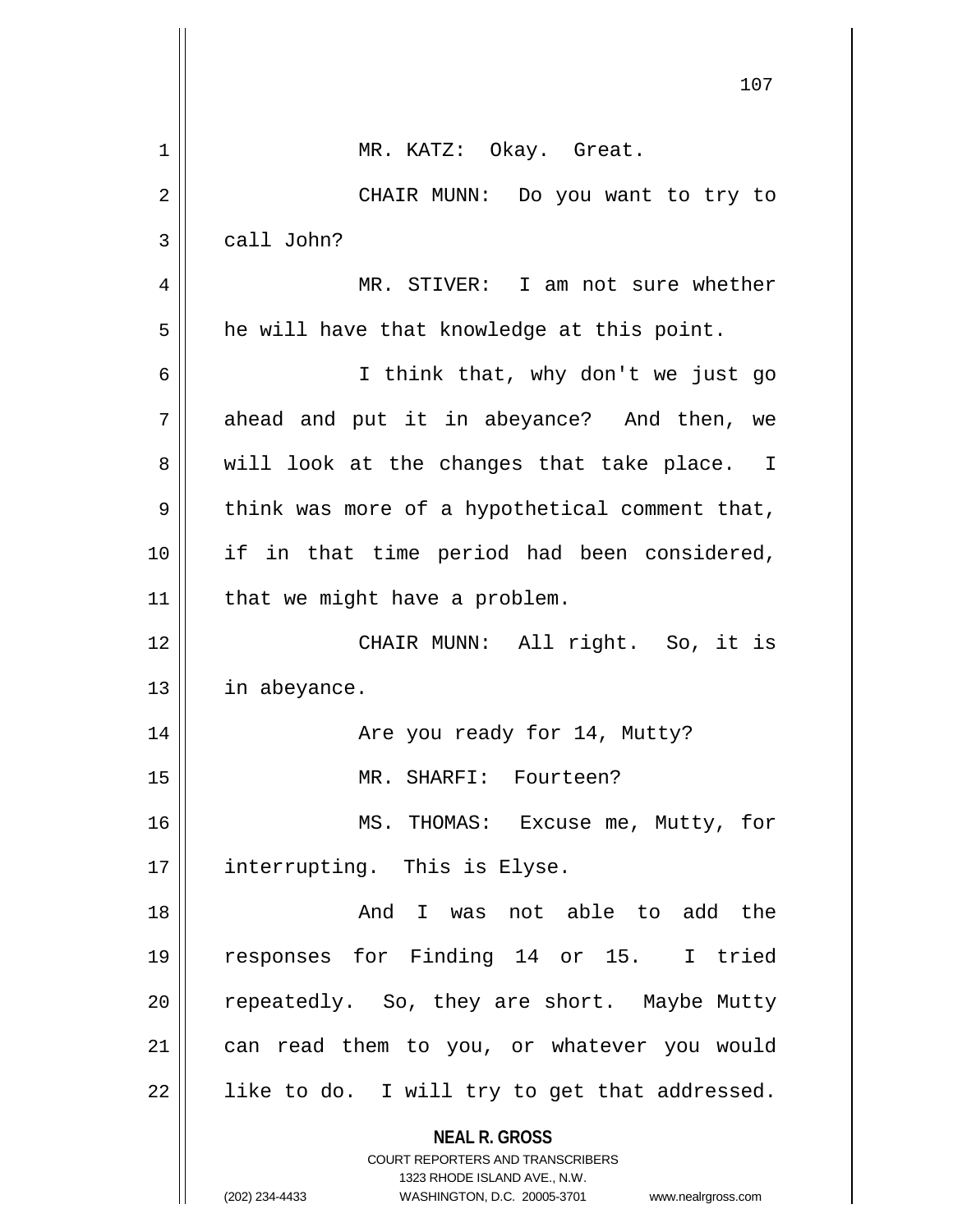1 || But, right now, those responses are not yet 2 | entered.

3 CHAIR MUNN: Then, we will just  $4 \parallel$  have to do it, hopefully, with what we have.  $5 \parallel$  Do you want to start with 14, Mutty? 6 MR. SHARFI: Yes, 14 goes along

7 with 13. It is about Battelle-TBD-6001. 8 || Since it is being removed, it is going to fall  $9 \parallel$  in the same lines as 13, where we are removing 10 || all references to the 6001 TBD.

11 It goes, once again, into that 12 prior-to-1948 situation, which now would be 13 handled on a site-by-site basis. The OTIB is 14 || just not going to give generic guidance for 15 pre-'48. It will have to be looked at based 16 | on its individual merits.

17 MR. STIVER: Mutty, this is 18 Stiver. 19 Is there going to be any change in

 $20$  || the language to indicate that expressly? 21 MR. SHARFI: At pre-'48, you would

 $22$  | have to look at the site-specific situation?

**NEAL R. GROSS** COURT REPORTERS AND TRANSCRIBERS

1323 RHODE ISLAND AVE., N.W.

(202) 234-4433 WASHINGTON, D.C. 20005-3701 www.nealrgross.com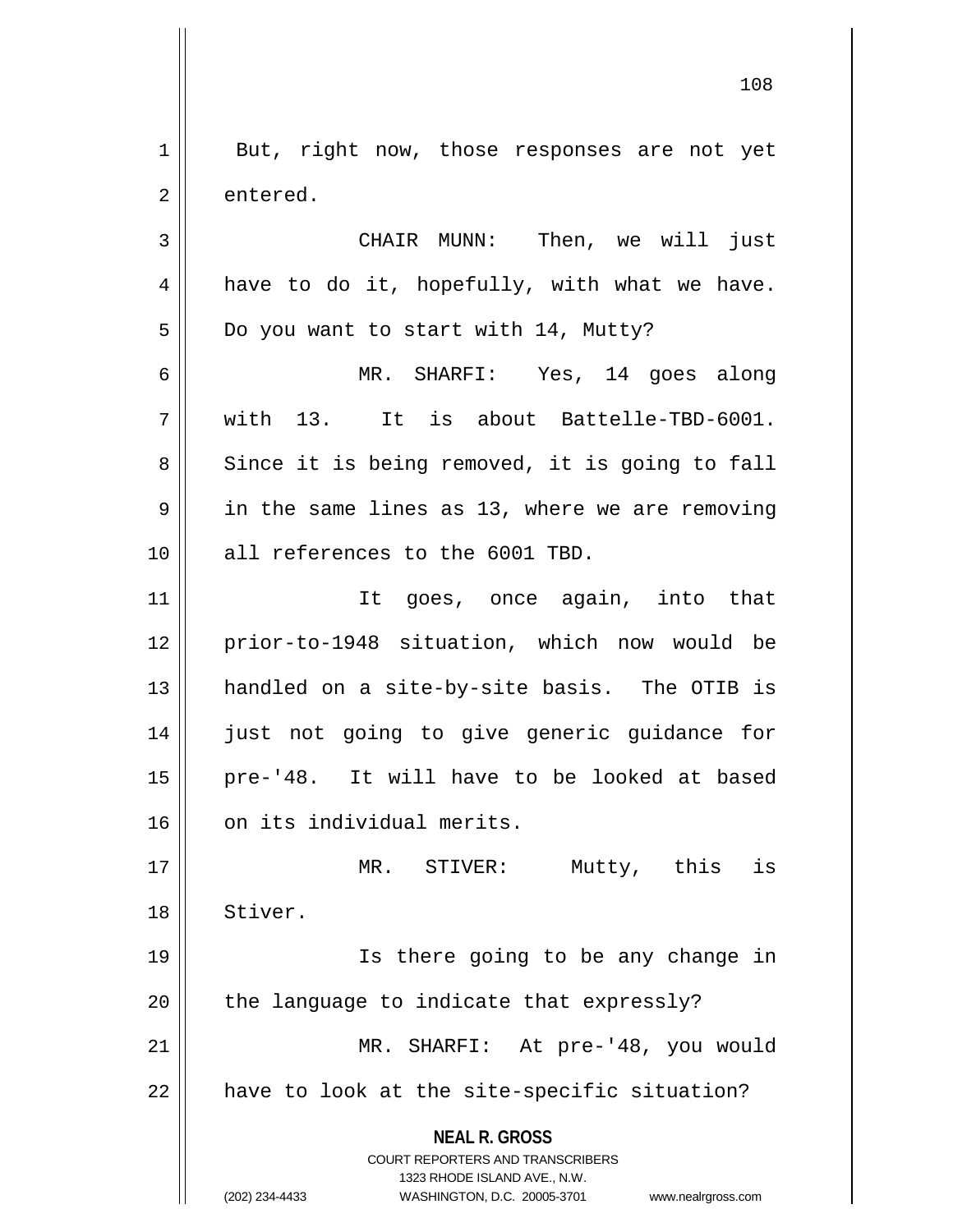| 1  | MR. STIVER: Correct.                                                                                                                                                   |
|----|------------------------------------------------------------------------------------------------------------------------------------------------------------------------|
| 2  | MR. SHARFI: I don't think there                                                                                                                                        |
| 3  | is any specific wording to that. I mean, a                                                                                                                             |
| 4  | guidance document doesn't give you guidance --                                                                                                                         |
| 5  | I can't give you guidance on every small,                                                                                                                              |
|    |                                                                                                                                                                        |
| 6  | little issue that may come up. So, I don't                                                                                                                             |
| 7  | know what I would say.                                                                                                                                                 |
| 8  | MR. STIVER: In any case, this one                                                                                                                                      |
| 9  | would be, as we have put in here in August, it                                                                                                                         |
| 10 | would be addressed in Finding 13.                                                                                                                                      |
| 11 | DR. ULSH: The current status for                                                                                                                                       |
| 12 | 14 is in progress. I know that we have a                                                                                                                               |
| 13 | category called "addressed in finding".                                                                                                                                |
| 14 | MR. STIVER: Yes, so that is --                                                                                                                                         |
| 15 | DR. ULSH:<br>Is that what you are                                                                                                                                      |
| 16 | proposing?                                                                                                                                                             |
| 17 | MR. STIVER: I was proposing that                                                                                                                                       |
| 18 | we change that to addressed in finding because                                                                                                                         |
| 19 | it is identical to 13.                                                                                                                                                 |
| 20 | CHAIR MUNN: We had gone back and                                                                                                                                       |
| 21 | forth about that. I think that we did that                                                                                                                             |
| 22 | earlier, didn't we? Yes.                                                                                                                                               |
|    | <b>NEAL R. GROSS</b><br><b>COURT REPORTERS AND TRANSCRIBERS</b><br>1323 RHODE ISLAND AVE., N.W.<br>(202) 234-4433<br>WASHINGTON, D.C. 20005-3701<br>www.nealrgross.com |

 $\mathbf{\mathcal{H}}$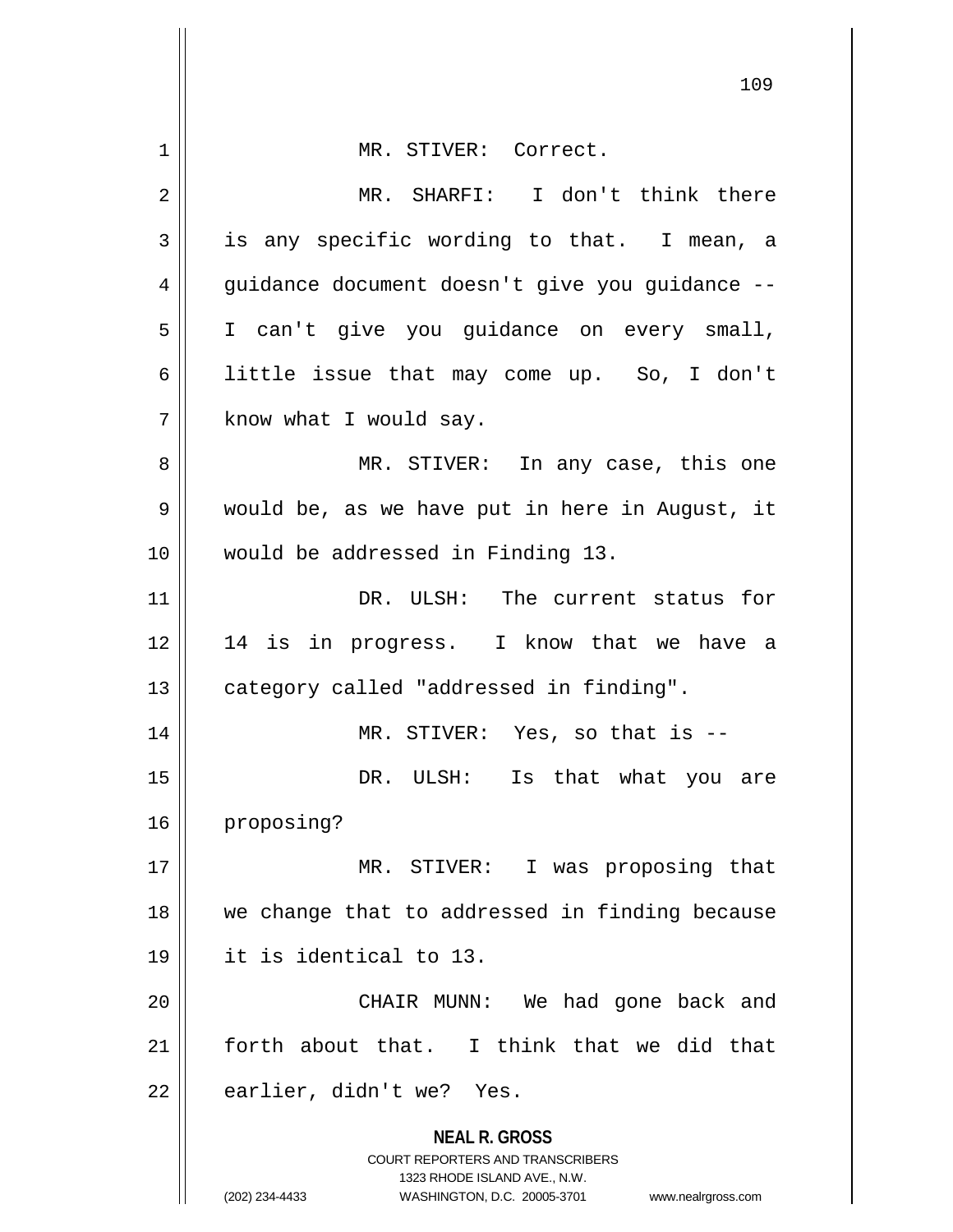**NEAL R. GROSS** COURT REPORTERS AND TRANSCRIBERS 1 || MR. HINNEFELD: It should be  $2 \parallel$  changed. 3 CHAIR MUNN: From our January 4 meeting last year, we changed it from "in 5 || progress" to "addressed in." It should have 6 been. 7 MEMBER ZIEMER: Well, the original 8 | finding had to do with an approach used in 9 TBD-6001 for inhalation, is that correct? So, 10 when 6001 went away, the Work Group that used 11 to be the 6001 Work Group, which is I think 12 || Henry Anderson's Work Group, now will handle, 13 as I understand it, those facilities that 14 would have fallen into the appendices. Is  $15$  | that correct? 16 MR. KATZ: That is correct. Yes. 17 || MEMBER ZIEMER: So, in each case, 18 || since there no longer will be a generic 19 approach to the inhalation, unless it is taken 20 from a different document, you would have to  $21$  have an individual finding, I would think, for 22 | a particular facility.

1323 RHODE ISLAND AVE., N.W.

(202) 234-4433 WASHINGTON, D.C. 20005-3701 www.nealrgross.com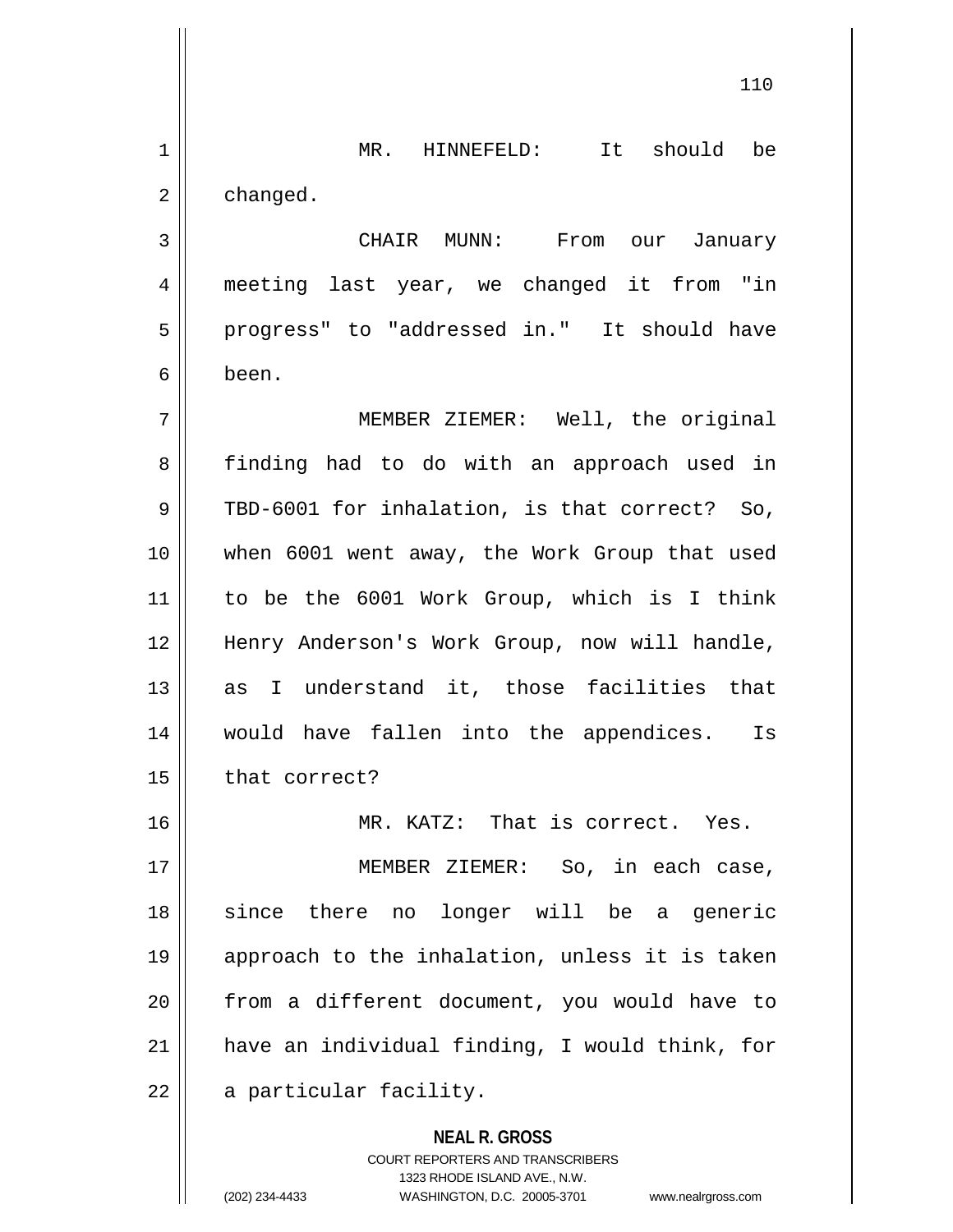|                | 111                                                                                                 |
|----------------|-----------------------------------------------------------------------------------------------------|
| 1              | MR. STIVER: Right.                                                                                  |
| $\overline{2}$ | MEMBER ZIEMER: Because these are                                                                    |
| 3              | going to go away as generic approaches, is                                                          |
| 4              | that correct, my understanding of that? Or,                                                         |
| 5              | $Stu$ --                                                                                            |
| 6              | MR. HINNEFELD: Well, 6001 is                                                                        |
| 7              | going away as a generic.                                                                            |
| 8              | MEMBER ZIEMER: As a generic.                                                                        |
| 9              | MR. HINNEFELD: It was<br>never                                                                      |
| 10             | really used very generically anyway.                                                                |
| 11             | CHAIR MUNN: And from now on, it                                                                     |
| 12             | will be an individual site.                                                                         |
| 13             | MEMBER ZIEMER: So, one of the                                                                       |
| 14             | sites now that has an inhalation situation,                                                         |
| 15             | would they draw on some other generic document                                                      |
| 16             | or would it be site-specific? Or it could be                                                        |
| 17             | either, I suppose?                                                                                  |
| 18             | MR. HINNEFELD:<br>Well, the                                                                         |
| 19             | approaches would be, the approaches for those                                                       |
| 20             | could be site-specific information or there                                                         |
| 21             | may be a use of, well, we know that there was                                                       |
| 22             | some sort of surrogate use. But it would be                                                         |
|                | <b>NEAL R. GROSS</b><br>COURT REPORTERS AND TRANSCRIBERS                                            |
|                | 1323 RHODE ISLAND AVE., N.W.<br>(202) 234-4433<br>WASHINGTON, D.C. 20005-3701<br>www.nealrgross.com |
|                |                                                                                                     |

 $\mathbf{\mathcal{L}}$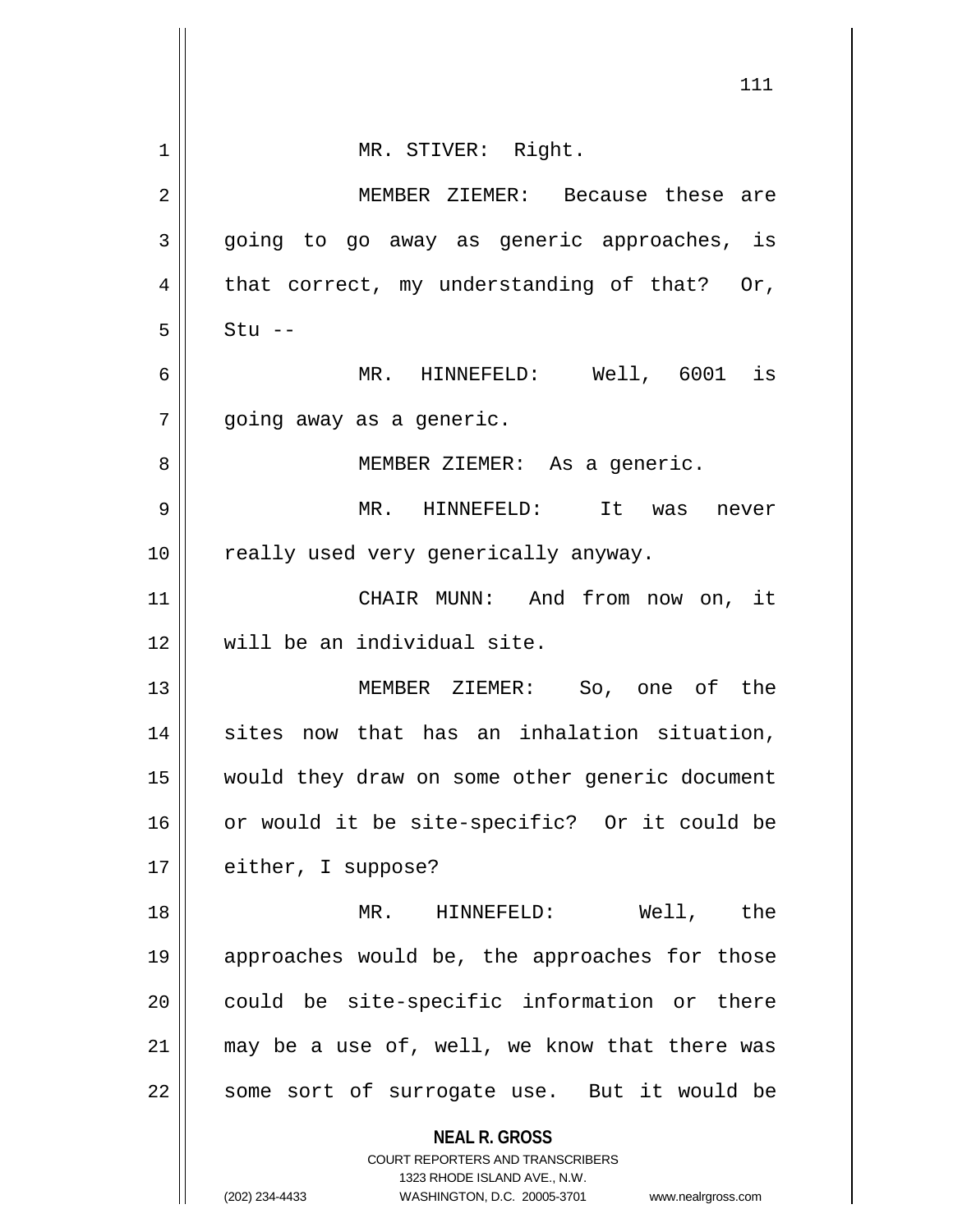**NEAL R. GROSS** COURT REPORTERS AND TRANSCRIBERS 1323 RHODE ISLAND AVE., N.W. (202) 234-4433 WASHINGTON, D.C. 20005-3701 www.nealrgross.com 112 1 || to address a particular site. 2 || MEMBER ZIEMER: Right. So, then,  $3 \parallel$  there would be an SC&A review of that 4 document? 5 MR. HINNEFELD: Yes. 6 MR. STIVER: There would be some 7 further review. 8 || MEMBER ZIEMER: Right, right. 9 So, I think the solution here is  $10$  | that it goes away and you just --11 || MR. STIVER: And, then, it becomes 12 || a site-specific issue when something comes  $13 \parallel$  up, and it is addressed within --14 MR. HINNEFELD: That is the way it 15 || seems to me. I mean, I am not familiar with  $16$  -- you know, it says it refers to the 6001, 17 || but you don't really know exactly. 18 || MEMBER ZIEMER: Right. You are 19 not using it for anything. 20 MR. HINNEFELD: Yes. 21 CHAIR MUNN: So, that leaves us 22 where?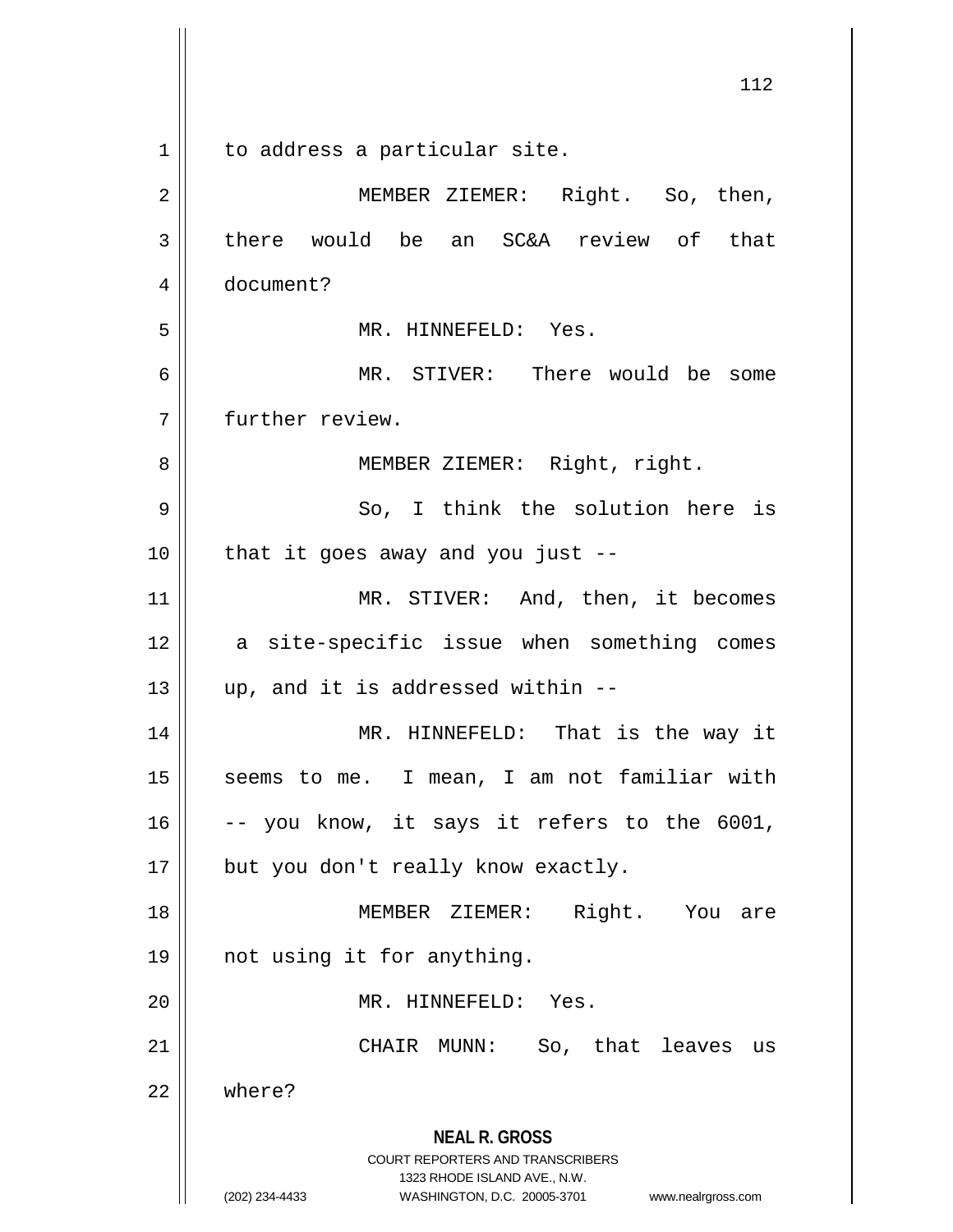**NEAL R. GROSS** COURT REPORTERS AND TRANSCRIBERS 1323 RHODE ISLAND AVE., N.W. (202) 234-4433 WASHINGTON, D.C. 20005-3701 www.nealrgross.com 1 MEMBER ZIEMER: Well, it is not  $2 \parallel$  going to be addressed in something else. That  $3 \parallel$  is the point I am making. It says, I think  $4 \parallel$  the last entry I have here for No. -- is it  $5 \parallel 13?$ 6 MR. HINNEFELD: Fourteen. 7 MEMBER ZIEMER: Fourteen, the same  $8 \parallel$  as item 13, change to "addressed in". It is 9 || not going to be addressed in something, right? 10 MR. STIVER: Yes, they are 11 | basically the same. 12 MR. SHARFI: It will be addressed  $13$   $\parallel$  in 13. 14 || MR. STIVER: Yes. 15 || MEMBER ZIEMER: Oh, I see. 16 MR. STIVER: Thirteen is getting  $17 \parallel$  rid of  $-$ 18 MEMBER ZIEMER: I got you. I got 19 you. 20 MR. STIVER: It is 6001 is going  $21$  away. 22 || MEMBER ZIEMER: I got you.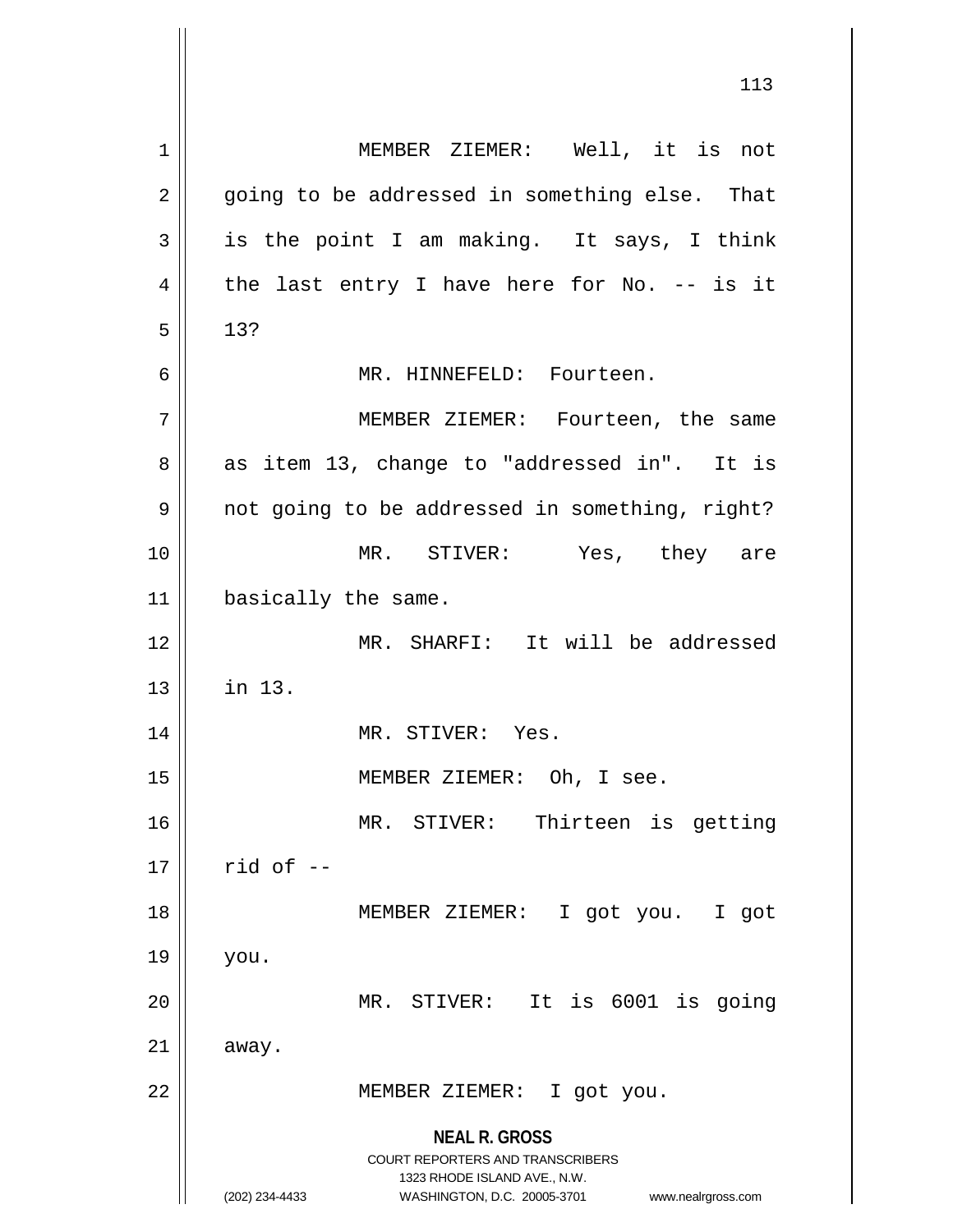**NEAL R. GROSS** COURT REPORTERS AND TRANSCRIBERS 1323 RHODE ISLAND AVE., N.W. (202) 234-4433 WASHINGTON, D.C. 20005-3701 www.nealrgross.com 114 1 || MR. STIVER: It is just two  $2 \parallel$  aspects of that same issue. 3 MR. KATZ: So, you can just close 4 || this one because you have 13, which is in 5 abeyance, right? 6 MR. STIVER: Isn't that a separate 7 | category "addressed in finding"? 8 MEMBER ZIEMER: What does 9 | "addressed in" mean? 10 MR. HINNEFELD: Basically, it is a 11 || resolution of this other finding. 12 MR. STIVER: A lot of these 13 || findings are really all related to the same  $14$   $\parallel$  basic  $-$ 15 || MEMBER ZIEMER: Well, you say, 16 "addressed in Finding 13." 17 || CHAIR MUNN: Correct. 18 MEMBER ZIEMER: I got you. 19 CHAIR MUNN: All right. Are we 20 finished with 14? 21 MR. KATZ: Yes. 22 || CHAIR MUNN: All right. We will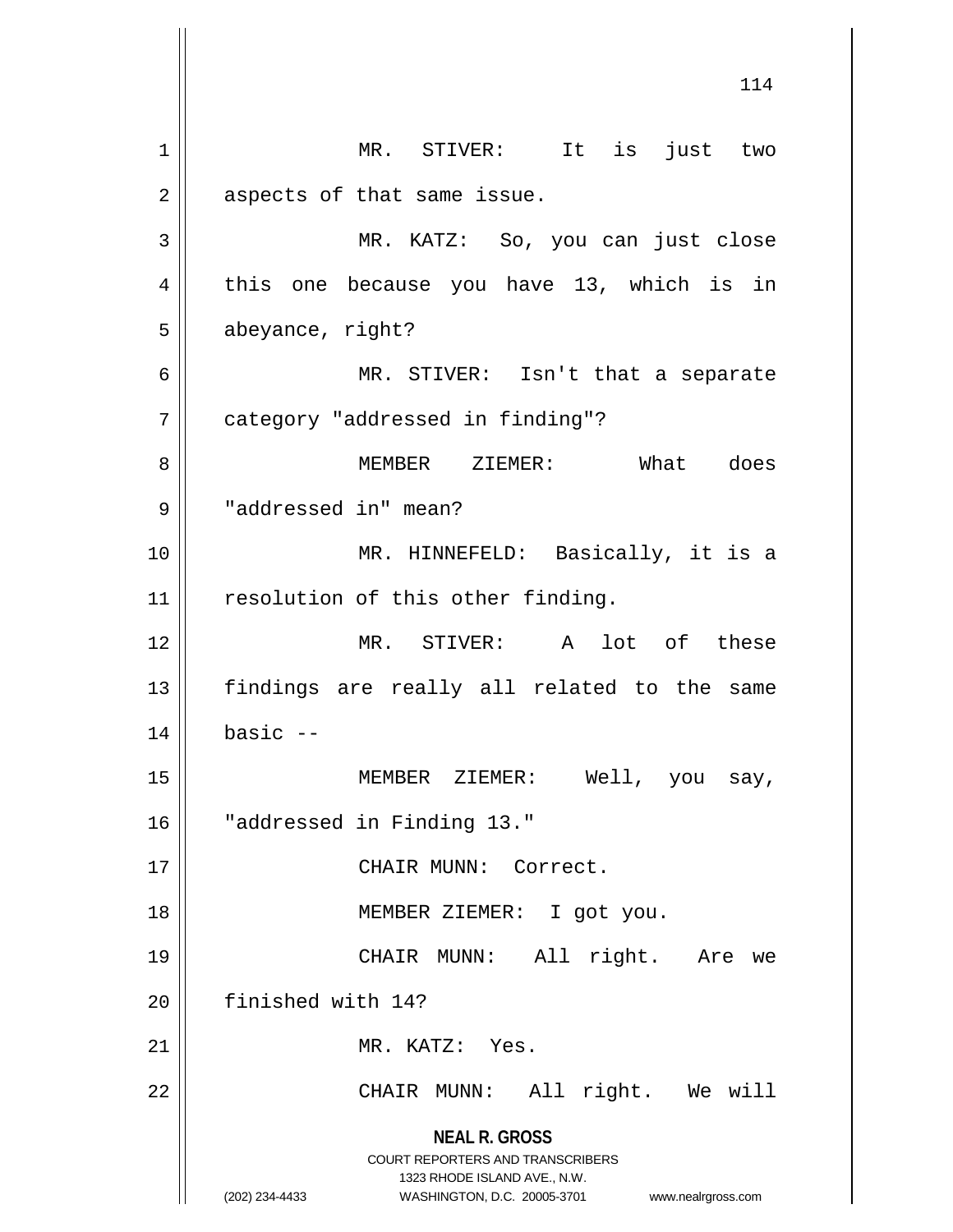**NEAL R. GROSS** COURT REPORTERS AND TRANSCRIBERS 1323 RHODE ISLAND AVE., N.W. (202) 234-4433 WASHINGTON, D.C. 20005-3701 www.nealrgross.com 115 1 || move on to 15. 2 MR. SHARFI: Fifteen is already in 3 | abeyance. 4 CHAIR MUNN: It is, indeed. And  $5 \parallel$  that is the bottom of my list, am I correct? 6 MR. KATZ: That is correct for 70. 7 CHAIR MUNN: We have, with Mutty's 8 assistance and Steve's perseverance, gotten  $9 \parallel$  through 70. 10 || MR. KATZ: That's good. 11 || CHAIR MUNN: Is there anything 12 || open on this? Eleven still shows in progress. 13 || MR. KATZ: Eleven is in abeyance. 14 CHAIR MUNN: That is just an  $15$  | artifact of where I am, I guess. 16 MR. KATZ: Yes. 17 || CHAIR MUNN: There it goes. 18 And 14, my 14 is still showing in 19 | progress. 20 MR. HINNEFELD: Steve is still  $21$  | changing that. 22 || MR. MARSCHKE: Yes, you have got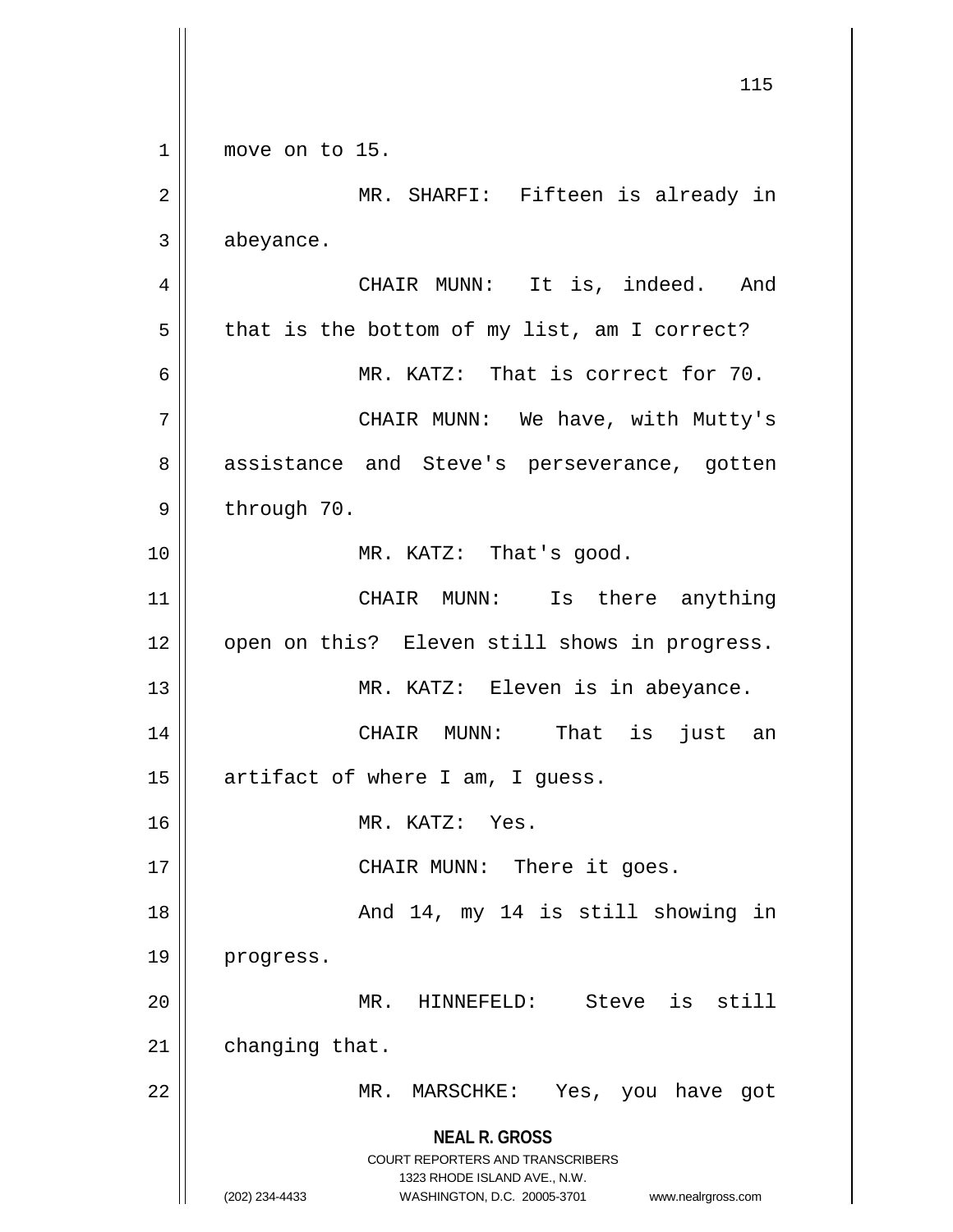**NEAL R. GROSS** COURT REPORTERS AND TRANSCRIBERS 1323 RHODE ISLAND AVE., N.W. (202) 234-4433 WASHINGTON, D.C. 20005-3701 www.nealrgross.com 116 1 || to get a faster secretary. 2 | (Laughter.) 3 || CHAIR MUNN: All right. 4 MR. STIVER: We prefer accuracy to  $5$  speed. 6 (Laughter.) 7 MR. HINNEFELD: It should show up  $8 \parallel$  as "addressed in finding" at this point. 9 CHAIR MUNN: Excellent. 10 MR. KATZ: So, TIB-70, you could 11 have a two-pager written. Everything is 12 || either closed or in abeyance, is that correct? 13 Right? 14 CHAIR MUNN: It appears to be. 15 MR. KATZ: So, we can task SC&A 16 | with a two-pager on this. 17 || CHAIR MUNN: We can, indeed. 18 Now the next item on our agenda is 19 || the PERs. We have three that were items of 20 | concern. 21 || The first one was 008, and the  $22$  || last time we met Ted said he would take the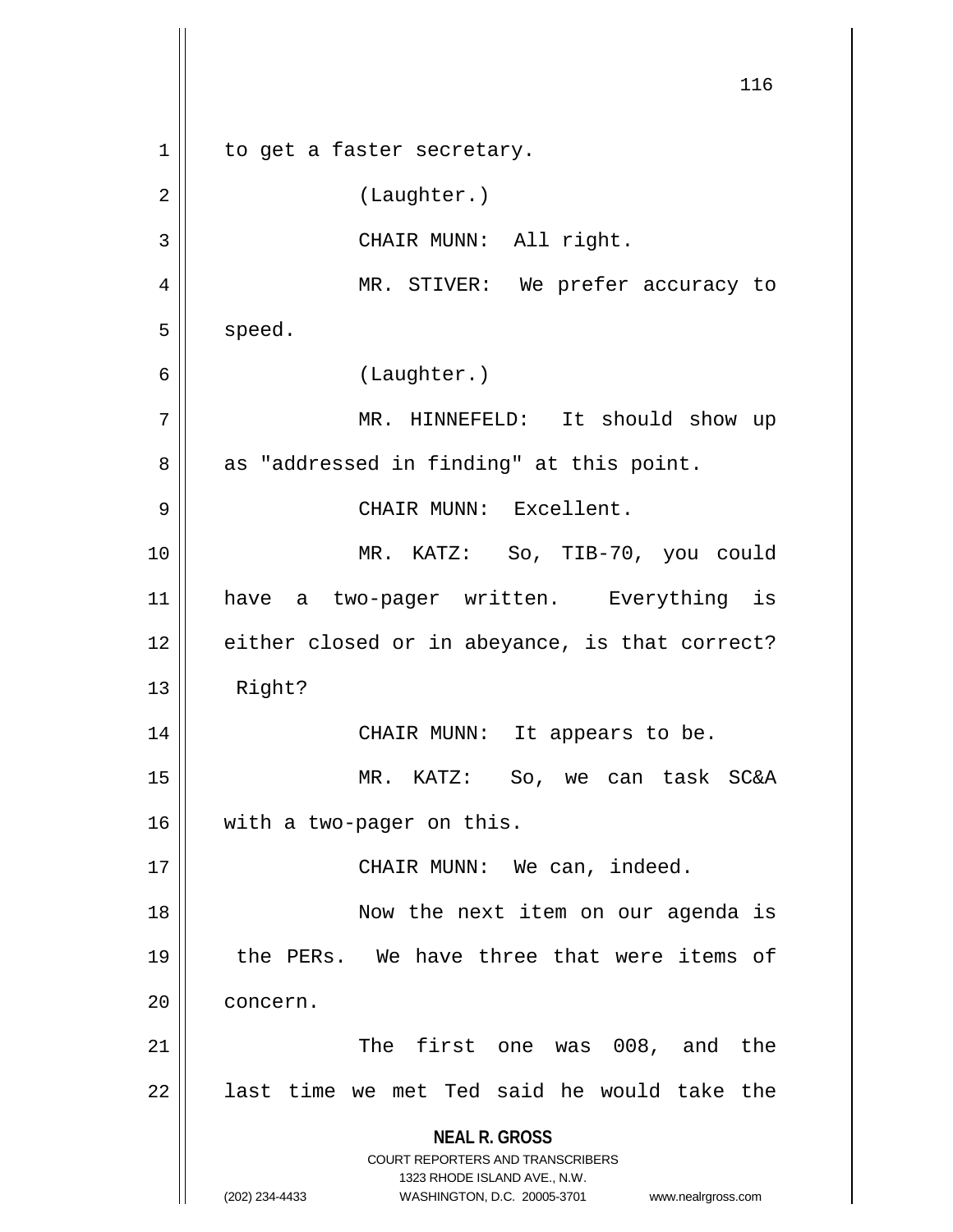**NEAL R. GROSS** COURT REPORTERS AND TRANSCRIBERS 1323 RHODE ISLAND AVE., N.W. (202) 234-4433 WASHINGTON, D.C. 20005-3701 www.nealrgross.com 1 | responsibility for seeing that our transcript  $2 \parallel$  notations got over to Dr. Richardson after -- $3 \parallel$  did that happen? 4 MR. KATZ: No. You have to remind 5 | me even what notations you mean. Or what was 6 b the issue here? 7 MEMBER ZIEMER: It had to do with 8 the IREP model, whether there was -- I don't  $9 \parallel$  know the  $-$ 10 MR. STIVER: Yes, actually, this 11 is an issue that Hans had raised about the 12 time dependence in the Probability of 13 || Causation. It is handled in IREP. Remember,  $14$   $\parallel$  there were two different situations with that. 15 | Actually, there were more than two. 16 If the onset was like 20 years 17 || later or four years later, you are basically 18 in the same PoC. So, we agreed that this was 19 kind of an overarching science issue that 20 || needed to be transferred to that Work Group. 21 MR. KATZ: And this is in the  $22$  | transcript notations for transcript made  $-$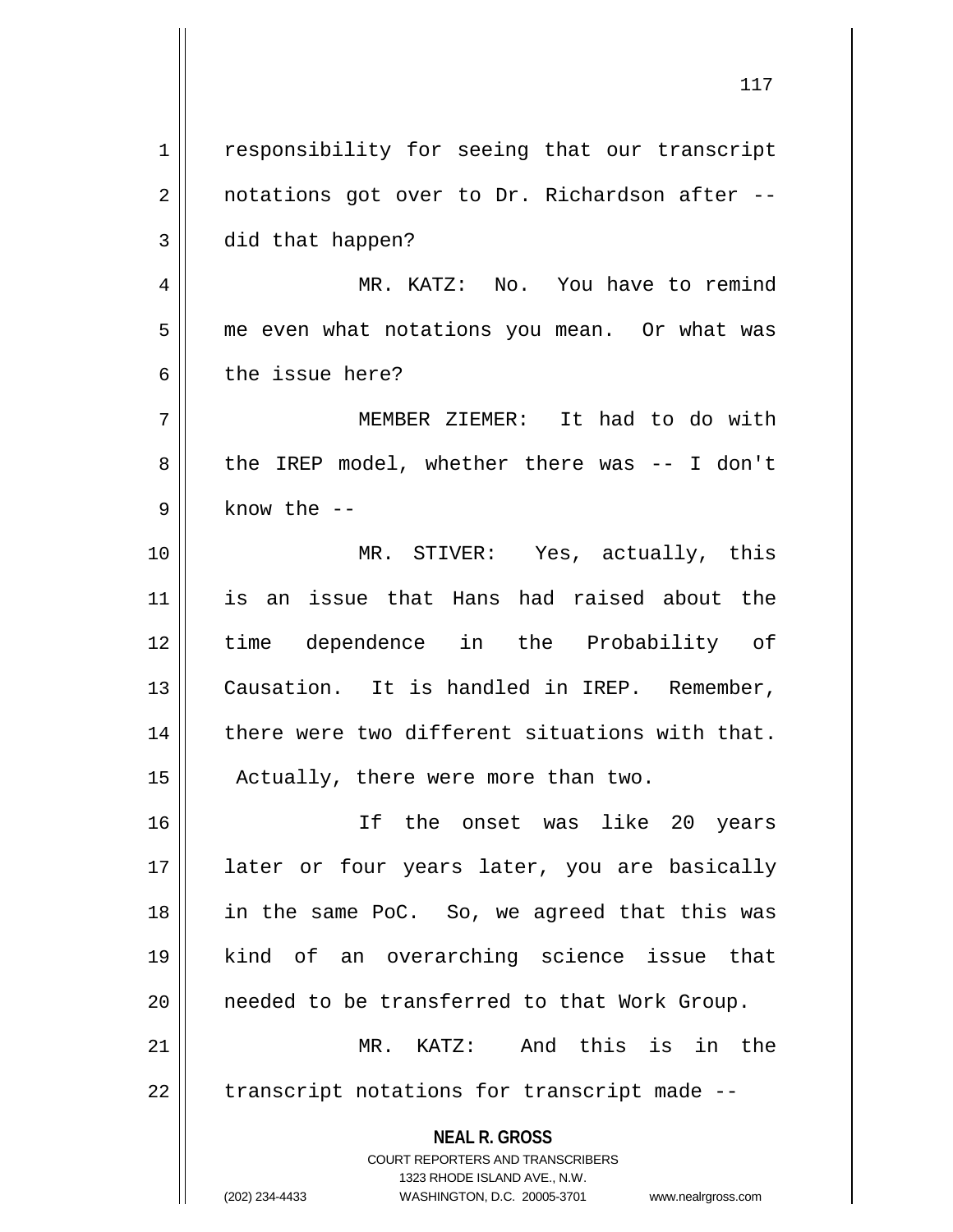|    | 118                                            |
|----|------------------------------------------------|
| 1  | MR. STIVER: It would have been                 |
| 2  | the September 30th.                            |
| 3  | MR. KATZ: September?                           |
| 4  | CHAIR MUNN: March 22.                          |
| 5  | MR. KATZ: March 22?                            |
| 6  | CHAIR MUNN: March 22, pages 132                |
| 7  | to 184.                                        |
| 8  | MR. KATZ: One --                               |
| 9  | CHAIR MUNN: One thirty-two to                  |
| 10 | 184.                                           |
| 11 | MR. KATZ: I may have sent those                |
| 12 | to David, but I don't recall, because that     |
| 13 | would have been so long ago. But I can         |
| 14 | double-back and check that.                    |
| 15 | I mean, that fits with what that               |
| 16 | Science Work Group has signed up to do, in a   |
| 17 | sense, because all of their priorities to date |
| 18 | are risk-model-related work. So, it fits       |
| 19 | within that sense.  Now they have a<br>long    |
| 20 | laundry list, and when that will get addressed |
| 21 | is anybody's guess, given how long their       |
| 22 | laundry list is.                               |
|    | <b>NEAL R. GROSS</b>                           |

COURT REPORTERS AND TRANSCRIBERS 1323 RHODE ISLAND AVE., N.W. (202) 234-4433 WASHINGTON, D.C. 20005-3701 www.nealrgross.com

 $\mathsf{II}$ 

 $\mathsf{I}$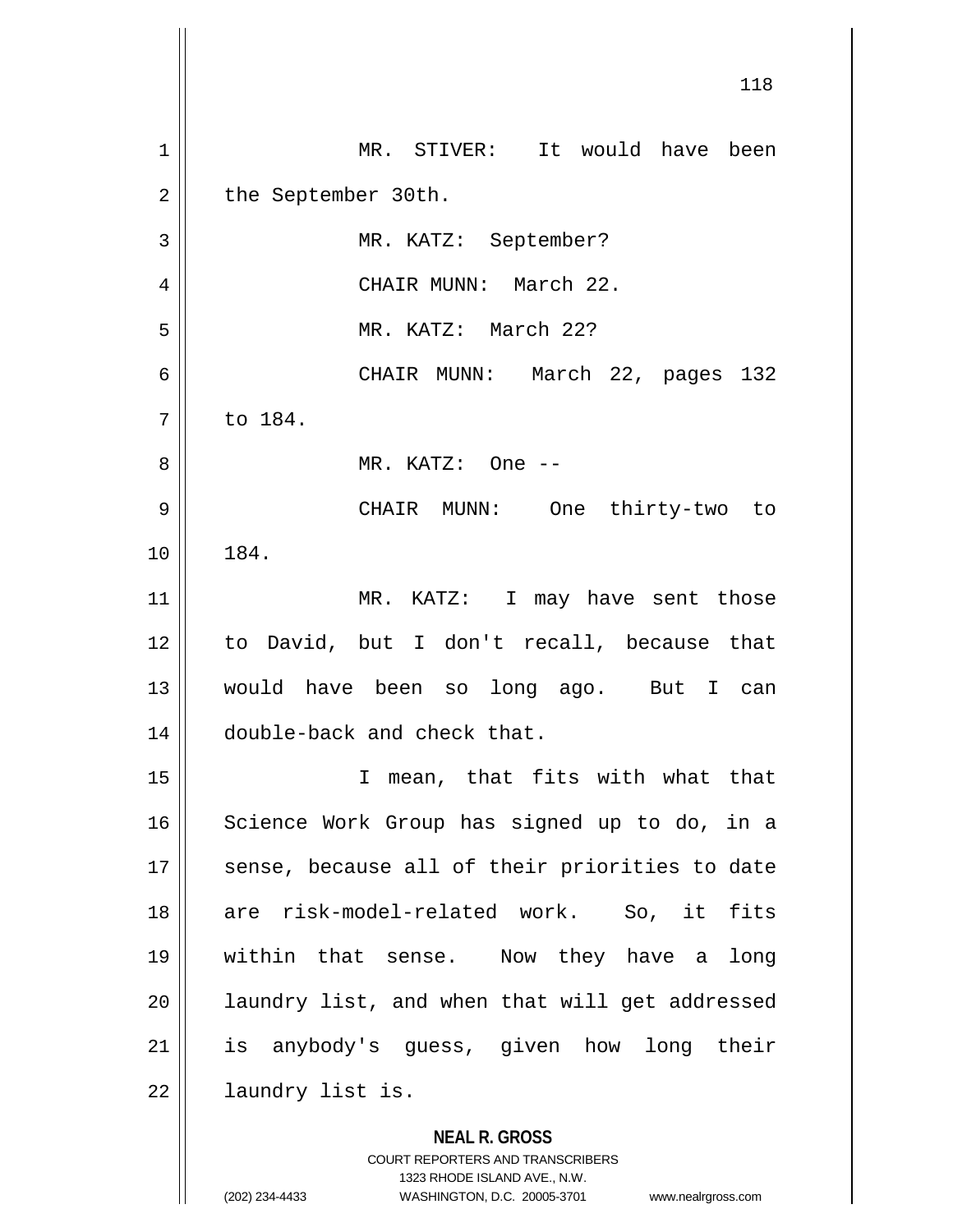**NEAL R. GROSS** COURT REPORTERS AND TRANSCRIBERS 1323 RHODE ISLAND AVE., N.W. (202) 234-4433 WASHINGTON, D.C. 20005-3701 www.nealrgross.com 1 || But, anyway, I will follow up  $2 \parallel$  after this meeting and check to see either 3 that I sent those transcript pages or send 4 them again. I will send them again, in any  $5 \parallel$  event, actually, to David, so that he has 6 those in mind at least. 7 CHAIR MUNN: And the next item, 8 018, which was my commitment to do that. Even 9 || though the Los Alamos Group knows what we are 10 || sending to them, I was going to see it that it  $11$  | got to them in written form and was, frankly, 12 hoping to see if I could do that in PDF. Now 13  $\parallel$  that I can do it, I will proceed to do so, but 14 it has not yet been done. 15 || And on PER-020, we had a question 16 || with respect to the Blockson division. NIOSH 17 was going to take a look at the universe of 18 claims that we had to see whether there 19 actually would even be any claimants affected 20 | by our items. 21 || DR. ULSH: Wanda, I don't --22 MR. HINNEFELD: What is the date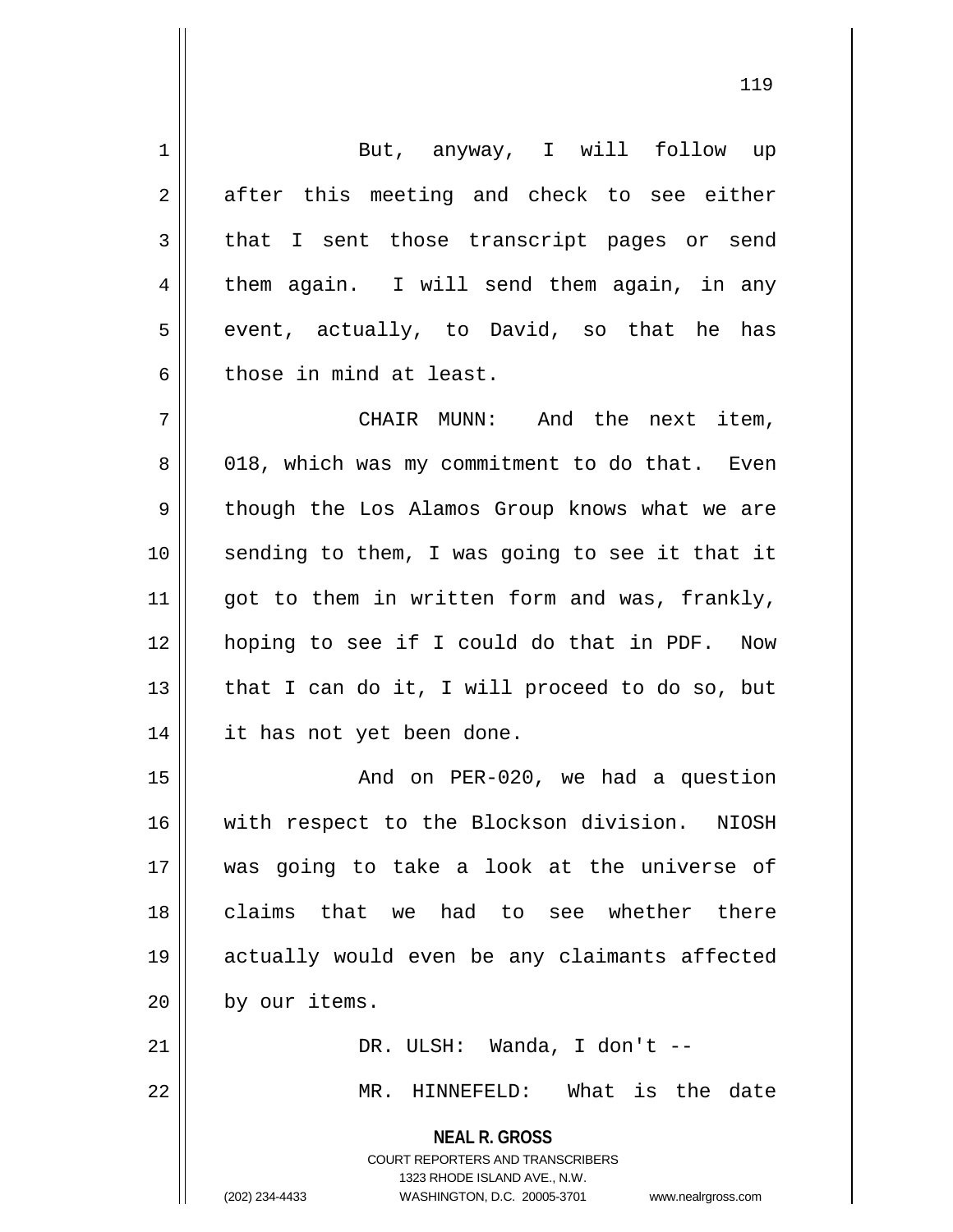**NEAL R. GROSS** COURT REPORTERS AND TRANSCRIBERS 1323 RHODE ISLAND AVE., N.W. (202) 234-4433 WASHINGTON, D.C. 20005-3701 www.nealrgross.com 1 | of that meeting? I think I asked Tom and I  $2 \parallel$  got an answer. What was the date of the 3 | meeting? This is from the September meeting? 4 | MR. STIVER: Right. 5 || MR. KATZ: Yes. 6 CHAIR MUNN: Correct. 7 MR. MARSCHKE: Basically, yes, 8 | September. I have got a note saying Stu will  $9 \parallel$  find out whether these issues affect anyone. 10 MR. STIVER: This is the issue of 11 Type M uranium -- 12 MEMBER ZIEMER: Which finding is  $13 \parallel$  it? 14 || CHAIR MUNN: Twenty. 15 || MEMBER ZIEMER: Twenty --16 CHAIR MUNN: On 1 and 2 both. 17 || MEMBER ZIEMER: One and 2 both. 18 CHAIR MUNN: We had those classes, 19 and there was one value for uranium,  $20$  | converting data, inhalation and ingestion. We 21 were questioning whether it was necessary to  $22$   $\parallel$  do that work, in light of the fact of the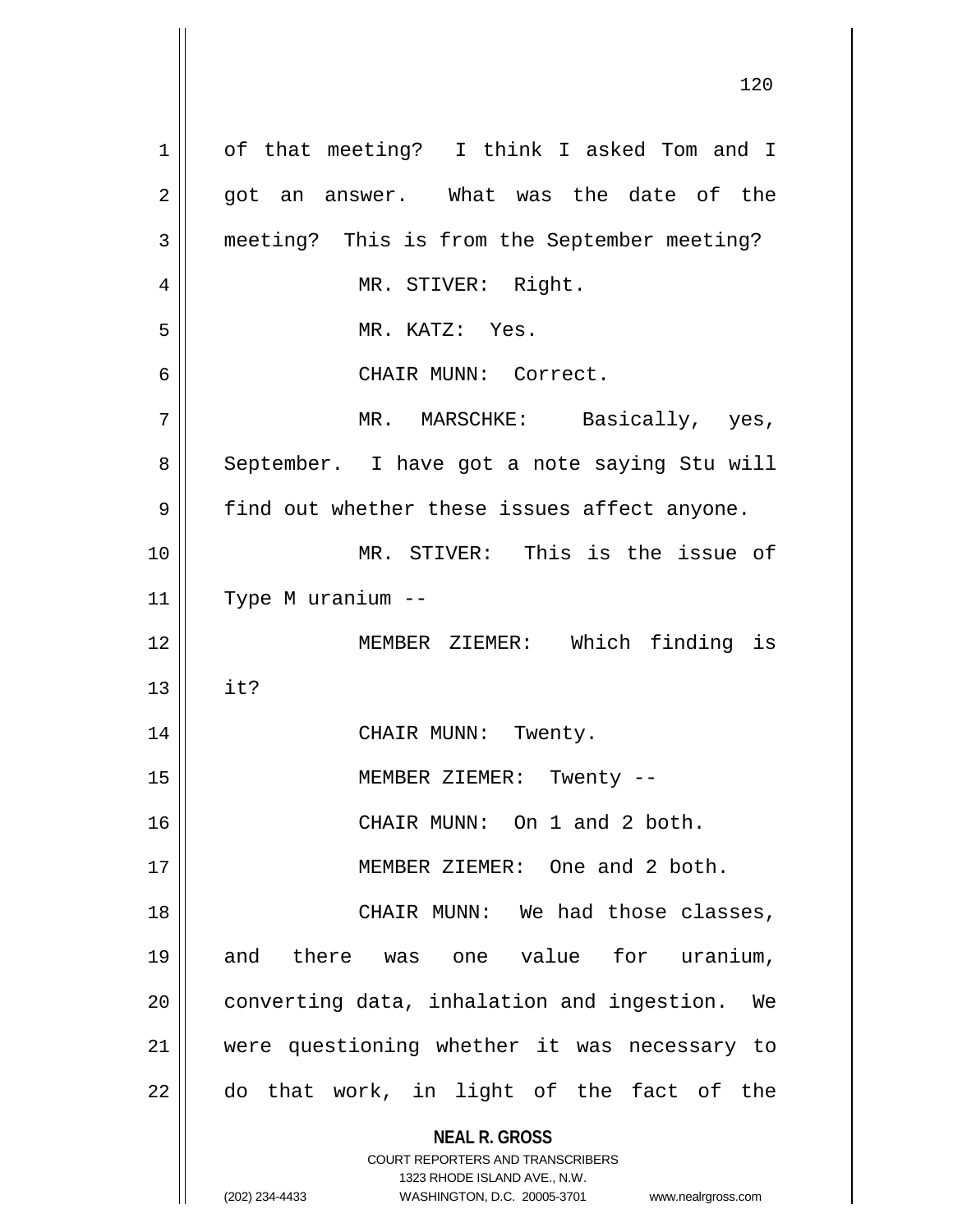**NEAL R. GROSS** COURT REPORTERS AND TRANSCRIBERS 1323 RHODE ISLAND AVE., N.W. (202) 234-4433 WASHINGTON, D.C. 20005-3701 www.nealrgross.com 1 | probability that there were ever going to be 2 | claimants that would even raise this question 3 was remote. We were just going to check to 4 make sure that that was true before we closed  $5 \parallel$  it out. 6 We will carry that one over, 7 | right? 8 MR. HINNEFELD: Yes, it is going  $9 \parallel$  to take me a minute to find that. 10 CHAIR MUNN: So, all three of 11 || these carryover. 12 MR. KATZ: Folks on the phone, 13 || except when you are speaking, would you please 14 mute your phones? There is some static coming 15 back that is giving the transcriber a hard  $16 \parallel$  time. 17 CHAIR MUNN: Now we will move on  $18$  to our other carryover items that we had, the 19 first one being TIB-10. 20 || **NIOSH** was going to review Bob 21 || Anigstein's report and have a position on that  $22 \parallel$  for us.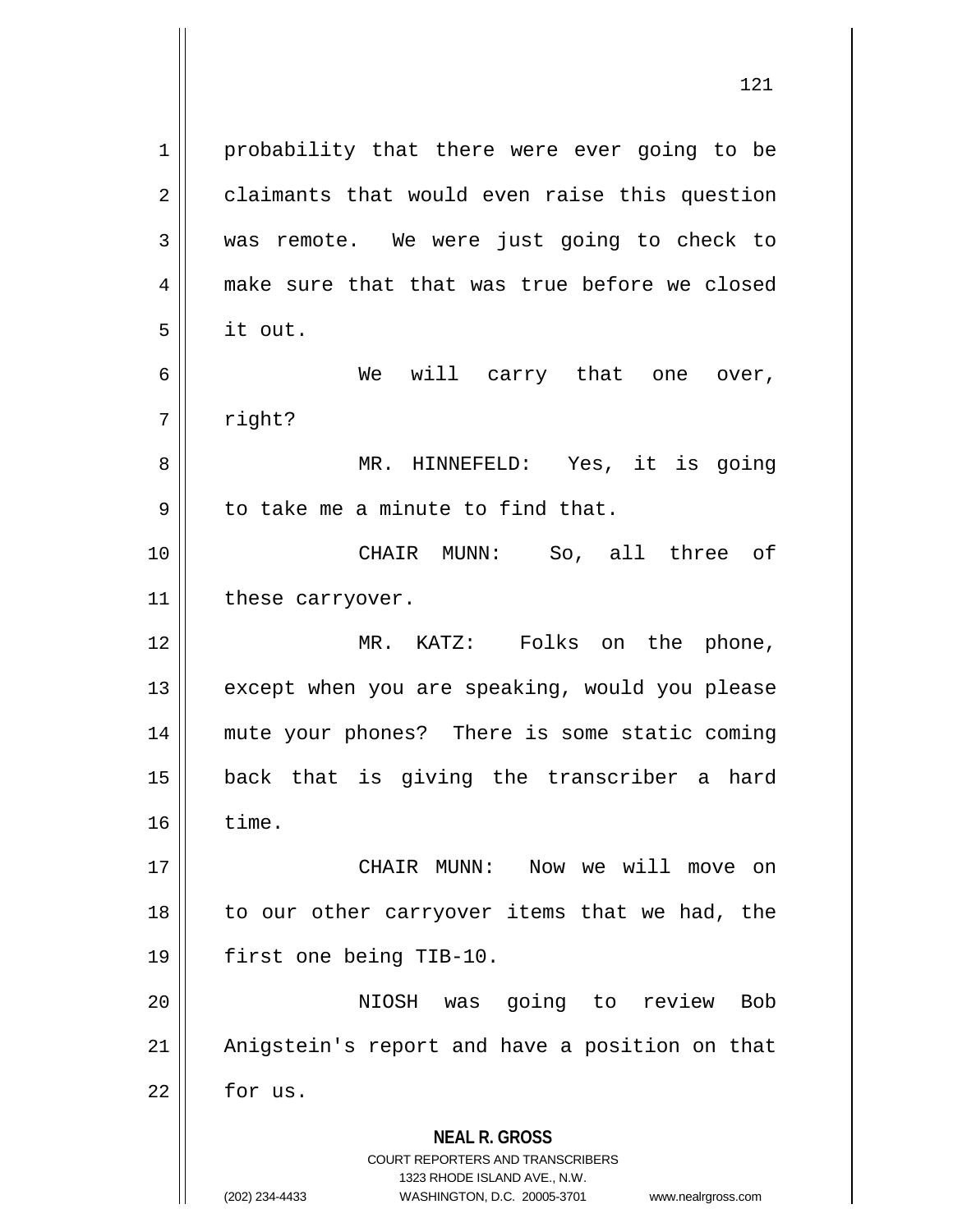**NEAL R. GROSS** COURT REPORTERS AND TRANSCRIBERS 1323 RHODE ISLAND AVE., N.W. (202) 234-4433 WASHINGTON, D.C. 20005-3701 www.nealrgross.com 122 1 MEMBER ZIEMER: TIB-10 is the 2 | overestimating approach? 3 CHAIR MUNN: Yes, it is best 4 estimate, external dose reconstruction  $5 \parallel$  for glove box --6 MEMBER ZIEMER: Oh, I have got the 7 wrong one. 8 DR. ULSH: This is OTIB-10 or  $9$   $\vert$   $OCAS-TIB-10$ ? 10 MR. MARSCHKE: It is OCAS-TIB-10. 11 || DR. ULSH: Okay. I retract my 12 || answer then. 13 || MEMBER ZIEMER: OCAS-TIB-10. 14 DR. ULSH: Okay. If you can't 15 || find it there, Paul, it might be it had been 16 | changed to DCAS. 17 CHAIR MUNN: It is DCAS-TIB-10. 18 || DR. ULSH: Right. The story there 19 is that it was originally issued as 20 || OCAS-TIB-10. We changed our Division name and 21 || we revised this document. It has been changed  $22$  | to DCAS-TIB-10.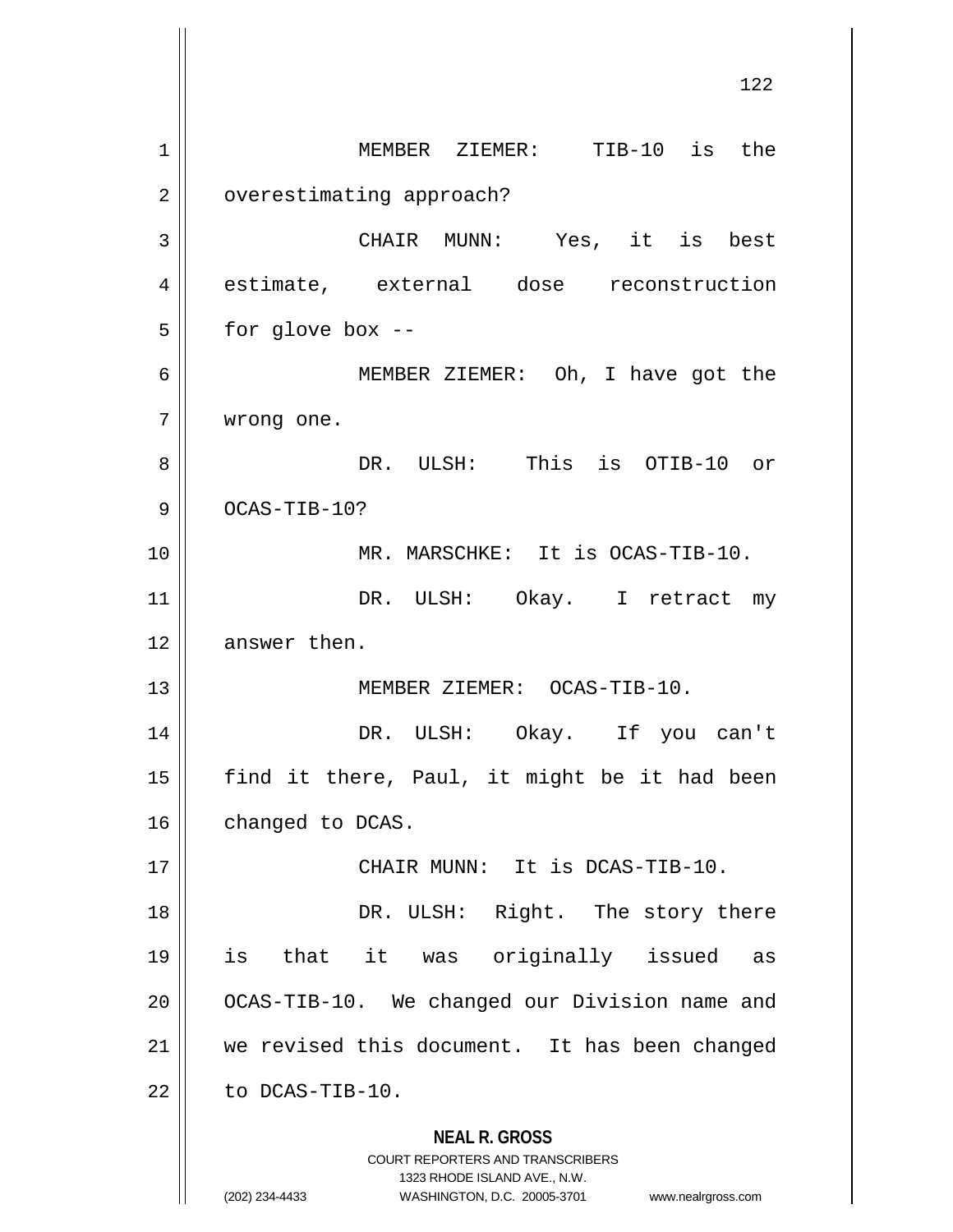**NEAL R. GROSS** 1 MEMBER ZIEMER: How are the DCAS 2 || things sorted under here? I mean, I'm under  $3$  | TIBs. 4 DR. ULSH: I don't know, but I -- 5 || MEMBER ZIEMER: No DCASes. 6 CHAIR MUNN: Go back up. Just try  $7 \parallel$  it up there under the Search box. 8 MR. MARSCHKE: Yes, if you do a  $9 \parallel$  search on TIB-10, TIB-0010, it will -- the 10 || only problem is it showing these as all being 11 || open issues. 12 DR. ULSH: This is one of those 13 bugs that we talked about. Let me give you 14 || the status on this, and then I will tell you 15  $\parallel$  why the database appears the way it does. 16 Basically, this is one where we 17 have been going back and forth on this one for 18 a long time. It is my summary that the 19 substantive issues have been addressed, but 20 || there were some examples that we provided in 21 || response to some SC&A findings. While the 22 || overarching or overlying issues have been

> 1323 RHODE ISLAND AVE., N.W. (202) 234-4433 WASHINGTON, D.C. 20005-3701 www.nealrgross.com

COURT REPORTERS AND TRANSCRIBERS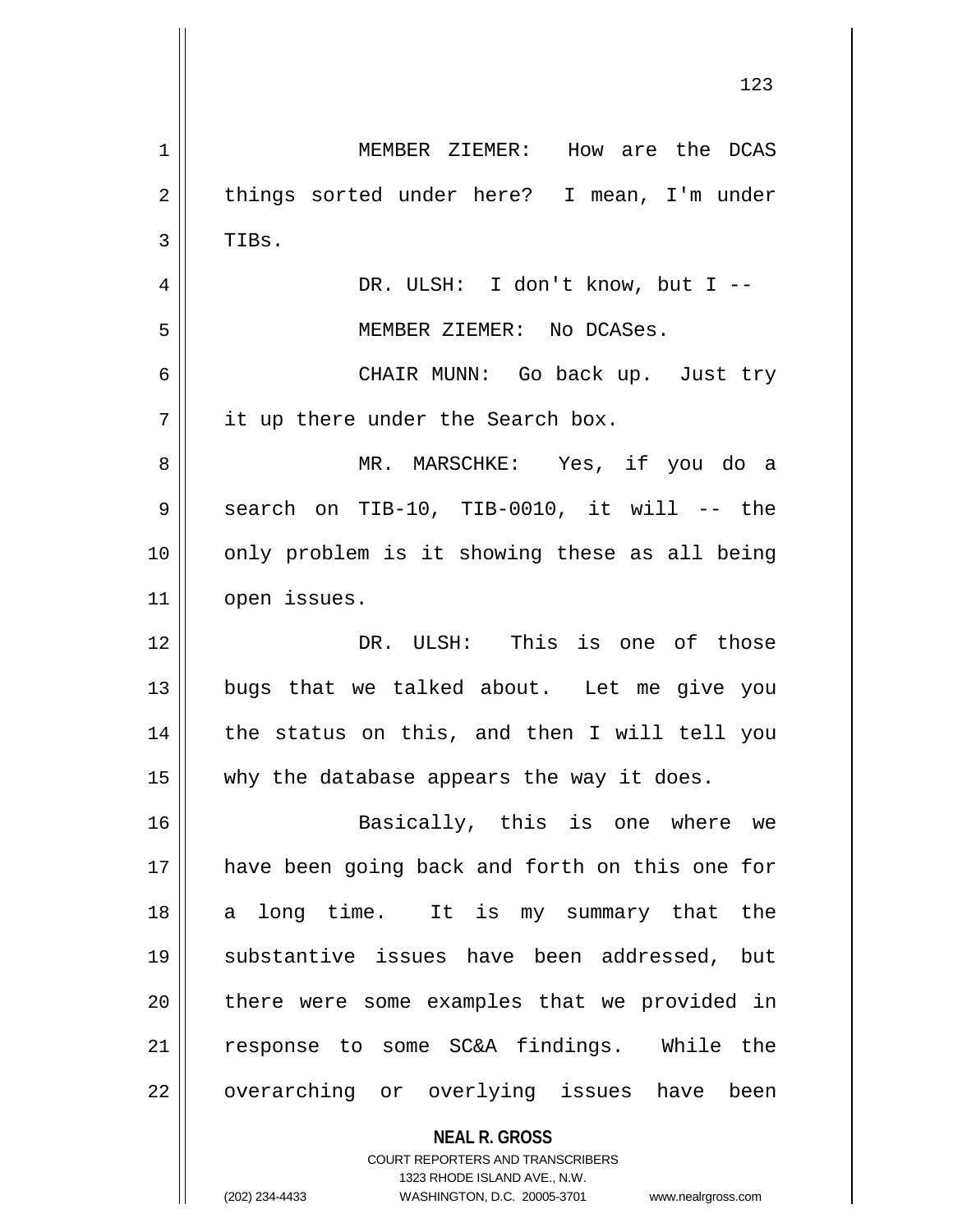**NEAL R. GROSS** COURT REPORTERS AND TRANSCRIBERS 1323 RHODE ISLAND AVE., N.W. (202) 234-4433 WASHINGTON, D.C. 20005-3701 www.nealrgross.com 1 addressed, we are still not in concordance on  $2 \parallel$  some of those examples that we provided.  $3 \parallel$  So, I initiated a revision of this 4 document to take those examples out. That 5 || revision has happened. Those have been  $6 \parallel$  removed, those examples. 7 And so, I have findings written up  $8 \parallel$  that I have not yet transferred to this 9 Working Group. The reason is we discovered a 10 bug in the database where some of these in 11 || this situation where they originated in an 12 || OCAS document were changed to a DCAS document, 13 || the findings weren't ported over when we went 14 | from Access to here. 15 || So, I worked with Tom James, and I 16 think we have got that fixed, with the 17 || exception of the status on the findings is not 18 up-to-date. 19 || CHAIR MUNN: Okay. 20 DR. ULSH: So, I think the action 21 || item here is for us, NIOSH, to go in and put  $22$  || our updated finding into the database and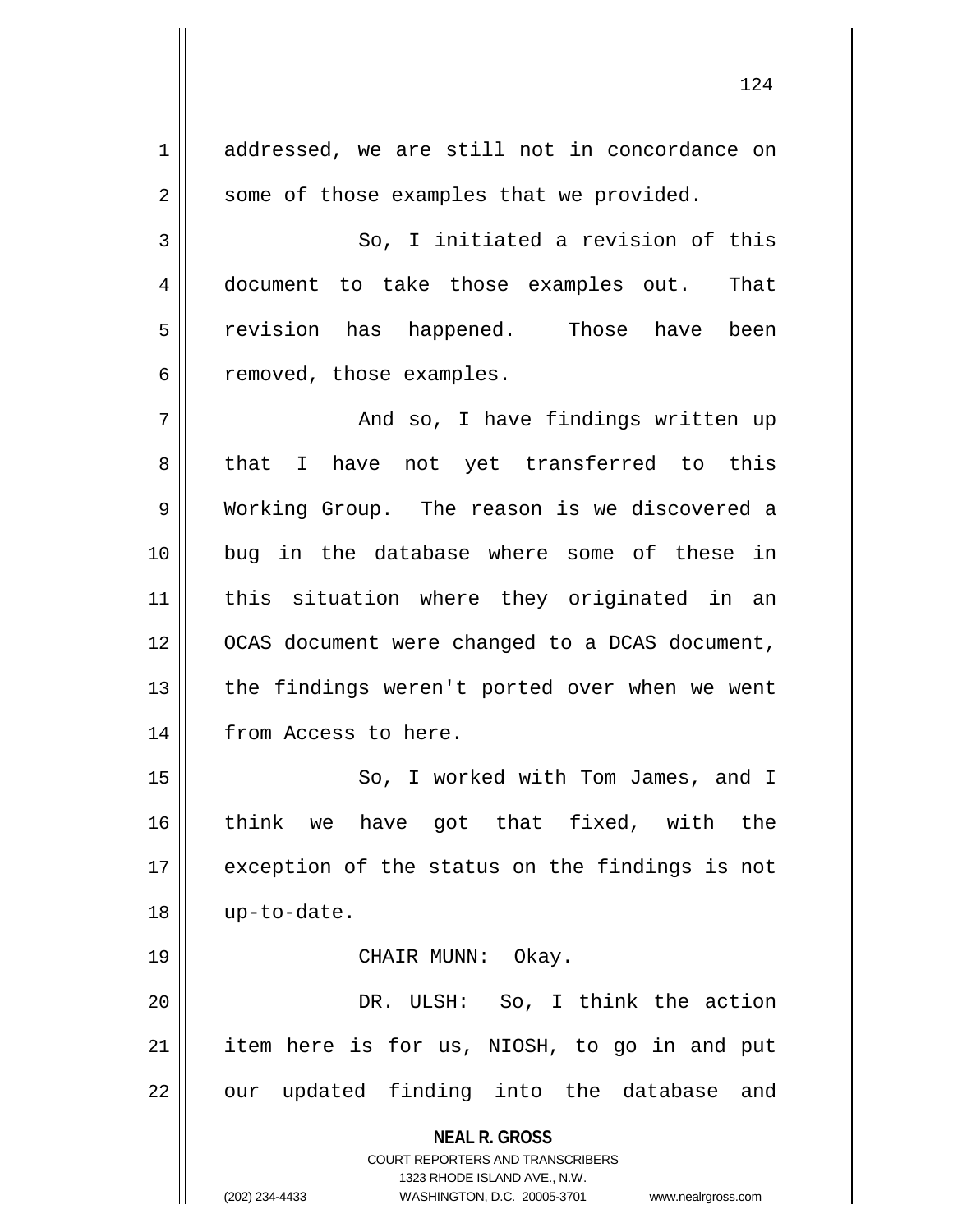1 correct the status on this.

**NEAL R. GROSS** COURT REPORTERS AND TRANSCRIBERS 1323 RHODE ISLAND AVE., N.W. (202) 234-4433 WASHINGTON, D.C. 20005-3701 www.nealrgross.com 2 MR. MARSCHKE: Would you let me  $3 \parallel$  know when you update the status on this? 4 DR. ULSH: Yes. Sure. 5 MR. MARSCHKE: Because some of  $6 \parallel$  these, I think, have already been closed when 7 it was part of OCAS. 8 || DR. ULSH: Right. Right. 9 MR. STIVER: Only one. I would 10 || really recommend closing it. 11 || DR. ULSH: Oh, yes, absolutely. 12 Don't trust the finding status on this 13 particular document because all Tom did was, 14 || when he added the findings, he put a status of 15 || all open. I think Elyse and I can go back and 16 | fix the findings. 17 MR. MARSCHKE: Well, yes. I mean,  $18$  || all you have got to do is go back to an older 19 version of the database and call off what the  $20$  || findings were before  $-$ 21 || DR. ULSH: Right, right. 22 MR. MARSCHKE: -- when it was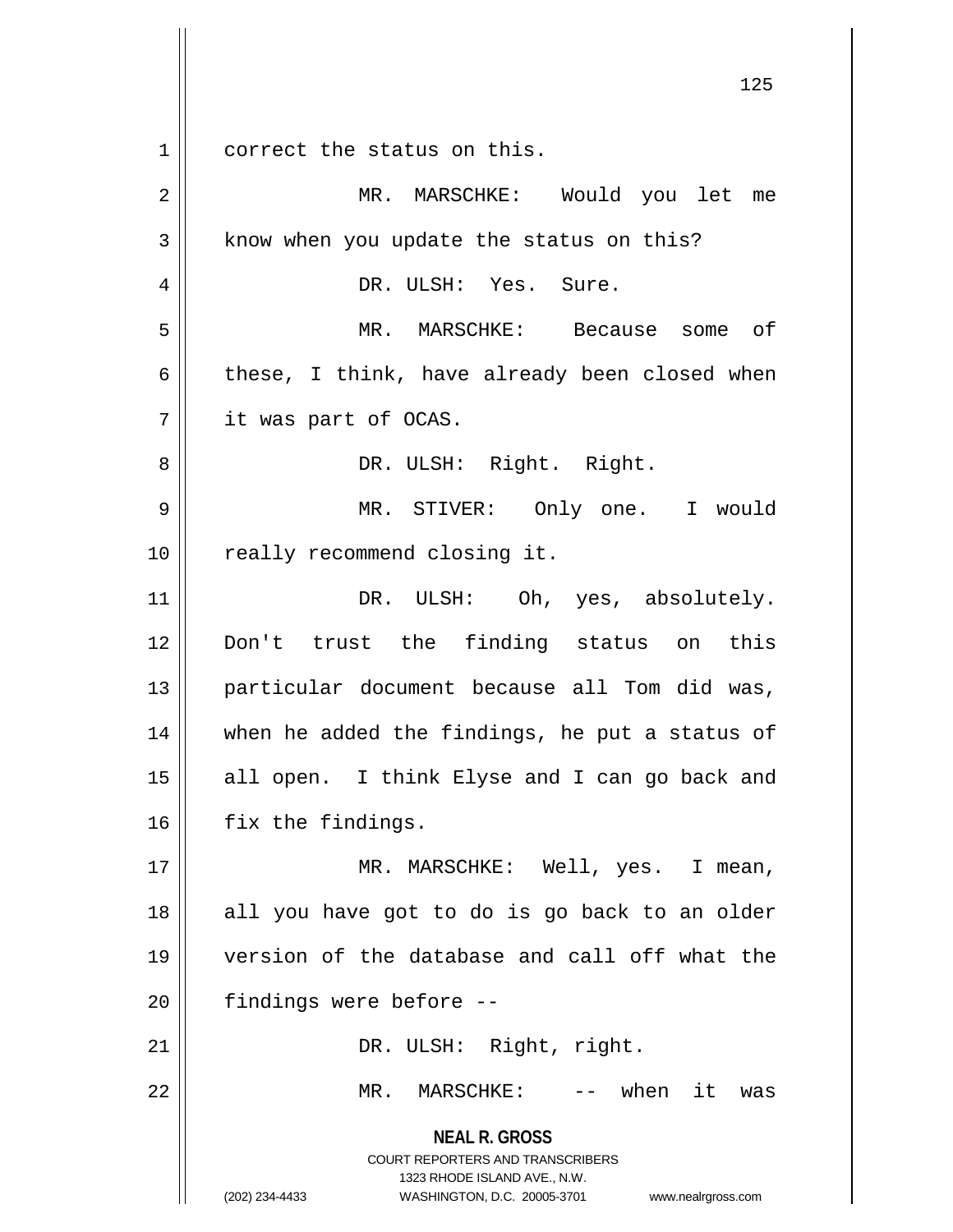$1 \parallel$  still OCAS.

| $\overline{2}$ | DR. ULSH: Yes.                                                                                                                                                         |
|----------------|------------------------------------------------------------------------------------------------------------------------------------------------------------------------|
| 3              | MR. MARSCHKE: I don't know what                                                                                                                                        |
| 4              | the status was when it was OCAS, but to kind                                                                                                                           |
| 5              | of make DCAS the same.                                                                                                                                                 |
| 6              | DR. ULSH: Yes, exactly.                                                                                                                                                |
| 7              | CHAIR MUNN: Now I am trying to                                                                                                                                         |
| 8              | recall if that is the sense of what I had                                                                                                                              |
| 9              | intended when I put this on the agenda.                                                                                                                                |
| 10             | "Anigstein report review", I say, which makes                                                                                                                          |
| 11             | me wonder if we had not had some other                                                                                                                                 |
| 12             | discussion about Bob's report. I would have                                                                                                                            |
| 13             | to check the minutes.                                                                                                                                                  |
| 14             | MR. STIVER: I think the only                                                                                                                                           |
| 15             | finding that was still open was Finding 8                                                                                                                              |
| 16             | about the modeling using Attila, the glove                                                                                                                             |
| 17             | box, the film badge, either on the chest or                                                                                                                            |
| 18             | over --                                                                                                                                                                |
| 19             | DR.<br>ULSH: I am not sure it was                                                                                                                                      |
| 20             | just 8. My recollection is that there were a                                                                                                                           |
| 21             | couple of others, but I could be wrong<br>on                                                                                                                           |
| 22             | that.                                                                                                                                                                  |
|                | <b>NEAL R. GROSS</b><br><b>COURT REPORTERS AND TRANSCRIBERS</b><br>1323 RHODE ISLAND AVE., N.W.<br>WASHINGTON, D.C. 20005-3701<br>(202) 234-4433<br>www.nealrgross.com |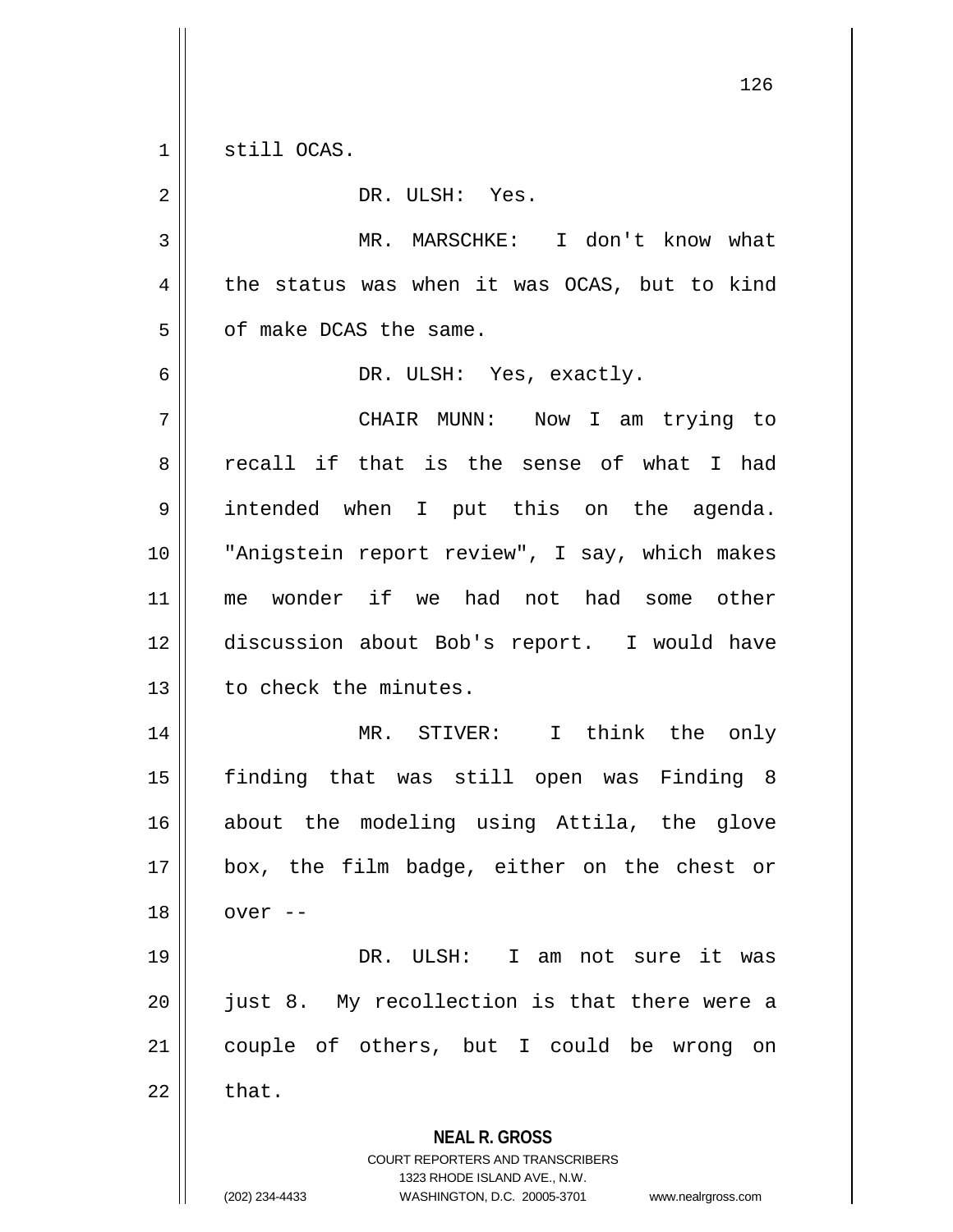**NEAL R. GROSS** COURT REPORTERS AND TRANSCRIBERS 1323 RHODE ISLAND AVE., N.W. (202) 234-4433 WASHINGTON, D.C. 20005-3701 www.nealrgross.com 1 || MR. STIVER: I am basing this off  $2 \parallel$  of Bob's most recent response here. 3 DR. ULSH: Yes, Finding 8, I think  $4 \parallel$  the original finding was the use of the Attila 5 | software package is questioned. In response 6 to that, we added some material to the TIB 7 || that was some MCNPX runs. And then, those 8 || examples became a whole issue in and of 9 || themselves that generated a lot of back-and-10 forth. 11 MR. MARSCHKE: I believe, yes, at  $12$  || one point we made some -- Bob, are you on the 13  $\parallel$  phone? -- we made some MCNP runs, and I think 14 NIOSH requested -- 15 DR. ANIGSTEIN: Yes, I am. I had 16 | my phone on mute. 17 MR. MARSCHKE: You requested our 18 input files, and I think that is kind of the 19 || report that is being referred to there. Have 20 you looked at Bob's MCNP input files and 21 determined whether or not you can duplicate  $22$  | his results with those input files?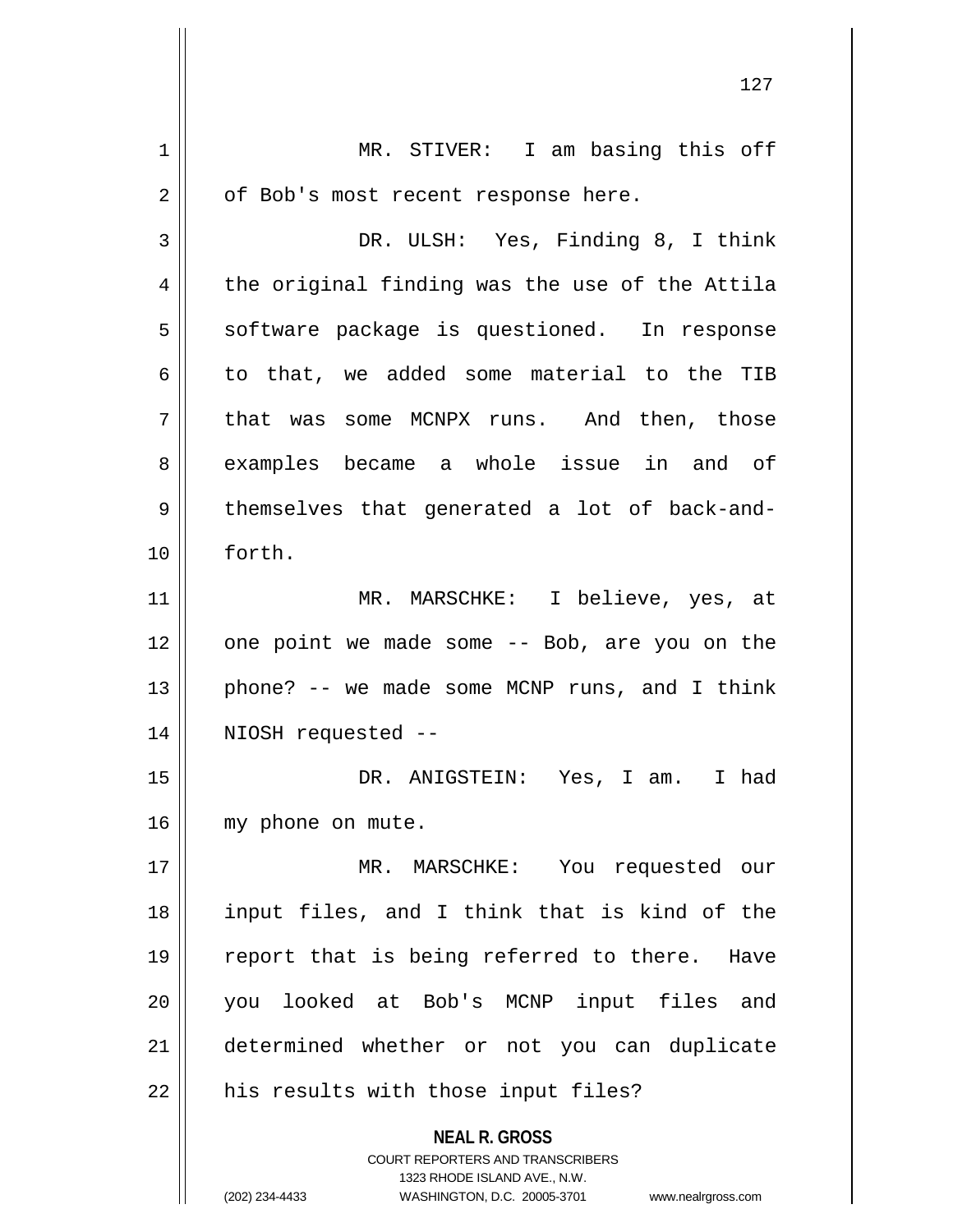| 1  | DR. ULSH: Well, like I said, I                                                                                                                                  |
|----|-----------------------------------------------------------------------------------------------------------------------------------------------------------------|
| 2  | think if the MCNP examples that we provided                                                                                                                     |
| 3  | are taken out, which they have been, then I                                                                                                                     |
| 4  | think this issue becomes a moot issue. But                                                                                                                      |
| 5  | the next step is for me to put those findings                                                                                                                   |
| 6  | into the database, and you guys to respond to                                                                                                                   |
| 7  | them.                                                                                                                                                           |
| 8  | MR. MARSCHKE: Okay.                                                                                                                                             |
| 9  | DR. ANIGSTEIN: This is Bob.                                                                                                                                     |
| 10 | There are two things, without                                                                                                                                   |
| 11 | belaboring which issue is which. One, we had                                                                                                                    |
| 12 | a problem with the use of Attila. That was                                                                                                                      |
| 13 | more of a procedural, technical issue.                                                                                                                          |
| 14 | But the substantive issue was we                                                                                                                                |
| 15 | disagree with the correction factors. I mean,                                                                                                                   |
| 16 | that doesn't go away. Whether you use MCNP or                                                                                                                   |
| 17 | Attila, that does not go away.                                                                                                                                  |
| 18 | We found maybe something like -- I                                                                                                                              |
| 19 | am quoting from memory now -- but we came up                                                                                                                    |
| 20 | with something on the order of 3.3 and NIOSH                                                                                                                    |
| 21 | had something on the order of 2.1, 2.2,                                                                                                                         |
| 22 | something like that. So, we are about 50                                                                                                                        |
|    | <b>NEAL R. GROSS</b><br>COURT REPORTERS AND TRANSCRIBERS<br>1323 RHODE ISLAND AVE., N.W.<br>(202) 234-4433<br>WASHINGTON, D.C. 20005-3701<br>www.nealrgross.com |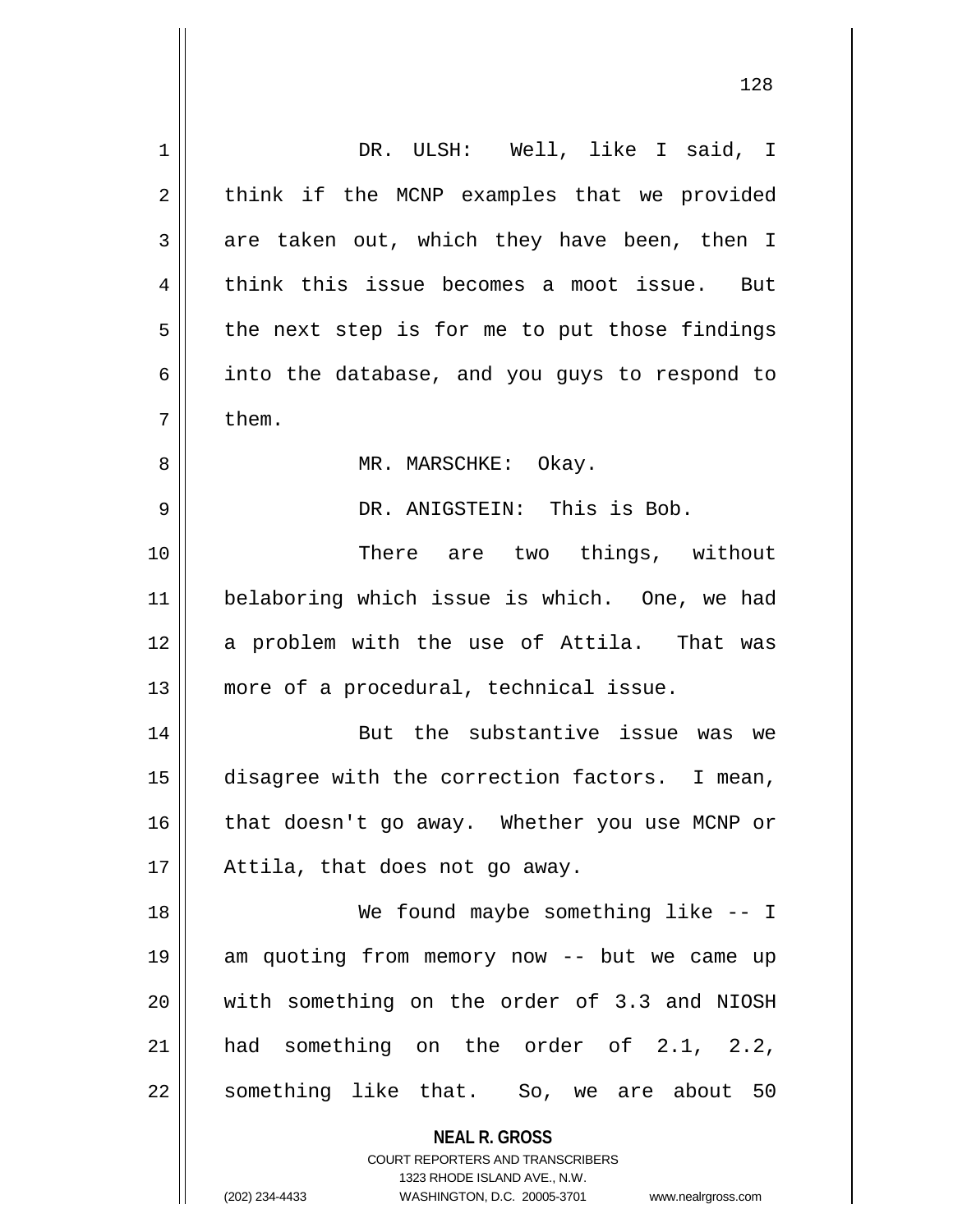1 | percent higher in the correction factor.

2 And it is not because we use MCNP  $3 \parallel$  instead of Attila. It is the way the Attila 4 was applied. It wasn't applied to a single 5 || location. They use Attila because it is 6 convenient, more convenient than MCNP in  $7 \parallel$  qetting a lot of tally results in that mode.

8 And then, they essentially did a 9 || statistical sampling of those tallies. Our 10 objection was, when an individual comes up for 11 a dose reconstruction, he has a cancer of a 12 certain organ, not a range of organs that you  $13$  can say, well, statistically, we evaluate all 14 | the organs.

15 || So, in a nutshell, that is the 16 | basis of our objection or our findings.

17 DR. ULSH: Right, and I have a 18 response from the document author. I just 19 haven't put it into the database yet. It 20 **d** addresses that issue.

21 || MR. MARSCHKE: So, basically, when 22 || we get your response, Bob, you will respond to

> **NEAL R. GROSS** COURT REPORTERS AND TRANSCRIBERS

> > 1323 RHODE ISLAND AVE., N.W.

(202) 234-4433 WASHINGTON, D.C. 20005-3701 www.nealrgross.com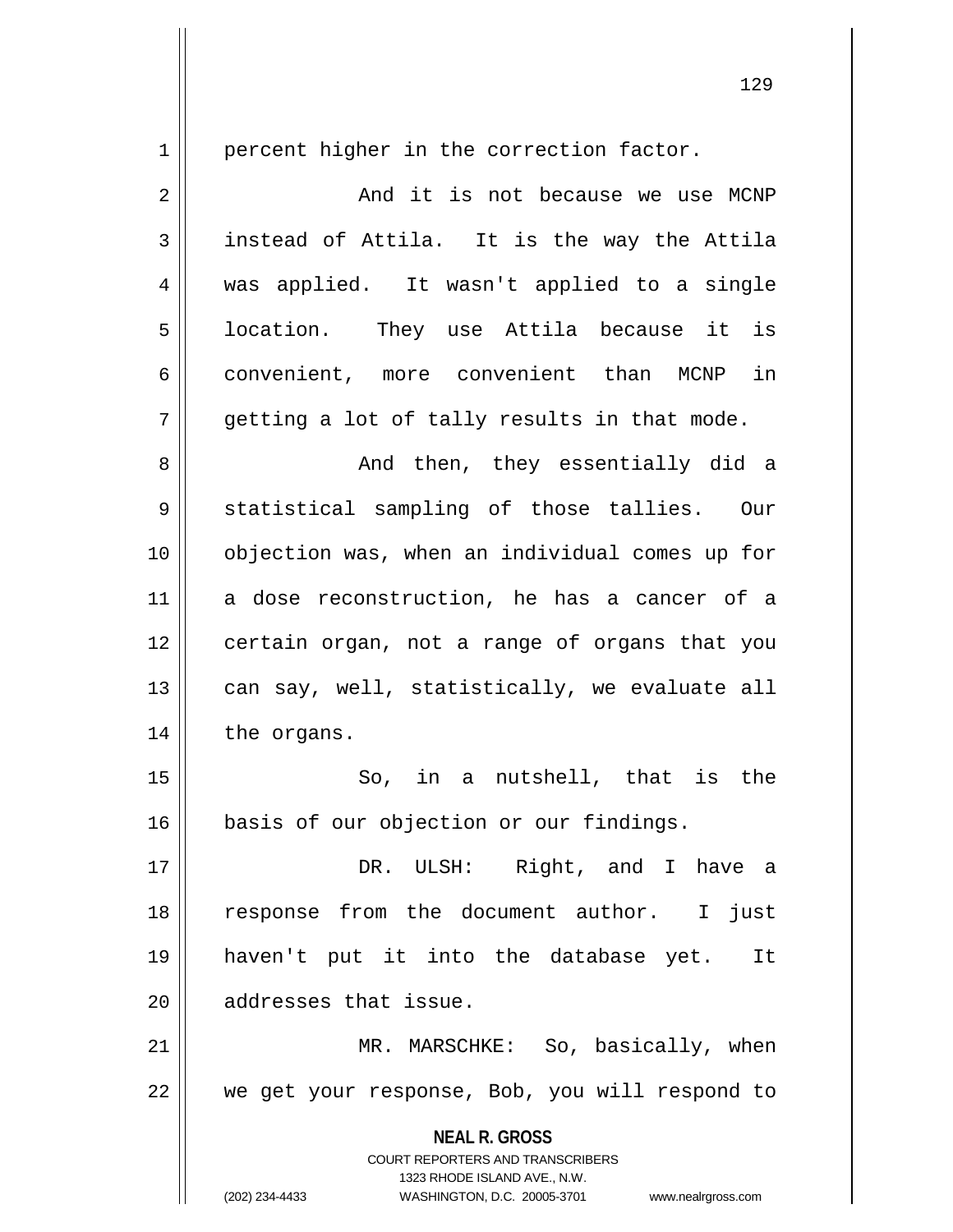**NEAL R. GROSS** COURT REPORTERS AND TRANSCRIBERS 1323 RHODE ISLAND AVE., N.W. (202) 234-4433 WASHINGTON, D.C. 20005-3701 www.nealrgross.com 130  $1 \parallel$  it. 2 DR. ANIGSTEIN: Okay. 3 || MR. MARSCHKE: And if we are still 4 || unsatisfied with it, we will let them know. 5 DR. ULSH: We will have another 6 round. 7 MR. MARSCHKE: We will have 8 another round, yes. 9 CHAIR MUNN: All right. So, what 10 we need to have for next time is -- it is 11 still in NIOSH's court. 12 || DR. ULSH: Right. 13 || CHAIR MUNN: We might want to go 14 || back and check. I was making an effort to get 15 back to our transcript. We had quite a 16 discussion on it. 17 MEMBER ZIEMER: On this item? 18 || MR. STIVER: Especially on TIB-10, 19 in September TIB-10 was just briefly mentioned  $20$  and it was deferred until after these changes 21 had been reviewed. It is on page 150 in the  $22$  | transcript.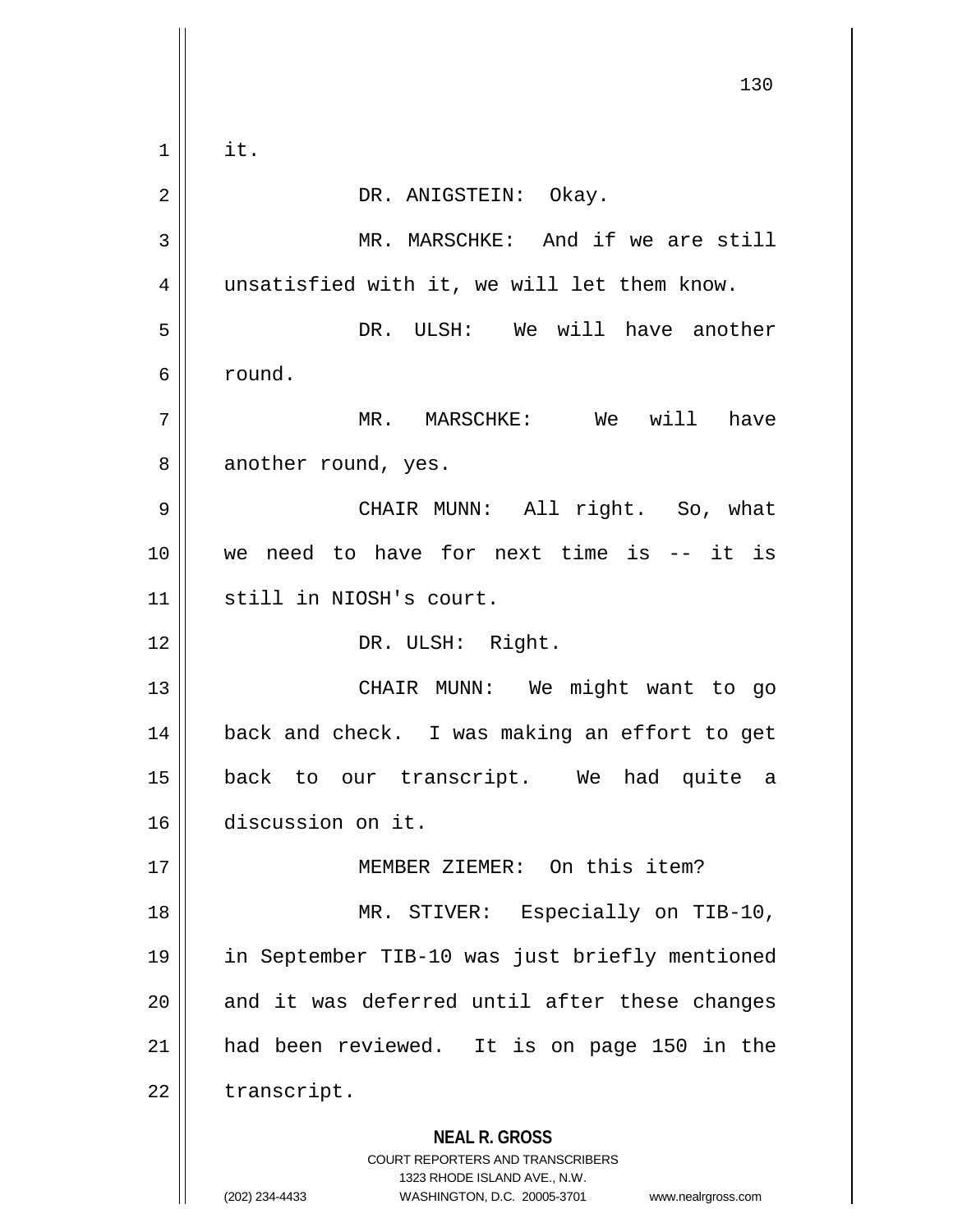**NEAL R. GROSS** COURT REPORTERS AND TRANSCRIBERS 1323 RHODE ISLAND AVE., N.W. (202) 234-4433 WASHINGTON, D.C. 20005-3701 www.nealrgross.com 1 || CHAIR MUNN: Yes. "Greq had qiven 2 || some draft responses, but NIOSH wasn't ready  $3 \parallel$  to send it out. Brant said he would have it 4 | for the next meeting." 5 DR. ULSH: Right. I have those 6  $\parallel$  responses. We just did a revision to the TIB. 7 || I just haven't loaded the responses into the 8 | database yet. 9 CHAIR MUNN: Okay. 10 || DR. ULSH: But I will get that in 11 | by next meeting. 12 CHAIR MUNN: Very good. And then, 13 We will see what we can do with that. 14 || TIB-13, the status. 15 MR. MARSCHKE: So, there are no  $16$  changes to  $-$  I am not going to change, 17 because NIOSH has to clean up the status of 18 || all the issues under TIB-10, I am not going to  $19 \parallel$  try to do anything. 20 MEMBER ZIEMER: Nothing is changed  $21$   $\parallel$  today. 22 || CHAIR MUNN: No. No, we have gone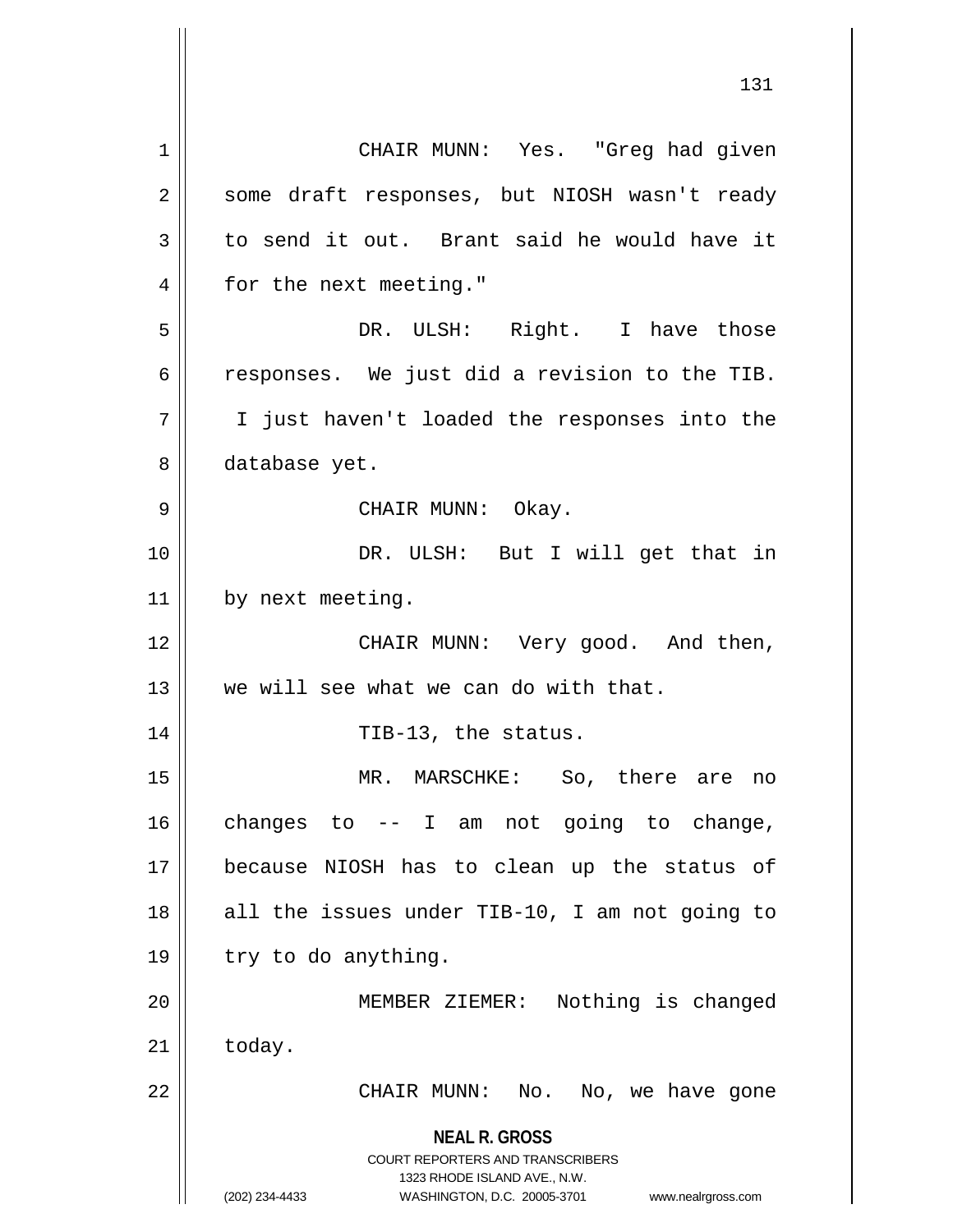**NEAL R. GROSS** COURT REPORTERS AND TRANSCRIBERS 1323 RHODE ISLAND AVE., N.W. (202) 234-4433 WASHINGTON, D.C. 20005-3701 www.nealrgross.com 132 1 || from TIB-10 for now. 2 | MR. MARSCHKE: Okay. 3 CHAIR MUNN: We said we are done  $4 \parallel$  with that at the moment here, and we have gone  $5 \parallel$  on to TIB-13. 6 MEMBER ZIEMER: Is TIB-13 a DCAS 7 TIB now or is it an OTIB? 8 DR. ULSH: So, we are skipping  $9 \parallel$  over the ones we covered earlier, the 21  $10 \parallel$  and  $-$ 11 CHAIR MUNN: We have already 12 || covered those, I do believe. 13 || DR. ULSH: All right. Yes. 14 CHAIR MUNN: We have agreed that 15 21-04, 51-01, 47-02, and OTIB-19 are all taken 16 || care of because the data linkage is now 17 || complete and they are workable. At least that 18 is what I think we agreed to earlier this 19 morning. 20 And now, we are searching for  $21$  TIB-13. 22 MR. MARSCHKE: There is no TIB-13.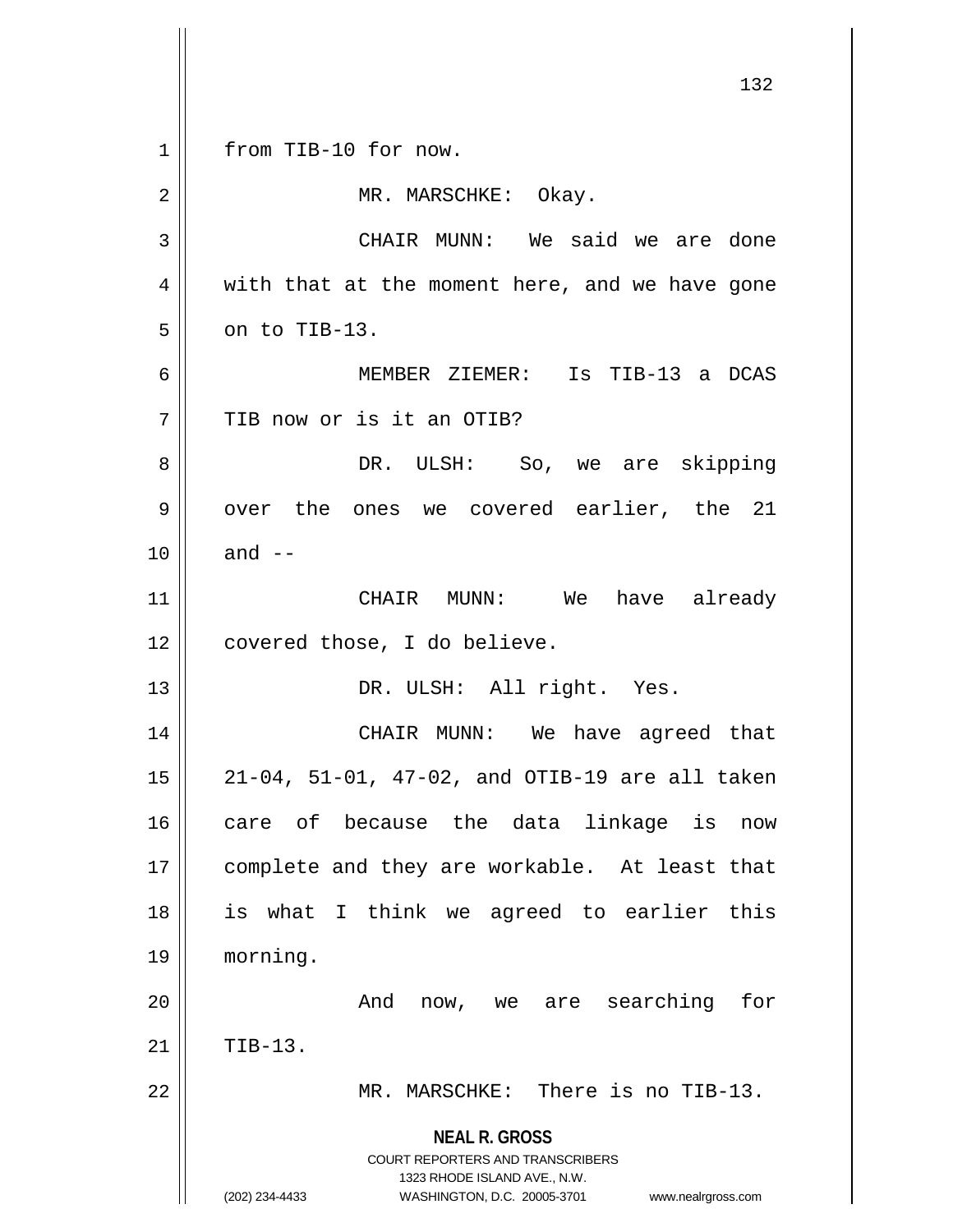**NEAL R. GROSS** COURT REPORTERS AND TRANSCRIBERS 1323 RHODE ISLAND AVE., N.W. (202) 234-4433 WASHINGTON, D.C. 20005-3701 www.nealrgross.com 133 1 || MEMBER ZIEMER: Is this an OTIB? 2 || MR. HINNEFELD: No, it is an OCAS  $3$  | TIB. 4 CHAIR MUNN: It is an OCAS TIB. 5 MEMBER ZIEMER: It is OCAS? 6 MR. MARSCHKE: It is not OTIB; it  $7 \parallel$  is just T-I-B. 8 MR. MARSCHKE: There it is. Don't  $9 \parallel$  search for 0013; search for 13, TIB-13. 10 CHAIR MUNN: Refresh my memory. 11 Have we ever sorted out the business of how 12 many zeroes? 13 || DR. ULSH: Yes, I thought we had. 14 CHAIR MUNN: I thought we talked 15 || about it at great length last time. 16 DR. ULSH: It is a fix that we 17 || made supposedly. 18 MR. MARSCHKE: Well, again, the 19 || problem here, if you want to take a note, this  $20$  is another one of the beta version bugs. 21 There are two versions of OCAS, of this 22 || TIB-13. There is an OCAS version, which is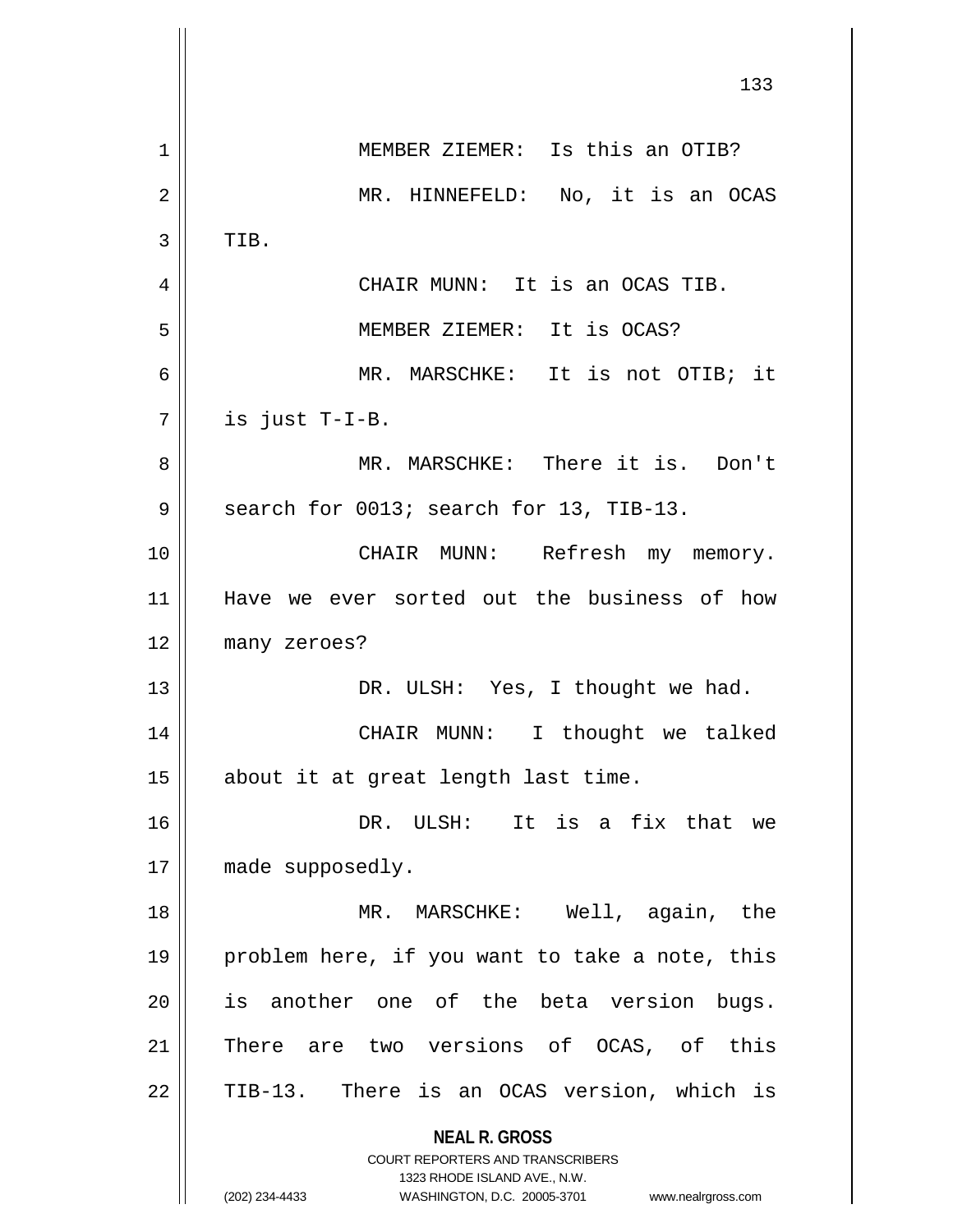1 013, and then there is a DCAS version, which 2 is 0013.

**NEAL R. GROSS** COURT REPORTERS AND TRANSCRIBERS 1323 RHODE ISLAND AVE., N.W. (202) 234-4433 WASHINGTON, D.C. 20005-3701 www.nealrgross.com 3 || The OCAS version is specific to 4 || Mallinckrodt. The DCAS version is more  $5 \parallel$  generic. The OCAS version has the SC&A, it is 6 the version that  $SC&A$  commented on. It has 7 || the SC&A comments and the comment history in 8 the database in the OCAS version. In the DCAS 9 | version it does not. It has nothing. 10 DR. ANIGSTEIN: Excuse me. 11 I submitted comments on the DCAS 12 version. 13 || MEMBER ZIEMER: Which one are we 14 | looking at now? 15 MR. MARSCHKE: Who did you submit  $16$  | them to, Bob? 17 || DR. ANIGSTEIN: You. 18 CHAIR MUNN: I thought that we 19 were looking at Mallinckrodt. 20 MR. KATZ: And at the last 21 meeting, I thought we discussed this fact,  $22$  || that this evolved from an OCAS version to a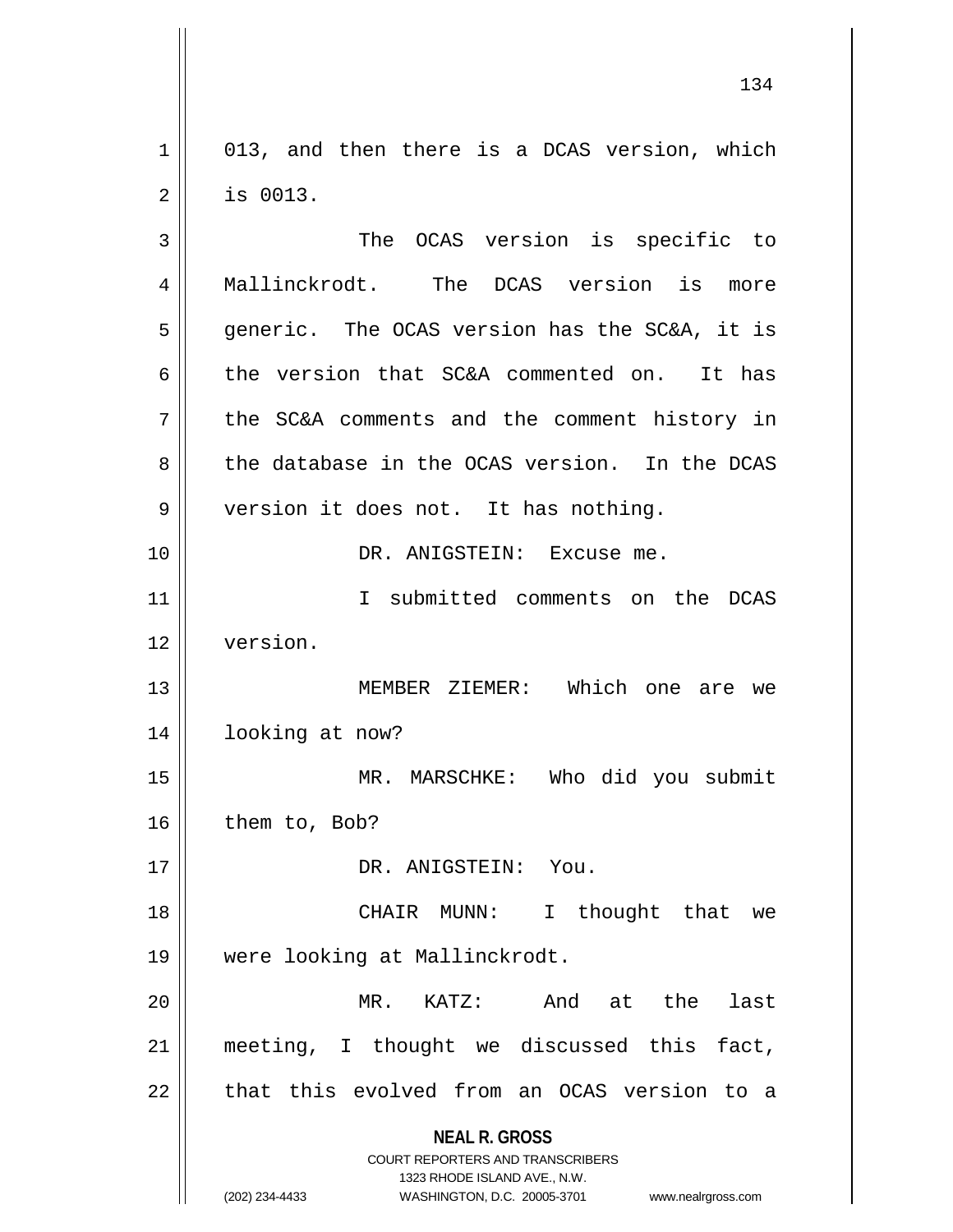1 | DCAS more generic version. We discussed it at  $2 \parallel$  the last meeting, I believe, because I think I  $3 \parallel$  read that in the transcript. 4 CHAIR MUNN: We had a lot of 5 discussion about this. 6 DR. ANIGSTEIN: Basically, let me  $7 \parallel$  clarify what I just said. I updated the 8 findings and responded to picking up the 9 findings from the earlier version and then 10 commented on to the extent to which the later 11 version addressed the original comments. So,  $12$  | they are both taken into account in a single  $13 \parallel$  -- it is not a separate review. 14 || MR. MARSCHKE: Okay. That is what 15 we were trying to say, Bob. Basically, the 16 database doesn't have any comments on DCAS  $17 \parallel$  TIB-13. 18 DR. ANIGSTEIN: Okay. Yes. 19 MR. MARSCHKE: Somehow we have to 20 import the OCAS-TIB-13 comments over into 21 DCAS-TIB-13. And I don't know if you want to 22 || remove OCAS-TIB-13. Do we want to close out

> **NEAL R. GROSS** COURT REPORTERS AND TRANSCRIBERS 1323 RHODE ISLAND AVE., N.W.

(202) 234-4433 WASHINGTON, D.C. 20005-3701 www.nealrgross.com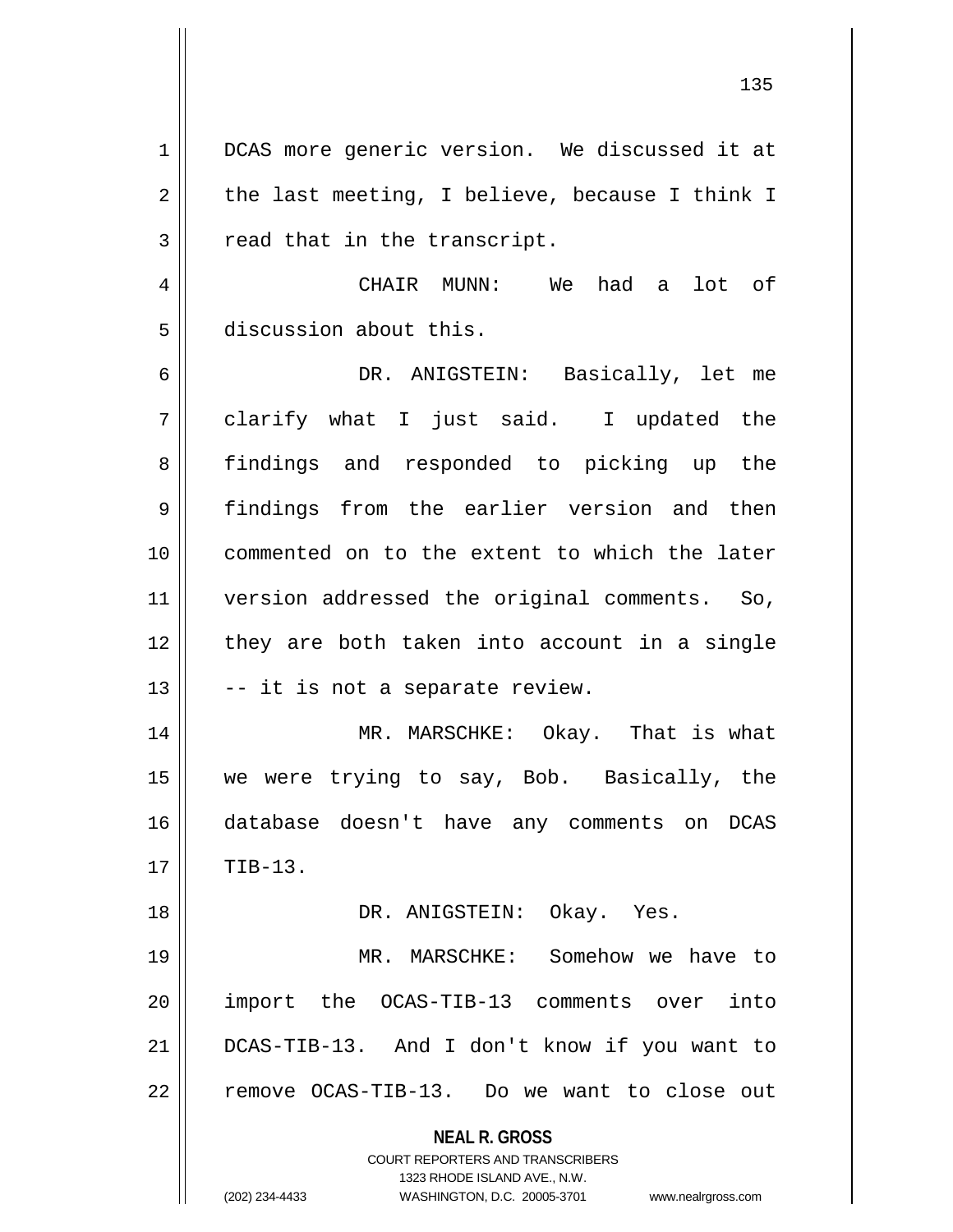**NEAL R. GROSS** COURT REPORTERS AND TRANSCRIBERS 1323 RHODE ISLAND AVE., N.W. 1 | those comments? I don't know procedurally how  $2 \parallel$  you want to handle, I don't know how, yes, how  $3 \parallel$  do we want to go forward on this. 4 MEMBER ZIEMER: I see only one  $5$  || item open in  $-$ 6 MR. MARSCHKE: There is only one  $7$  | item open, which is  $-$ 8 || MEMBER ZIEMER: Right, Finding 4, 9 | right. 10 DR. ANIGSTEIN: It is issue 6 that 11 was folded into issue 4. 12 || MR. MARSCHKE: Exactly. 13 || MR. KATZ: Right. 14 || MR. MARSCHKE: Yes. 15 CHAIR MUNN: Essentially, they are 16 || all correction factors to be applied. And it 17 was my understanding that NIOSH was going to 18 take another look at the reviews that had 19 already been made and make some suggestion as  $20$  | to whether or not this was going to go to the 21 || Science Issues group as an overarching issue 22 || or whether it was going to be a site-

<sup>(202) 234-4433</sup> WASHINGTON, D.C. 20005-3701 www.nealrgross.com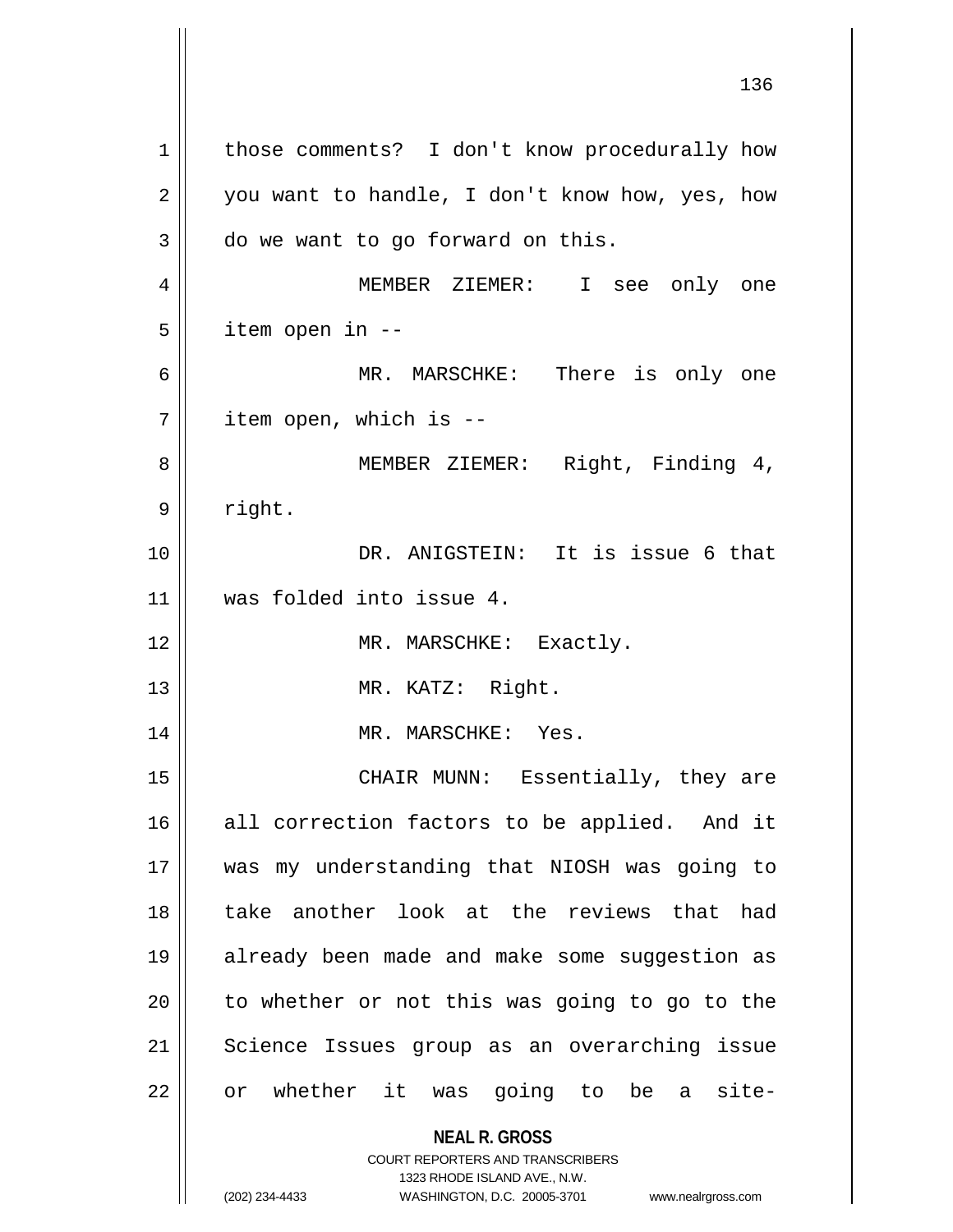**NEAL R. GROSS** COURT REPORTERS AND TRANSCRIBERS 1323 RHODE ISLAND AVE., N.W. (202) 234-4433 WASHINGTON, D.C. 20005-3701 www.nealrgross.com 1 || applicable item. That was, I believe, my 2 || understanding, the upshot of the discussion. 3 || Am I thinking of something else? 4 MR. STIVER: No, Wanda, that is 5 what I have for the notes from the September  $6 \parallel$  transcript, the idea of angular dependence 7 versus geometry -- 8 CHAIR MUNN: Right. 9 MR. STIVER: -- in the film 10 badges. That was to go with the overarching 11 category. 12 CHAIR MUNN: Whether it was going 13  $\parallel$  to go to them or whether --14 MR. STIVER: I believe this was 15 going to be considered. I don't think a 16 decision had been made at that point. 17 || CHAIR MUNN: No. 18 || MR. MARSCHKE: My recollection is 19 that we discussed about it, and then I think  $20$  || NIOSH  $-$  I don't want to speak for you, but my 21 | recollection is that you wanted to go back and 22 || re-examine SC&A's comments. Before we took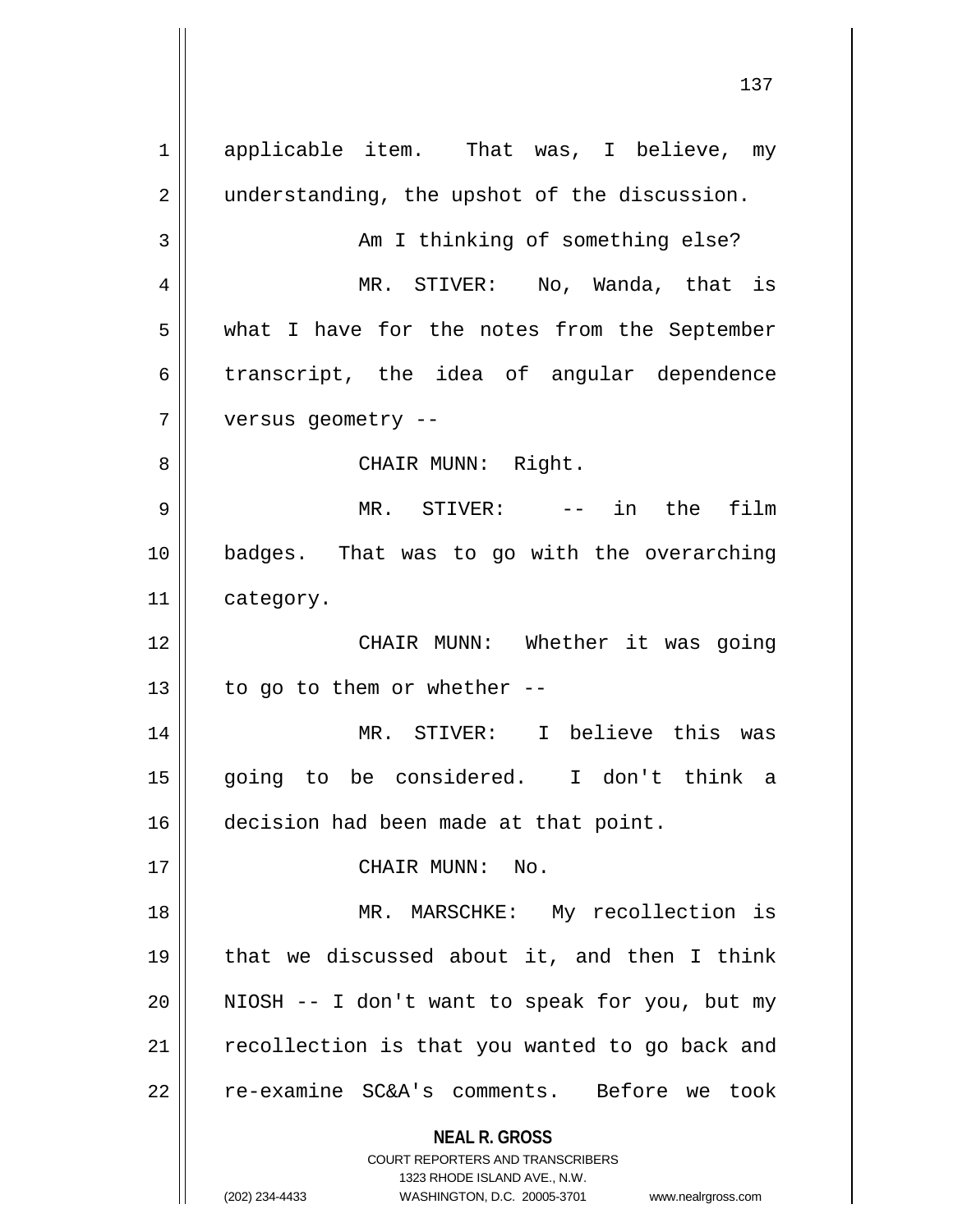**NEAL R. GROSS** COURT REPORTERS AND TRANSCRIBERS 1323 RHODE ISLAND AVE., N.W. 1 | the action to assign this over to the Science 2 Committee, you kind of wanted to take one last  $3 \parallel$  look at the comments that were being made.  $4$  | That is what we have in the database. 5 MEMBER ZIEMER: Yes, the September 6 || meeting, it says that NIOSH is going to re-7 ll examine. 8 MR. KATZ: Well, you may want to,  $9 \parallel$  on that last note about sending it over to the 10 || Science Committee, the Science Committee at 11 || this point has only committed to dealing with 12 || risk-model-related work. So, at the time that 13 || they met, I provided to everyone on the 14 Science Committee both the risk model 15 material, but also the dose reconstruction 16 overarching issues. There are a slew of them, 17 actually. 18 But the Science Committee did not 19 bite on the dose reconstruction issues. So, 20 it doesn't have an agenda for that at this  $21$  point. 22 MEMBER ZIEMER: Well, keep in mind

(202) 234-4433 WASHINGTON, D.C. 20005-3701 www.nealrgross.com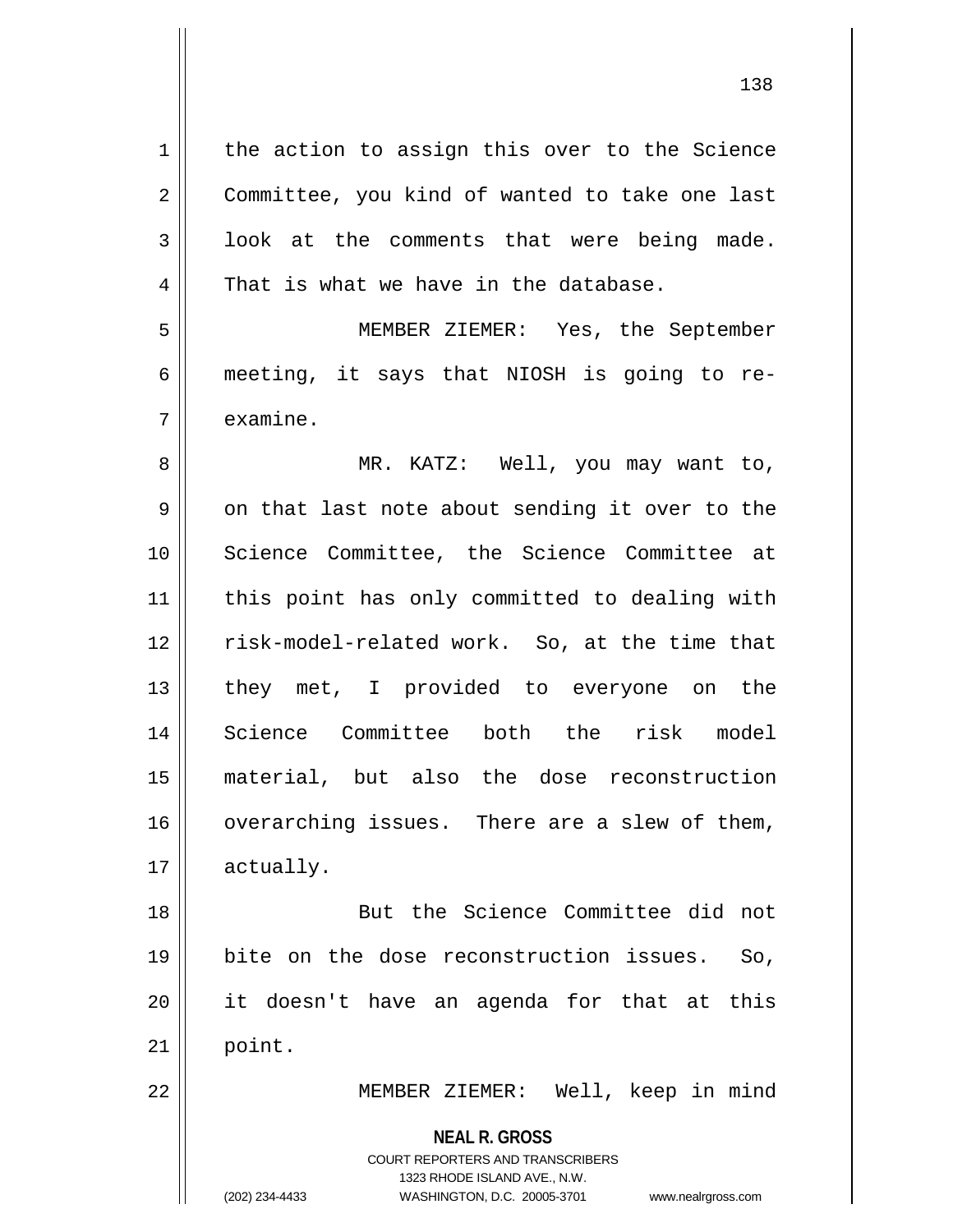| $\mathbf 1$    | that that Committee is looking at what you                                                          |
|----------------|-----------------------------------------------------------------------------------------------------|
| $\overline{2}$ | might call longer-term issues, and they                                                             |
| 3              | prioritized and said these are the ones that                                                        |
| 4              | need the attention first.                                                                           |
| 5              | MR. KATZ: Right.                                                                                    |
| 6              | MEMBER ZIEMER: So, it is not that                                                                   |
| 7              | they are not interested in that, but --                                                             |
| 8              | MR. KATZ: No, no, just to be                                                                        |
| 9              | clear, what I am saying is I have in my notes                                                       |
| 10             | as to what they agreed to in the relative                                                           |
| 11             | near-term. And I have seven issues, and they                                                        |
| 12             | are all risk-model-related.                                                                         |
| 13             | MEMBER ZIEMER: Right.                                                                               |
| 14             | MR. KATZ: And I didn't even get a                                                                   |
| 15             | prioritization for the dose reconstruction                                                          |
| 16             | overarching issues from that meeting. They                                                          |
| 17             | have only met once in a real substantive way,                                                       |
| 18             | except for the special meeting with the                                                             |
| 19             | Science Committee.                                                                                  |
| 20             | MEMBER ZIEMER: Yes, but one thing                                                                   |
| 21             | on overarching issues, they can go into that                                                        |
| 22             | overarching category, and that doesn't mean                                                         |
|                | <b>NEAL R. GROSS</b>                                                                                |
|                | <b>COURT REPORTERS AND TRANSCRIBERS</b>                                                             |
|                | 1323 RHODE ISLAND AVE., N.W.<br>(202) 234-4433<br>WASHINGTON, D.C. 20005-3701<br>www.nealrgross.com |
|                |                                                                                                     |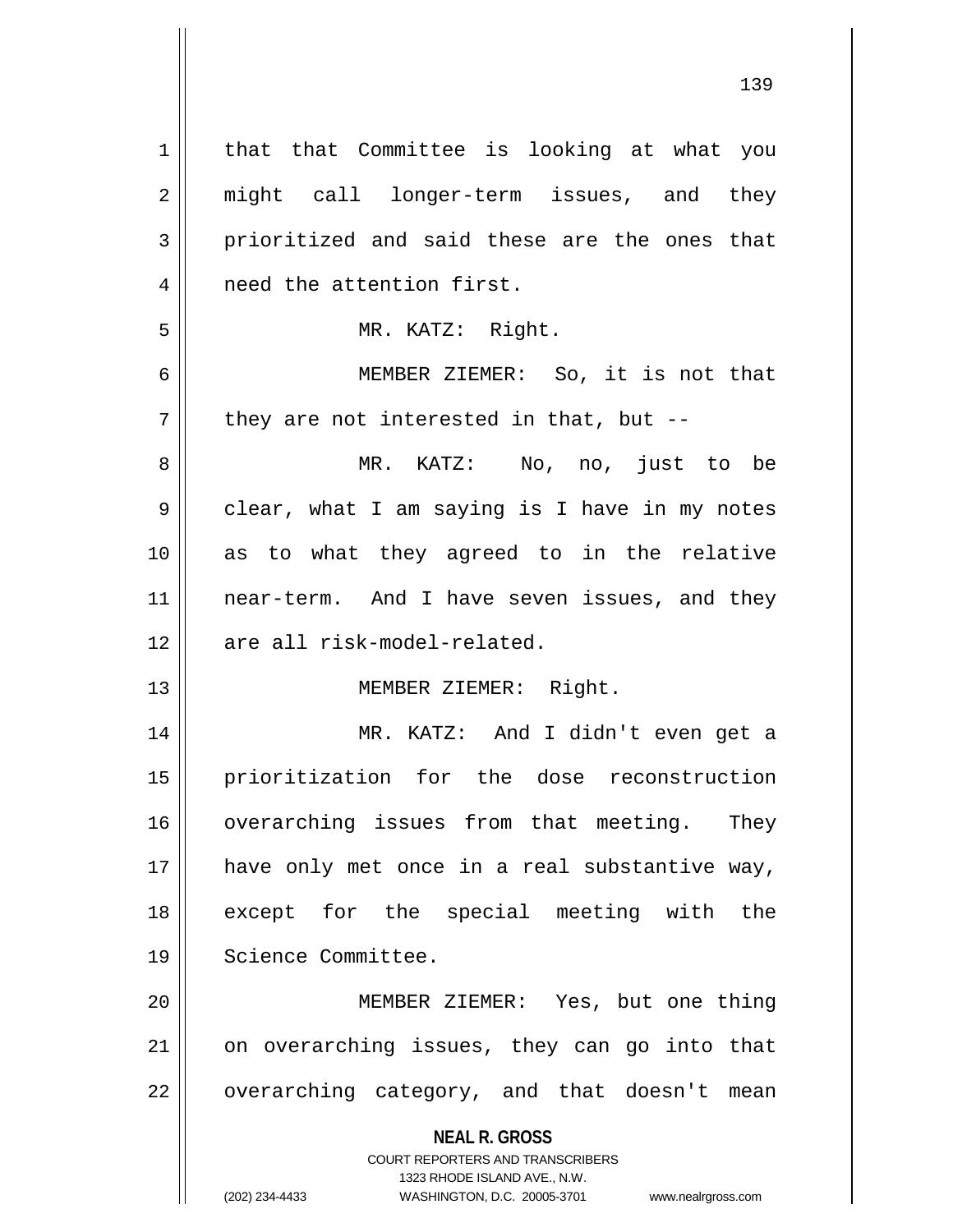**NEAL R. GROSS** COURT REPORTERS AND TRANSCRIBERS 1323 RHODE ISLAND AVE., N.W. 1 | that that Work Group has to deal with them  $2 \parallel$  because it has to do with, if there is a 3 generic OTIB, or whatever it is, that you 4 would put it all together. I don't think it  $5$  | necessarily has to go through that Work Group. 6 || It is just that we are not going to solve  $7 \parallel$  this issue 20 times at a bunch of sites. It  $8 \parallel$  can move to  $-$ 9 MR. HINNEFELD: If I am not 10 mistaken, we talked about the overarching 11 issues rather than counting on the Science 12 group. 13 MEMBER ZIEMER: Yes. 14 MR. HINNEFELD: To say we are 15 going to build a dummy committee, a 16 || subcommittee, on this application, and just 17 || call it "overarching issues". 18 MEMBER ZIEMER: Yes, whether it is 19  $\parallel$  resuspension factor or --20 MR. HINNEFELD: And then, all 21 || these overarching issues get assigned into  $22$  || that, so you can pull up, once any particular

(202) 234-4433 WASHINGTON, D.C. 20005-3701 www.nealrgross.com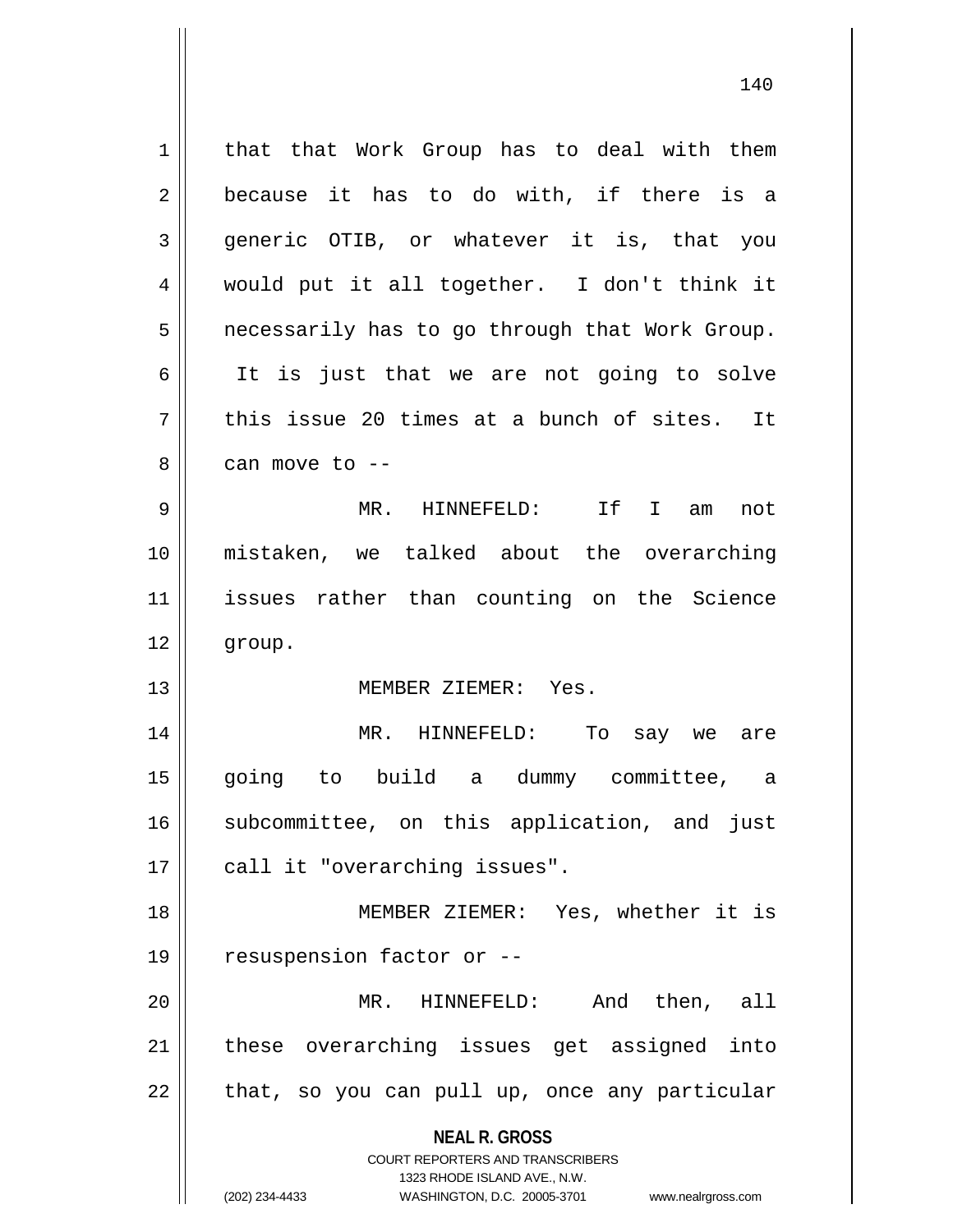1 || group decides something is an overarching  $2 \parallel$  issue, then you have in this a population of 3 | overarching issues.

4 MEMBER ZIEMER: Right. And once 5 || you guys develop an approach, then somebody 6 reviews it.

7 || MR. HINNEFELD: Right.

8 CHAIR MUNN: But, on this specific 9 depic, on this one only, my question is, am I 10 incorrect that NIOSH was going to take a look 11 || at, they were going to re-review the material 12 here and make a recommendation as to whether  $13$  or not this is an overarching issue or it is 14 || site-applicable? That is what I had in my 15 mind at the time I wrote what I did on the 16 || agenda. Am I incorrect in that? 17 MR. MARSCHKE: I believe you are

18 correct.

19 MEMBER ZIEMER: Before a final  $20$  | decision is made --

21 | CHAIR MUNN: Correct.

22 MEMBER ZIEMER: -- as to whether

**NEAL R. GROSS** COURT REPORTERS AND TRANSCRIBERS

1323 RHODE ISLAND AVE., N.W.

(202) 234-4433 WASHINGTON, D.C. 20005-3701 www.nealrgross.com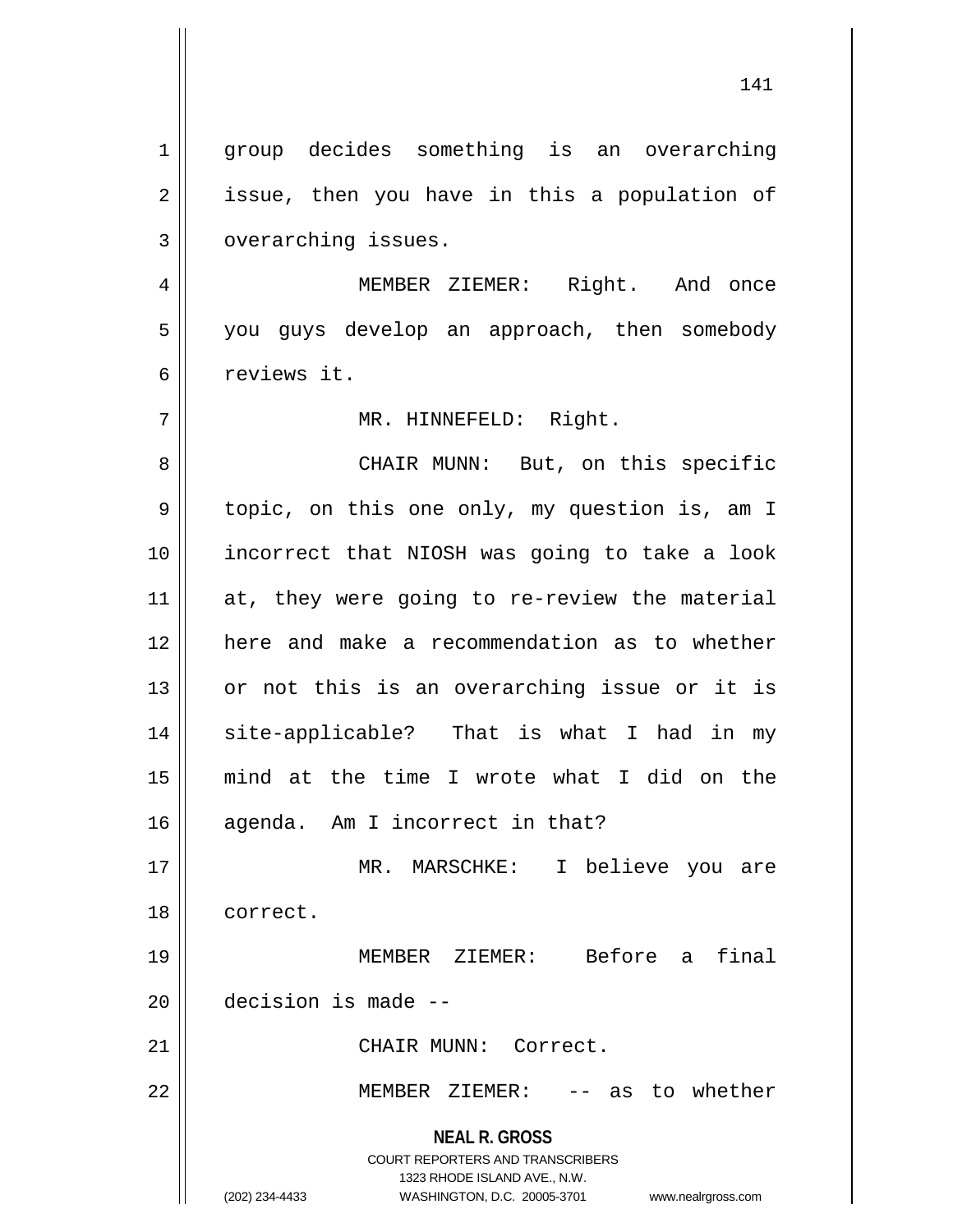|                | 142                                                                                                                                                                    |
|----------------|------------------------------------------------------------------------------------------------------------------------------------------------------------------------|
| $\mathbf{1}$   | it is generic or not.                                                                                                                                                  |
| $\overline{2}$ | CHAIR MUNN: Yes. All right. So,                                                                                                                                        |
| 3              | this is a carryover.                                                                                                                                                   |
| 4              | MEMBER ZIEMER: Was the DCAS-013 a                                                                                                                                      |
| 5              | generic version of this? Is that what was                                                                                                                              |
| 6              | being said?                                                                                                                                                            |
| 7              | CHAIR MUNN: I don't think so.                                                                                                                                          |
| 8              | MR. HINNEFELD: DCAS-013, yes, I                                                                                                                                        |
| 9              | think that is right. 0CAS-13 was                                                                                                                                       |
| 10             | Mallinckrodt-specific. DCAS-13 addressed the                                                                                                                           |
| 11             | fact, well, these same geometries could exist                                                                                                                          |
| 12             | other places besides Mallinckrodt. Why don't                                                                                                                           |
| 13             | we write a more general --                                                                                                                                             |
| 14             | MEMBER ZIEMER: Yes, so that                                                                                                                                            |
| 15             | becomes the overarching document.                                                                                                                                      |
| 16             | MR. HINNEFELD: Right.                                                                                                                                                  |
| 17             | MEMBER ZIEMER: But you are going                                                                                                                                       |
| 18             | to determine whether you solve this                                                                                                                                    |
| 19             | immediately for Mallinckrodt or whether it                                                                                                                             |
| 20             | gets solved in the other document then. Well,                                                                                                                          |
| 21             | something like that.                                                                                                                                                   |
| 22             | MR. HINNEFELD: Yes.                                                                                                                                                    |
|                | <b>NEAL R. GROSS</b><br><b>COURT REPORTERS AND TRANSCRIBERS</b><br>1323 RHODE ISLAND AVE., N.W.<br>(202) 234-4433<br>WASHINGTON, D.C. 20005-3701<br>www.nealrgross.com |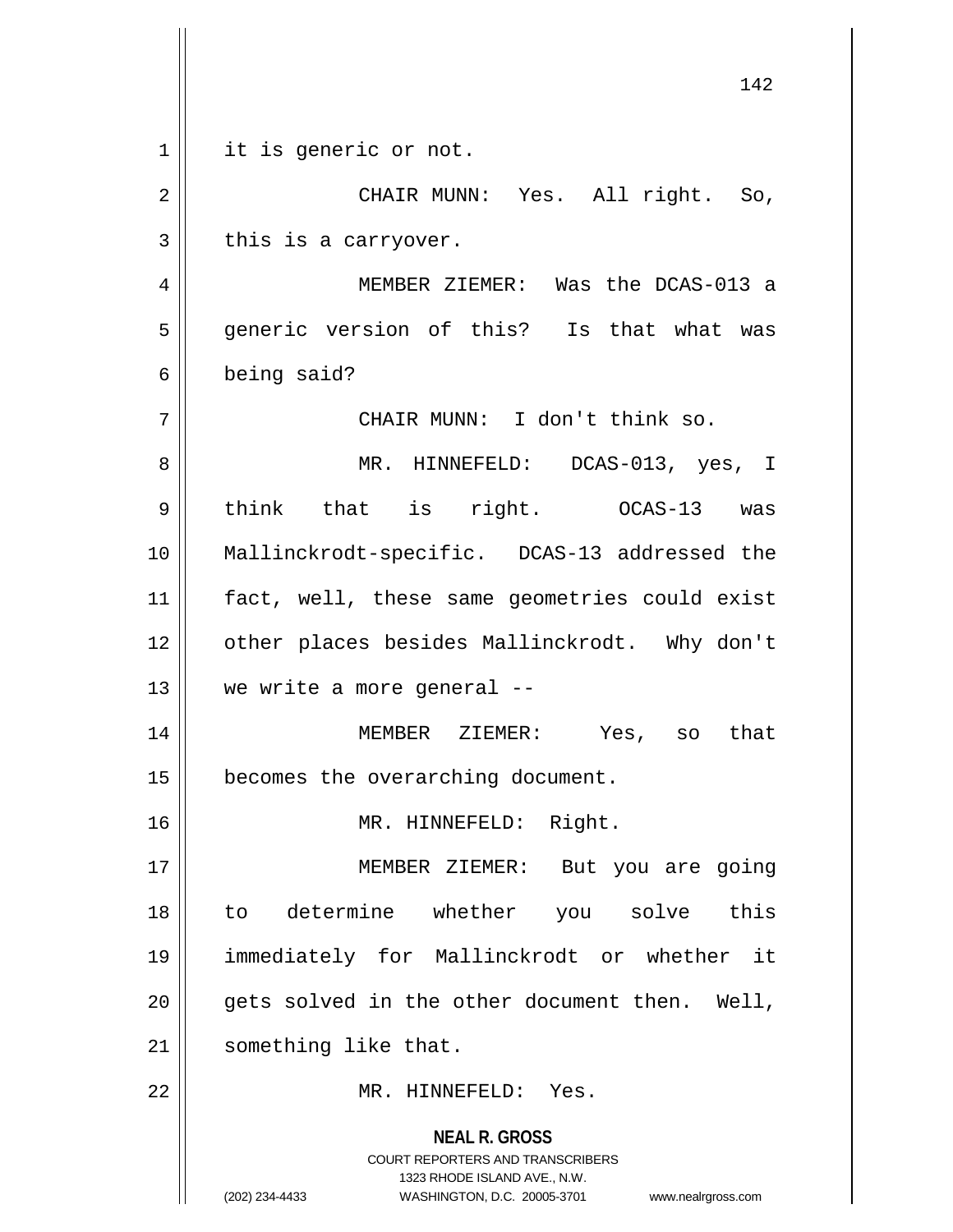**NEAL R. GROSS** COURT REPORTERS AND TRANSCRIBERS 1323 RHODE ISLAND AVE., N.W. (202) 234-4433 WASHINGTON, D.C. 20005-3701 www.nealrgross.com 1 MR. STIVER: It would have to 2 | migrate to the DCAS document. 3 MEMBER ZIEMER: Well, unless it is 4 || sufficiently Mallinckrodt-specific --5 MR. HINNEFELD: Yes, but I don't  $6 \parallel$  think  $-$ 7 MR. STIVER: It doesn't sound like  $8 \parallel$  this would be. This is the kind of thing that 9 || would be kind of overarching. 10 CHAIR MUNN: The ball is still in 11 | the NIOSH court. 12 DR. ULSH: Yes. 13 CHAIR MUNN: And it is a 14 | carryover. 15 DR. MAURO: This is John. 16 One other thing that just came out 17 || of this conversation that I felt was something 18 || I was not aware of is the segregation between 19 the science activities and what we would call 20 || the overarching issues. The science 21 activities, I guess it is a higher-level  $22$  || issue. There is another category that really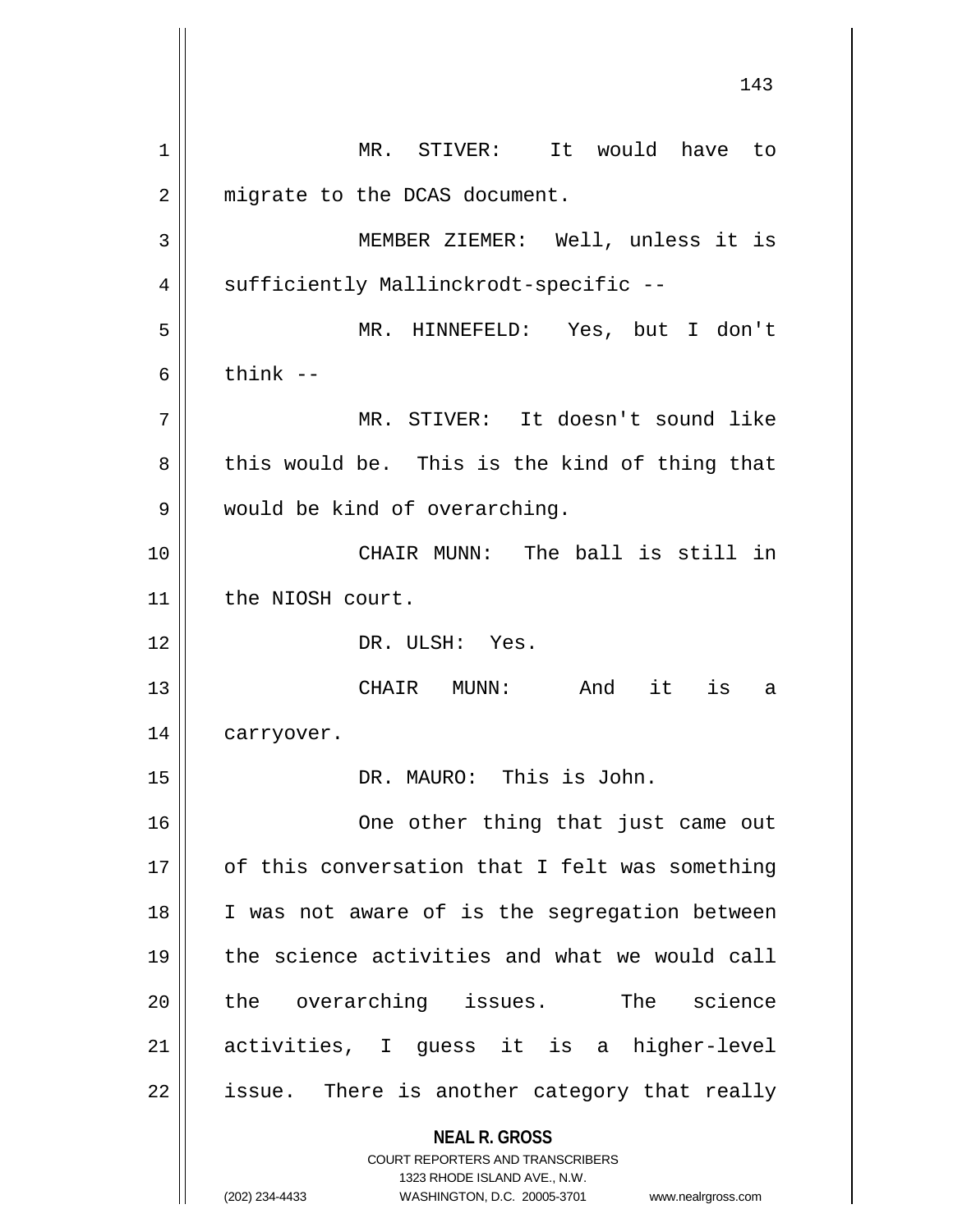1 || falls into more of a generic issue that lies, 2 | I guess, amongst us and NIOSH, but it is not 3 part of the Science group. So, there are  $4 \parallel$  these two collections, so to speak, of generic 5 issues that I did not make that distinction in 6 || my mind. Am I correct that there is that 7 distinction?

8 CHAIR MUNN: It looks like that is  $9 \parallel$  the way it is going to be, John. I didn't 10 make that distinction personally, either. In 11 || my mind, the issues that are before us are 12 many and either fall into the kind of issues 13 that we deal with here in this Subcommittee or  $14$  || they fall into a broader, general category. I 15 don't know whether to call them overarching or  $16$  not, but in my mind I have always thought of 17 || them as overarching issues. They are, also, 18 || in my mind all science issues.

19 || But there has, clearly, in recent 20 months been a distinction made between those.  $21$   $\parallel$  And there was some discussion of that here in 22 | our September meeting.

**NEAL R. GROSS**

COURT REPORTERS AND TRANSCRIBERS 1323 RHODE ISLAND AVE., N.W. (202) 234-4433 WASHINGTON, D.C. 20005-3701 www.nealrgross.com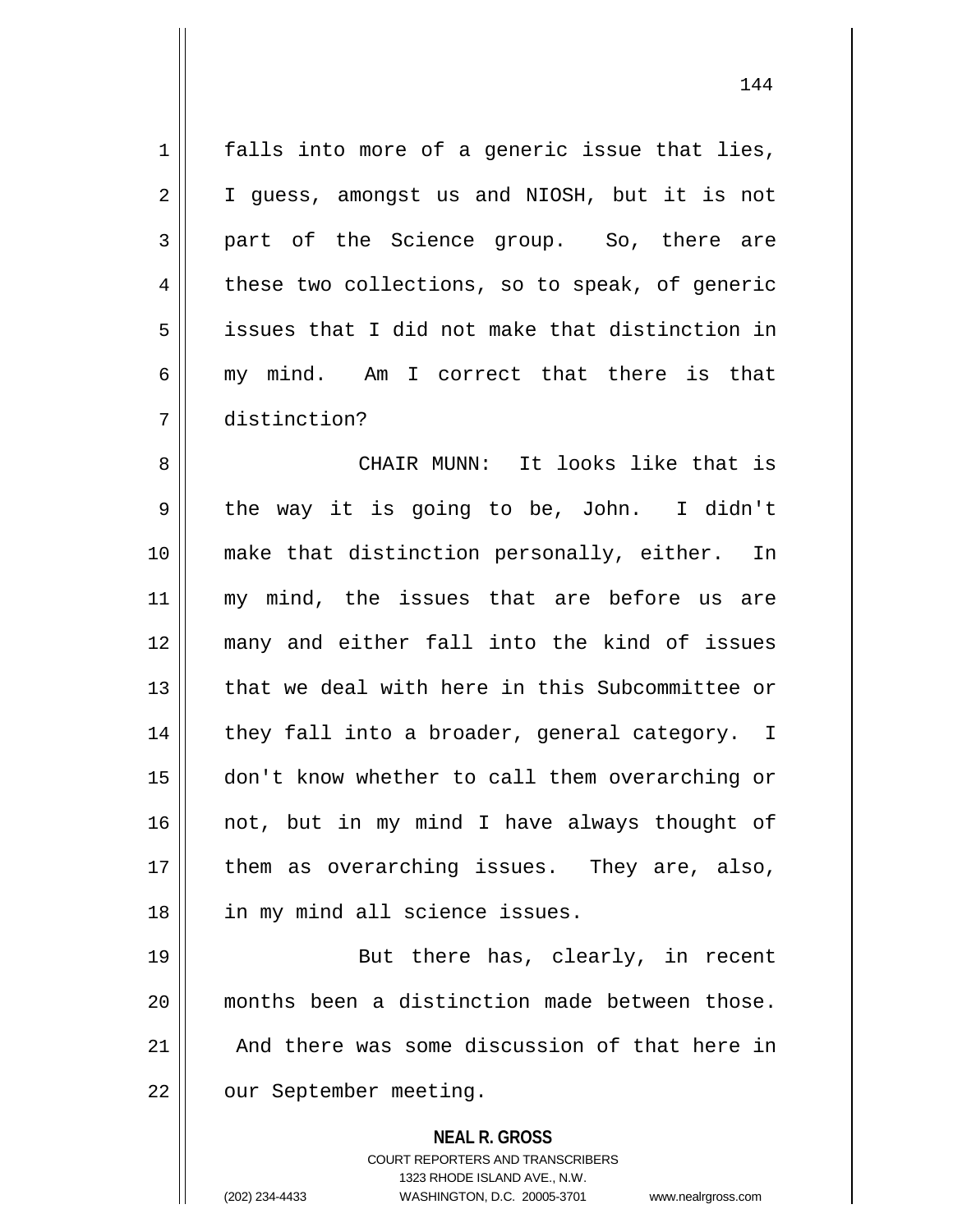| $\mathbf 1$  | MR. STIVER: In my mind, I have                                                                      |
|--------------|-----------------------------------------------------------------------------------------------------|
| 2            | kind of an agreement with Wanda. I mean they                                                        |
| $\mathbf{3}$ | are really just two sides of the same coin                                                          |
| 4            | here. Although this idea of setting up an                                                           |
| 5            | overarching virtual Work Group, if you will,                                                        |
| 6            | to parse them out to various committees would                                                       |
| 7            | kind of indicate that you may have certain                                                          |
| 8            | situations where it is not really an                                                                |
| 9            | overarching science issue, but may apply to                                                         |
| 10           | several different types of facilities or                                                            |
| 11           | several facilities within a given type.                                                             |
| 12           | Like, say, AWEs may have certain                                                                    |
| 13           | commonalities that need to be addressed in                                                          |
| 14           | kind of an overarching way, but it wouldn't                                                         |
| 15           | necessarily be a scientific issue that is kind                                                      |
| 16           | of programmatic-wide. It is kind of a sub-                                                          |
| 17           | element of --                                                                                       |
| 18           | CHAIR MUNN: It is kind of what we                                                                   |
| 19           | had in mind originally with 6001.                                                                   |
| 20           | MEMBER ZIEMER: Well, keep in                                                                        |
| 21           | mind, the science issue that they are looking                                                       |
| 22           | at seems like the CLL, the chronic lymphocytic                                                      |
|              | <b>NEAL R. GROSS</b>                                                                                |
|              | <b>COURT REPORTERS AND TRANSCRIBERS</b>                                                             |
|              | 1323 RHODE ISLAND AVE., N.W.<br>(202) 234-4433<br>WASHINGTON, D.C. 20005-3701<br>www.nealrgross.com |
|              |                                                                                                     |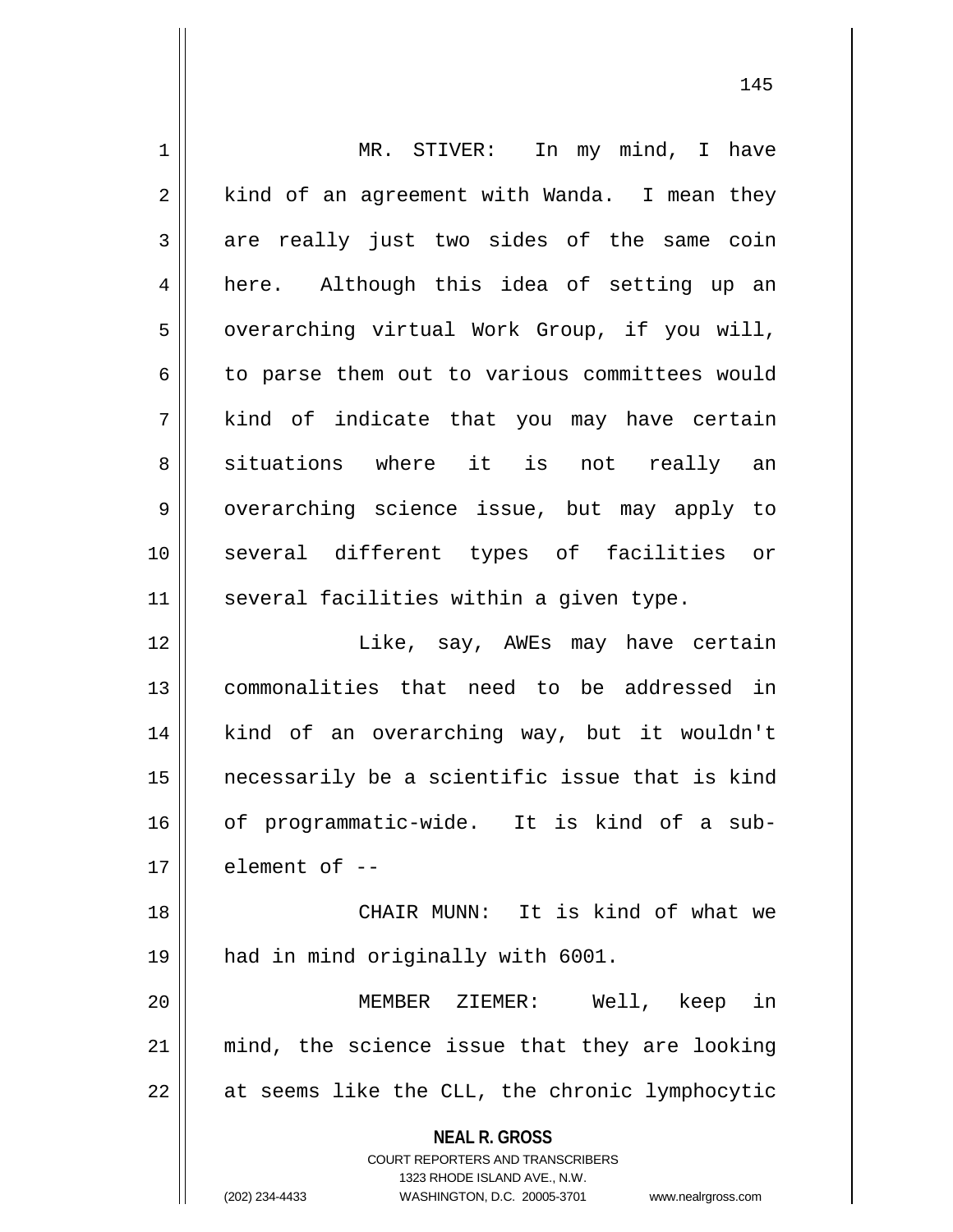**NEAL R. GROSS** COURT REPORTERS AND TRANSCRIBERS 1323 RHODE ISLAND AVE., N.W. (202) 234-4433 WASHINGTON, D.C. 20005-3701 www.nealrgross.com 1 | leukemia. That doesn't show up as an issue  $2 \parallel$  in, let's say, the Rocky Flats Work Group. 3 MR. STIVER: Right, in any given 4 | particular Work Group. 5 MEMBER ZIEMER: Right, and it is  $6 \parallel$  sort of like programmatic overall. 7 || The Some other issues 8 || like that. Whereas, the resuspension thing is 9 || more of an application of the science --10 MR. STIVER: Yes. 11 || MEMBER ZIEMER: -- that is already  $12 \parallel$  there. 13 || MR. STIVER: It is an application  $14$  | that may span more than one --15 MEMBER ZIEMER: Yes. The IREP 16 model is a little different again. All the 17 Work Groups are saying, yes, the IREP model is 18 || there. So, you are not getting findings that 19 -- well, you might. You have raised some 20 || issues on the IREP model, but that is 21 | partially an overarching science. 22 || MR. STIVER: Yes, it really is,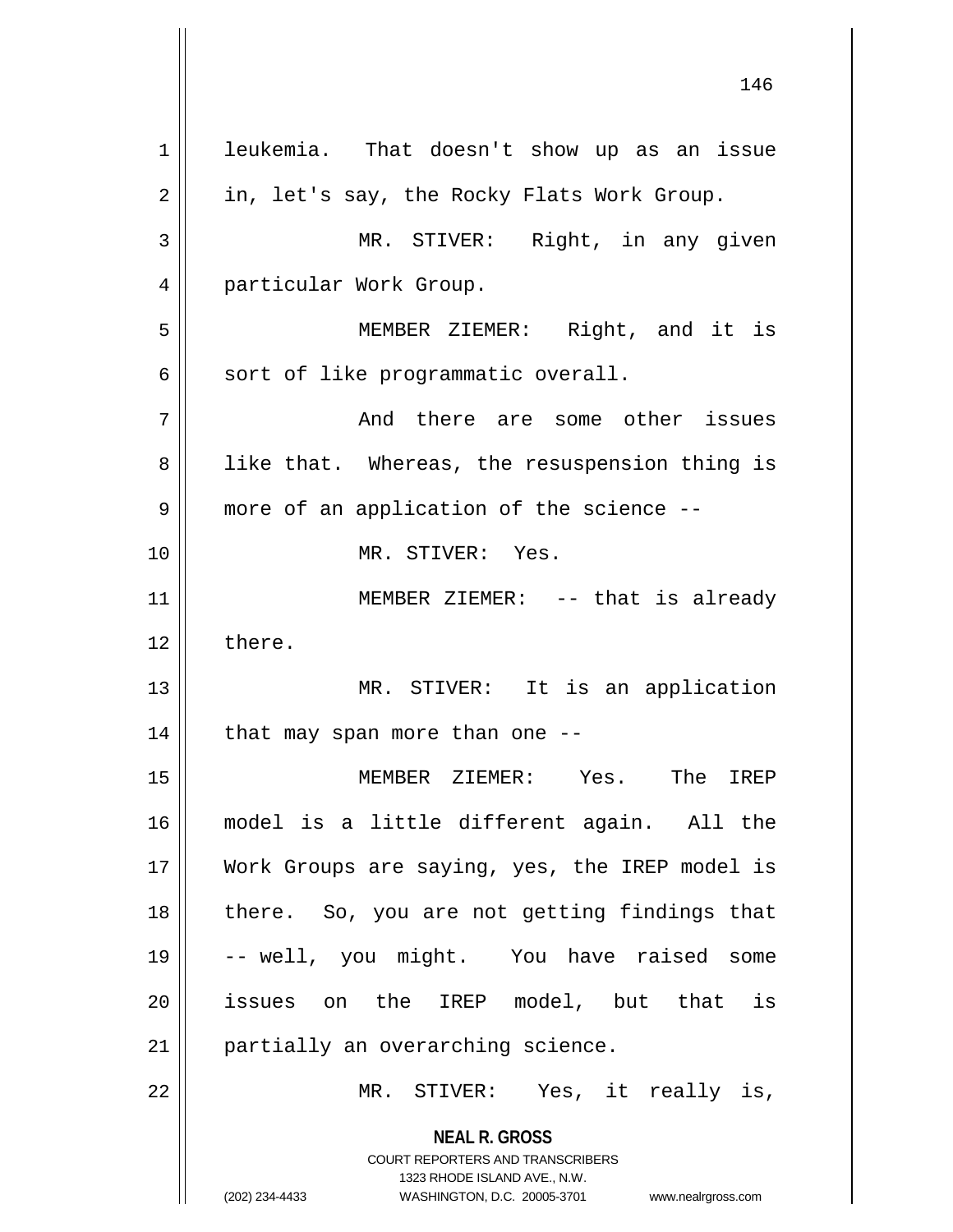**NEAL R. GROSS** COURT REPORTERS AND TRANSCRIBERS 1323 RHODE ISLAND AVE., N.W.  $1 \parallel$  and the other may be kind of subcategories of  $2 \parallel$  that, but, yes, it can be addressed within the 3 purview of types of sciences as opposed to 4 | programmatic-wide. 5 || MEMBER ZIEMER: Right. 6 MR. KATZ: And clearly, this 7 Subcommittee deals with programwide dose 8 || reconstruction matters. So, they don't need 9 || to be all punted to another Science Work 10 Group, particularly when they are sort of 11 dose-reconstruction-specific. I think, just  $12$  as with OTIB-70, they can be addressed here. 13 CHAIR MUNN: The ball is in the 14 NIOSH court. 15 The next item that we have is 16 | OTIB-52 Rev. 1 response. 17 DR. ULSH: And we are prepared on 18 that one, I believe. So, Elyse and Matt 19 Smith, do you want to discuss that one? 20 MR. SMITH: Sure. This is Matt. 21 || For reference, I don't know if you  $22 \parallel$  can bring it up in the room, but OTIB-52, Rev.

<sup>(202) 234-4433</sup> WASHINGTON, D.C. 20005-3701 www.nealrgross.com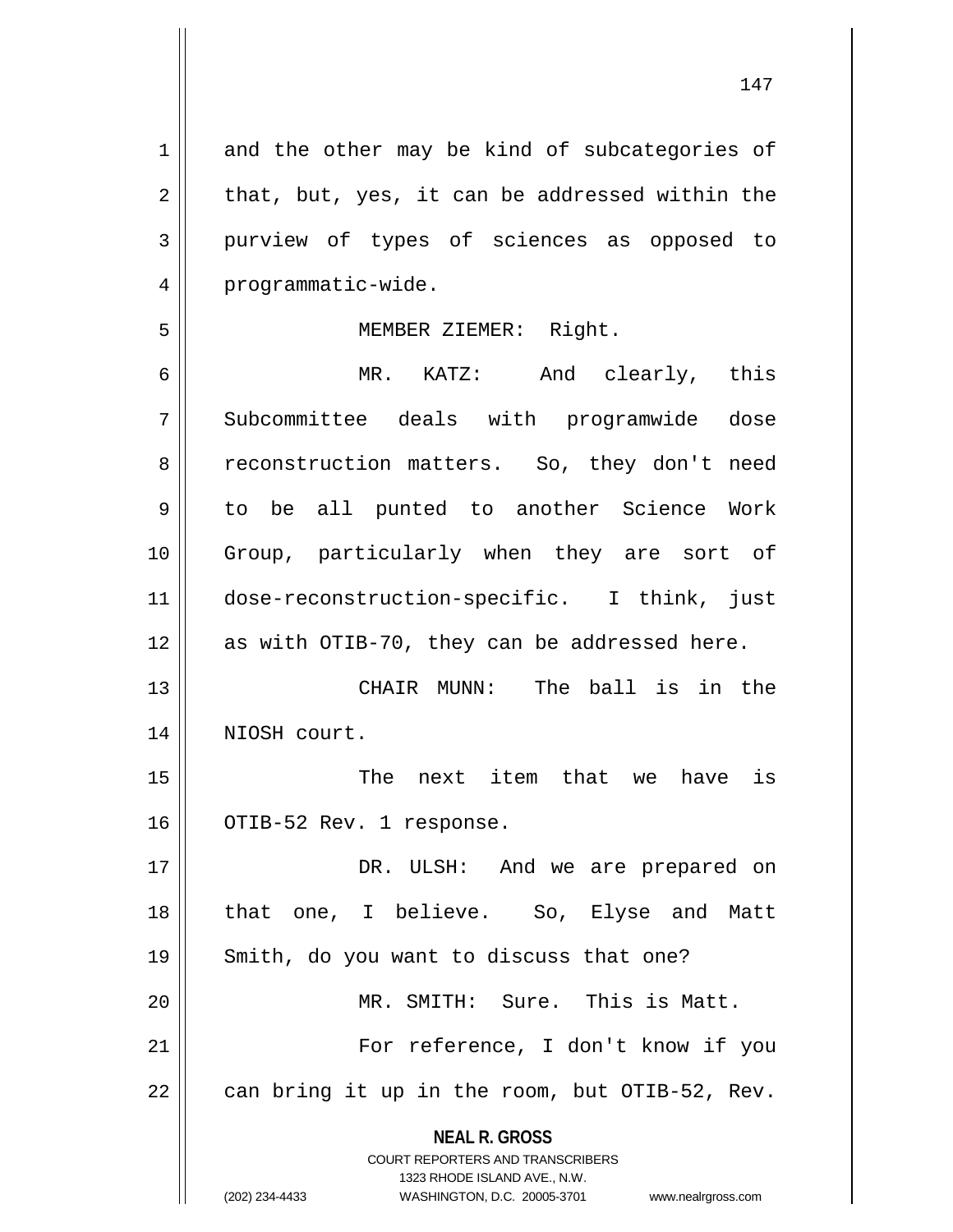**NEAL R. GROSS** COURT REPORTERS AND TRANSCRIBERS 1323 RHODE ISLAND AVE., N.W. (202) 234-4433 WASHINGTON, D.C. 20005-3701 www.nealrgross.com 148  $1 \parallel 1$ , for the first item, which is -12, the page  $2 \parallel$  of interest would be page 30 of 40. 3 CHAIR MUNN: Now hold on just a 4 moment. 5 MR. HINNEFELD: That is of the TIB 6 itself. 7 MEMBER ZIEMER: Oh, of the TIB 8 l itself? 9 MR. SMITH: Yes, that is of the 10 || TIB itself. 11 These items are issues that were 12 || brought up previously and addressed in Rev. 1 13 of the TIB and are kind of based on a 14 discussion that took place way back in October 15 of 2008. 16 and just to add to the 17 documentation, I sent Elyse a copy of meeting 18 notes from Bob Morris, who is the OTIB-52 19 author, to Elyse. I don't know if that is 20 | linkable yet or not. 21 MS. THOMAS: Yes, those did get 22 | linked.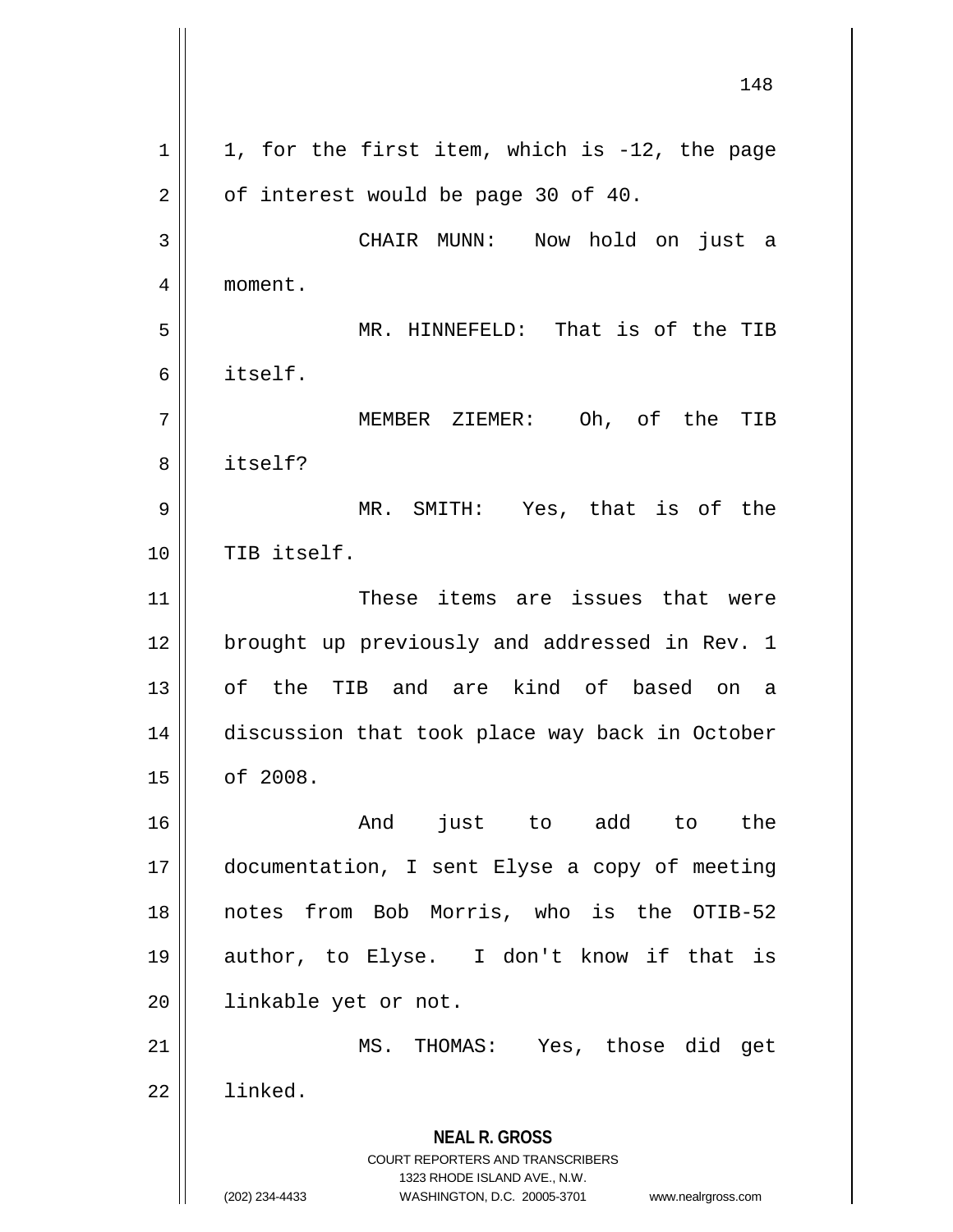|             | 149                                            |
|-------------|------------------------------------------------|
| $\mathbf 1$ | MR. SMITH: Okay.                               |
| 2           | MS. THOMAS: You are looking at                 |
| 3           | Finding 12. So, if the Subcommittee wants to   |
| 4           | look those up in the database, you can. Matt   |
| 5           | is starting with OTIB-52, Finding 12, and      |
| 6           | there are new responses that were uploaded, as |
| 7           | well as a link to those meeting notes that he  |
| 8           | is referring to.                               |
| 9           | MEMBER ZIEMER: Right.                          |
| 10          | MR. SMITH: So, it is kind of                   |
| 11          | three things being juggled here. Let me try    |
| 12          | to summarize on item 12.                       |
| 13          | The issue here was the use of the              |
| 14          | REMS database as opposed to the site-specific  |
| 15          | REX database at Hanford. There were several    |
| 16          | reasons the authors used the REMS data.<br>It  |
| 17          | was for the early years the only way to        |
| 18          | separate out construction trade workers from   |
| 19          | all monitored workers. And then, even into     |
| 20          | the modern era, it just proved to be a very    |
| 21          | reliable way for them to do that<br>same       |
| 22          | separation of those involved in construction   |
|             | <b>NEAL R. GROSS</b>                           |

COURT REPORTERS AND TRANSCRIBERS 1323 RHODE ISLAND AVE., N.W.

(202) 234-4433 WASHINGTON, D.C. 20005-3701 www.nealrgross.com

 $\mathsf{II}$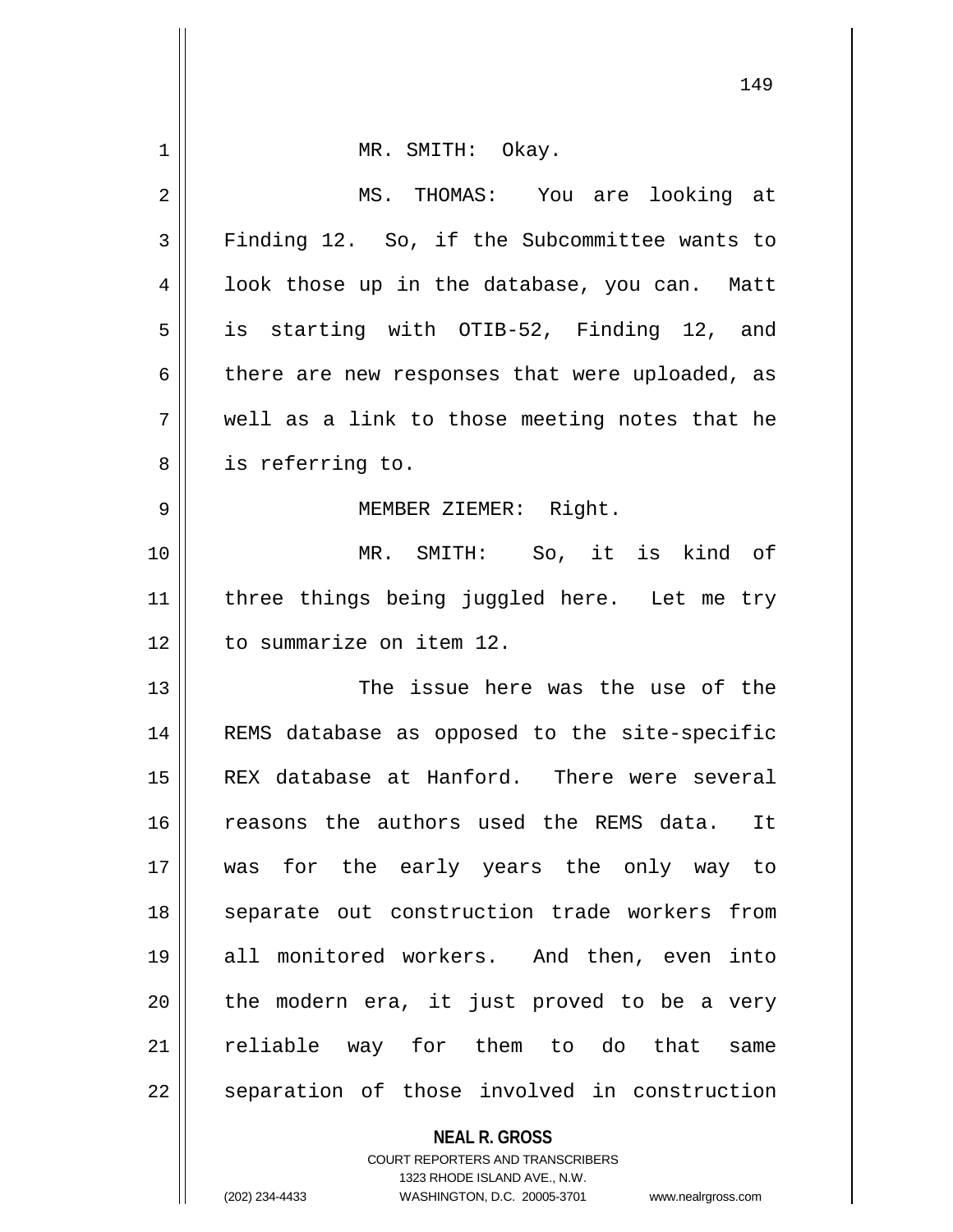**NEAL R. GROSS** 1 | trades versus the all monitored workers. 2 So, as far as the pedigree  $3 \parallel$  response to this, if you take a look at the 4 || linked meeting notes that Bob Morris took in 5 2008, within that document he has got it 6 | highlighted as item 3. 7 DR. ULSH: Just to briefly 8 || interrupt, John, you had asked earlier whether 9 | you could link different document types. 10 MR. STIVER: Yes, here you go. 11 || DR. ULSH: Yes, this answers the 12 question, I think. 13 || MR. SMITH: Let me pause. Is that 14 linking working there? 15 || CHAIR MUNN: It is working. 16 Item 3. 17 || MR. SMITH: That's great. 18 CHAIR MUNN: Good. Yes, it is  $19 \parallel$  great. 20 MEMBER ZIEMER: What kind of 21 document is this? 22 CHAIR MUNN: It is a Word

> COURT REPORTERS AND TRANSCRIBERS 1323 RHODE ISLAND AVE., N.W. (202) 234-4433 WASHINGTON, D.C. 20005-3701 www.nealrgross.com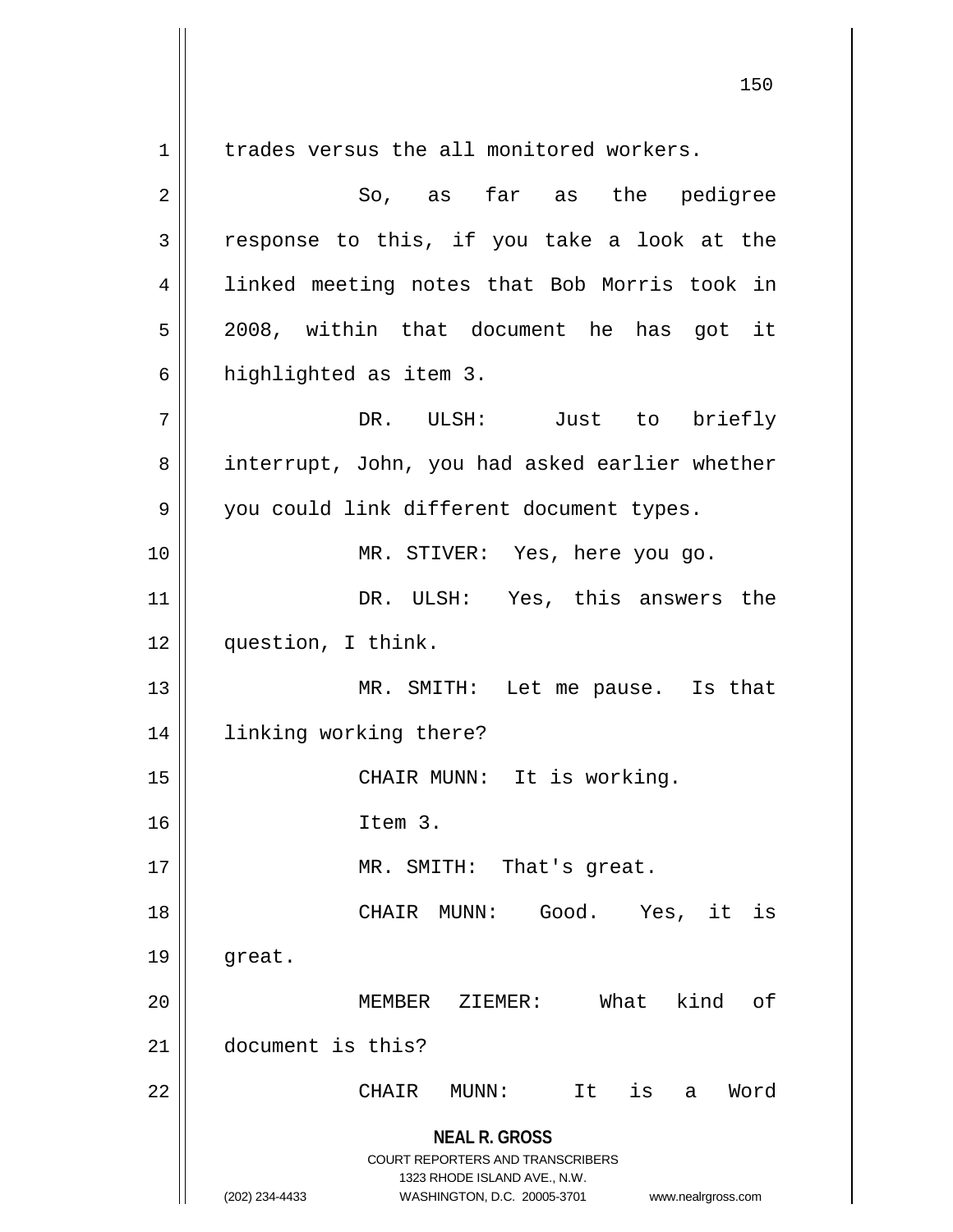1 | document.

**NEAL R. GROSS** COURT REPORTERS AND TRANSCRIBERS 1323 RHODE ISLAND AVE., N.W. (202) 234-4433 WASHINGTON, D.C. 20005-3701 www.nealrgross.com 2 || MEMBER ZIEMER: Oh, it came up and  $3 \parallel$  I just didn't see it. There it is. 4 CHAIR MUNN: Item 3. 5 MR. KATZ: Just to be clear for  $6 \parallel$  the record, for this one, since we are dealing 7 with Hanford, this is Dr. Ziemer, Paul and  $8 \parallel$  Dick will have to deal with this. 9 CHAIR MUNN: They will. 10 MEMBER ZIEMER: Not a conflict. 11 || MR. KATZ: Not conflicted, right. 12 MR. SMITH: Let me bring that up 13 as well. I am also conflicted with Hanford. 14 || Sorry. Does that prohibit me from speaking 15 further? 16 MR. KATZ: Yes. So, who has done  $17$  | the work on this, is the question. 18 MR. SMITH: The person who has 19 done the work on it is Bob Morris. 20 MR. KATZ: I see. Who is not 21 || here. And you are just being his voice? 22 MR. SMITH: Well, I am listed as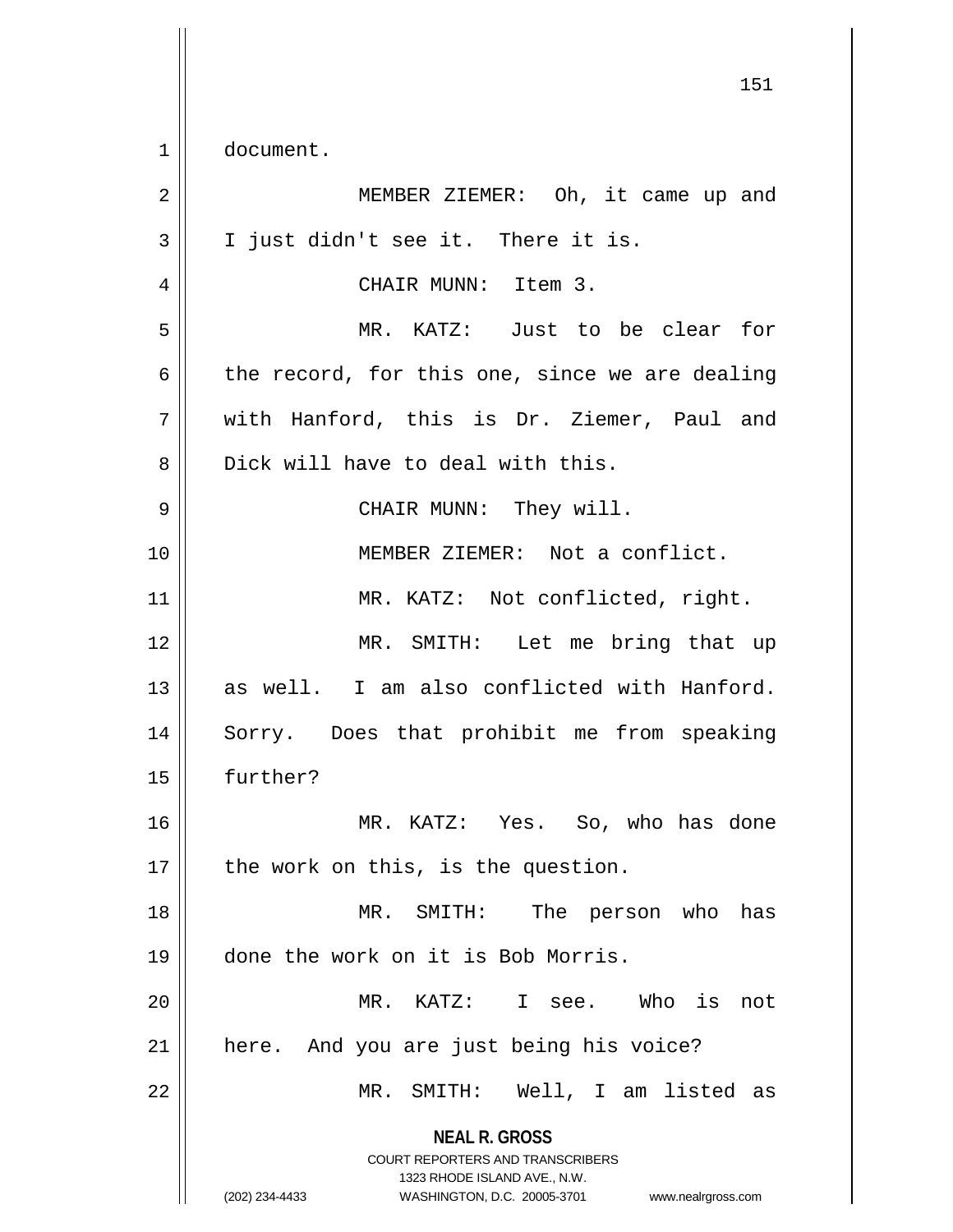**NEAL R. GROSS** COURT REPORTERS AND TRANSCRIBERS 1323 RHODE ISLAND AVE., N.W. 1 || the document owner. The author, though, of  $2 \parallel$  the really the original and also Rev. 1 is Bob 3 Morris. And also, he directly collaborated on  $4 \parallel$  the responses that we are talking about, even 5 | the current responses. 6 || MR. HINNEFELD: Well, the document 7 is construction workers. 8 || MR. KATZ: Right. I understand. 9 MR. HINNEFELD: The document 10 relates to construction workers across the 11 conflict. 12 || MR. KATZ: Right. 13 || MR. HINNEFELD: And so, the 14 conflict doesn't apply to a generic thing like  $15$   $\parallel$  this. 16 || MR. KATZ: No, I understand. 17 MR. HINNEFELD: This specific 18 issue we are talking about now is a finding 19 || about something that was at Hanford. 20 || MR. KATZ: Right. 21 MR. HINNEFELD: That was used in  $22$  || support of this generic document. I think we

<sup>(202) 234-4433</sup> WASHINGTON, D.C. 20005-3701 www.nealrgross.com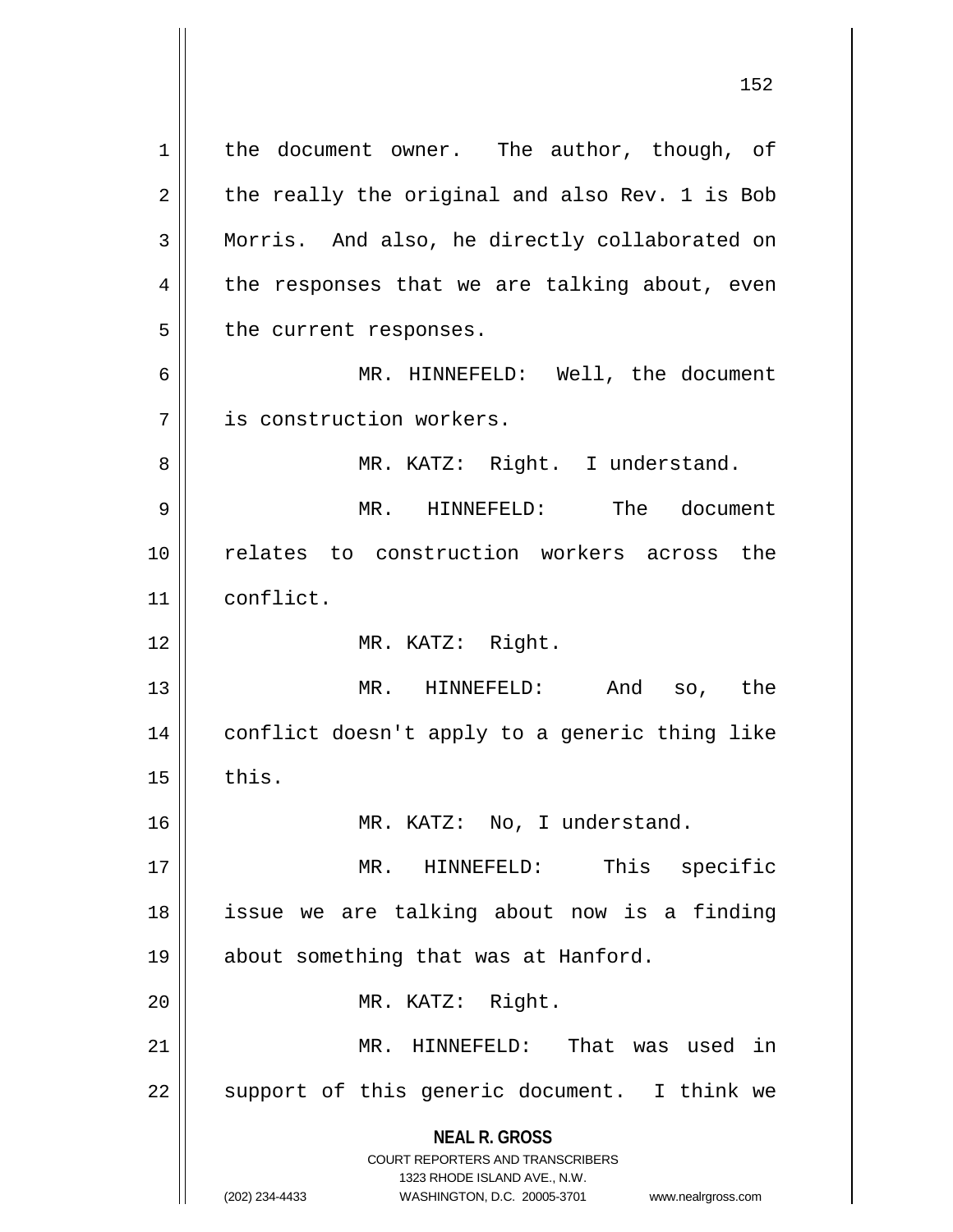| $\mathbf{1}$ | are kind of in the clear.                                                                           |
|--------------|-----------------------------------------------------------------------------------------------------|
| 2            | MR. KATZ: Yes, I mean, I think he                                                                   |
| 3            | can present. It is not even his work he is                                                          |
| 4            | presenting.                                                                                         |
| 5            | Go ahead.                                                                                           |
| 6            | MR. SMITH: Okay. In any event,                                                                      |
| 7            | you can see this item was discussed, again,                                                         |
| 8            | back in 2008. The bottom line you can see on                                                        |
| 9            | the final page of Bob's draft meeting notes,                                                        |
| 10           | and that is the response that we have also                                                          |
| 11           | listed currently, which is to add a statement.                                                      |
| 12           | I guess in this case it would be                                                                    |
| 13           | adding a statement to Rev. 1 that is on the                                                         |
| 14           | street now that says, "Electronic access to                                                         |
| 15           | the REX database was not available when this                                                        |
| 16           | bulletin drafted. However, the data in REMS                                                         |
| 17           | was derived from the data in REX and is judged                                                      |
| 18           | adequately represent the ratio of<br>to                                                             |
| 19           | construction trade workers and all monitored                                                        |
| 20           | worker doses."                                                                                      |
| 21           | So, that was the final outcome of                                                                   |
| 22           | the 2008 meeting. That particular language                                                          |
|              | <b>NEAL R. GROSS</b>                                                                                |
|              | <b>COURT REPORTERS AND TRANSCRIBERS</b>                                                             |
|              | 1323 RHODE ISLAND AVE., N.W.<br>(202) 234-4433<br>WASHINGTON, D.C. 20005-3701<br>www.nealrgross.com |
|              |                                                                                                     |

 $\mathbf{I}$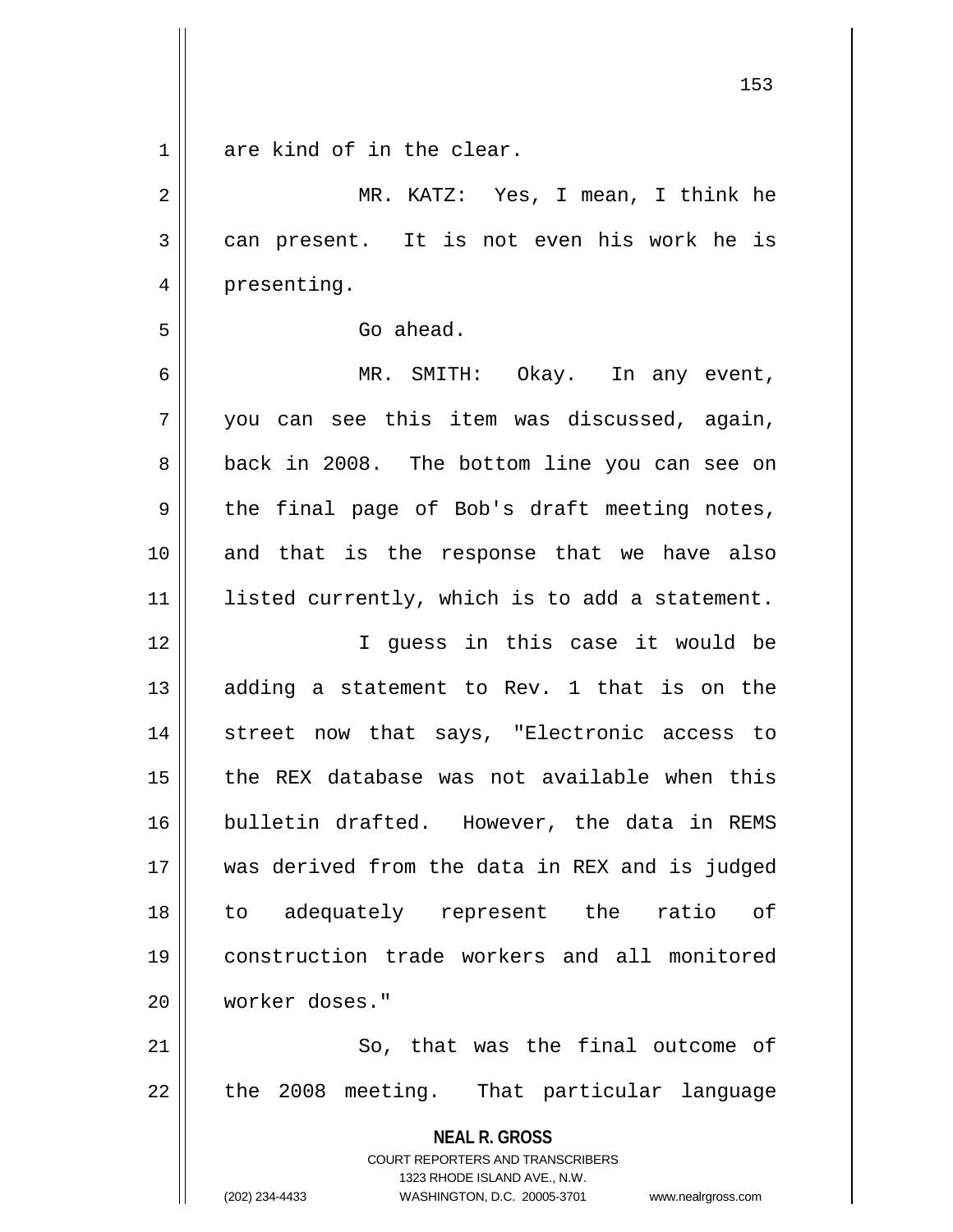1 doesn't look like it landed on page 30 of Rev.  $2 \parallel 1$  of OTIB-52. There are several annotations  $3 \parallel$  there that address response to this item, this  $4 \parallel$  -12 item, but this particular language didn't  $5 \parallel$  end up in the document. So, the response is  $6$  | that this language would be added. 7 In terms of where would it be 8 added, if you are looking at page 30 of the

9 | OTIB, probably about midway or actually almost 10 the second-to-last paragraph you will see 11 Annotation No. 9. That looks like that would 12 || be the best place to add this language that I 13 | just described.

14 MEMBER ZIEMER: Did SC&A already 15 | see this response?

16 | MR. MARSCHKE: No.

17 || MR. STIVER: No, we haven't.

18 MR. MARSCHKE: No, we didn't the 19 response. It has been in the database, I  $20$  || quess it has been in the database, but we  $-$ 21 CHAIR MUNN: Will our action in  $22$   $\parallel$  this case be SC&A will review this response

> **NEAL R. GROSS** COURT REPORTERS AND TRANSCRIBERS

> > 1323 RHODE ISLAND AVE., N.W.

(202) 234-4433 WASHINGTON, D.C. 20005-3701 www.nealrgross.com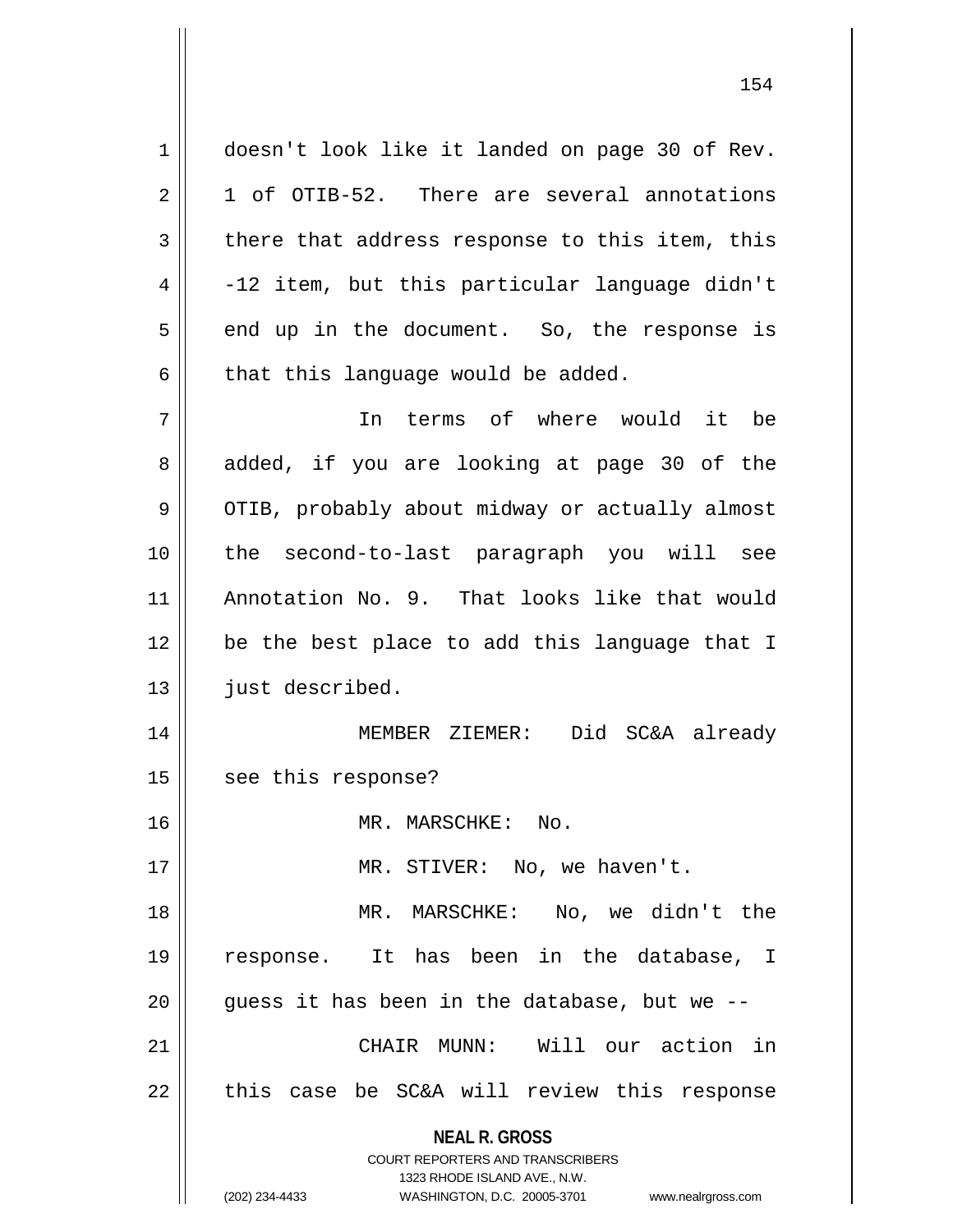$1 \parallel$  here?

| $\overline{2}$ | MR. MARSCHKE: Well, I think the                                                                                                                                        |
|----------------|------------------------------------------------------------------------------------------------------------------------------------------------------------------------|
| $\mathfrak{Z}$ | comment was, if I recall the original                                                                                                                                  |
| $\overline{4}$ | comment -- and, basically, I was one who did                                                                                                                           |
| 5              | the critique of 052 -- there was confusion as                                                                                                                          |
| 6              | to what was actually used. When we initially                                                                                                                           |
| 7              | brought up why was REX used as opposed to                                                                                                                              |
| 8              | REMS, I think one of the initial responses we                                                                                                                          |
| $\mathsf 9$    | got was that REX was used. And based upon                                                                                                                              |
| 10             | that, we said, okay. But that is not                                                                                                                                   |
| 11             | reflected in the document.                                                                                                                                             |
| 12             | And now I think when NIOSH has                                                                                                                                         |
| 13             | gone back and said, well, no, REX wasn't used,                                                                                                                         |
| 14             | we were confused and we wanted to get                                                                                                                                  |
| 15             | clarification. When we looked at Rev. 1, we                                                                                                                            |
| 16             | made our report on Rev. 1, we said, well,                                                                                                                              |
| 17             | basically, what is it; was REX used; what not                                                                                                                          |
| 18             | REX used? Or was REMS used?                                                                                                                                            |
| 19             | Now with this clarification that                                                                                                                                       |
| 20             | REMS was used and REMS is basically the same                                                                                                                           |
| 21             | as REX, I don't have any problems with just                                                                                                                            |
| 22             | making that clear in the document. If<br>you                                                                                                                           |
|                | <b>NEAL R. GROSS</b><br><b>COURT REPORTERS AND TRANSCRIBERS</b><br>1323 RHODE ISLAND AVE., N.W.<br>WASHINGTON, D.C. 20005-3701<br>(202) 234-4433<br>www.nealrgross.com |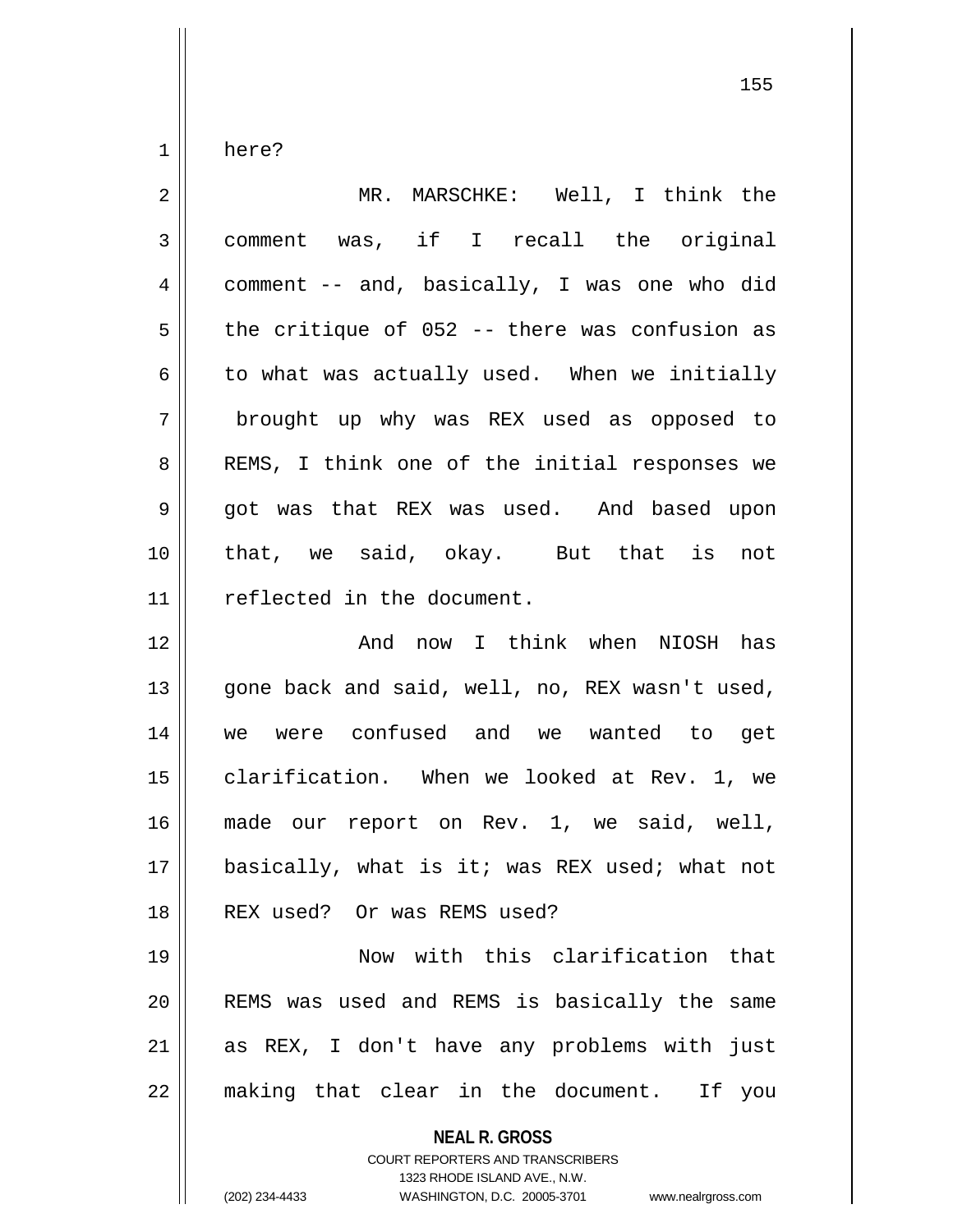**NEAL R. GROSS** COURT REPORTERS AND TRANSCRIBERS 1323 RHODE ISLAND AVE., N.W. (202) 234-4433 WASHINGTON, D.C. 20005-3701 www.nealrgross.com 1 || have this two sentences that they indicate 2 || here, I would be happy with the NIOSH  $3$  | response. 4 CHAIR MUNN: So, is the action 5 | here that SC&A accepts NIOSH response? 6 MR. MARSCHKE: SC&A accepts NIOSH  $7 \parallel$  response, that is what I am saying at this 8 | point, yes. 9 MEMBER ZIEMER: And it would be in 10 abeyance until -- 11 MR. MARSCHKE: And it would be in 12 abeyance until these two sentences are 13 || inserted into the document, with probably a 14 || page change or something like that. 15 CHAIR MUNN: Dick, if you are  $16$  still on the line, are you in agreement? 17 MEMBER LEMEN: Yes. 18 CHAIR MUNN: Very good. It is in 19 abeyance. 20 MR. MARSCHKE: Just a procedure  $21$  thing for Ted, can I make this change in 22 Wanda's name or what should I do?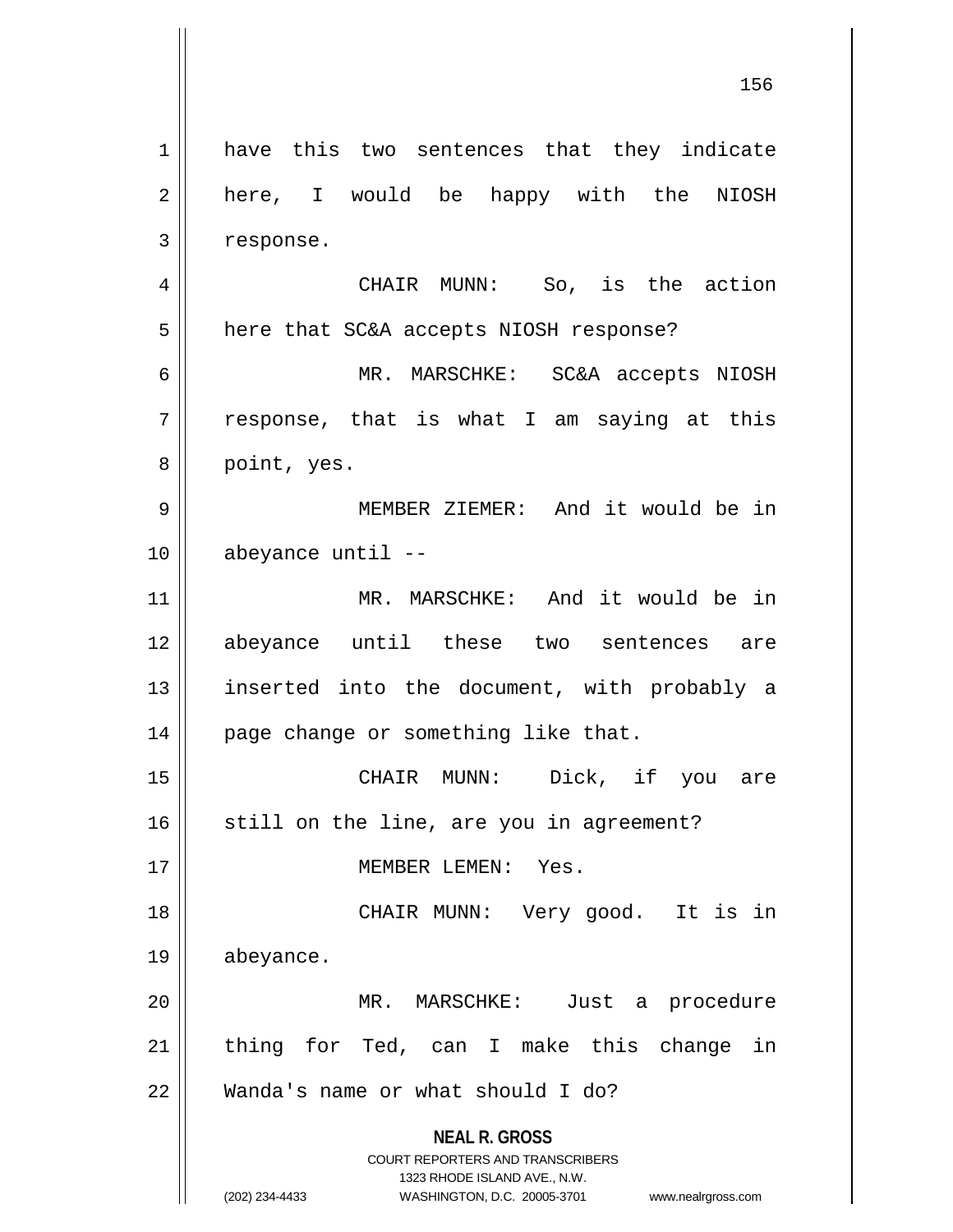**NEAL R. GROSS** COURT REPORTERS AND TRANSCRIBERS 1323 RHODE ISLAND AVE., N.W. (202) 234-4433 WASHINGTON, D.C. 20005-3701 www.nealrgross.com 1 MR. KATZ: No, why don't you go  $2 \parallel$  ahead and make it in  $-$ 3 || MR. MARSCHKE: Paul's name? 4 MR. KATZ: -- Paul's name. Thank  $5 \parallel$  you. Just to keep in the paperwork in order. 6 | Thank you. 7 || CHAIR MUNN: Is that the last item 8 we have on OTIB-52? 9 MEMBER ZIEMER: What about the 10 next, 13? 11 MR. STIVER: We have 13 I believe  $12 \parallel$  and 14 as well. 13 MR. KATZ: Okay. Do you want to 14 proceed with Finding 13? 15 || CHAIR MUNN: Please do. 16 || MR. SMITH: All right. Thirteen  $17$  || and 14 are linked, both in terms of when they 18 were discussed earlier in 2008 and, also, in 19 the response that ended up in the revision of  $20$   $\parallel$  the OTIB itself. 21 || So, in the OTIB-52 document, the  $22$  | Rev. 1 document, let me send you all the way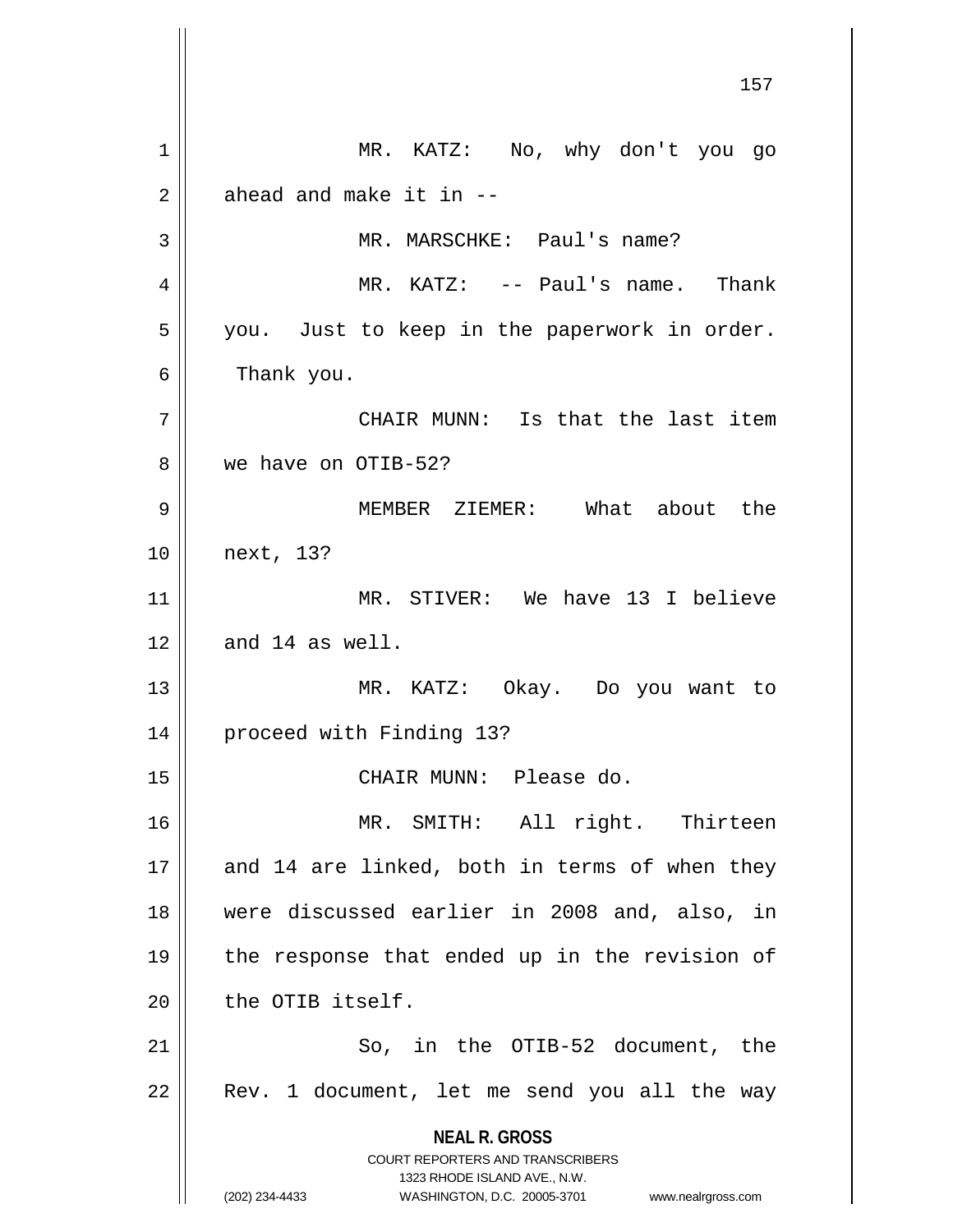1 || back to page 9 of 40. The section of interest 2 is Section 4. And then, also for reference 3 is, again, the 2008 meeting notes, and the  $4 \parallel$  item listed as item No. 2 is addressing, as  $5 \parallel$  you can see there in the title, it is  $6$  || addressing Findings 13 and 14. 7 The language that was added to the 8 || OTIB you can see right in basically the center  $9 \parallel$  of Section 4. It ends with Annotation No. 2. 10 And the issue here was the  $11$  | treatment among the different sites, and then, 12 also, there was a file on issue regarding the 13 factor, I guess you would call it the  $14$  | threshold factor is the best way to describe  $15 \parallel$  it. 16 || So, for item No. 13, the response, 17  $\parallel$  the current response dated 12/7, the methods 18 were always the same when a certain site was 19 evaluated. I will just go ahead and read the  $20$  | response from  $12/7$ . 21 | Regardless of comparison method,  $22$   $\parallel$  the outcome would be favorable to construction

> COURT REPORTERS AND TRANSCRIBERS 1323 RHODE ISLAND AVE., N.W.

**NEAL R. GROSS**

(202) 234-4433 WASHINGTON, D.C. 20005-3701 www.nealrgross.com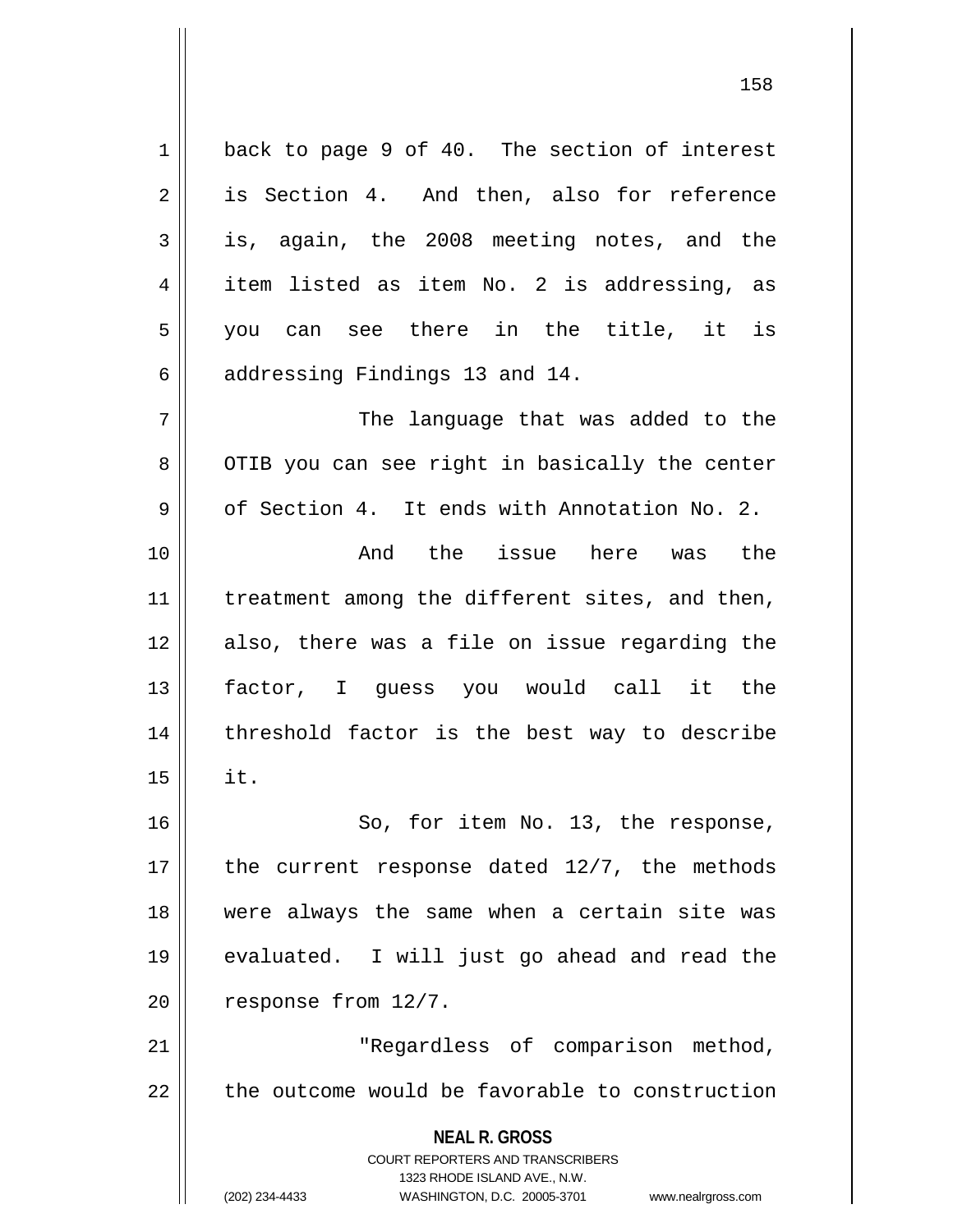1 trade workers because the correction is  $2 \parallel$  typically applied to doses in a site-specific 3 coworker model which is based on data for all 4 monitored workers. When construction trade 5 workers are removed from the comparison 6 || population, the ratio favors construction  $7 \parallel$  trades if the construction trade doses are, in 8 || act, elevated."

9 In addition, regarding the 20 10 percent threshold criteria, that threshold 11 criteria falls inside the margin of 12 uncertainty for dosimetry, which roughly in 13 the film era is 30 percent. And also, for 14 dosimetry programs, the modern era that would 15 be covered by DOELAP, you typically see a 30 16 || percent criteria that you need to conform to 17 | to pass DOELAP.

18 MR. STIVER: Yes, this is John 19 || Stiver. 20 We are having a similar problem or

21 a similar issue we are dealing with at 22 || Fernald, very close to this. That is the

> **NEAL R. GROSS** COURT REPORTERS AND TRANSCRIBERS

1323 RHODE ISLAND AVE., N.W. (202) 234-4433 WASHINGTON, D.C. 20005-3701 www.nealrgross.com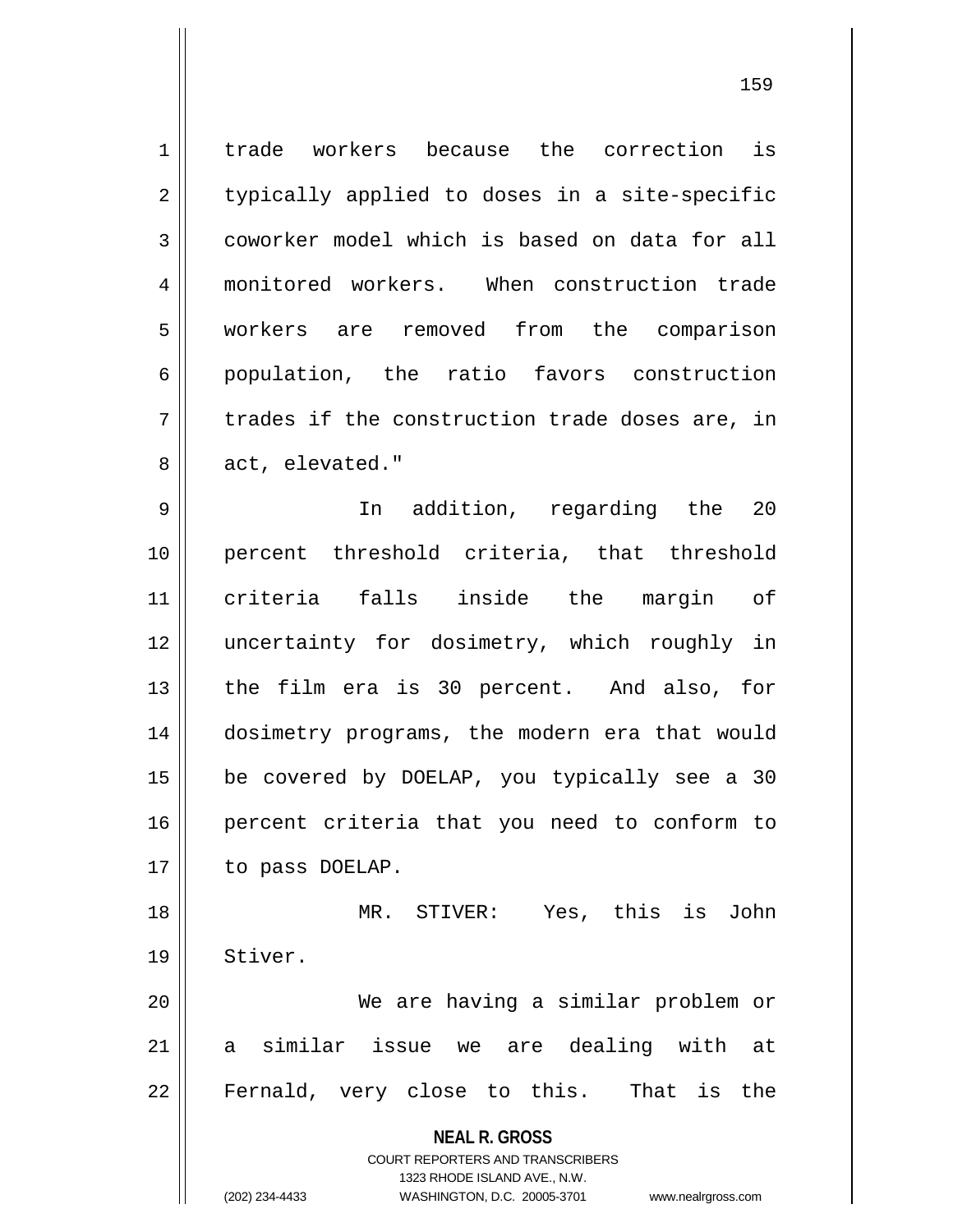**NEAL R. GROSS** COURT REPORTERS AND TRANSCRIBERS 1323 RHODE ISLAND AVE., N.W. (202) 234-4433 WASHINGTON, D.C. 20005-3701 www.nealrgross.com 1 issue of do you lump construction trade 2 || workers with all workers for the comparison?  $3 \parallel$  And clearly, when you do that, you are 4 diluting out the effect. In our case, in the 5 || all monitored workers category when you give 6 the ratio of construction trade workers to all 7 monitored workers, I think we ended up with 8 about, NIOSH came up with an adjustment factor 9 of about two or so. But when you pull them 10 || out of that denominator, you would see that  $11$  | the effects -- of course, it was dependent on 12 various years -- it could have been up to a 13 **factor** of four or more. 14 And so, this is something that is 15 || still being debated in the Fernald Work Group. 16 We have put together a White Paper on that, 17 || which we are going to prepare. 18 But I am not familiar with how 19 this was handled in OTIB-52. I know Steve did  $20$  | the review of that. 21 || So, maybe, Steve, you can speak to  $22$   $\parallel$  that situation.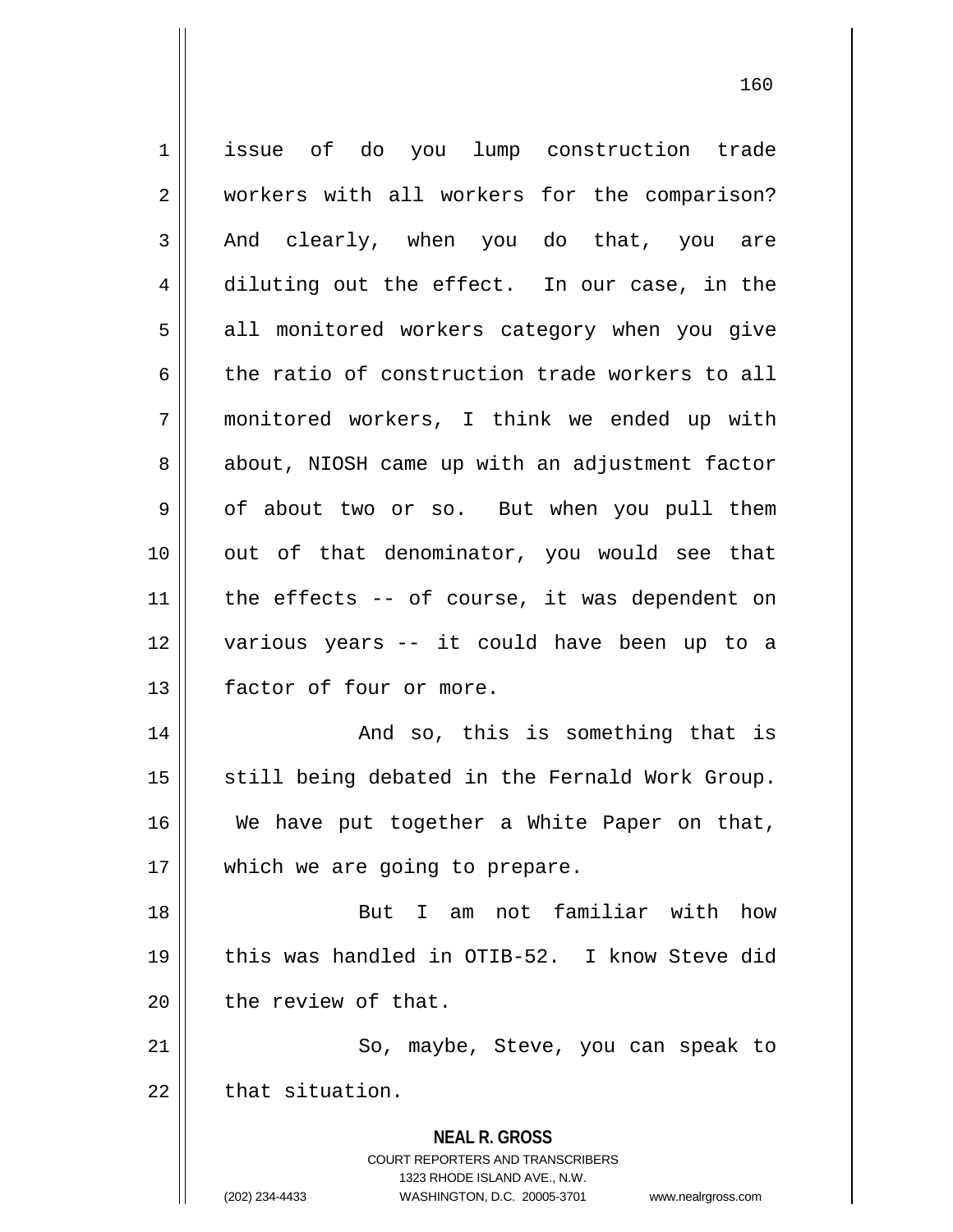| 1  | MR. MARSCHKE: Well, sometimes it                                                                    |
|----|-----------------------------------------------------------------------------------------------------|
| 2  | was compared to, the construction workers were                                                      |
| 3  | compared to all monitored workers and                                                               |
| 4  | sometimes they were compared to<br>non-                                                             |
| 5  | construction work monitored workers. So,                                                            |
| 6  | there is a little bit difference in the ratio.                                                      |
| 7  | So, when you come up to what is an acceptable                                                       |
| 8  | ratio, you get a slightly different value.                                                          |
| 9  | When we did talk about it last                                                                      |
| 10 | time, I mean we did discuss, again, like the                                                        |
| 11 | 20 percent, where did the 20 percent come? If                                                       |
| 12 | this is like a cutoff for acceptability, what                                                       |
| 13 | is the basis for it?                                                                                |
| 14 | Now I think in what Matt had just                                                                   |
| 15 | said, he has presented what the basis for it a                                                      |
| 16 | is, which I<br>little bit<br>think, to<br>my                                                        |
| 17 | recollection, that is kind of new information,                                                      |
|    |                                                                                                     |
| 18 | it is based on the accuracy of the<br>that                                                          |
| 19 | readings.                                                                                           |
| 20 | And I think that is really what we                                                                  |
| 21 | were asking for, what is the cutoff and what                                                        |
| 22 | is the basis for the cutoff? And you are                                                            |
|    | <b>NEAL R. GROSS</b>                                                                                |
|    | <b>COURT REPORTERS AND TRANSCRIBERS</b>                                                             |
|    | 1323 RHODE ISLAND AVE., N.W.<br>(202) 234-4433<br>WASHINGTON, D.C. 20005-3701<br>www.nealrgross.com |
|    |                                                                                                     |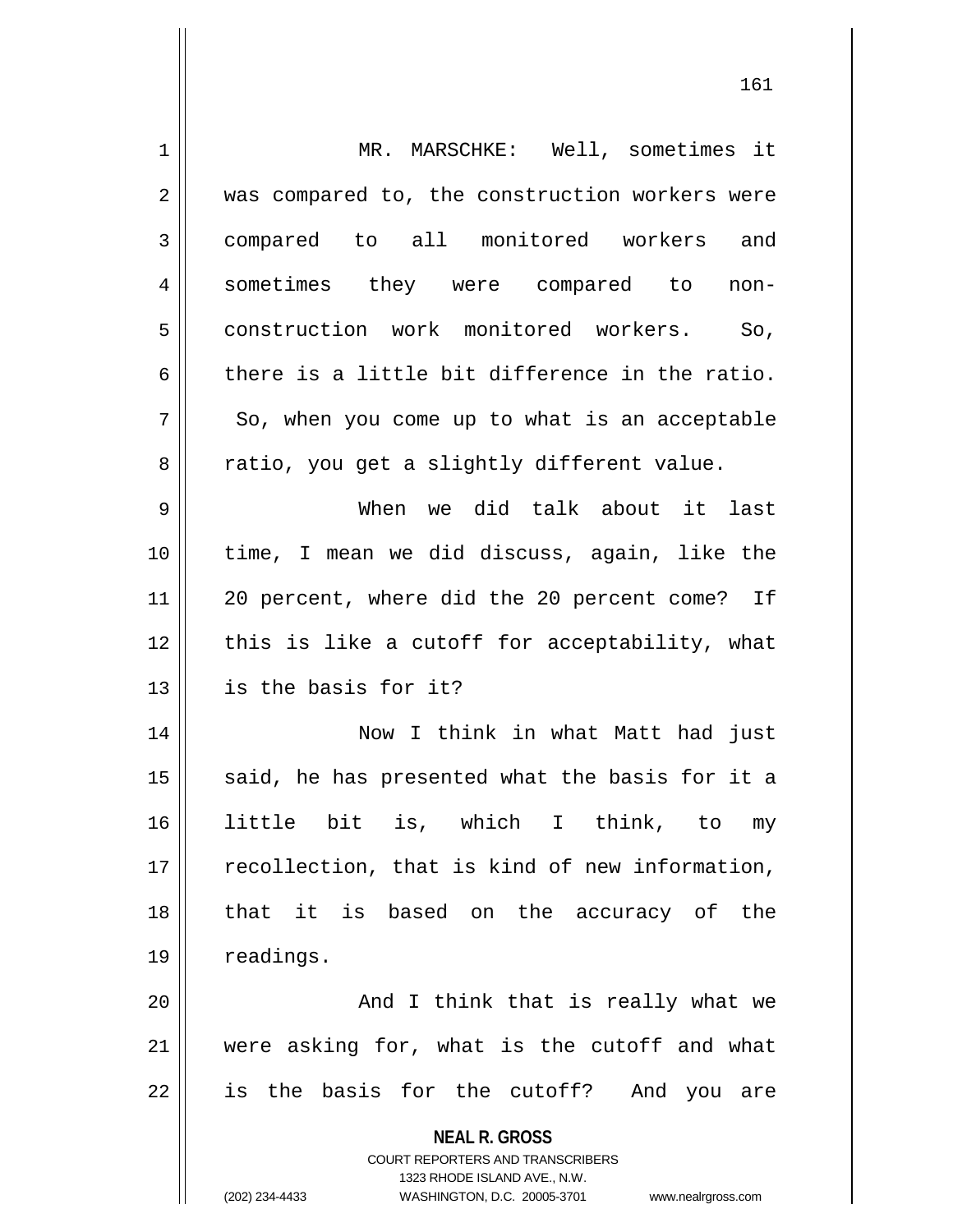**NEAL R. GROSS** COURT REPORTERS AND TRANSCRIBERS 1323 RHODE ISLAND AVE., N.W.  $1 \parallel$  saying that between the two methods, you know, 2 construction workers to all monitored workers 3 or construction workers to non-construction 4 monitored workers, the difference is going to  $5 \parallel$  be less than 20 percent. And that is an  $6 \parallel$  acceptable difference based upon the accuracy  $7 \parallel$  of the readings. That is really the 8 information that I think we were looking for. 9 || MR. SMITH: Okay. And kind of 10 back to the big picture, that paragraph in the 11 middle of Section 4 you can see is basically 12 verbatim from the meeting notes from 2008. 13 You can see the language there listed under 14 item 2 in those meeting notes, as well as a 15 summary of the discussion regarding that 16 language. 17 MR. MARSCHKE: I do have a concern 18 || about I know that there was a meeting, there 19 was a number of meetings on OTIB-52. 20 MR. SMITH: Right. 21 MR. MARSCHKE: And you keep 22 || referring back to the 2008 meeting. I am not

(202) 234-4433 WASHINGTON, D.C. 20005-3701 www.nealrgross.com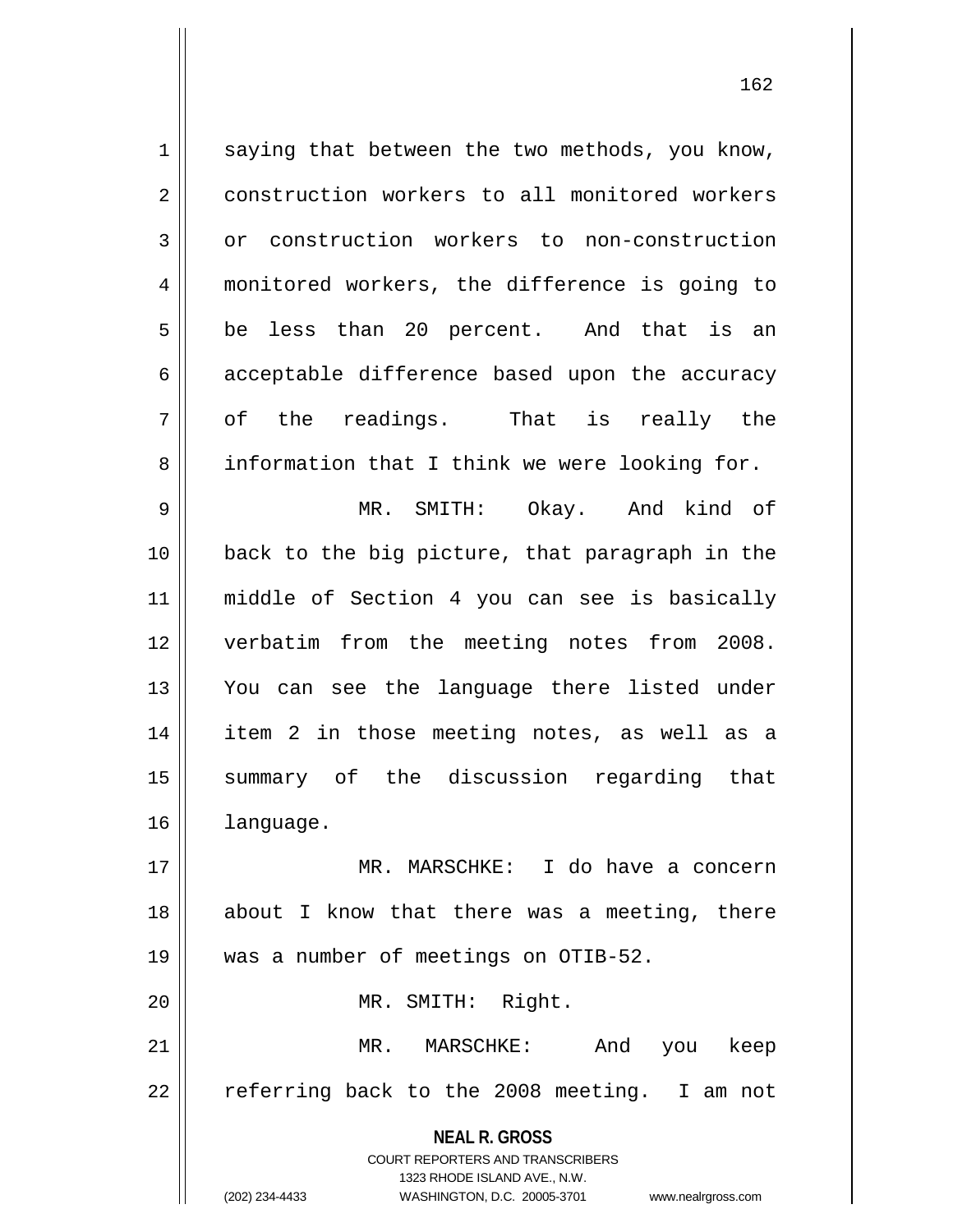$1 \parallel$  sure that there weren't a number of meetings  $2 \parallel$  after the 2008 meeting. So, I am not 100 3 || percent sure that that is the definitive 4 meeting and should be referred to as the 5 definitive meeting.

6 Because I think -- and I have to  $7 \parallel$  go back and I am desperately looking for my 8 || report, and I can't find where I have it on my 9 flash drive. But I think we continued to talk 10 about some of these findings after the 2008 11 meeting.

12 MR. SMITH: The main reason I am 13 using this summary or these minutes is that I  $14$  | can see -- you know, at that time I was not 15 document owner, but, historically, looking 16 back, I can see, like we are speaking of this 17 item, exactly where the language in Rev. 1  $18$   $\parallel$  that is now on the street came from.

19 MR. MARSCHKE: Well, that was one 20 || of my problems when I looked at Rev. 1, was  $21$  || that the language came out of a meeting.

22 || MR. SMITH: Okay.

**NEAL R. GROSS** COURT REPORTERS AND TRANSCRIBERS 1323 RHODE ISLAND AVE., N.W. (202) 234-4433 WASHINGTON, D.C. 20005-3701 www.nealrgross.com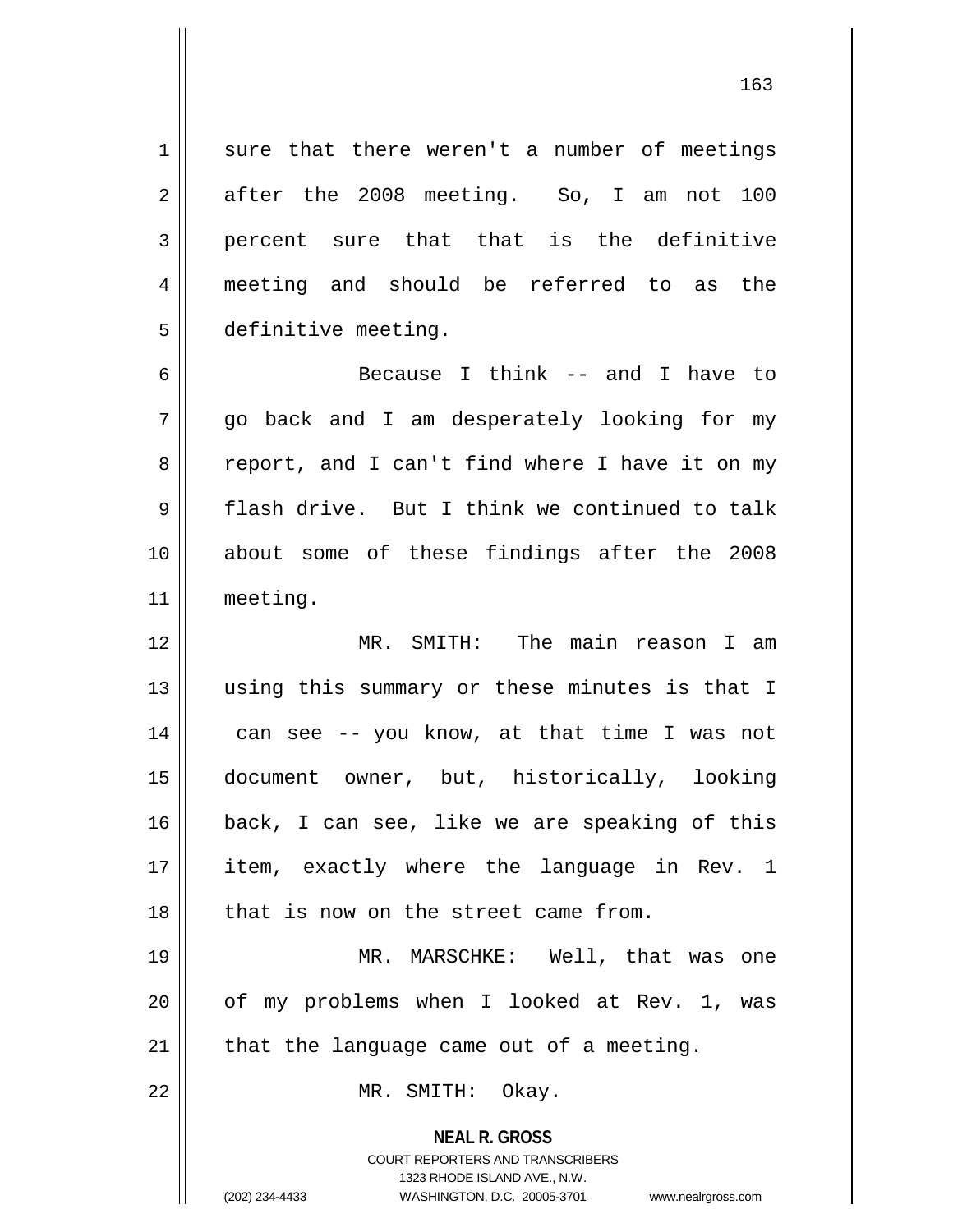**NEAL R. GROSS** COURT REPORTERS AND TRANSCRIBERS 1323 RHODE ISLAND AVE., N.W. (202) 234-4433 WASHINGTON, D.C. 20005-3701 www.nealrgross.com 1 MR. MARSCHKE: And then, we 2 continued to discuss the issues after that 3 particular meeting. 4 DR. ULSH: It sounds like you 5 || might want to take some time and review this 6 conservence before we make any kind of a status  $7 \parallel$  change. Is that  $-$ 8 MR. STIVER: I would recommend 9 || keeping this in progress because there are 10 still some issues about how that ratio is 11 | determined. So, yes. 12 MR. MARSCHKE: I think what we 13 || should do maybe, I see now that Matt's 14 || responses are in the database. To be honest  $15$  | with you, they have been in there for a while. 16 I wasn't aware that they were in the 17 database, and I should have looked at these 18 before the meeting. I would have liked to 19 have looked at these before the meeting and 20 || prepared SC&A's position on these responses. 21 || So, I think what I would like to  $22 \parallel$  do on OTIB-52, if it is okay with the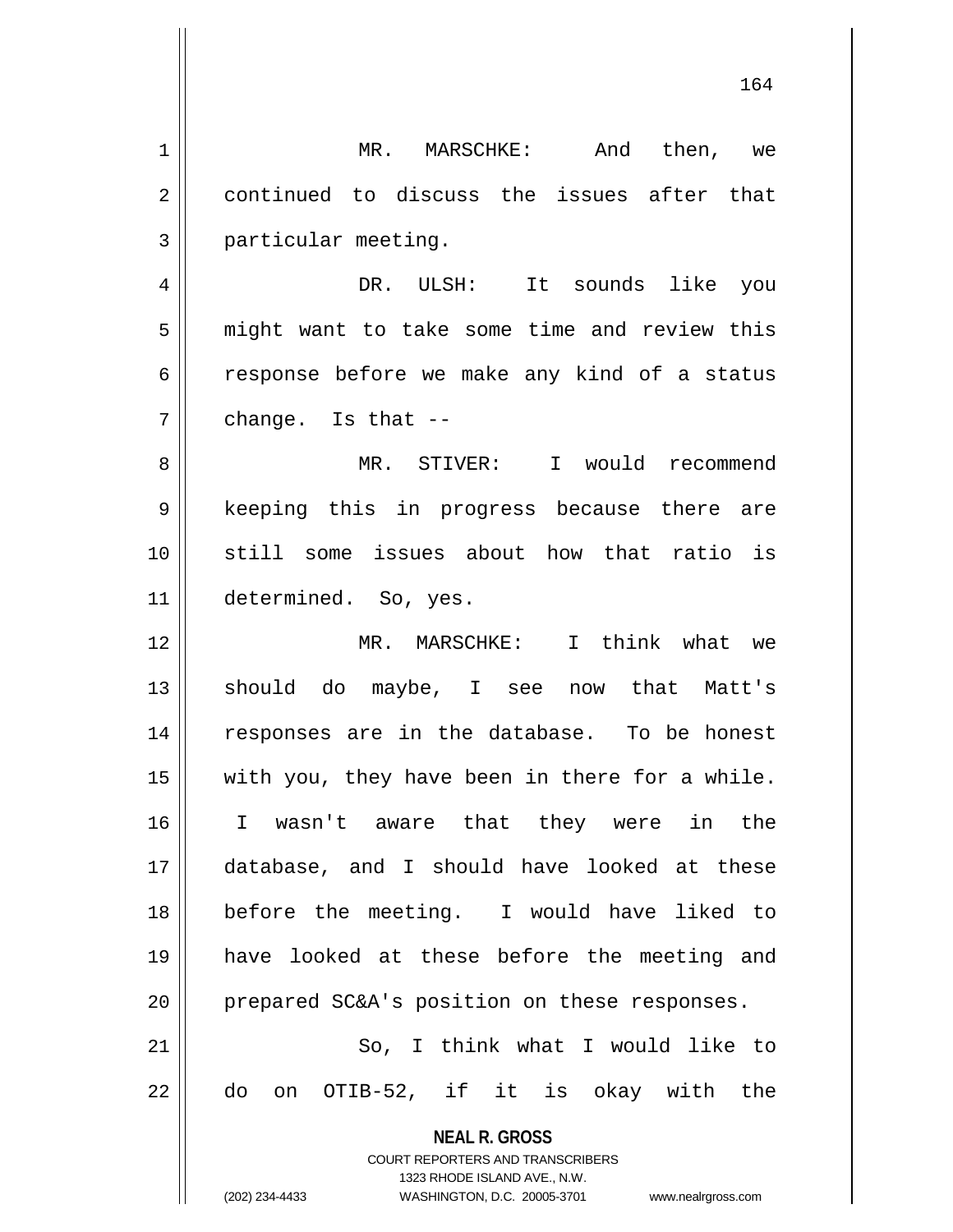**NEAL R. GROSS** COURT REPORTERS AND TRANSCRIBERS 1323 RHODE ISLAND AVE., N.W. (202) 234-4433 WASHINGTON, D.C. 20005-3701 www.nealrgross.com 1 || Subcommittee, is I would like SC&A to take an 2 || action item to go through and review the 3 || latest replies from NIOSH and see where we 4 agree and if we disagree on some of the 5 issues. 6 MR. KATZ: Can I ask a process 7 question? I mean, I know often we get notices 8 | from you, Brant, saying we have just responded  $9 \parallel$  to "X". Did that not happen with this? 10 DR. ULSH: I don't know. I would 11 || have to go back and look at my email. 12 || MR. KATZ: Okay. 13 MR. STIVER: I was not notified. 14 MR. KATZ: Going forward, anyway, 15 we need to make certain that we get 16 notifications out when someone makes an 17 addition -- 18 MR. MARSCHKE: Yes. I know we did 19 it on -- 20 MR. KATZ: -- responses or 21 | reviews, either way. 22 || MR. MARSCHKE: Right.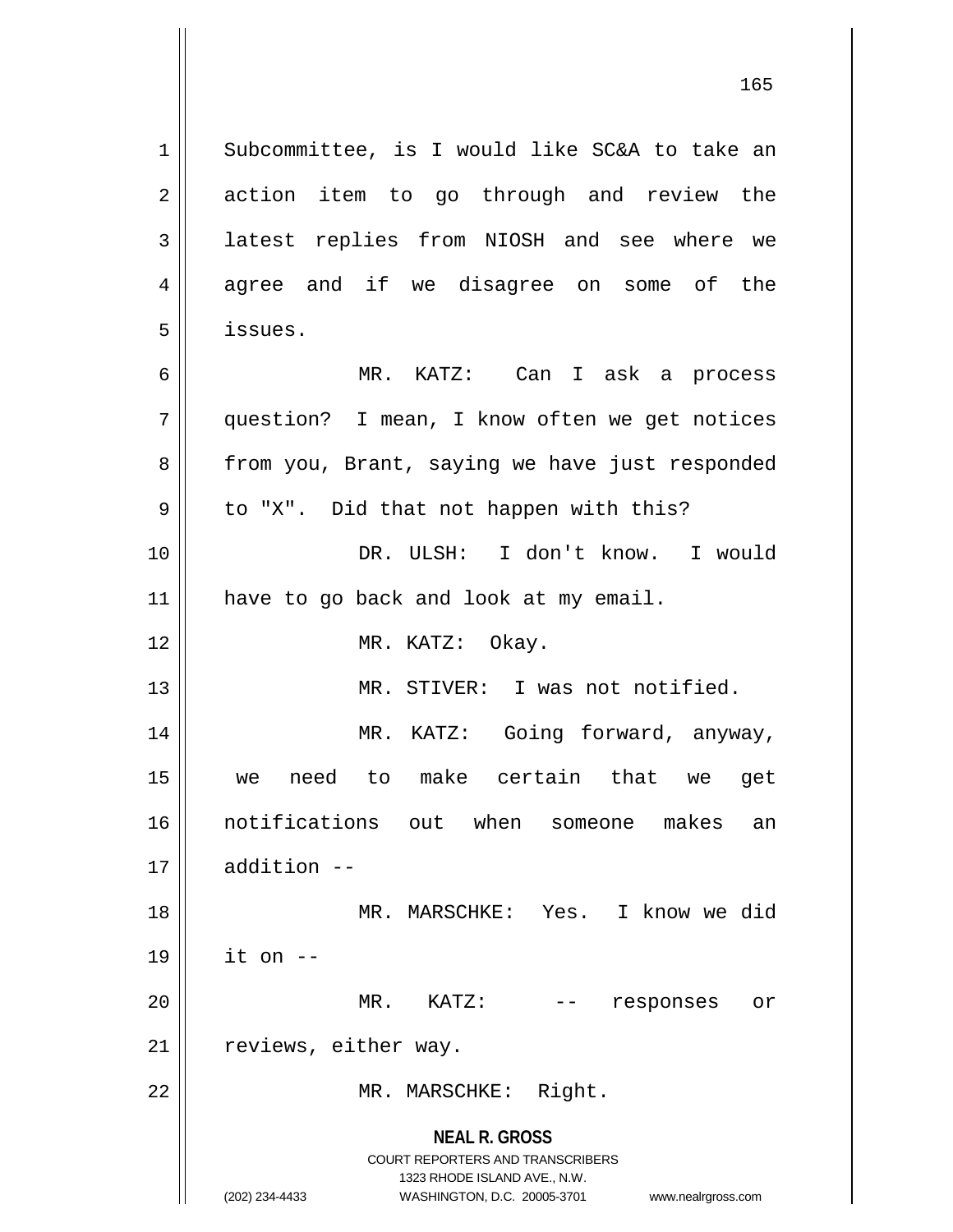**NEAL R. GROSS** COURT REPORTERS AND TRANSCRIBERS 1323 RHODE ISLAND AVE., N.W. (202) 234-4433 WASHINGTON, D.C. 20005-3701 www.nealrgross.com 1 || MR. KATZ: Because, I mean, then,  $2 \parallel$  you don't need to be tasked; you know when you  $3 \parallel$  get notification that there is a response. 4 MR. MARSCHKE: That is what we did  $5 \parallel$  on OTIB-6. 6 MR. KATZ: Right. No, I 7 understand. 8 MR. MARSCHKE: And so, yes, this  $9 \parallel$  one must have just --10 DR. ULSH: Yes, it is always my 11 intention, when we load something into the 12 | database, to let you guys know. 13 || MR. KATZ: Right. 14 DR. ULSH: I would have to go back 15 || and look at my emails. 16 MR. KATZ: Yes, we don't need to. 17 || It is water under the bridge. I just mean, 18 || going forward, let's --19 MR. STIVER: Yes, certainly, 20 || everybody needs to stay abreast of the changes  $21 \parallel$  made. 22 || MR. KATZ: Notifications, yes.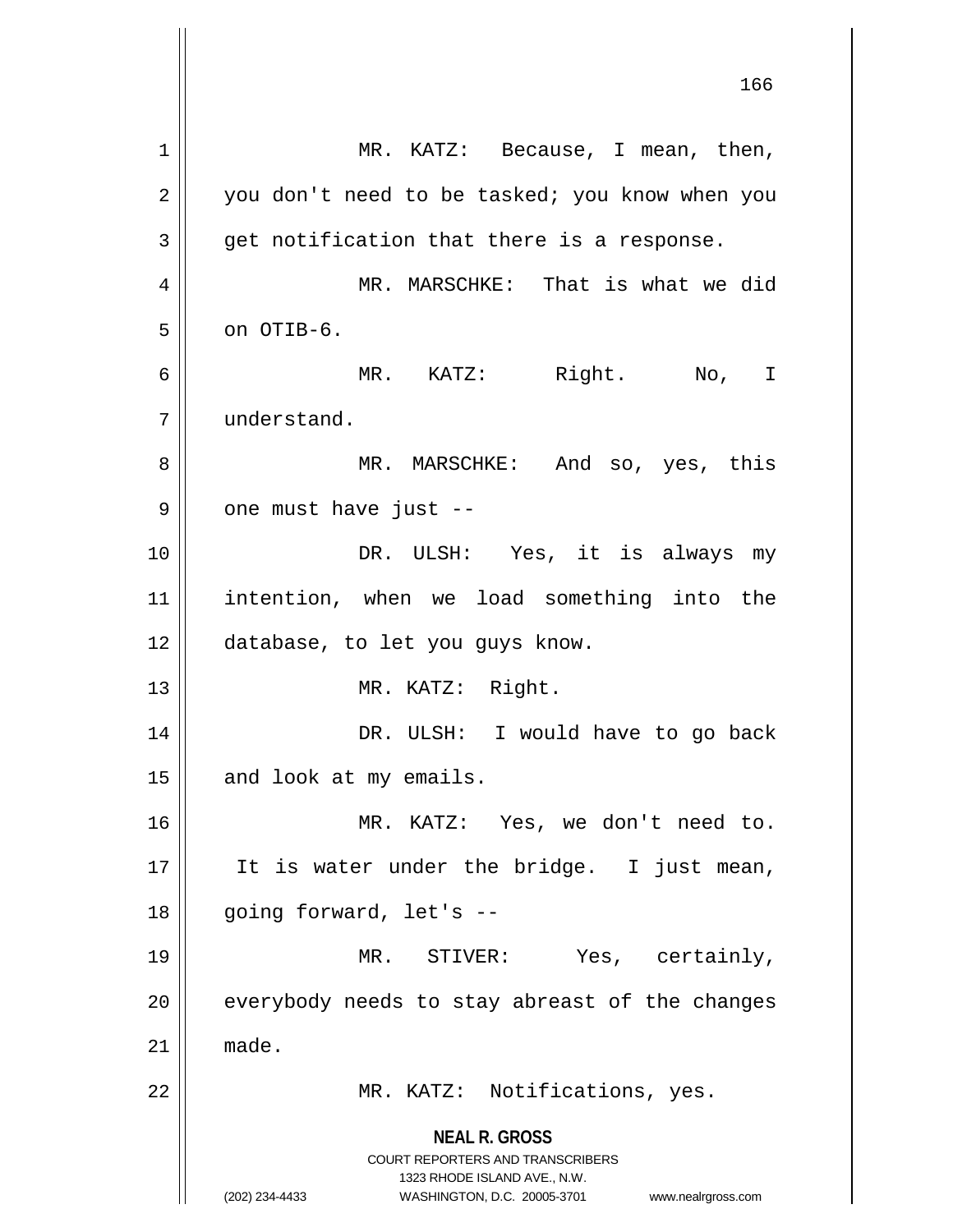**NEAL R. GROSS** COURT REPORTERS AND TRANSCRIBERS 1323 RHODE ISLAND AVE., N.W. (202) 234-4433 WASHINGTON, D.C. 20005-3701 www.nealrgross.com 1 CHAIR MUNN: That process has 2 worked for us in the past, but, obviously, it  $3 \parallel$  is not impossible to simply be overlooked. 4 Our action item for the next 5 meeting will be an issue for SC&A on the 6 current status of OTIB-52. Specifically, item 7 || 13 or broader than that? 8 || MR. MARSCHKE: I would say it is 9 | broader than that, Wanda. 10 || CHAIR MUNN: All right. 11 || MR. MARSCHKE: All the ones --12 || CHAIR MUNN: We will just say 52. 13 DR. ULSH: We talked about Finding  $14 \parallel 12$ , 13, and 14. I thought 12 we agreed to 15  $\parallel$  change to in abeyance or --16 MR. MARSCHKE: Right. So, 17 basically, it is 13 and 14. 18 MEMBER ZIEMER: I have one 19 question on 13. It might apply to 14 also, 20 I'm not sure. But I noticed we have the 21 || current response, Matt Smith's response, 22 || right, December 16th? The previous comment is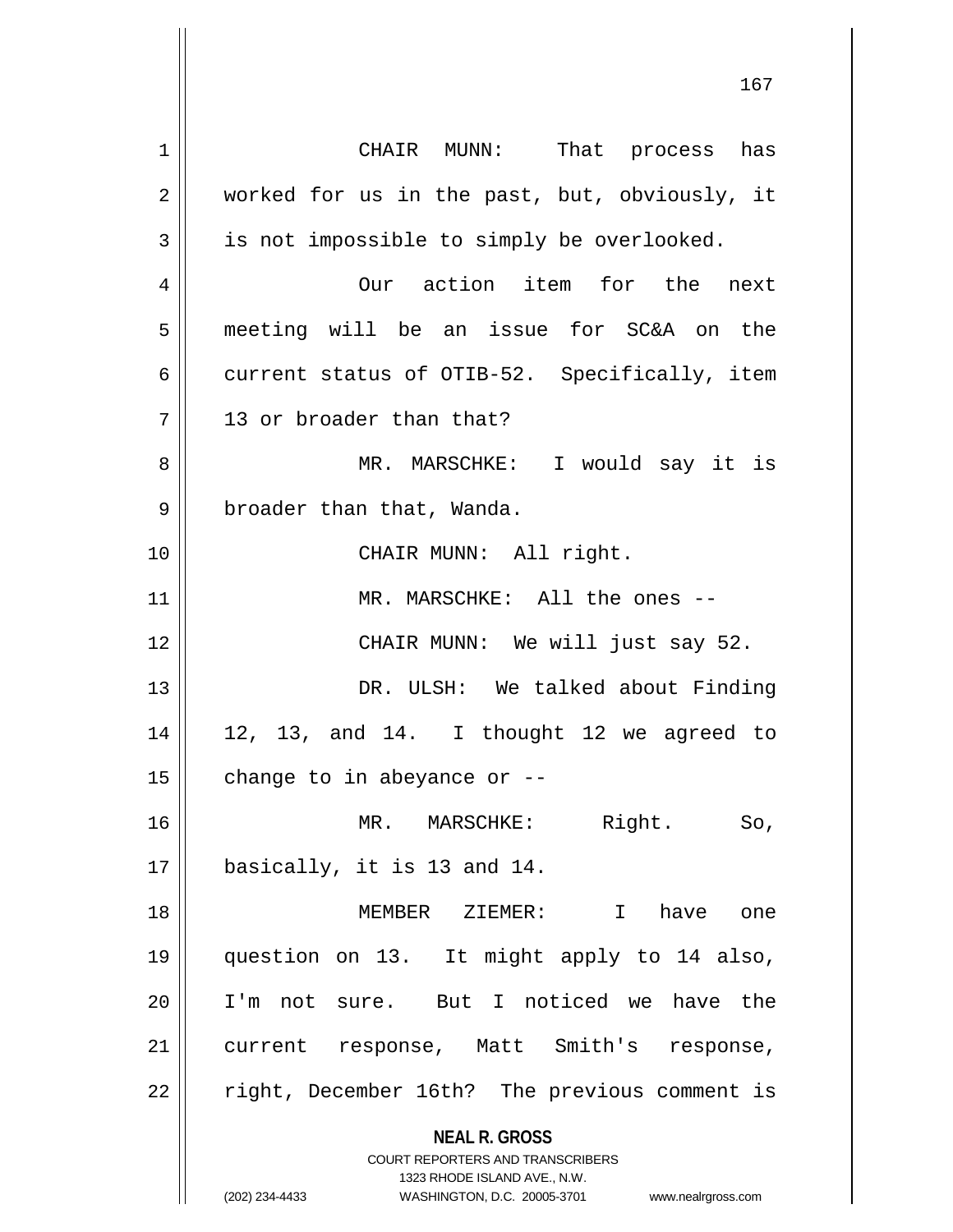**NEAL R. GROSS** COURT REPORTERS AND TRANSCRIBERS 1 2008, a NIOSH response, 2008, that SC&A  $2 \parallel$  should review, and so on. Then, there is this 3 big gap here and then this new response from 4 || Matt Smith. Are there some missing things  $5 \parallel$  here? It says that SC&A is going to respond 6 | in September 2008. I don't see that. 7 MR. MARSCHKE: What happened was  $8 \parallel$  -- yes, Paul -- what happened was NIOSH issued 9 Revision 1 to OTIB-52, and we did a review of 10 Revision 1 to OTIB-52 and issued a document. 11 Like I say, I was desperately trying to find 12 || that document on my O: drive, or not on my O: 13 drive, but on my flash drive. And I haven't 14 | been able to locate it yet. 15 || So, I guess you could say there 16  $\parallel$  are a few steps missing in this history, one 17 || step being that Revision 1 has been issued. 18 Another step being that SC&A has issued a 19 document reviewing Revision 1. 20 || So, what we probably should do is 21 || take our critiques or whatever critiques that  $22$   $\parallel$  we had from the document and put them into the

1323 RHODE ISLAND AVE., N.W.

(202) 234-4433 WASHINGTON, D.C. 20005-3701 www.nealrgross.com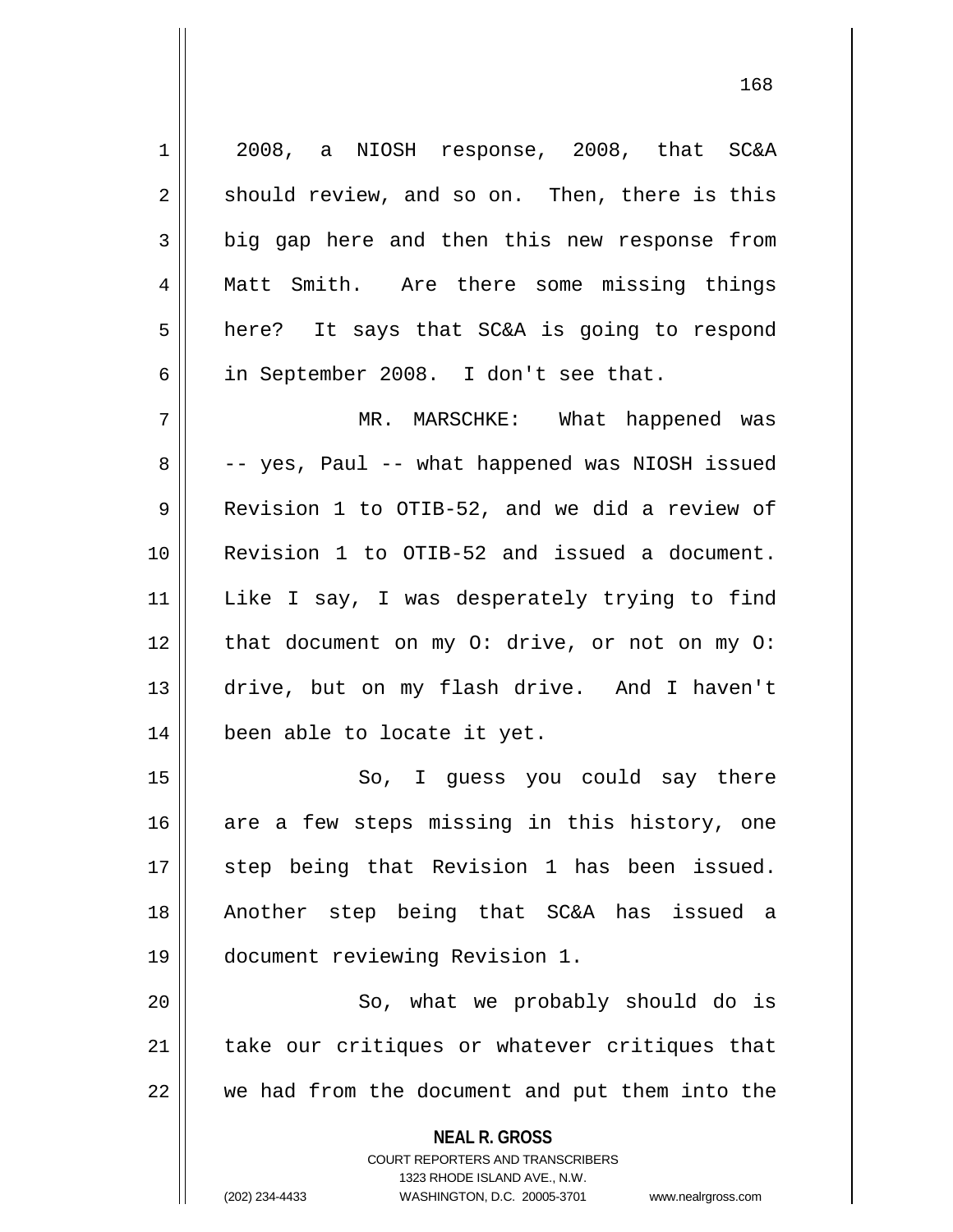$1 \parallel$  database.

| $\overline{2}$ | I think<br>MEMBER ZIEMER: Yes.                                                                                                                                         |
|----------------|------------------------------------------------------------------------------------------------------------------------------------------------------------------------|
| 3              | something to transition between these two                                                                                                                              |
| 4              | would help.                                                                                                                                                            |
| 5              | I just don't know<br>MR. MARSCHKE:                                                                                                                                     |
| 6              | whether, I don't know if I can make it in                                                                                                                              |
| 7              | chronological order. It may be out of                                                                                                                                  |
| 8              | chronological order.                                                                                                                                                   |
| 9              | MEMBER ZIEMER: Right.                                                                                                                                                  |
| 10             | MR. MARSCHKE: But I will make                                                                                                                                          |
| 11             | sure --                                                                                                                                                                |
| 12             | MEMBER ZIEMER: I think what you                                                                                                                                        |
| 13             | do is you review this and fill in those gaps                                                                                                                           |
| 14             | maybe.                                                                                                                                                                 |
| 15             | MR. MARSCHKE: Make sure that it                                                                                                                                        |
| 16             | gets in there.                                                                                                                                                         |
| 17             | CHAIR MUNN: Notation of a link,                                                                                                                                        |
| 18             | if nothing else.                                                                                                                                                       |
| 19             | MEMBER ZIEMER: Yes.                                                                                                                                                    |
| 20             | A date and a link,<br>CHAIR MUNN:                                                                                                                                      |
| 21             | now that we have links.                                                                                                                                                |
| 22             | MR. KATZ: Very good.                                                                                                                                                   |
|                | <b>NEAL R. GROSS</b><br><b>COURT REPORTERS AND TRANSCRIBERS</b><br>1323 RHODE ISLAND AVE., N.W.<br>(202) 234-4433<br>WASHINGTON, D.C. 20005-3701<br>www.nealrgross.com |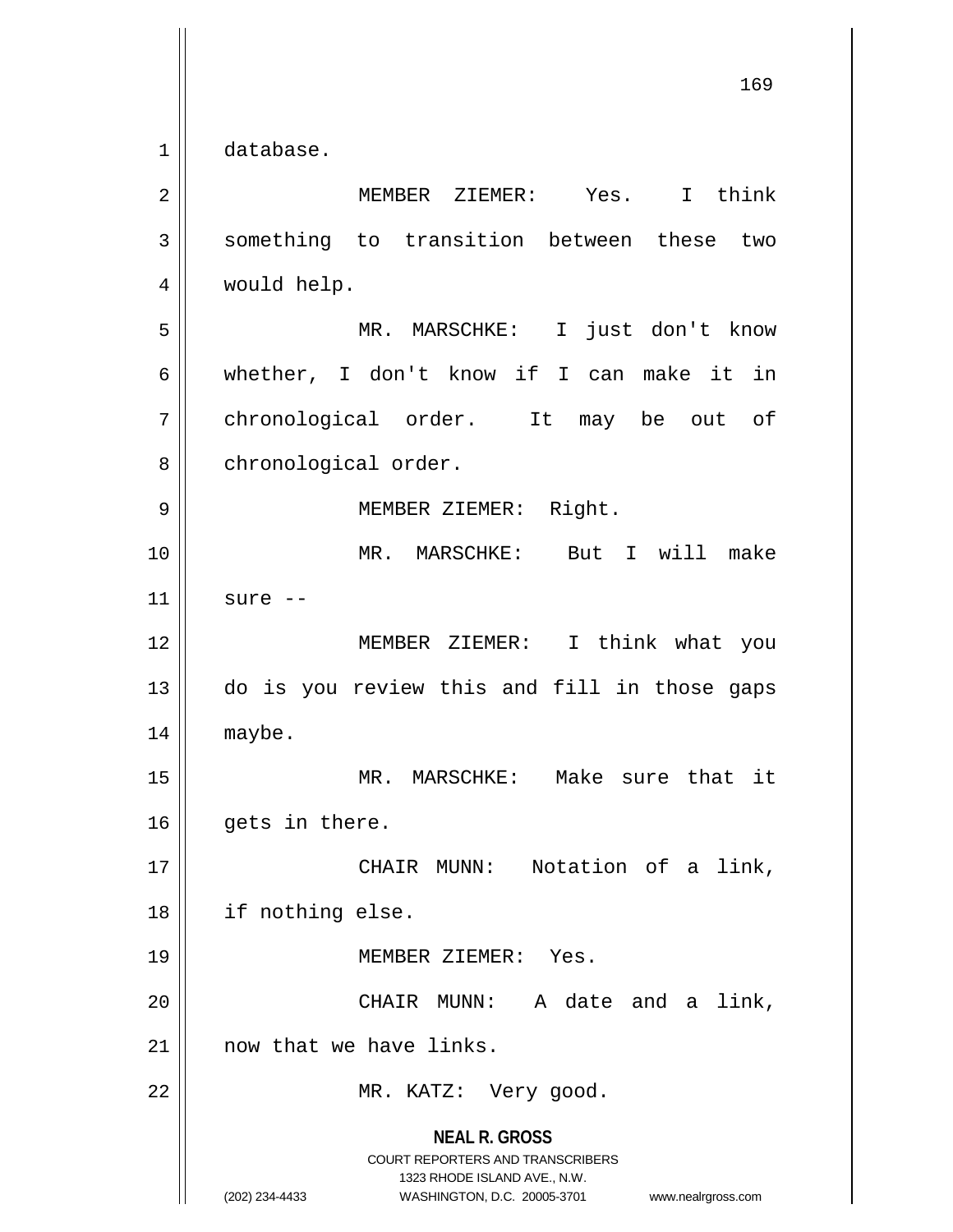**NEAL R. GROSS** COURT REPORTERS AND TRANSCRIBERS 1323 RHODE ISLAND AVE., N.W. (202) 234-4433 WASHINGTON, D.C. 20005-3701 www.nealrgross.com 1 || CHAIR MUNN: All right. We have  $2 \parallel$  one more item, but it is after 12:00, and I  $3 \parallel$  don't believe OTIB-6 is going to take us that 4 || long. I suggest that we break for lunch and  $5 \parallel$  that we be back at 1:30. Is that amenable 6 with all? 7 | MR. KATZ: How about 1:15, an 8 hour? 9 || CHAIR MUNN: 1:15 will be fine. 10 || **MEMBER LEMEN:** I will try to be 11 back with you. 12 || CHAIR MUNN: Thank you, Dick. 13 || MR. KATZ: Thank you, Dick. 14 MEMBER LEMEN: All right. 15 MR. KATZ: Thank you, everyone  $16$  else on the line. We will speak to you again  $17 \parallel$  at 1:15. 18 (Whereupon, the foregoing matter 19 went off the record at 12:11 p.m. and resumed  $20$  || at 1:17 p.m.) 21 22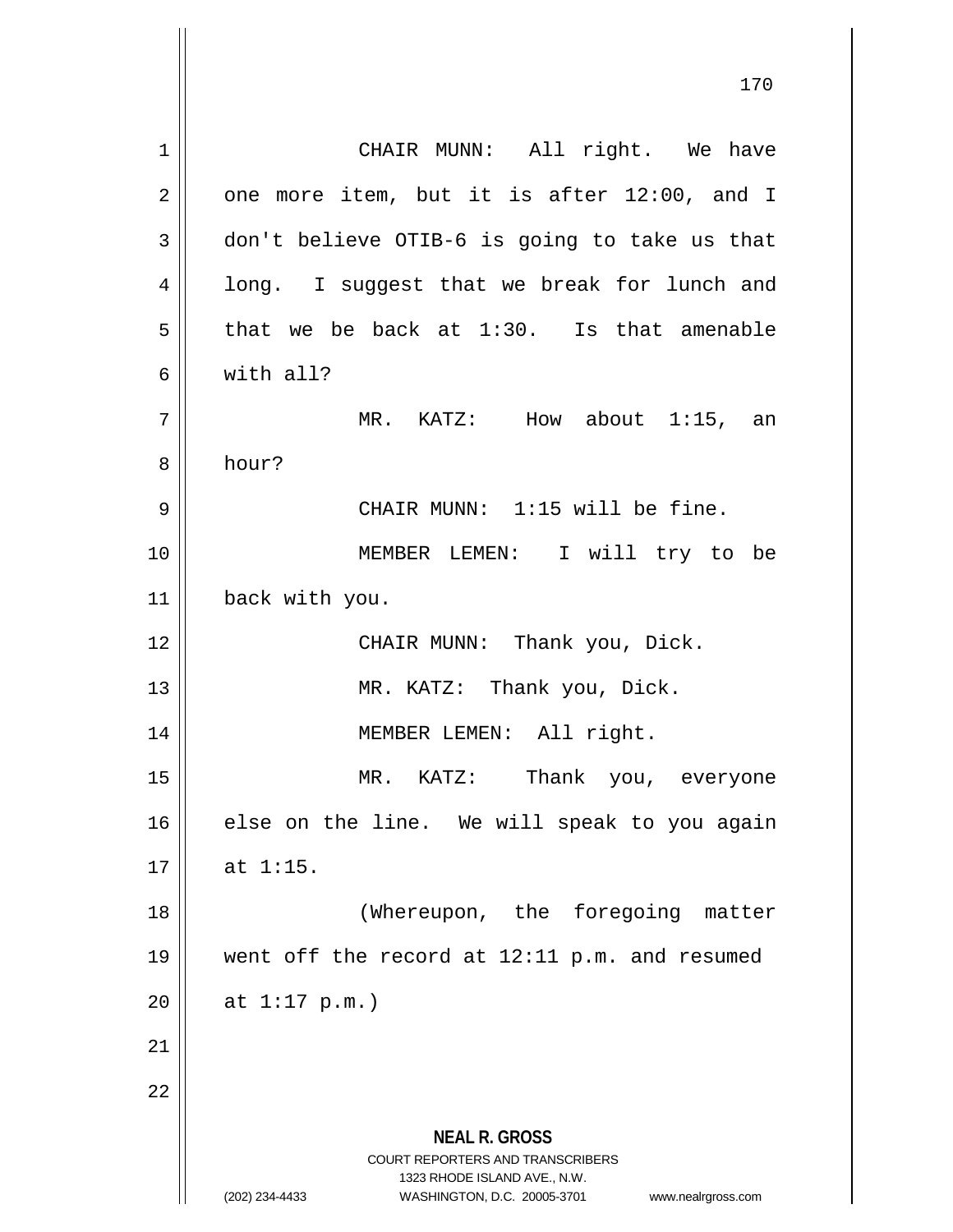**NEAL R. GROSS** COURT REPORTERS AND TRANSCRIBERS 1323 RHODE ISLAND AVE., N.W. (202) 234-4433 WASHINGTON, D.C. 20005-3701 www.nealrgross.com 171 1 A-F-T-E-R-N-O-O-N S-E-S-S-I-O-N  $2 \parallel$  1:17 p.m. 3 MR. KATZ: Okay. We are back 4 || online. This is the Procedures Subcommittee 5 | of the Advisory Board on Radiation and Worker 6 Health. 7 Let me check online and see if we 8 and a Board Member or more back on the line. 9 || Dick, are you with us? 10 MEMBER LEMEN: I am. Can you hear 11 me? 12 MR. KATZ: Yes, perfectly. 13 Welcome back. 14 And let me check and see if Mike 15 || Gibson has joined us at this point. 16 (No response.) 17 || Okay. No Mike. 18 || CHAIR MUNN: We are picking up the 19 || last item that we have on our carryover items, 20 which is OTIB-6. I think I sent you all a 21 note over the weekend reminding you that you 22 || had received information from SC&A on their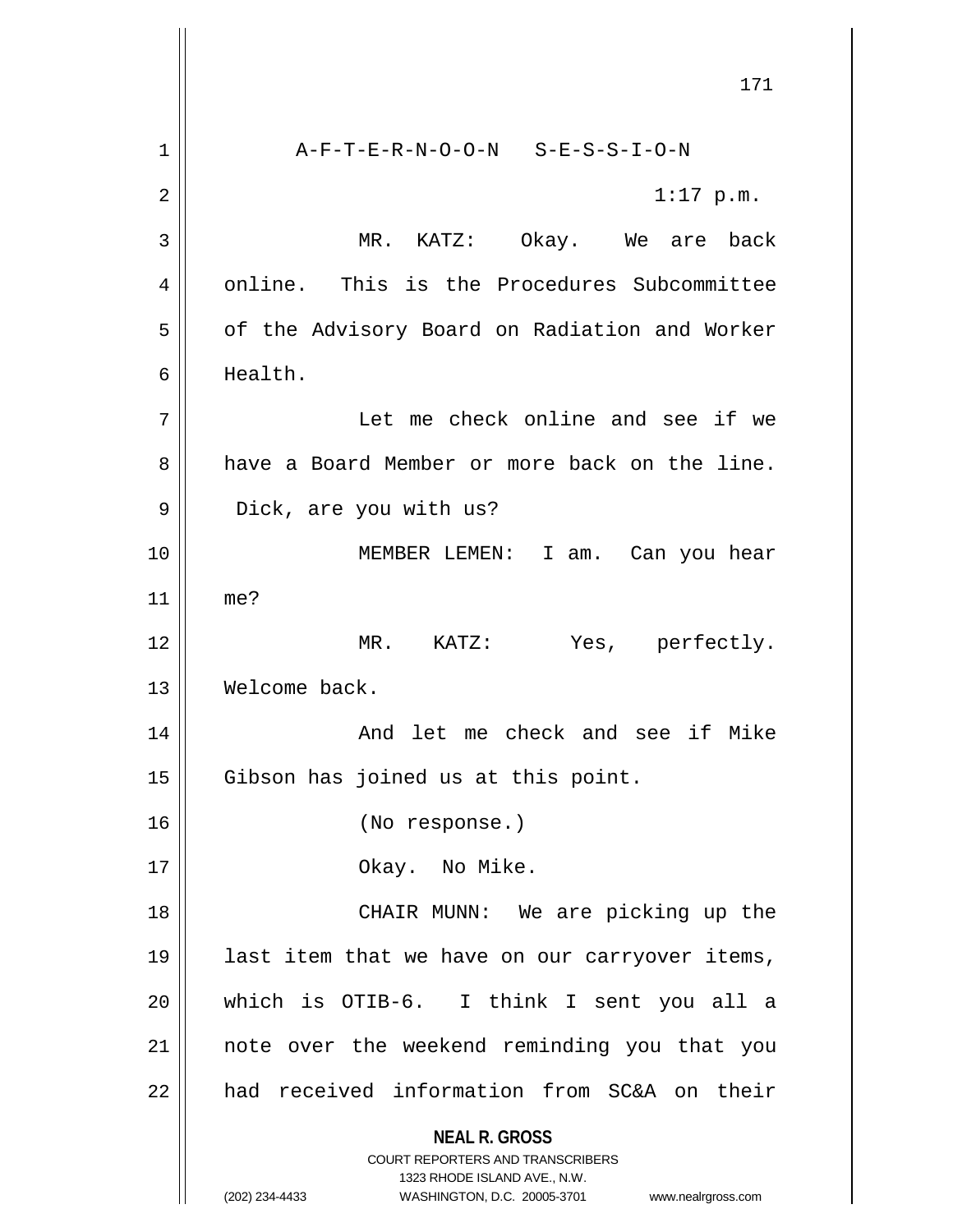1 | response to OTIB-6 and that we would cover it 2 || at this time.

3 || Steve, are you up on this one? 4 MR. MARSCHKE: Yes. As you see on  $5 \parallel$  the screen, what we have is the two pieces of 6 information that have developed on OTIB-6,  $7$  | Finding No. 3, since last time we met. 8 Essentially, what it says is that

9 NIOSH has issued Revision 4 to OTIB-6, and 10 SC&A has reviewed Revision 4 to OTIB-6 and 11 || found that NIOSH has effectively incorporated 12 the agreed-upon resolutions to Finding 3. And 13 we recommend that Finding 3 be closed at this 14 point.

15 CHAIR MUNN: Any objection to 16 closing Finding 3?

17 MEMBER ZIEMER: Is this 0006? 18 Yes. 19 CHAIR MUNN: Yes. 20 MEMBER ZIEMER: Finding 3, 4, and  $21$  | 5, are they the same? I am looking at the  $22$  | thing you sent out, which is the overview. Or

**NEAL R. GROSS**

COURT REPORTERS AND TRANSCRIBERS 1323 RHODE ISLAND AVE., N.W. (202) 234-4433 WASHINGTON, D.C. 20005-3701 www.nealrgross.com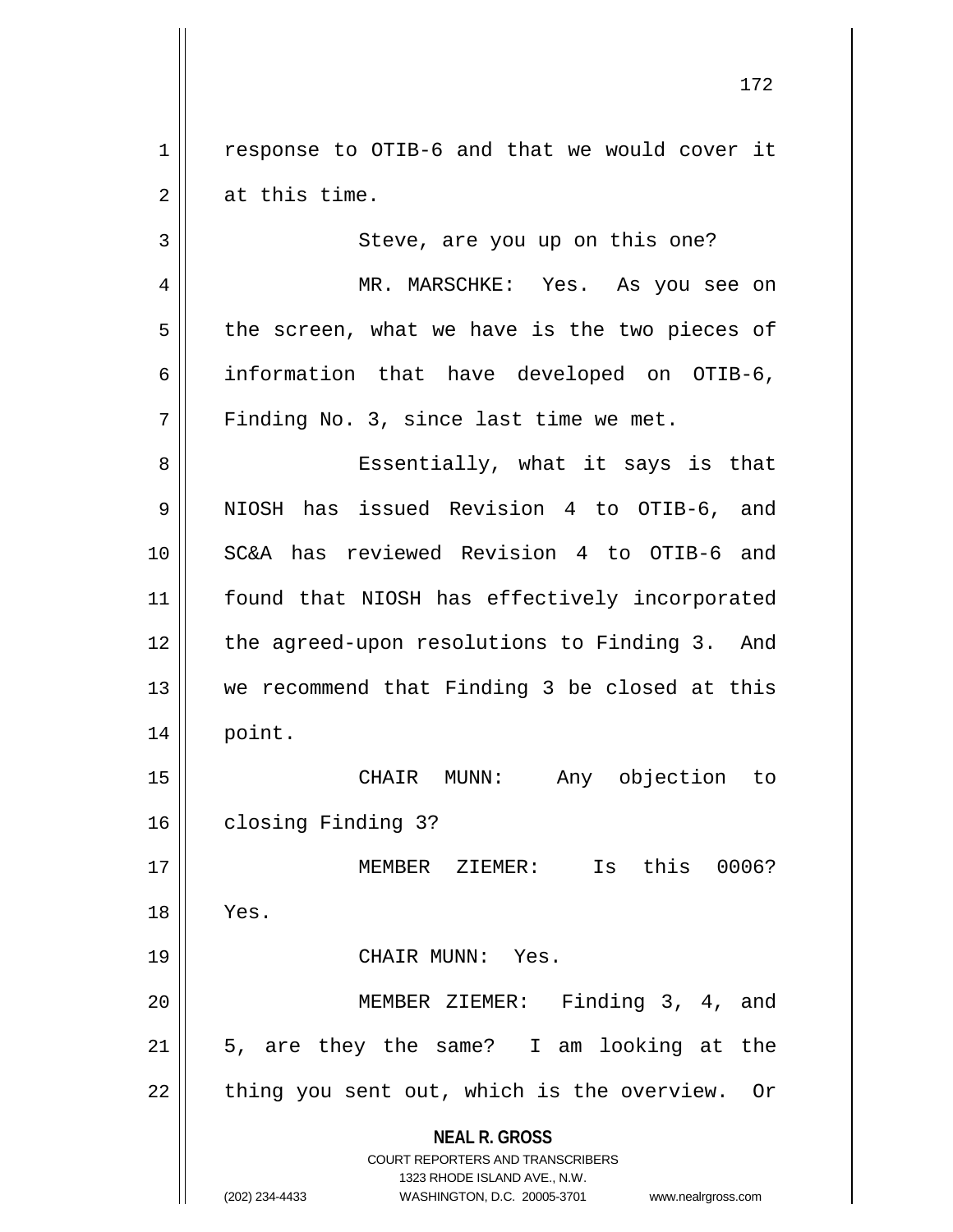**NEAL R. GROSS** COURT REPORTERS AND TRANSCRIBERS 1323 RHODE ISLAND AVE., N.W. (202) 234-4433 WASHINGTON, D.C. 20005-3701 www.nealrgross.com 173 1 did you send that out? 2 || CHAIR MUNN: No. 3 || MR. MARSCHKE: There is only 4 || Finding 3 and 4. 5 MEMBER ZIEMER: Oh, I'm sorry. 6 | Okay. There was a summary thing  $-$ 7 CHAIR MUNN: Yes, yes, there was a 8 || summary thing, yes. 9 MEMBER ZIEMER: -- that came from 10 SC&A. I opened the wrong thing here. I need  $11$  to be in the database then? 12 CHAIR MUNN: I think you need to  $13 \parallel$  be, yes, the database is probably the best 14 || thing. 15 || MR. MARSCHKE: I mean, Brant sent 16 an email, I guess it was probably before 17 || Christmas, indicating that Revision 4 had been 18 issued. We took and ran with that, and we 19 sent out an email right around Christmastime,  $20$  | I think it was  $-$ 21 || CHAIR MUNN: Yes. 22 || MR. MARSCHKE: -- indicating that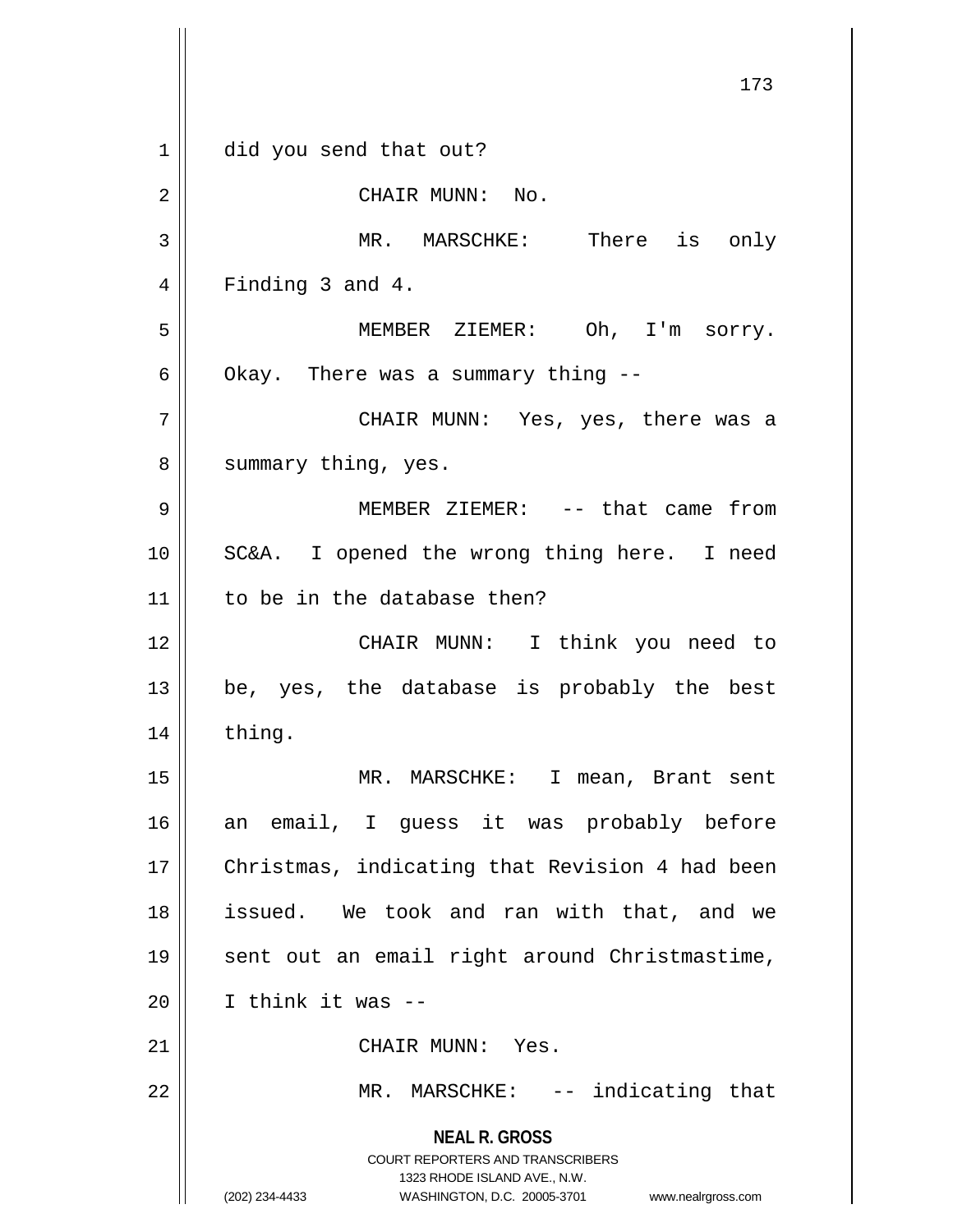**NEAL R. GROSS** COURT REPORTERS AND TRANSCRIBERS 1323 RHODE ISLAND AVE., N.W. 1 || we agreed with NIOSH on these two issues. And  $2 \parallel$  subsequently, I have updated the database to  $3$  || reflect that SC&A does agree. 4 CHAIR MUNN: Yes, 3 and 4 were the  $5 \parallel$  only two outstanding findings that we had on  $6 \parallel$  OTIB- $6$ . 7 MR. MARSCHKE: That is correct.  $8 \parallel$  And they were both in abeyance. So, I mean, 9 what it was was that everybody had come to 10 agreement what the resolution should be. It 11 was just a matter of updating OTIB-6 and 12 || incorporating those agreements and changes. 13 CHAIR MUNN: Making sure the 14 || procedure was itself done, and they have done 15 || that. SC&A has reviewed the revisions and 16 || agrees that the contents have been covered for 17 | the new revisions. 18 Closed. 19 || MEMBER ZIEMER: Closed. 20 CHAIR MUNN: Agreed, Dick? 21 (No response.) 22 || Thake that to be assent.

<sup>(202) 234-4433</sup> WASHINGTON, D.C. 20005-3701 www.nealrgross.com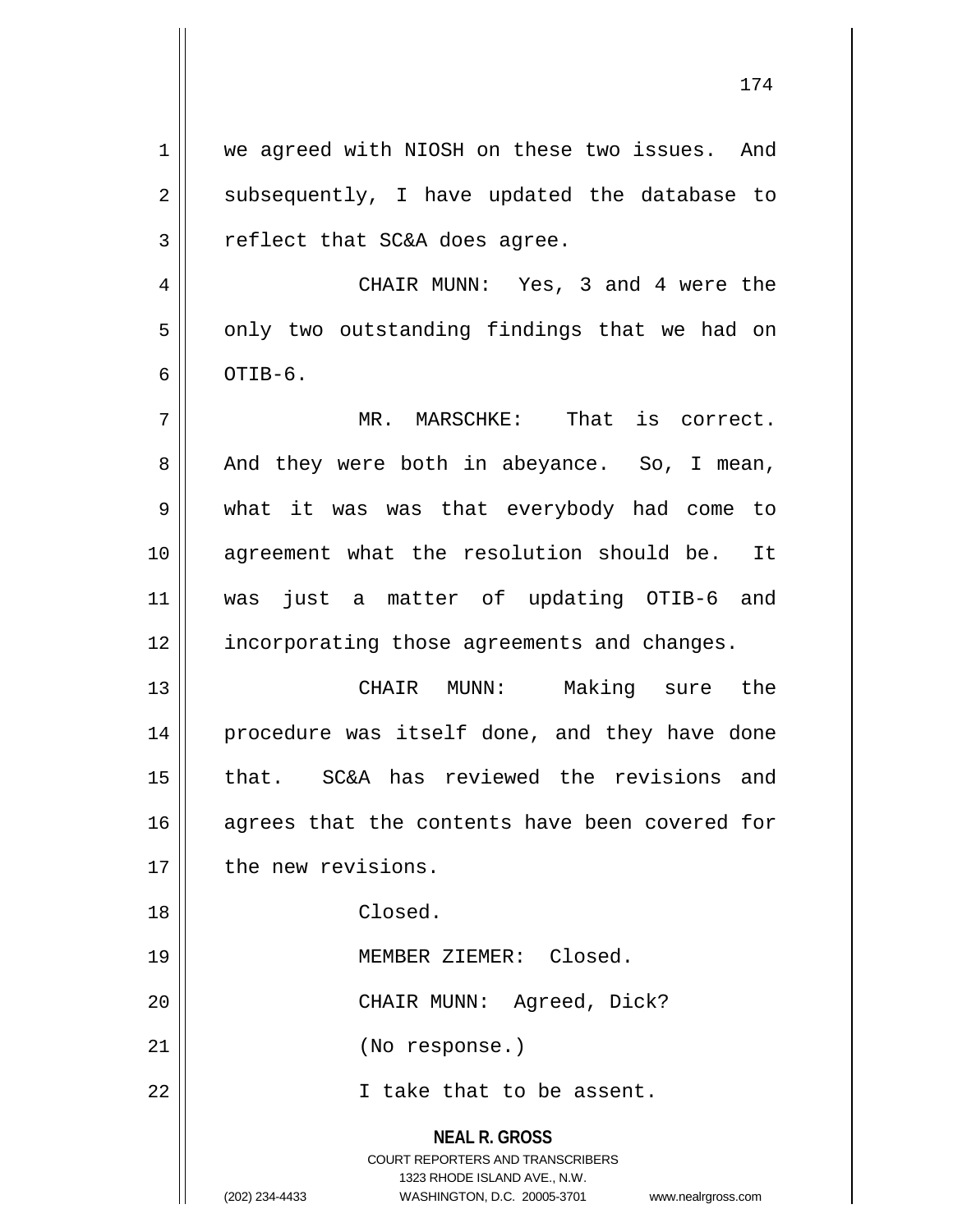|                | 175                                                                                                 |
|----------------|-----------------------------------------------------------------------------------------------------|
| 1              | And 4 is essentially the same as                                                                    |
| 2              | 12, correct?                                                                                        |
| 3              | So, should now be off our list.                                                                     |
| $\overline{4}$ | MR. KATZ: Closed.                                                                                   |
| 5              | CHAIR MUNN: And because I was so                                                                    |
| 6              | happy that they were closed, I left them off                                                        |
| 7              | the original agenda. My apologies.                                                                  |
| 8              | The next item that we have is a                                                                     |
| 9              | report on the Sciences Issues Work Group and                                                        |
| 10             | overarching issues status. We have touched on                                                       |
| 11             | that briefly this morning, but I don't know                                                         |
| 12             | whether everyone is aware of the items that we                                                      |
| 13             | discussed that the Science Issues Work Group                                                        |
| 14             | agreed to take and the statuses of the other                                                        |
| $15$           | overarching issues.                                                                                 |
| 16             | Do you want to give us a brief                                                                      |
| 17             | rundown, Ted?                                                                                       |
| 18             | MR. KATZ: Sure. So, the Science                                                                     |
| 19             | Subcommittee met back in, I believe, October                                                        |
| 20             | and made a priority list, as Paul mentioned                                                         |
| 21             | earlier. It had seven items of priority that                                                        |
| 22             | all fall under risk model issues. As I said                                                         |
|                | <b>NEAL R. GROSS</b>                                                                                |
|                | <b>COURT REPORTERS AND TRANSCRIBERS</b>                                                             |
|                | 1323 RHODE ISLAND AVE., N.W.<br>(202) 234-4433<br>WASHINGTON, D.C. 20005-3701<br>www.nealrgross.com |
|                |                                                                                                     |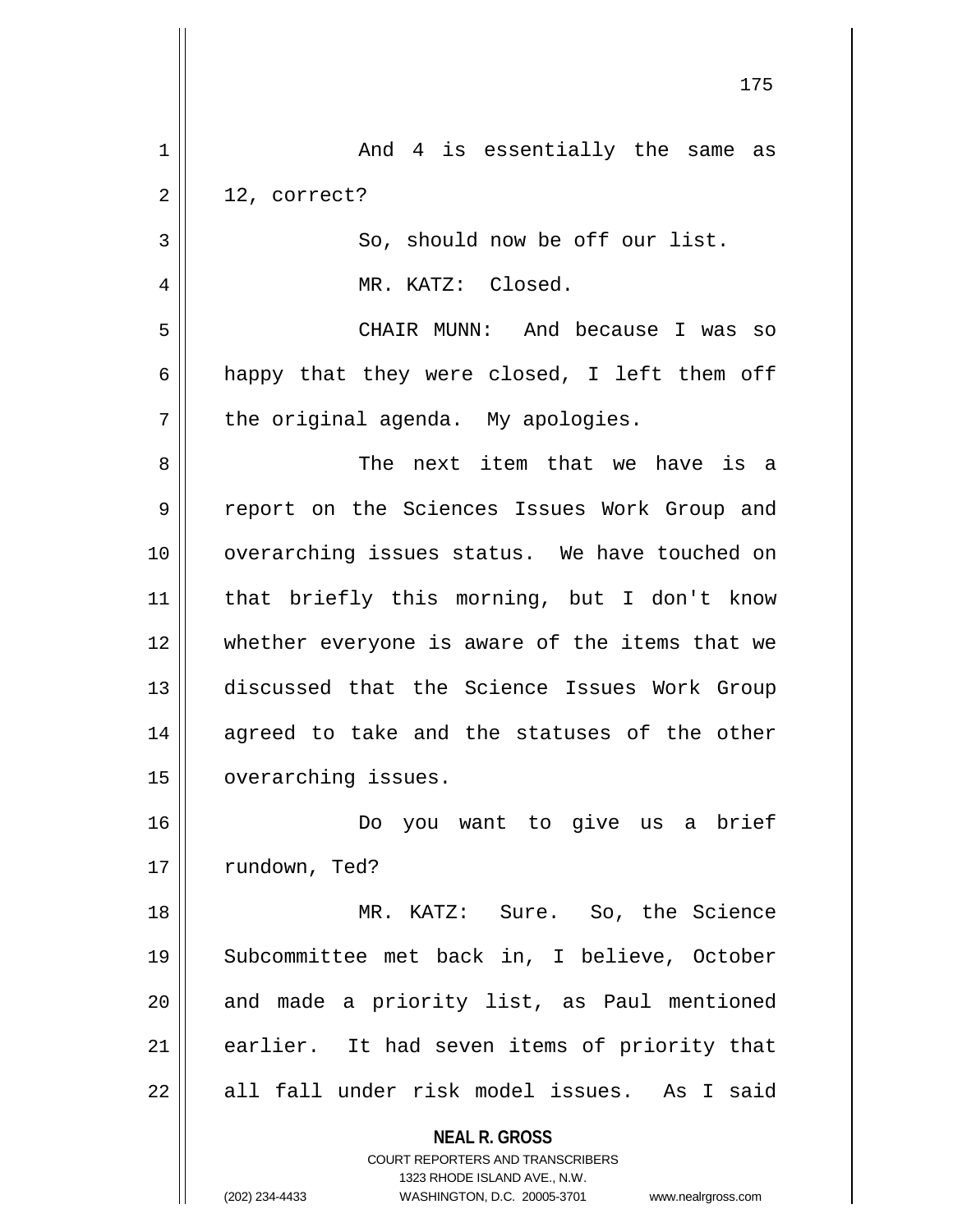1 earlier, none of them really relates to the 2 dose reconstruction overarching issues.

3 || The first priority is dose and 4 dose rate effectiveness factor. SENES has 5 written a major paper on this, and Dr. 6 | Richardson is reviewing that paper with a  $7$  proposal that he would write a sort of 8 Summary, a manageable summary, and whatever 9 thoughts there might be related to that 10 summary in terms of the Board's views that he 11 || would produce for the Work Group to consider.

12 So, that is on his plate. He 13 hasn't delivered that summary yet. I don't 14 || know what the status of that is, but it was a  $15$  | big chunk of work that he was going to have to 16 | comprehend to get to that point. So, I am not 17 || surprised I haven't seen it yet.

18 || The other items in the priority 19 list were RBE, relative biological 20 || effectiveness. Other factors sort of like 21 other workplace exposure factors, and so on, 22 was three. Age-at-exposure analysis for

> **NEAL R. GROSS** COURT REPORTERS AND TRANSCRIBERS

1323 RHODE ISLAND AVE., N.W. (202) 234-4433 WASHINGTON, D.C. 20005-3701 www.nealrgross.com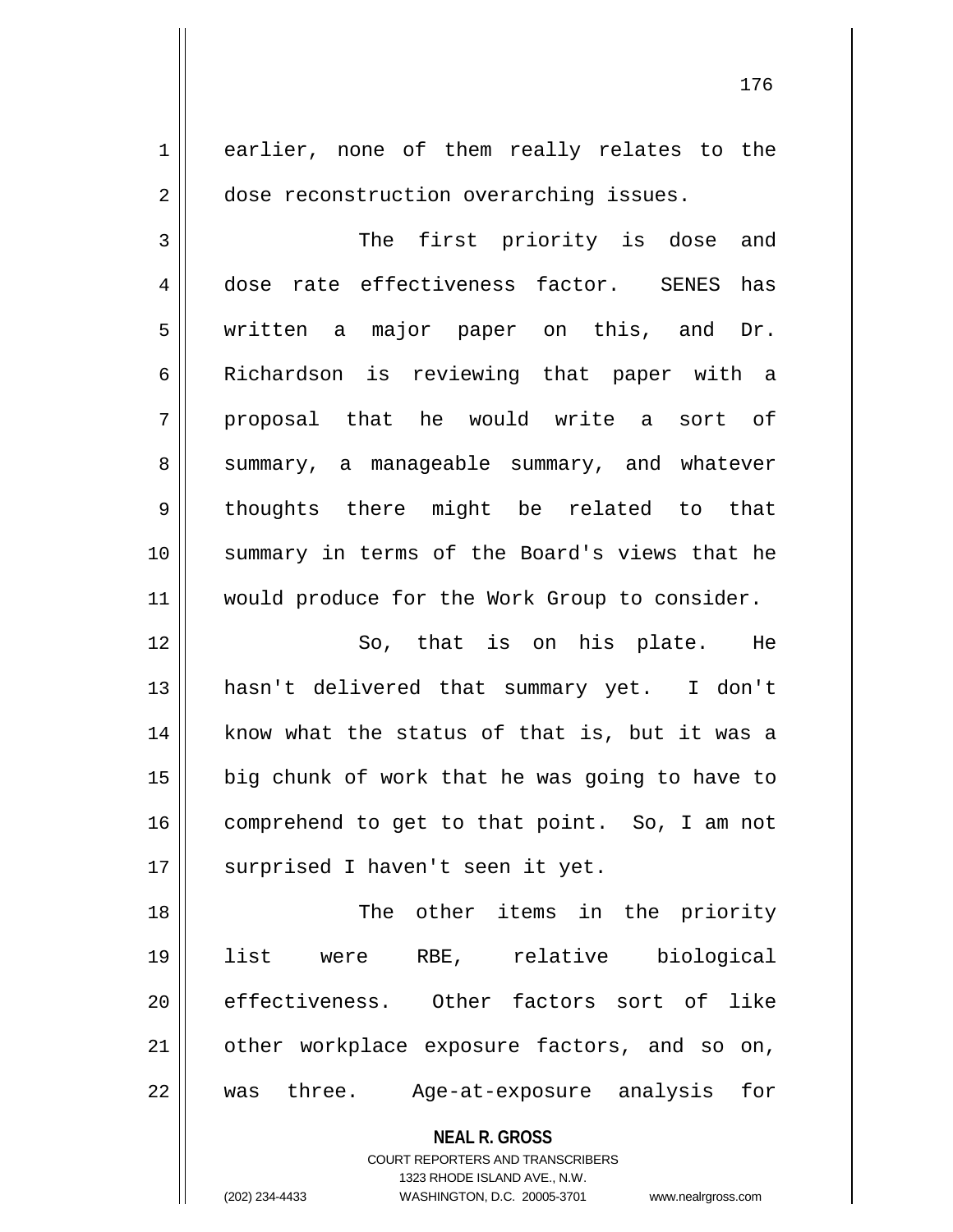1 incorporation of nuclear worker epistudies. 2 The IREP models is five. Grouping of rare 3 || miscellaneous cancers was six on their list of 4 priorities. And seven was discussion of in-5 house data and what could be made of that 6 analytically going forward, I guess, for epi-7 models, and what have you. 8 || So, those seven items are their 9 || priorities at this point. Anything more you

11 || CHAIR MUNN: I am wondering how to 12 approach the issues that we were discussing 13  $\parallel$  this morning, such as placement of badges, the 14 || kind of, as you said, operational activities  $15$  || that affect not necessarily every site, but a 16 great many, and are science issues in 17 themselves, but not in the same sense that 18 these are.

19 Perhaps we should have a 20 discussion with Dr. Richardson and get views 21 | of his Work Group on issues of that type.

22 MR. KATZ: I think that is

**NEAL R. GROSS** COURT REPORTERS AND TRANSCRIBERS

1323 RHODE ISLAND AVE., N.W.

(202) 234-4433 WASHINGTON, D.C. 20005-3701 www.nealrgross.com

10 want to know about it?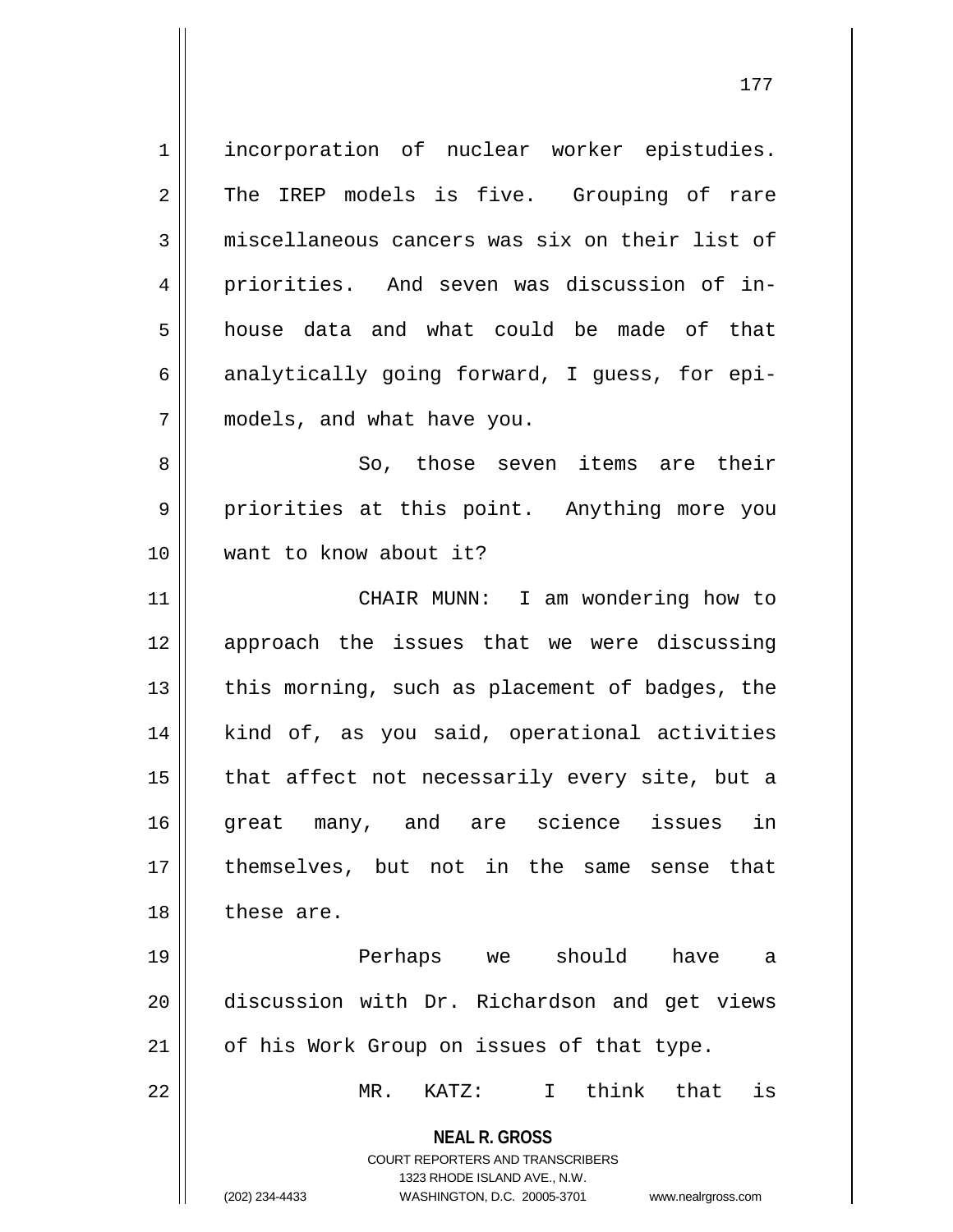1 certainly one thing you could do. You and 2 || Paul are both on that Work Group as well, and  $3 \parallel$  so is Dick. So, you certainly can have that 4 discussion next time that Work Group meets,  $5 \parallel$  about these DR overarching issues.

6 MEMBER ZIEMER: I think the 7 || overarching ones tend to show up in other 8 contexts where they get sort of identified by 9 || a particular Work Group or by NIOSH or by SC&A 10 || that says this is a reoccurring thing; it 11 | occurred here, here, and here.

12 CHAIR MUNN: Yes, it keeps showing  $13 \parallel \text{up.}$ 

14 MEMBER ZIEMER: It becomes 15 | overarching, and then NIOSH usually has picked 16  $\parallel$  that up. They will say, for example, well, we 17 || are developing a White Paper or a position on  $18$  || this. And then, that leads to a review.

19 || But my question is, are there any  $20$  such issues that have been identified that are 21 || already sort of in the pipeline?

22 CHAIR MUNN: In the pipeline

**NEAL R. GROSS** COURT REPORTERS AND TRANSCRIBERS

1323 RHODE ISLAND AVE., N.W.

(202) 234-4433 WASHINGTON, D.C. 20005-3701 www.nealrgross.com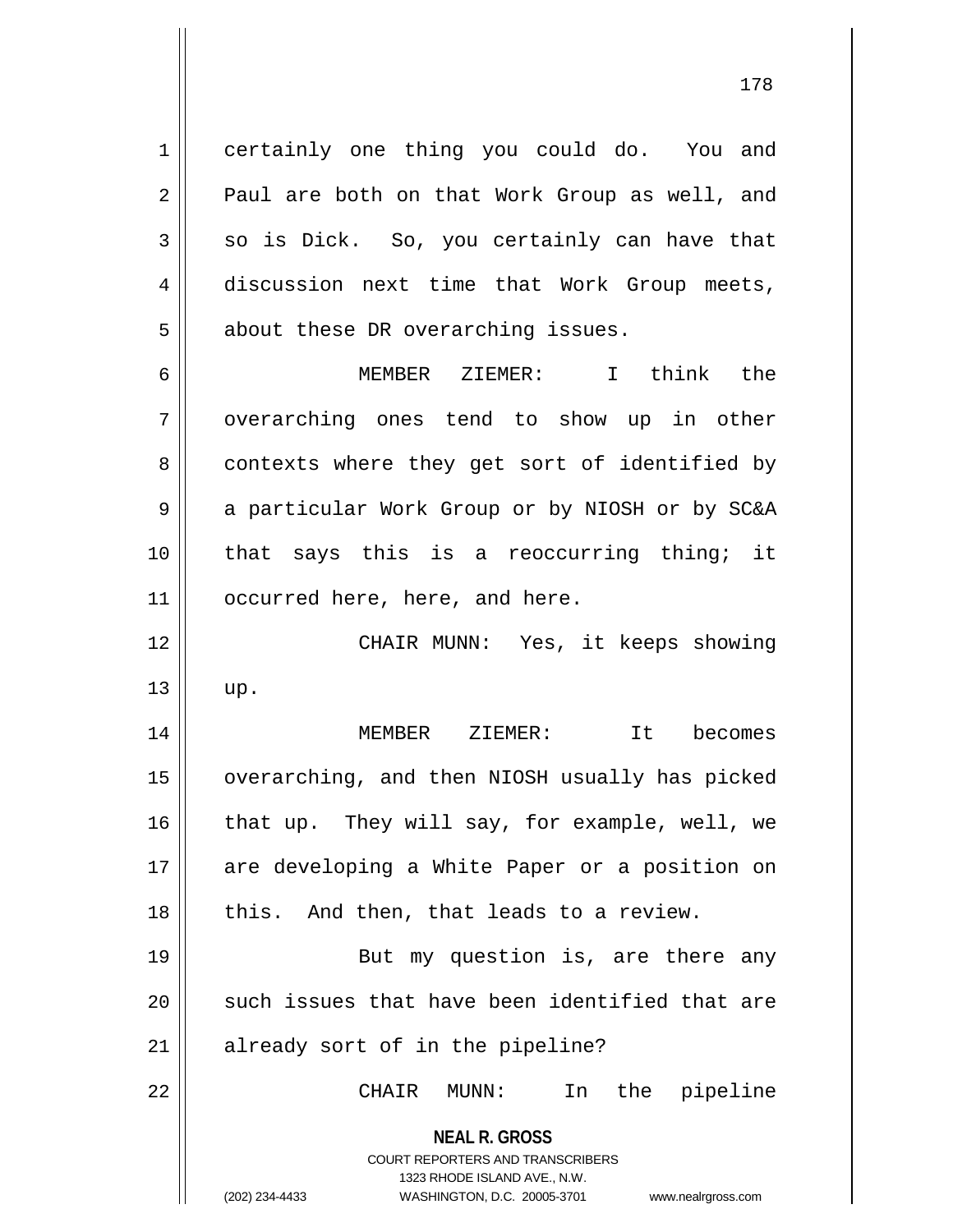1 where?

**NEAL R. GROSS** COURT REPORTERS AND TRANSCRIBERS 1323 RHODE ISLAND AVE., N.W. (202) 234-4433 WASHINGTON, D.C. 20005-3701 www.nealrgross.com 2 || MEMBER ZIEMER: Are most of those 3 | overarching ones like resuspension factors? 4 That is being addressed. Construction 5 || workers, that was a generic thing and 6 addressed. 7 || MR. STIVER: That is a generic. 8 MEMBER ZIEMER: But what else is  $9 \parallel$  on that  $-$ 10 MR. KATZ: I will tell you what 11 was on that list: oral/nasal breathing. 12 MEMBER ZIEMER: And that is in 13 || process, right? 14 MR. KATZ: That is in process, I  $15$  | think. 16 Workplace ingestion, doses from 17 hot particles, NTOA rehashed, non-standard 18 || external exposures, thoriated welding rods, 19 interpretation of unworn badges, material 20 || tracking, and internal dose from the Super S  $21$  Pu. 22 MEMBER ZIEMER: Super S has been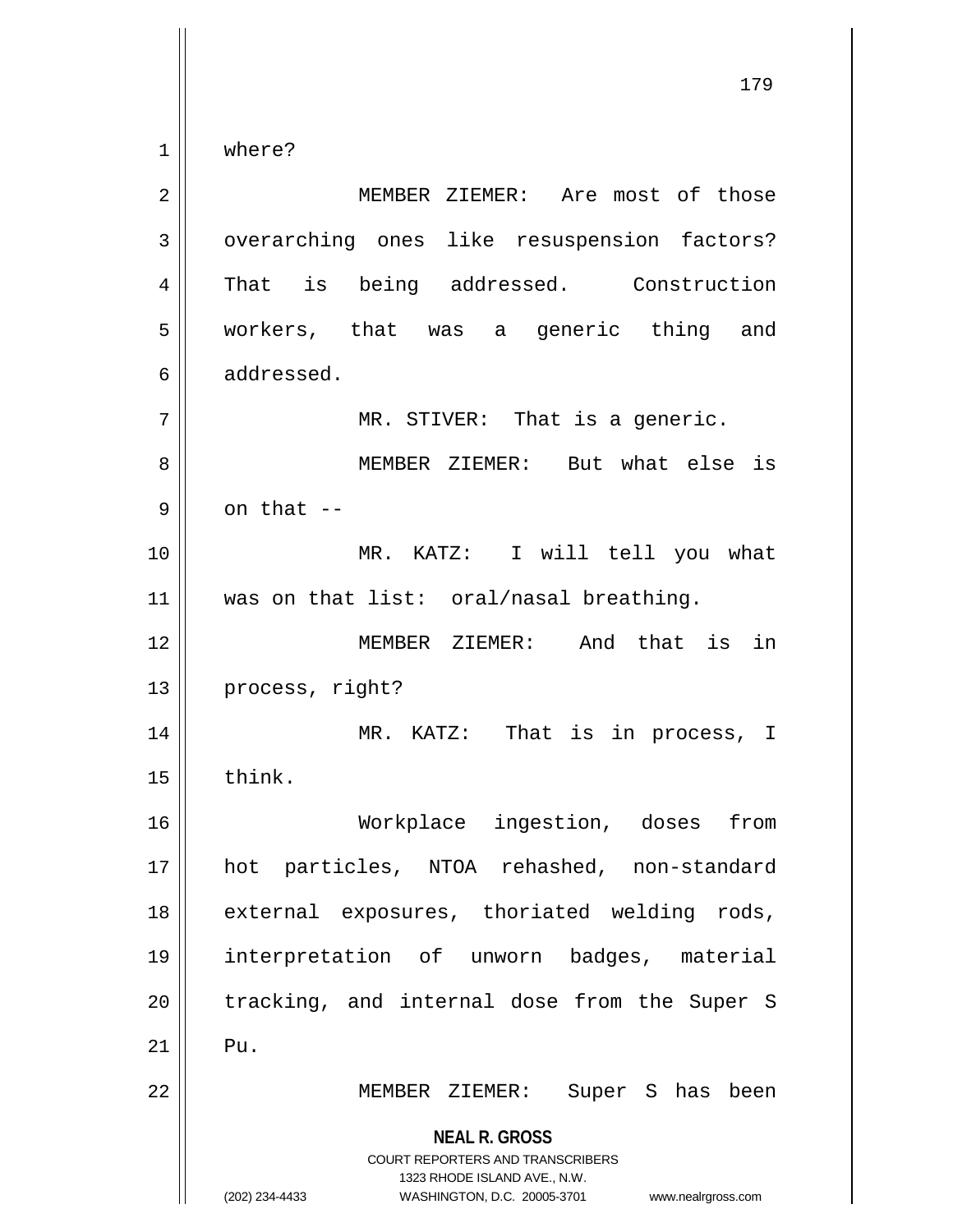**NEAL R. GROSS** COURT REPORTERS AND TRANSCRIBERS 1323 RHODE ISLAND AVE., N.W. (202) 234-4433 WASHINGTON, D.C. 20005-3701 www.nealrgross.com 1 addressed, I think. I mean, that was an  $2 \parallel$  overarching one that has been addressed. 3 MR. KATZ: Okay. Well, I mean, 4 || back in August it wasn't done, because this 5 || came from Jim's list originally, which he 6 | presented in August. 7 CHAIR MUNN: And you see this, 8 What we were just discussing earlier, the 9 || issue of badge geometry is one of those things 10 || that shows up on multiple sites. 11 MR. STIVER: The list that Ted 12 || just put forth are science issues, but they 13 || may have limited applicability. The things we 14 || are looking at here, like say with the film 15 badge placement and modeling, it is almost 16 more of a mechanistic approach. How do you 17 address this problem? It is almost like a 18 method that is common to a lot of different 19  $\parallel$  sites that have these types of --20 MEMBER ZIEMER: Well, that is for 21 | overarching issues. 22 MR. STIVER: Yes, yes. I know,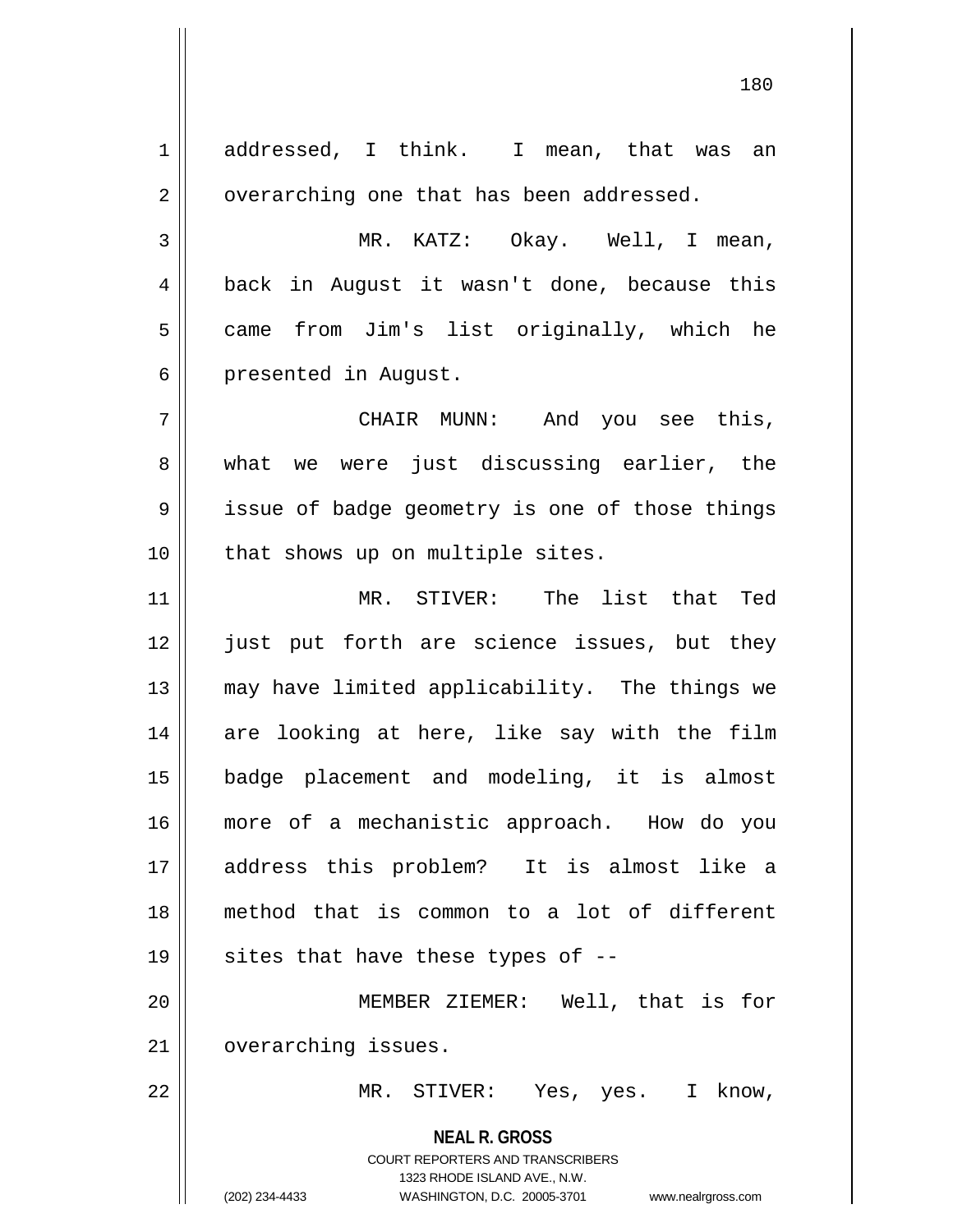| 1  | but it is almost like there is a subtle                                                             |
|----|-----------------------------------------------------------------------------------------------------|
| 2  | distinction between like, say, hot particles                                                        |
| 3  | being an issue in itself. But, then, it is                                                          |
| 4  | like we have these methods that we have                                                             |
| 5  | developed. Sometimes they have kind of sprung                                                       |
| 6  | up in different disparate Work Groups, but                                                          |
| 7  | they are all looking at the same kind of                                                            |
| 8  | issues. It is more like, now that we have it,                                                       |
| 9  | what types of approaches are we going to take                                                       |
| 10 | and agree upon to incorporate that into the DR                                                      |
| 11 | framework?                                                                                          |
| 12 | Another one would be these DWEs,                                                                    |
| 13 | the daily weighted exposures, and how those                                                         |
| 14 | are addressed, the uncertainty factors and how                                                      |
| 15 | that is applied in dose reconstruction at                                                           |
| 16 | Fernald and Weldon Spring and some other sites                                                      |
| 17 | as well.                                                                                            |
| 18 | The approaches that have<br>been                                                                    |
| 19 | taken are quite different in some cases.<br>And                                                     |
| 20 | so, there is some communication among<br>the                                                        |
| 21 | different Work Groups to determine how best to                                                      |
| 22 | arrive at a final conclusion on that.                                                               |
|    | <b>NEAL R. GROSS</b>                                                                                |
|    | <b>COURT REPORTERS AND TRANSCRIBERS</b>                                                             |
|    | 1323 RHODE ISLAND AVE., N.W.<br>(202) 234-4433<br>WASHINGTON, D.C. 20005-3701<br>www.nealrgross.com |
|    |                                                                                                     |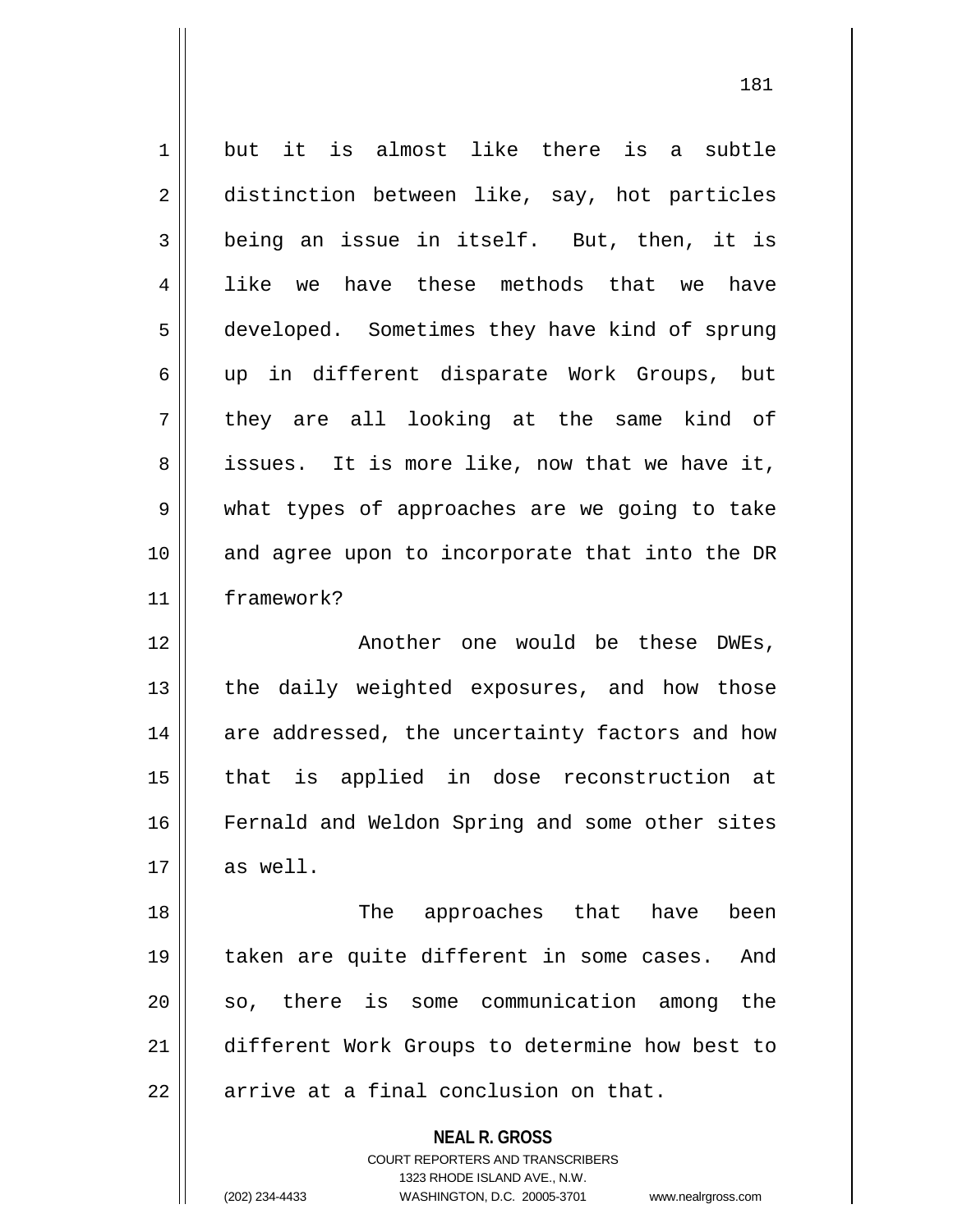1 || CHAIR MUNN: Whether the ones that  $2 \parallel$  have been used in the past are, in fact, okay,  $3 \parallel$  which I think in many cases they probably are. 4 MR. STIVER: For example, at 5 Fernald and the DWEs, we came up with a 6 methodology. It is kind of an overarching 7 method. It wasn't, probably because we just 8 didn't have the mechanism in place to kick  $9 \parallel$  that up to this overarching category and then 10 disseminate that among the different Work 11 Groups, Weldon is kind of operating in their 12 little universe. It has kind of suffered from 13 what we were doing. They came up with a 14 || slightly different approach. 15 || And so, it was kind of a matter of 16 how do you kind of integrate all this 17 together. I think this idea of having this 18 virtual Work Group where you can kind of put 19 all these different things in and then sort 20 || them out, and then disseminate them to the 21 different Work Groups that have that common

22 || interest, I think it is great. It is just a

**NEAL R. GROSS**

COURT REPORTERS AND TRANSCRIBERS 1323 RHODE ISLAND AVE., N.W. (202) 234-4433 WASHINGTON, D.C. 20005-3701 www.nealrgross.com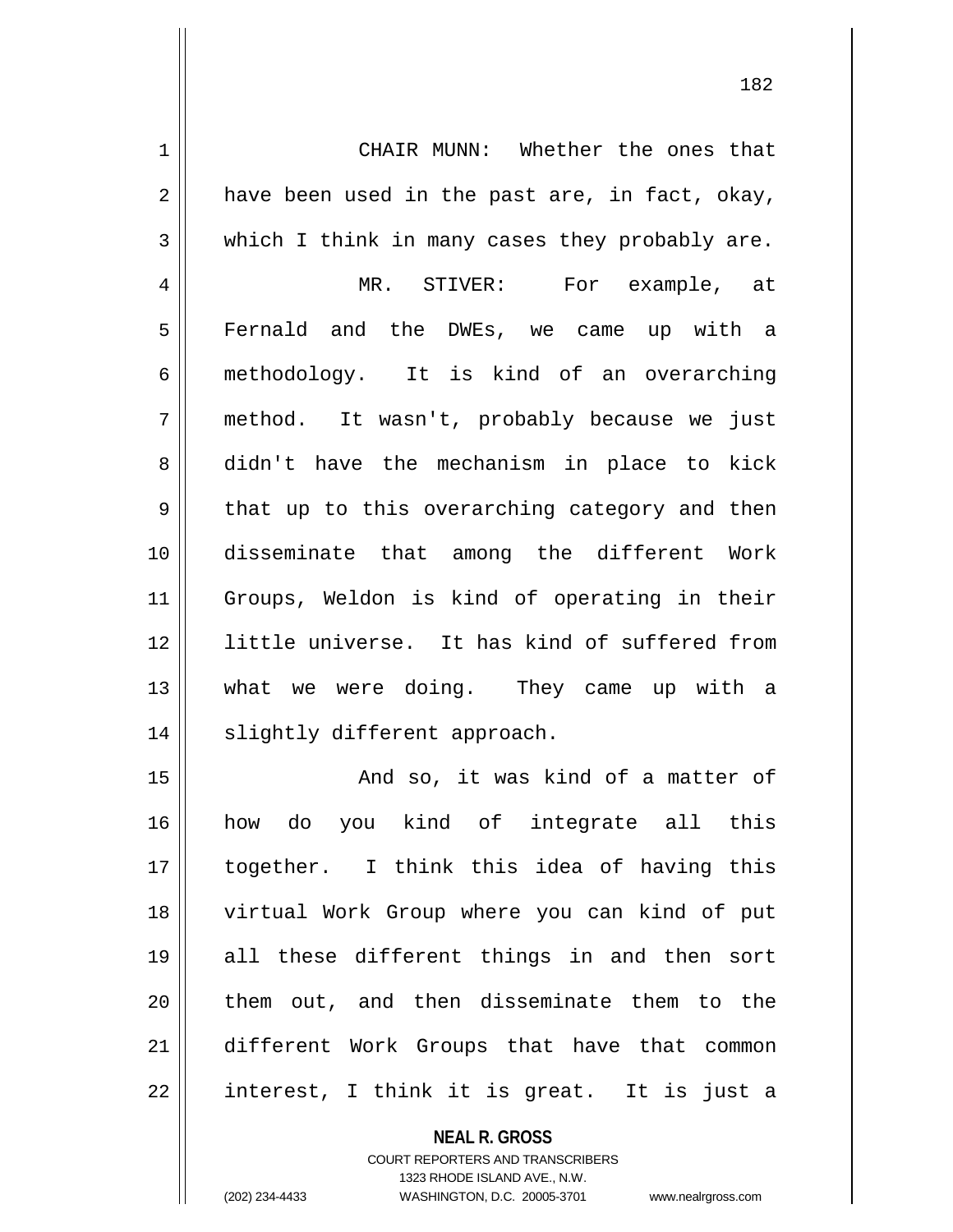**NEAL R. GROSS** COURT REPORTERS AND TRANSCRIBERS 1323 RHODE ISLAND AVE., N.W. (202) 234-4433 WASHINGTON, D.C. 20005-3701 www.nealrgross.com 1 || matter of how do you go about building the  $2 \parallel$  tool to do that. 3 CHAIR MUNN: It sounds cumbersome 4 | to me. 5 MEMBER ZIEMER: Well, part of this  $6 \parallel$  grew out of what you guys did originally when  $7 \parallel$  you said, you know, we have certain findings; 8 we want to see how consistent we are and how  $9 \parallel$  we address the findings, "we", SC&A. 10 MR. STIVER: Oh, yes, as it is 11 internalized, yes. 12 MEMBER ZIEMER: Because you would 13 || have different people working these things. I 14 || think NIOSH has done some of this where they 15 have asked themselves, are we consistent in 16 how we are responding to a finding at this  $17$  site that is basically the same finding as 18 another site? 19 MR. MARSCHKE: That is what NIOSH 20 had us do. A couple of years ago, we went 21 back and looked at a whole series of 22 || procedures. Most of them were these coworker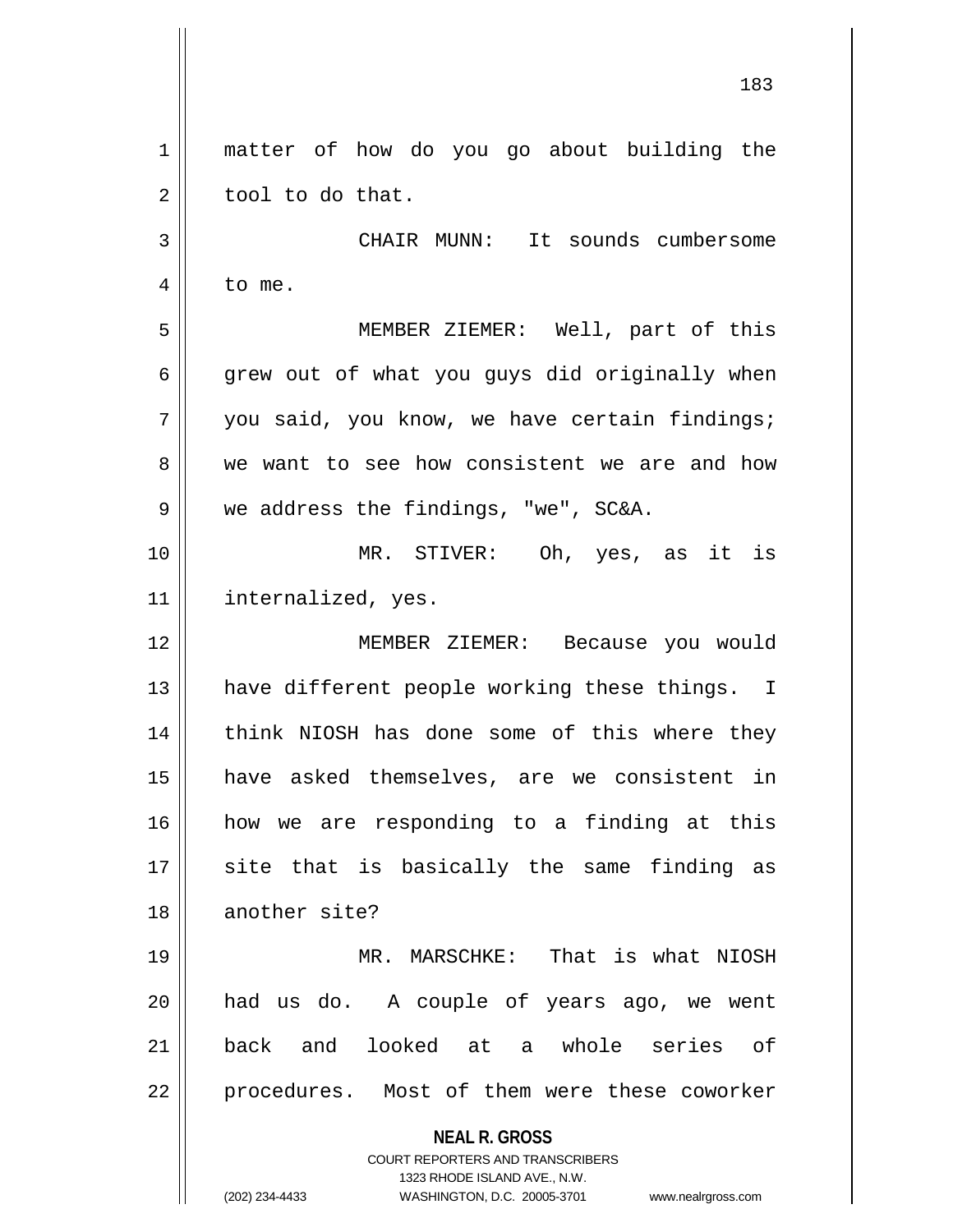1 || dose procedures.

2 MEMBER ZIEMER: Right, to see  $3 \parallel$  how --4 MR. MARSCHKE: To see how 5 | consistent they were. 6 CHAIR MUNN: Yes. 7 MR. MARSCHKE: So, there is a 8 document out there somewhere that has 9 | enshrined that analysis. I don't know whether  $10$  | or not  $-$ 11 || MEMBER ZIEMER: Some of these grew  $12$  | out of that, I think. I suppose the question  $13$  is, are there some others now that there are 14 || some additional issues that either you have 15 || seen in your reviews or NIOSH has seen in 16 | their procedures? 17 MR. KATZ: I think this all boils 18 down, though, when you talk about 19 dissemination, I mean really dissemination 20 || between the Work Groups, or whatever, I don't  $21$  think that is the way that things should be  $22 \parallel$  driven. Really, at the end of the day, what

> **NEAL R. GROSS** COURT REPORTERS AND TRANSCRIBERS 1323 RHODE ISLAND AVE., N.W.

(202) 234-4433 WASHINGTON, D.C. 20005-3701 www.nealrgross.com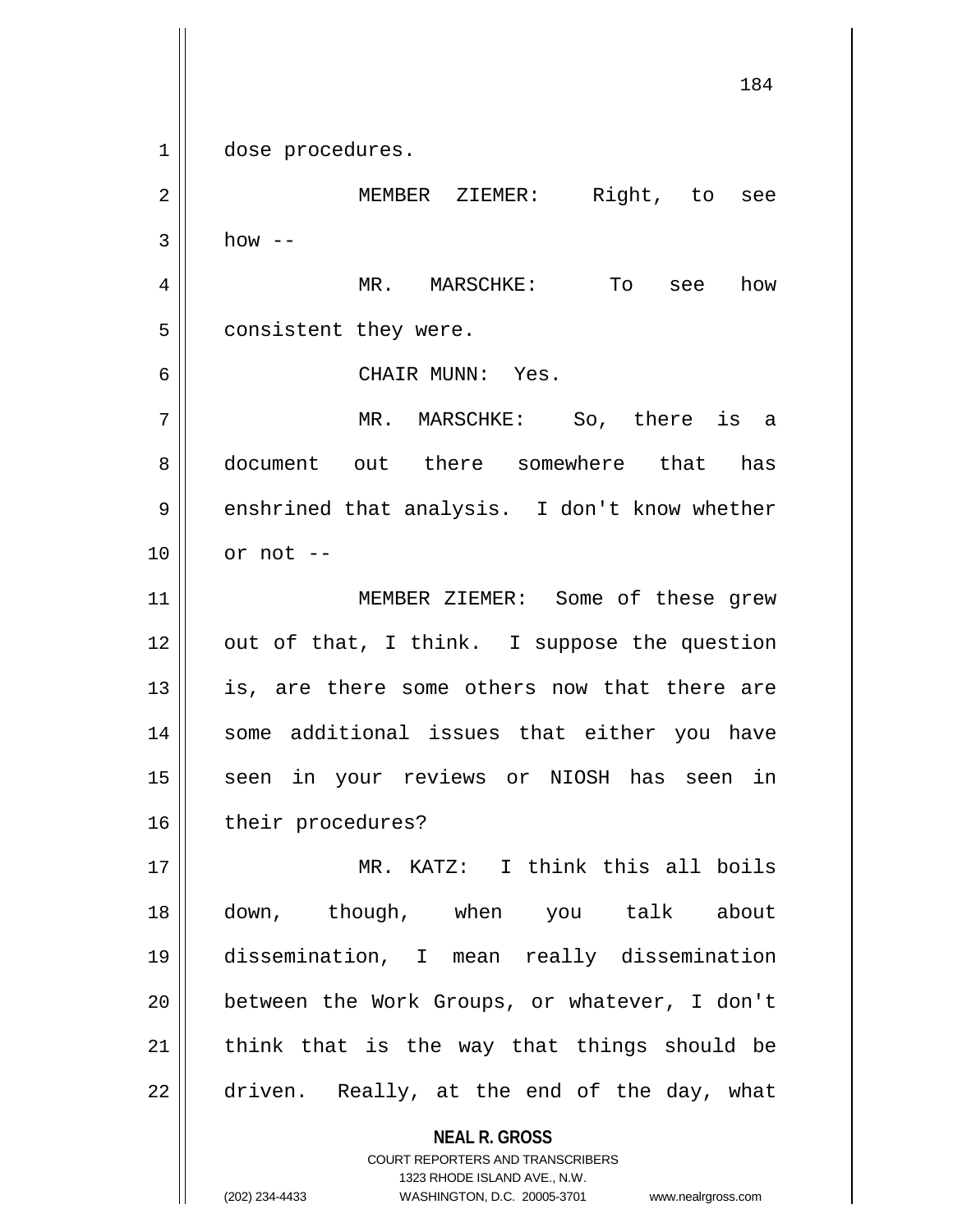1 have these issues identified, whether it is in 2 | one Work Group or it has come up in two Work  $3 \parallel$  Groups, or what have you. And it is seen that 4 | it has broad applicability. At the end of the 5 day, I think it all gets boiled down with DCAS  $6 \parallel$  producing a procedure related to that first, 7 | right? 8 MEMBER ZIEMER: Once it is 9 identified. 10 MR. STIVER: Sure. Once it is 11 identified, then it comes back -- 12 MR. KATZ: And then, it comes 13 here. If there needs to be involvement of 14 || other groups, it can, but this is sort of the 15 || central repository for dealing with generic 16 || procedures that cut across sites, and so on. 17 || So, it seems to me it is all of these. At the  $18$  end of the day, if there is agreement that 19 there is an issue there that needs to be 20 worked out, the working out needs to be, 21 || ultimately, a DCAS procedure for handling that 22 | consistently.

## **NEAL R. GROSS**

COURT REPORTERS AND TRANSCRIBERS 1323 RHODE ISLAND AVE., N.W. (202) 234-4433 WASHINGTON, D.C. 20005-3701 www.nealrgross.com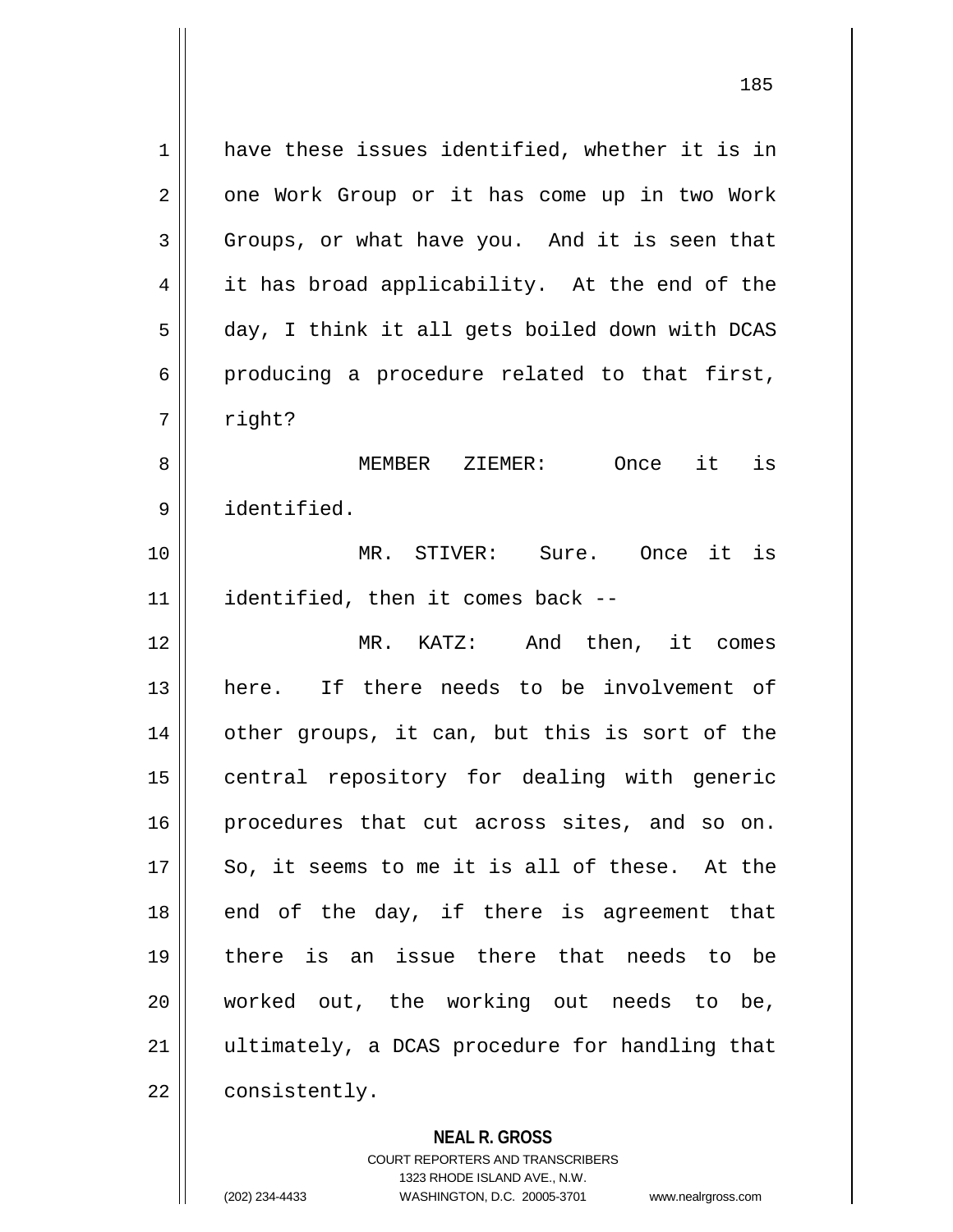**NEAL R. GROSS** COURT REPORTERS AND TRANSCRIBERS 1323 RHODE ISLAND AVE., N.W. (202) 234-4433 WASHINGTON, D.C. 20005-3701 www.nealrgross.com 186 1 || MR. STIVER: I guess we just all  $2 \parallel$  need to be cognizant of how these things come 3 || up and elevate them. 4 MR. KATZ: And I am just trying to 5 distinguish between that and this sort of idea 6 |  $\sigma$  of a virtual Work Group. There is not really 7 a virtual Work Group you need. You just 8 need -- 9 MR. STIVER: Maybe that is the 10 | wrong word. 11 MR. KATZ: Yes. 12 MR. STIVER: It is sort of -- 13 MR. KATZ: No, no, you didn't coin 14 it. I am just saying it is really that 15 || concept of the Board sort of minding it. 16 Really, the Board doesn't need to mind it 17 until DCAS creates a sort of original 18 approach. 19 MR. HINNEFELD: To my way of 20 thinking, I think I am in the virtual Work 21 | Group. 22 || (Laughter.)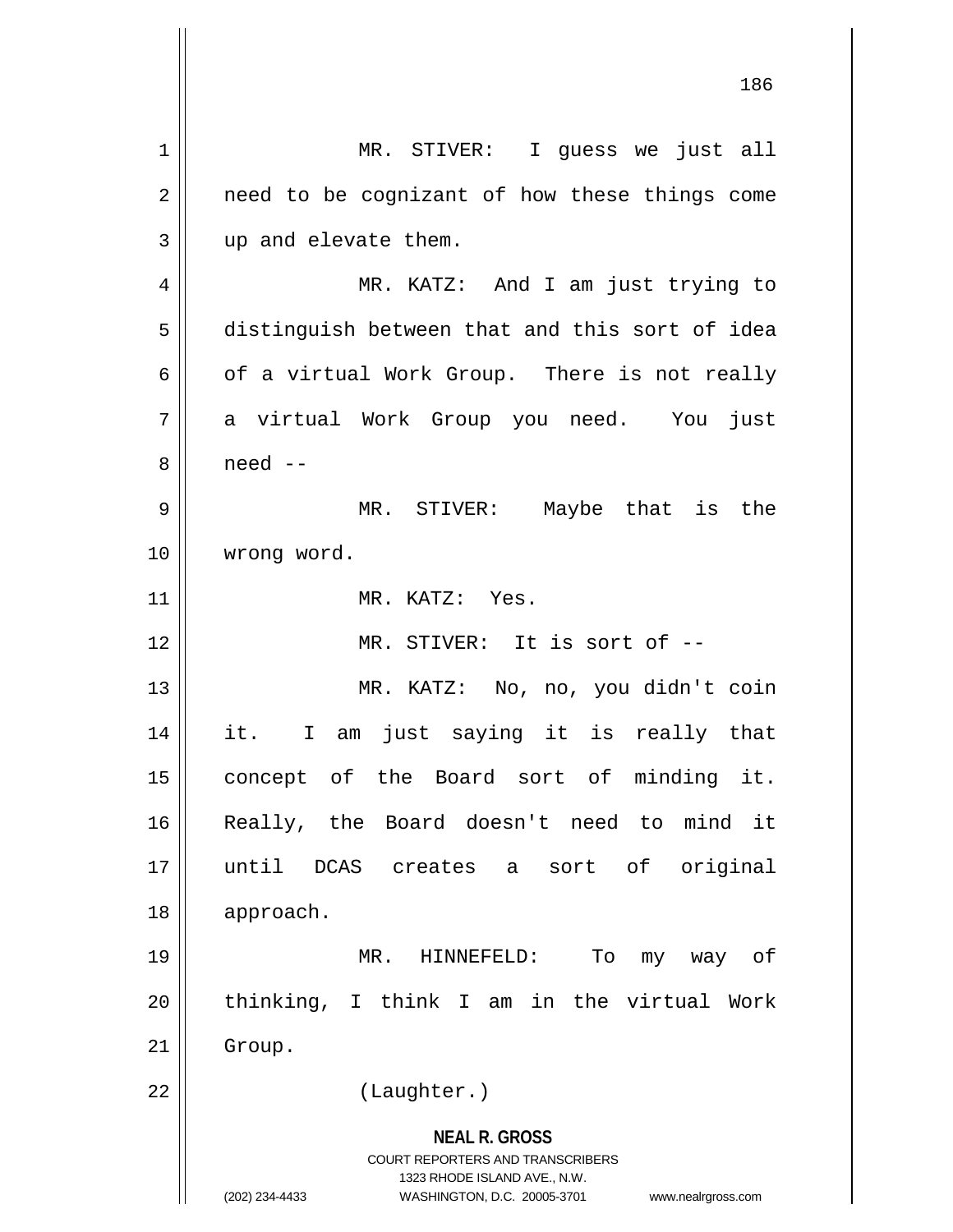|                | 187                                                                                             |
|----------------|-------------------------------------------------------------------------------------------------|
|                |                                                                                                 |
| 1              | So, I am guilty of that.                                                                        |
| $\overline{2}$ | But, to my way of thinking,                                                                     |
| 3              | though, it is a way to essentially keep them                                                    |
| 4              | concisely in a record, in a place where we                                                      |
| 5              | have got them all down, as opposed to a list                                                    |
| 6              | on Jim's computer.                                                                              |
| 7              | And then, also, to me, they seem                                                                |
| 8              | to come up in DR reviews fairly often.                                                          |
| 9              | CHAIR MUNN: Yes, they do.                                                                       |
| 10             | MR. HINNEFELD: You know, that is                                                                |
| 11             | where they pop up.                                                                              |
| 12             | CHAIR MUNN: Yes.                                                                                |
| 13             | MR. HINNEFELD: And so, catching                                                                 |
| 14             | them there and getting them someplace, and                                                      |
| 15             | probably they would come, I would guess                                                         |
| 16             | logically, to this group, but after DCAS                                                        |
| 17             | opines on how we are going to deal with that.                                                   |
| 18             | MR. KATZ: Yes.                                                                                  |
| 19             | MR. HINNEFELD: And so, it takes                                                                 |
| 20             | the discussion out of a specific DR discussion                                                  |
| 21             | in acting --                                                                                    |
| 22             | MR. KATZ: Right.                                                                                |
|                | <b>NEAL R. GROSS</b><br><b>COURT REPORTERS AND TRANSCRIBERS</b><br>1323 RHODE ISLAND AVE., N.W. |
|                | (202) 234-4433<br>WASHINGTON, D.C. 20005-3701<br>www.nealrgross.com                             |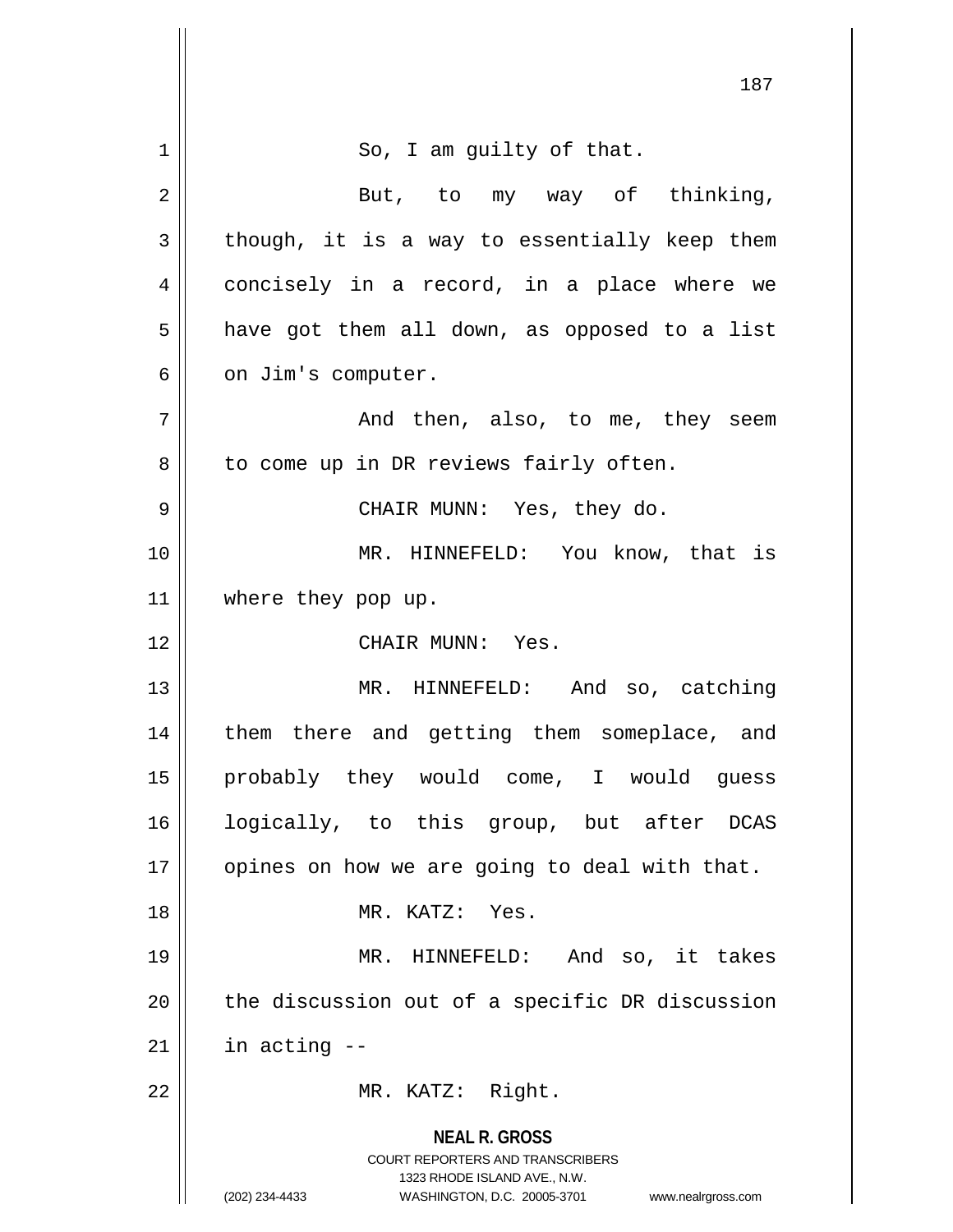1 || MR. HINNEFELD: -- and gets it 2 || into this broader discussion. And then, once 3 you have a resolution, then you have a broad 4 || resolution and, ultimately, a finalized 5 procedure that is then utilized when that 6 | situation comes up.

7 MR. KATZ: Yes, I agree. So, I 8 think it is sort of a DCAS to-do list. And 9 then, I mean, where DCAS wants to air things 10 while you are developing the solution, where 11 || you want to air them here, this is probably 12 the natural default repository for airing 13  $\parallel$  them. But, of course, some of these you might 14 work out because a Work Group is heavily  $15$  engaged in that, and you may work it out with 16 || that Work Group as opposed to this one, this 17 | Subcommittee. 18 || MR. HINNEFELD: Right.

19 MR. MARSCHKE: I believe it wasn't 20 a virtual Work Group; it was a virtual 21 document in the database where we were going  $22$   $\parallel$  to put all these different issues into a

**NEAL R. GROSS**

COURT REPORTERS AND TRANSCRIBERS 1323 RHODE ISLAND AVE., N.W. (202) 234-4433 WASHINGTON, D.C. 20005-3701 www.nealrgross.com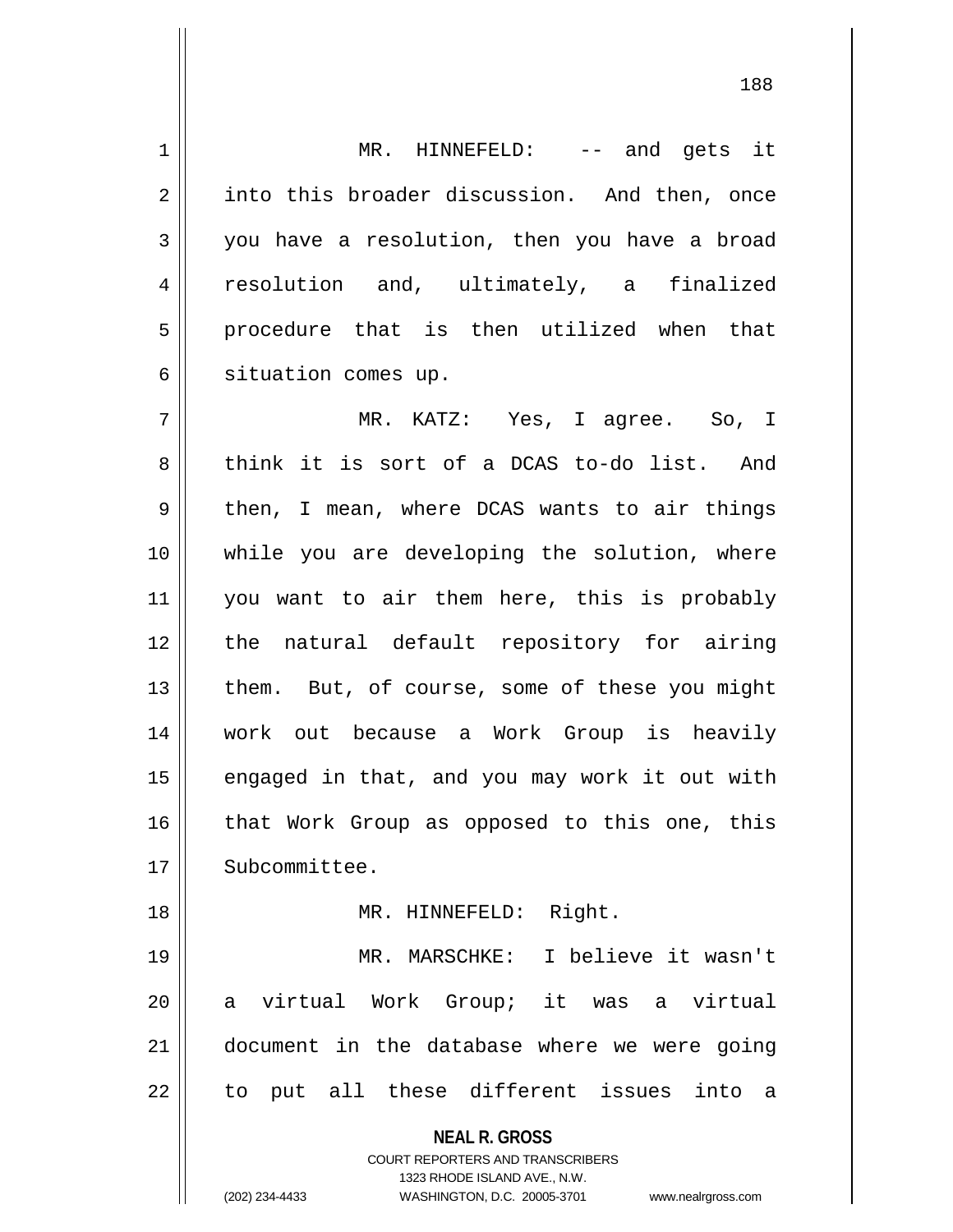**NEAL R. GROSS** COURT REPORTERS AND TRANSCRIBERS 189 1 virtual document. 2 || CHAIR MUNN: We discussed that. 3 || MR. MARSCHKE: We discussed that. 4 CHAIR MUNN: Yes. 5 MR. MARSCHKE: And I don't think 6 we wanted to do that. 7 CHAIR MUNN: No. 8 MR. MARSCHKE: I don't know. 9 CHAIR MUNN: As I said, it seemed 10 cumbersome at the time. 11 MR. MARSCHKE: It seemed 12 cumbersome, but it may be the best way to do  $13 \parallel$  it. 14 CHAIR MUNN: It may be -- 15 MR. HINNEFELD: Well, my thought 16 was this: now this is a little offbase, 17 although I think we may have identified -- I 18 don't know if you identified anything or not 19 from this Subcommittee. But in dose  $20$  | reconstruction, if you have a finding that is 21 || overarching, you say, well, we are going to  $22$  || transfer that to the overarching issues. And

1323 RHODE ISLAND AVE., N.W.

(202) 234-4433 WASHINGTON, D.C. 20005-3701 www.nealrgross.com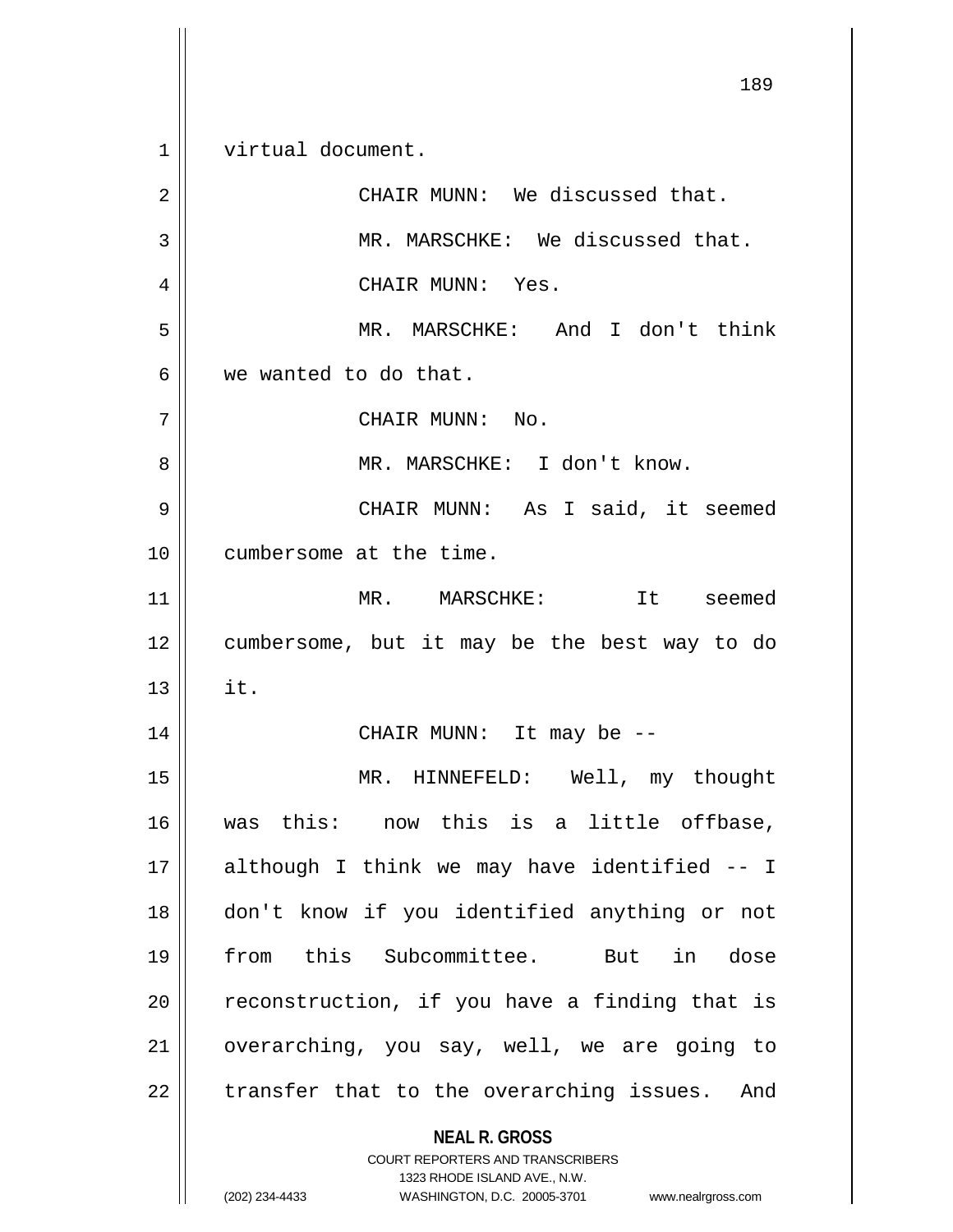$1 \parallel$  then, it would show up as a finding in this 2 || system under the virtual Overarching Issues 3 Work Group. Then, you have a place to track  $4 \parallel$  the conversation of the issue the way we track  $5 \parallel$  the conversation of these issues. That was my  $6 \parallel$  thought.

7 You see, what strikes me about 8 this is, in terms of re-creation of the record  $9 \parallel$  of the discussion, we are in a little bit of a 10 dicey situation in most of the Work Groups 11 || because it is kept on notes and matrices that 12 are published. And trying to make sure 13 || everybody is working from the same one and 14 || that changes are made to the correct, most  $15$  | recent master is really hard to do. 16 MR. KATZ: Yes. 17 MR. HINNEFELD: This takes care of

18 || that. Now that is why we try to make our 19 records electronic at our place, so that your  $20$  | record is maintained by your system, and this 21 is the record.

22 And so, instead of having these

**NEAL R. GROSS**

COURT REPORTERS AND TRANSCRIBERS 1323 RHODE ISLAND AVE., N.W. (202) 234-4433 WASHINGTON, D.C. 20005-3701 www.nealrgross.com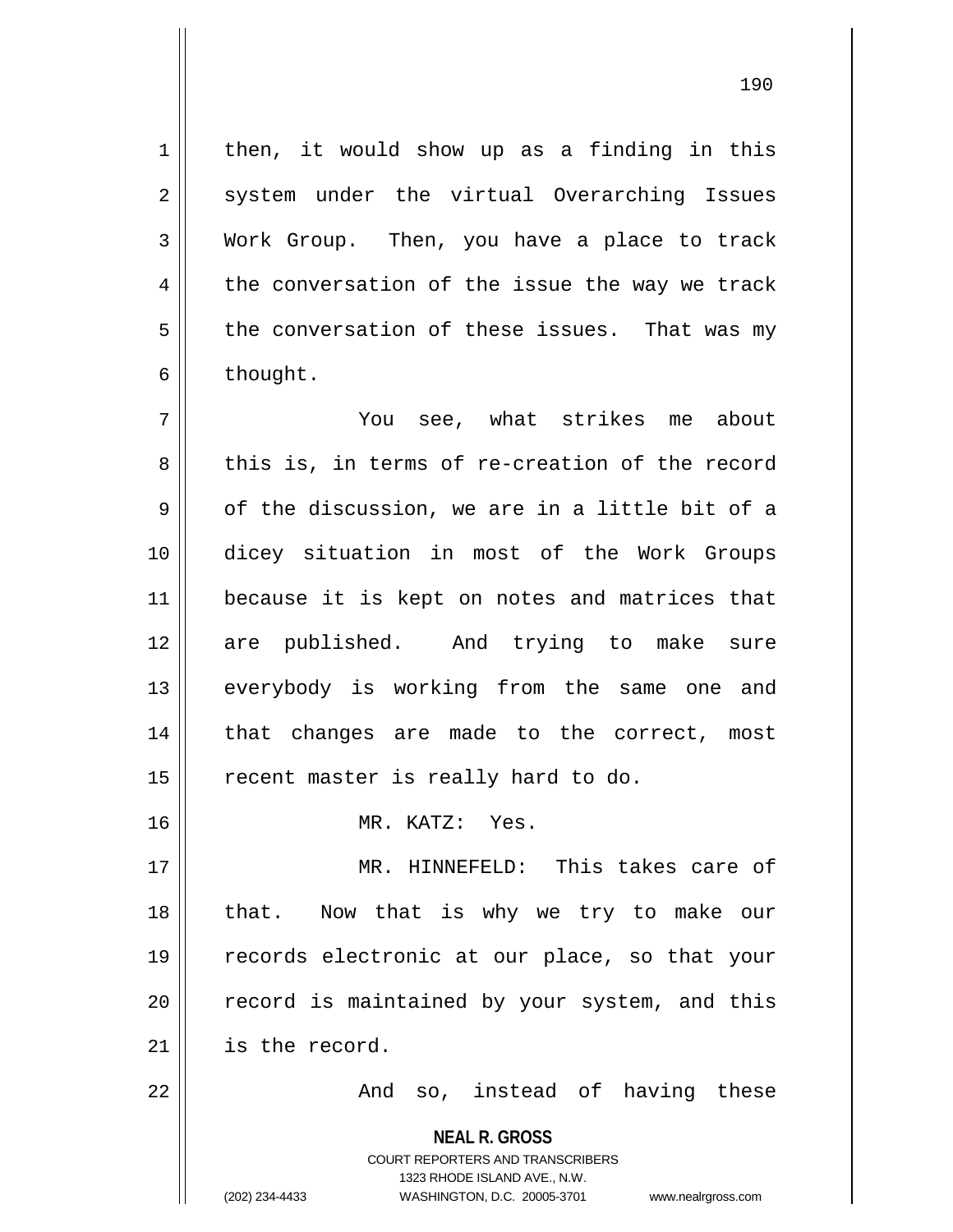1 || matrices being sent around and shipped around 2 || and confused, this provides the mechanism for 3 doing that and establishes a record. That was  $4 \parallel$  the advantage of the virtual Work Group, was  $5 \parallel$  to do that.

6 MR. KATZ: Yes. So, in effect, it  $7 \parallel$  is not necessarily an SC&A finding, but it is 8 || finding, whether it is from a Work Group or a 9 Subcommittee, the Dose Reconstruction 10 Subcommittee, or whatever. It is a finding  $11$  | that, then, needs to get resolved.

12 || So, we need to load those up? 13 || MR. HINNEFELD: I would propose we 14 do that.

15 || MR. KATZ: Yes.

16 MR. HINNEFELD: I think that is on 17 || our priority list somewhere, but I am sure it 18 wasn't a top priority on top.

19 MR. STIVER: So, I guess the 20 || starting point would be to take Jim's list and  $21$  | then populate this virtual grouping with that.  $22 \parallel$  Then, as new ones arise --

> **NEAL R. GROSS** COURT REPORTERS AND TRANSCRIBERS

> > 1323 RHODE ISLAND AVE., N.W.

(202) 234-4433 WASHINGTON, D.C. 20005-3701 www.nealrgross.com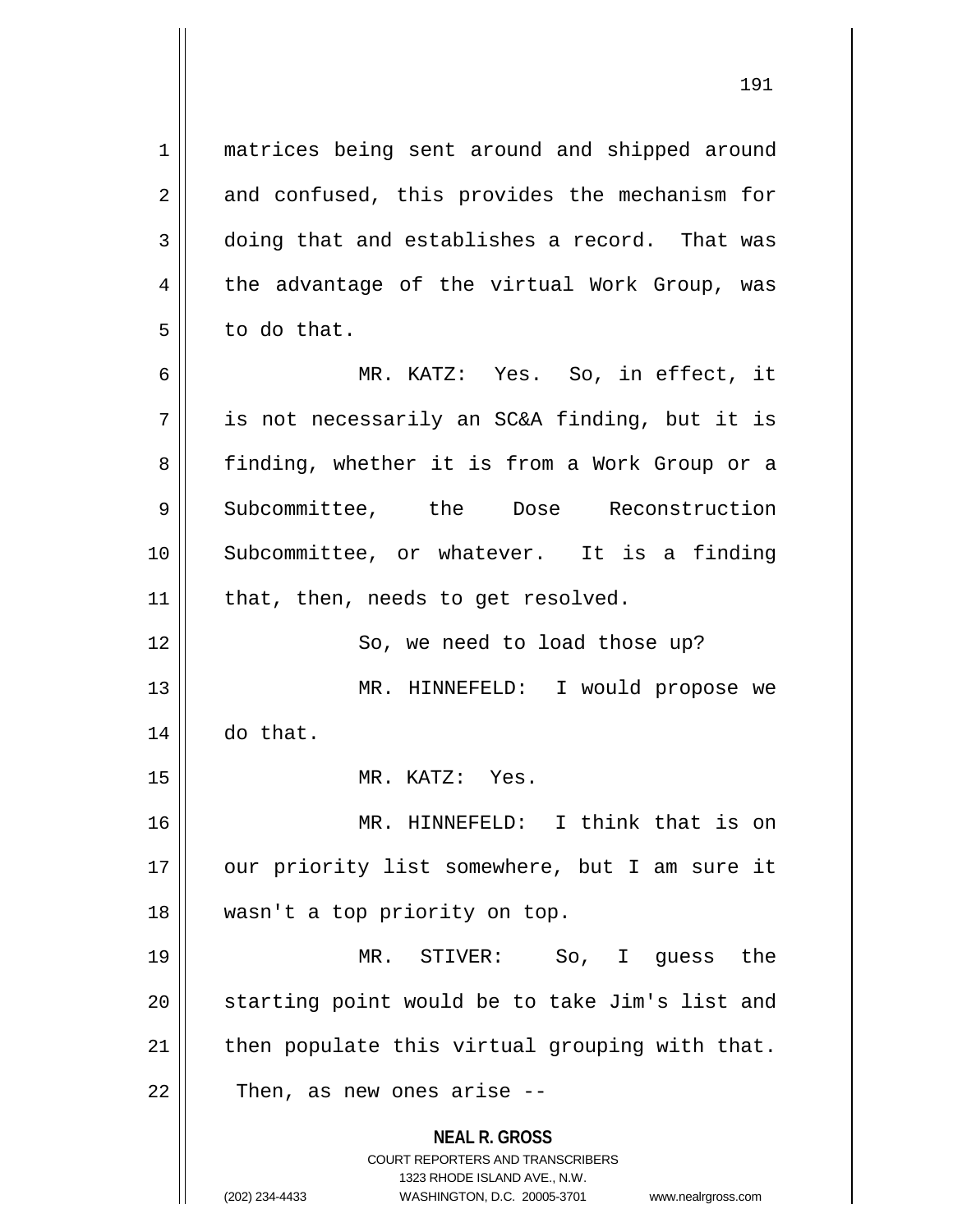**NEAL R. GROSS** COURT REPORTERS AND TRANSCRIBERS 1 MEMBER ZIEMER: Well, some of  $2 \parallel$  them, there are already procedures. 3 MR. STIVER: Yes. Yes, they would  $4 \parallel$  already be in there. 5 CHAIR MUNN: Yes. 6 MEMBER ZIEMER: So, they are in  $7 \parallel$  there. 8 MR. STIVER: As new ones come 9 || up  $-$ 10 MEMBER ZIEMER: Yes. 11 || MR. STIVER: -- then at least that 12 would provide us with a central repository. 13 || DR. ULSH: So, I am looking at the 14 first page in the Board review system. There 15 is a filter, a Work Group filter. If you  $16$  click on that -- it is a dropdown -- there is 17 all the different site-specific Working 18 Groups. I think what we are talking about, 19 then, is Work Group on Overarching Issues, or 20 || something like that, that would appear in this 21 dropdown list, that we could transfer findings  $22$  | to when we deemed it was appropriate, right?

1323 RHODE ISLAND AVE., N.W.

(202) 234-4433 WASHINGTON, D.C. 20005-3701 www.nealrgross.com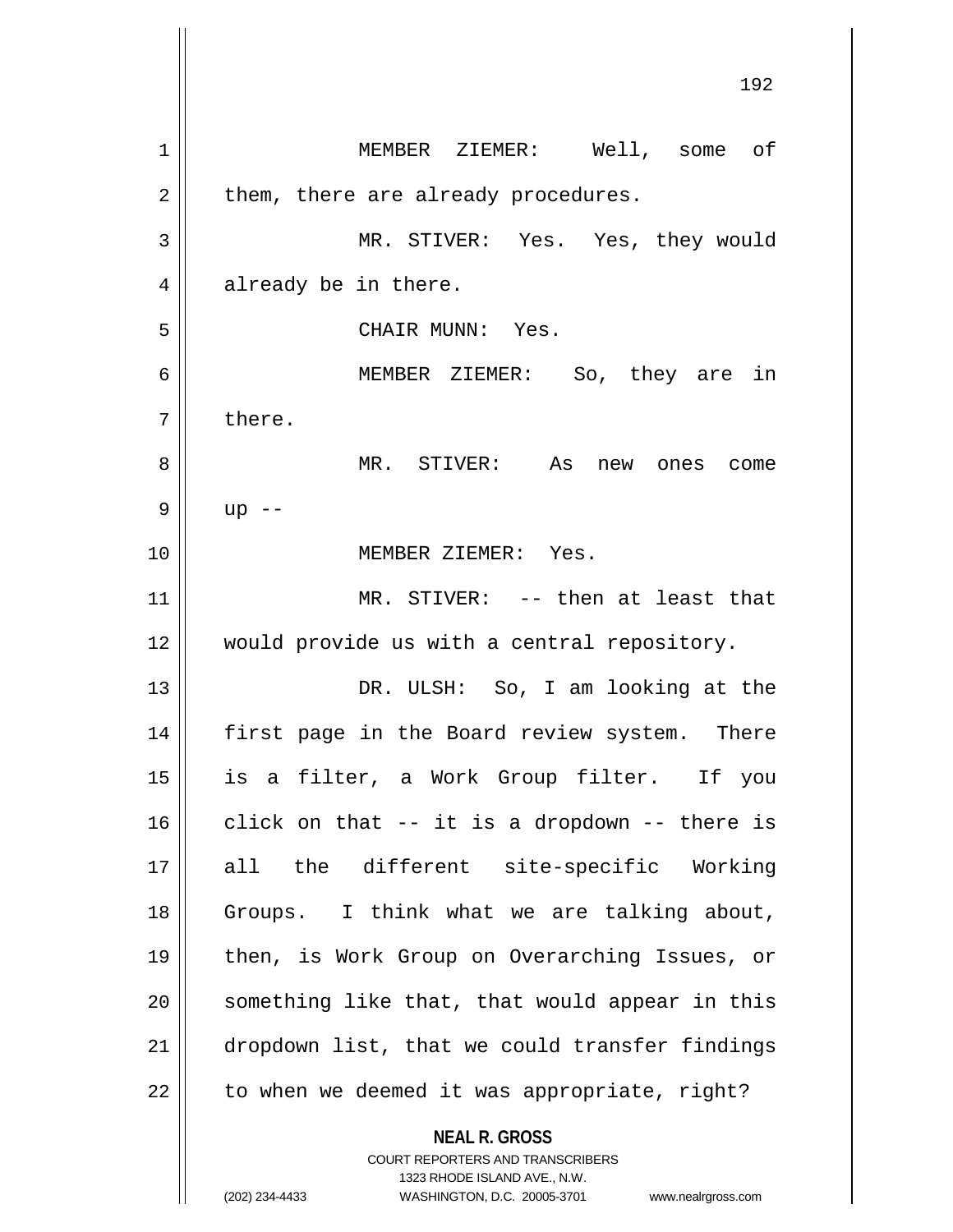**NEAL R. GROSS** COURT REPORTERS AND TRANSCRIBERS 1323 RHODE ISLAND AVE., N.W. (202) 234-4433 WASHINGTON, D.C. 20005-3701 www.nealrgross.com 1 || MR. HINNEFELD: That is what I en 2 visioned. 3 MR. KATZ: Yes. And my only 4 question is I don't know why this Procedures 5 Subcommittee wouldn't be the Work -- why 6 wouldn't it be the default, instead of having 7 a virtual Work Group? 8 || MEMBER ZIEMER: It is a place to  $9$  || put the things in the document --10 MR. KATZ: Yes. 11 MEMBER ZIEMER: -- but we could be 12 the owners. 13 DR. ULSH: Because there is a time 14 period before -- the issue is identified, and  $15$  || then, at some later point in time, NIOSH picks 16 it up and issues a procedure. But, in the 17 interim, we need to make sure that we have a  $18$  || place to put them, so they don't fall off the  $19 \parallel$  radar. 20 MR. KATZ: I know, but why not put  $21$  | them under Procedures, is what I am saying.  $22$  | Because these are findings, we have findings,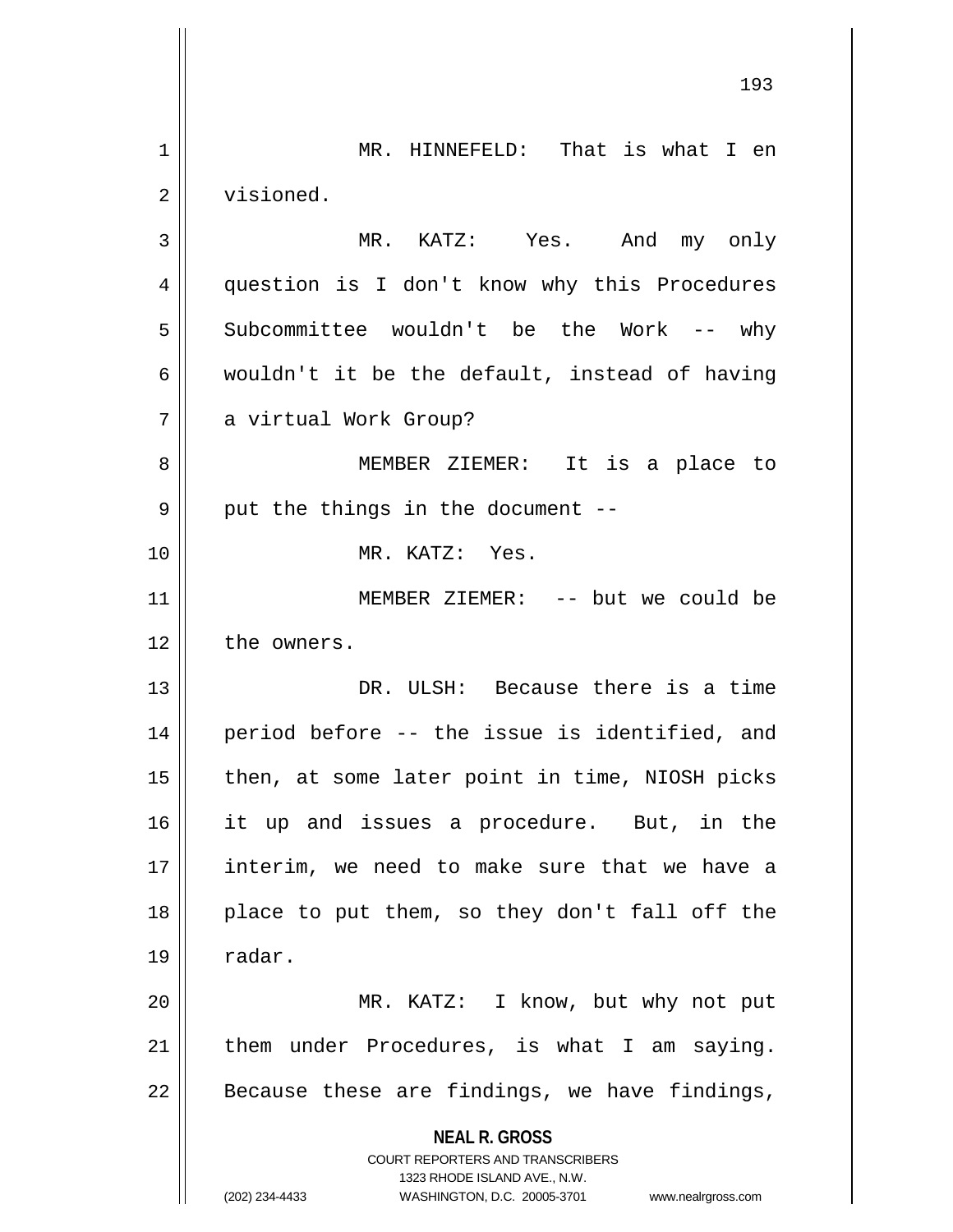**NEAL R. GROSS** COURT REPORTERS AND TRANSCRIBERS 1323 RHODE ISLAND AVE., N.W. (202) 234-4433 WASHINGTON, D.C. 20005-3701 www.nealrgross.com 1 and we have this Subcommittee. Why not put 2 l them here? 3 MR. HINNEFELD: Well, all the 4 || findings currently are tagged to specific 5 documents. 6 MR. KATZ: I know, this is 7 different. 8 MR. HINNEFELD: Well, I mean, the 9 || structure of the application is such that you 10 have a document and you have these findings 11 || under that document. 12 CHAIR MUNN: So, we need a title 13 || for the pulldown that will indicate for us 14 || that this is a corral that we are holding  $15$  || things in to assure all involved that they 16 || will be addressed in the appropriate manner, 17 || things we don't want to lose, regardless of 18 where they came from. And we may need to give 19 a little thought to exactly what our 20 || terminology needs to be because we don't want  $21$  | to be misleading on this. 22 || But if we are going to gather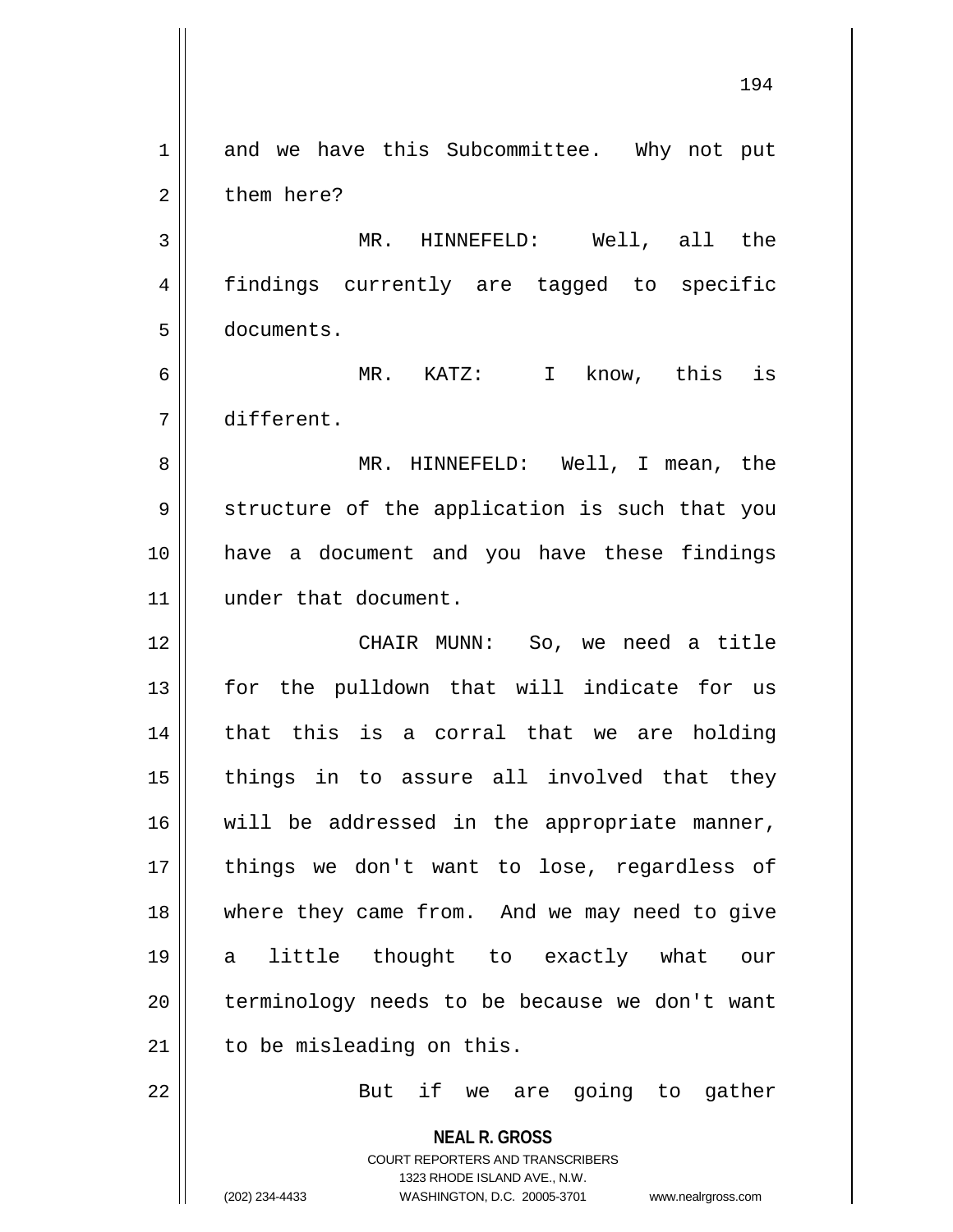**NEAL R. GROSS** COURT REPORTERS AND TRANSCRIBERS 1323 RHODE ISLAND AVE., N.W. (202) 234-4433 WASHINGTON, D.C. 20005-3701 www.nealrgross.com  $1 \parallel$  things, we have need of a place to gather  $2 \parallel$  them. And certainly, our database that we 3 a have worked so assiduously on seems to be the 4 || logical place. I still believe it could be 5 cumbersome, but it seems to be the most  $6 \parallel$  logical place to do it. 7 And Ted's position that Procedures  $8 \parallel$  is the de facto spot to look at them is well-9 ll taken. 10 MEMBER ZIEMER: So, let me ask a 11 question of Stu. Could NIOSH think, or DCAS, 12 could you conceivably have almost virtual 13 documents that don't actually exist, except 14 maybe in title? 15 For example, let's suppose that an 16 | overarching issue was how do you evaluate hot 17 | particles on Asians. 18 (Laughter.) 19 I don't know. Or, you know, it is  $20$  || some issue where we say that it could apply to 21 many sites. Could you have a collection of  $22$  || documents that don't actually exist, but are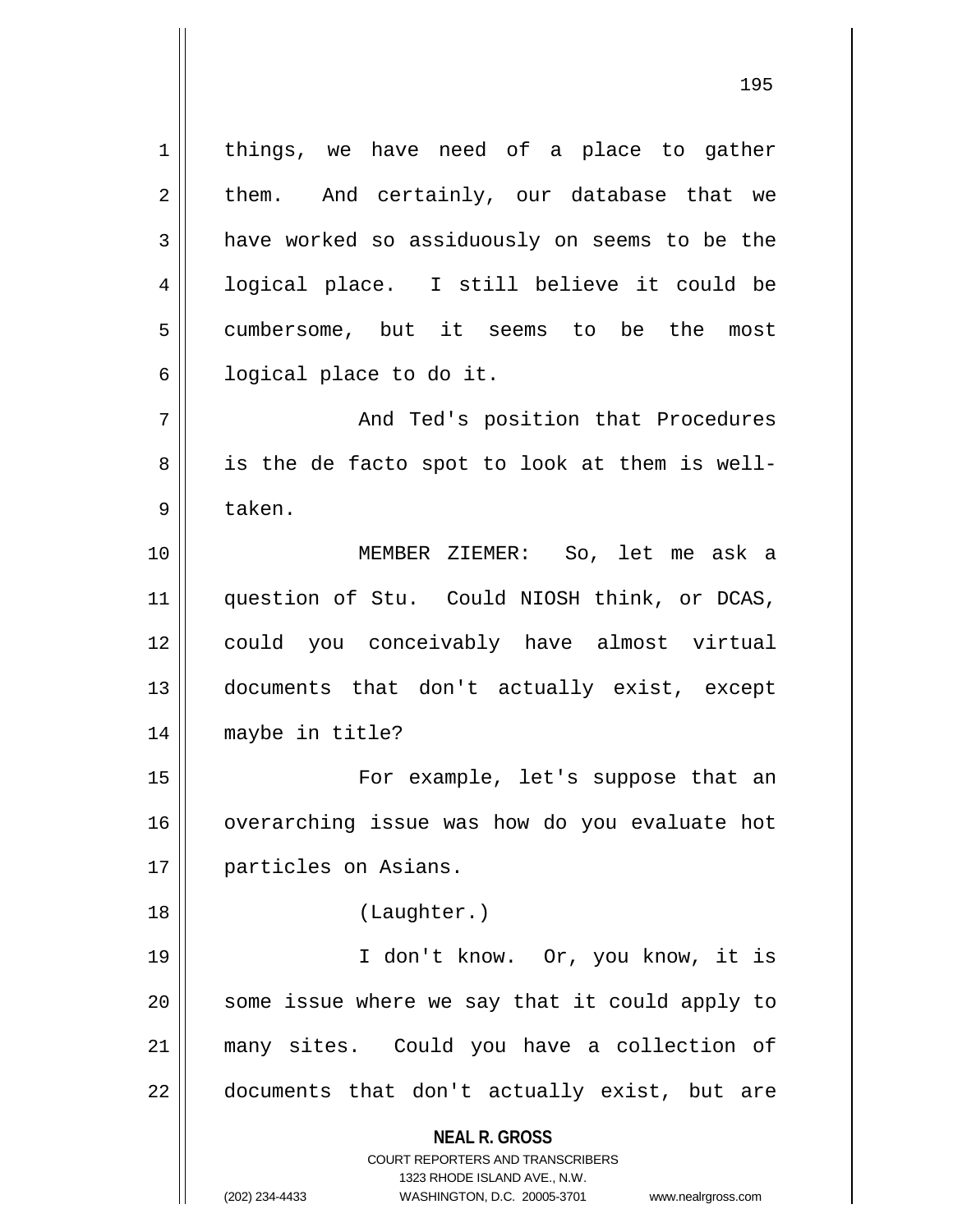**NEAL R. GROSS** COURT REPORTERS AND TRANSCRIBERS 1323 RHODE ISLAND AVE., N.W. (202) 234-4433 WASHINGTON, D.C. 20005-3701 www.nealrgross.com 196 1 || identified by title --2 MR. STIVER: It is basically 3 | topics. 4 MEMBER ZIEMER: They are topical,  $5 \parallel$  you know, "proposed procedure on...." that we 6 could dump a finding in, if it related to that 7 || topic under this virtual thing that you are 8 | talking about. 9 MR. HINNEFELD: Yes. 10 MEMBER ZIEMER: In other words, a 11 document hasn't been developed, but we know it 12 has to be, and we already have some findings  $13$  to go in it, originally start to populate the 14 document that doesn't exist with some  $15$  | findings  $-$ 16 MR. HINNEFELD: Yes. 17 MEMBER ZIEMER: -- that the 18 document is going to have to address? 19 MR. HINNEFELD: That seems  $20$  | eminently doable to me. 21 MEMBER ZIEMER: I mean, you might  $22$  | need to think about what that would look like.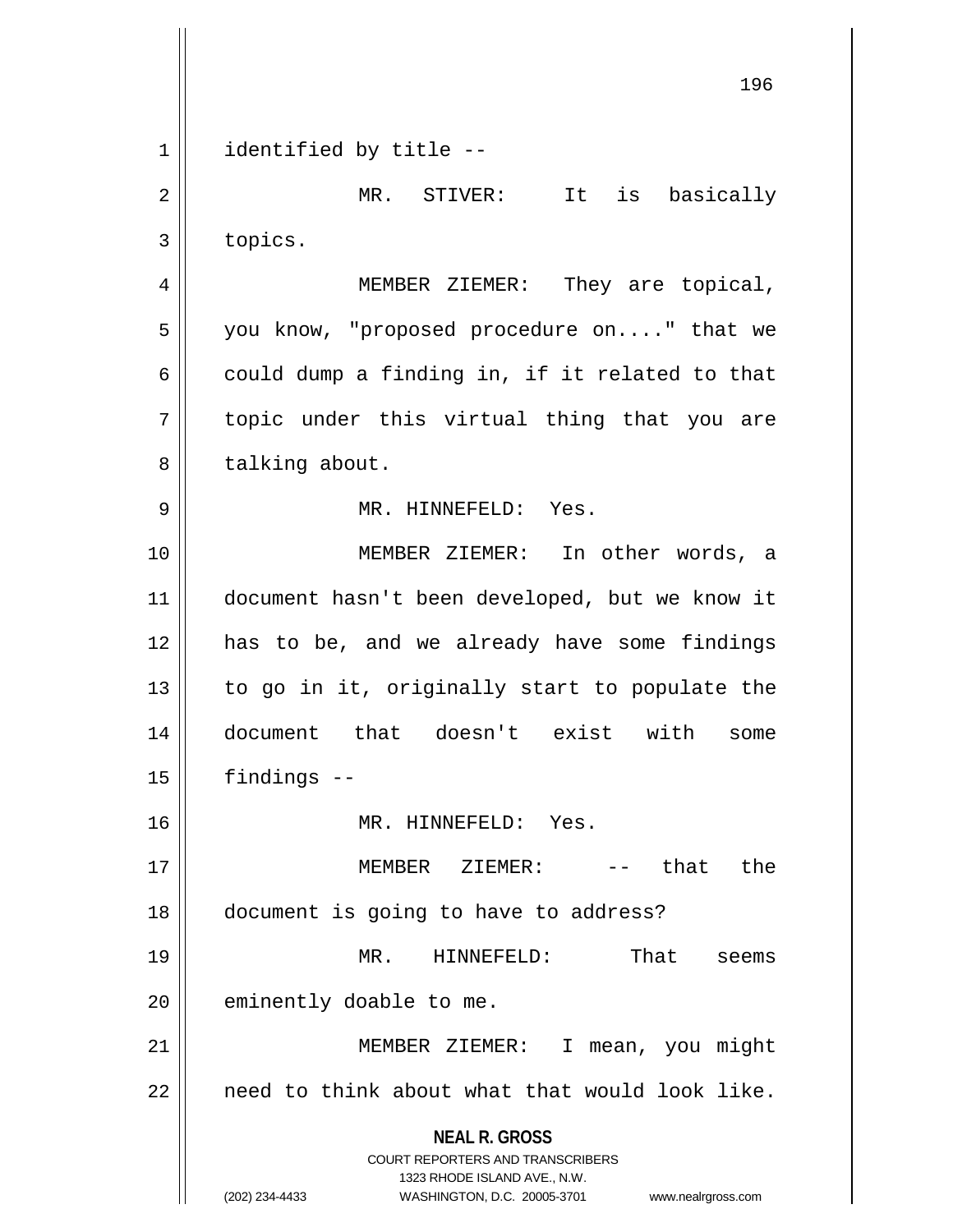1 | Defining on something that doesn't exist is  $2 \parallel$  kind of weird, but --

**NEAL R. GROSS** COURT REPORTERS AND TRANSCRIBERS 1323 RHODE ISLAND AVE., N.W. (202) 234-4433 WASHINGTON, D.C. 20005-3701 www.nealrgross.com 3 MR. HINNEFELD: We may have a 4 position where we -- I was just trying to 5 think about how this could work. Because the 6 | structure right now, you know, it is hinged on  $7 \parallel$  there is a document, there is a technical 8 document, and then there is a list of 9 findings. That is the way the structure is 10 now. 11 So, in order to now start 12 || collecting overarching issues, which maybe we 13 don't know what kind of a document they go 14 with, we have to do one of two things. You 15  $\parallel$  invent a document for that specific issue --16 MEMBER ZIEMER: Right. 17 || MR. HINNEFELD: -- and say such-18 || and-such, and then it has one finding under  $19 \parallel \text{it.}$ 20 MEMBER ZIEMER: But, I mean,  $21$  | suppose there was no document on  $-$ 22 MR. HINNEFELD: Yes.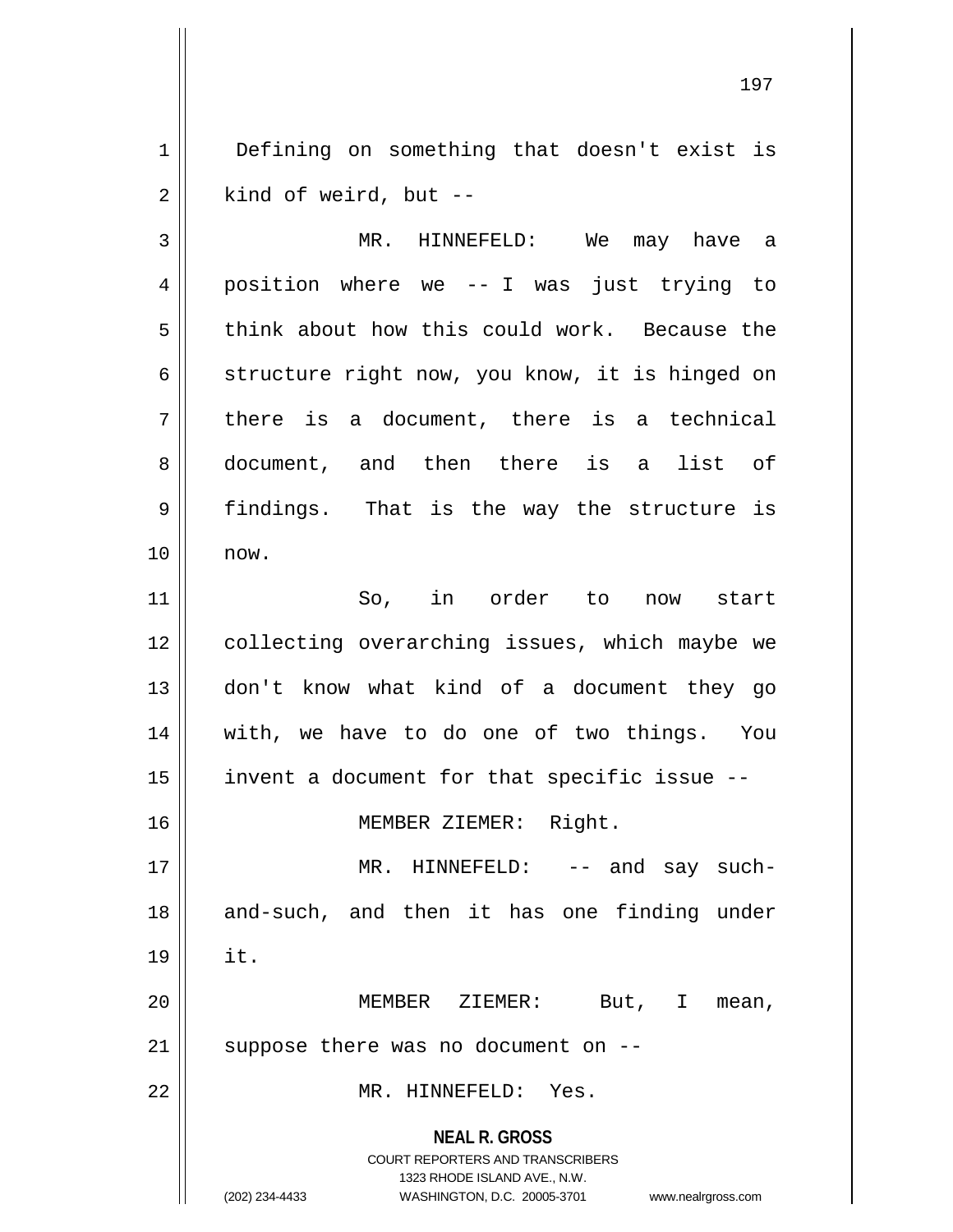**NEAL R. GROSS** COURT REPORTERS AND TRANSCRIBERS 1323 RHODE ISLAND AVE., N.W. (202) 234-4433 WASHINGTON, D.C. 20005-3701 www.nealrgross.com 198 1 MEMBER ZIEMER: -- resuspension 2 | factors. 3 || MR. HINNEFELD: Right. 4 MEMBER ZIEMER: What would you do 5 with these findings? 6 MR. HINNEFELD: And then, the  $7 \parallel$  other way would be you could say there might 8 || be occasion in terms of this angular 9 || sensitivity where there might be more than one  $10$  | thing that goes in there. 11 || So, I think that, as a going in, 12 what we should plan to do is to say that the 13 referral, once we decide there is an 14 overarching issue, we will generate, as you 15 || say, sort of a make-believe document, just a 16 title. We could probably invent some 17 || numbering system. 18 MR. KATZ: You can code it "FD", 19 future document. 20 (Laughter.) 21 || MR. HINNEFELD: And why not? 22 || CHAIR MUNN: How about just "PD",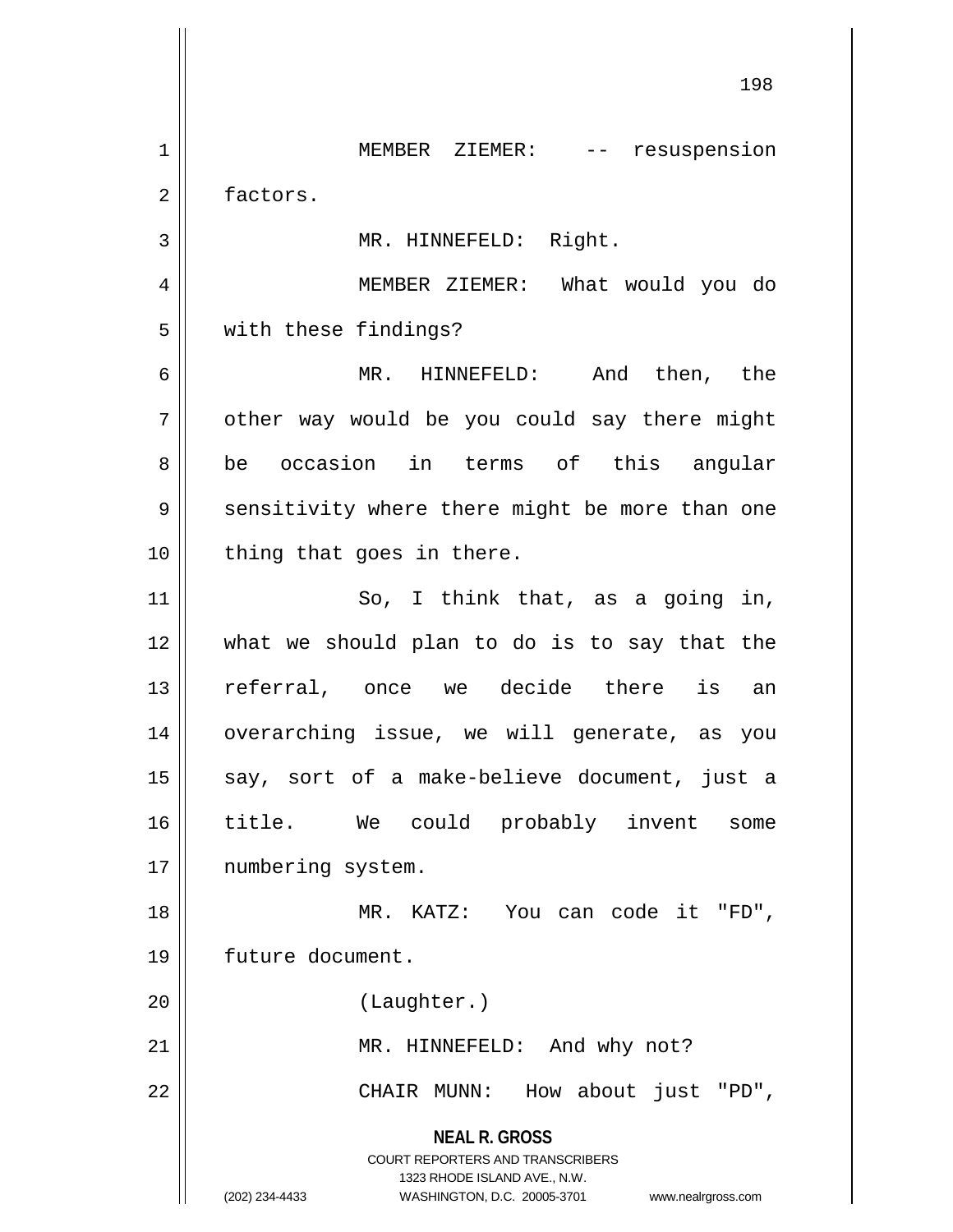**NEAL R. GROSS** COURT REPORTERS AND TRANSCRIBERS 1323 RHODE ISLAND AVE., N.W. (202) 234-4433 WASHINGTON, D.C. 20005-3701 www.nealrgross.com 199 1 | potential document. 2 | MR. KATZ: Potential, right, 3 | whatever. 4 MR. HINNEFELD: Yes, exactly. And 5 || you put it in there, and then you would write  $6 \parallel$  the one finding. 7 || MR. KATZ: Right. 8 MR. HINNEFELD: You maybe have to 9 || do it every time. Every time you have an 10 || overarching issue, write "Potential Document"  $11$  such-and-such, give it a title, write the one 12 finding. And so, you have got all these 13 documents in one finding. 14 || T mean, to me, that is the way to  $15$  start. 16 MR. KATZ: Yes. 17 MR. HINNEFELD: You may decide 18 later on that there is some other way to do 19 || it. Chances are you can modify it. 20 || MR. KATZ: And actually, I mean, 21 || in some of these topics, you actually have a  $22$  |  $\vert$  lot of discussion already which you could put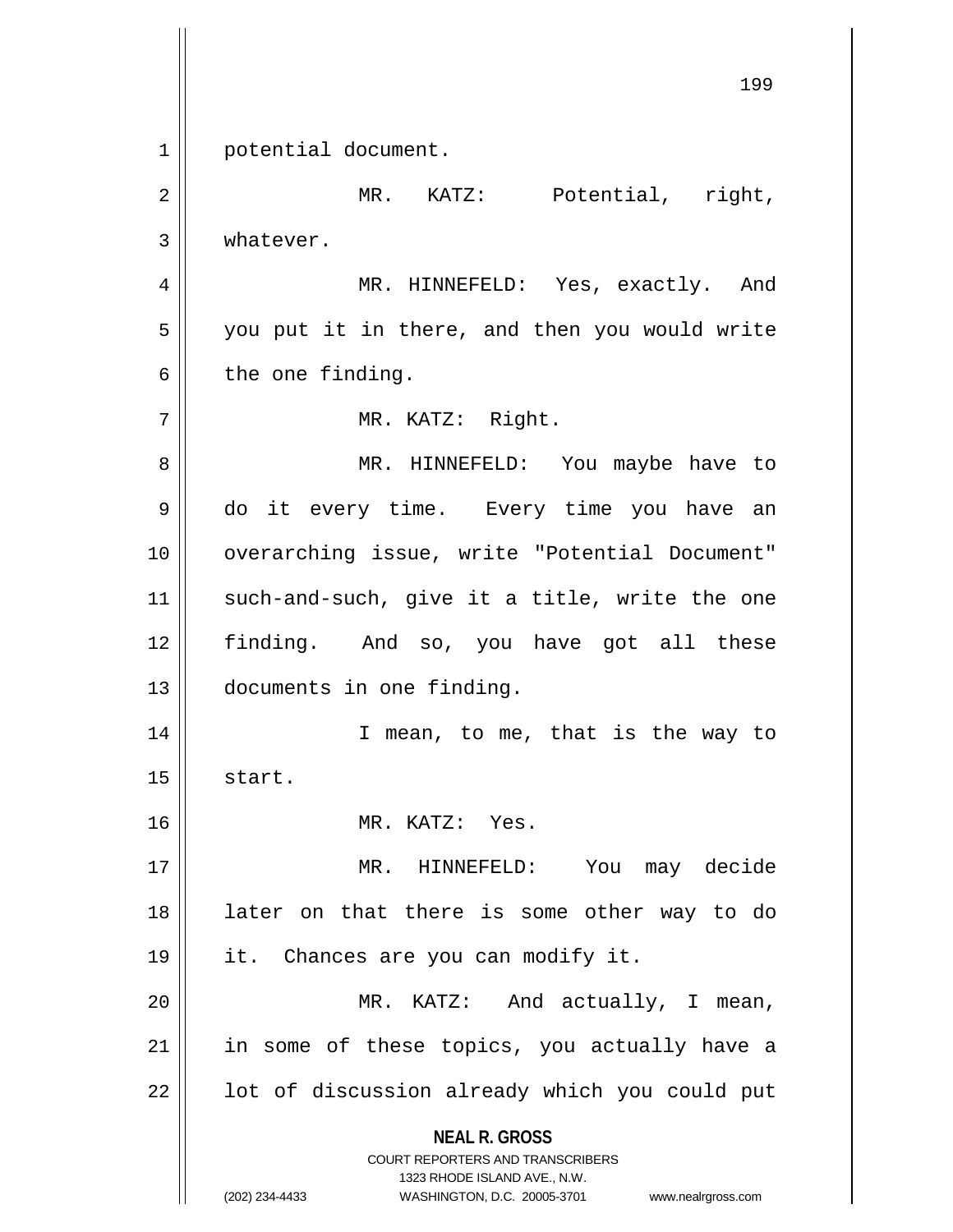**NEAL R. GROSS** COURT REPORTERS AND TRANSCRIBERS 1323 RHODE ISLAND AVE., N.W. (202) 234-4433 WASHINGTON, D.C. 20005-3701 www.nealrgross.com 200 1 || in that system. You could put the links in  $2 \parallel$  there  $-$ 3 || MR. HINNEFELD: Yes. 4 MR. KATZ: -- for the discussion. 5 || MR. HINNEFELD: Yes. 6 MR. KATZ: Because some of these  $7$   $\parallel$  are well-discussed --8 MR. HINNEFELD: Yes. 9 MR. KATZ: -- although they are 10 not solved. 11 || MR. MARSCHKE: What you do have 12 || the capability in the database right now is 13 you could do a filter on anything that has 14 been transferred or anything that is 15 "addressed in." 16 MR. KATZ: Right. 17 MR. HINNEFELD: All the 18 || transferred ones you can pull up. 19 MR. MARSCHKE: You can pull up and 20 || you kind of walk through these. I was looking 21 || for one that basically transferred to an  $22 \parallel$  overarching issues, but I can't seem to find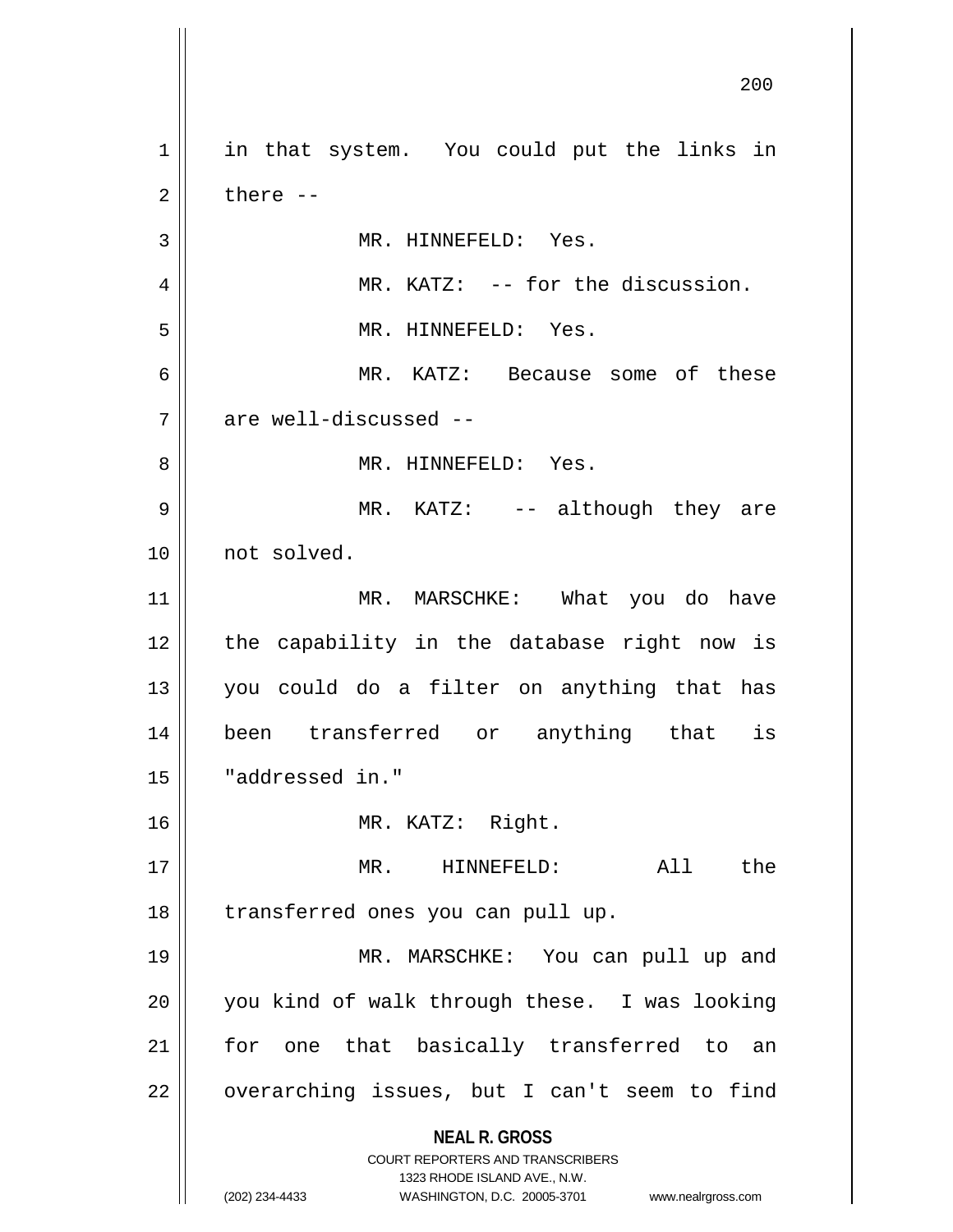**NEAL R. GROSS** COURT REPORTERS AND TRANSCRIBERS 1323 RHODE ISLAND AVE., N.W. (202) 234-4433 WASHINGTON, D.C. 20005-3701 www.nealrgross.com 1 an example of that. 2 MEMBER ZIEMER: TBD-6000, we have  $3$  the resuspension factor finding that got 4 | transferred. 5 MR. MARSCHKE: Everything in 6 TBD-6000 was transferred out of this group 7 | into your group. 8 MEMBER ZIEMER: No, but some of 9 || the TBD findings got transferred to  $10$   $\vert \vert$  overarching  $-$ 11 || MR. MARSCHKE: Right. 12 MEMBER ZIEMER: -- if you want to  $13$  | pull one up. 14 MR. MARSCHKE: But we haven't been 15 || tracking them. They were just transferred to 16 your group. In this database tracking -- 17 MEMBER ZIEMER: Well, where does 18 || our group transfer them to? 19 MR. MARSCHKE: That's -- 20 MR. HINNEFELD: Well, no other 21 || group is keeping their work on the system.  $22$  | So, your transfer would not be reflected.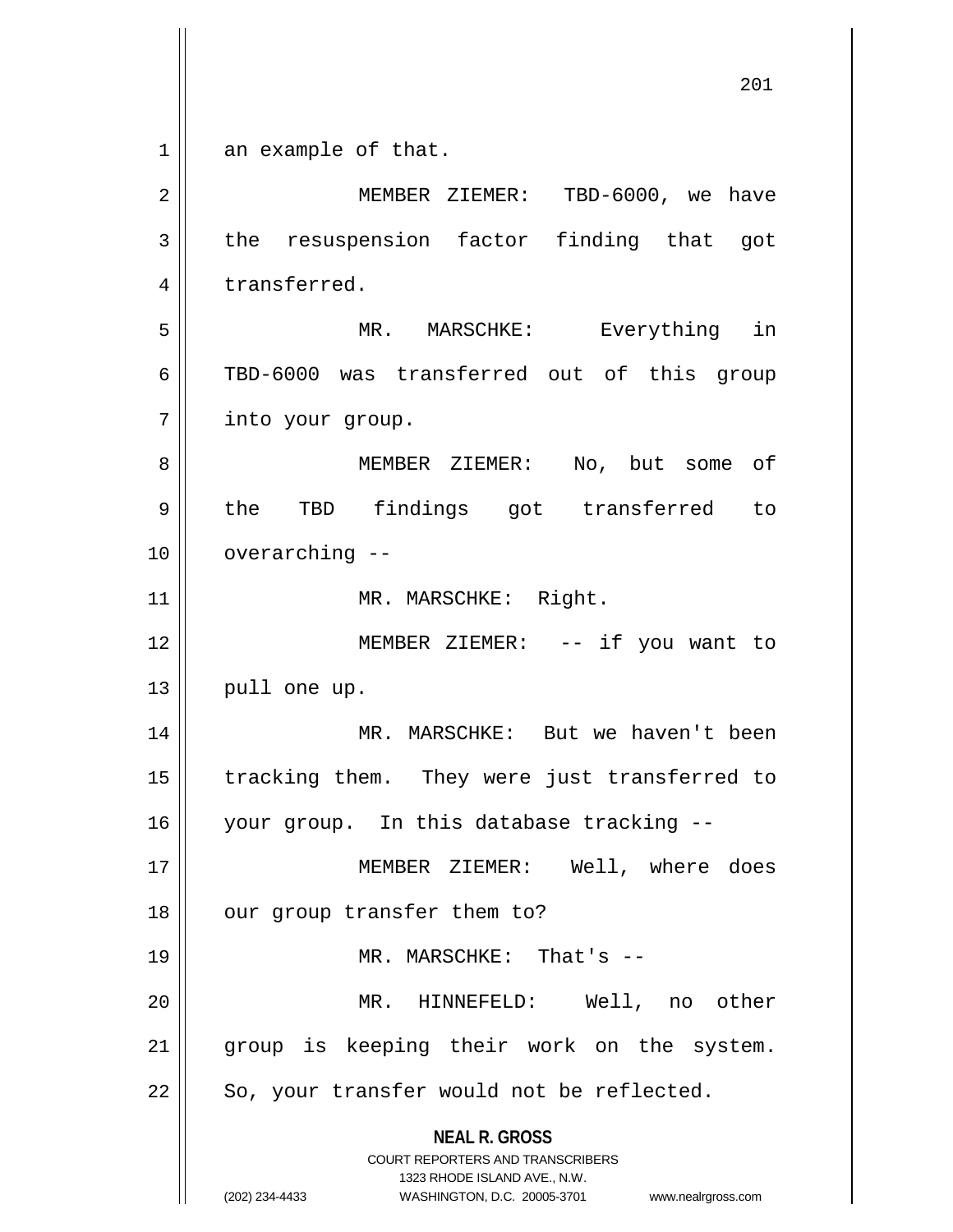**NEAL R. GROSS** COURT REPORTERS AND TRANSCRIBERS 1323 RHODE ISLAND AVE., N.W. (202) 234-4433 WASHINGTON, D.C. 20005-3701 www.nealrgross.com 202 1 || MEMBER ZIEMER: But, in principle, 2 where would it go? 3 || MR. HINNEFELD: Well, in 4 || principle, you would have --5 MEMBER ZIEMER: In principle, that  $6 \parallel$  one you would pull out and say that is going 7 to go this other group instead TBD-6000 8 || because it is overarching. 9 MR. HINNEFELD: Yes. 10 || MEMBER ZIEMER: The finding on --11 MR. HINNEFELD: Yes, yes. Yes, I 12 understand. 13 || MEMBER ZIEMER: That is all I am 14 | saying. 15 || MR. HINNEFELD: Yes. 16 MEMBER ZIEMER: Right now, it is 17 || in the Work Group, but if you had this other 18 mechanism, you would pull it out. So, these 19 five are going to the Work Group and this one  $20$  || is overarching; it is going over here. 21 MR. HINNEFELD: Yes. 22 || CHAIR MUNN: Well, for the time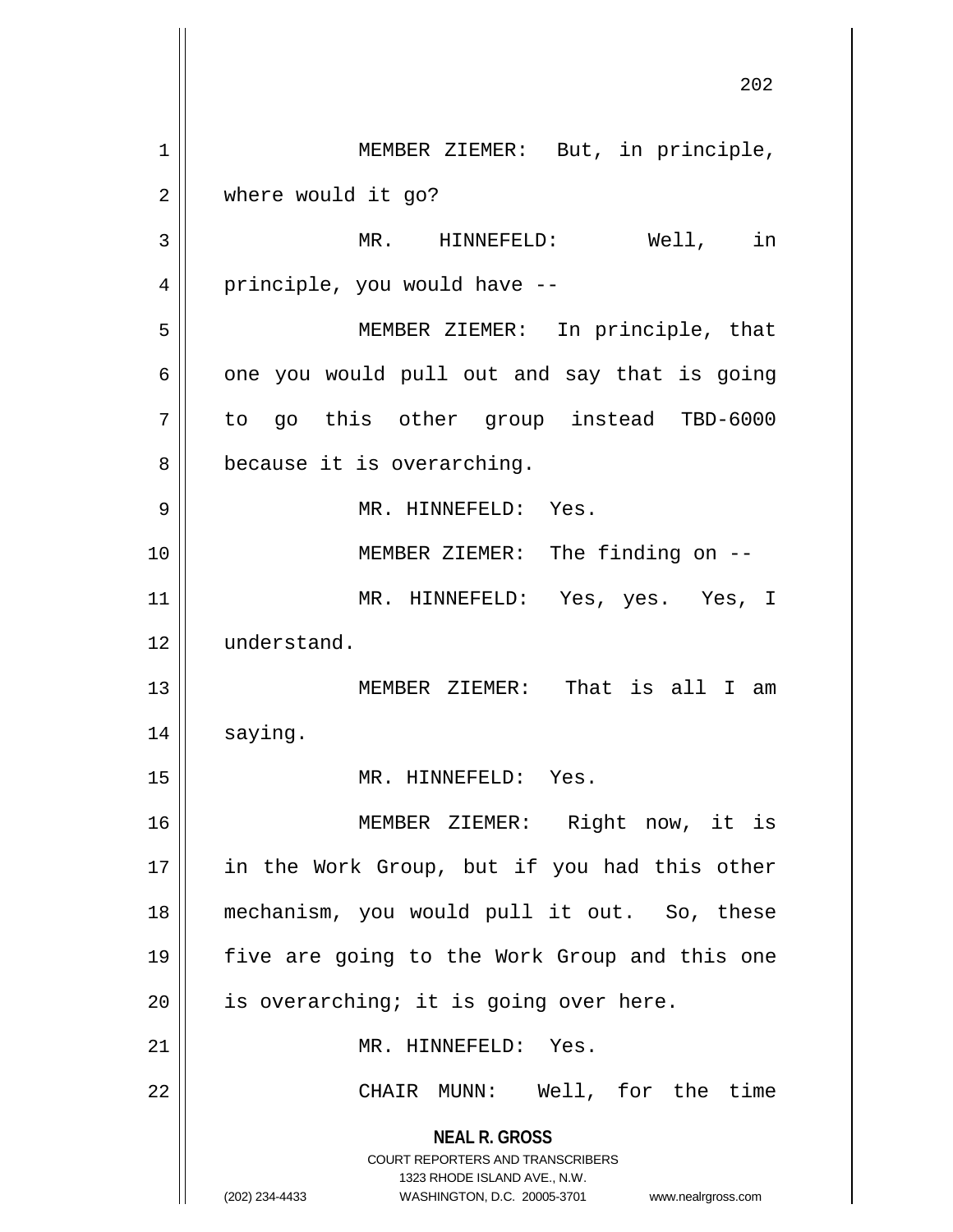**NEAL R. GROSS** COURT REPORTERS AND TRANSCRIBERS 1 || being, can we just simply add to our list of 2 Work Groups one more thing that says, 3 "Procedures Subcommittee Potential Document 4 || Topic?" Just have a heading for that and put 5 our "PD" -- 6 MR. HINNEFELD: Can we keep the 7 term "overarching issue"? I mean, we have  $8 \parallel$  called these overarching issues for so long. 9 MEMBER ZIEMER: Yes. 10 MR. HINNEFELD: Can we just keep 11 || the term "overarching issue?" 12 MR. KATZ: You can code it 13 whatever is easiest. 14 || CHAIR MUNN: Potential overarching  $15$  | topic. 16 MR. HINNEFELD: And then, we will 17 have to design with our TST guys, you know,  $18$  sit down with them and give them the answers 19 || on what kind of analogs to use for each of the  $20$  || things that are proceeding from the database.  $21$  | And then, we will just design a set of rules  $22$  || for that. Then, I think we can do most of the

1323 RHODE ISLAND AVE., N.W.

(202) 234-4433 WASHINGTON, D.C. 20005-3701 www.nealrgross.com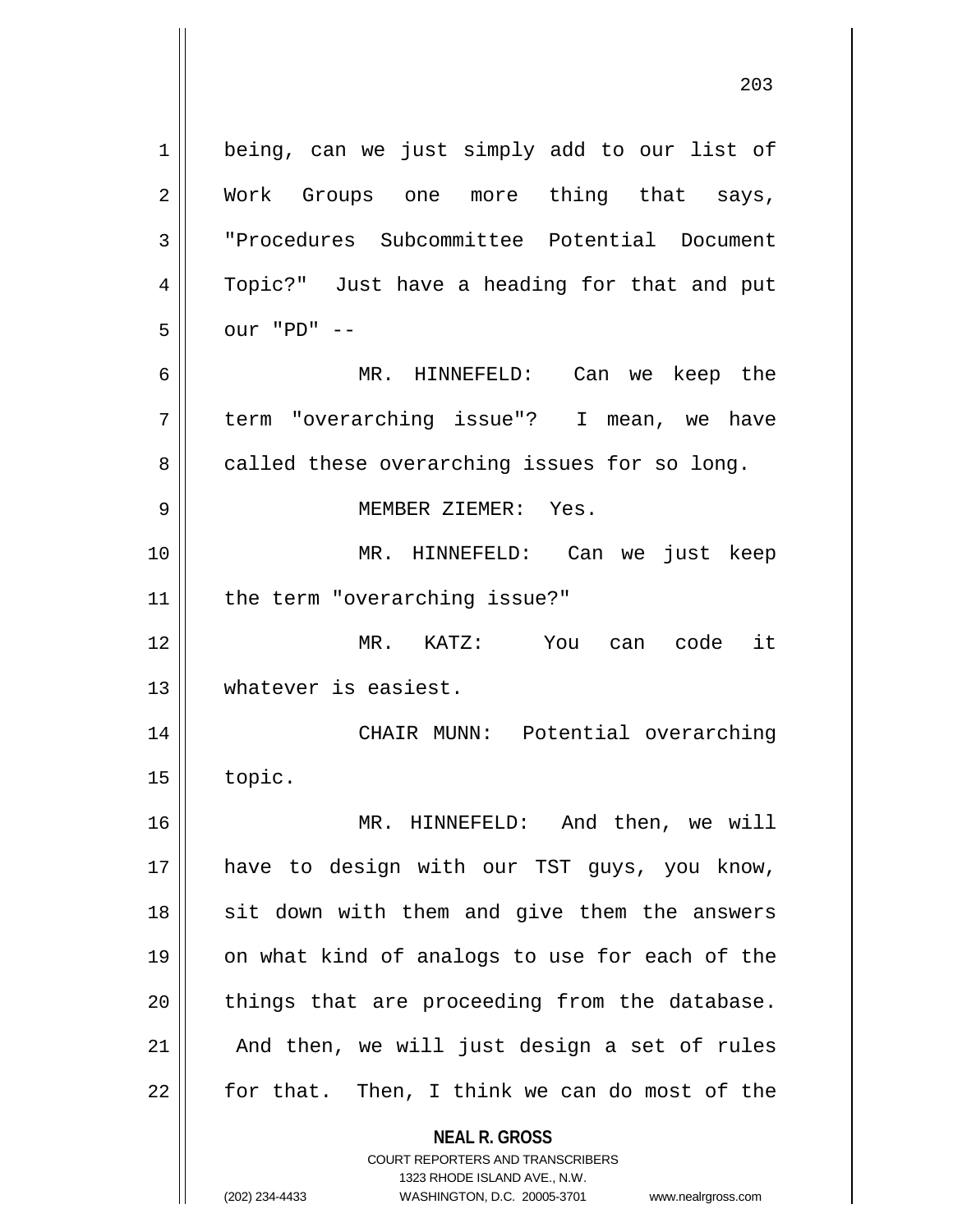1 design.

2 || Steve, we might get you on the  $3 \parallel$  phone, if you want. 4 | MR. MARSCHKE: Okay. 5 MR. HINNEFELD: And we will see  $6 \parallel$  what we can do with the TST guys. And then, 7 we will try to load Jim's overarching issues  $8 \parallel$  and whatever other ones we identify. We will 9 || include the TBD-6000 overarching issues. 10 CHAIR MUNN: All right. Would it 11 be helpful for us to consider having our 12 telephone call sometime between now and our 13 next meeting to brainstorm a little bit what 14 || some of the beginning topics are going to be,  $15$  a very short phone call, an hour or so? 16 || MR. HINNEFELD: About which of the 17 || overarching issues you want to take up first? 18 CHAIR MUNN: Right. Well, no, 19 ideas about what needs to go on the list to 20 begin with. Or would you prefer to build the 21 | first scaffold yourselves? 22 MR. HINNEFELD: I would propose

> **NEAL R. GROSS** COURT REPORTERS AND TRANSCRIBERS 1323 RHODE ISLAND AVE., N.W. (202) 234-4433 WASHINGTON, D.C. 20005-3701 www.nealrgross.com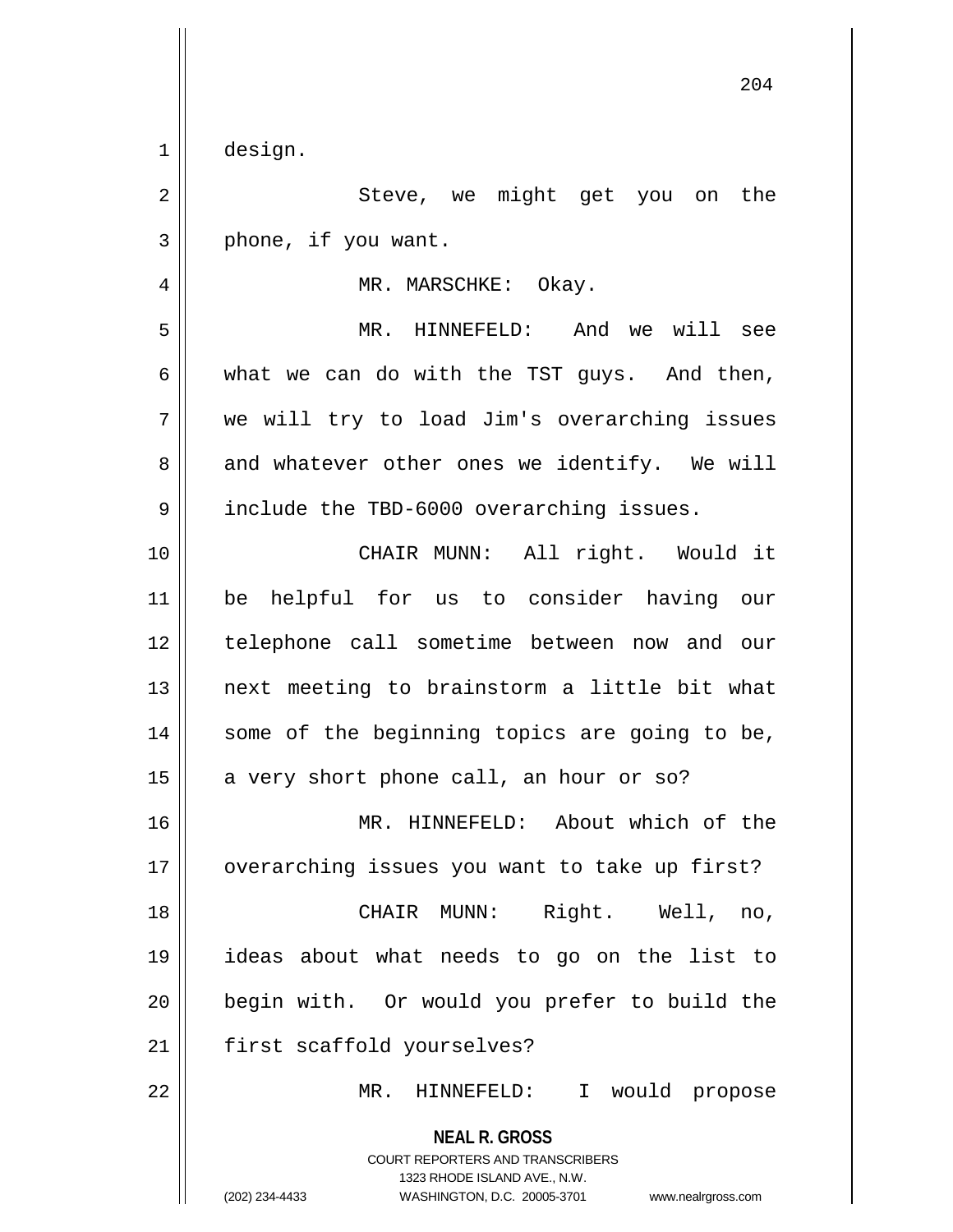**NEAL R. GROSS** COURT REPORTERS AND TRANSCRIBERS 1323 RHODE ISLAND AVE., N.W. (202) 234-4433 WASHINGTON, D.C. 20005-3701 www.nealrgross.com  $1 \parallel$  that we should build the first part ourselves. 2 CHAIR MUNN: Very good. 3 MR. HINNEFELD: Because we have  $4 \parallel$  got Jim's list. 5 CHAIR MUNN: Yes. 6 MR. HINNEFELD: We know Paul said 7 the TBD-6000 Work Group has transferred a 8 mumber of the ones that were transferred from  $9 \parallel$  here to them. 10 MEMBER ZIEMER: But there are only 11 some that are on that list. 12 MR. HINNEFELD: Okay. Then, we 13 || can comb through DR reports, you know, 14 || reviews, as we can, and look for overarching 15 issue kind of solutions, comments on the 16 matrices. 17 CHAIR MUNN: We have already 18 discussed badge geometry here. 19 || MR. HINNEFELD: We can try to move  $20$  || those over there. So, yes, I mean, we can try 21 | to build the list first. 22 || MR. KATZ: Yes, and you can give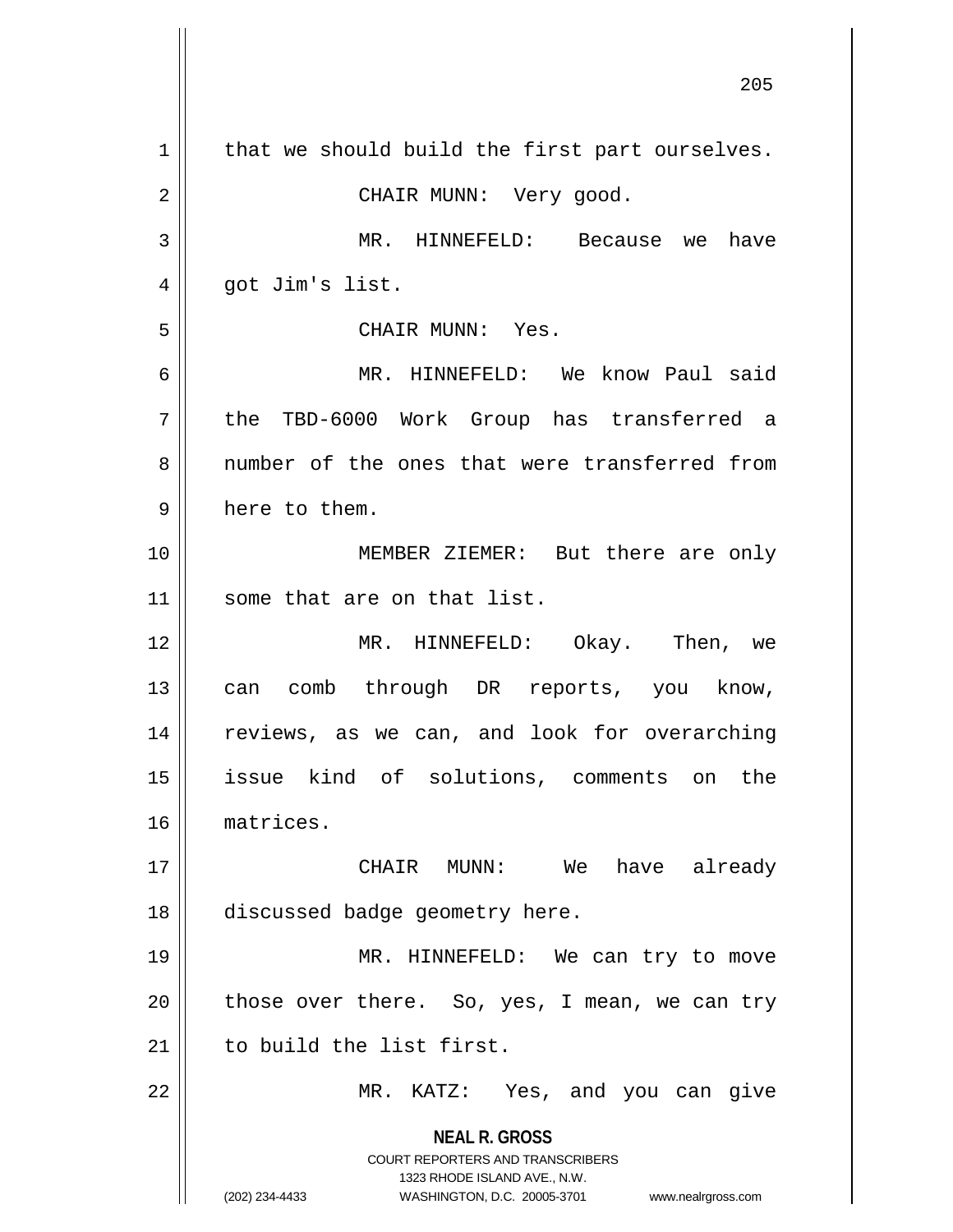1 | John a ring to see that your list includes 2 what SC&A thinks have been identified as 3 | overarching issues.

4 MR. STIVER: Coordinating this 5 with the Dose Reconstruction Subcommittee  $6 \parallel$  would be very important, too, because part of 7 || those are going, you know, discussions and 8 || some may already be captured.

9 MR. KATZ: Yes. So, you can  $10$  | check, but --

11 || CHAIR MUNN: I am thinking of how 12 many matrices you are going to go through. 13 Good luck with that.

14 (Laughter.)

15 || But very good. At least we will 16 have a kickoff next time. We don't anticipate  $17 \parallel$  a lot of good meat to begin with.

18 DR. ULSH: Well, just to make sure 19 that I have got these things appropriately  $20$  | prioritized, I have got in my notes right now, 21 || anyway, that the highest priority is the 22 | "Wanda summary list".

> **NEAL R. GROSS** COURT REPORTERS AND TRANSCRIBERS

> > 1323 RHODE ISLAND AVE., N.W.

(202) 234-4433 WASHINGTON, D.C. 20005-3701 www.nealrgross.com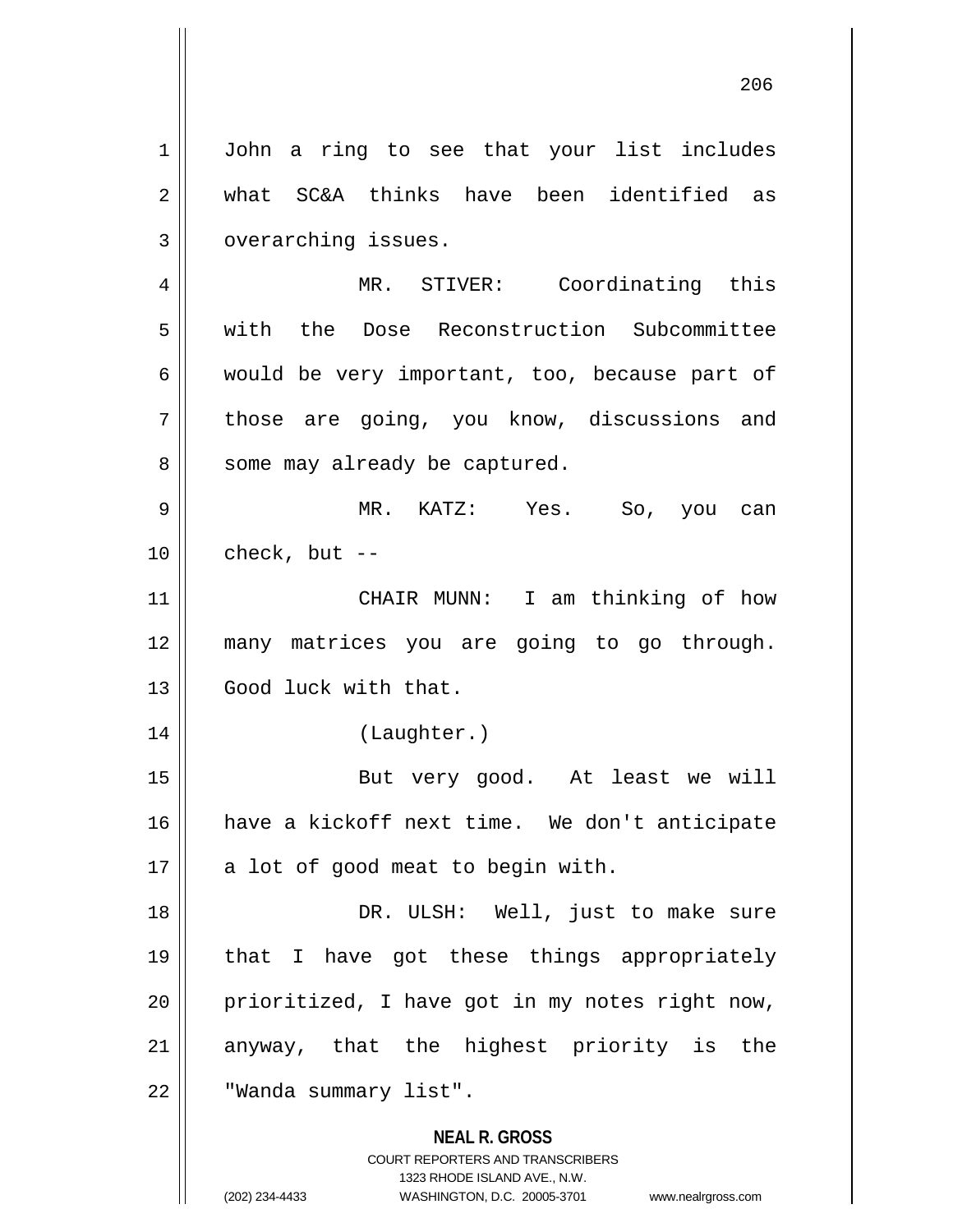|    | 207                                                                     |
|----|-------------------------------------------------------------------------|
|    |                                                                         |
| 1  | CHAIR MUNN: Yes.                                                        |
| 2  | DR. ULSH: And also high priority                                        |
| 3  | is fix the Total Active Findings column.<br>$\mathbf I$                 |
| 4  | don't think that will be difficult.                                     |
| 5  | mean, the summary list will be<br>I.                                    |
| 6  | significant.                                                            |
| 7  | CHAIR MUNN: Yes.                                                        |
| 8  | DR. ULSH: But the other one                                             |
| 9  | shouldn't be. If we can get those done, then                            |
| 10 | next on the list would be the overarching                               |
| 11 | issues capacity or --                                                   |
| 12 | CHAIR MUNN: I believe so.                                               |
| 13 | Comment, Steve?                                                         |
| 14 | MR. MARSCHKE:<br>Just a point.<br>I                                     |
| 15 | noticed, happened to notice that, when we                               |
| 16 | updated OTIB-6, the Active Findings column                              |
| 17 | basically was updated. When we updated                                  |
| 18 | OTIB-70, it was not updated.                                            |
| 19 | So, I was kind of thinking that                                         |
| 20 | you made a phone call and turned somebody on,                           |
| 21 | but it looked like the OTIB-6 updates, if you                           |
| 22 | look at OTIB-6 here now, if I can find it                               |
|    | <b>NEAL R. GROSS</b>                                                    |
|    | <b>COURT REPORTERS AND TRANSCRIBERS</b><br>1323 RHODE ISLAND AVE., N.W. |
|    | (202) 234-4433<br>WASHINGTON, D.C. 20005-3701 www.nealrgross.com        |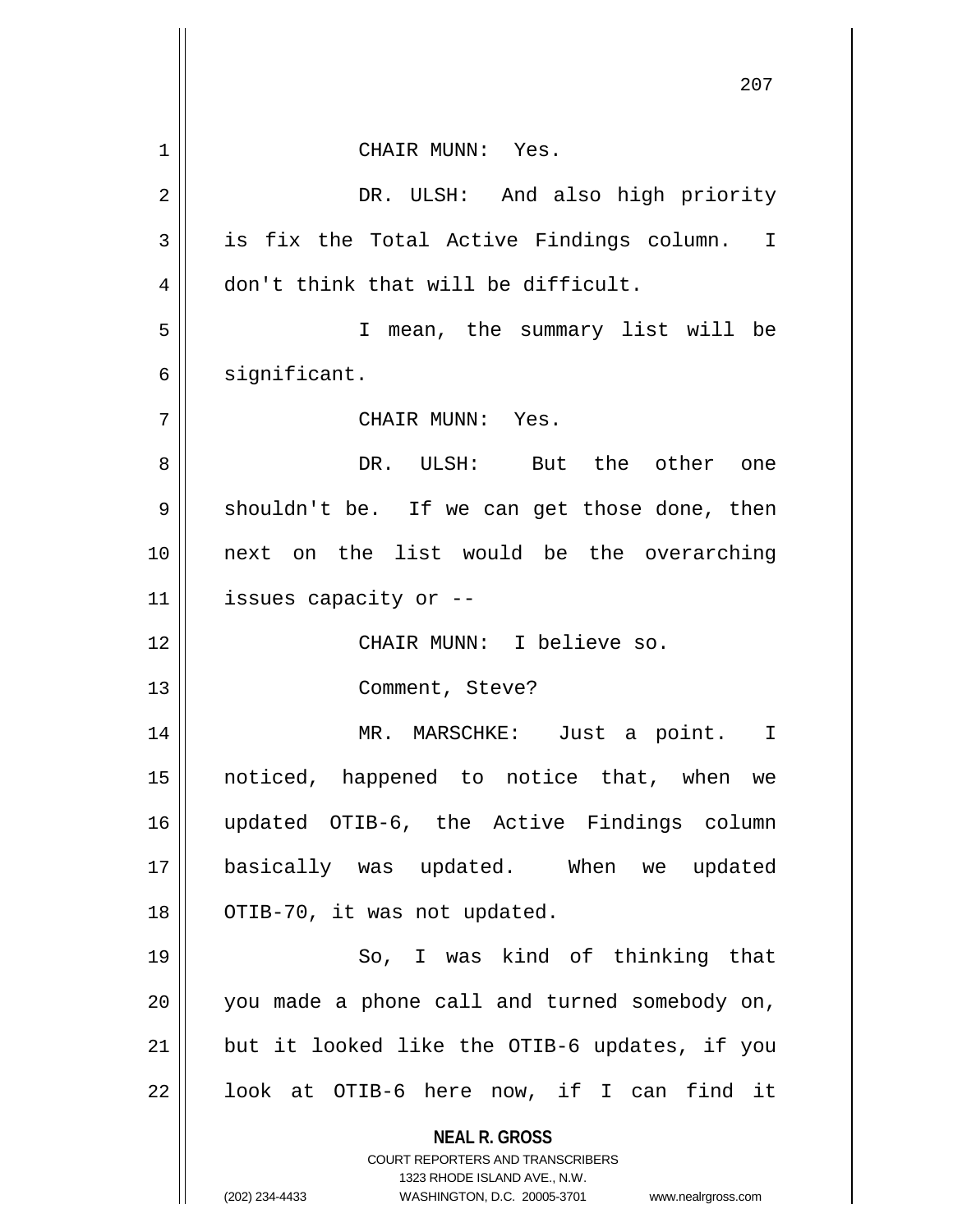**NEAL R. GROSS** COURT REPORTERS AND TRANSCRIBERS 1323 RHODE ISLAND AVE., N.W. (202) 234-4433 WASHINGTON, D.C. 20005-3701 www.nealrgross.com 1 || quickly, OTIB-6 is now showing me we have  $2 \parallel$  total findings four, active findings none.  $3 \parallel$  So, that is reflects what is going on.  $4 \parallel$  But if we go back and look at  $-$ 5 | you remember we closed out 70. 6 MR. KATZ: Right. 7 MR. MARSCHKE: If we go back and 8 || look at 70, and you go back and here's  $9 \parallel$  OTIB-70, it still has all the findings as 10 being active. So, I don't know what it is 11 doing. 12 MR. KATZ: But that is a good  $13$  || example, actually, to provide to the computer 14 folks because that will help them figure out 15 what is going on. 16 MR. STIVER: It is some good 17 diagnostic information they can use. 18 MR. KATZ: Yes, right. Because 19  $\parallel$  they have the date when we changed it, and now  $20$  | they know exactly what should have happened. 21 MEMBER ZIEMER: Has it been 22 || refreshed? Did one get refreshed and the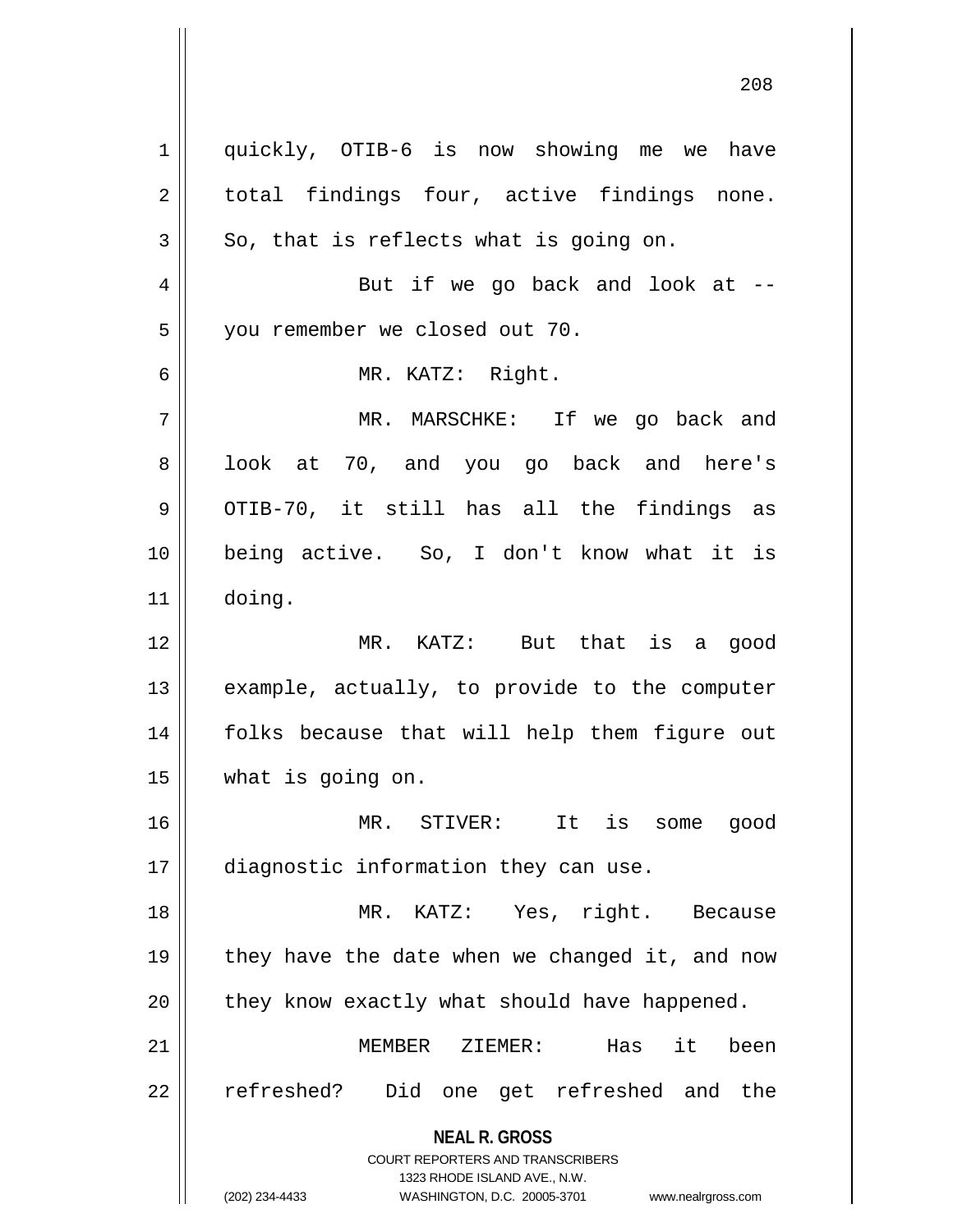**NEAL R. GROSS** COURT REPORTERS AND TRANSCRIBERS 1323 RHODE ISLAND AVE., N.W. (202) 234-4433 WASHINGTON, D.C. 20005-3701 www.nealrgross.com 209 1 || other didn't? 2 MR. MARSCHKE: Well, we changed 6  $3 \parallel$  after we changed OTIB-70. 4 || MR. KATZ: Yes. Hypothesis 1. 5 (Laughter.) 6 || CHAIR MUNN: Oh, well. 7 MR. MARSCHKE: I mean, I was 8 || thinking we did 6 after lunch and 70 before 9 | lunch. And I was thinking maybe, if Brant had 10 || contacted them, maybe they got right on the 11 | ball and did something. 12 || DR. ULSH: Sadly, no. 13 (Laughter.) 14 || That's not what happened. 15 CHAIR MUNN: But it is baffling 16 because one wonders whether there was some 17 mechanism of which we were unaware that was 18 different in the way those -- 19 || MR. MARSCHKE: They were updated. 20 CHAIR MUNN: -- changes were made. 21 MR. KATZ: That is for the  $22$  | computer folks to puzzle through. There is no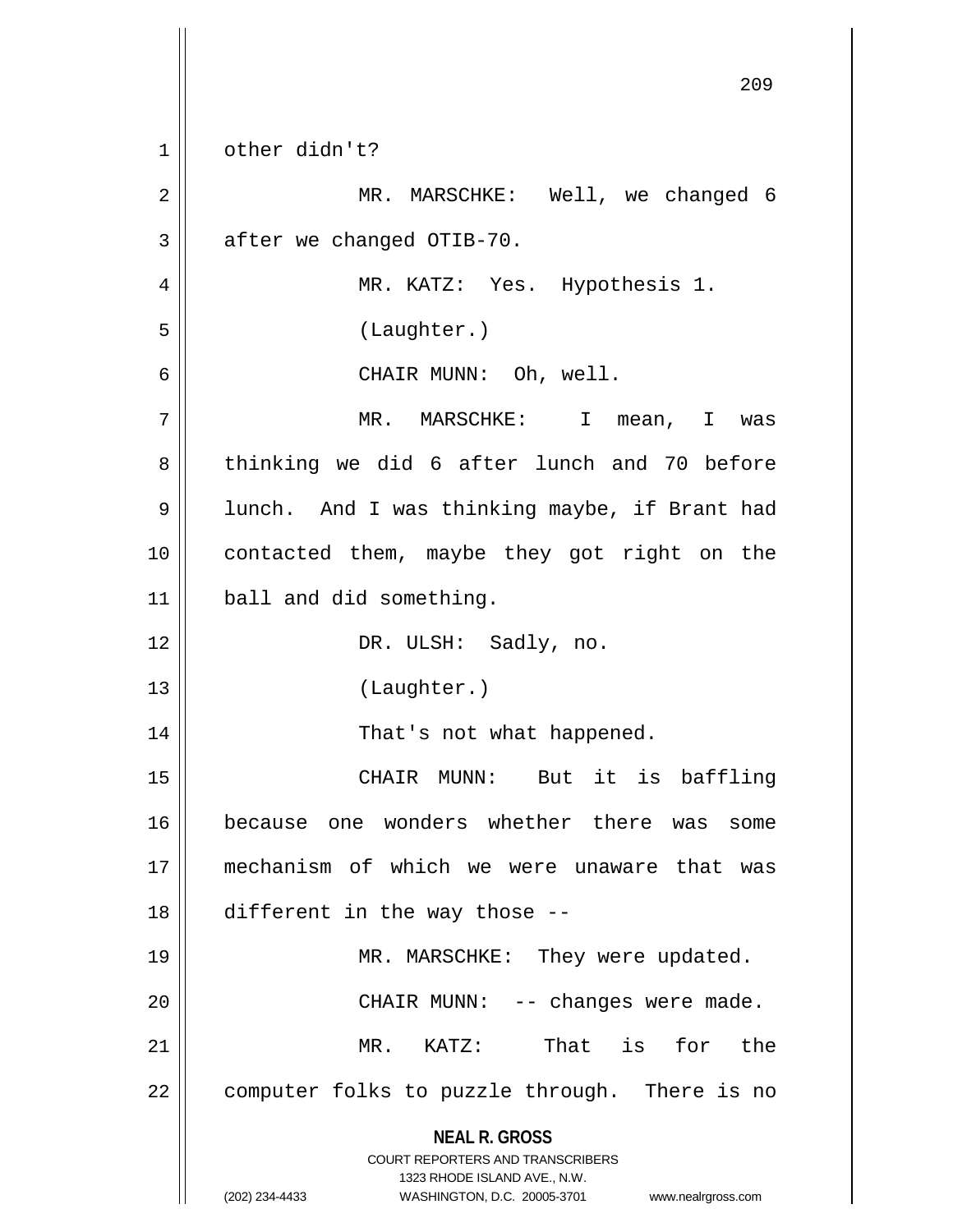$1 \parallel$  point in us trying to ponder the thing.

**NEAL R. GROSS** COURT REPORTERS AND TRANSCRIBERS 1323 RHODE ISLAND AVE., N.W. 2 | MEMBER ZIEMER: Because, remember, 3 my thing pulled up some old information. Who 4 | knows where that came from. 5 CHAIR MUNN: Well, we will let  $6 \parallel$  them work on that, and everybody knows what  $7 \parallel$  they are going to do with that, which is a lot  $8 \parallel$  of work, but, hopefully, it will turn out to  $9 \parallel$  be not as difficult as expected. 10 We are going to move on to status  $11$  of the two-pagers. We are moving very slowly,  $12$  | but we are moving. 13 I am assuming that all of you 14 || received the markups that Dr. Ziemer provided 15 for us last week. Well, he provided them to 16 || me before that. But I have not added my 17 || markups to those. 18 But you have a good starting 19 point. Do you have any concerns about any of  $20$   $\parallel$  those that he has identified? 21 I actually rewrote the four PROCs  $22$  || that you saw, mostly rewrote them, not

(202) 234-4433 WASHINGTON, D.C. 20005-3701 www.nealrgross.com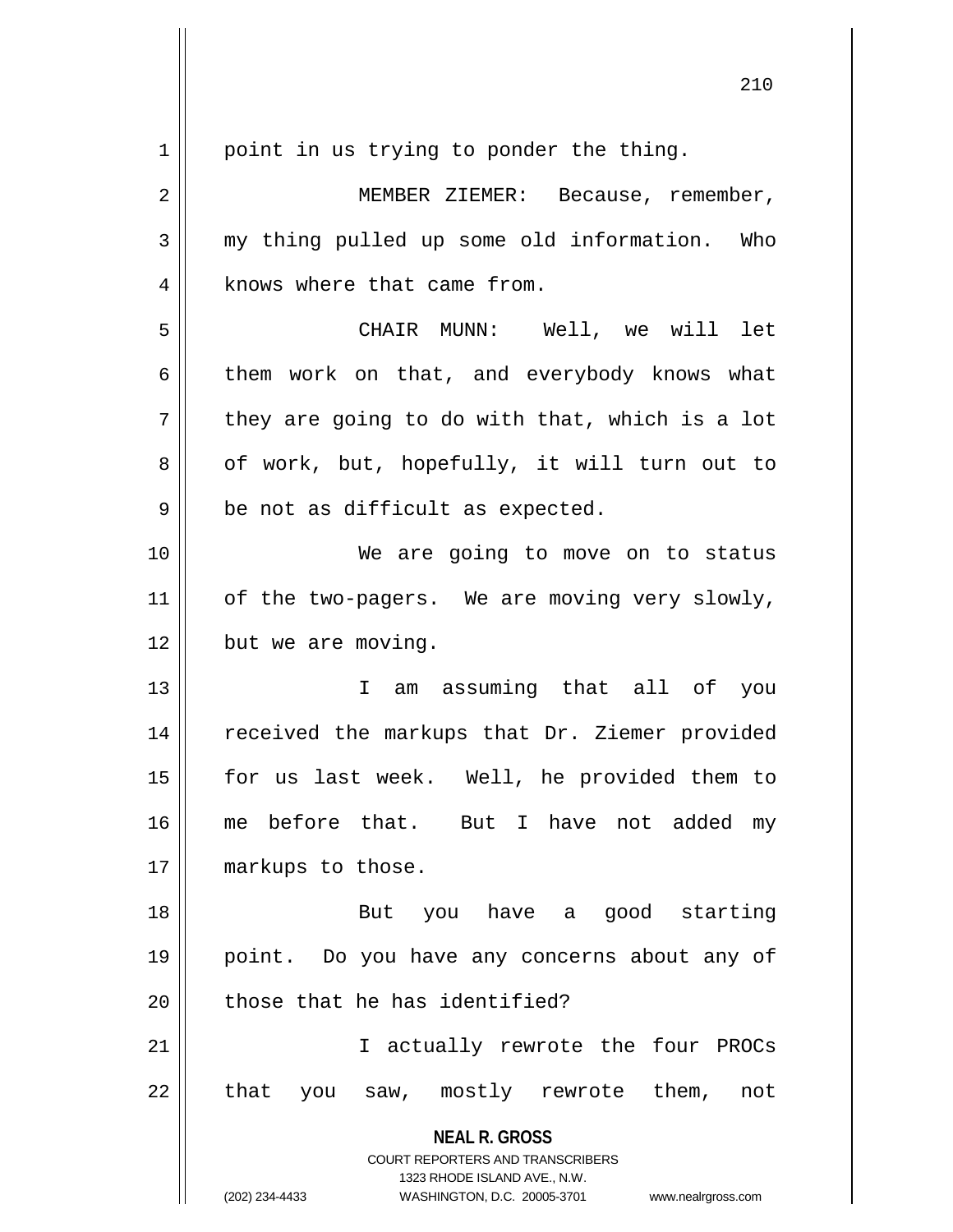| $\mathbf 1$ | entirely. But I had intended those to be                                                            |
|-------------|-----------------------------------------------------------------------------------------------------|
| 2           | pretty much as final as possible because I                                                          |
| 3           | hadn't had any feedback from anybody about any                                                      |
| 4           | of them.                                                                                            |
| 5           | I don't know whether, Paul, have                                                                    |
| 6           | you had an opportunity to read the ones that I                                                      |
| 7           | redid or not?                                                                                       |
| 8           | MEMBER ZIEMER: I read the first                                                                     |
| 9           | one, but I realized I needed to put it side-                                                        |
| 10          | by-side with the others, and I hadn't done                                                          |
| 11          | that. So, basically, the answer is, no, I                                                           |
| 12          | didn't really go through them.                                                                      |
| 13          | CHAIR MUNN: Has anyone had an                                                                       |
| 14          | opportunity to go through any of them?                                                              |
| 15          | ZIEMER:<br>Are these<br>MEMBER                                                                      |
| 16          | different ones?                                                                                     |
| 17          | Those four are the<br>CHAIR MUNN:                                                                   |
| 18          | first four on the full list that was sent out                                                       |
| 19          | by Ted. He sent the whole list of --                                                                |
| 20          | MEMBER ZIEMER: OTIB-0006.<br>Yes,                                                                   |
| 21          | what I was saying, that I didn't put yours                                                          |
| 22          | side-by-side with mine to see whether we were                                                       |
|             | <b>NEAL R. GROSS</b>                                                                                |
|             | <b>COURT REPORTERS AND TRANSCRIBERS</b>                                                             |
|             | 1323 RHODE ISLAND AVE., N.W.<br>(202) 234-4433<br>WASHINGTON, D.C. 20005-3701<br>www.nealrgross.com |
|             |                                                                                                     |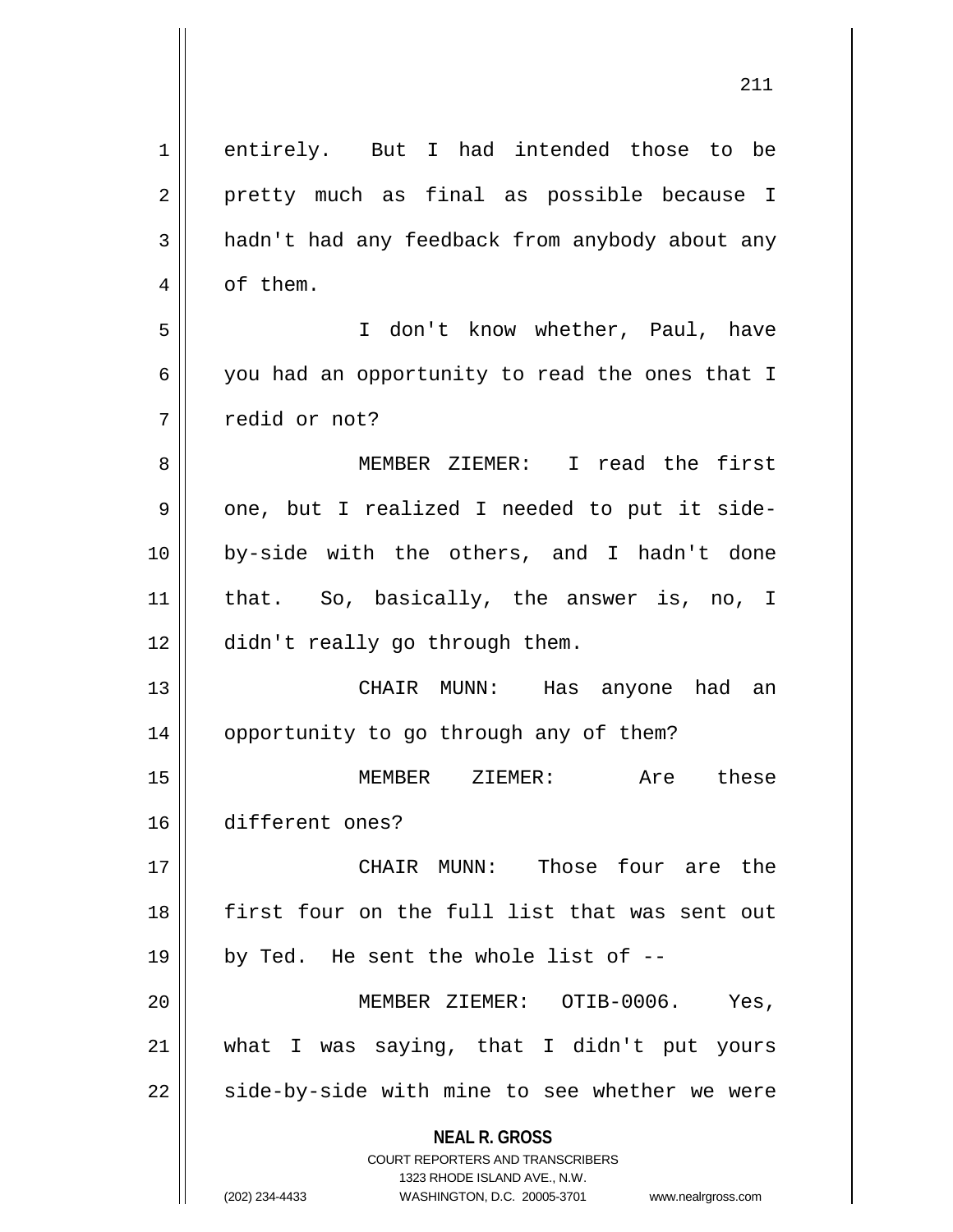**NEAL R. GROSS** COURT REPORTERS AND TRANSCRIBERS 1323 RHODE ISLAND AVE., N.W. (202) 234-4433 WASHINGTON, D.C. 20005-3701 www.nealrgross.com 1 | thinking in the same terms or not. 2 CHAIR MUNN: Well, I didn't see  $3 \parallel$  that you had those four PROCs on your list. 4 MEMBER ZIEMER: Yes, they're  $5 \parallel$  there. 6 MR. MARSCHKE: No, it is PROCs, 7 not OTIBs, Paul. 8 MEMBER ZIEMER: Oh, well, I took 9 Ted's and I thought I did every one. I did 10 30-some different ones. 11 CHAIR MUNN: I think I only got 12 about 20. 13 MEMBER ZIEMER: Here's PROC-0006  $14$  | that I did. 15 || CHAIR MUNN: Oh, you did? 16 || MEMBER ZIEMER: That is 0060 or 6? 17 CHAIR MUNN: No, it is 0006. And 18 || then, there's 0060. There's No. 6 and there's 19 No. 60. There's 31. 20 MEMBER ZIEMER: Well, I thought I 21 did every one that Ted had sent. Yes, here's  $22 \parallel 0006$ . So, that's OTIB. Yours is PROC. Well,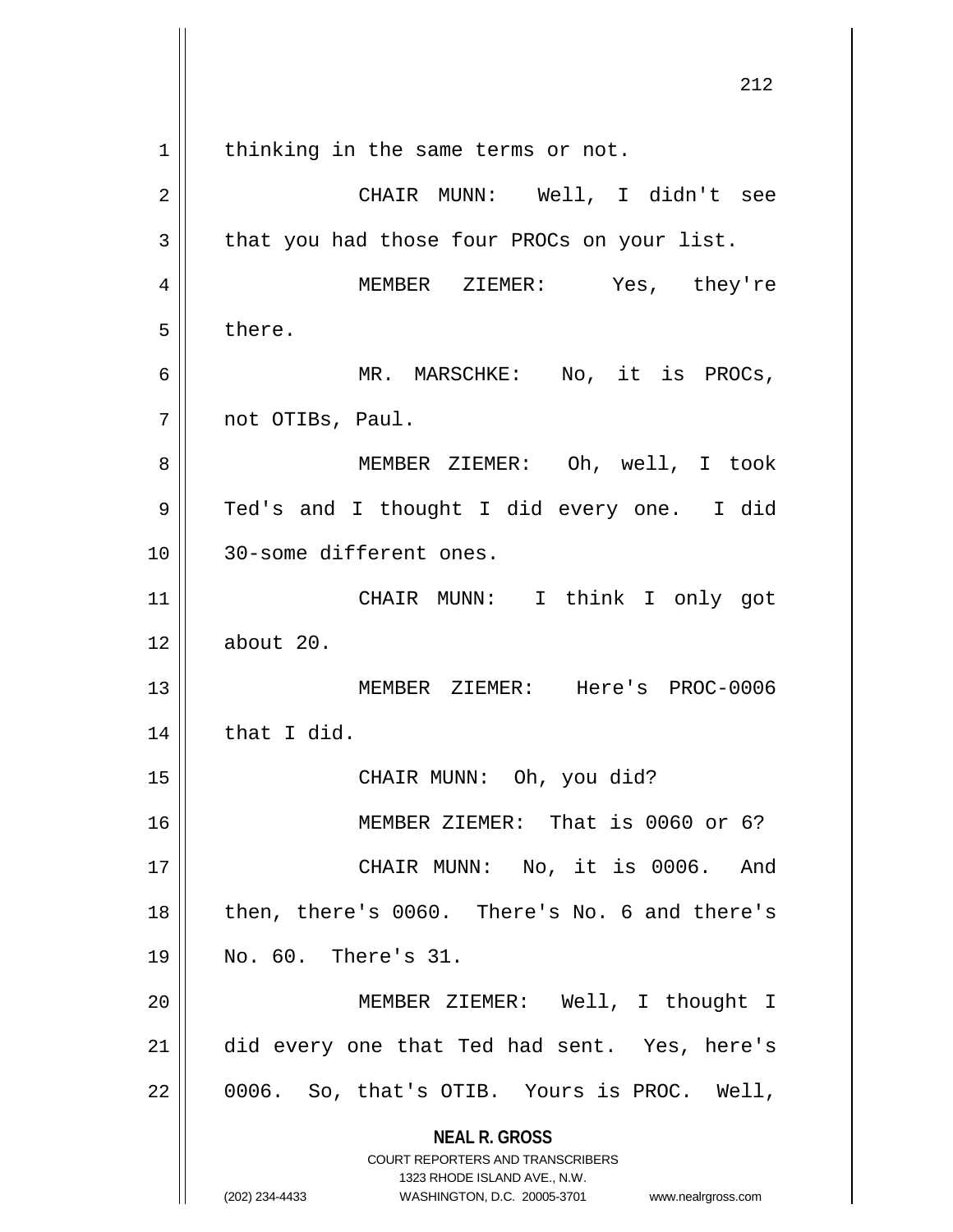**NEAL R. GROSS** COURT REPORTERS AND TRANSCRIBERS 1323 RHODE ISLAND AVE., N.W. (202) 234-4433 WASHINGTON, D.C. 20005-3701 www.nealrgross.com 1 || I don't know. How did I miss that? I don't  $2 \parallel$  know. 3 CHAIR MUNN: I don't know, but 4 || maybe we need to have some phone calls or some  $5$  || email exchanges about this. 6 Does anyone have anything to say  $7 \parallel$  about anything that they see with respect to 8 | these two pagers so far? 9 Dick, have you had an opportunity 10 to look at any of these? Dick, are you still 11 | with us? 12 (No response.) 13 He said he might not be able to 14 || stay the whole time. 15 Here's what I propose, since I 16 don't think anyone has had an opportunity to 17 || really do anything with these: I am going to  $18$  | continue doing what I have done so far. 19 || But the first thing I am going to 20 do is spend some time with what Paul has 21 || already done and make any discussions with him  $22$  || about my concerns and what changes I feel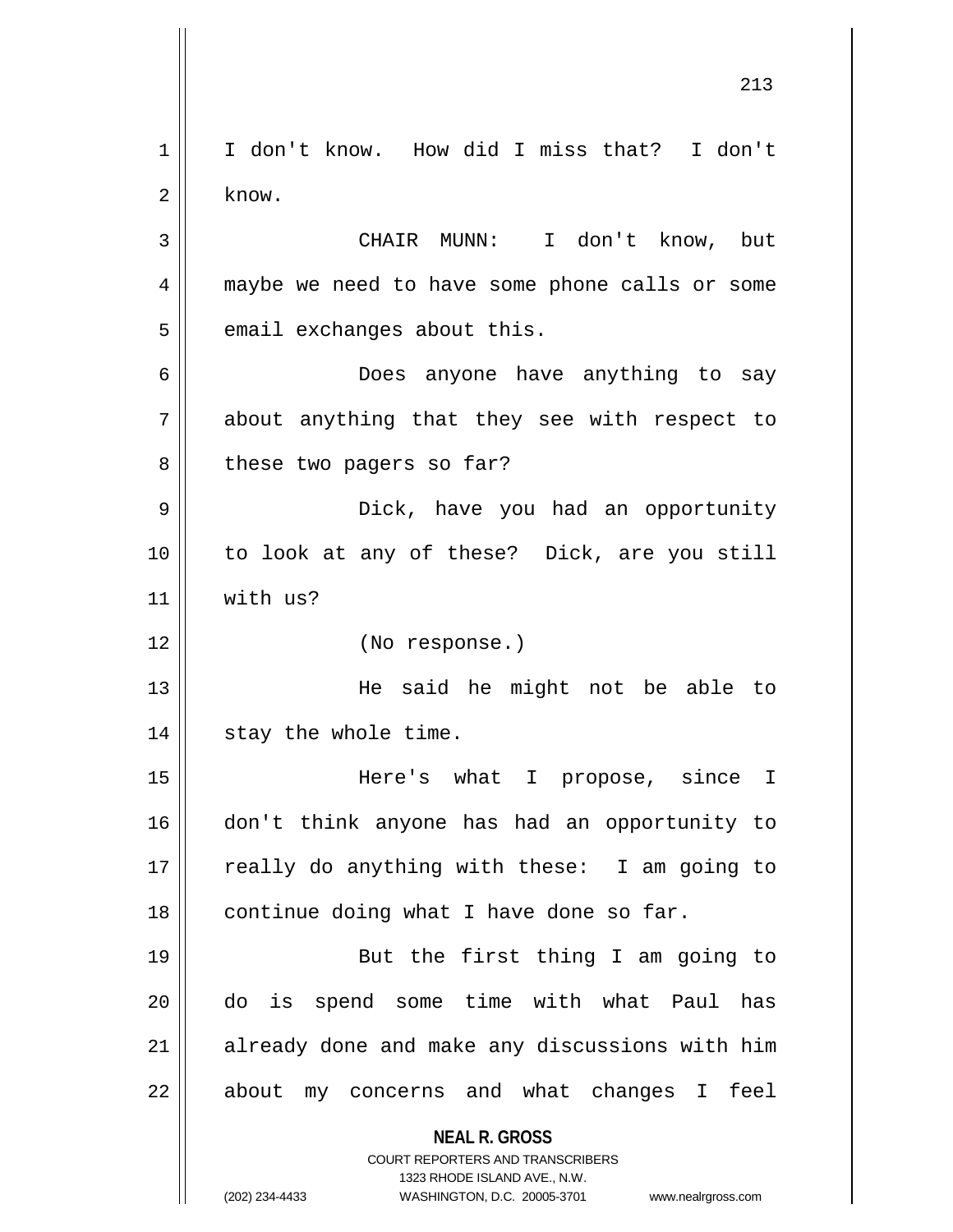**NEAL R. GROSS**  $1 \parallel$  might be made to shorten -- my primary concern  $2 \parallel$  is shortening them for the most part. 3 || But these were pretty brief to 4 | begin with. My primary concern with what is 5 there is the continued use of acronyms and 6 several other things I would like to take out.  $7 \parallel$  But we can avoid that; that is easy enough. 8 But it is what I have tried to do with the  $9$  | four that I have done. 10 And that will give you an 11 || opportunity to read the four that I did to see 12 || if you have any grief with it, Paul. 13 || And we will try to seek especially 14 || Dr. Lemen, who has been active with us when we 15 went through this. We will make sure that he  $16$  is in the loop with what we are doing here. 17 Hopefully, we will be able to 18 bring a proposal to you at our next meeting 19 that incorporates all of the two-pagers that 20 have already been drafted, which will  $21$  eliminate the things that we have agreed we  $22$  || are going to eliminate and try to smooth them

> COURT REPORTERS AND TRANSCRIBERS 1323 RHODE ISLAND AVE., N.W.

(202) 234-4433 WASHINGTON, D.C. 20005-3701 www.nealrgross.com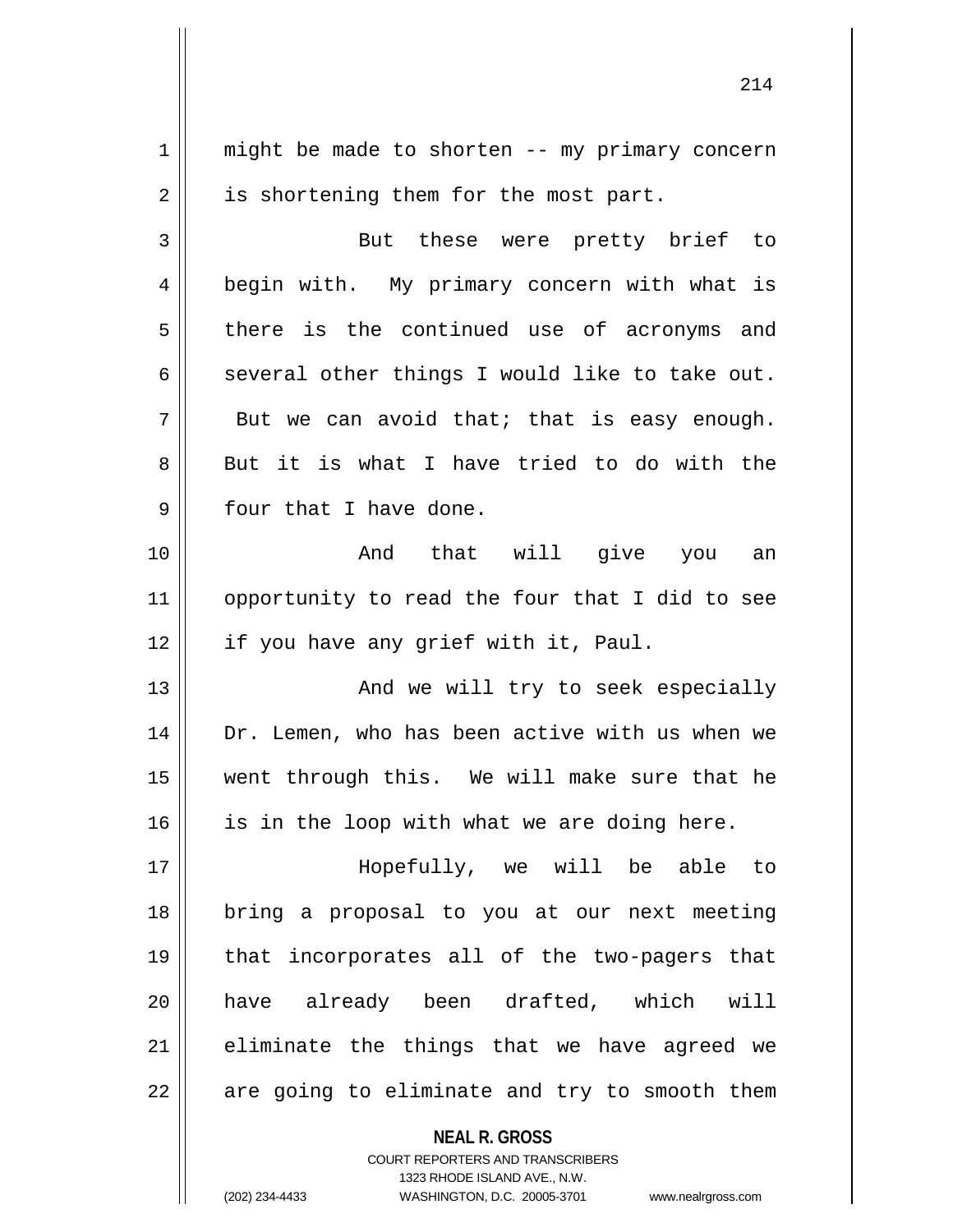**NEAL R. GROSS** COURT REPORTERS AND TRANSCRIBERS 1323 RHODE ISLAND AVE., N.W. (202) 234-4433 WASHINGTON, D.C. 20005-3701 www.nealrgross.com  $1 \parallel$  out a little. 2 MEMBER LEMEN: Hello, this is 3 Dick. Can you hear me? 4 CHAIR MUNN: Oh, yes, Dick. Now 5 we can hear you. 6 MEMBER LEMEN: I had to hang up  $7 \parallel$  and call back because I couldn't get the 8 || stupid thing off of mute. 9 CHAIR MUNN: Oh, I'm sorry about  $10 \parallel$  that. 11 MEMBER LEMEN: So, anyhow, my 12 comments, if you still want them, are that I 13 would like to have a little bit more time on  $14$  | those two-pagers. I have started on them, but 15 | I haven't finished all of them. 16 || But I think we have made some good 17 progress, and I really appreciated Paul's 18 || comments. I thought that his comments on them 19 helped me a lot. 20 CHAIR MUNN: Yes, they are 21 || helpful. There's no question about it. As I  $22$  || said, the only additions that I am likely to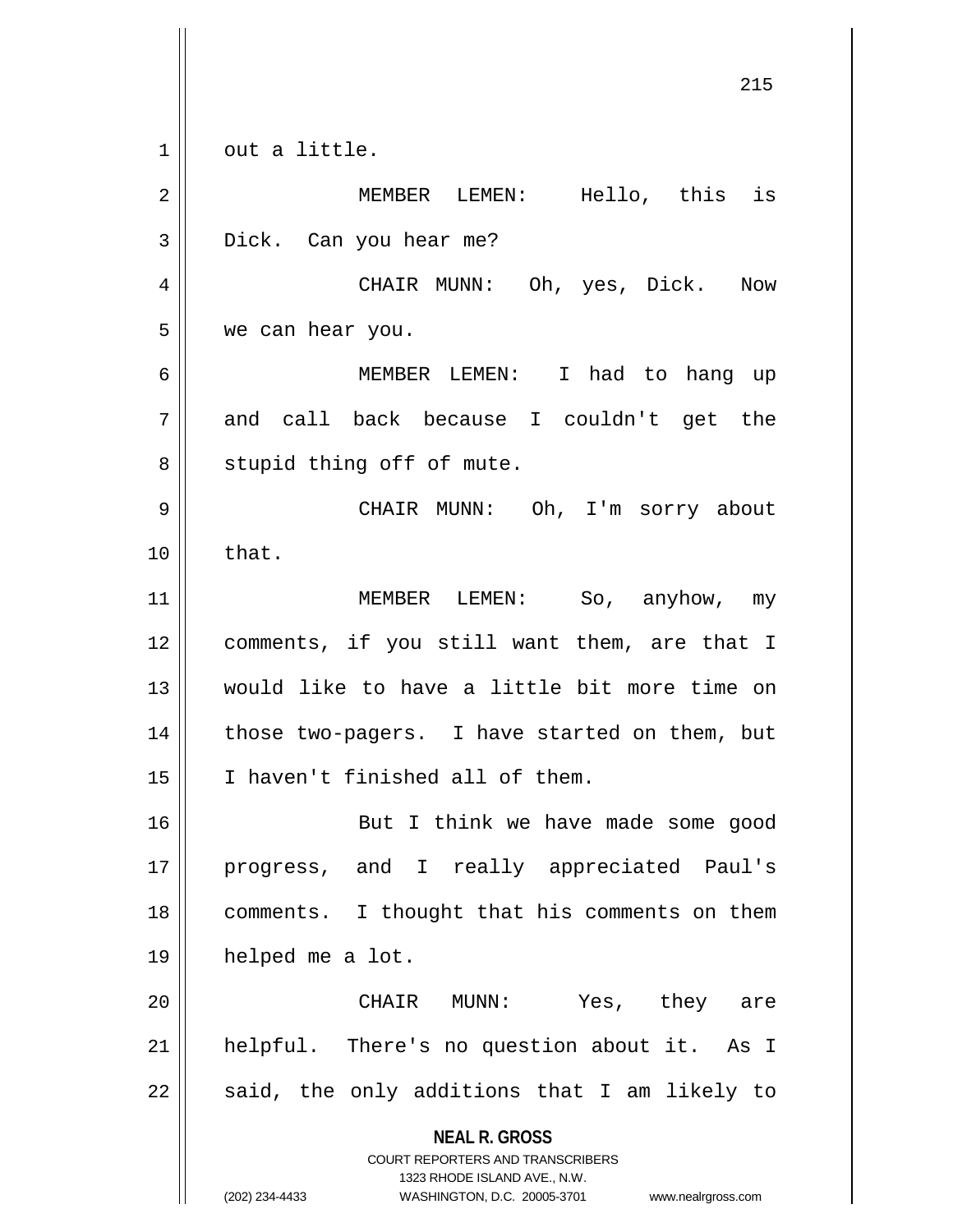**NEAL R. GROSS** 1 make, from what I have seen of Paul's work so  $2 \parallel$  far, is just to eliminate some of the acronyms  $3 \parallel$  and one or two of the other simplifying things  $4 \parallel$  that we have agreed on. 5 I appreciate that, Dick. Did you  $6 \parallel$  hear me say that it is our hope that we can 7 incorporate you into the loop that Paul and I 8 have been working on here to move these 9 || forward a little? Are you going to be able to 10 do that? 11 || **MEMBER LEMEN:** So, yes, I will. 12 MR. KATZ: Dick, just trying to be 13 concrete, how much time do you need to get 14 | through them yourself, do you think? 15 MEMBER LEMEN: Well, I would like 16 a couple more weeks at least. 17 CHAIR MUNN: That is generally my 18 thought. I am going to try to get my thoughts 19 || on Paul's work out within that period of time,  $20$  || and I will get them to both you and Paul. If 21 you have any additional or feel that we are 22 || being too sparse or too broad in cases, just

> COURT REPORTERS AND TRANSCRIBERS 1323 RHODE ISLAND AVE., N.W.

(202) 234-4433 WASHINGTON, D.C. 20005-3701 www.nealrgross.com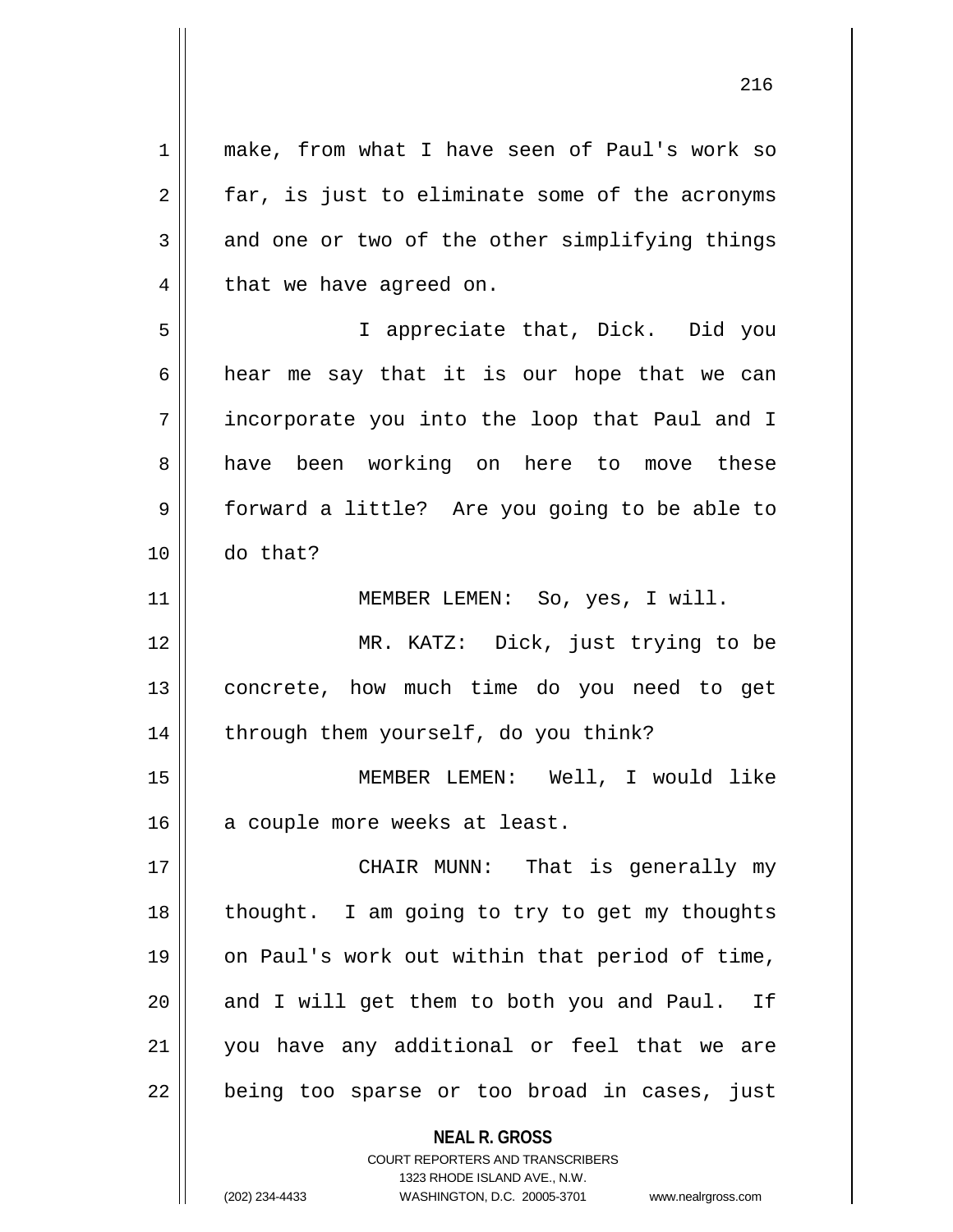1 || please feel free to let me know.

| $\overline{2}$ | MR. KATZ: So, let me just say I                                                                                                                                        |
|----------------|------------------------------------------------------------------------------------------------------------------------------------------------------------------------|
| 3              | think, if the three of you want to conclude                                                                                                                            |
| 4              | that work, you don't have to wait until next                                                                                                                           |
| 5              | Subcommittee meeting to get these done and                                                                                                                             |
| 6              | posted. You can just, once you have concluded                                                                                                                          |
| 7              | and the three of you are happy with the                                                                                                                                |
| 8              | product --                                                                                                                                                             |
| 9              | MEMBER ZIEMER: I was going to                                                                                                                                          |
| 10             | suggest that if Dick Lemen and I give our                                                                                                                              |
| 11             | comments to Wanda, I am happy if she just                                                                                                                              |
| 12             | makes the final editorial decision, and then                                                                                                                           |
| 13             | that is the copy we will post.                                                                                                                                         |
| 14             | And just for comment, a lot of                                                                                                                                         |
| 15             | mine are trying to eliminate acronyms --                                                                                                                               |
| 16             | CHAIR MUNN: Yes.                                                                                                                                                       |
| 17             | MEMBER ZIEMER: $--$ and then, also,                                                                                                                                    |
| 18             | to use different terms. I am just looking at                                                                                                                           |
| 19             | one right now, for example, where we say                                                                                                                               |
| 20             | "computer methodology," just call it "computer                                                                                                                         |
| 21             | calculations."                                                                                                                                                         |
| 22             | CHAIR MUNN:<br>Or even "computer                                                                                                                                       |
|                | <b>NEAL R. GROSS</b><br><b>COURT REPORTERS AND TRANSCRIBERS</b><br>1323 RHODE ISLAND AVE., N.W.<br>(202) 234-4433<br>WASHINGTON, D.C. 20005-3701<br>www.nealrgross.com |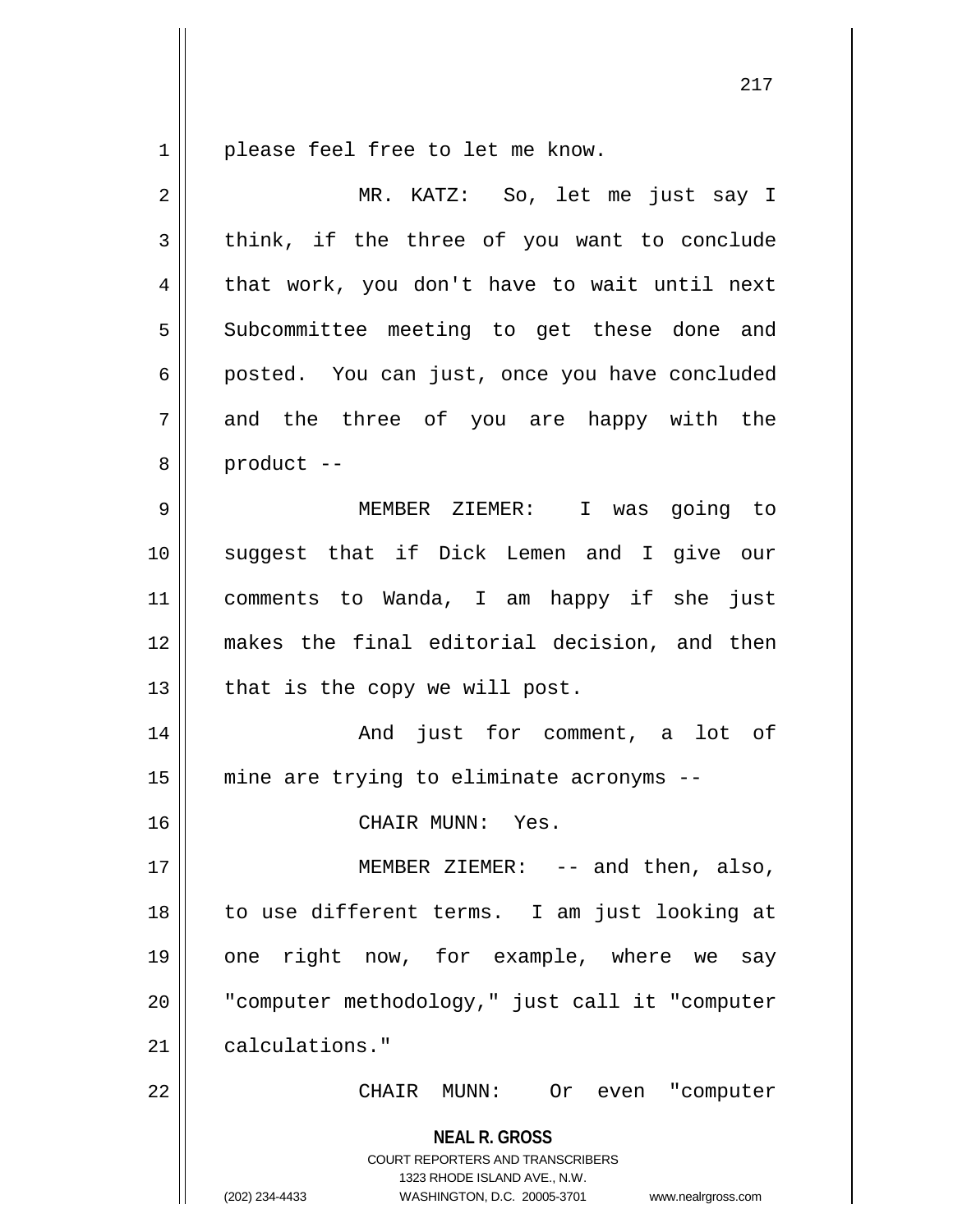**NEAL R. GROSS** COURT REPORTERS AND TRANSCRIBERS 1323 RHODE ISLAND AVE., N.W. (202) 234-4433 WASHINGTON, D.C. 20005-3701 www.nealrgross.com 218 1 methods." 2 MEMBER ZIEMER: Or "computer 3 methods." 4 || CHAIR MUNN: Yes. 5 MEMBER ZIEMER: And where it says  $6$   $\parallel$  "the prostate gland could be modeled by the 7 || testes," I don't know if people know what 8 | "modeled" means. 9 CHAIR MUNN: No, no. 10 MEMBER ZIEMER: You know, are you 11 modeling? 12 CHAIR MUNN: Yes. No, we have 13 discussed -- 14 MEMBER ZIEMER: Wanda, I see I 15 spelled "represented by" here wrong, 16 "represented-ed-ed." 17 CHAIR MUNN: Yes. Those are the 18 || kinds of things. 19 MEMBER ZIEMER: But get some 20 || simpler words, a few cases where I eliminated 21 | dangling participles in some of these --22 CHAIR MUNN: Yes, yes.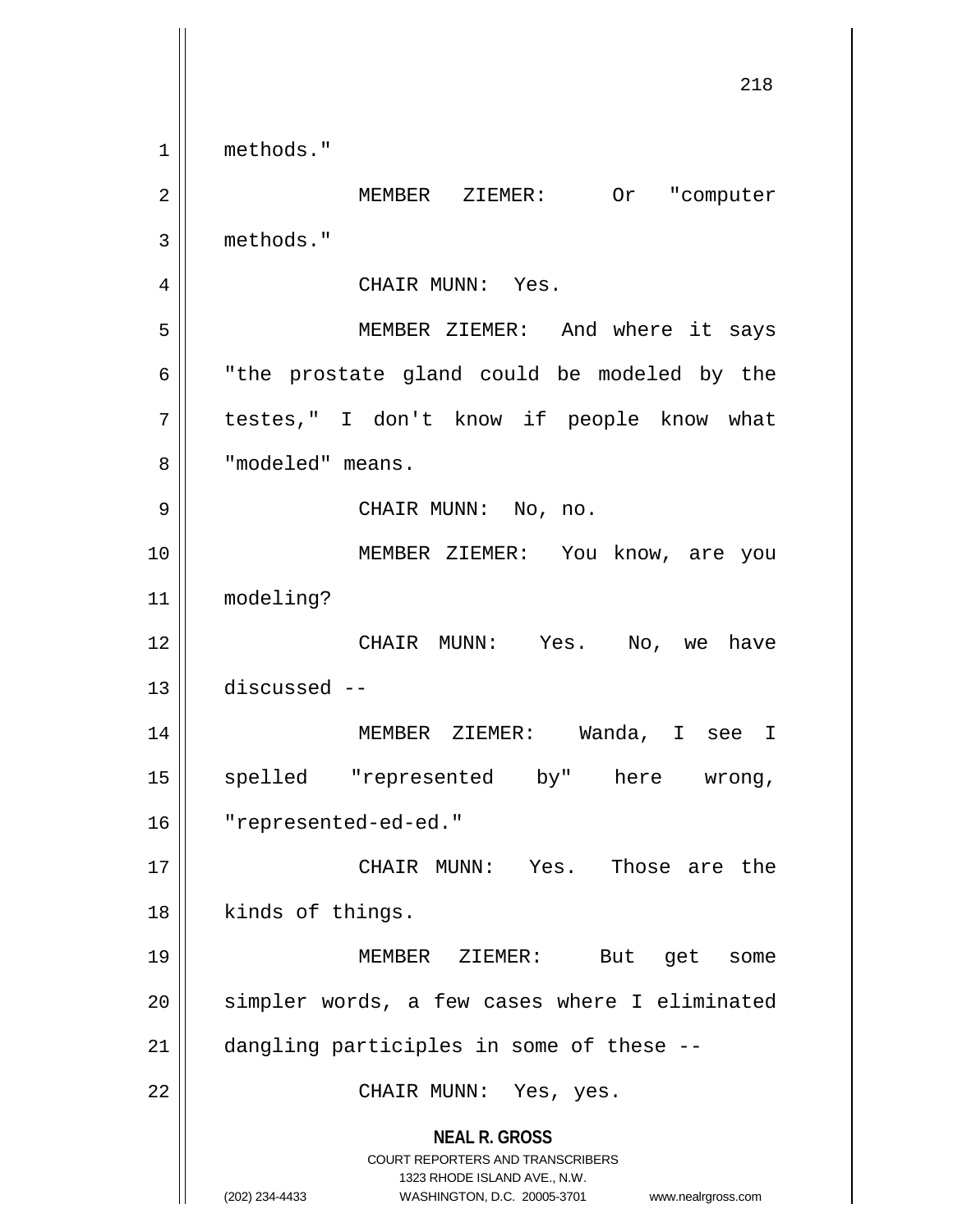**NEAL R. GROSS** COURT REPORTERS AND TRANSCRIBERS 1323 RHODE ISLAND AVE., N.W. 1 MEMBER ZIEMER: -- which tend to  $2 \parallel$  be used over and over by scientific writers. 3 CHAIR MUNN: Yes, they do, and 4 || they also have a tendency to use the same 5 || terminology sentence after sentence after 6 sentence. 7 As just a passing point of 8 || interest, and as a point of record of how 9 difficult some of these things are, one of the 10 summaries of the PROCs that I sent you had to 11 do with, its title even included the word 12 "ambient." 13 || MEMBER ZIEMER: Right. 14 CHAIR MUNN: Well, "ambient" is a 15 word that means something to every single 16 || person here. But my thought was there are a 17 || great many people for whom the word "ambient" 18 || may not be clear. 19 || I am concerned about the fact that  $20$  in the draft that had been sent they used, 21 || said in parentheses, "environmental." And I  $22$  || thought, well, "ambient" is not actually

(202) 234-4433 WASHINGTON, D.C. 20005-3701 www.nealrgross.com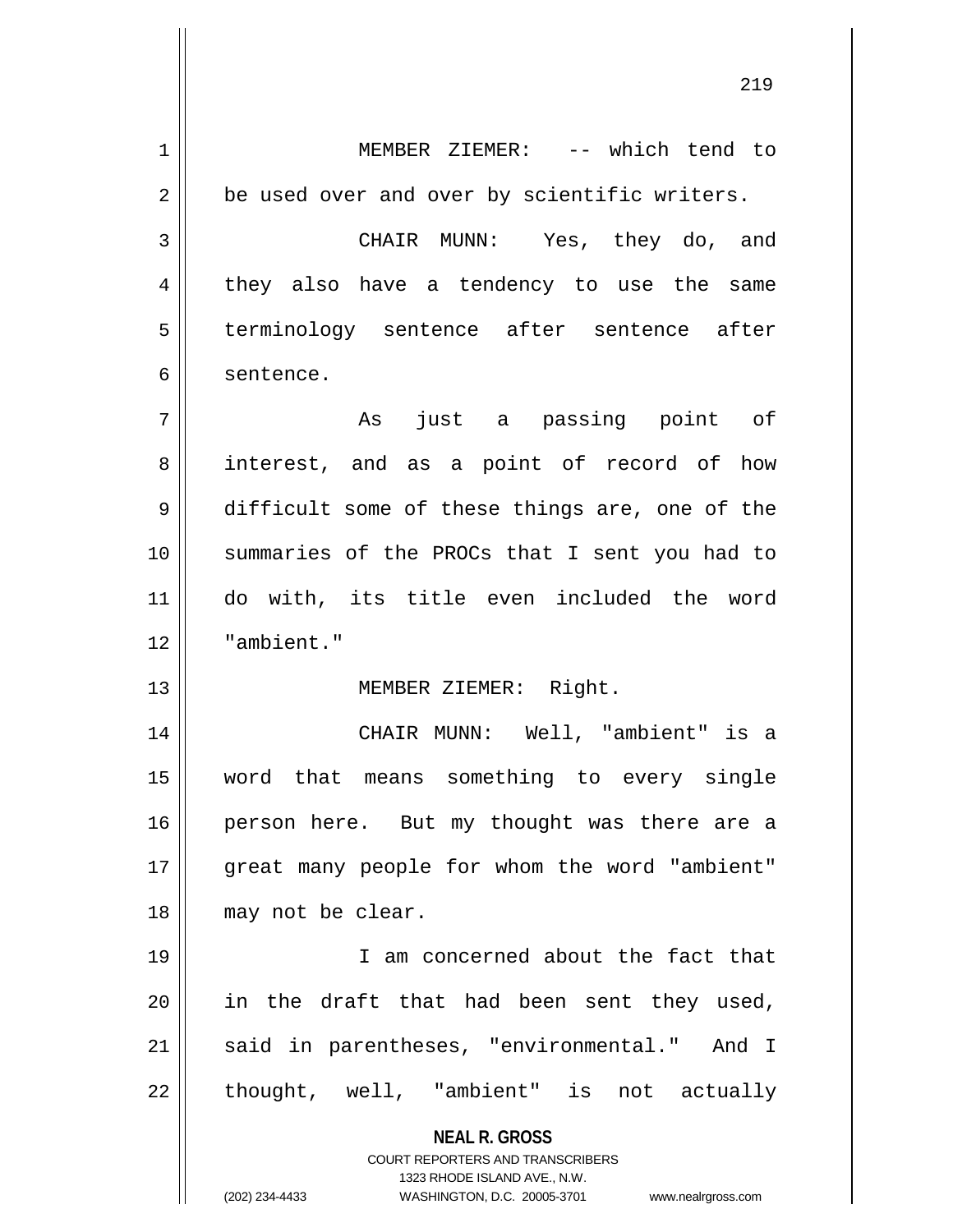**NEAL R. GROSS** COURT REPORTERS AND TRANSCRIBERS 1323 RHODE ISLAND AVE., N.W. 1 environmental. It is something different than  $2 \parallel$  that. 3 || So, I whipped up through my 4 electronic thesaurus. And would you believe  $5 \parallel$  that there is no synonym given for "ambient?" 6 MEMBER ZIEMER: Well, I think that  $7 \parallel$  is one that I had spent some time on, too. 8 The ones particularly where it is in the  $9 \parallel$  title, you can't change that. 10 CHAIR MUNN: Yes. No, you can't. 11 MEMBER ZIEMER: But you can  $12$  | explain it. 13 || CHAIR MUNN: Yes. 14 MEMBER ZIEMER: And there were a  $15$  | couple of them that the explanations that were 16 || in there were very complex. 17 || CHAIR MUNN: Yes. 18 || **MEMBER** ZIEMER: Partially, 19 sentences just had to be broken into little 20 pieces. 21 CHAIR MUNN: Very good. There  $22$  | isn't any other way you can get around that.

<sup>(202) 234-4433</sup> WASHINGTON, D.C. 20005-3701 www.nealrgross.com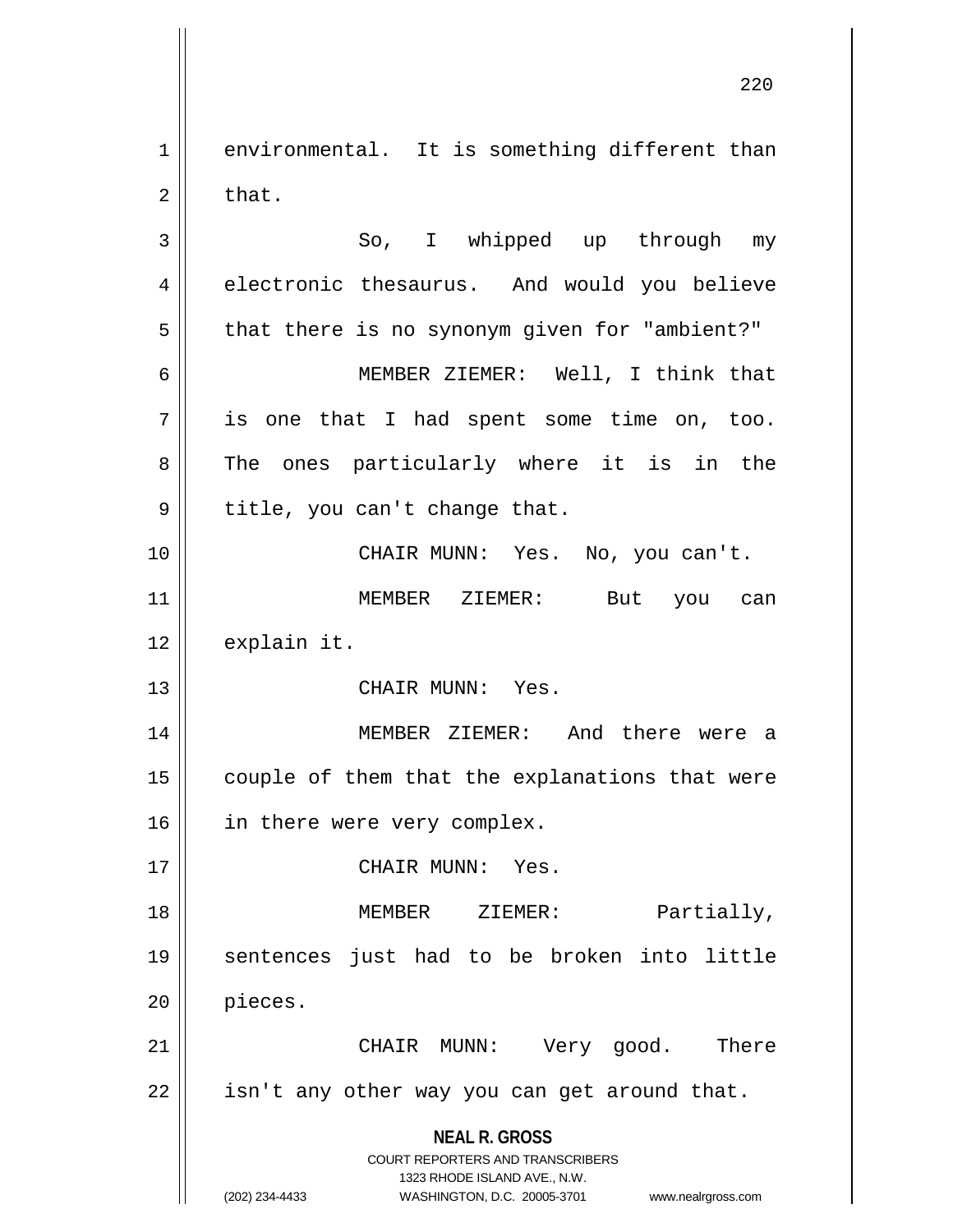**NEAL R. GROSS** COURT REPORTERS AND TRANSCRIBERS 1323 RHODE ISLAND AVE., N.W. (202) 234-4433 WASHINGTON, D.C. 20005-3701 www.nealrgross.com 1 | MEMBER ZIEMER: And so, it can be 2 done. I am satisfied to have you make the  $3$  | final decision this. 4 CHAIR MUNN: Well, I came to the 5 || conclusion in that particular case that 6 probably "environmental" conveys as much of  $7 \parallel$  the context that was intended in that case as  $8 \parallel$  any other word could be. So, I left it as 9 well. 10 MEMBER LEMEN: I would concur with 11 Paul. I will make my comments and just send 12 them to Paul and Wanda. And I agree to let 13 Wanda make the final decision on it. 14 MR. KATZ: Okay. And so, Wanda,  $15$  || if you will, just at the end of that process, 16 if you will send me the finals, I will get 17 || them to DCAS to get posted. 18 CHAIR MUNN: Very good. All  $19 \parallel$  right. That is what we will do. 20 The only other item that I have  $21$  | left on the agenda -- oh, no, there are two.  $22$  We had asked for some time to make a couple of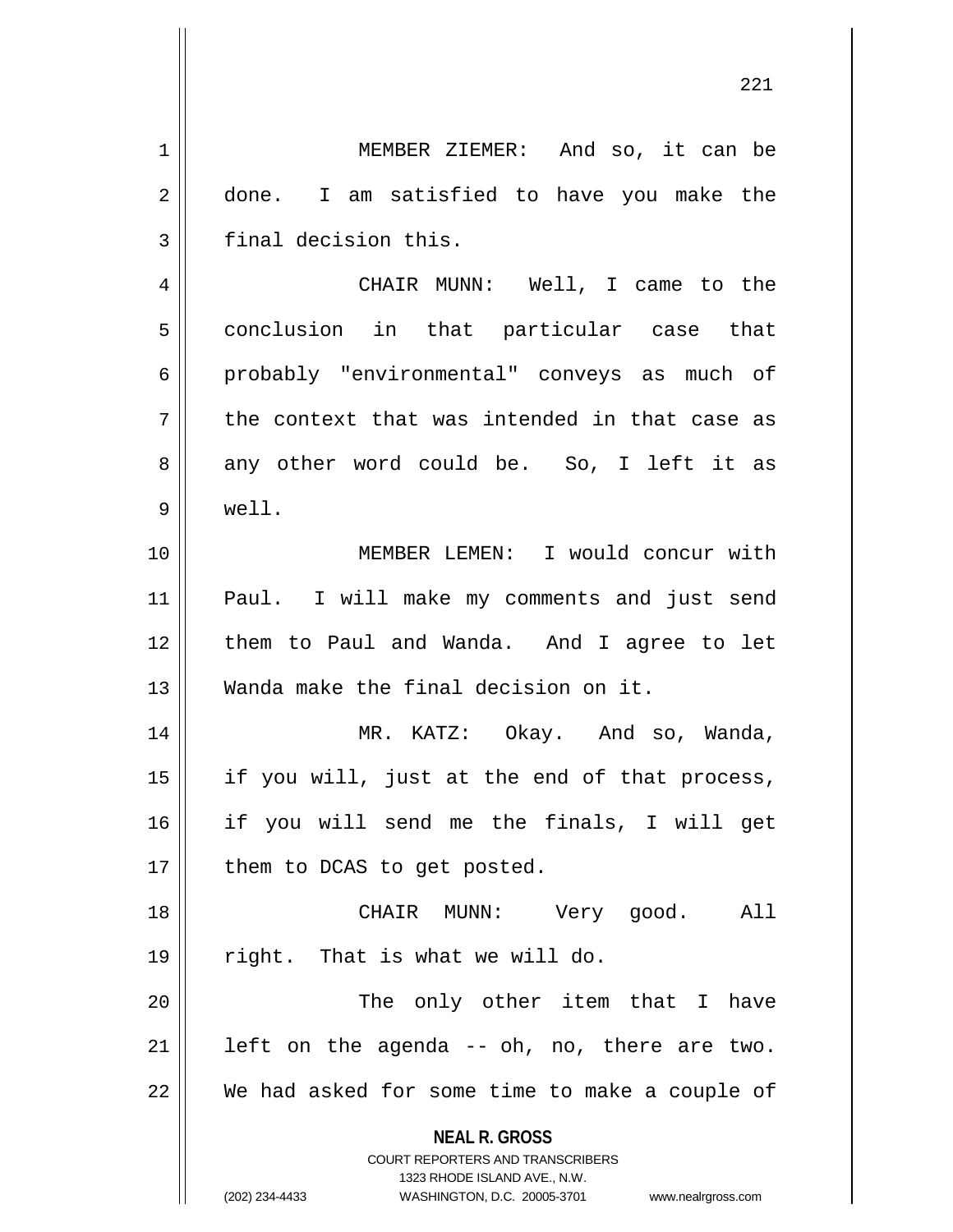1 comments about PER use.

| 2  | MR. STIVER: Actually, there are a                                                                                                                                      |
|----|------------------------------------------------------------------------------------------------------------------------------------------------------------------------|
| 3  | couple of different things we might look at.                                                                                                                           |
| 4  | Given the fact that we are probably about 85                                                                                                                           |
| 5  | percent complete on addressing the findings of                                                                                                                         |
| 6  | the original 500, it kind of brings up the                                                                                                                             |
| 7  | issue, well, where do we go from here?                                                                                                                                 |
| 8  | And I contacted Brant in search                                                                                                                                        |
| 9  | for an updated listing of the current active                                                                                                                           |
| 10 | documents as well as prospective documents.                                                                                                                            |
| 11 | The last version we had was from January of                                                                                                                            |
| 12 | 2009.                                                                                                                                                                  |
| 13 | Steve went through and just looked                                                                                                                                     |
| 14 | at the TIBs and looked at the revisions and                                                                                                                            |
| 15 | whether they appeared to be substantive                                                                                                                                |
| 16 | changes that might warrant potential follow-on                                                                                                                         |
| 17 | reviews, and I believe came up with about 11                                                                                                                           |
| 18 | of them that were possible candidates.                                                                                                                                 |
| 19 | And so, that is something we want                                                                                                                                      |
| 20 | to look into. We are charged with monitoring                                                                                                                           |
| 21 | these to determine when a substantive change                                                                                                                           |
| 22 | comes along that may warrant this type of                                                                                                                              |
|    | <b>NEAL R. GROSS</b><br><b>COURT REPORTERS AND TRANSCRIBERS</b><br>1323 RHODE ISLAND AVE., N.W.<br>(202) 234-4433<br>WASHINGTON, D.C. 20005-3701<br>www.nealrgross.com |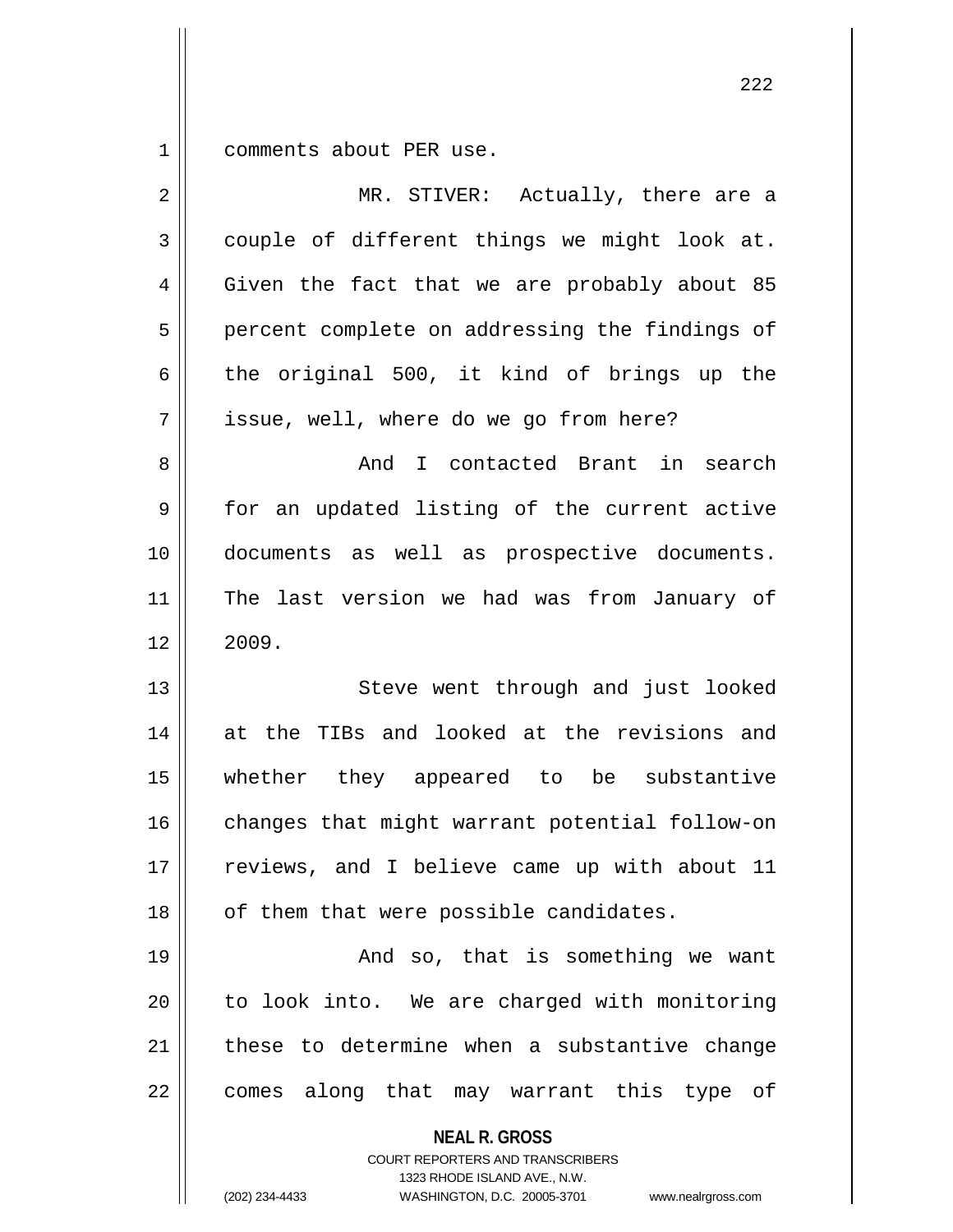$1 \parallel$  review, that we bring it to the attention of  $2 \parallel$  the group.

 $3$  ||  $3$  ||  $3$  ||  $3$  ||  $3$  ||  $3$  ||  $3$  ||  $3$  ||  $3$  ||  $3$  ||  $3$  ||  $3$  ||  $3$  ||  $3$  ||  $3$  ||  $3$  ||  $3$  ||  $3$  ||  $3$  ||  $3$  ||  $3$  ||  $3$  ||  $3$  ||  $3$  ||  $3$  ||  $3$  ||  $3$  ||  $3$  ||  $3$  ||  $3$  ||  $3$  ||  $3$  4 don't have the glitch fixed in the Board  $5$   $\parallel$  review system, we are identifying completely  $6 \parallel$  closed-out findings to put together a list of  $7 \parallel$  OTIBs that may require two-pagers. At this  $8 \parallel$  point, we have to go through it basically by 9 and and sort through those. We can certainly 10 do that, but I think that is another thing  $11$  | that is kind of on the back burner. 12 || T mean, I see this, going forward,

13 we are going to be looking more at PER 14 development and tracking and all the issues  $15$  | that go along with that, as well as wrapping 16 || them up with these two-pagers. So, that is  $17$  | kind of where we stand on the OTIBs.

18 As far as the PERs, Kathy  $19 \parallel$  Behling --20 MR. KATZ: So, before we go

21 | forward with that, though, the procedures that 22 || you have identified that are possible

**NEAL R. GROSS**

COURT REPORTERS AND TRANSCRIBERS 1323 RHODE ISLAND AVE., N.W. (202) 234-4433 WASHINGTON, D.C. 20005-3701 www.nealrgross.com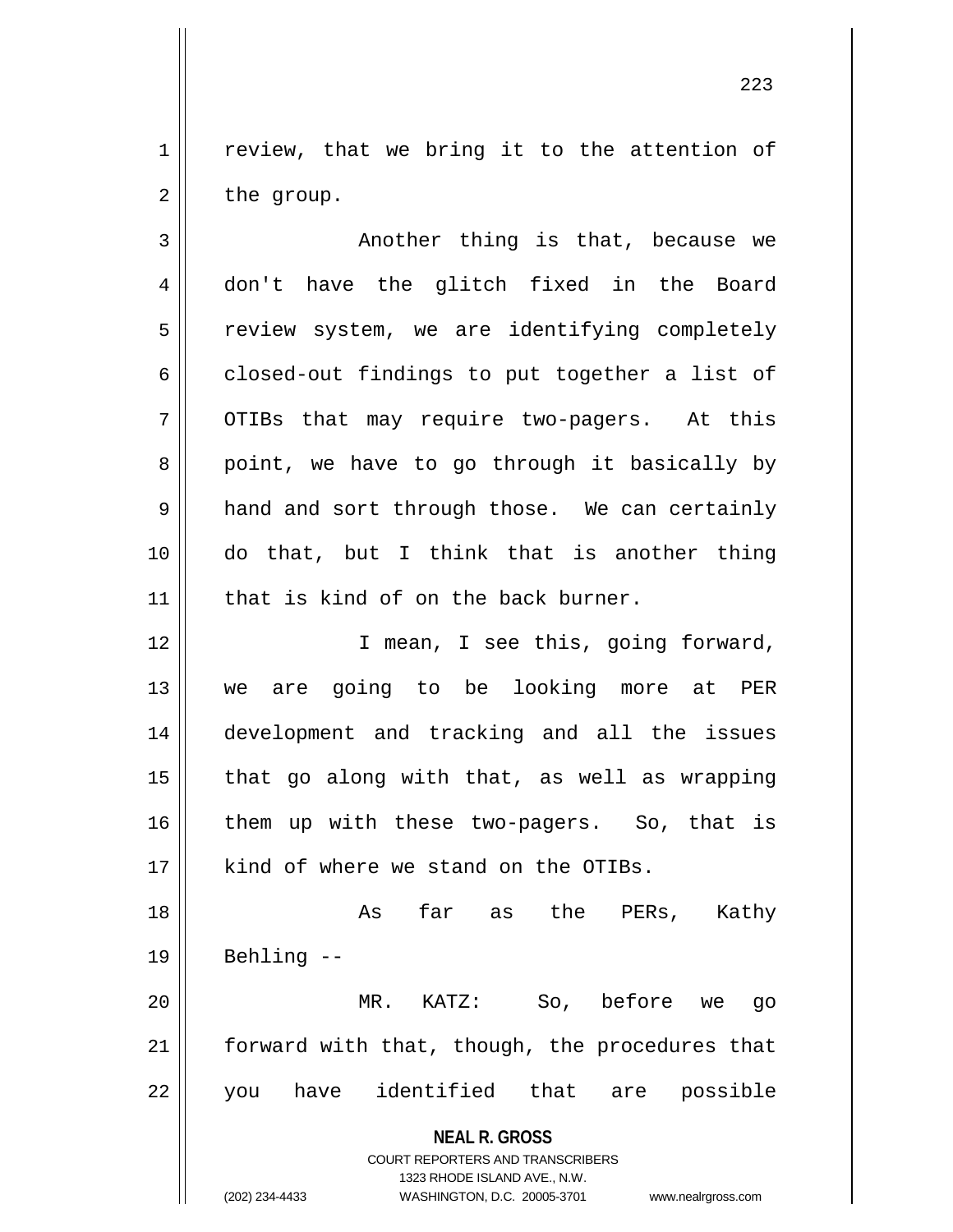**NEAL R. GROSS** COURT REPORTERS AND TRANSCRIBERS 1323 RHODE ISLAND AVE., N.W. (202) 234-4433 WASHINGTON, D.C. 20005-3701 www.nealrgross.com 1 | candidates, are you going to send a document  $2 \parallel$  to the Subcommittee, so that they can see? 3 MR. STIVER: Yes, at this point, 4 || it is kind of we are waiting for Brant to give  $5 \parallel$  us an updated version of that. Some of these 6 documents on here that we had reviewed are no  $7 \parallel$  longer there or are not on this list. So,  $8$  || they have been retired. 9 MR. KATZ: Okay. 10 MR. STIVER: So, we would like to 11 || get the complete list before we put together  $12$  any kind of definitive subgrouping on that. 13 || MR. KATZ: Okay. 14 MR. STIVER: But that is the 15 ultimate goal. 16 CHAIR MUNN: That would be 17 helpful. 18 MR. MARSCHKE: This is what this 19 document looks like that we put together. You  $20$  can see some of them are missing a web number. 21 What we did, as John said, we pulled this 22 || information off of a NIOSH-approved document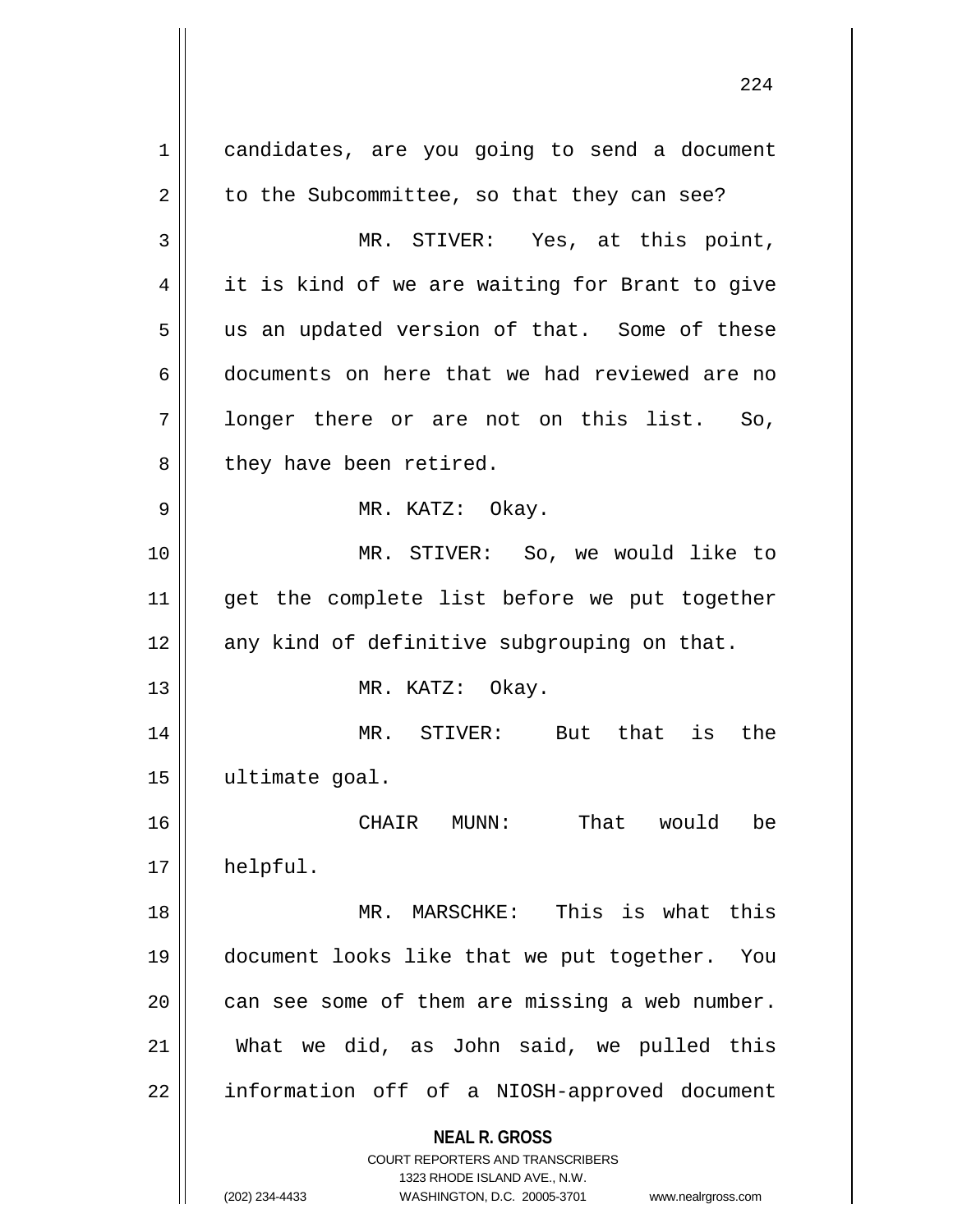1 || list which was dated January 2009. So, it is 2 dated.

3 OTIB-3 was not on the list. You 4 || will see some that don't have any numbers in  $5 \parallel$  here, and it is not on the list. And the 6 reason there are no numbers is because that 7 particular OTIB was not in the document from  $8 \parallel 2009.$ 

9 And then, over here you can see 10 basically SC&A -- first, we have a column 11 whether or not we reviewed the document, when 12 we reviewed it, and what revision we would  $13$  use. Then, the final column we have got is, 14 is it a candidate for re-review or initial 15 || review, if we hadn't already reviewed it?

16 And for re-review, what I did, 17 basically, was if there was a full revision 18 number between what we reviewed and what is 19 currently, then I said, yes, that is a 20 || candidate. If there was basically Rev. 0 here  $21$  and we reviewed Rev. 0, then it is no 22 | candidate for review.

> **NEAL R. GROSS** COURT REPORTERS AND TRANSCRIBERS 1323 RHODE ISLAND AVE., N.W. (202) 234-4433 WASHINGTON, D.C. 20005-3701 www.nealrgross.com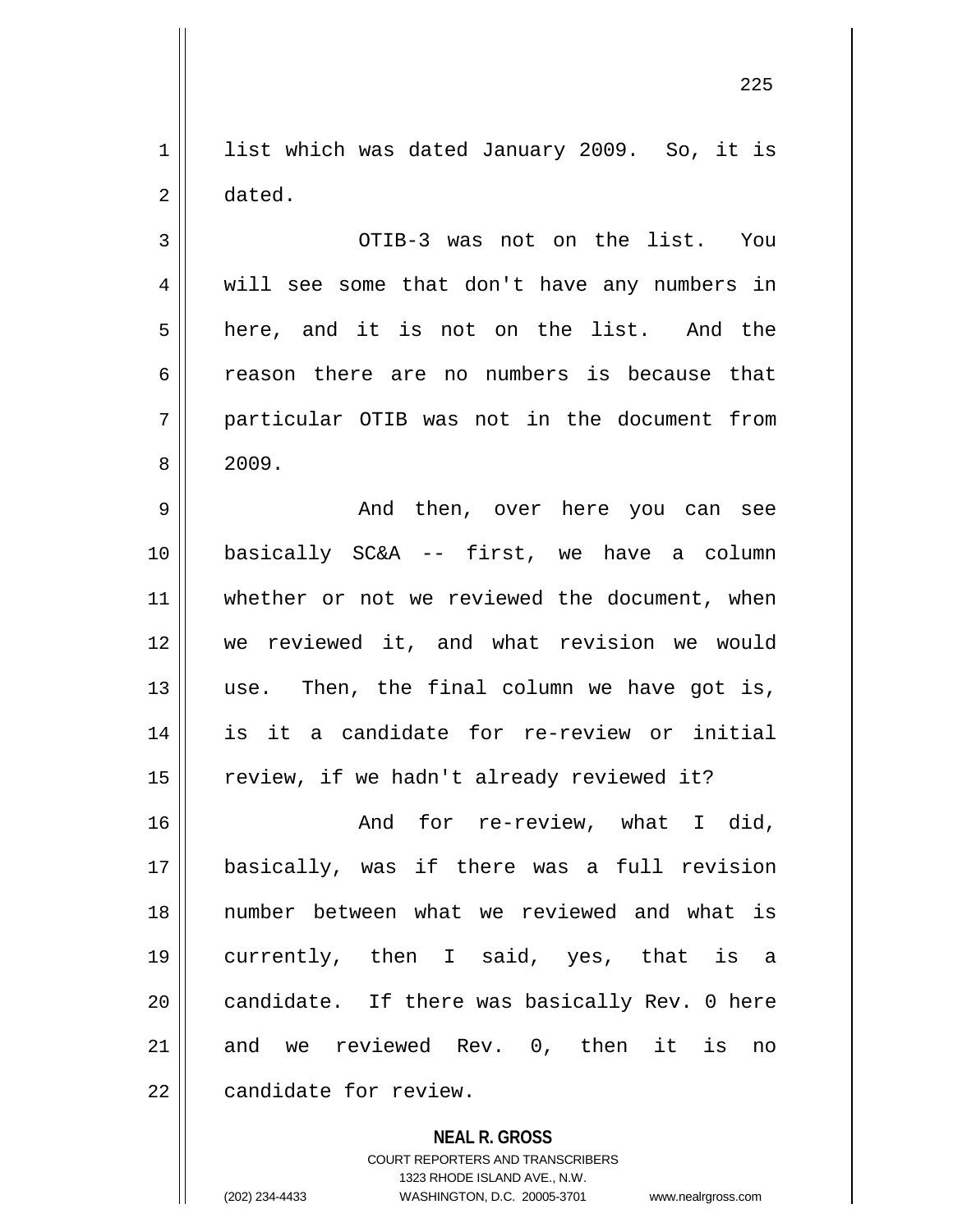**NEAL R. GROSS** COURT REPORTERS AND TRANSCRIBERS 1323 RHODE ISLAND AVE., N.W. (202) 234-4433 WASHINGTON, D.C. 20005-3701 www.nealrgross.com 1 Some places there was a page  $2 \parallel$  change. 3 MR. KATZ: Okay, but just to go 4 || back to your first sort of criterion, a full  $5 \parallel$  rev. change, but in some cases you will find 6 | that, yes, there is a full rev. change, but it 7 is all followup responses that have been 8 derived from this work, and you don't need to  $9 \parallel$  review it because it is all followup from  $-$ 10 || MR. MARSCHKE: That is why this is 11 | just an initial cut. 12 MR. KATZ: Yes. 13 MR. MARSCHKE: This is just a 14 first cut. 15 MEMBER ZIEMER: Some of them, we  $16$  are awaiting confirmation that the change is 17 || in the document, right? 18 || MR. KATZ: Right. 19 CHAIR MUNN: Correct. 20 MEMBER ZIEMER: And that would 21 | verify that. 22 MR. KATZ: Yes.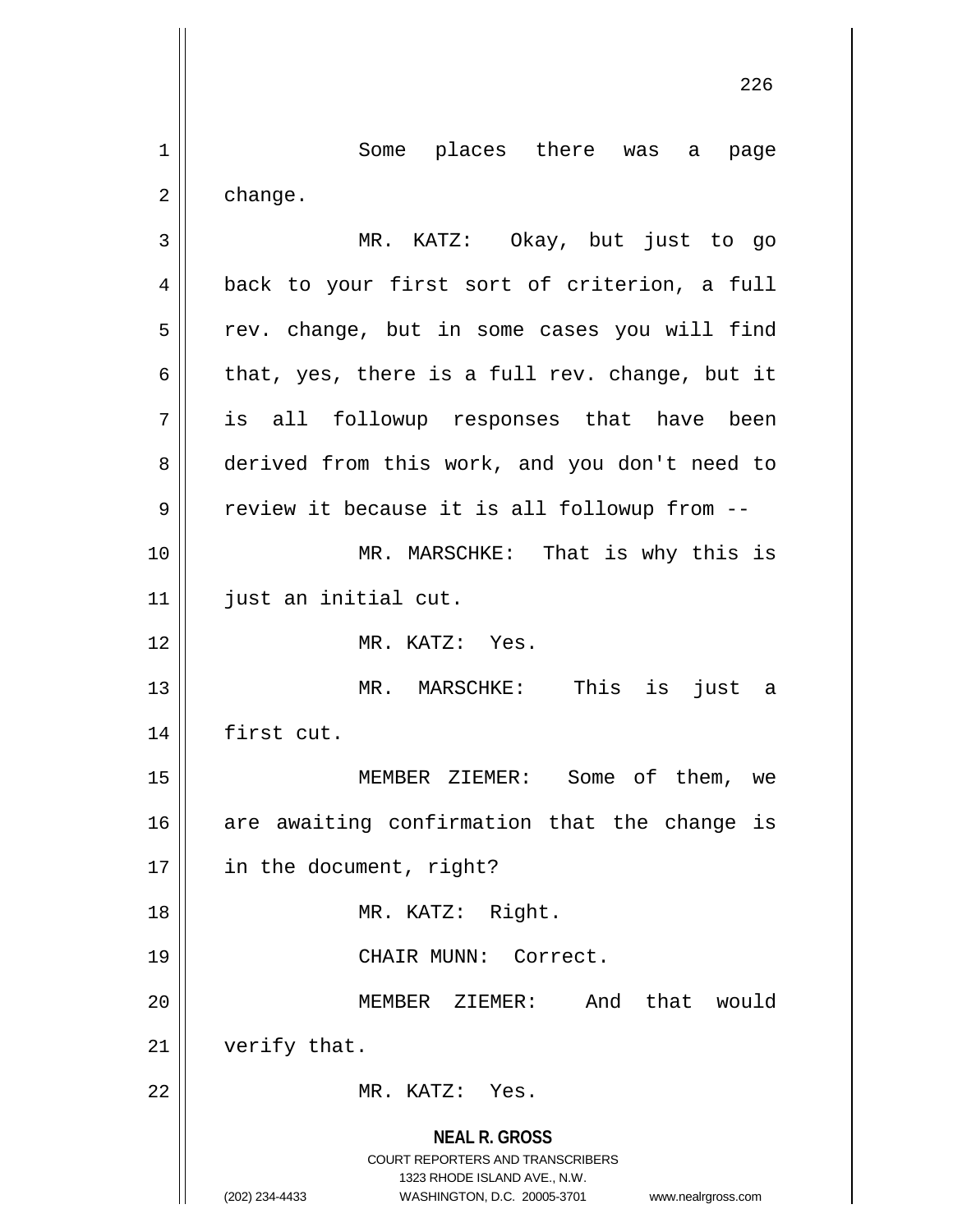| $\mathbf 1$ | MR. MARSCHKE: We would already do                                   |
|-------------|---------------------------------------------------------------------|
| 2           | that. If it was just the changes that we had                        |
| 3           | already requested, that should already be done                      |
| 4           | as part of the closeout of those findings.                          |
| 5           | So, that is what we did.                                            |
| 6           | And the other thing was document                                    |
| 7           | OTIB-9, which basically was revised, we had                         |
| 8           | not reviewed it. I did not make it as a                             |
| $\mathsf 9$ | candidate because it is a site-specific OTIB.                       |
| 10          | And so, I felt that that was more appropriate                       |
| 11          | for -- anything that was site-specific would                        |
| 12          | be more appropriate for a Work Group than it                        |
| 13          | would be for this group.                                            |
| 14          | MR. KATZ: Right.                                                    |
| 15          | MR. MARSCHKE: So, we can forward                                    |
| 16          | you this.                                                           |
| 17          | MR. KATZ: Well, it is not ready                                     |
| 18          | yet. So, you don't need to --                                       |
| 19          | MR. MARSCHKE: But this is kind of                                   |
| 20          | like the approach that we are taking.                               |
| 21          | MR. STIVER: This is just to make                                    |
| 22          | you aware of what we are planning here.<br>I                        |
|             | <b>NEAL R. GROSS</b>                                                |
|             | <b>COURT REPORTERS AND TRANSCRIBERS</b>                             |
|             | 1323 RHODE ISLAND AVE., N.W.                                        |
|             | (202) 234-4433<br>WASHINGTON, D.C. 20005-3701<br>www.nealrgross.com |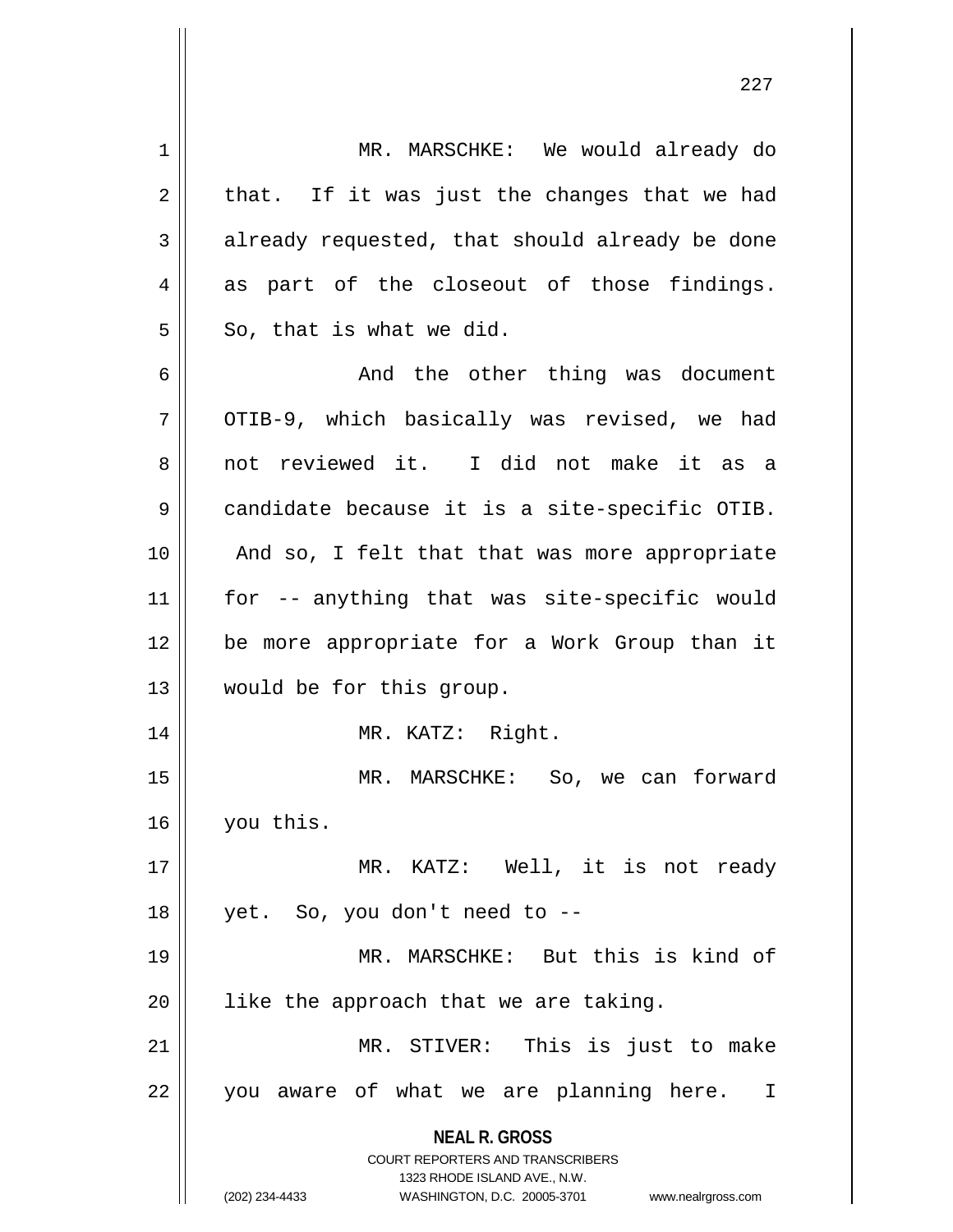**NEAL R. GROSS** COURT REPORTERS AND TRANSCRIBERS 1323 RHODE ISLAND AVE., N.W. 1 assume that within about a week or two we will  $2 \parallel$  have that. Brant indicated, when he gets back  $3 \parallel$  from Savannah River, he can go ahead and put 4 | together an updated document. 5 || MR. KATZ: That sounds good. 6 MR. STIVER: Yes. 7 CHAIR MUNN: Good. All right.  $8 \parallel$  That will be very helpful information to have. 9 MR. HINNEFELD: You are talking 10 about the list of documents that are out  $11$  | there, right? 12 MR. MARSCHKE: Yes. 13 MR. HINNEFELD: Did Brant say 14 anything about the utility of the existing 15 applications? Because we were trying to set 16 || it up, so when a new document got published, 17 it would appear in the application under the 18 || to-be-assigned queue. What's that called? 19 || MR. MARSCHKE: Unassigned. 20 | MR. HINNEFELD: Unassigned queue. 21 | MR. MARSCHKE: Unassigned queue. 22 MR. HINNEFELD: Yes.

(202) 234-4433 WASHINGTON, D.C. 20005-3701 www.nealrgross.com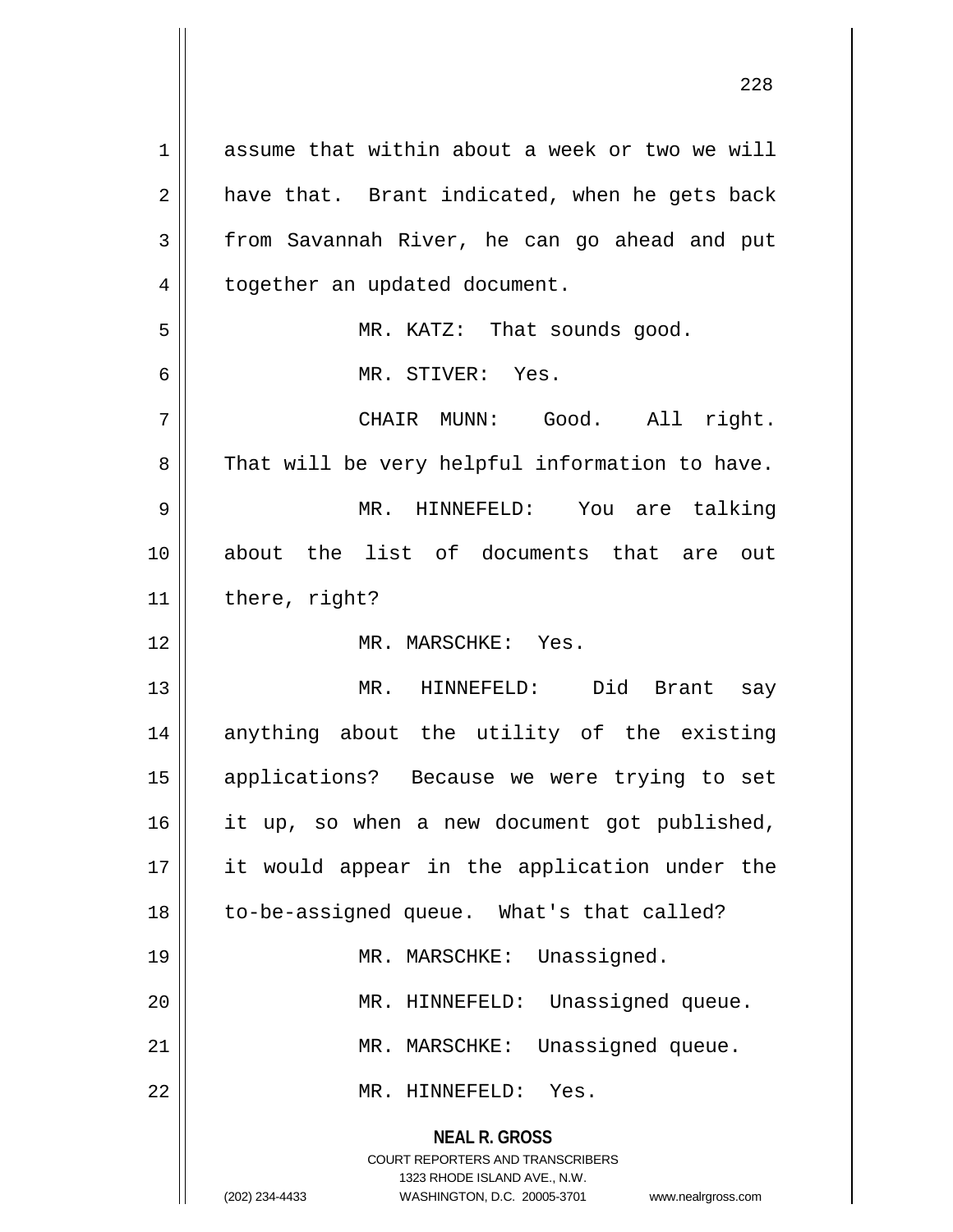|    | 229                                                                                      |
|----|------------------------------------------------------------------------------------------|
| 1  | CHAIR MUNN: I don't hear anything                                                        |
| 2  | about that.                                                                              |
| 3  | MR. HINNEFELD: Well, no. No.                                                             |
| 4  | This is Brant and me talking to each other,                                              |
| 5  | okay?                                                                                    |
| 6  | CHAIR MUNN: Okay.                                                                        |
| 7  | MR. HINNEFELD: I don't think you                                                         |
| 8  | would have heard that.                                                                   |
| 9  | CHAIR MUNN: I wouldn't have.                                                             |
| 10 | MR. HINNEFELD: And I am not sure                                                         |
| 11 | -- now if you look there now, you will see a                                             |
| 12 | long list of procedures or documents, and the                                            |
| 13 | reason they are in this is because the last                                              |
| 14 | time we met all the documents, the application                                           |
| 15 | grab that that -- the application knew about                                             |
| 16 | were under these documents that are Board                                                |
| 17 | reviewed.                                                                                |
| 18 | We have split them up. I did this                                                        |
| 19 | partially for the numbers I presented at the                                             |
| 20 | last Board meeting. We split them up into                                                |
| 21 | unassigned and under Board review, but the                                               |
| 22 | only way we could do that easily and without                                             |
|    | <b>NEAL R. GROSS</b><br>COURT REPORTERS AND TRANSCRIBERS<br>1323 RHODE ISLAND AVE., N.W. |

1323 RHODE ISLAND AVE., N.W.

 $\prod_{i=1}^{n}$ 

 $\mathsf{I}$ 

(202) 234-4433 WASHINGTON, D.C. 20005-3701 www.nealrgross.com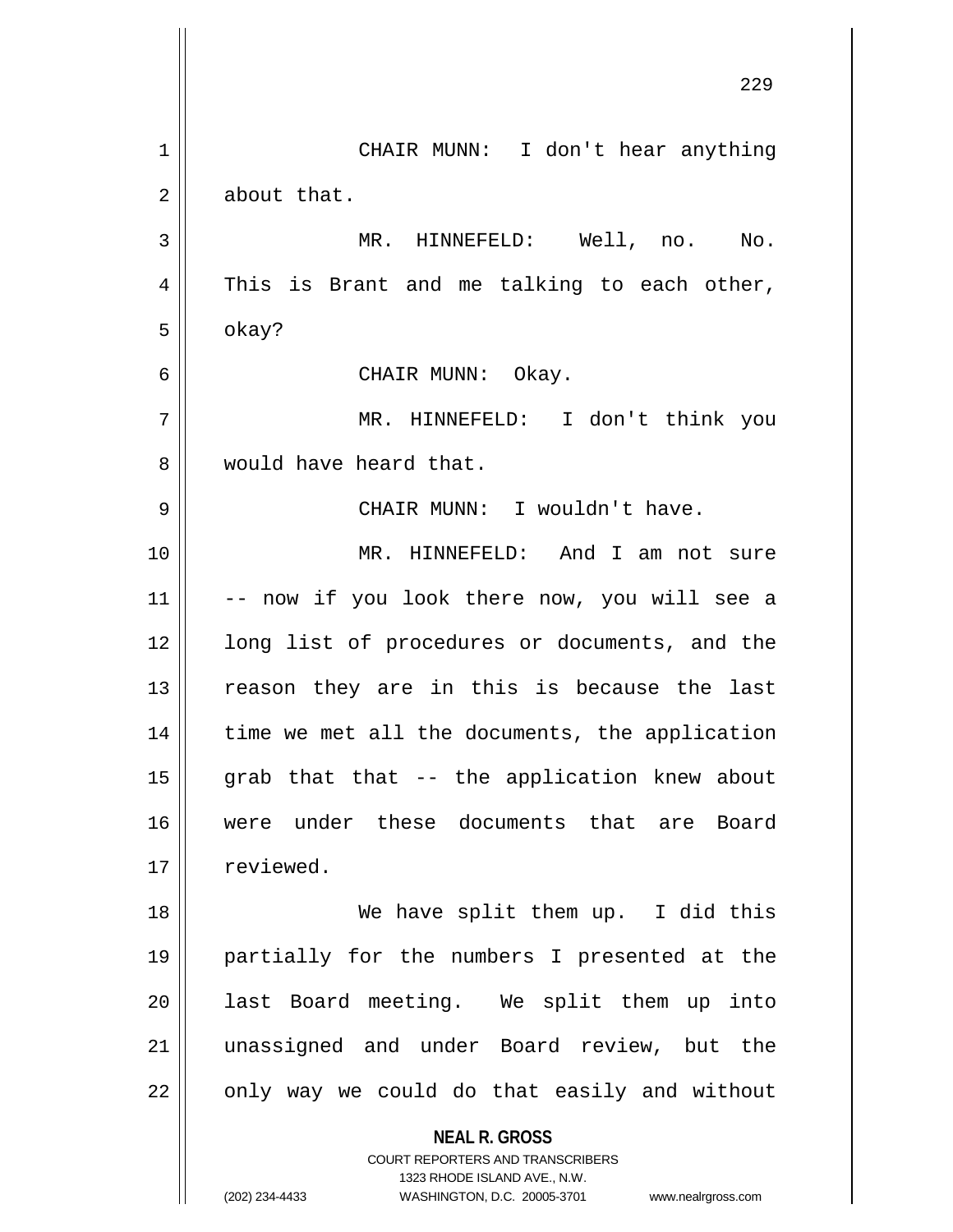**NEAL R. GROSS** COURT REPORTERS AND TRANSCRIBERS 1 || actually looking at each one was to put any 2 document that had zero findings in the 3 | unassigned queue. 4 || So, if there were any documents 5 that SC&A reviewed but had zero findings on 6 them  $-$  it seems like there were one or two 7 -- they would be in this list incorrect  $8 \parallel$  because the Board has actually reviewed those. 9 CHAIR MUNN: Yes. 10 MR. HINNEFELD: And then, all the 11 documents with findings are in the documents 12 under Board review list, when you pull that 13 | list up. 14 My intention was that when a new 15 document gets published, when a document is 16 || final and published, we have a specific place 17  $\parallel$  on our K: drive where that gets put. I want 18 that document, then, to load into the 19 unassigned queue in this application. 20 || So, at anytime SC&A users can be 21 able to look at the entire population of 22 || procedures that have not been reviewed and

1323 RHODE ISLAND AVE., N.W.

230

(202) 234-4433 WASHINGTON, D.C. 20005-3701 www.nealrgross.com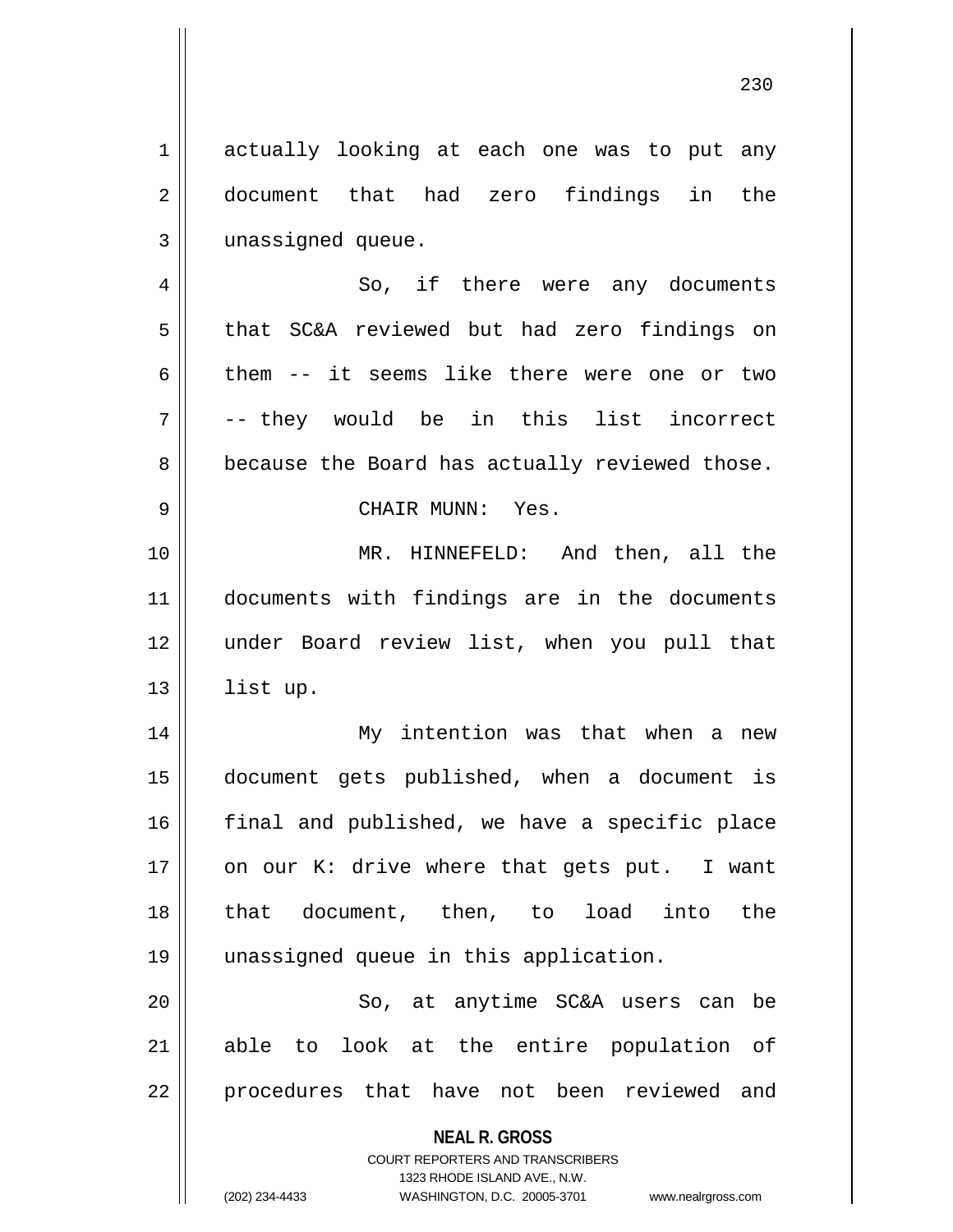| $\mathbf 1$    | decide, or the Board, the Work Group, are                               |
|----------------|-------------------------------------------------------------------------|
| $\overline{2}$ | there things here that warrant review?                                  |
| 3              | So, today, if you look at that, if                                      |
| 4              | there is anything in there that you think that                          |
| 5              | warrants review, that might be a place to                               |
| 6              | start in terms of looking for additional                                |
| 7              | things for review.                                                      |
| 8              | I don't know that it is 100                                             |
| 9              | percent up-to-date. I believe it is up-to-                              |
| 10             | date within a couple of months, but I don't                             |
| 11             | know that it is 100 percent up-to-date. So, I                           |
| 12             | will check with Brant and Tom and see if that                           |
| 13             | is.                                                                     |
| 14             | Because that would be my view, is                                       |
| 15             | whenever we publish something, it pops up in                            |
| 16             | in the assigned queue, or<br>here<br>in<br>the                          |
| 17             | unassigned queue, and it doesn't mean it has                            |
| 18             | be assigned.<br>just means<br>It<br>it<br>is<br>to                      |
| 19             | available.                                                              |
| 20             | Right, but that<br>MR. KATZ:<br>is                                      |
| 21             | good.                                                                   |
| 22             | So, you got that, Steve?                                                |
|                |                                                                         |
|                | <b>NEAL R. GROSS</b>                                                    |
|                | <b>COURT REPORTERS AND TRANSCRIBERS</b><br>1323 RHODE ISLAND AVE., N.W. |
|                | (202) 234-4433<br>WASHINGTON, D.C. 20005-3701<br>www.nealrgross.com     |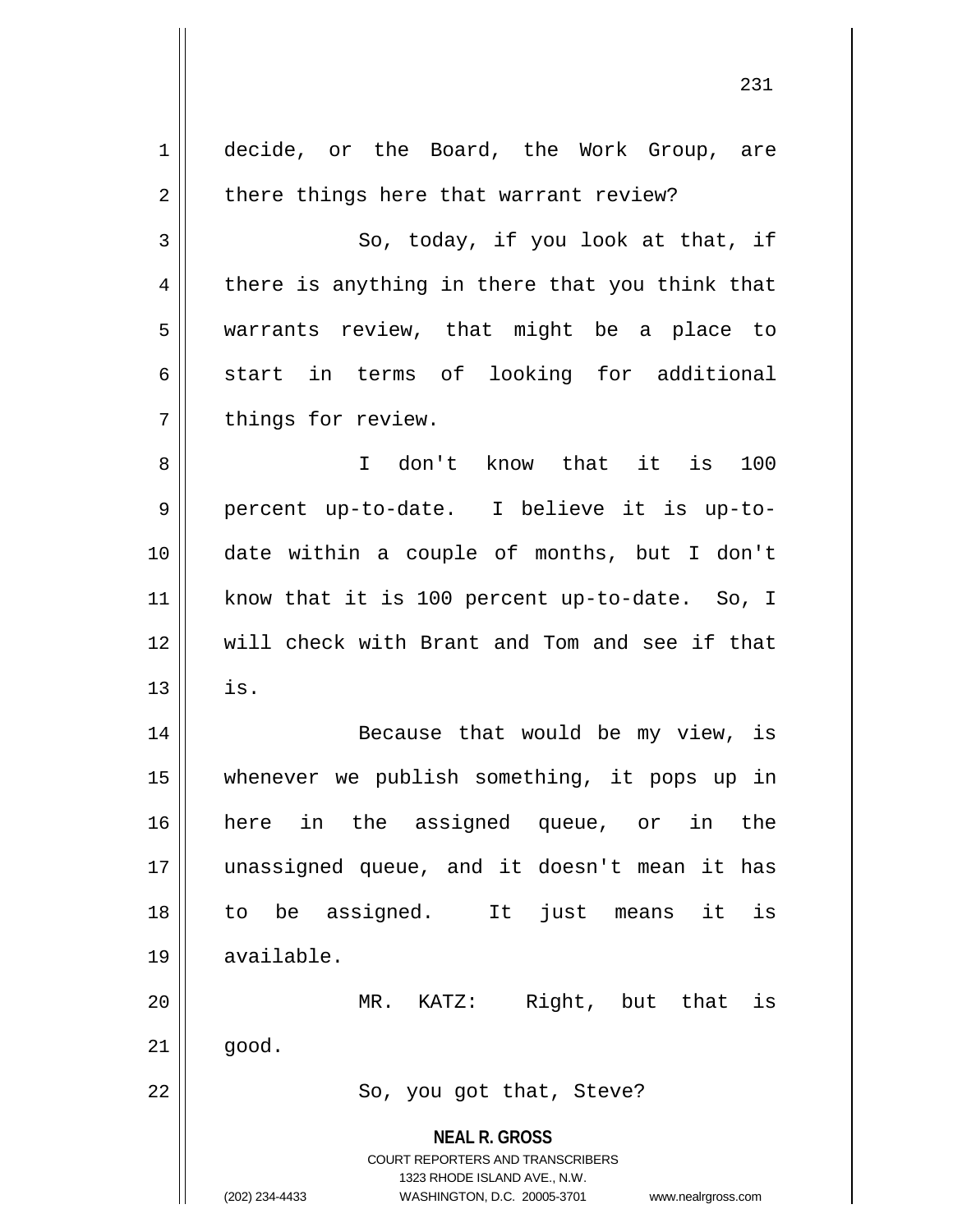**NEAL R. GROSS** COURT REPORTERS AND TRANSCRIBERS 1323 RHODE ISLAND AVE., N.W. (202) 234-4433 WASHINGTON, D.C. 20005-3701 www.nealrgross.com 1 || MR. MARSCHKE: I got that, yes.  $2 \parallel$  When we made this list, I wasn't aware that 3 || this "unassigned to" had been populated. I 4 | think back in September it wasn't populated. 5 MR. HINNEFELD: It wasn't then. 6 We populated this before the December Board 7 meeting. 8 MR. MARSCHKE: So, now that it is 9 populated, we may be able to get rid of that 10 matrix that I was doing or maybe I can just -- 11 || MR. STIVER: You can certainly can 12 | compare whatever Brant puts together. 13 MR. MARSCHKE: Yes. 14 MR. STIVER: If there is anything 15 new that has come out in a few-month interim, 16 || or there may be a few others in here that 17 have zero findings as well, but it certainly 18 || gets us a real leg up on getting started. 19 CHAIR MUNN: Yes, that should be 20 | very helpful. Good. 21 || Now I have been both dreading and  $22$  | expecting today that we were going to have to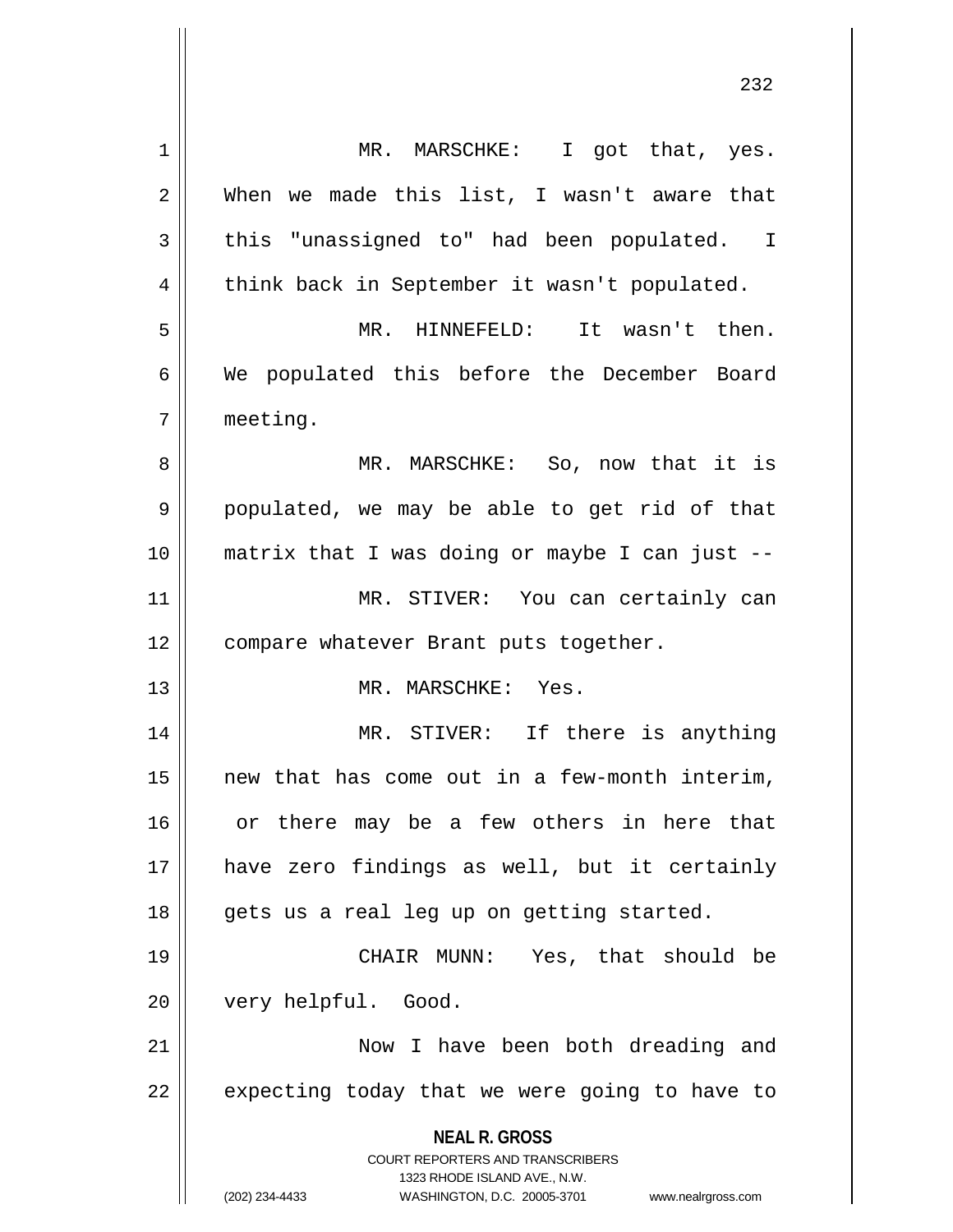**NEAL R. GROSS** COURT REPORTERS AND TRANSCRIBERS 1323 RHODE ISLAND AVE., N.W. (202) 234-4433 WASHINGTON, D.C. 20005-3701 www.nealrgross.com  $1 \parallel$  face this, what else is out there. It is good  $2 \parallel$  to know that it is working. 3 MR. STIVER: And that kind of 4 | segues nicely into the PERs. 5 CHAIR MUNN: Into the PERs. 6 MR. STIVER: Because in looking 7 || through this unassigned queue, I discovered  $8 \parallel$  that all of the  $-$ -9 MEMBER LEMEN: This is Dick. 10 || Before you get started --11 | MR. KATZ: Sure, go ahead, Dick. 12 MEMBER LEMEN: I have to cut off 13 || now. I told Wanda I might have to cut off  $14 \parallel$  early, and I do. 15 || So, Wanda or Ted, could you send 16 me the date for the next meeting? And I will 17 || make sure I can get it on my calendar. 18 CHAIR MUNN: We will make sure to 19 do that soon. 20 MR. KATZ: Yes. 21 MEMBER LEMEN: And if there is  $22$  || anything that comes up that you need my vote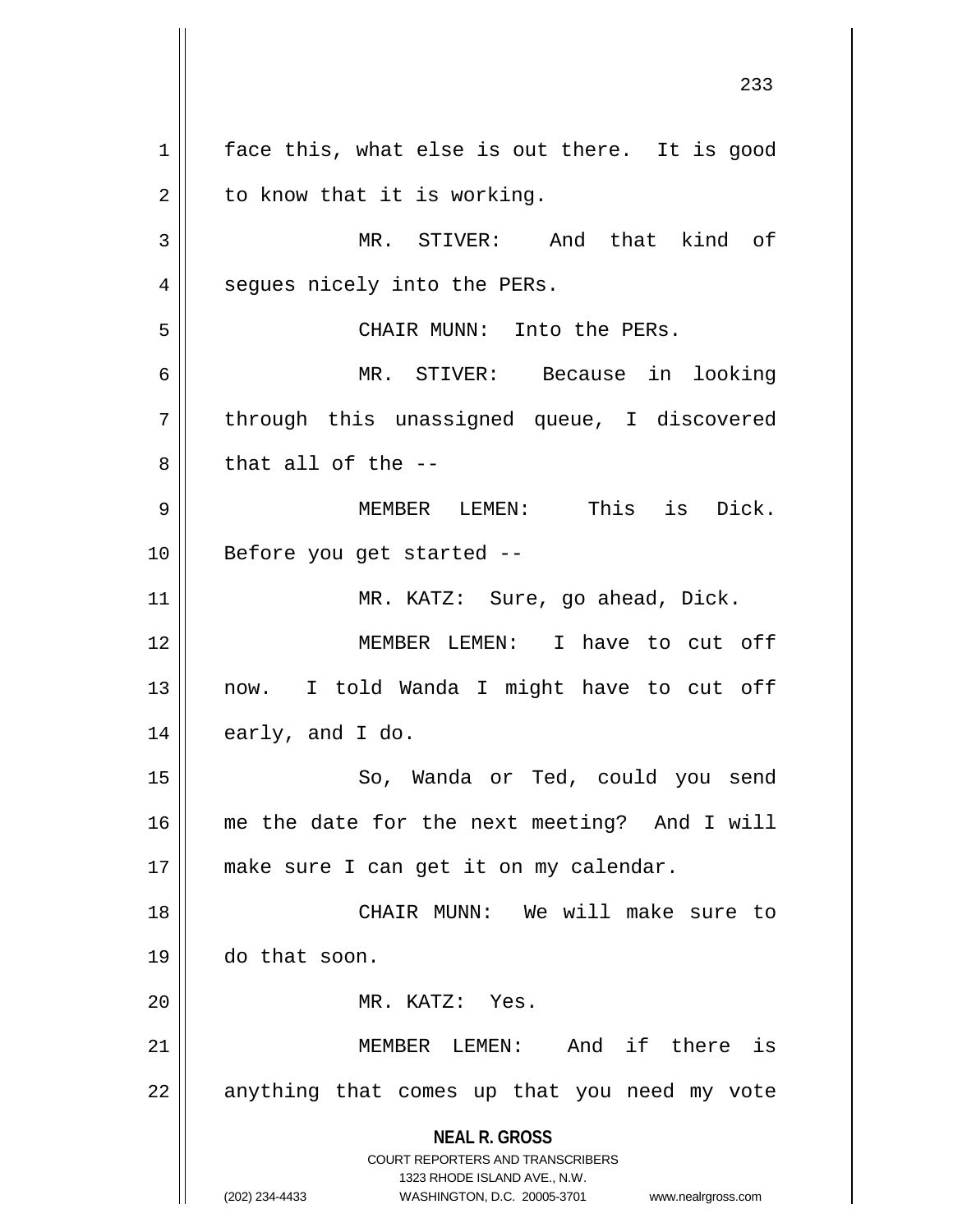| 1  | on it before the end of this meeting, just                                                                                                                          |
|----|---------------------------------------------------------------------------------------------------------------------------------------------------------------------|
| 2  | send me a note and I will try to make my mind                                                                                                                       |
| 3  | up on it.                                                                                                                                                           |
| 4  | MR. KATZ: Okay.                                                                                                                                                     |
| 5  | CHAIR MUNN: We have no votes                                                                                                                                        |
| 6  | scheduled.                                                                                                                                                          |
| 7  | MEMBER LEMEN: Okay.                                                                                                                                                 |
| 8  | CHAIR MUNN: We will be in touch                                                                                                                                     |
| 9  | with respect to the two-pagers.                                                                                                                                     |
| 10 | MEMBER LEMEN: Okay. Happy new                                                                                                                                       |
| 11 | year all, and I am sorry I can't stay the next                                                                                                                      |
| 12 | half-hour with you.                                                                                                                                                 |
| 13 | CHAIR MUNN: The same to you.                                                                                                                                        |
| 14 | MR. KATZ: Thanks, Dick.                                                                                                                                             |
| 15 | CHAIR MUNN: Bye-bye.                                                                                                                                                |
| 16 | MEMBER LEMEN: Bye.                                                                                                                                                  |
| 17 | MR. KATZ: Bye-bye.                                                                                                                                                  |
| 18 | Sorry. Go ahead.                                                                                                                                                    |
| 19 | MR. STIVER: Yes, the other issue                                                                                                                                    |
| 20 | of what is out there are these PERs. Remember                                                                                                                       |
| 21 | back before the St. Louis meeting Kathy                                                                                                                             |
| 22 | Behling had put together this nice, little                                                                                                                          |
|    | <b>NEAL R. GROSS</b><br><b>COURT REPORTERS AND TRANSCRIBERS</b><br>1323 RHODE ISLAND AVE., N.W.<br>(202) 234-4433<br>WASHINGTON, D.C. 20005-3701 www.nealrgross.com |

 $\mathsf{I}$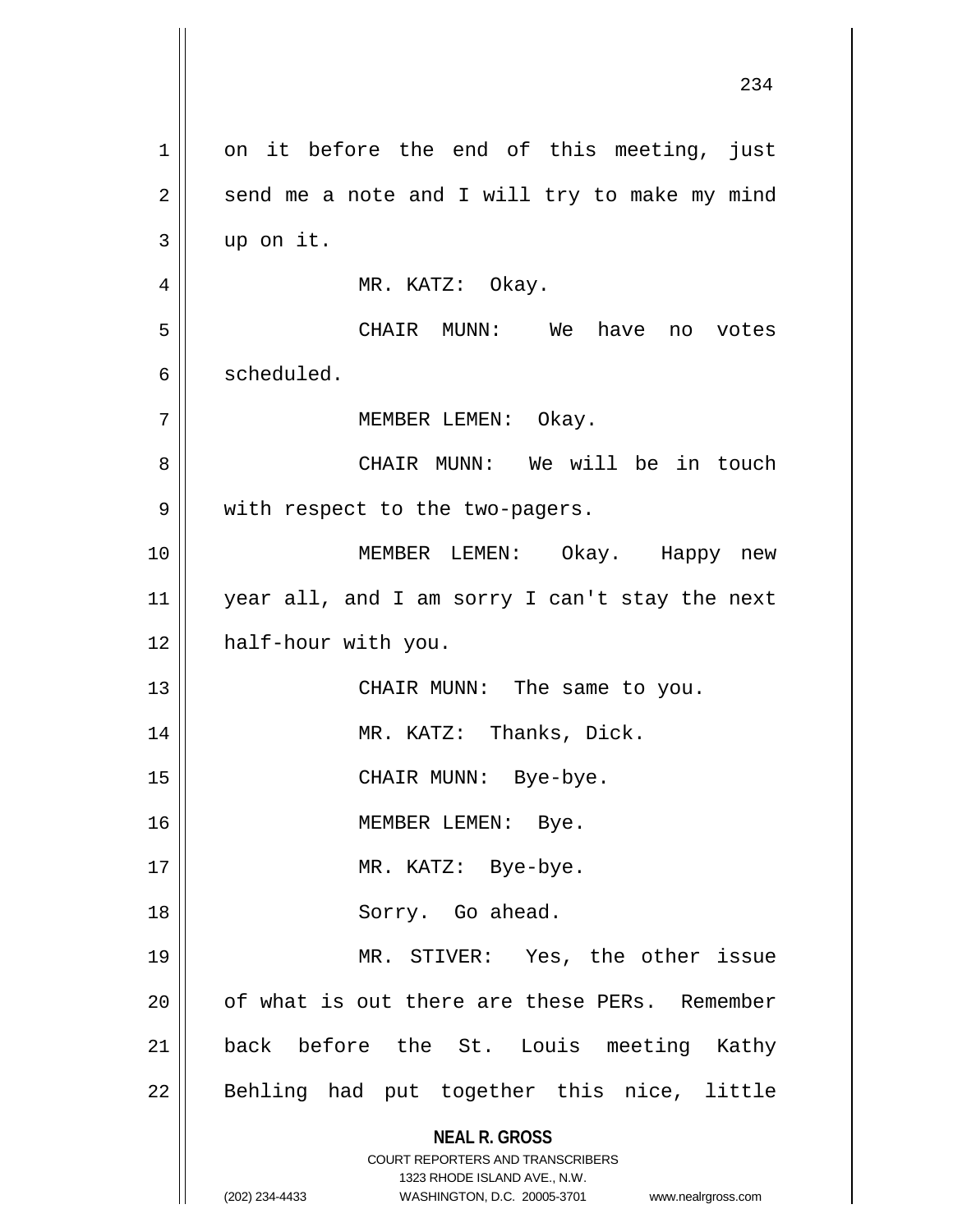1 || summary that had a few different tables, table 2 one being the PERs that had already been 3 || assigned, I believe of which there are 14. 4 Eleven of those have been started, and they  $5 \parallel$  are in various stages of completion. Three  $6$  || have not been started yet.

7 And there was also an additional 8 || 18 that she identified that had not yet been 9 || assigned. She went through a couple of days 10 || ago and updated that list and discovered there 11 were two more PERs which she added to this  $12 \parallel$  list.

13 || And looking last night, looking at 14 || this unassigned order of these documents, I 15 || found that essentially all of them are in that 16 unassigned queue. So, the system you put 17 | together seems to be working.

18 || However, there are two that --19 MR. HINNEFELD: Aren't there 20 probably? 21 || MR. STIVER: -- that we didn't

 $22$  | have findings.

## **NEAL R. GROSS**

COURT REPORTERS AND TRANSCRIBERS 1323 RHODE ISLAND AVE., N.W. (202) 234-4433 WASHINGTON, D.C. 20005-3701 www.nealrgross.com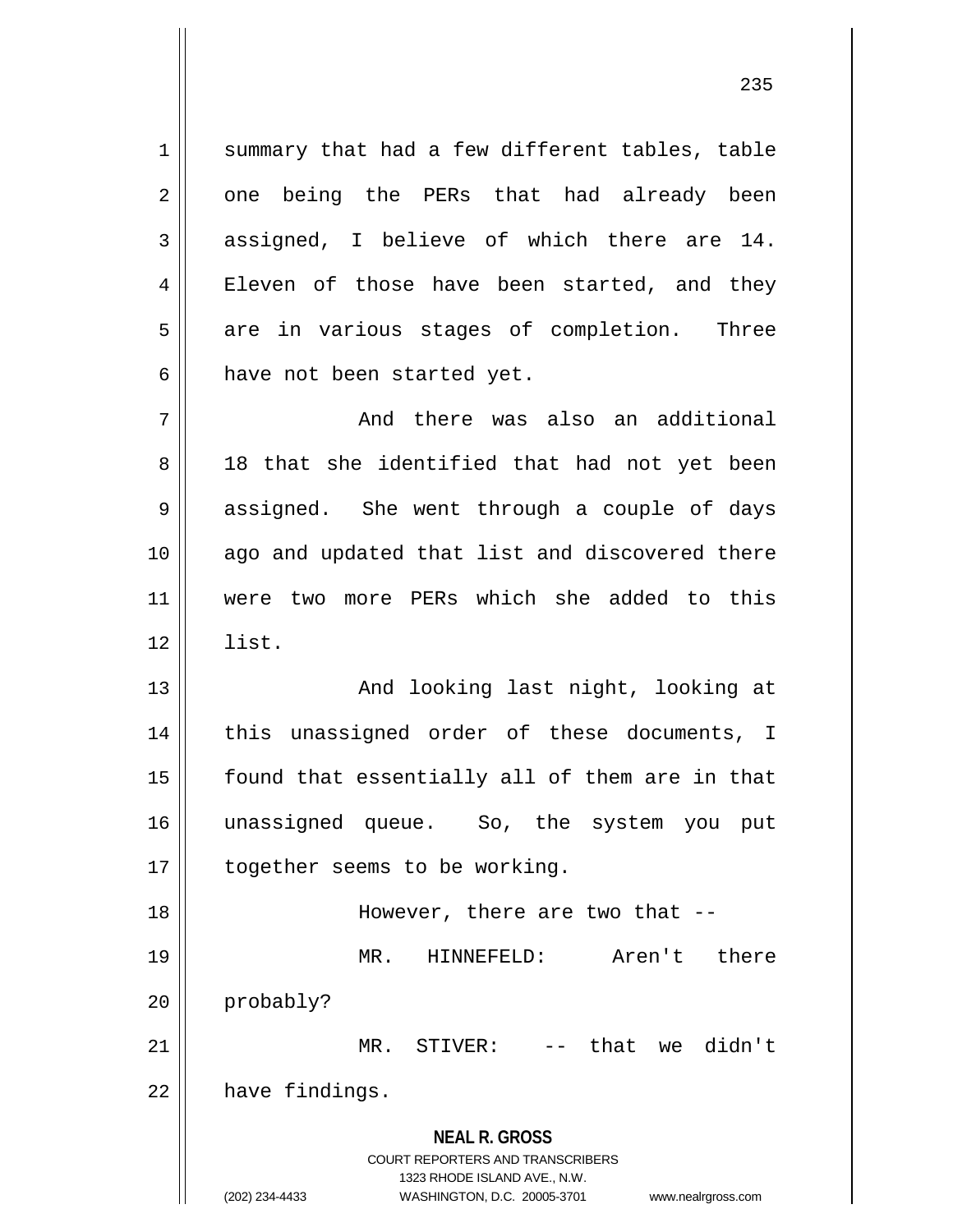|                | 236                                                                     |
|----------------|-------------------------------------------------------------------------|
| $\mathbf 1$    | MR. HINNEFELD: Are they there?                                          |
| $\overline{2}$ | MR. STIVER: They showed up in                                           |
| 3              | there, too.                                                             |
| 4              | MR. HINNEFELD: Oh.                                                      |
| 5              | MR. STIVER: At least the                                                |
| 6              | algorithm is working correctly.                                         |
| 7              | CHAIR MUNN: That's wonderful.                                           |
| 8              | MR. HINNEFELD: At least it was                                          |
| 9              | up-to-date when those two were --                                       |
| 10             | CHAIR MUNN: Yes.                                                        |
| 11             | MR. STIVER: So, Kathy, we                                               |
| 12             | probably could have saved her a day's work by                           |
| 13             | having her look at this.                                                |
| 14             | CHAIR MUNN: That is marvelous to                                        |
| 15             | hear that they are so current.                                          |
| 16             | MR. STIVER: Yes. And so, we have                                        |
| 17             | gone through and kind of summarized where we                            |
| 18             | were on the 14. Eleven of them are in stages                            |
| 19             | of development. Seven of them are awaiting                              |
| 20             | action by NIOSH. And then, beyond that, they                            |
| 21             | will have to go to the Board for discussion.                            |
| 22             | But, of these other 20 that are                                         |
|                | <b>NEAL R. GROSS</b>                                                    |
|                | <b>COURT REPORTERS AND TRANSCRIBERS</b><br>1323 RHODE ISLAND AVE., N.W. |
|                | (202) 234-4433<br>WASHINGTON, D.C. 20005-3701<br>www.nealrgross.com     |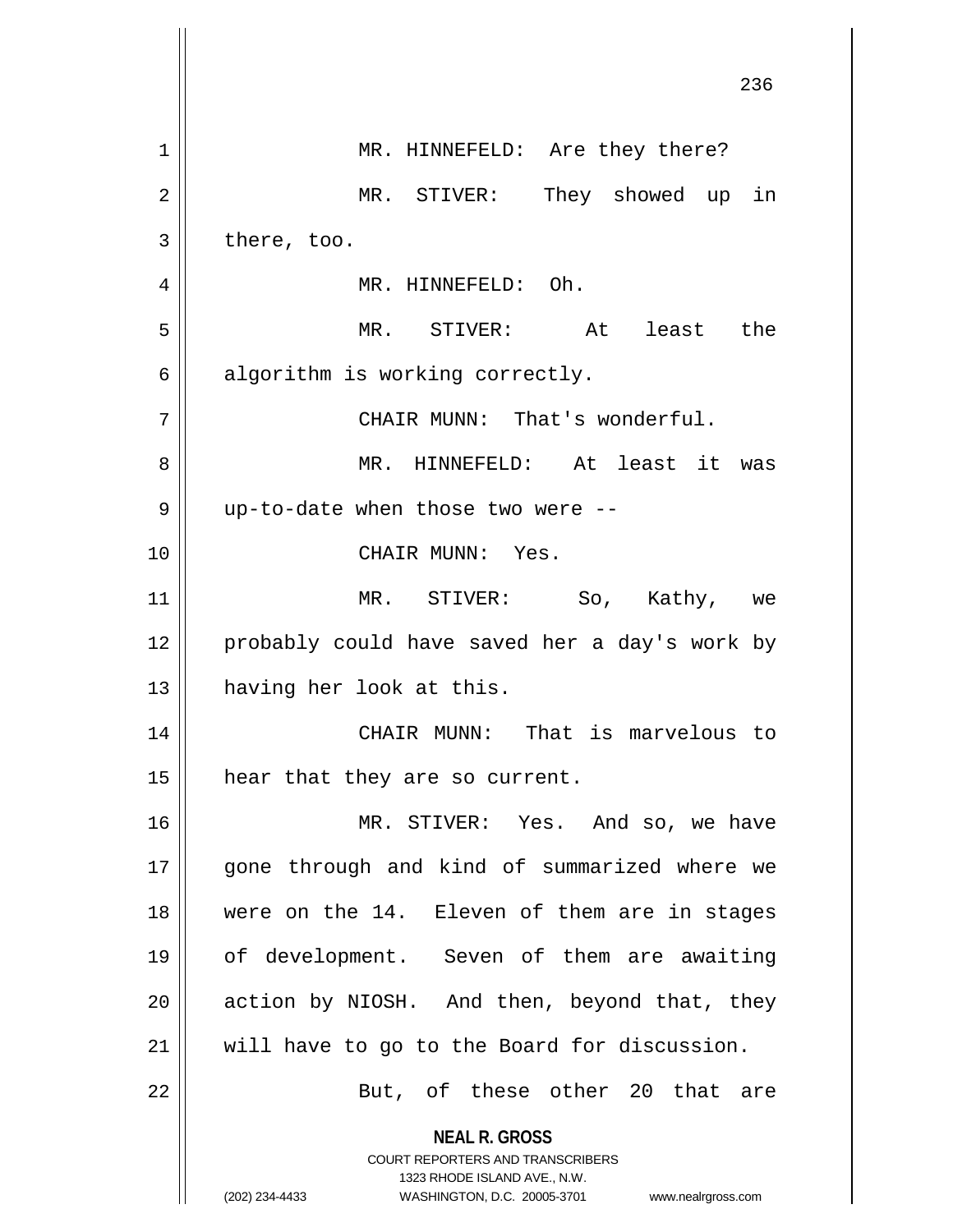1 | remaining, Kathy, if you have seen them, and  $2 \parallel$  take a look at the list there, this is the 3 table two. She has them grouped, first, by  $4 \parallel$  the number of claimants. There is a kind of 5 | binary assignment by classification, if you 6 || will. One is the number of potentially  $7 \parallel$  affected claimants, and the other is the 8 difficulty of the science that was involved in 9 || developing the change. Of course, this is 10 reflected in the cost estimate for reviewing  $11$  | these things. 12 || So, before we go on further than 13  $\parallel$  that, I want to go to this next -- there's 14 four different subtests that we look at in 15 doing these PER reviews. The last one is  $16$  really, again, that set of representative dose 17 || reconstructions that have been done under the 18 revised procedure and really doing the 19 evaluation representation, were the agreed-20 upon changes actually followed in any dose 21 | reconstructions. 22 || As I understand it, there's only

> **NEAL R. GROSS** COURT REPORTERS AND TRANSCRIBERS

> > 1323 RHODE ISLAND AVE., N.W.

(202) 234-4433 WASHINGTON, D.C. 20005-3701 www.nealrgross.com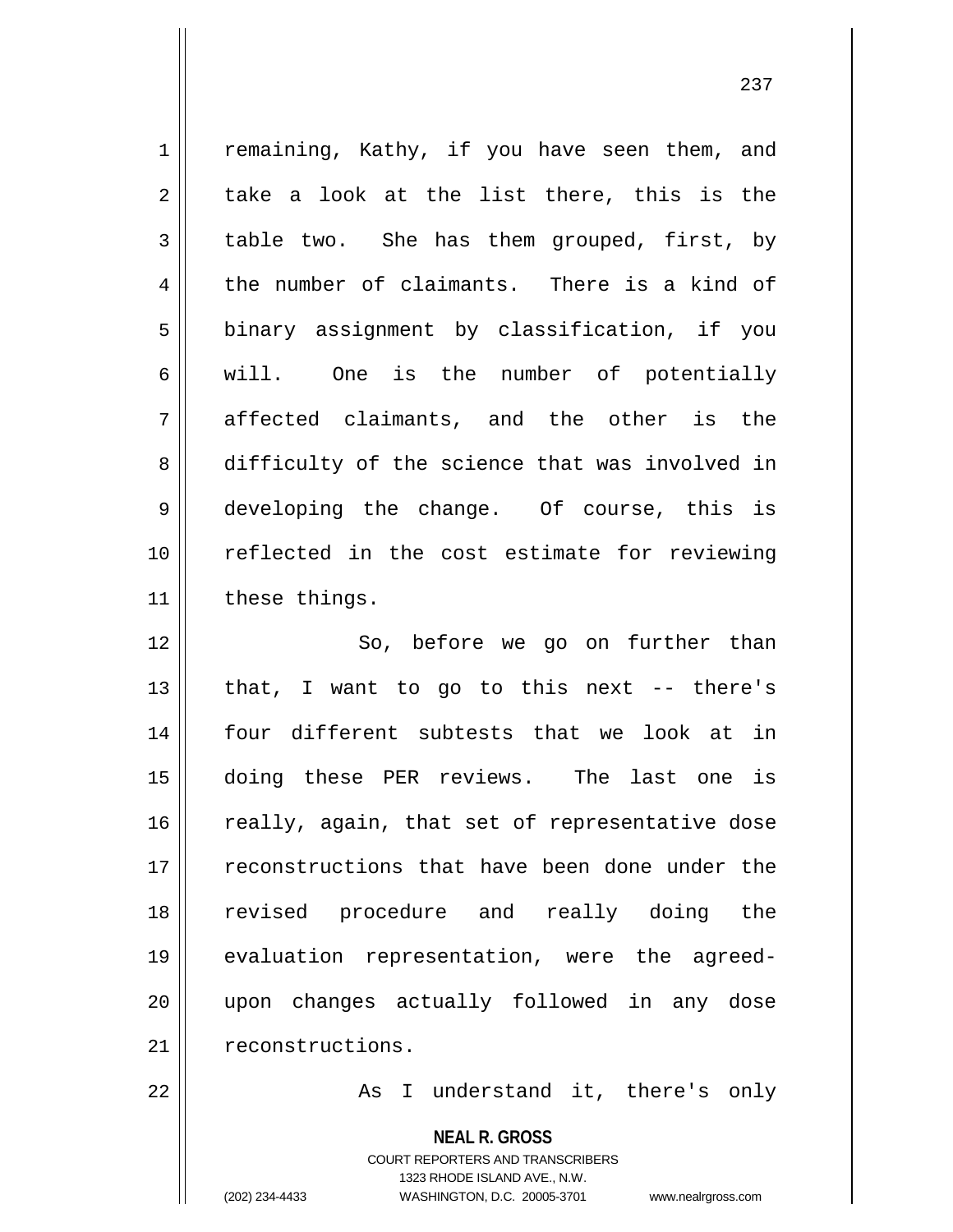**NEAL R. GROSS** COURT REPORTERS AND TRANSCRIBERS 1323 RHODE ISLAND AVE., N.W. (202) 234-4433 WASHINGTON, D.C. 20005-3701 www.nealrgross.com  $1 \parallel$  the PER 12 cases assigned or 10 cases. They  $2 \parallel$  hit various aspects of the selection process. 3 As of September, those cases have not yet 4 | been posted. And I was wondering if that was  $5 \parallel$  on the way to being posted? 6 MR. HINNEFELD: Meaning the 7 identity of the 10? 8 MR. STIVER: Just basically taking  $9 \parallel$  the administrative case files and putting them 10 || out there. 11 MR. KATZ: We talked about this at 12 || the Dose Reconstruction Subcommittee meeting. 13 || I mean, because I had assumed you had already 14 || gotten started on that at that point, and you 15 folks made the comment that they had been 16 posted. 17 || We talked at that meeting about --18 I mean, if there is something you need to get 19 from Brant to go forward, you need to, but you 20  $\parallel$  were going to do that based on  $-$ 21 || MR. STIVER: Yes, I just wanted to  $22$  || make a reminder that we have not yet  $-$  they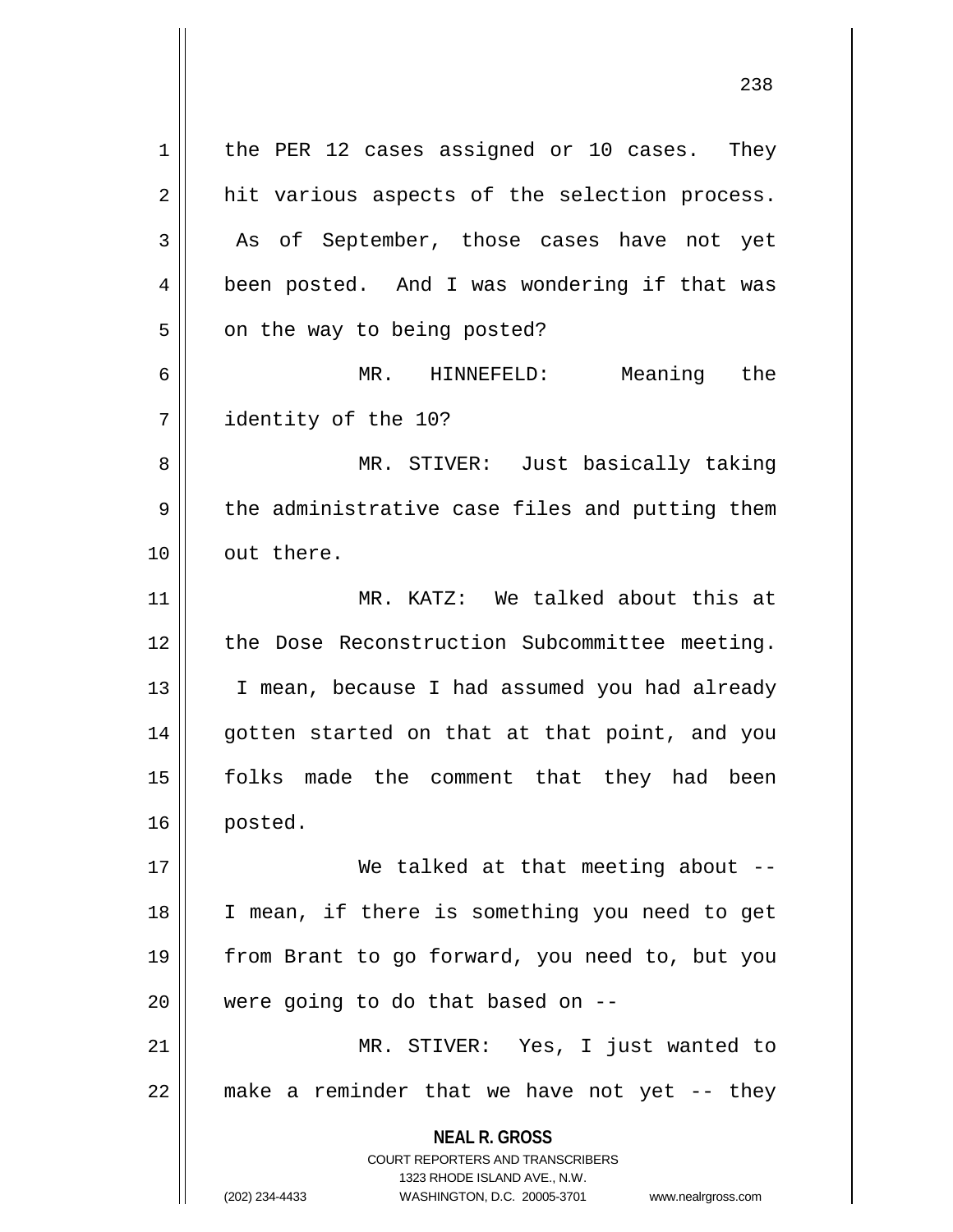$1 \parallel$  are still not out there.

| 2  | MR. KATZ: Okay. So, you just                                                                                                                                           |
|----|------------------------------------------------------------------------------------------------------------------------------------------------------------------------|
| 3  | need to get on the line with Brant and get                                                                                                                             |
| 4  | that solved, whatever that is.                                                                                                                                         |
| 5  | MR. STIVER: Yes.                                                                                                                                                       |
| 6  | MR. KATZ: It doesn't need to                                                                                                                                           |
| 7  | await any action by any Subcommittee or Work                                                                                                                           |
| 8  | Group.                                                                                                                                                                 |
| 9  | MR. STIVER: Okay.                                                                                                                                                      |
| 10 | MR. KATZ: I don't understand why                                                                                                                                       |
| 11 | it has taken all this time to pick up the                                                                                                                              |
| 12 | cases and work them.                                                                                                                                                   |
| 13 | CHAIR MUNN: An easy connection,                                                                                                                                        |
| 14 | yes. We don't need to be an obstacle here --                                                                                                                           |
| 15 | MR. STIVER: Absolutely not.                                                                                                                                            |
| 16 | CHAIR MUNN: -- moving forward.                                                                                                                                         |
| 17 | MR. STIVER: But the other issue I                                                                                                                                      |
| 18 | have been thinking about is -- and we haven't                                                                                                                          |
| 19 | really thought about this too much; maybe                                                                                                                              |
| 20 | this is more of an issue to bring up in the                                                                                                                            |
| 21 | Dose Reconstruction Subcommittee, but how to                                                                                                                           |
| 22 | go about evaluating these cases. In my mind,                                                                                                                           |
|    | <b>NEAL R. GROSS</b><br><b>COURT REPORTERS AND TRANSCRIBERS</b><br>1323 RHODE ISLAND AVE., N.W.<br>(202) 234-4433<br>WASHINGTON, D.C. 20005-3701<br>www.nealrgross.com |

<sup>(202) 234-4433</sup> WASHINGTON, D.C. 20005-3701 www.nealrgross.com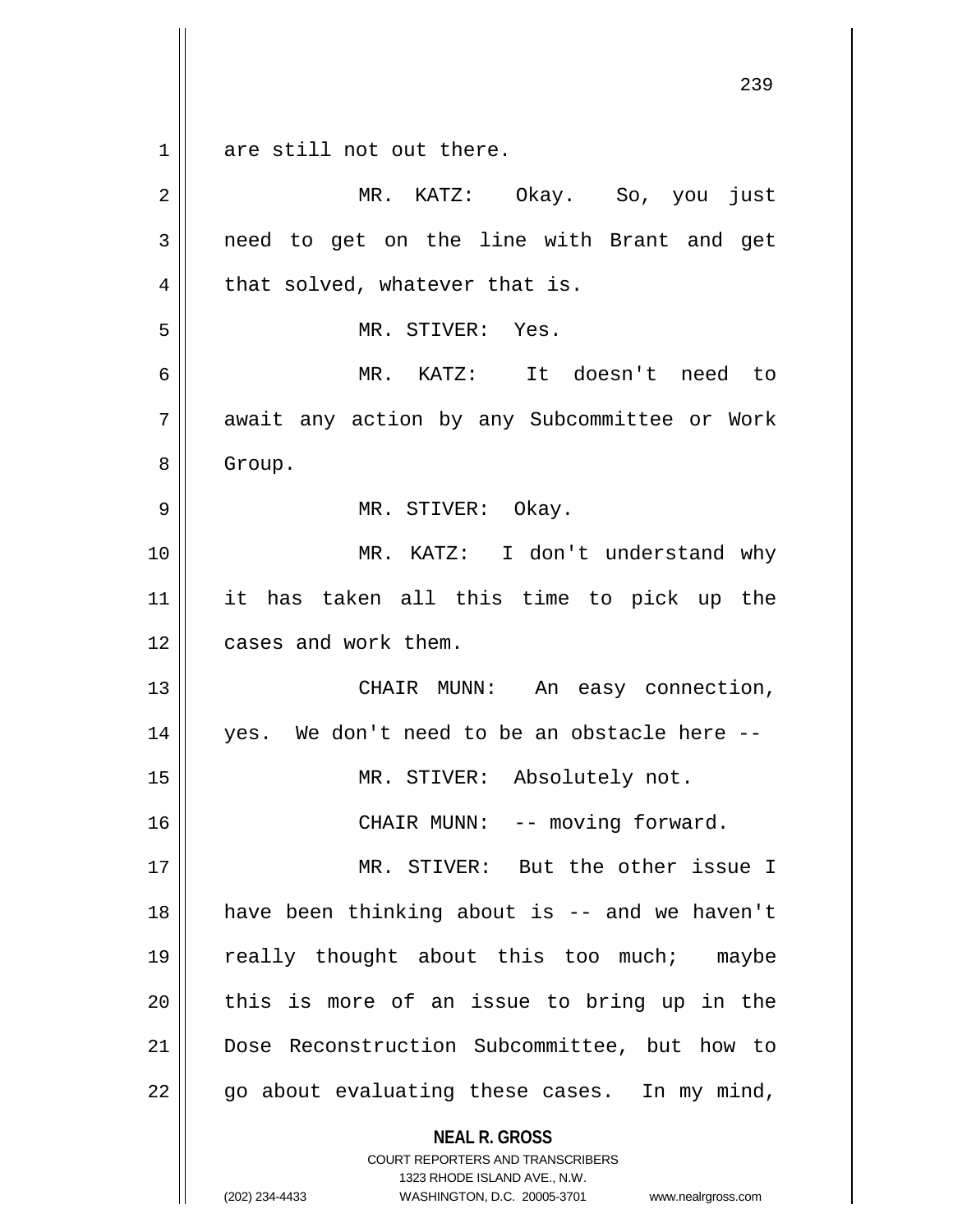1 | it seems that you are really looking at kind  $2 \parallel$  of a focused metric here. You are taking a 3 || look at how was the case done before the 4 | procedure was changed and looking at that. 5 || So, you are really just looking  $6 \parallel$  not at the broad spectrum of everything that 7 would go into a full dose reconstruction, but 8 cally what is the outcome of this particular 9 change in procedure. So, I see them as more 10 focused reviews that could be expedited in 11 comparison with a full dose reconstruction. 12 Because of that, I think they  $13$  should be tracked separately, either within 14 | the Board review system or within a matrix and 15 || the Subcommittee. Keep them separate from 16 those other cases and really track them 17 differently. 18 I was a little concerned about the 19 database that we have here. But, after seeing 20  $\parallel$  the improvements that have been made, I think 21 we can link PDFs and transfer findings, and I  $22$  | think it is a very good tool.

> **NEAL R. GROSS** COURT REPORTERS AND TRANSCRIBERS 1323 RHODE ISLAND AVE., N.W. (202) 234-4433 WASHINGTON, D.C. 20005-3701 www.nealrgross.com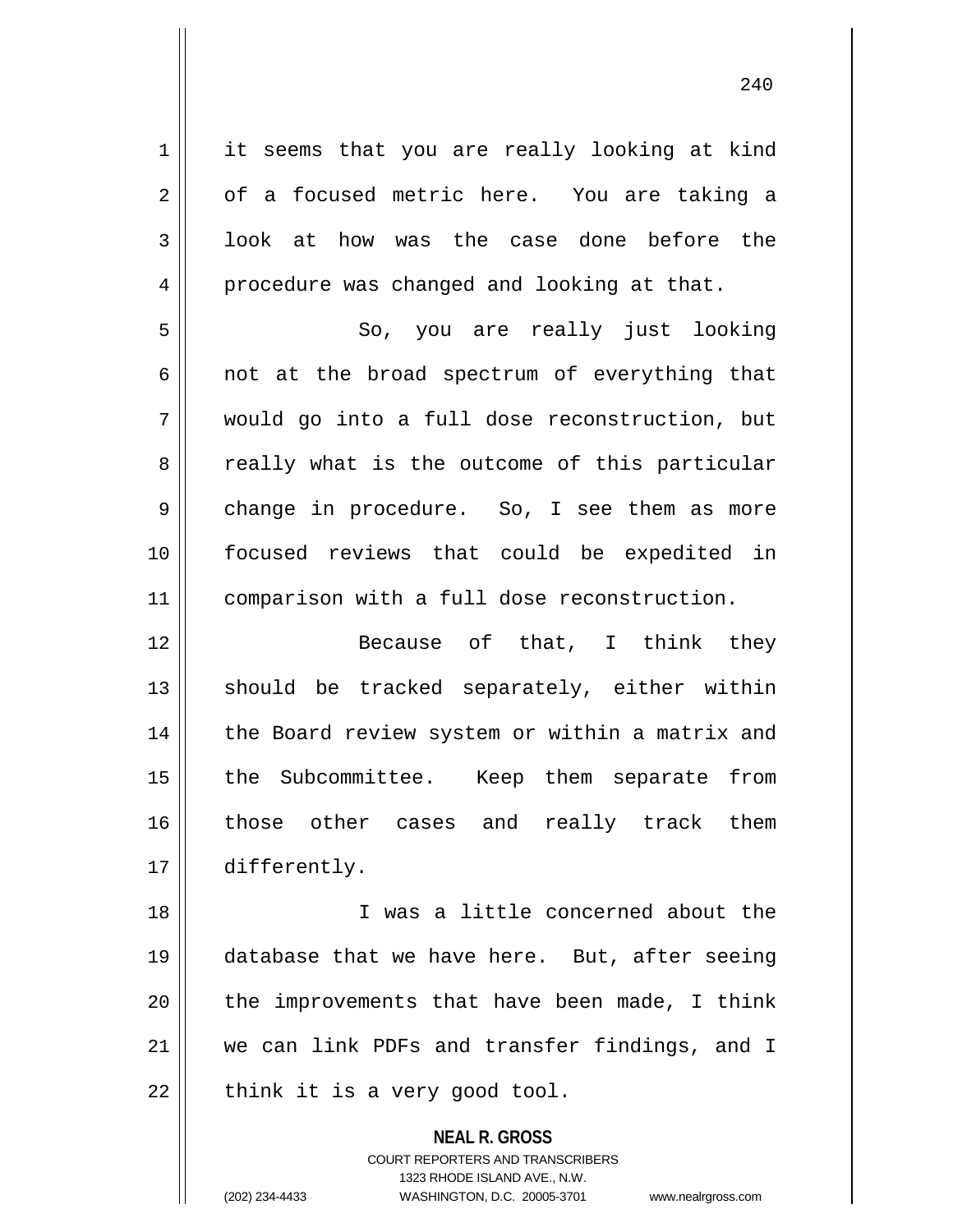**NEAL R. GROSS** COURT REPORTERS AND TRANSCRIBERS 1323 RHODE ISLAND AVE., N.W. (202) 234-4433 WASHINGTON, D.C. 20005-3701 www.nealrgross.com 1 || T am not sure if David Richardson, 2 || becoming the new Chair of that Committee, is  $3 \parallel$  even aware of what is needed at this point. I 4 || know, as Mark has been kind of been pulled 5 more and more into his Chemical Review Board 6 work, he has been less and less involved. And  $7 \parallel$  so, I think that is something that maybe SC&A 8 | or this group could get together with David  $9 \parallel$  and kind of brief him on where we stand on  $10$  | this and what the issues are, and how we feel 11 | that should be handled. 12 MR. KATZ: Let me explain 13 || something because you may have missed it 14 because John has been in here for this whole 15 | evolution, John Mauro. 16 DR. MAURO: I am here and I am 17 listening. 18 || MR. KATZ: Okay. 19 || DR. MAURO: Keep going, Ted. 20 MR. KATZ: John Stiver hasn't been 21 here for all of it. 22 || So, the process is really the DR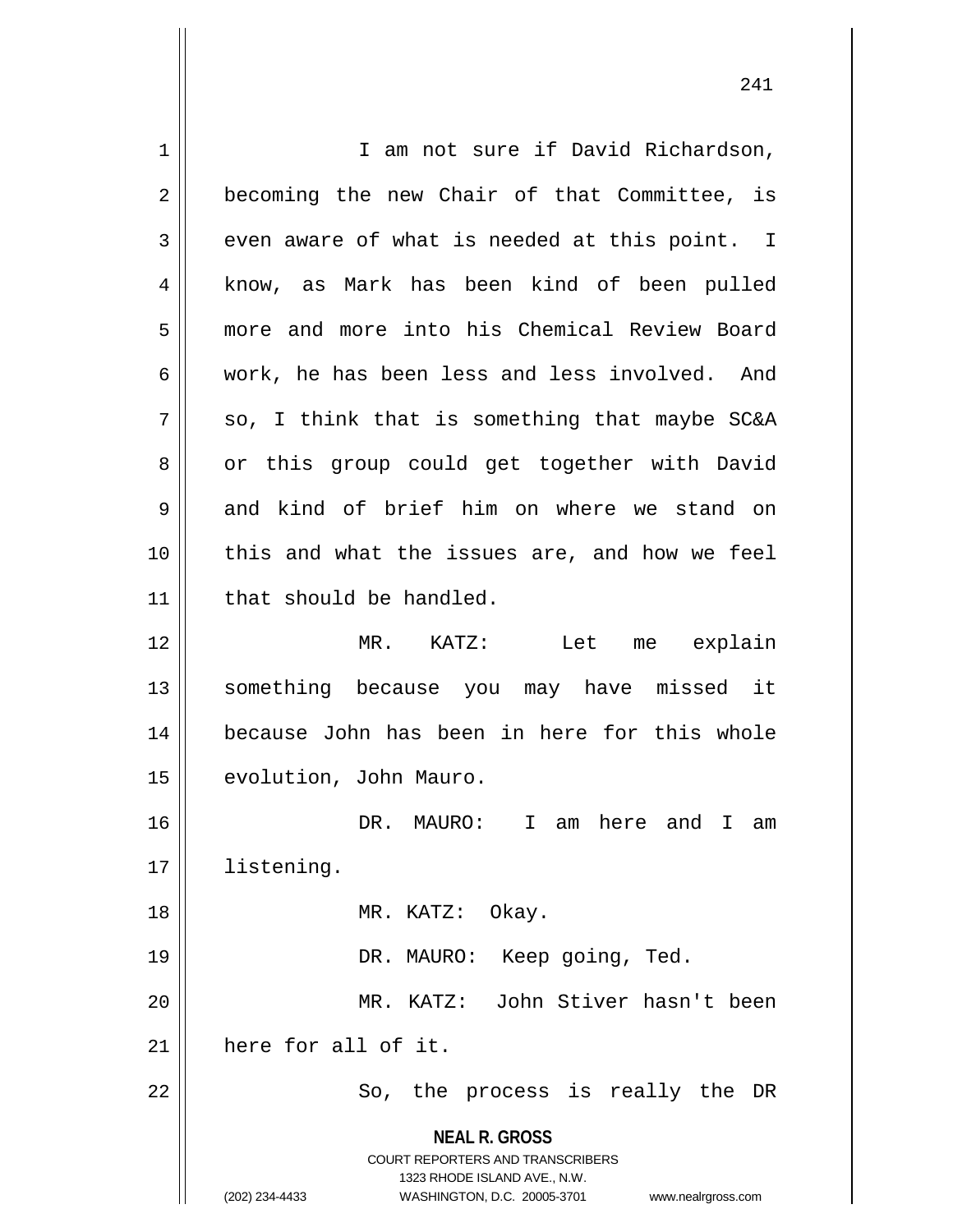**NEAL R. GROSS** COURT REPORTERS AND TRANSCRIBERS 1323 RHODE ISLAND AVE., N.W. (202) 234-4433 WASHINGTON, D.C. 20005-3701 www.nealrgross.com  $1 \parallel$  Subcommittee, all they do is select the cases. 2 || That is their whole involvement in this.  $3 \parallel$  They are not involved in the review of the  $4 \parallel$  cases after. The cases come back, actually, 5 to this Subcommittee for consideration about  $6 \parallel$  the implementation questions. So, really,  $7$  | they have a very small, limited, and sort of 8 mechanical role of doing the selection of the 9 cases once this Subcommittee assigns a PER to 10 have its cases reviewed. 11 || MR. STIVER: Okay. Although 12 during the DR Subcommittee meetings we go  $13$  | through those findings. 14 MR. KATZ: But not for PERs. That 15 is what I am saying. The Dose Reconstruction 16 || Subcommittee is not going to be evaluating the 17 || cases that are PER reviews. 18 MR. STIVER: Okay. Well, see, 19 || this is the thing I am not really 100 percent  $20$  || sure on. 21 MR. KATZ: Yes. 22 || MR. STIVER: And so, that is the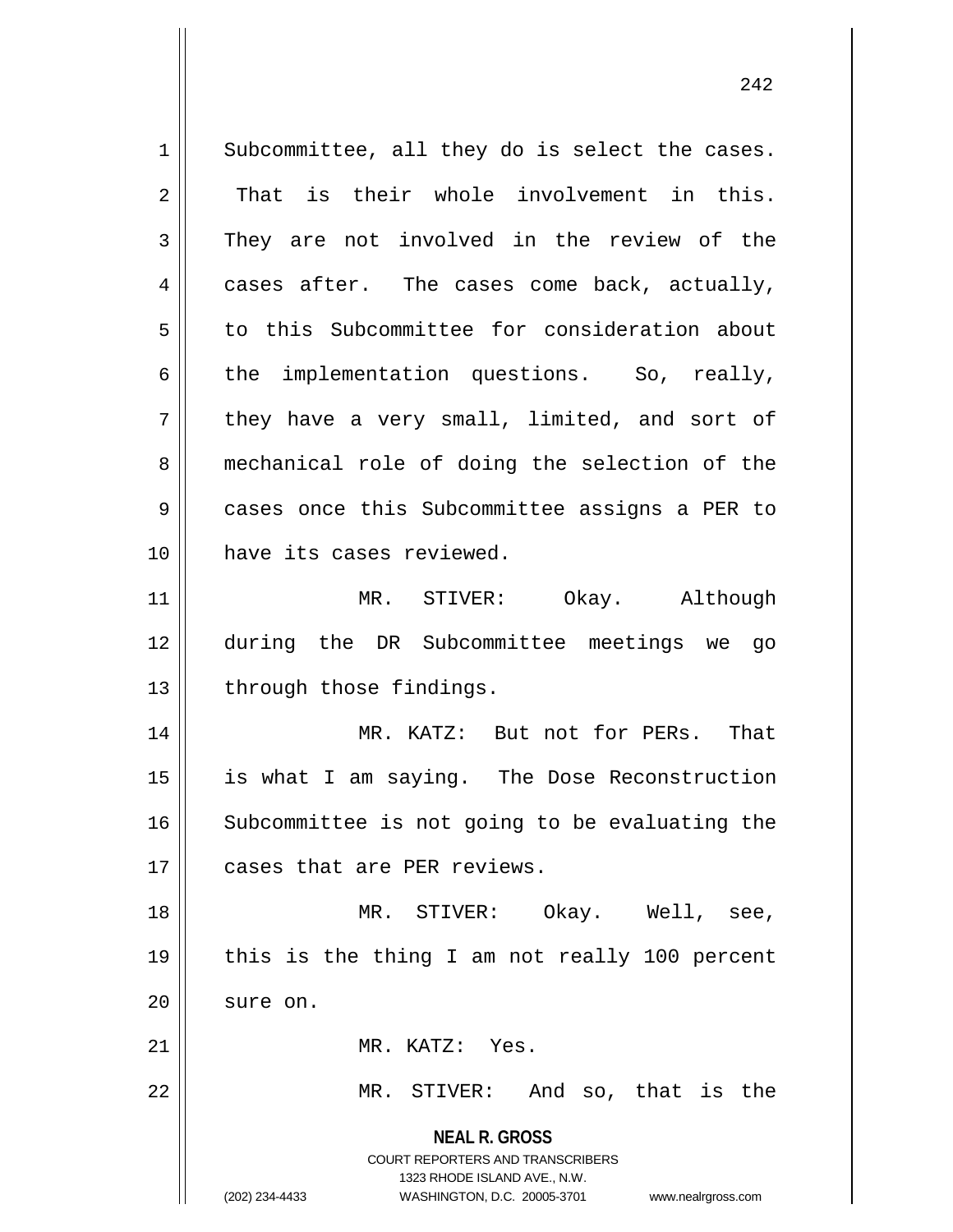| $\mathbf 1$    | kind of feedback I am interested in getting.                                                        |
|----------------|-----------------------------------------------------------------------------------------------------|
| $\overline{2}$ | CHAIR MUNN: Yes.                                                                                    |
| 3              | MR. KATZ: Yes.                                                                                      |
| 4              | DR. MAURO: This is John.                                                                            |
| 5              | Ted, yes, one of the things I                                                                       |
| 6              | didn't do is get into this level of detail on                                                       |
| 7              | this particular matter with John.                                                                   |
| 8              | MR. KATZ: Sure.                                                                                     |
| 9              | DR. MAURO: You're right. I                                                                          |
| 10             | think, John, you came to the same place I did,                                                      |
| 11             | but we didn't really have a chance to talk                                                          |
| 12             | about it. I think these cases and each PER,                                                         |
| 13             | not only the PER, the one, two, three steps,                                                        |
| 14             | the first three steps that we completed be                                                          |
| 15             | tracked as part of the Procedures                                                                   |
| 16             | Subcommittee, but also the findings related                                                         |
| 17             | to, once we do do a review of the cases                                                             |
| 18             | associated and track them here.                                                                     |
| 19             | But the very important point that                                                                   |
| 20             | you just brought out is all we do is track                                                          |
| 21             | that aspect of that DR that pertains to the                                                         |
| 22             | PER issue at play. And so, you're right, it                                                         |
|                | <b>NEAL R. GROSS</b>                                                                                |
|                | COURT REPORTERS AND TRANSCRIBERS                                                                    |
|                | 1323 RHODE ISLAND AVE., N.W.<br>(202) 234-4433<br>WASHINGTON, D.C. 20005-3701<br>www.nealrgross.com |
|                |                                                                                                     |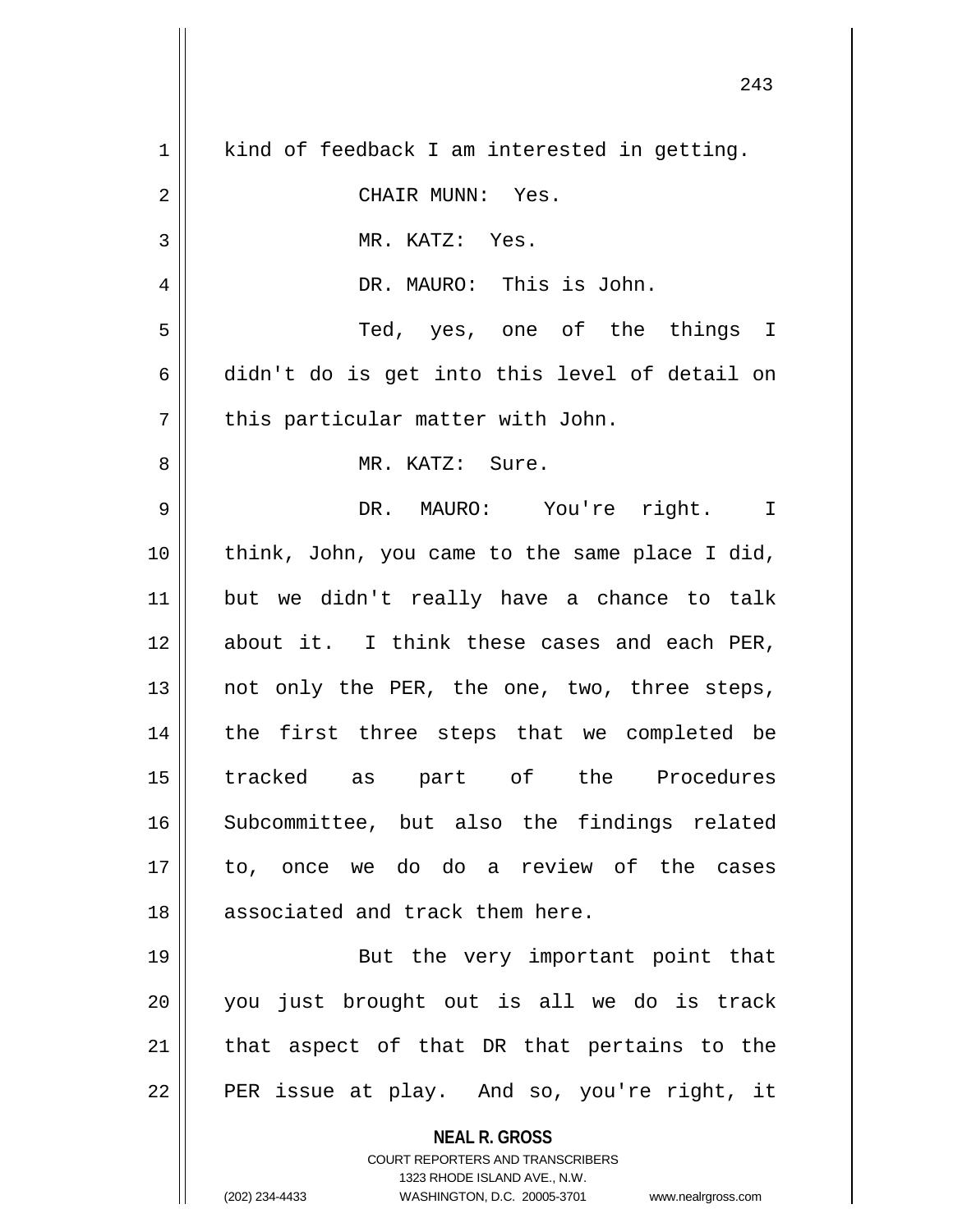$1 \parallel$  would be a focused review.

| $\overline{2}$ | Because, very often, a lot of                  |
|----------------|------------------------------------------------|
| 3              | these redone cases under a PER may very well   |
| 4              | reflect many different adjustments made to the |
| 5              | dose reconstruction. My understanding from     |
| 6              | the last time we talked about it is this       |
| 7              | Subcommittee would only track those issues     |
| 8              | that are related to the PER itself.            |
| 9              | MR. STIVER: Yes, that is exactly               |
| 10             | how I see it unfolding as well.                |
| 11             | DR. MAURO: Yes. Okay.                          |
| 12             | MR. KATZ: What I have been                     |
| 13             | assuming all along is at the end of that       |
| 14             | process where you have reviewed the 10 cases,  |
| 15             | for example, of PER-12, you will have reviewed |
| 16             | those 10 cases. At the end of that review      |
| 17             | that you do, as opposed to the way you do DR   |
| 18             | reviews where you report out each DR case and  |
| 19             | you have a couple of Board Members with you    |
| 20             | and that whole process, you will have reviewed |
| 21             | 10 cases and you will produce one report that  |
| 22             | will basically explain here's what you found   |

**NEAL R. GROSS**

COURT REPORTERS AND TRANSCRIBERS 1323 RHODE ISLAND AVE., N.W. (202) 234-4433 WASHINGTON, D.C. 20005-3701 www.nealrgross.com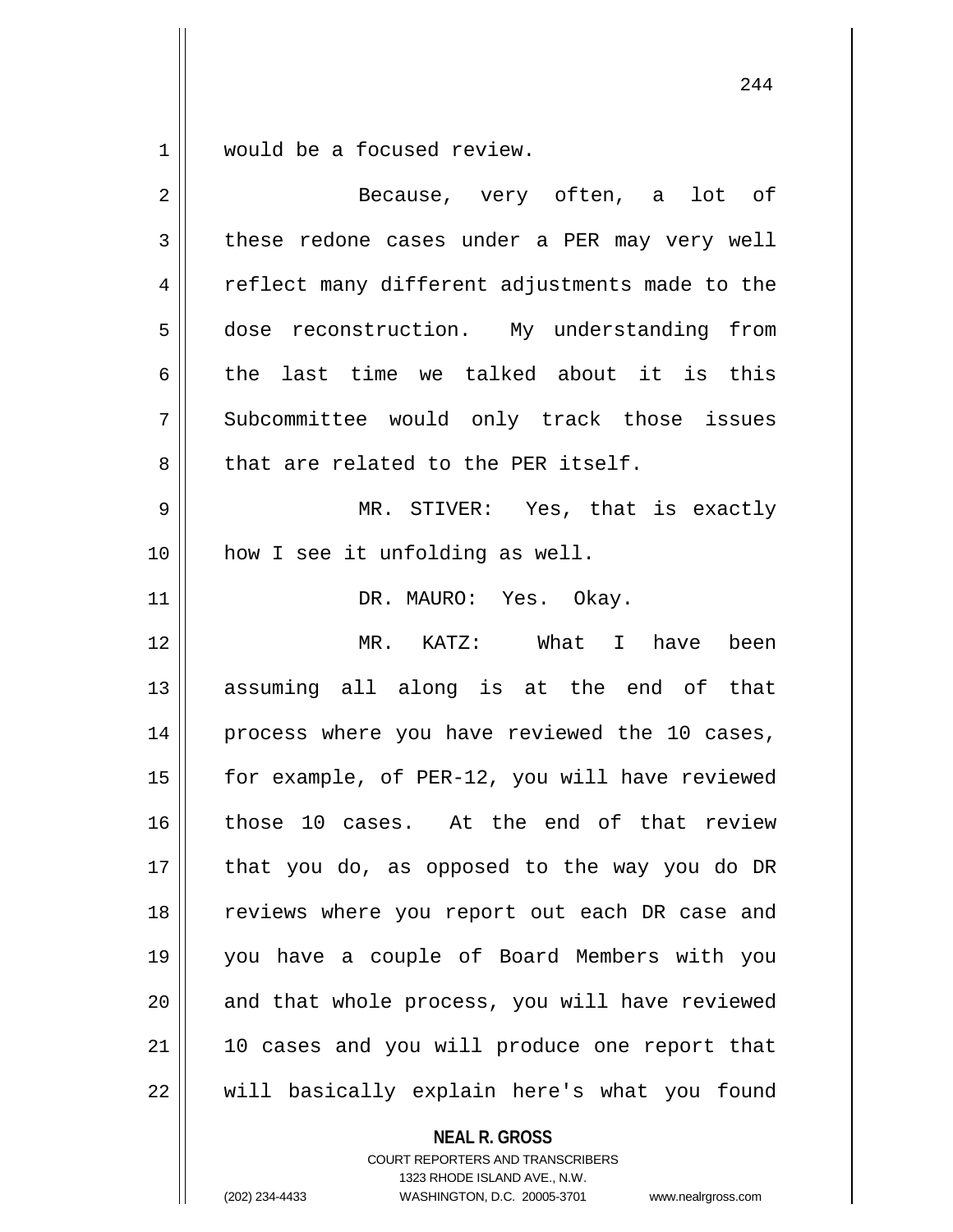**NEAL R. GROSS** 1 about implementation. Yes, I mean, there will  $2 \parallel$  be, of course, details that may be of  $3 \parallel$  relevance in individual cases, but it will be  $4 \parallel$  a report on the whole. 5 MR. STIVER: And that is exactly  $6 \parallel$  how I envision the whole thing taking place. 7 MR. KATZ: Yes. 8 MR. MARSCHKE: Well, what we can 9 do is, for example, if you look at PER-12, 10 || right now we have one finding in PER-12. 11 After you do your case review, we may have a 12 half dozen more findings. We can just go in 13 and add those findings to this PER and 14 basically use this database. The way it is  $15$  set up now, I think it should be relatively  $16$  easy to use this to do that. 17 MR. KATZ: Yes. 18 MR. MARSCHKE: So, in a sense, 19 this Subcommittee is the one that is going to 20 be looking at it. We are already familiar 21 with the database. So, it should flow  $22$  | naturally.

> COURT REPORTERS AND TRANSCRIBERS 1323 RHODE ISLAND AVE., N.W.

(202) 234-4433 WASHINGTON, D.C. 20005-3701 www.nealrgross.com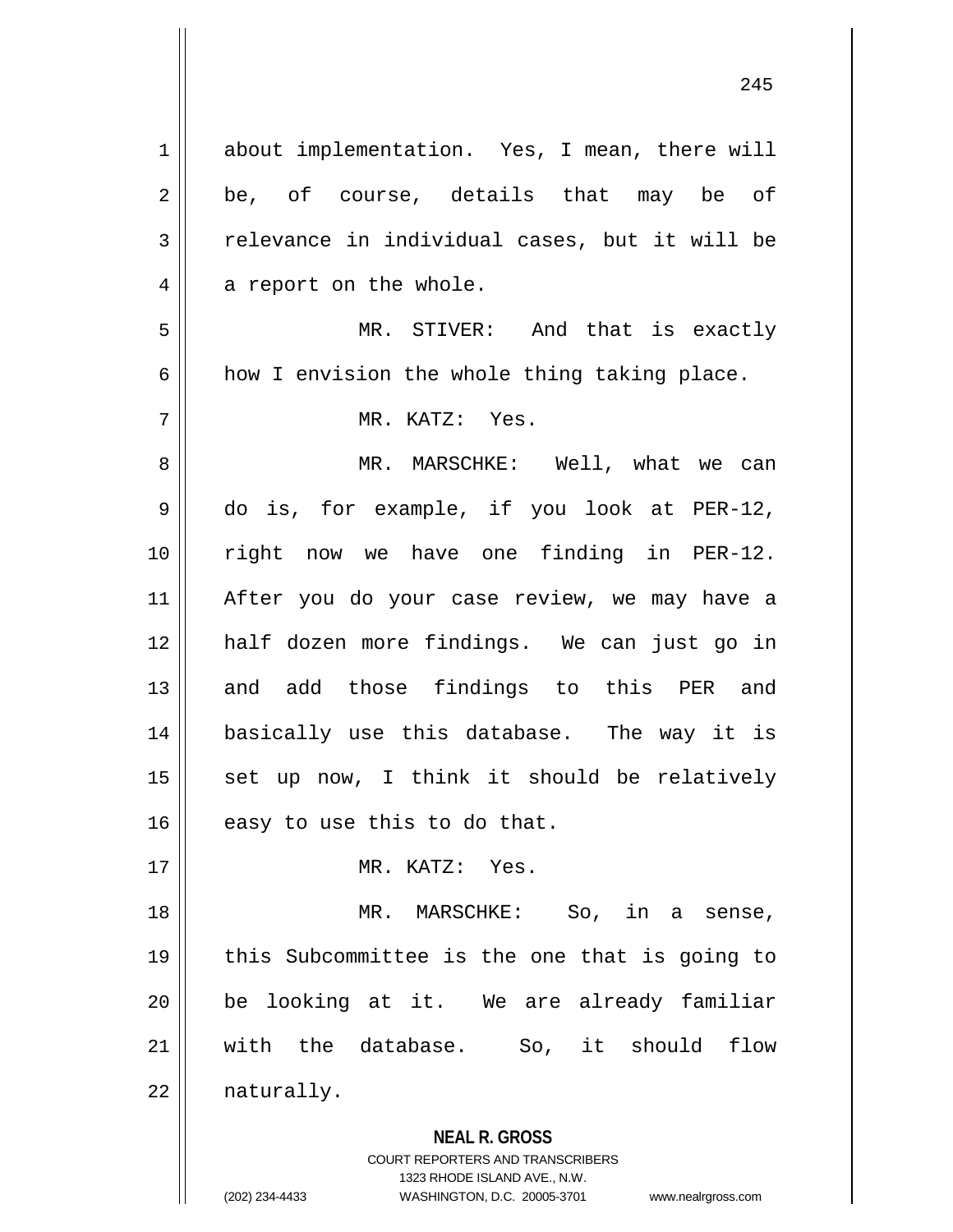**NEAL R. GROSS** COURT REPORTERS AND TRANSCRIBERS 1323 RHODE ISLAND AVE., N.W. (202) 234-4433 WASHINGTON, D.C. 20005-3701 www.nealrgross.com 1 | MR. STIVER: We need to keep in  $2 \parallel$  mind here that there is a subtle difference. 3 I mean, if a finding was uncovered during the 4 || review of the procedure, it doesn't 5 || necessarily reflect how well that procedure 6 || was implemented. They are really going to be 7 || kind of separate. 8 || MR. MARSCHKE: It is going to be a 9 || finding. Now you will have, instead of having 10 || one finding, you will have several findings,  $11$  | but they will still be --12 MR. STIVER: We need to make sure 13 || that everybody understands that there is a 14 differential between those. Maybe there  $15$  should be  $-$ 16 MR. KATZ: Code them as 17 | implementation findings or whatever, but --18 MR. STIVER: They just need to be 19 tracked. 20 || MEMBER ZIEMER: Well, for example, 21 || take high-fired plutonium as an issue, and  $22$  | there was a finding that drove that. Now when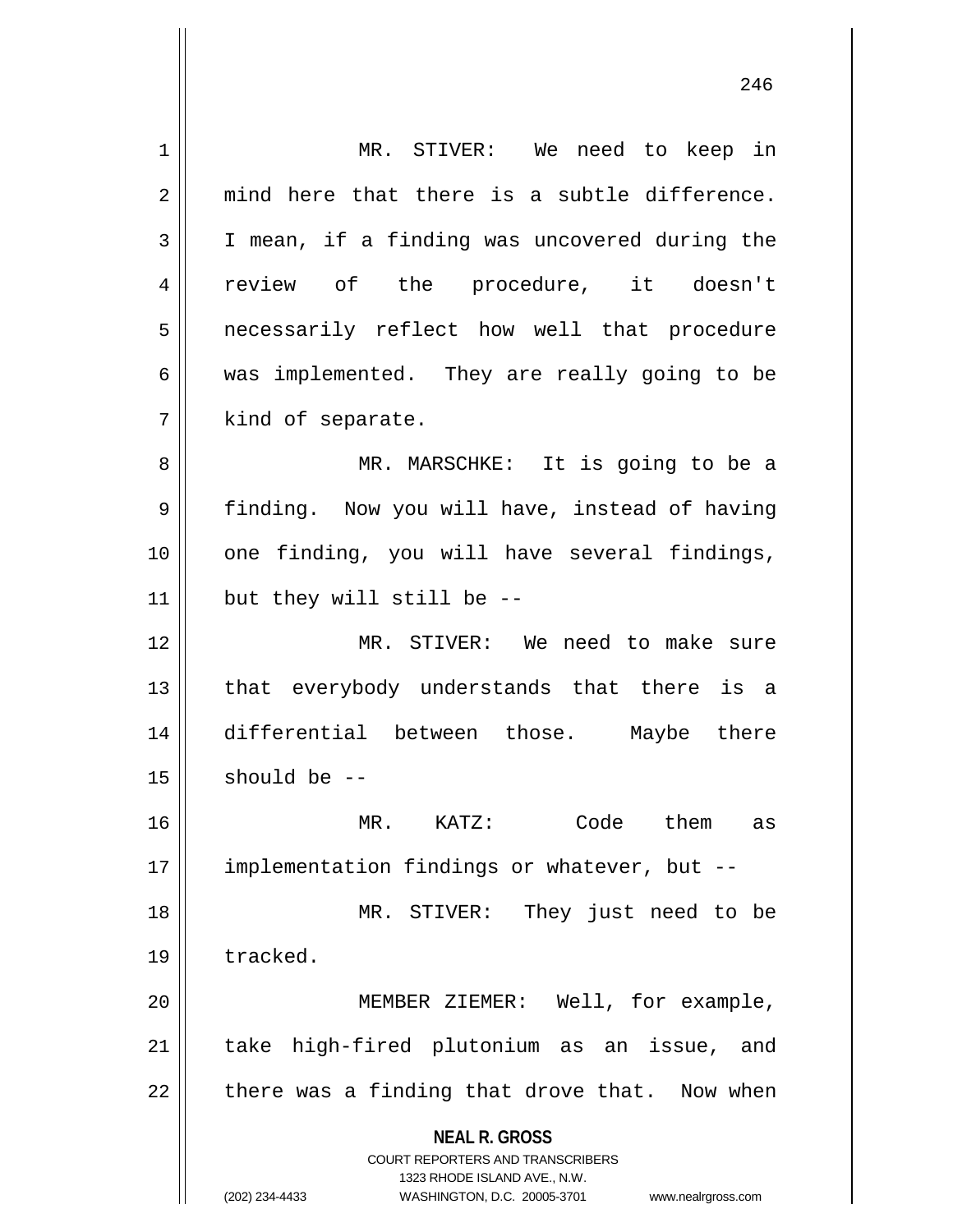1 || NIOSH goes back and does the PER process, Stu,  $2 \parallel$  on a given dose reconstruction, do they simply  $3 \parallel$  take the previous one and recalculate with the 4 || new solubility value in the system? Or is the 5 dose fully reconstructed from start to finish?  $6 \parallel$  Do you know what I am asking? 7 MR. HINNEFELD: Yes. The dose is 8 completely recalculated with current

11 || MEMBER ZIEMER: Okay. Yes, some 12 || other thing that changed. But these guys are  $13$  || only going to see, did they plug in the high-14 fired plutonium --

9 || techniques. For instance, if a case had been

 $10$  | done with TIB-2 -- that is not a good example.

15 || MR. HINNEFELD: That's right. 16 || **MEMBER ZIEMER:** -- solubility,  $17 \parallel$  right? 18 MR. STIVER: Already I can see a 19 || problem here. 20 MEMBER ZIEMER: Well, that is why 21 | I am asking the question.

22 MR. STIVER: Yes.

**NEAL R. GROSS** COURT REPORTERS AND TRANSCRIBERS 1323 RHODE ISLAND AVE., N.W. (202) 234-4433 WASHINGTON, D.C. 20005-3701 www.nealrgross.com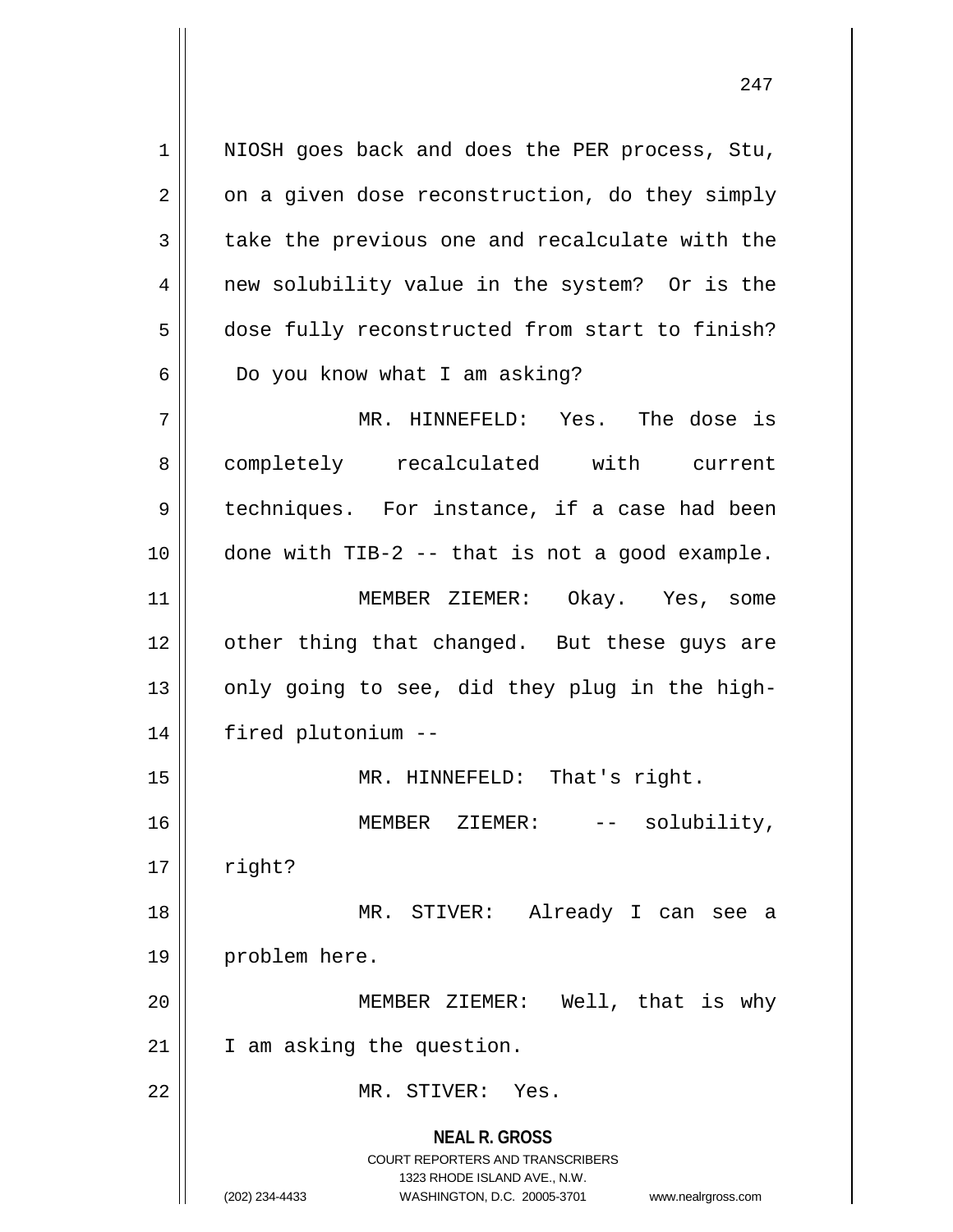**NEAL R. GROSS** COURT REPORTERS AND TRANSCRIBERS 1323 RHODE ISLAND AVE., N.W. (202) 234-4433 WASHINGTON, D.C. 20005-3701 www.nealrgross.com 1 MEMBER ZIEMER: Because they may 2 have a different workbook or something that  $3 \parallel$  they are using  $-$ 4 MR. STIVER: Yes. 5 MEMBER ZIEMER: -- for the other  $6 \parallel$  parts of it. 7 MR. STIVER: Yes. 8 MEMBER ZIEMER: But you have  $9 \parallel$  already addressed that in a different way? 10 MR. STIVER: Yes. These cases 11 have already been through our review cycle in  $12$  | a reasonable period of time. 13 MEMBER ZIEMER: Right. But when  $14$  | they redo it, they may be doing it differently  $15$  | than it was the first time around. 16 || MR. STIVER: So, that may confound  $17$  || our ability to do this in a very expedited  $-$ 18 MEMBER ZIEMER: I mean, what would 19 you look at -- say it was high-fired plutonium  $20$   $\vert$  -- because the changing critical item there is  $21$  | that solubility factor? 22 MR. STIVER: Well, you could look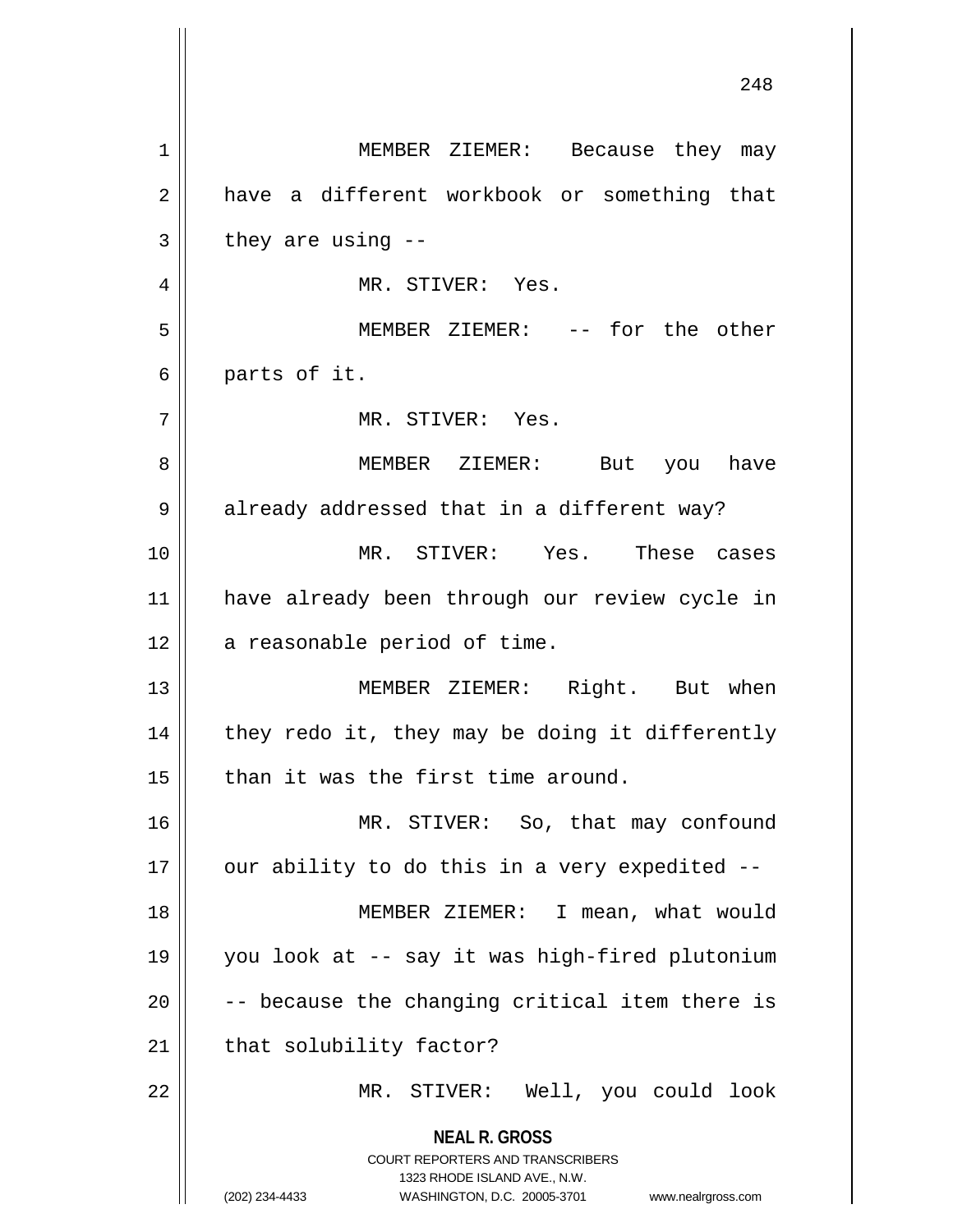**NEAL R. GROSS** COURT REPORTERS AND TRANSCRIBERS 1323 RHODE ISLAND AVE., N.W. 1 || at that particular component. Say it was done  $2 \parallel$  under maybe IREP, or whatever --3 || MEMBER ZIEMER: Right. 4 || MR. STIVER: -- that subcategory  $5 \parallel$  of  $-$ 6 MEMBER ZIEMER: Here's what the  $7 \parallel$  old IREP gave and  $-$ 8 MR. STIVER: Yes, we just look at  $9 \parallel$  that and we look at the new method of how that 10 was done, just compare the two. 11 MEMBER ZIEMER: And the thing you 12 won't know is whether or not, whatever the 13 || bottom line was, the change in the PoC was due 14 $\parallel$  entirely to that factor --15 MR. STIVER: Rarely would you have  $16$  | that luxury of being able to just --17 MEMBER ZIEMER: Because there are 18 || some other things that might have changed that 19 you aren't going to be looking at. 20 MR. KATZ: But it doesn't matter  $21$  really because that is not the bulk of the 22 | review.

(202) 234-4433 WASHINGTON, D.C. 20005-3701 www.nealrgross.com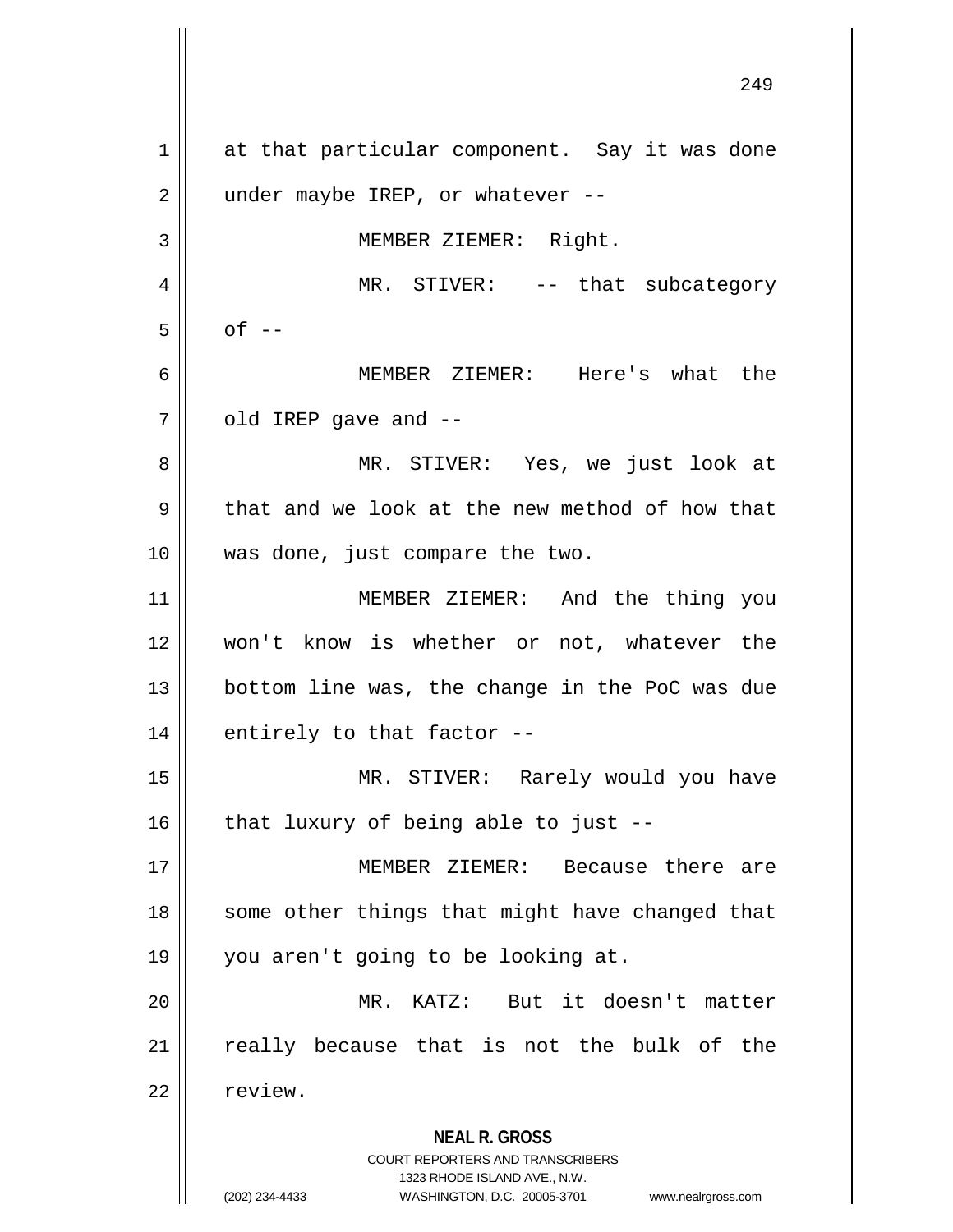**NEAL R. GROSS** COURT REPORTERS AND TRANSCRIBERS 1323 RHODE ISLAND AVE., N.W. (202) 234-4433 WASHINGTON, D.C. 20005-3701 www.nealrgross.com 1 MEMBER ZIEMER: What are they  $2 \parallel$  trying to report? What is it you are trying  $3 \parallel$  to achieve here? 4 MR. STIVER: We are going to be 5 able to see, what are the methods and the 6 corrective actions that have been implemented 7 || or recommended and put into the document? 8 Were they actually implemented in the tail-end  $9 \parallel$  of the dose reconstruction process. 10 MR. KATZ: Right. 11 || MR. STIVER: And that is really 12 || what we are concerned with. So, if we can 13 identify how that aspect with high-fired 14 || plutonium, the task was done, and just compare  $15$  | it to the new way. 16 MR. KATZ: Right. 17 || MR. STIVER: And then, we have got  $18$  || the differential. We have got that increment.  $19 \parallel$  Then, we can identify that. 20 MEMBER ZIEMER: But what are you 21 || going to report on the 10 cases, for example,  $22$  || that they were all done correctly on that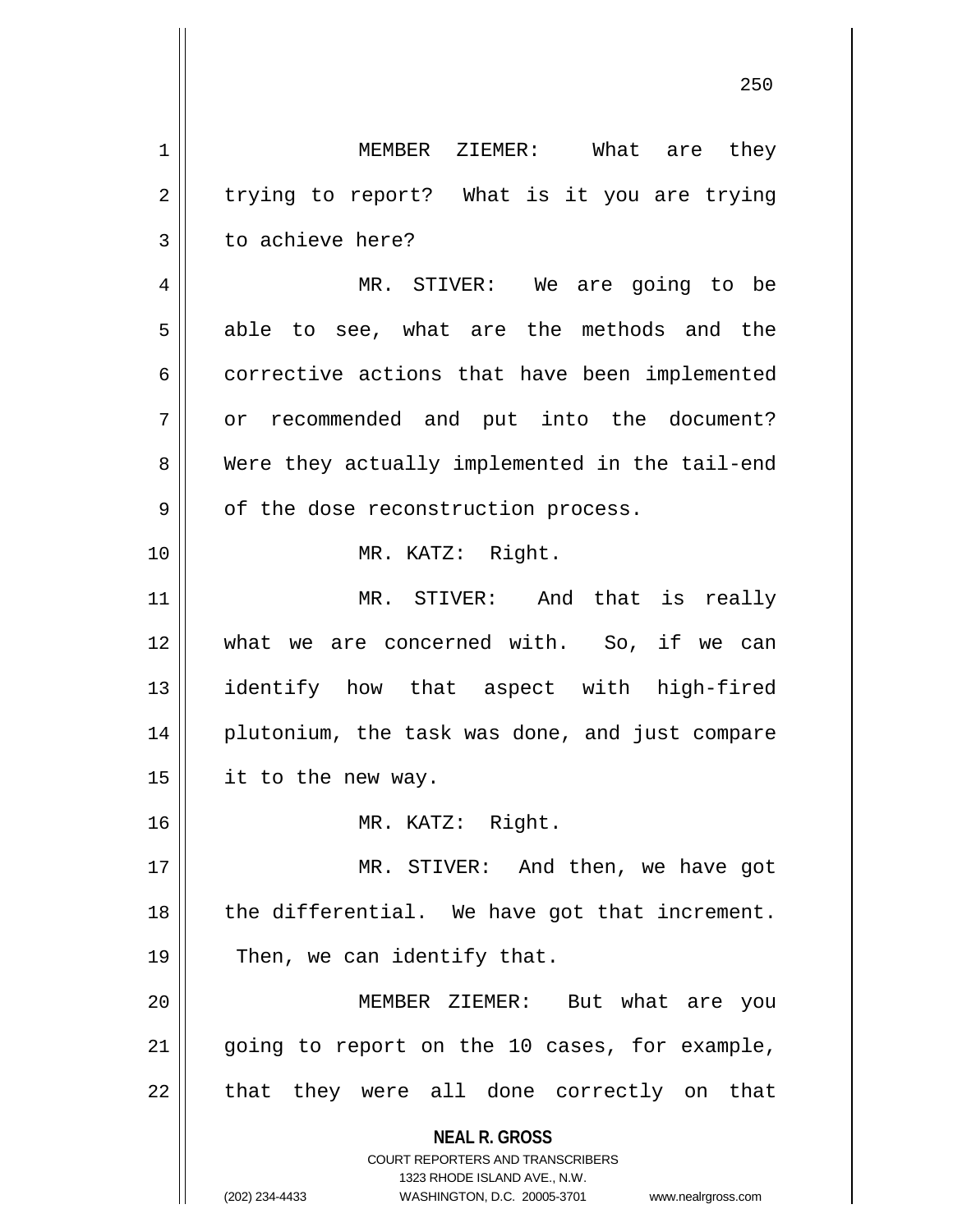$1$  | item?

| $\overline{2}$ | MR. STIVER: If we find findings                                                                                                                                     |
|----------------|---------------------------------------------------------------------------------------------------------------------------------------------------------------------|
| $\mathbf{3}$   | that they weren't done correctly, then we                                                                                                                           |
| 4              | would certainly list those.                                                                                                                                         |
| 5              | MEMBER ZIEMER: Right.                                                                                                                                               |
| 6              | MR. STIVER: But it would be, yes,                                                                                                                                   |
| 7              | in this particular case I think there were                                                                                                                          |
| 8              | five different exposure pathways or aspects of                                                                                                                      |
| 9              | the scenario that could have given rise to a                                                                                                                        |
| 10             | high-fired plutonium intake. So, we look at                                                                                                                         |
| 11             | each of those and how well they were actually                                                                                                                       |
| 12             | implemented in the process.                                                                                                                                         |
| 13             | CHAIR MUNN: You reviewed the work                                                                                                                                   |
| 14             | and it was done --                                                                                                                                                  |
| 15             | MR. STIVER: We are not going to                                                                                                                                     |
| 16             | go into every aspect of whether a dosimeter is                                                                                                                      |
| 17             | .015 or .013 rem for whatever reason.                                                                                                                               |
| 18             | MEMBER ZIEMER: No.                                                                                                                                                  |
| 19             | MR. STIVER: That is not really --                                                                                                                                   |
| 20             | we are not going to look at the total universe                                                                                                                      |
| 21             | of potential findings, only those that are                                                                                                                          |
| 22             | pertinent to the change in procedure.                                                                                                                               |
|                | <b>NEAL R. GROSS</b><br><b>COURT REPORTERS AND TRANSCRIBERS</b><br>1323 RHODE ISLAND AVE., N.W.<br>(202) 234-4433<br>WASHINGTON, D.C. 20005-3701 www.nealrgross.com |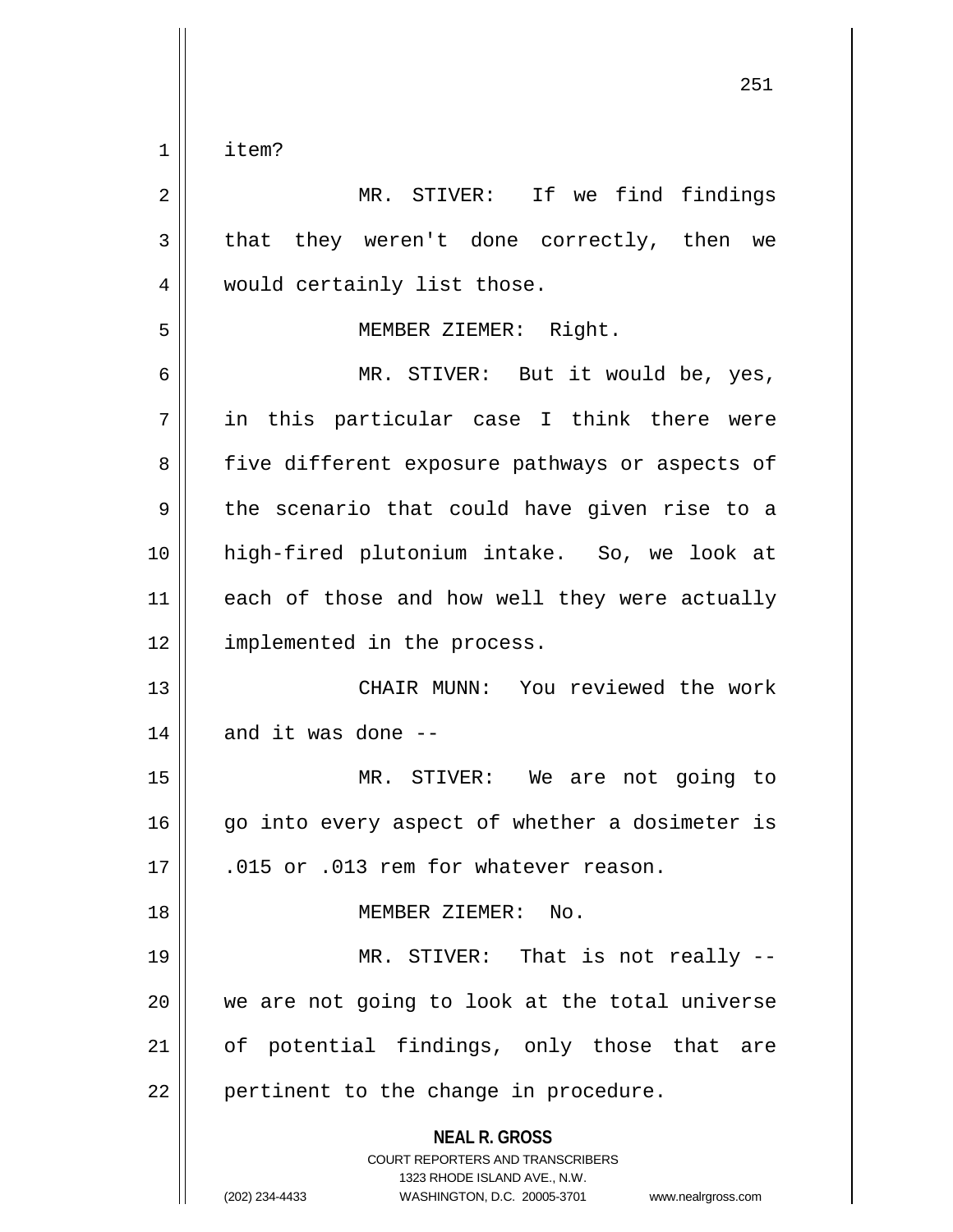**NEAL R. GROSS** COURT REPORTERS AND TRANSCRIBERS 1323 RHODE ISLAND AVE., N.W. 1 MEMBER ZIEMER: But, then, you  $2 \parallel$  would take all the cases, the 10 cases, 20  $3 \parallel$  cases, whatever it is, and then you would say, 4 for example, 19 of these seem to be done  $5 \parallel$  correctly, but this other one doesn't --6 MR. STIVER: Yes, it would be one 7 || overarching report that would look at kind of 8 the entire package of those cases. We 9 || wouldn't look at each one separately. 10 MEMBER ZIEMER: This may be a case 11 where you sort of have to develop the 12 methodology. I mean, we did this in some of  $13$  | the other stuff. 14 || MR. STIVER: Yes. 15 (Simultaneous speakers.) 16 MEMBER ZIEMER: When you get into  $17 \parallel$  it, you say --18 MR. STIVER: We also have to go 19  $\parallel$  through -- and this is going to be a nice test  $20$  || case. This is how we are going to work out 21 all the kinks. Think of it as the beta 22 || version, I guess. Things are going to come up

(202) 234-4433 WASHINGTON, D.C. 20005-3701 www.nealrgross.com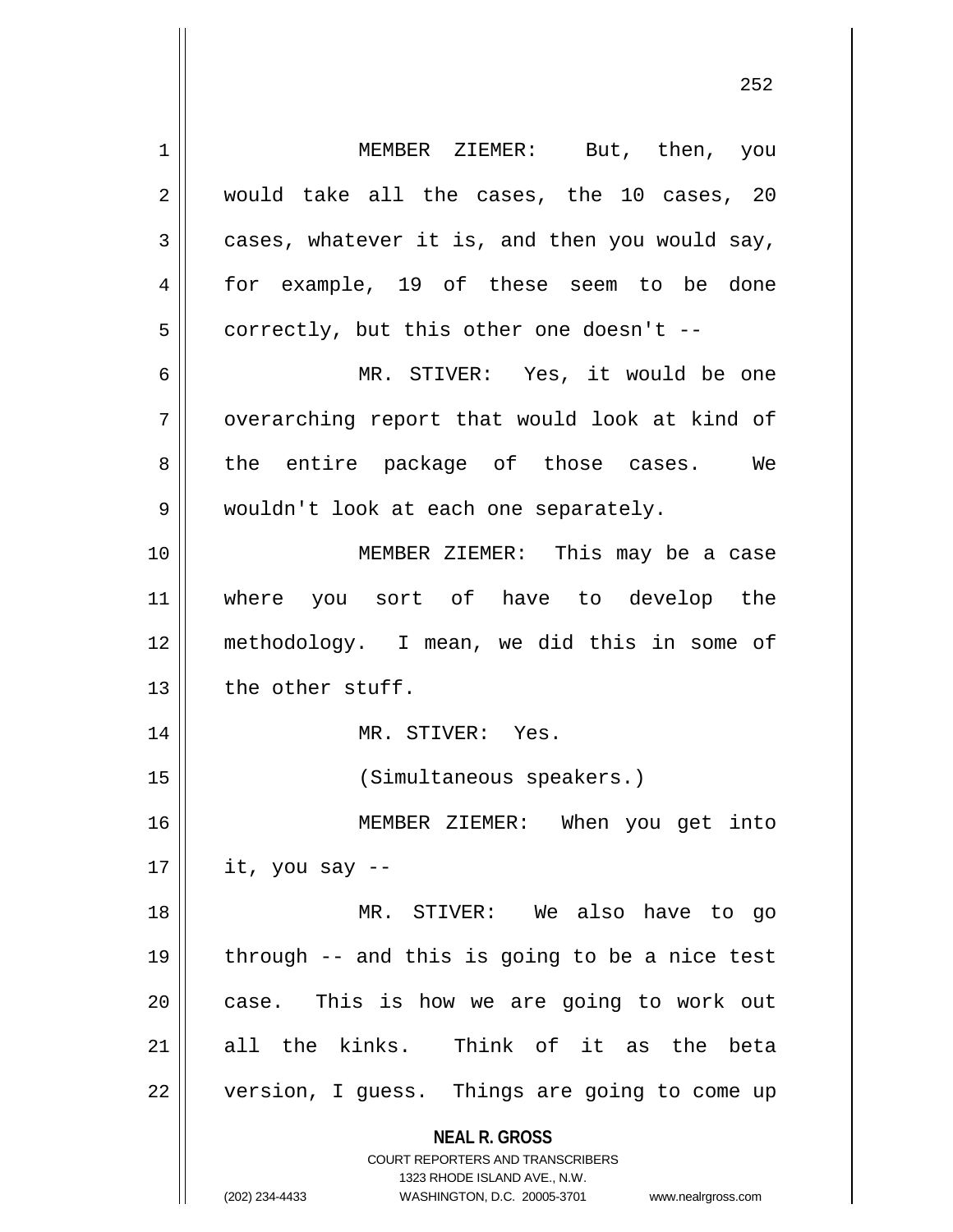|             | 253                                                                 |
|-------------|---------------------------------------------------------------------|
| $\mathbf 1$ | that we didn't anticipate, and we will have to                      |
| 2           | come up with --                                                     |
| 3           | CHAIR MUNN: Yet another work-in-                                    |
| 4           | progress.                                                           |
| 5           | MEMBER ZIEMER: Yes.                                                 |
| 6           | MR. STIVER: Yes, another work-in-                                   |
| 7           | progress.                                                           |
| 8           | DR. MAURO: And this is John.                                        |
| 9           | What is good is that this PER-12,                                   |
| 10          | which is the high-fired plutonium, I believe,                       |
| 11          | is poised to be done. I think we were hoping                        |
| 12          | to have all those 10 cases in folders. But                          |
| 13          | that is going to be a very nice pilot. We                           |
| 14          | will do it, and we will put our report                              |
| 15          | together. And it will take form, and everyone                       |
| 16          | will have a chance to say, okay, yes, this is                       |
| 17          | the way we would like to see the product.                           |
| 18          | So, the reality is, until you                                       |
| 19          | actually do one and see how it unfolds -- and                       |
| 20          | this is a good one because it is somewhat                           |
| 21          | complicated. It will reveal to everyone and                         |
| 22          | the Subcommittee what the product is and how                        |
|             | <b>NEAL R. GROSS</b><br><b>COURT REPORTERS AND TRANSCRIBERS</b>     |
|             | 1323 RHODE ISLAND AVE., N.W.                                        |
|             | (202) 234-4433<br>WASHINGTON, D.C. 20005-3701<br>www.nealrgross.com |

 $\overline{\phantom{a}}$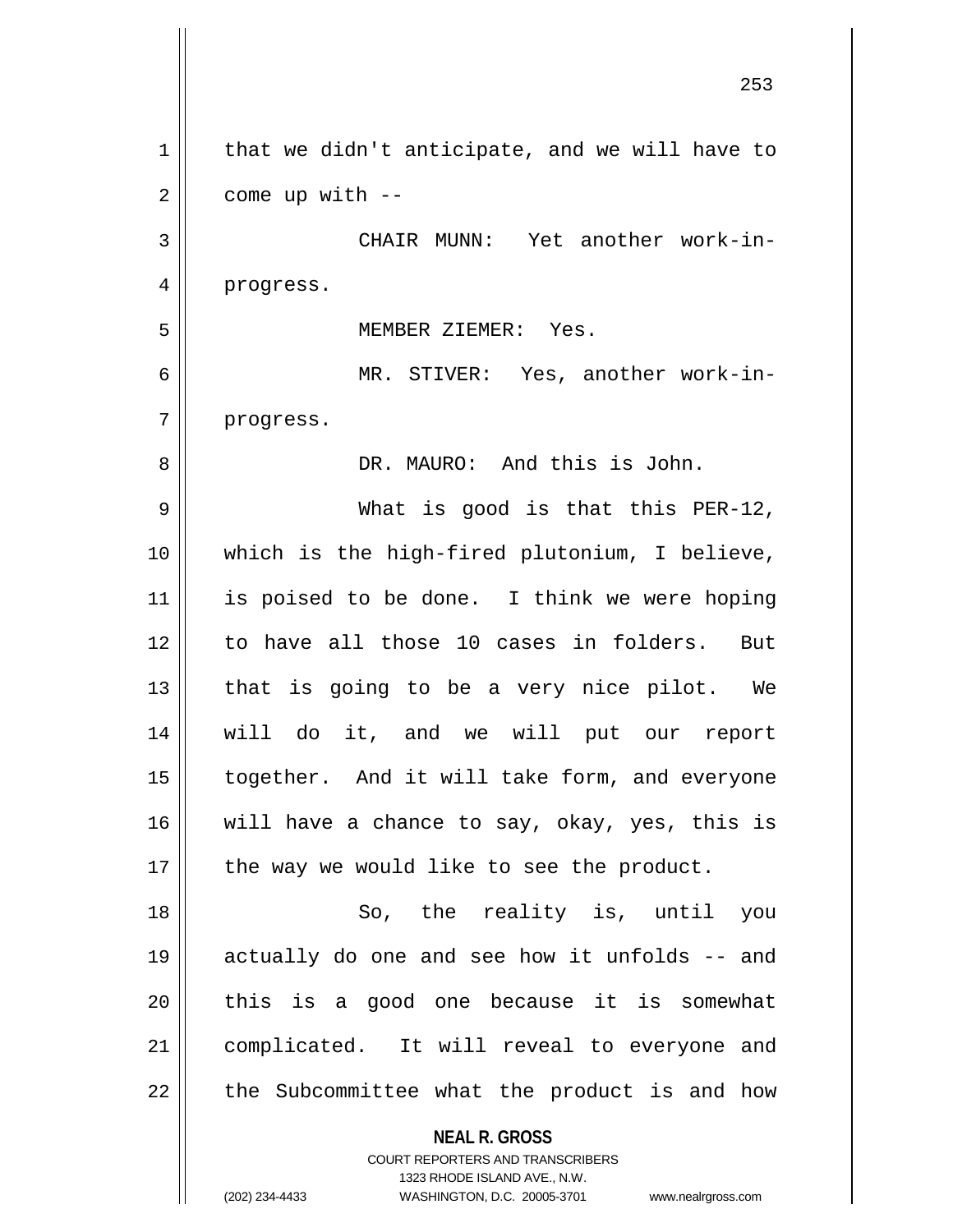$1 \parallel$  useful it is to the process.

| $\overline{2}$ | My sense is that this is in a                                                                                                                                          |
|----------------|------------------------------------------------------------------------------------------------------------------------------------------------------------------------|
| $\mathfrak{Z}$ | funny sort of way where we are all headed to.                                                                                                                          |
| 4              | In the end, the whole mission of the Board is                                                                                                                          |
| 5              | SECs and DRs. And here's the end result of                                                                                                                             |
| 6              | the DR review process. All of the Site                                                                                                                                 |
| 7              | Profile Reviews, all the SEC petition reviews,                                                                                                                         |
| 8              | and all the procedure reviews, eventually, the                                                                                                                         |
| 9              | reason we are doing most of this is to see, is                                                                                                                         |
| 10             | there a process in place where the corrections                                                                                                                         |
| 11             | are made when they need to be made? This is                                                                                                                            |
| 12             | sort of like the end of the line.                                                                                                                                      |
| 13             | So, I think this is going to be                                                                                                                                        |
| 14             | important. This outcome of the review of the                                                                                                                           |
| 15             | PERs is going to be like the final step in the                                                                                                                         |
| 16             | review process that triggered the need to make                                                                                                                         |
| 17             | these changes in the procedures and the degree                                                                                                                         |
| 18             | to which they were, in fact, implemented.                                                                                                                              |
| 19             | I think you're right,<br>CHAIR MUNN:                                                                                                                                   |
| 20             | John.                                                                                                                                                                  |
| 21             | That<br>$MR$ .<br>STIVER:<br>is<br>good<br>а                                                                                                                           |
| 22             | summary, John.                                                                                                                                                         |
|                | <b>NEAL R. GROSS</b><br><b>COURT REPORTERS AND TRANSCRIBERS</b><br>1323 RHODE ISLAND AVE., N.W.<br>(202) 234-4433<br>WASHINGTON, D.C. 20005-3701<br>www.nealrgross.com |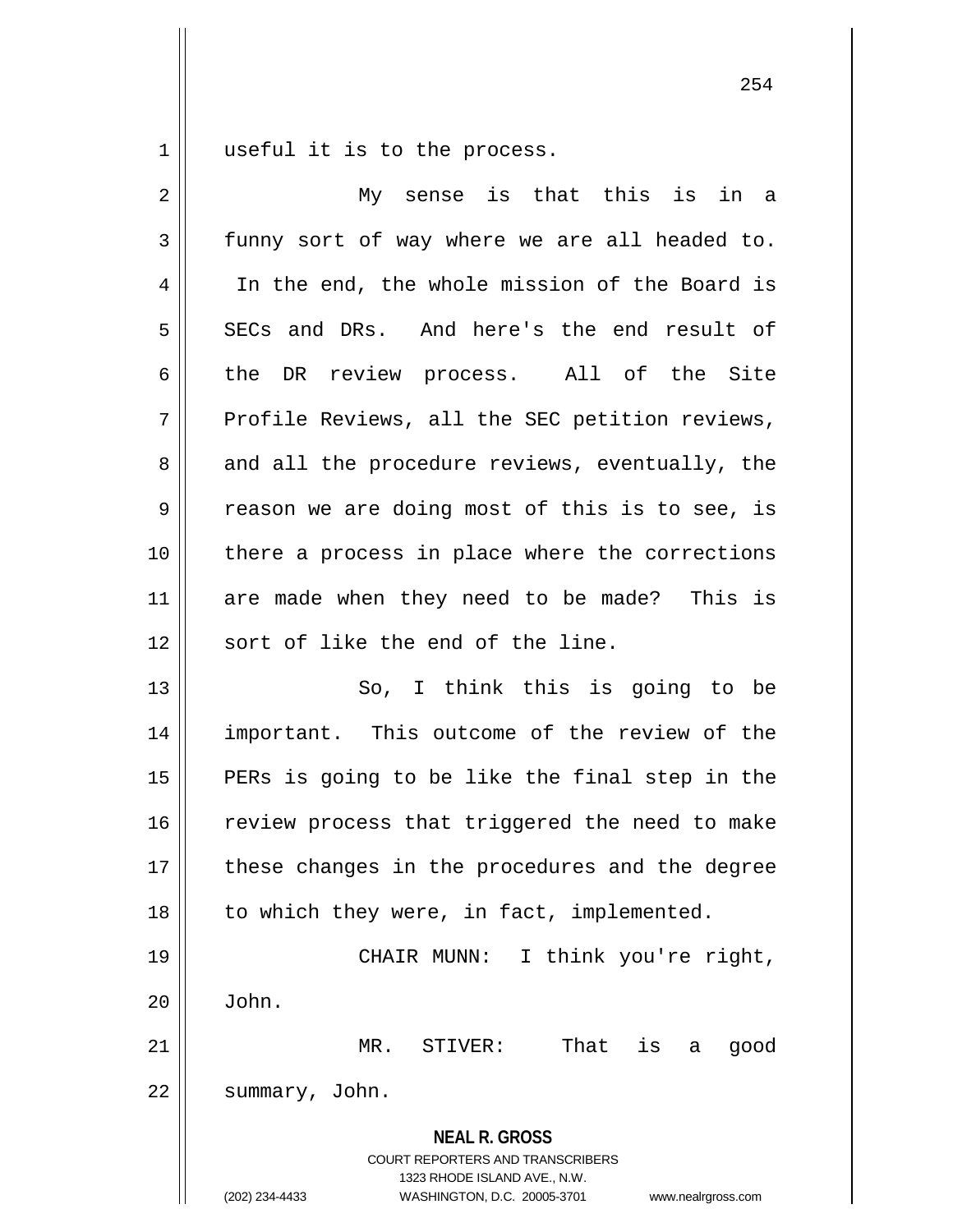**NEAL R. GROSS** COURT REPORTERS AND TRANSCRIBERS 1323 RHODE ISLAND AVE., N.W. (202) 234-4433 WASHINGTON, D.C. 20005-3701 www.nealrgross.com 1 || CHAIR MUNN: Good. 2 MR. STIVER: It ties it all  $3 \parallel$  together. 4 CHAIR MUNN: Thank you for the 5 || information, both on the struggles you have  $6 \parallel$  been going through and where we are. 7 MR. STIVER: I guess at the tail- $8 \parallel$  end of that we would want to produce a two-9 || pager when we are completely finished up. I  $10$  saw there is already in that list of the two-11 || pagers there is a couple of PERs in there that 12 | require no followup action. 13 CHAIR MUNN: Yes. We have done  $14 \parallel$  one, two. 15 MR. STIVER: There were two of  $16$  | them. 17 CHAIR MUNN: Yes, I think we have 18 || done two that we have already gone through the 19 | process. 20 || all right. 21 || MR. KATZ: Very good. 22 CHAIR MUNN: The only

255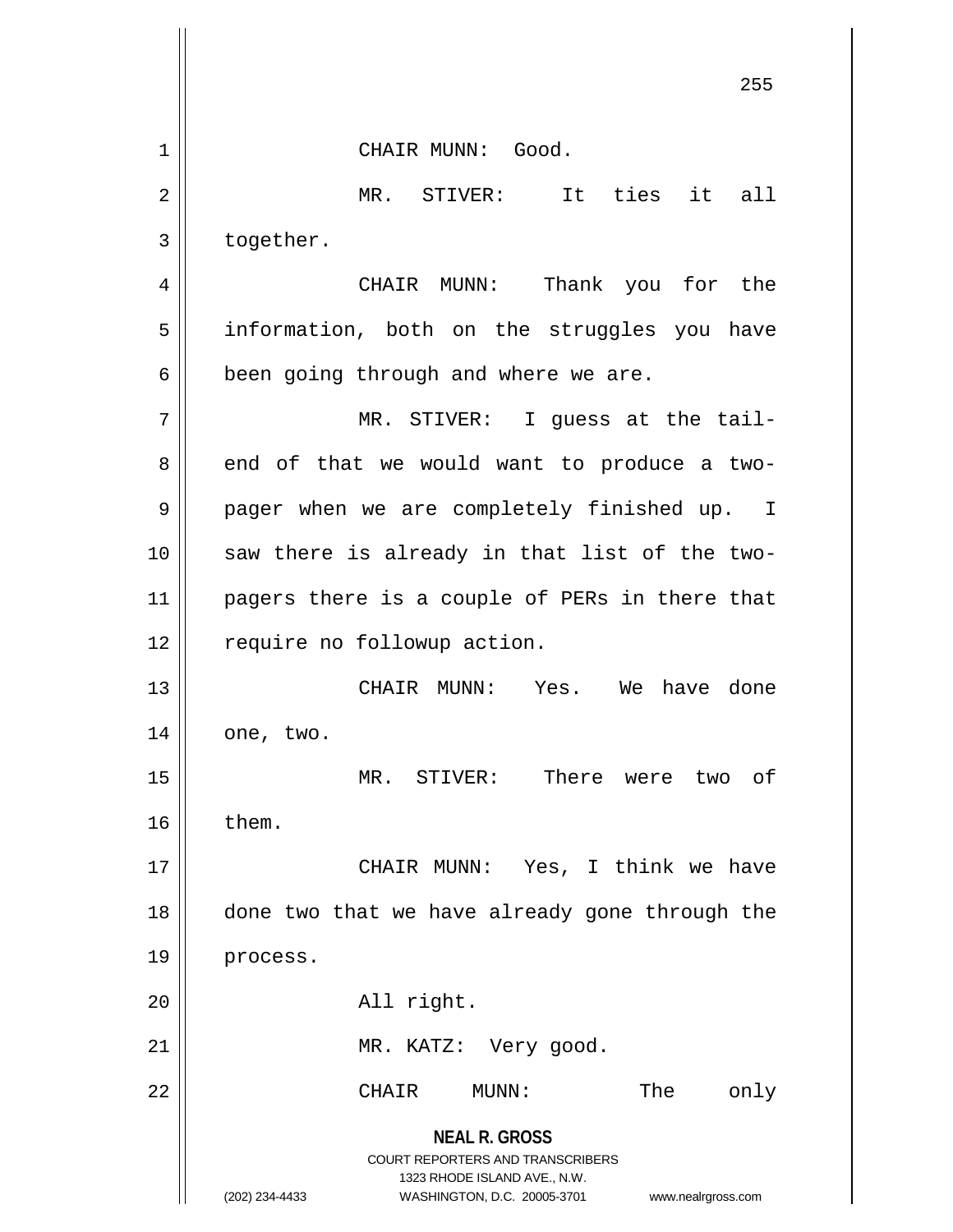**NEAL R. GROSS** COURT REPORTERS AND TRANSCRIBERS 1323 RHODE ISLAND AVE., N.W. (202) 234-4433 WASHINGTON, D.C. 20005-3701 www.nealrgross.com 1 administrative item that I have is our next 2 || meeting. Does anyone else have any other  $3 \parallel$  administrative items that we need to address? 4 DR. MAURO: This is John. 5 I had to step away for about 20 6 minutes. I know that Ted mentioned a two-7 | pager for OTIB-70. 8 MR. KATZ: Yes. 9 DR. MAURO: Did you folks talk 10 about any other two-pagers? Did I miss any? 11 Did you discuss the possibility of having 12 || another round of two-pagers? 13 || CHAIR MUNN: Oh, we took care of 14 || all of them and cleaned them all up, John. 15 (Laughter.) 16 DR. MAURO: Okay. Thank you very  $17 \parallel$  much. 18 MR. KATZ: No, no, John, Wanda is 19 | teasing you. 20 | DR. MAURO: Oh, she's teasing me? 21 MR. KATZ: But you can't see her  $22$  || to tell that, although you could assume it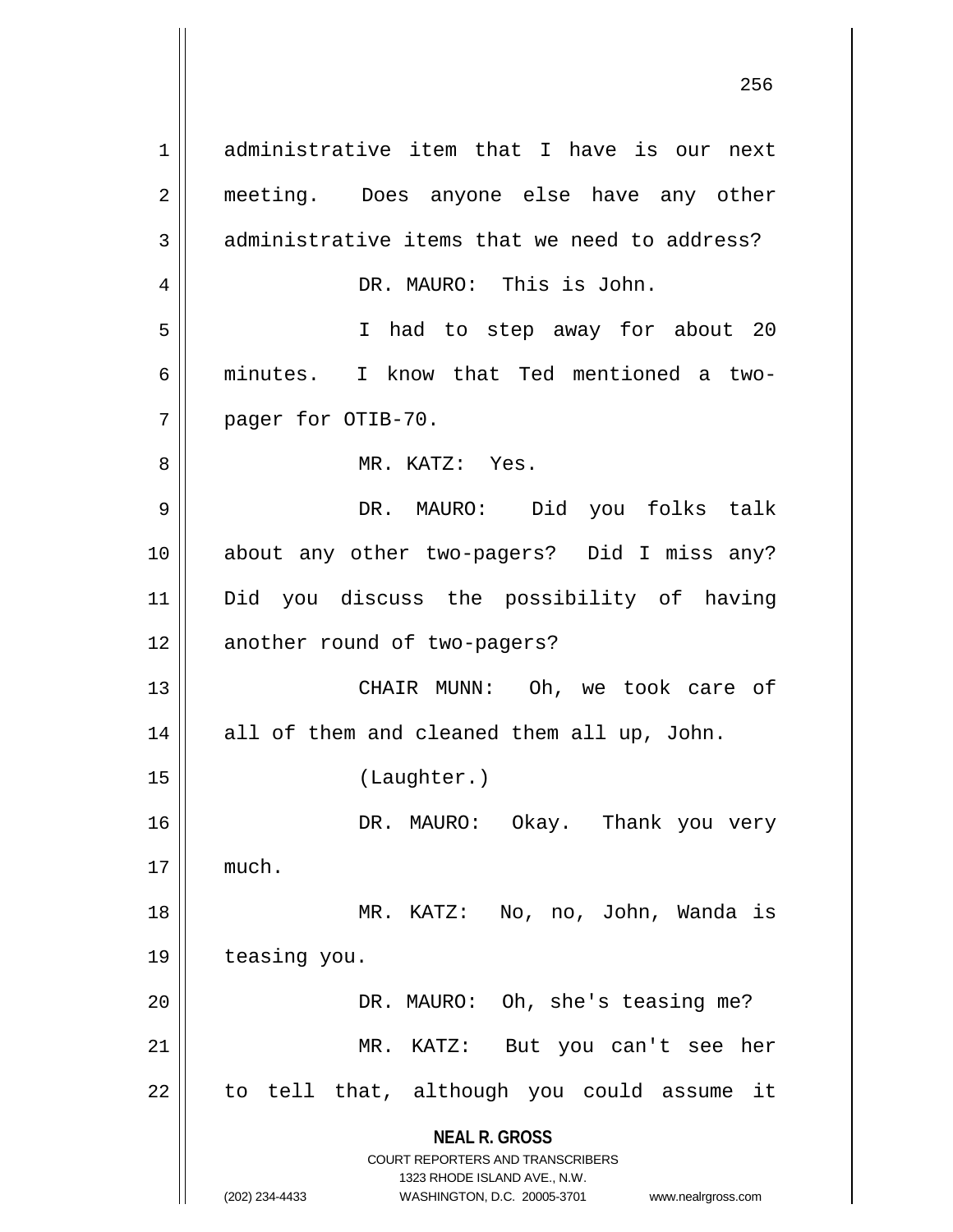**NEAL R. GROSS** COURT REPORTERS AND TRANSCRIBERS 1323 RHODE ISLAND AVE., N.W. 257 1 always. 2 | (Laughter.) 3 || CHAIR MUNN: How unusual. 4 MR. KATZ: But that is the only 5 | new assignment of a two-pager so far that we 6 have discussed. 7 MR. STIVER: Yes, we talked about  $8 \parallel$  that while you were out. 9 DR. MAURO: Yes. 10 MR. STIVER: It was how could we 11 || identify those, either by just brute force 12 || going through and looking at all the ones that 13 || have closed-down findings. And I guess we 14 will have to do that until such time as the 15 || review system can correctly handle tallying 16 | the closed findings. 17 || So, I think at this point we don't 18 || know how many other potential candidates are 19 | out there for two-pagers. 20 CHAIR MUNN: But I think we have  $21$  | our plate full in any case, John. 22 | DR. MAURO: Okay.

(202) 234-4433 WASHINGTON, D.C. 20005-3701 www.nealrgross.com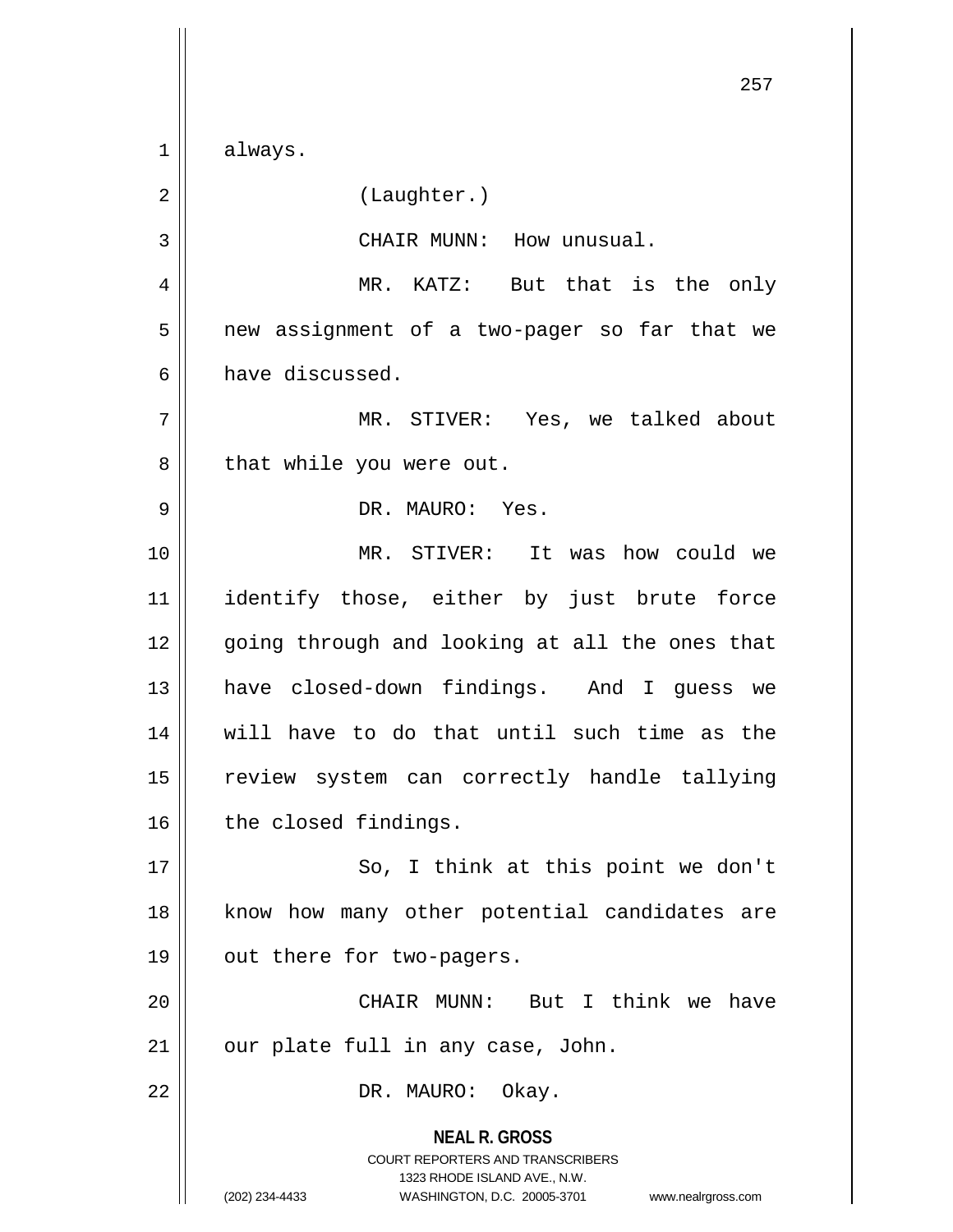|    | 258                                                                                                                                                                    |
|----|------------------------------------------------------------------------------------------------------------------------------------------------------------------------|
| 1  | MR. KATZ: Are we<br>looking at                                                                                                                                         |
| 2  | dates?                                                                                                                                                                 |
| 3  | CHAIR MUNN: We are looking at                                                                                                                                          |
| 4  | dates. And as usual, the key factor is how                                                                                                                             |
| 5  | long will it take us to get many of the things                                                                                                                         |
| 6  | done that we want to get done. I hate to put                                                                                                                           |
| 7  | us too far out there, but I don't know about                                                                                                                           |
| 8  | other people's calendars. Obviously, February                                                                                                                          |
| 9  | is out of the question. That's too soon.                                                                                                                               |
| 10 | (Laughter.)                                                                                                                                                            |
| 11 | And my March calendar is starting                                                                                                                                      |
| 12 | to look pretty cluttered. But I could do the                                                                                                                           |
| 13 | -- no, not the week before Oakland.                                                                                                                                    |
| 14 | MR. KATZ: No, we won't get enough                                                                                                                                      |
| 15 | work done to have a meeting before -- we have                                                                                                                          |
| 16 | to be looking at April I think, well into                                                                                                                              |
| 17 | April, before we would have productive work.                                                                                                                           |
| 18 | CHAIR MUNN: Okay. So, you don't                                                                                                                                        |
| 19 | think the third week in March<br>is<br>even                                                                                                                            |
| 20 | feasible?                                                                                                                                                              |
| 21 | MR. KATZ: I don't think it is                                                                                                                                          |
| 22 | sensible in terms of how much gets done.                                                                                                                               |
|    | <b>NEAL R. GROSS</b><br><b>COURT REPORTERS AND TRANSCRIBERS</b><br>1323 RHODE ISLAND AVE., N.W.<br>(202) 234-4433<br>WASHINGTON, D.C. 20005-3701<br>www.nealrgross.com |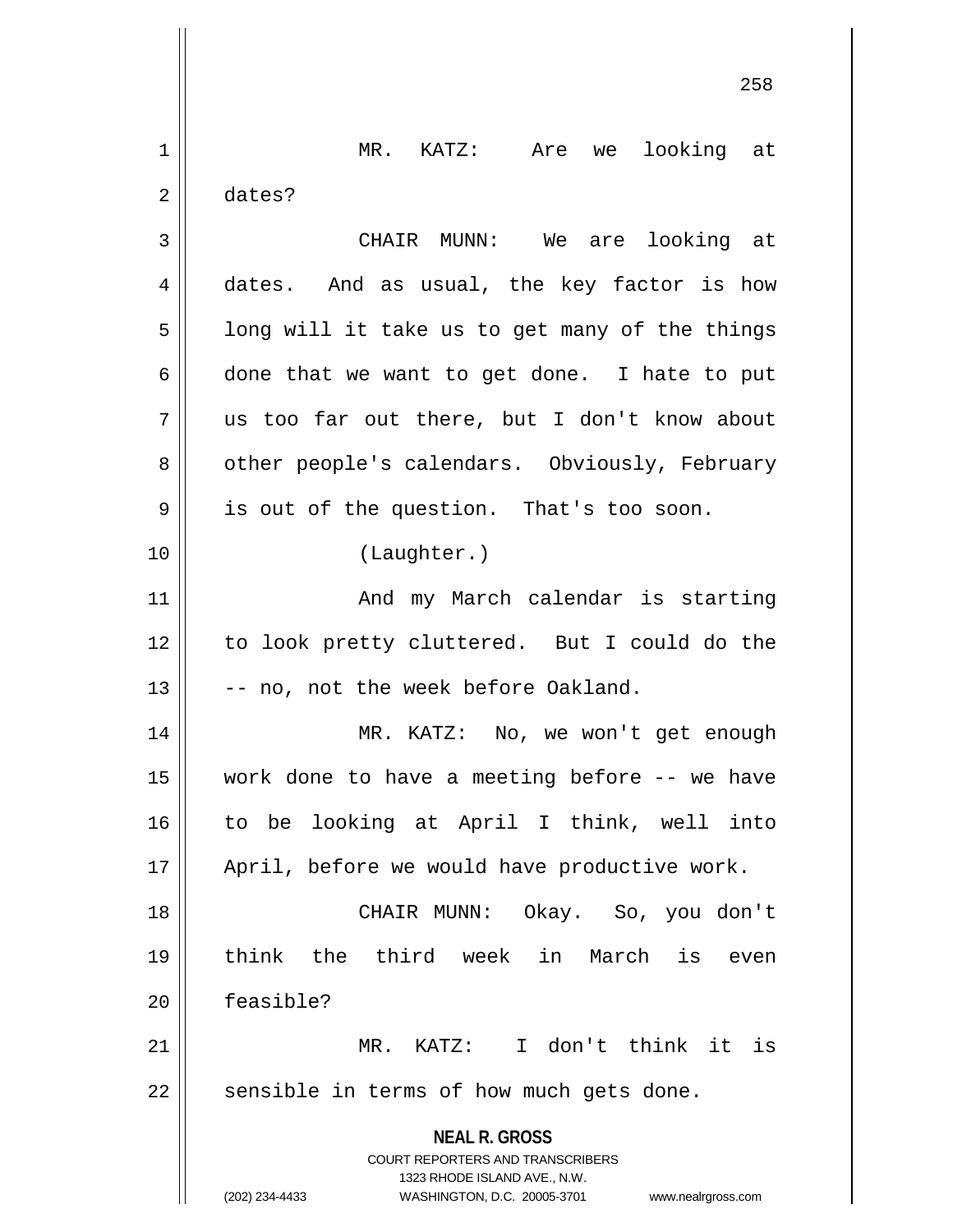**NEAL R. GROSS** COURT REPORTERS AND TRANSCRIBERS 1323 RHODE ISLAND AVE., N.W. (202) 234-4433 WASHINGTON, D.C. 20005-3701 www.nealrgross.com 1 || CHAIR MUNN: What about the first 2 || week in April? Is the first week in April 3 possible? 4 MR. HINNEFELD: I don't see 5 || anything that would preclude it on our side 6 | right now. 7 MR. KATZ: Who has a good sense 8 || for what is on people's plates and timing? 9 MR. MARSCHKE: Again, I think most 10 of the balls are in NIOSH's court because we 11 have made our findings and we don't have 12 || anything under active review at this point. 13 || MR. KATZ: Well, you have some 14 || things, responses you are going to review that 15 we have talked about today. 16 || MR. MARSCHKE: Right. 17 MR. KATZ: But not any new 18 material. 19 || MR. MARSCHKE: No. Right. 20 MEMBER ZIEMER: Well, they should 21 be getting some TBD-6000 stuff this week, I  $22$   $\parallel$  think.

259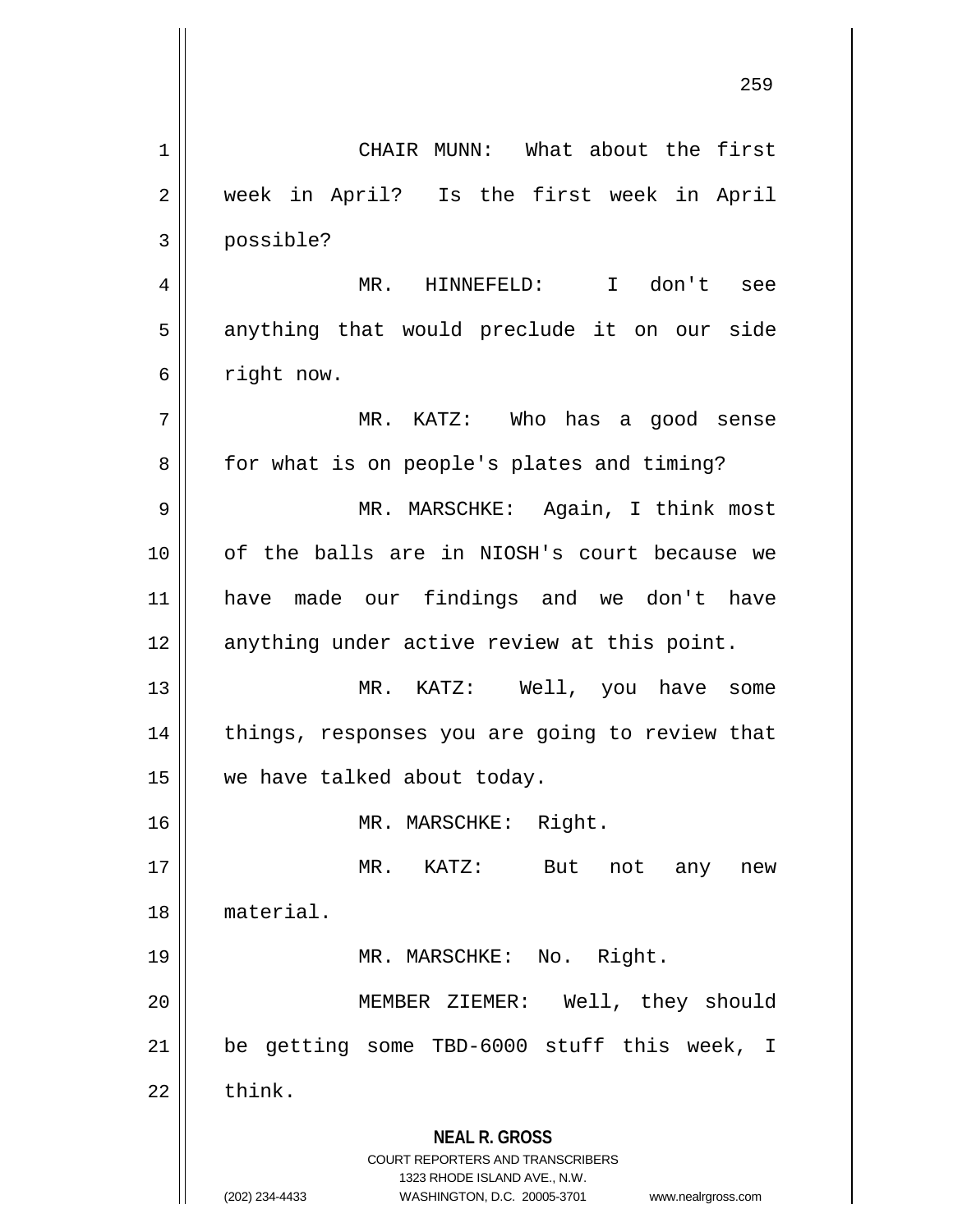|    | 260                                                                                                                                                                    |
|----|------------------------------------------------------------------------------------------------------------------------------------------------------------------------|
| 1  | MR. KATZ: Well, yes.                                                                                                                                                   |
| 2  | MEMBER ZIEMER: I mean, it was due                                                                                                                                      |
| 3  | out last week from NIOSH, a White Paper.                                                                                                                               |
| 4  | MR. MARSCHKE: But that has been                                                                                                                                        |
| 5  | transferred out of this Subcommittee.                                                                                                                                  |
| 6  | MEMBER ZIEMER: Oh, you are just                                                                                                                                        |
| 7  | talking about this Subcommittee? No, but I                                                                                                                             |
| 8  | thought you said SC&A --                                                                                                                                               |
| 9  | MR. MARSCHKE: Well, SC&A for this                                                                                                                                      |
| 10 | Subcommittee.                                                                                                                                                          |
| 11 | MR. KATZ: What sort of timeframe                                                                                                                                       |
| 12 | are we thinking about with respect to the dose                                                                                                                         |
| 13 | reconstruction review for PER-12? How<br>many                                                                                                                          |
| 14 | months is that effort? Ten cases.                                                                                                                                      |
| 15 | MR. STIVER: Ten cases.                                                                                                                                                 |
| 16 | MR. KATZ: And it is a<br>narrow                                                                                                                                        |
| 17 | dimension that you are looking at.                                                                                                                                     |
| 18 | MR. STIVER:<br>It<br>is<br>a<br>narrow                                                                                                                                 |
| 19 | dimension. I could say probably by mid- to                                                                                                                             |
| 20 | late April we should be able to<br>have                                                                                                                                |
| 21 | something. That is my best sense for it.                                                                                                                               |
| 22 | CHAIR MUNN: So, if we aimed for                                                                                                                                        |
|    | <b>NEAL R. GROSS</b><br><b>COURT REPORTERS AND TRANSCRIBERS</b><br>1323 RHODE ISLAND AVE., N.W.<br>(202) 234-4433<br>WASHINGTON, D.C. 20005-3701<br>www.nealrgross.com |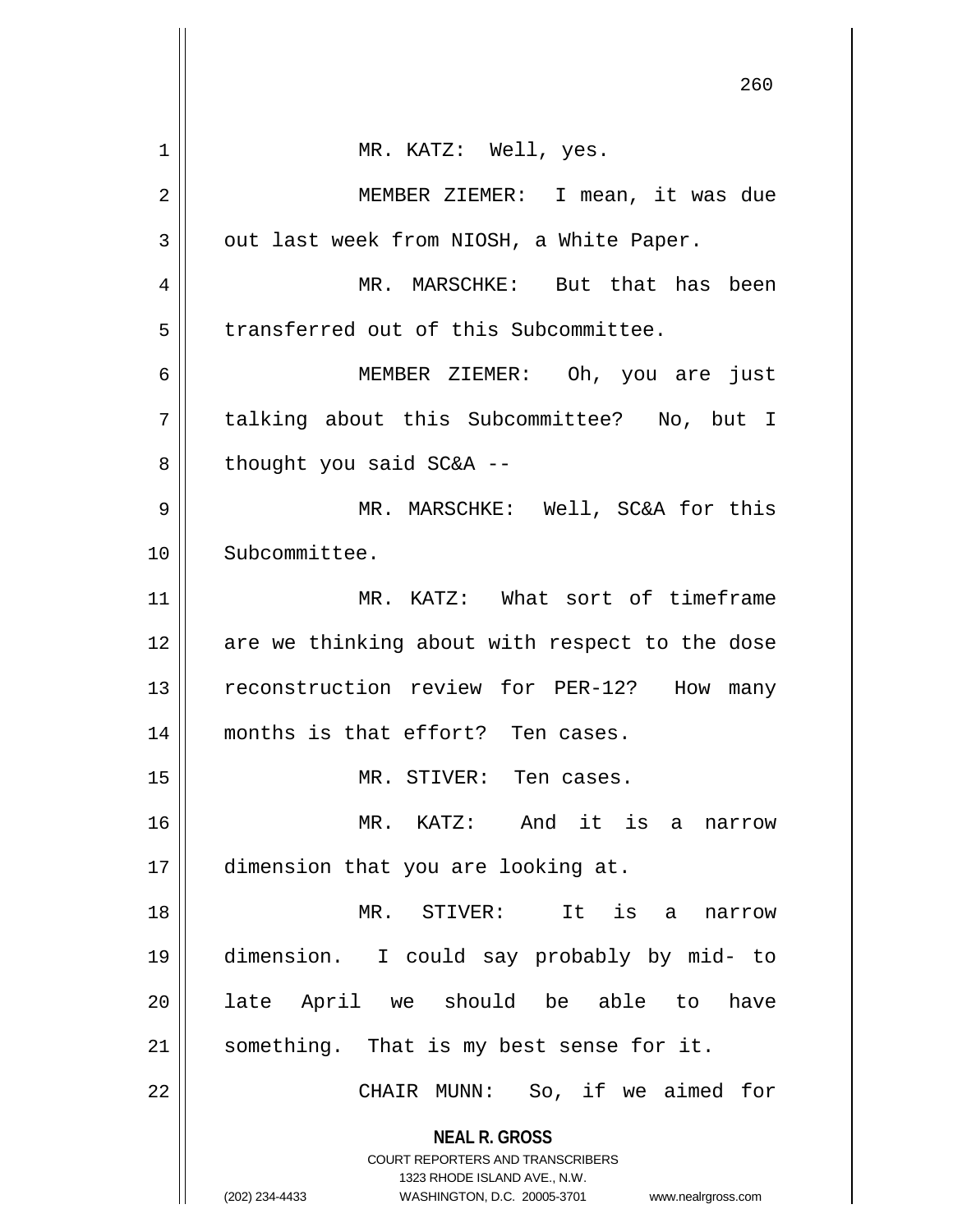|             | 261                                                                                                 |
|-------------|-----------------------------------------------------------------------------------------------------|
| $\mathbf 1$ | Tuesday, the 3rd, would that be feasible?                                                           |
| 2           | MR. KATZ: John was just saying                                                                      |
| 3           | mid- to late April would be for the PER-12                                                          |
| 4           | cases.                                                                                              |
| 5           | So, Stu, what are your thoughts                                                                     |
| 6           | about it since you have deliverables?                                                               |
| 7           | MR. HINNEFELD: That should be a                                                                     |
| 8           | straightforward issue. You just want them                                                           |
| 9           | written somewhere on the O: drive?                                                                  |
| 10          | MR. STIVER: Just to post the                                                                        |
| 11          | administrative files.                                                                               |
| 12          | MR. KATZ: No, I am not talking                                                                      |
| 13          | about the PER-12. I am just talking about in                                                        |
| 14          | terms of deliverables for the Subcommittee for                                                      |
| 15          | the next meeting.                                                                                   |
| 16          | MR. HINNEFELD: Mid-April is what,                                                                   |
| 17          | three months away? Let's just make a point of                                                       |
| 18          | having some things ready.                                                                           |
| 19          | MR. KATZ: Okay.                                                                                     |
| 20          | CHAIR MUNN: Mid-week?                                                                               |
| 21          | MR. STIVER: Mid-week works<br>for                                                                   |
| 22          | me.                                                                                                 |
|             | <b>NEAL R. GROSS</b><br>COURT REPORTERS AND TRANSCRIBERS                                            |
|             | 1323 RHODE ISLAND AVE., N.W.<br>(202) 234-4433<br>WASHINGTON, D.C. 20005-3701<br>www.nealrgross.com |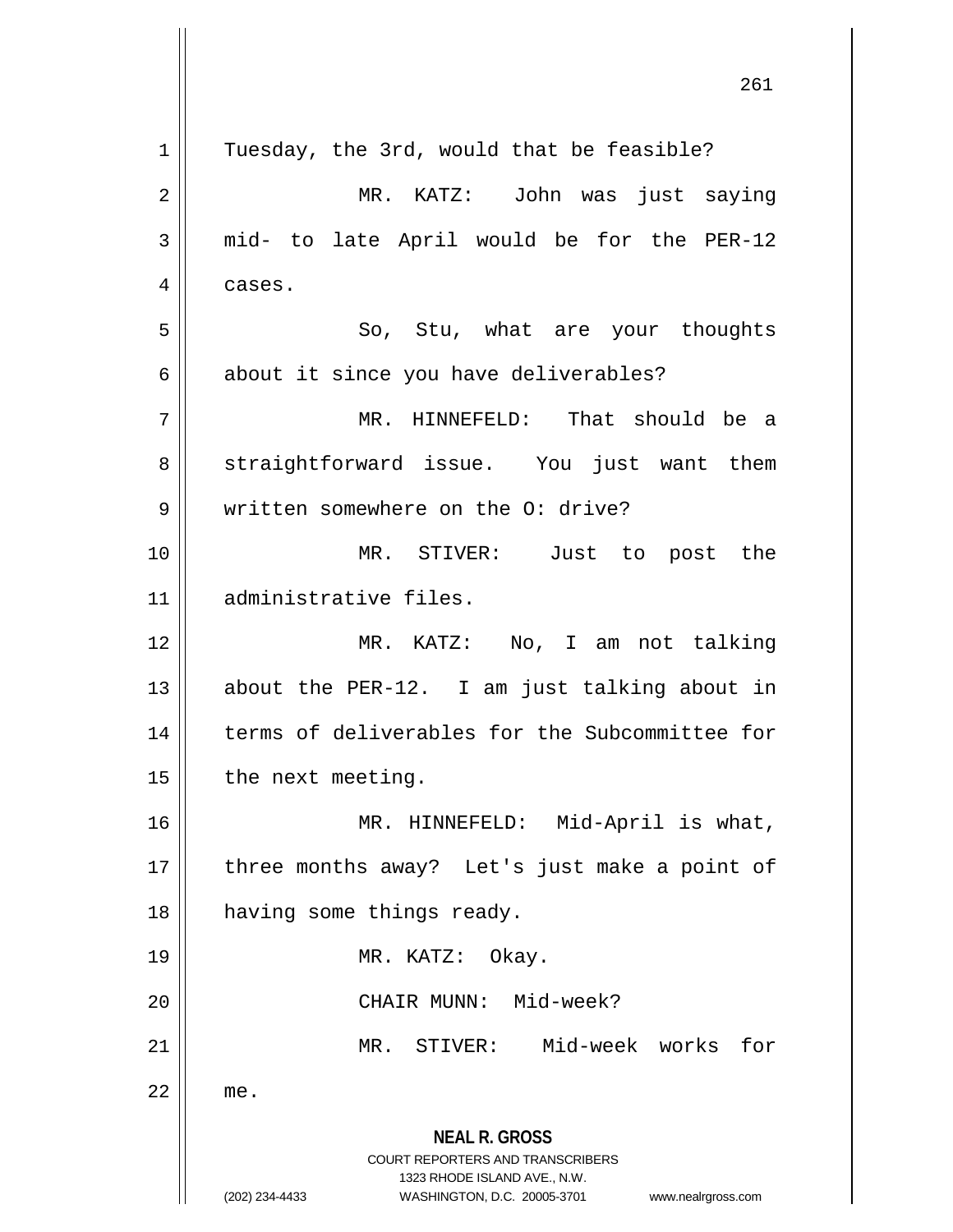|    | 262                                                                                                                                                             |
|----|-----------------------------------------------------------------------------------------------------------------------------------------------------------------|
| 1  | MR. KATZ: Mid-week of what week?                                                                                                                                |
| 2  | CHAIR MUNN: The 11th.                                                                                                                                           |
| 3  | MR. KATZ: Sorry. Okay, the 11th?                                                                                                                                |
| 4  | CHAIR MUNN: Would April 11 be                                                                                                                                   |
| 5  | feasible?                                                                                                                                                       |
| 6  | MR. KATZ: It is open on<br>my                                                                                                                                   |
| 7  | calendar right now.                                                                                                                                             |
| 8  | CHAIR MUNN: April 11th?                                                                                                                                         |
| 9  | MR. KATZ: Okay.                                                                                                                                                 |
| 10 | CHAIR MUNN: 9:00 a.m.                                                                                                                                           |
| 11 | Okay. Good.                                                                                                                                                     |
| 12 | Is there anything else that we                                                                                                                                  |
| 13 | need to have on our plate that we have not yet                                                                                                                  |
| 14 | covered?                                                                                                                                                        |
| 15 | (No response.)                                                                                                                                                  |
| 16 | If<br>not, then we are adjourned.                                                                                                                               |
| 17 | Thank you all very much. I do appreciate your                                                                                                                   |
| 18 | effort more than I can say, and you will be                                                                                                                     |
| 19 | hearing from us with a bunch of two-pagers.                                                                                                                     |
| 20 | MR. KATZ: Everyone else on the                                                                                                                                  |
| 21 | line, thank you.                                                                                                                                                |
| 22 | (Whereupon, at 2:39 p.m., the                                                                                                                                   |
|    | <b>NEAL R. GROSS</b><br>COURT REPORTERS AND TRANSCRIBERS<br>1323 RHODE ISLAND AVE., N.W.<br>(202) 234-4433<br>WASHINGTON, D.C. 20005-3701<br>www.nealrgross.com |